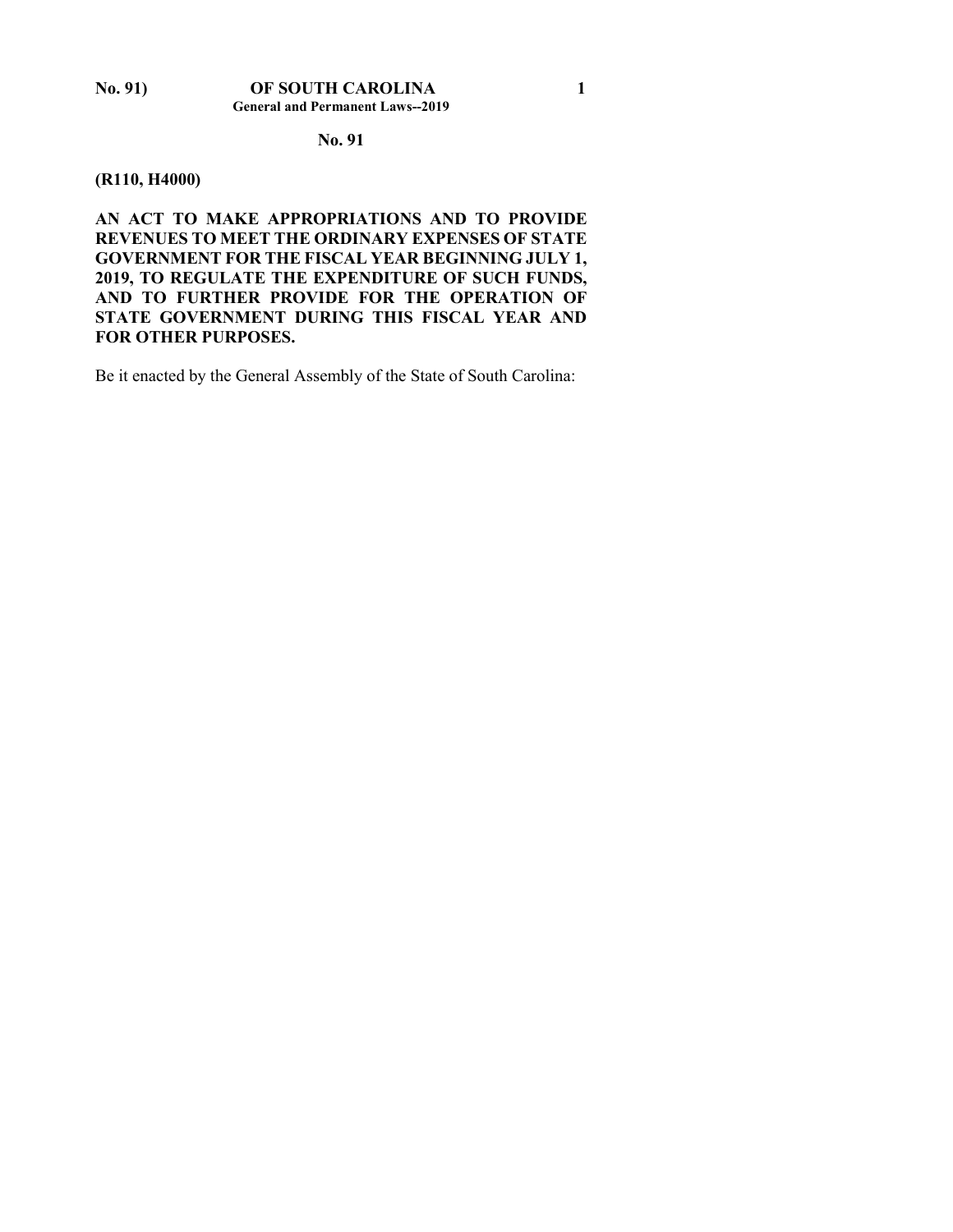### **PART IA APPROPRIATIONS**

### **SECTION 1 H630-DEPARTMENT OF EDUCATION**

|                                   | <b>TOTAL FUNDS</b> | <b>GENERAL FUNDS</b> |
|-----------------------------------|--------------------|----------------------|
| <b>I. SUPERINTENDENT OF EDU</b>   |                    |                      |
| <b>STATE SUPERINTENDENT OF</b>    | 92,007             | 92,007               |
| <b>EDUCATION</b>                  | (1.00)             | (1.00)               |
| <b>CLASSIFIED POSITIONS</b>       | 1,377,927          | 1,147,927            |
|                                   | (25.00)            | (21.25)              |
| UNCLASSIFIED POSITIONS            | 123,247            | 123,247              |
| <b>OTHER PERSONAL SERVICES</b>    | 60,000             |                      |
| OTHER OPERATING EXPENSES          | 579,025            | 151,025              |
| <b>TOTAL I. SUPT OF EDUCATION</b> | 2,232,206          | 1,514,206            |
|                                   | (26.00)            | (22.25)              |
| <b>II. BOARD OF EDUCATION</b>     |                    |                      |
| OTHER PERSONAL SERVICES           | 4,787              | 4,787                |
| OTHER OPERATING EXPENSES          | 53,247             | 53,247               |
| <b>TOTAL II. BOARD OF EDU</b>     | 58,034             | 58,034               |
| <b>III. ACCOUNTABILITY</b>        |                    |                      |
| <b>A. OPERATIONS</b>              |                    |                      |
| <b>CLASSIFIED POSITIONS</b>       | 5,537,936          | 2,737,936            |
|                                   | (84.02)            | (34.25)              |
| UNCLASSIFIED POSITIONS            | 122,868            | 122,868              |
|                                   | (1.00)             | (1.00)               |
| OTHER PERSONAL SERVICES           | 439,672            | 15,709               |
| <b>OTHER OPERATING EXPENSES</b>   | 11,438,454         | 210,254              |
| <b>TOTAL A. OPERATIONS</b>        | 17,538,930         | 3,086,767            |
|                                   | (85.02)            | (35.25)              |
|                                   |                    |                      |
| <b>B. EDU ACCOUNTABILITY ACT</b>  |                    |                      |
| <b>CLASSIFIED POSITIONS</b>       | 244,236            | 244,236              |
| OTHER OPERATING EXPENSES          | 64,811             | 64,811               |
| <b>TOTAL B. EDUCATIONAL</b>       | 309,047            | 309,047              |
| <b>ACCOUNTABILITY ACT</b>         |                    |                      |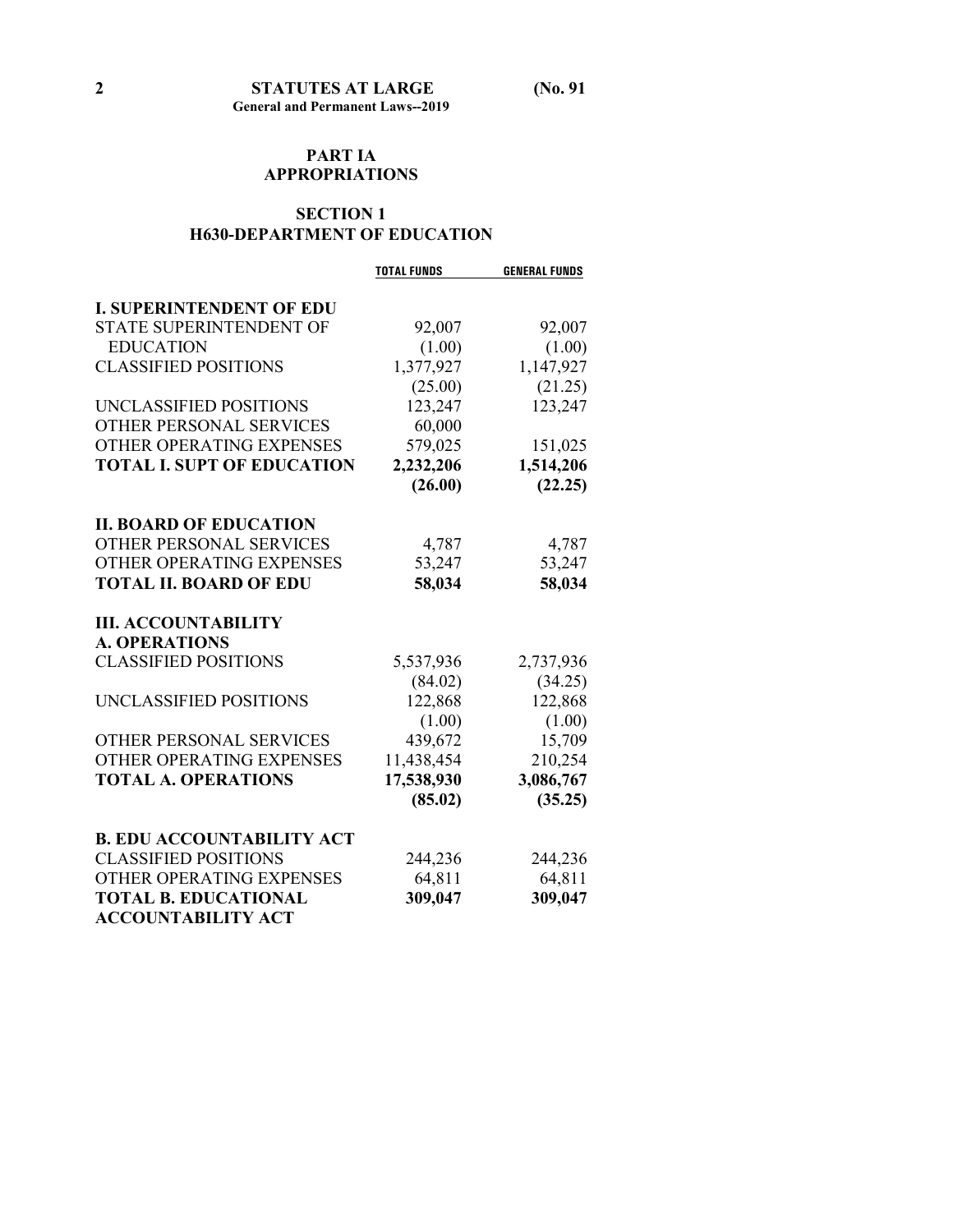#### **No. 91) OF SOUTH CAROLINA 3 General and Permanent Laws--2019 H630-DEPARTMENT OF EDUCATION**

|                                                          | <b>TOTAL FUNDS</b>   | <b>GENERAL FUNDS</b> |
|----------------------------------------------------------|----------------------|----------------------|
| <b>C. SCOICC</b>                                         |                      |                      |
| <b>CLASSIFIED POSITIONS</b>                              | 179,102              | 179,102              |
|                                                          | (4.00)               | (4.00)               |
| OTHER PERSONAL SERVICES                                  | 44,882               | 44,882               |
| OTHER OPERATING EXPENSES                                 | 112,973              | 112,973              |
| <b>TOTAL C. SCOICC</b>                                   | 336,957              | 336,957              |
|                                                          | (4.00)               | (4.00)               |
| <b>TOTAL III. ACCOUNTABILITY</b>                         | 18,184,934           | 3,732,771            |
|                                                          | (89.02)              | (39.25)              |
| <b>IV. CHIEF INFO OFFICE</b>                             |                      |                      |
| <b>CLASSIFIED POSITIONS</b>                              | 1,845,821            | 1,815,821            |
|                                                          | (22.51)              | (16.76)              |
| OTHER OPERATING EXPENSES                                 | 2,024,656            | 2,019,656            |
| <b>TOT IV. CHIEF INFORMATION</b>                         | 3,870,477            | 3,835,477            |
| <b>OFFICE</b>                                            | (22.51)              | (16.76)              |
| <b>V. SCHOOL EFFECTIVENESS</b><br><b>&amp; VIRTUALSC</b> |                      |                      |
| <b>CLASSIFIED POSITIONS</b>                              | 5,788,807            | 3,748,807            |
|                                                          | (104.49)             | (79.05)              |
| UNCLASSIFIED POSITIONS                                   | 1,817,025            | 1,817,025            |
|                                                          | (15.00)              | (15.00)              |
| OTHER PERSONAL SERVICES                                  | 3,879,651            | 2,879,651            |
| OTHER OPERATING EXPENSES                                 | 17,207,276           | 1,507,276            |
| <b>TOTAL V. SCHOOL</b>                                   | 28,692,759           | 9,952,759            |
| <b>EFFECTIVENESS &amp; VIRTUALSC</b>                     | (119.49)             | (94.05)              |
| <b>VI. CHIEF FINANCE OPER</b>                            |                      |                      |
| <b>A. FINANCE &amp; OPER</b>                             |                      |                      |
| <b>CLASSIFIED POSITIONS</b>                              | 2,196,170            | 1,602,897            |
|                                                          | (51.02)              | (44.02)              |
| OTHER PERSONAL SERVICES                                  | 139,201              | 94,201               |
| OTHER OPERATING EXPENSES                                 | 1,211,655            | 856,655              |
| AID TO OTHER ENTITIES                                    | 5,617                | 5,617                |
| <b>TOTAL A. FINANCE &amp;</b><br><b>OPERATIONS</b>       | 3,552,643<br>(51.02) | 2,559,370<br>(44.02) |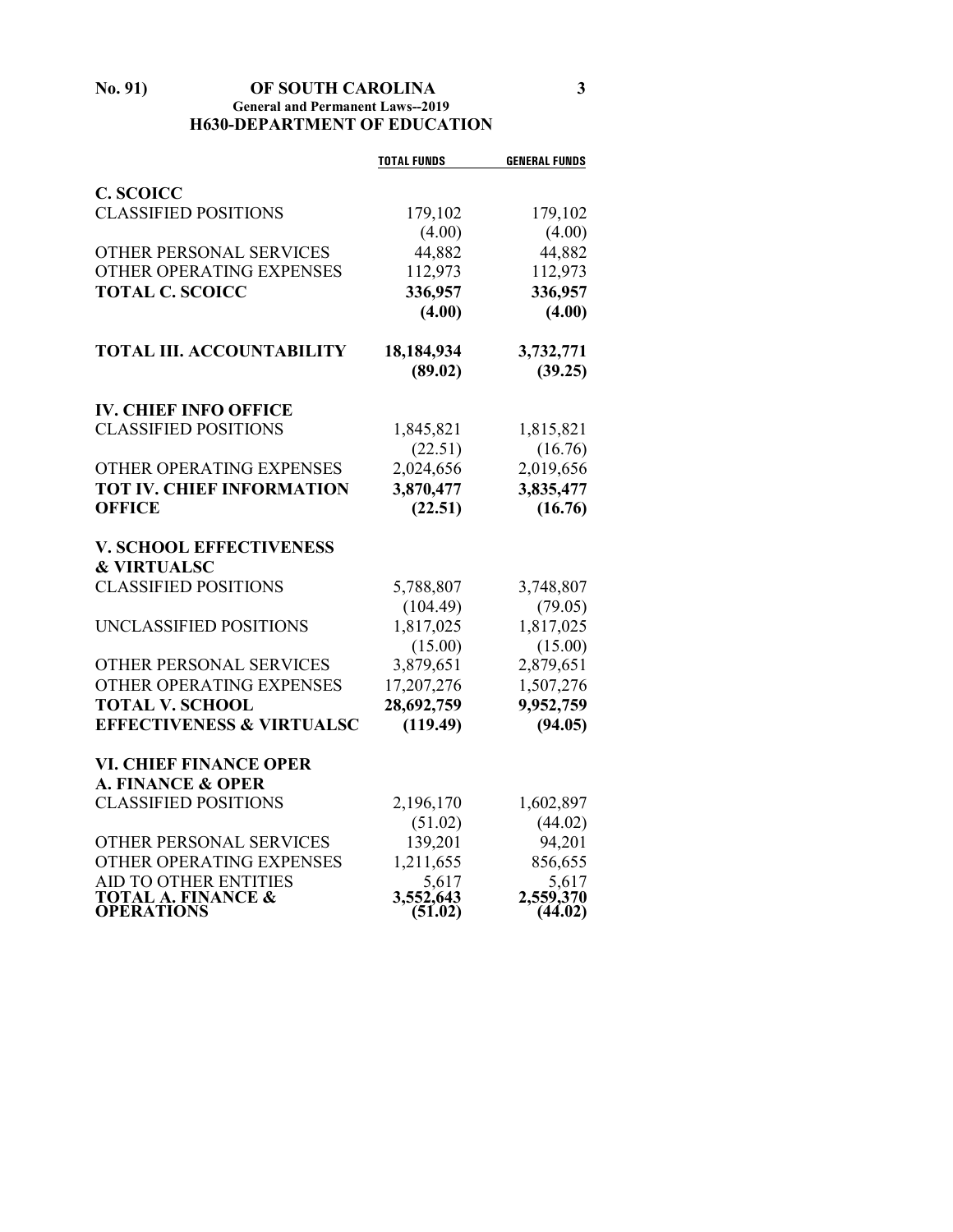### **4 STATUTES AT LARGE (No. 91 General and Permanent Laws--2019 H630-DEPARTMENT OF EDUCATION**

|                                   | <b>TOTAL FUNDS</b> | <b>GENERAL FUNDS</b> |
|-----------------------------------|--------------------|----------------------|
| <b>B. INSTRUCTIONAL MATERIALS</b> |                    |                      |
| <b>CLASSIFIED POSITIONS</b>       | 161,064            |                      |
|                                   | (2.00)             |                      |
| OTHER PERSONAL SERVICES           | 30,000             |                      |
| OTHER OPERATING EXPENSES          | 1,336,838          |                      |
| <b>TOTAL B. INSTRUCTIONAL</b>     | 1,527,902          |                      |
| <b>MATERIALS</b>                  | (2.00)             |                      |
|                                   |                    |                      |
| <b>TOTAL VI. CHIEF FINANCE</b>    | 5,080,545          | 2,559,370            |
| <b>OPERATIONS</b>                 | (53.02)            | (44.02)              |
| <b>VII. OPERATIONS AND SUPRT</b>  |                    |                      |
| <b>A. SUPPORT OPERATIONS</b>      |                    |                      |
| <b>CLASSIFIED POSITIONS</b>       | 5,548,887          | 3,706,759            |
|                                   | (109.00)           | (53.15)              |
| OTHER PERSONAL SERVICES           | 787,681            | 634                  |
| OTHER OPERATING EXPENSES          | 18,845,842         | 718,609              |
| <b>AID SCHOOL DISTRICTS</b>       | 23,698             | 23,698               |
| <b>TOT A. SUPPORT OPERATIONS</b>  | 25,206,108         | 4,449,700            |
|                                   | (109.00)           | (53.15)              |
| <b>B. BUS SHOPS</b>               |                    |                      |
| <b>CLASSIFIED POSITIONS</b>       | 18,550,424         | 13,550,424           |
|                                   | (457.62)           | (376.02)             |
| OTHER PERSONAL SERVICES           | 485,624            | 98,102               |
| OTHER OPERATING EXPENSES          | 45,085,935         | 38,410,935           |
| <b>AID TO DISTRICTS</b>           | 500,000            | 500,000              |
| AID SCHL DIST - BUS DRIVERS'      | 2,996,195          | 2,996,195            |
| <b>WORKERS' COMP</b>              |                    |                      |
| AID SCH DISTRICT - DRIVER         | 56,611,213         | 56,611,213           |
| <b>SALARY/F</b>                   |                    |                      |
| AID SCH DISTRICT - CONTRACT       | 1,023,062          | 1,023,062            |
| <b>DRIVERS</b>                    |                    |                      |
| <b>BUS DRV AIDE</b>               | 129,548            | 129,548              |
| AID OTHER STATE AGENCIES          | 69,751             | 69,751               |
| <b>TOTAL B. BUS SHOPS</b>         | 125,451,752        | 113,389,230          |
|                                   | (457.62)           | (376.02)             |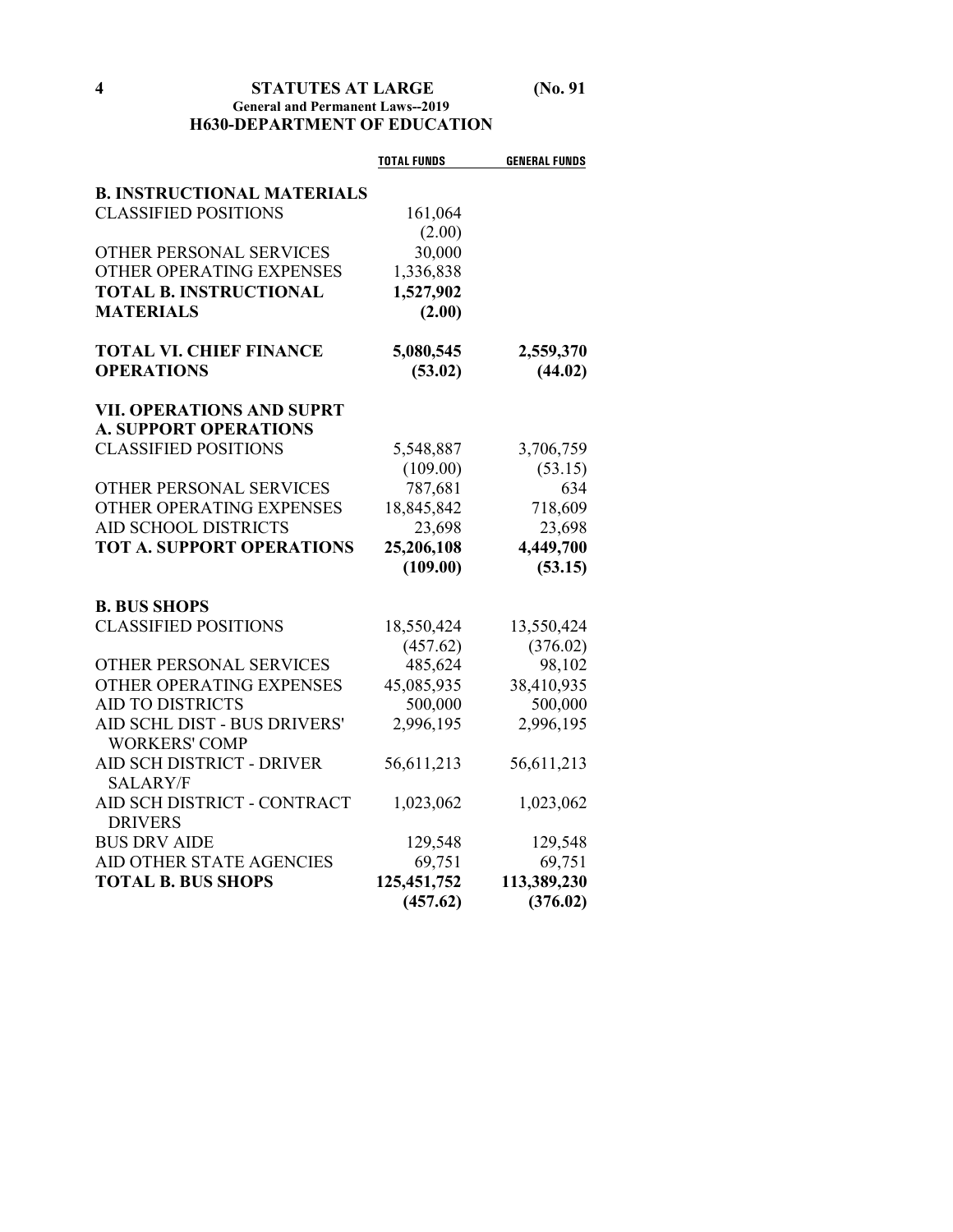#### **No. 91) OF SOUTH CAROLINA 5 General and Permanent Laws--2019 H630-DEPARTMENT OF EDUCATION**

|                                             | <b>TOTAL FUNDS</b> | <b>GENERAL FUNDS</b> |
|---------------------------------------------|--------------------|----------------------|
| <b>C. BUSES</b>                             |                    |                      |
| <b>EAA TRANSPORTATION</b>                   | 3,153,136          | 3,153,136            |
| <b>EEDA TRANSPORTATION</b>                  | 608,657            | 608,657              |
| <b>BUS PURCHASES</b>                        | 5,015,506          | 5,015,506            |
| <b>BUS LEASES</b>                           | 3,000,000          | 3,000,000            |
| <b>TOTAL C. BUSES</b>                       | 11,777,299         | 11,777,299           |
| <b>TOTAL VII. OPERATIONS AND</b>            | 162,435,159        | 129,616,229          |
| <b>SUPPORT</b>                              | (566.62)           | (429.17)             |
| VIII. EDU IMPROVEMENT ACT                   |                    |                      |
| A. STANDARDS, TEACHING,                     |                    |                      |
| <b>LEARNING</b>                             |                    |                      |
| <b>1. STUDENT LEARNING</b>                  |                    |                      |
| INDUSTRY CERTIFICATIONS/                    | 550,000            |                      |
| <b>CREDENTIALS</b>                          |                    |                      |
| <b>ADULT EDUCATION</b>                      | 15,073,736         |                      |
| <b>AID TO DISTRICTS</b>                     | 24,401,779         |                      |
| STUDENT AT RISK OF SCHOOL<br><b>FAILURE</b> | 79,551,723         |                      |
| ALLOC EIA - ARTS CURRICULA                  | 1,487,571          |                      |
| <b>CAREER &amp; TECHNOLOGY EDU</b>          | 20,072,135         |                      |
| <b>SUMMER READING CAMPS</b>                 | 7,500,000          |                      |
| <b>READING COACHES</b>                      | 9,922,556          |                      |
| <b>EEDA</b>                                 | 8,413,832          |                      |
| <b>TOT 1. STUDENT LEARNING</b>              | 166,973,332        |                      |
| <b>2. STUDENT TESTING</b>                   |                    |                      |
| <b>CLASSIFIED POSITIONS</b>                 | 548,518            |                      |
|                                             | (9.00)             |                      |
| OTHER OPERATING EXPENSES                    | 678,748            |                      |
| ASSESSMENT/TESTING                          | 27,261,400         |                      |
| <b>TOTAL 2. STUDENT TESTING</b>             | 28,488,666         |                      |
|                                             | (9.00)             |                      |
| <b>3. CURRICULUM &amp; STANDARDS</b>        |                    |                      |
| <b>CLASSIFIED POSITIONS</b>                 | 126,232            |                      |
|                                             | (2.00)             |                      |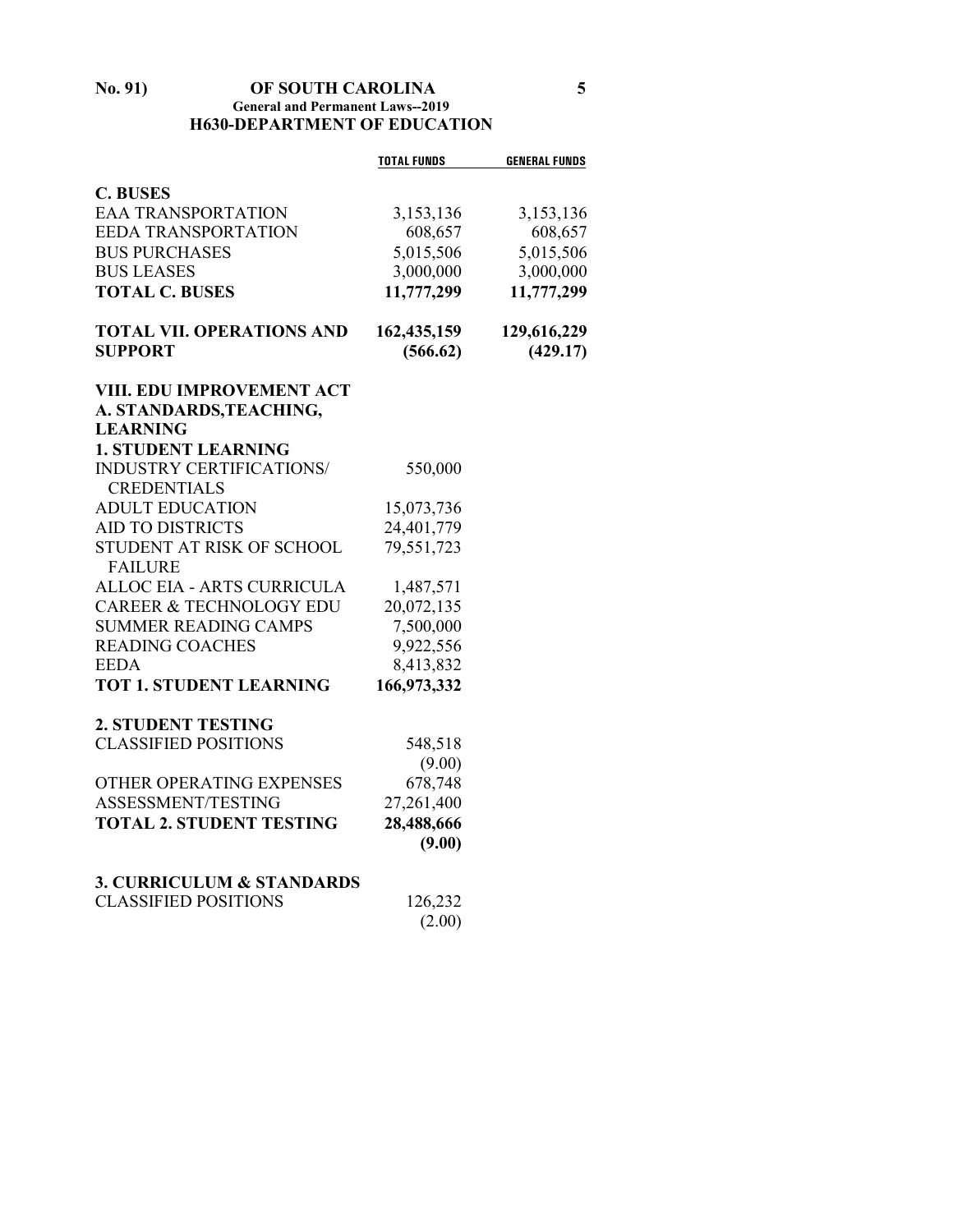### **6 STATUTES AT LARGE (No. 91 General and Permanent Laws--2019 H630-DEPARTMENT OF EDUCATION**

|                                      | <b>TOTAL FUNDS</b> | <b>GENERAL FUNDS</b> |
|--------------------------------------|--------------------|----------------------|
| OTHER PERSONAL SERVICES              | 4,736              |                      |
| OTHER OPERATING EXPENSES             | 41,987             |                      |
| <b>READING</b>                       | 3,271,026          |                      |
| <b>INSTRUCTIONAL MATERIALS</b>       | 20,922,839         |                      |
| <b>TOTAL 3. CURRICULUM &amp;</b>     | 24,366,820         |                      |
| <b>STANDARDS</b>                     | (2.00)             |                      |
| <b>4. ASSIST, INTERVENTION &amp;</b> |                    |                      |
| <b>REWARD</b>                        |                    |                      |
| <b>CLASSIFIED POSITIONS</b>          | 1,236,436          |                      |
|                                      | (29.10)            |                      |
| OTHER OPERATING EXPENSES             | 1,374,752          |                      |
| <b>SCHOOL SAFETY PROGRAM</b>         | 10,000,000         |                      |
| <b>EAA TECHNICAL ASSISTANCE</b>      | 23,801,301         |                      |
| POWER SCH/DATA COLLECTION            | 7,500,000          |                      |
| SCH VALUE ADDED INSTRUMENT           | 1,400,000          |                      |
| TOTAL 4. ASSIST,                     | 45,312,489         |                      |
| <b>INTERVENTION &amp; REWARD</b>     | (29.10)            |                      |
| <b>TOTAL A.</b>                      | 265,141,307        |                      |
| STANDARDS, TEACH, LEARNING           | (40.10)            |                      |
| <b>B. EARLY CHILDHOOD EDU</b>        |                    |                      |
| <b>CLASSIFIED POSITIONS</b>          | 831,246            |                      |
|                                      | (13.50)            |                      |
| OTHER OPERATING EXPENSES             | 556,592            |                      |
| <b>ALLOC EIA - 4 YR EARLY</b>        | 15,513,846         |                      |
| <b>CHILDHOOD</b>                     |                    |                      |
| <b>CDEPP - SCDE</b>                  | 41,441,053         |                      |
| <b>TOTAL B. EARLY CHILDHOOD</b>      | 58,342,737         |                      |
| <b>EDUCATION</b>                     | (13.50)            |                      |
| <b>C. TEACHER QUALITY</b>            |                    |                      |
| <b>1. CERTIFICATION</b>              |                    |                      |
| <b>CLASSIFIED POSITIONS</b>          | 1,263,470          |                      |
|                                      | (27.25)            |                      |
| OTHER PERSONAL SERVICES              | 1,579              |                      |
| OTHER OPERATING EXPENSES             | 638,999            |                      |
|                                      |                    |                      |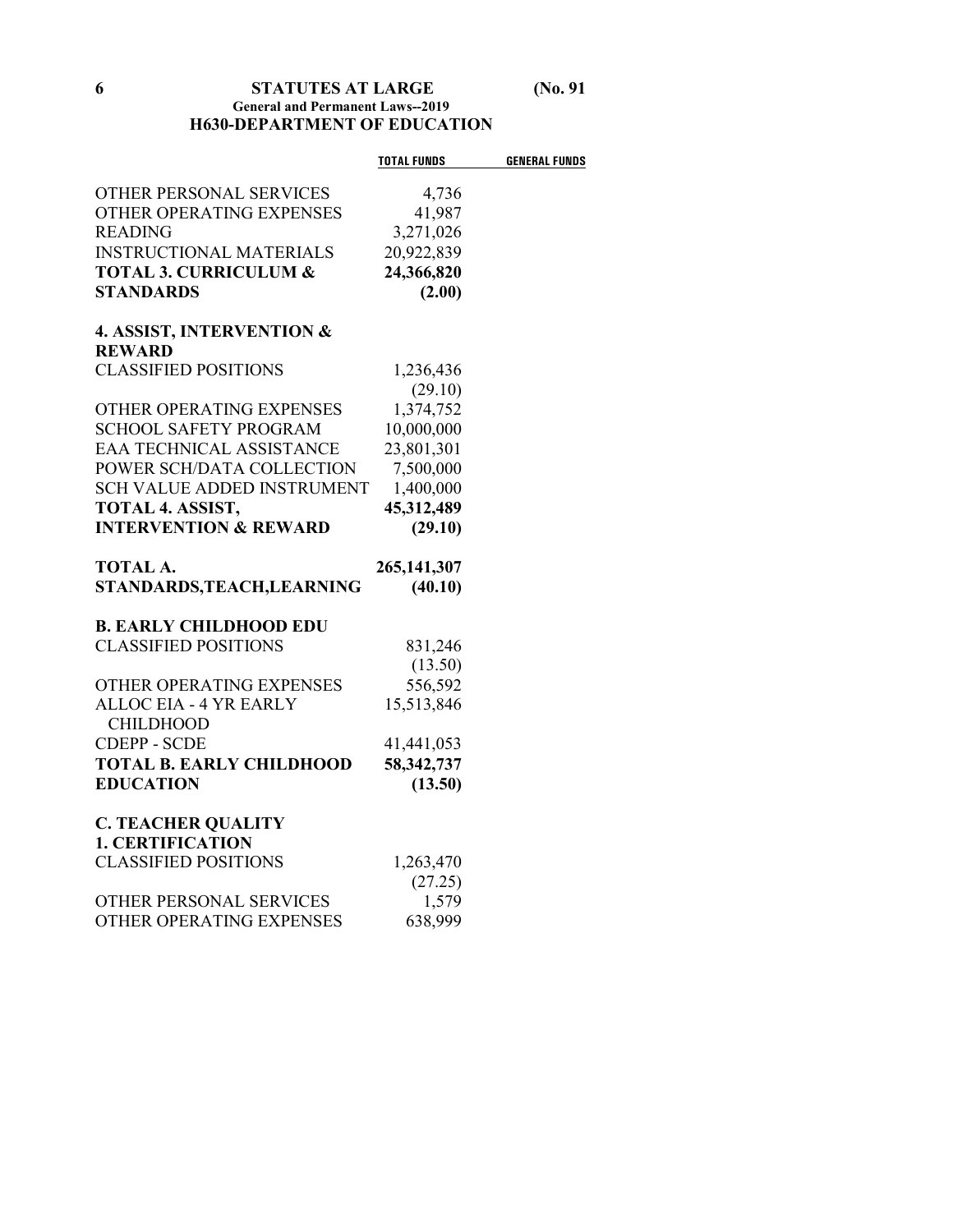#### **No. 91) OF SOUTH CAROLINA 7 General and Permanent Laws--2019 H630-DEPARTMENT OF EDUCATION**

|                                                     | <b>TOTAL FUNDS</b>   | <b>GENERAL FUNDS</b> |
|-----------------------------------------------------|----------------------|----------------------|
| <b>TOTAL 1. CERTIFICATION</b>                       | 1,904,048<br>(27.25) |                      |
| 2. RETENTION & REWARD                               |                      |                      |
| <b>TEACHER OF THE YEAR</b>                          | 155,000              |                      |
| TEACHER QUALITY COMMISSION                          | 372,724              |                      |
| <b>CLASSIFIED POSITIONS</b>                         | 80,000               |                      |
|                                                     | (1.00)               |                      |
| ALLOC EIA - TEACHER SALARIES                        | 181,230,766          |                      |
| <b>TEACHER SUPPLIES</b>                             | 14,721,500           |                      |
| <b>ALLOC EIA - EMPLOYER</b><br><b>CONTRIBUTIONS</b> | 39,524,934           |                      |
| <b>NATIONAL BOARD CERT</b>                          | 44,500,000           |                      |
| RURAL TEACHER RECRUITMENT                           | 9,748,392            |                      |
| <b>TOT 2. RETENTION &amp; REWARD</b>                | 290,333,316          |                      |
|                                                     | (1.00)               |                      |
| <b>3. PROFESSIONAL DEVELOP</b>                      |                      |                      |
| PROFESSIONAL DEVELOPMENT                            | 2,771,758            |                      |
| <b>ADEPT</b>                                        | 873,909              |                      |
| <b>TOTAL 3. PROFESSIONAL</b><br><b>DEVELOPMENT</b>  | 3,645,667            |                      |
|                                                     |                      |                      |
| 4. ADEPT                                            |                      |                      |
| <b>CLASSIFIED POSITIONS</b>                         | 65,000               |                      |
|                                                     | (1.00)               |                      |
| <b>TOTAL 4. ADEPT</b>                               | 65,000               |                      |
|                                                     | (1.00)               |                      |
| <b>TOT C. TEACHER QUALITY</b>                       | 295,948,031          |                      |
|                                                     | (29.25)              |                      |
| <b>D. LEADERSHIP</b>                                |                      |                      |
| <b>CLASSIFIED POSITIONS</b>                         | 82,049               |                      |
|                                                     | (10.77)              |                      |
| OTHER PERSONAL SERVICES                             | 83,121               |                      |
| OTHER OPERATING EXPENSES                            | 279,032              |                      |
| <b>TECHNOLOGY</b>                                   | 12,271,826           |                      |
|                                                     |                      |                      |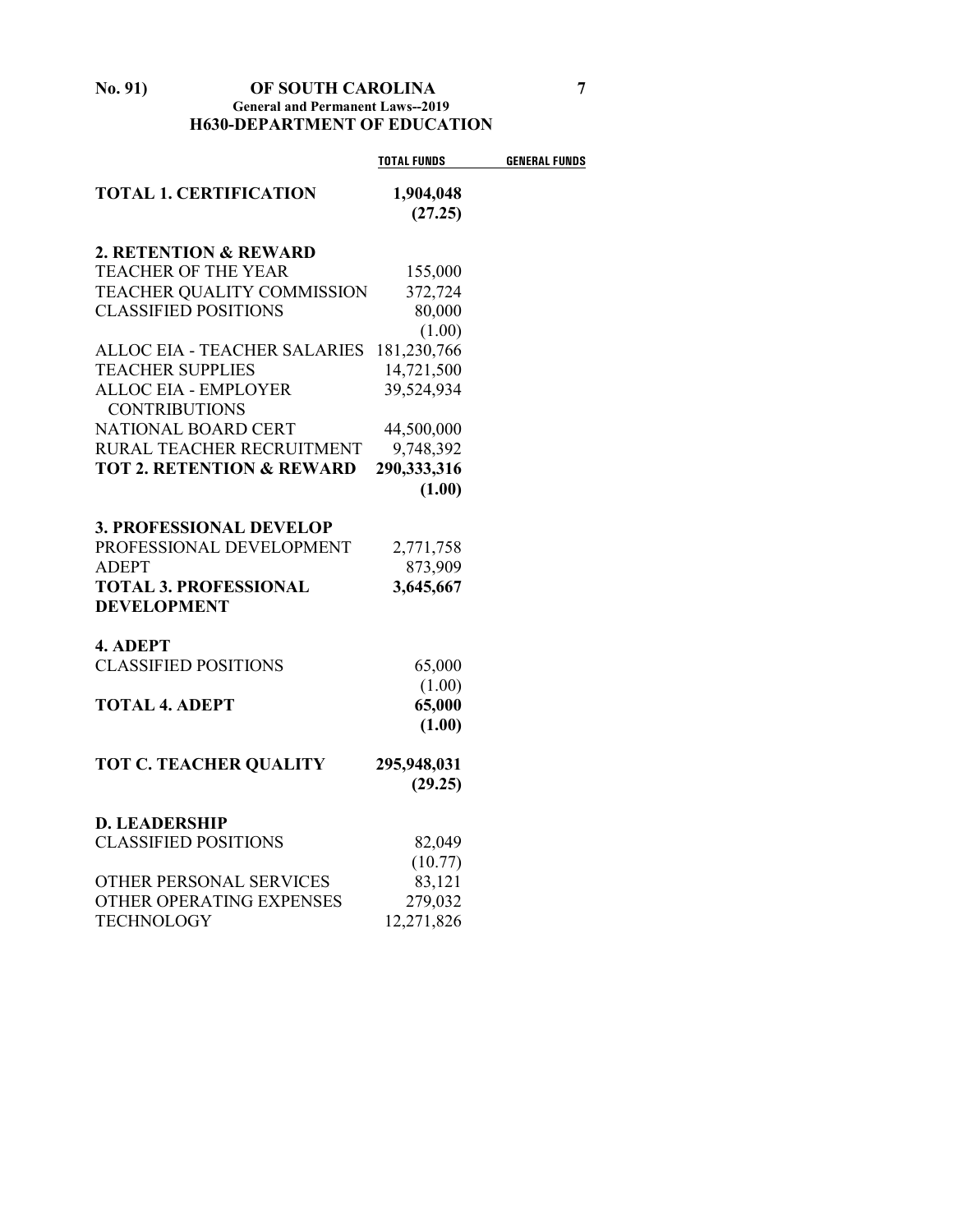### **8 STATUTES AT LARGE (No. 91 General and Permanent Laws--2019 H630-DEPARTMENT OF EDUCATION**

|                                       | <b>TOTAL FUNDS</b>    | <b>GENERAL FUNDS</b> |
|---------------------------------------|-----------------------|----------------------|
| <b>TOTAL D. LEADERSHIP</b>            | 12,716,028<br>(10.77) |                      |
| <b>E. EIA EMPLOYER CONTRIB</b>        |                       |                      |
| <b>EMPLOYER CONTRIBUTIONS</b>         | 1,269,821             |                      |
| <b>TOTAL E. EIA EMPLOYER</b>          | 1,269,821             |                      |
| <b>CONTRIBUTIONS</b>                  |                       |                      |
| <b>F. PARTNERSHIPS</b>                |                       |                      |
| ETV - K-12 PUBLIC EDUCATION<br>(H670) | 3,576,409             |                      |
| ETV - INFRASTRUCTURE (H670)           | 2,150,000             |                      |
| <b>LITERACY &amp; DISTANCE</b>        | 415,000               |                      |
| LEARNING (P360)                       |                       |                      |
| REACH OUT & READ (A850)               | 1,000,000             |                      |
| <b>SC YOUTH CHALLENGE</b>             | 1,000,000             |                      |
| ACADEMY (E240)                        |                       |                      |
| ARTS EDUCATION PROG (H910)            | 1,170,000             |                      |
| <b>EDUCATION OVERSIGHT</b>            | 1,793,242             |                      |
| <b>COMMITTEE (A850)</b>               |                       |                      |
| <b>SCIENCE PLUS (A850)</b>            | 563,406               |                      |
| STEM CENTERS SC (H120)                | 1,750,000             |                      |
| TEACH FOR AMERICA SC (A850)           | 3,000,000             |                      |
| <b>GOVERNOR'S SCHOOL FOR ARTS</b>     | 1,619,531             |                      |
| & HUMANITIES (H630)                   |                       |                      |
| WIL LOU GRAY OPPORTUNITY              | 736,678               |                      |
| SCHOOL (H710)                         |                       |                      |
| <b>SCHOOL FOR DEAF &amp; BLIND</b>    | 7,933,774             |                      |
| (H750)                                |                       |                      |
| DIABILITIES & SPECIAL NEEDS           | 408,653               |                      |
| (J160)                                |                       |                      |
| <b>SC COUNCIL ON ECONOMIC</b>         | 300,000               |                      |
| EDUCATION (H270)                      |                       |                      |
| JOHN DE LA HOWE SC (L120)             | 417,734               |                      |
| <b>CLEMSON AGRICULTURE</b>            | 1,144,356             |                      |
| <b>EDUCATION TEACHERS (P200)</b>      |                       |                      |
| CENTER FOR EDUCATIONAL                | 715,933               |                      |
| PARTNERSHIPS (H270)                   |                       |                      |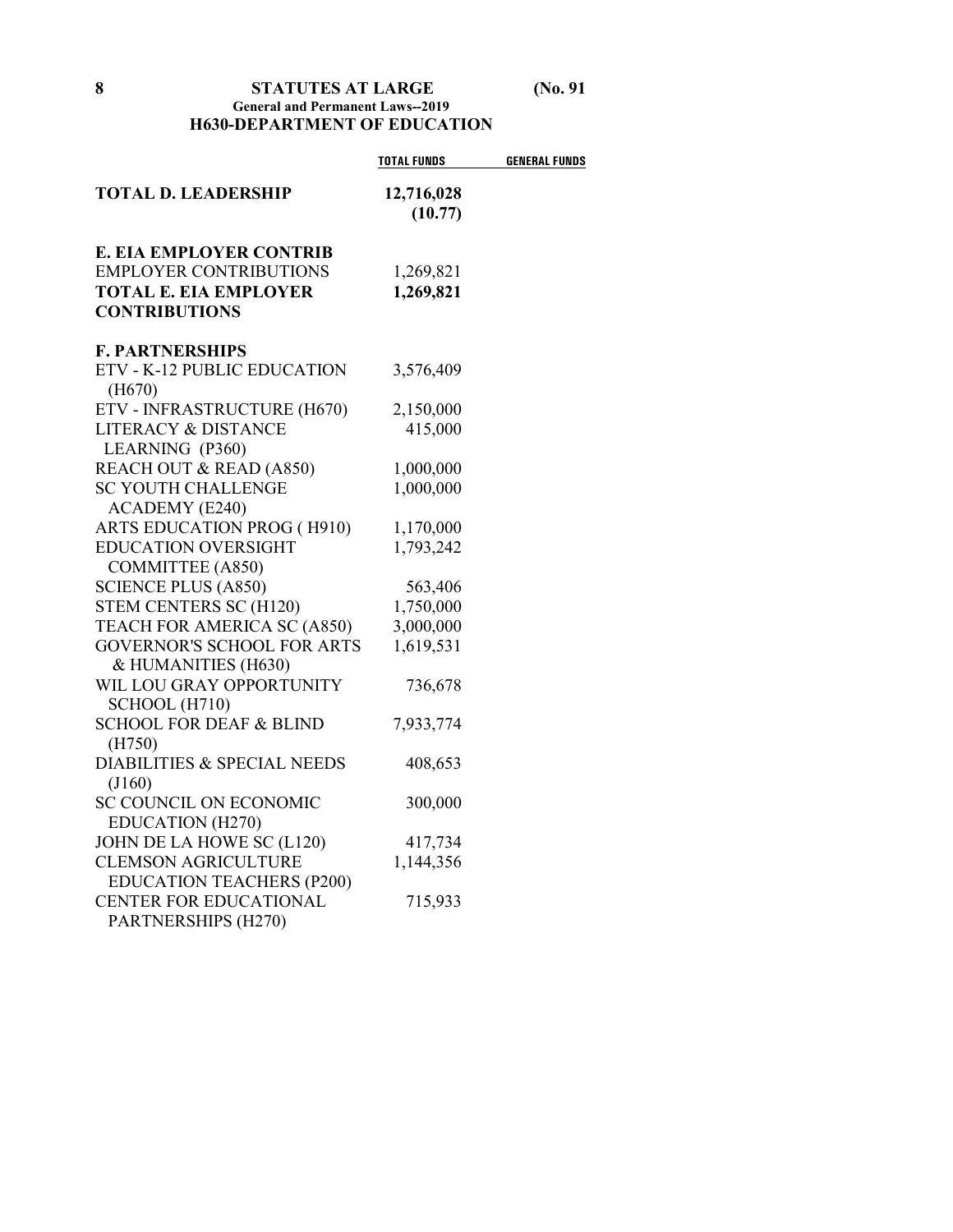#### **No. 91) OF SOUTH CAROLINA 9 General and Permanent Laws--2019 H630-DEPARTMENT OF EDUCATION**

|                                                           | TOTAL FUNDS | <b>GENERAL FUNDS</b> |
|-----------------------------------------------------------|-------------|----------------------|
| <b>CENTERS OF EXCELLENCE (H030)</b>                       | 1,137,526   |                      |
| TEACHER RECRUIT PROGRAM<br>(H030)                         | 4,243,527   |                      |
| TEACHER LOAN PROGRAM (E160)                               | 5,089,881   |                      |
| <b>BABYNET AUTISM THERAPY (J020)</b>                      | 3,926,408   |                      |
| CALL ME MISTER (H120)                                     | 500,000     |                      |
| REGIONAL EDUCATION CENTERS<br>(P320)                      | 1,952,000   |                      |
| FAMILY CONNECTION SC (H630)                               | 300,000     |                      |
| <b>GOV SCHOOL FOR MATH &amp;</b><br><b>SCIENCE (H630)</b> | 1,207,122   |                      |
| CENTER FOR EDUC RECRUIT,<br>RETEN, & ADV (CERRA) (H470)   | 531,680     |                      |
| <b>TRANSFORM SC (A850)</b>                                | 400,000     |                      |
| <b>EOC PARTNERSHIPS FOR</b><br><b>INNOVATION (NR)</b>     | 500,000     |                      |
| <b>SDE GRANTS COMMITTEE</b>                               | 504,313     |                      |
| <b>TOTAL F. PARTNERSHIPS</b>                              | 49,987,173  |                      |
| <b>G. TRANSPORTATION</b>                                  |             |                      |
| OTHER OPERATING EXPENSES                                  | 22,032,195  |                      |
| <b>TOTAL G. TRANSPORTATION</b>                            | 22,032,195  |                      |
| <b>H. CHARTER SCH DISTRICT</b>                            |             |                      |
| <b>SOUTH CAROLINA PUBLIC</b>                              | 126,461,481 |                      |
| <b>CHARTER SCHOOLS</b>                                    |             |                      |
| TOT H. CHARTER SCHOOL<br><b>DISTRICT</b>                  | 126,461,481 |                      |
|                                                           |             |                      |
| <b>I. FIRST STEPS TO SCHOOL</b><br><b>READINESS</b>       |             |                      |
| <b>CLASSIFIED POSITIONS</b>                               | 2,179,885   |                      |
|                                                           | (38.50)     |                      |
| UNCLASSIFIED POSITIONS                                    | 121,540     |                      |
|                                                           | (1.00)      |                      |
| OTHER PERSONAL SERVICES                                   | 150,000     |                      |
| OTHER OPERATING EXPENSES                                  | 1,906,225   |                      |
| <b>COUNTY PARTNERSHIPS</b>                                | 14,435,228  |                      |
| <b>CDEPP</b>                                              | 9,767,864   |                      |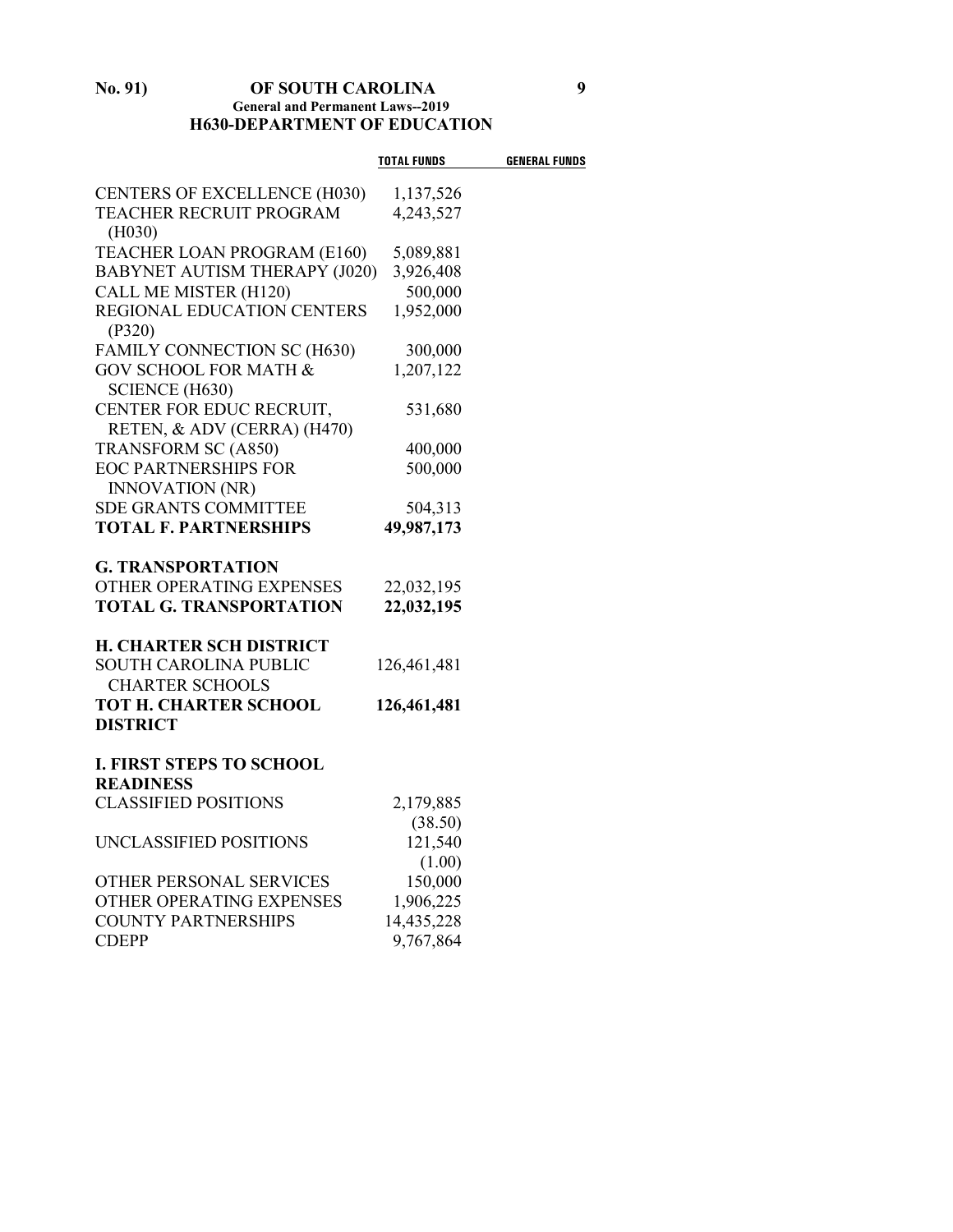**10 STATUTES AT LARGE (No. 91**

### **General and Permanent Laws--2019 H630-DEPARTMENT OF EDUCATION**

|                                   | <b>TOTAL FUNDS</b> | <b>GENERAL FUNDS</b> |
|-----------------------------------|--------------------|----------------------|
| <b>EMPLOYER CONTRIBUTIONS</b>     | 775,485            |                      |
| <b>TOTAL I. FIRST STEPS TO</b>    | 29,336,227         |                      |
| <b>SCHOOL READINESS</b>           | (39.50)            |                      |
|                                   |                    |                      |
| <b>TOTAL VIII. EDUCATION</b>      | 861,235,000        |                      |
| <b>IMPROVEMENT ACT</b>            | (133.12)           |                      |
| IX. GOVERNORS SCH SCIENCE         |                    |                      |
| & MATH                            |                    |                      |
| <b>CLASSIFIED POSITIONS</b>       | 2,650,068          | 2,650,068            |
|                                   | (60.30)            | (60.30)              |
| <b>NEW POSITION PROGRAM</b>       | 70,000             | 70,000               |
| <b>COORDINATOR II</b>             | (2.00)             | (2.00)               |
| <b>NEW POSITION PROGRAM</b>       | 95,000             | 95,000               |
| <b>MANAGER II</b>                 | (1.00)             | (1.00)               |
| UNCLASSIFIED POSITIONS            | 3,748,211          | 3,638,211            |
|                                   | (32.79)            | (32.02)              |
| OTHER PERSONAL SERVICES           | 171,100            | 68,600               |
| OTHER OPERATING EXPENSES          | 4,824,385          | 4,345,385            |
| <b>ALLOC OTHER ENTITIES</b>       | 13,200             |                      |
| <b>EMPLOYER CONTRIBUTIONS</b>     | 2,355,170          | 2,313,370            |
| <b>TOTAL IX. GOVERNORS SCH</b>    | 13,927,134         | 13,180,634           |
| <b>SCIENCE &amp; MATH</b>         | (96.09)            | (95.32)              |
| X. AID TO SCHOOL DISTRICTS        |                    |                      |
| <b>A. DISTRIBUTION TO SUBDIV</b>  |                    |                      |
| <b>CDEPP - SCDE</b>               | 5,983,049          | 5,983,049            |
| <b>ALLOC SCHOOL DIST</b>          | 802,603,600        |                      |
| ALLOC OTHER ST AGENCIES           | 15,041,000         |                      |
| <b>ALLOC OTHER ENTITIES</b>       | 20,673,744         |                      |
| <b>TEACHER SUPPLY</b>             | 600,000            | 600,000              |
| <b>ADULT ED</b>                   | 500,000            | 500,000              |
| STUDENT HLTH AND FITNESS          | 26,297,502         | 26,297,502           |
| <b>READING COACHES</b>            | 29,483,100         | 29,483,100           |
| <b>GUIDANCE/CAREER SPECIALIST</b> | 31,362,113         | 31,362,113           |
| AID SCHOOL DISTRICT -             | 186,910,640        | 186,910,640          |
| <b>RETIREE INS</b>                |                    |                      |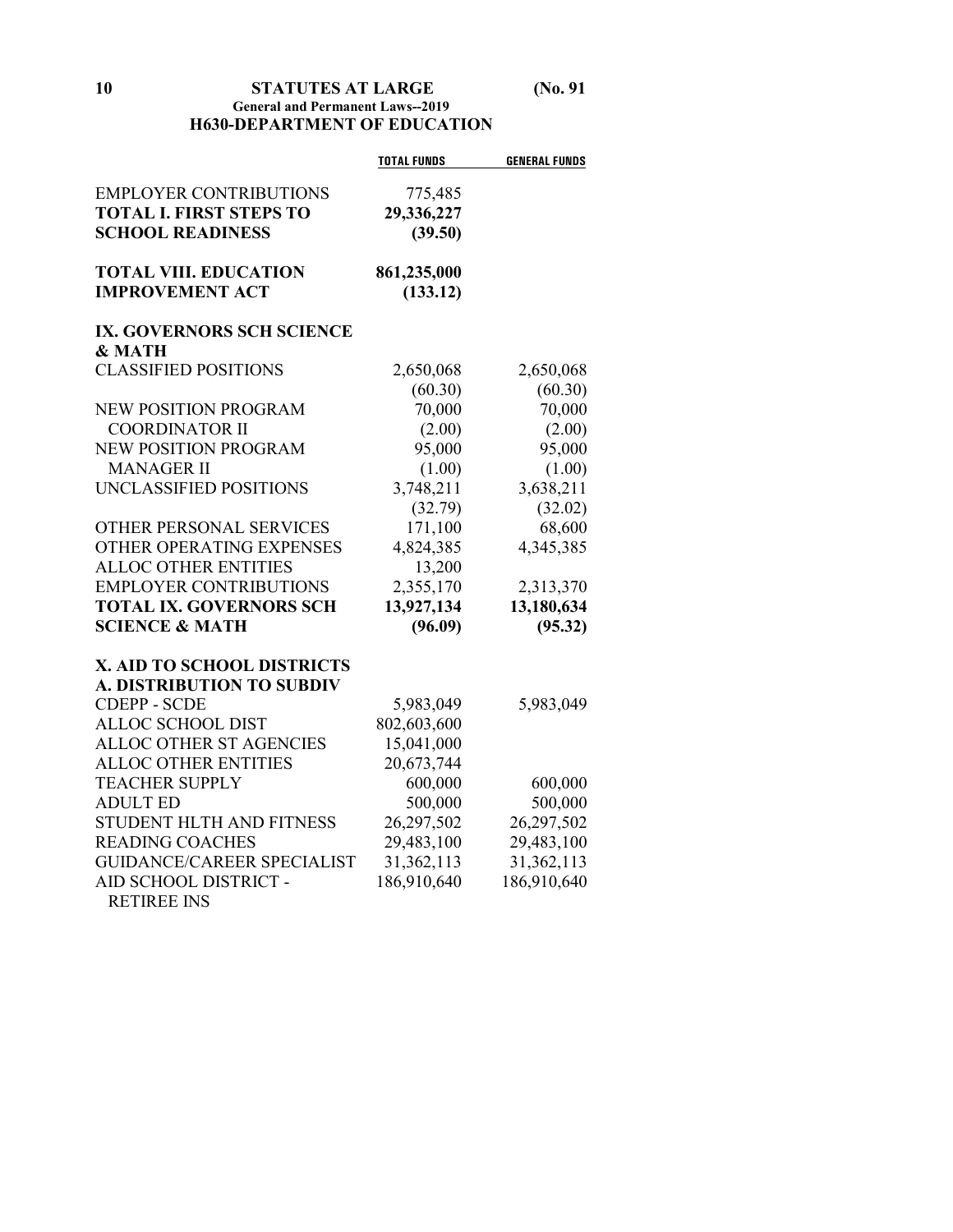#### **No. 91) OF SOUTH CAROLINA 11 General and Permanent Laws--2019 H630-DEPARTMENT OF EDUCATION**

|                                                  | <b>TOTAL FUNDS</b> | <b>GENERAL FUNDS</b> |
|--------------------------------------------------|--------------------|----------------------|
| STATE AID TO CLASSROOMS                          | 2,801,498,092      | 2,801,498,092        |
| <b>TOTAL A. DISTRIBUTION TO</b>                  | 3,920,952,840      | 3,082,634,496        |
| <b>SUBDIVISIONS</b>                              |                    |                      |
|                                                  |                    |                      |
| <b>B. SPECIAL ALLOCATIONS</b>                    |                    |                      |
| STATE MUSEUM (H950)                              | 275,000            | 275,000              |
| VOCATIONAL EQUIPMENT (H710)                      | 39,978             | 39,978               |
| ARCHIVES AND HISTORY (H790)                      | 22,377             | 22,377               |
| <b>STATUS OFFENDER (L120)</b>                    | 346,473            | 346,473              |
| HANDICAPPED - PROFOUNDLY<br><b>MENTALLY</b>      | 85,286             | 85,286               |
| STUDENT LOAN CORP - CAREER<br><b>CHANGERS</b>    | 1,065,125          | 1,065,125            |
| SC COUNCIL ON HOLOCAUST                          | 350,000            | 350,000              |
| <b>ARCHIBALD RUTLEDGE</b><br><b>SCHOLARSHIPS</b> | 10,478             | 10,478               |
| <b>SCHOOL SAFETY PROGRAM</b>                     | 1,935,000          | 1,935,000            |
| <b>TOTAL B. SPECIAL ALLOC</b>                    | 4,129,717          | 4,129,717            |
| <b>TOTAL X. AID TO SCHOOL</b>                    | 3,925,082,557      | 3,086,764,213        |
|                                                  |                    |                      |
| <b>DISTRICTS</b>                                 |                    |                      |
|                                                  |                    |                      |
| XI. GOV SCHL FOR ARTS &                          |                    |                      |
| <b>HUMANITIES</b>                                |                    |                      |
| <b>CLASSIFIED POSITIONS</b>                      | 2,135,079          | 2,070,079            |
|                                                  | (47.02)            | (46.52)              |
| UNCLASSIFIED POSITIONS                           | 2,706,820          | 2,637,820            |
|                                                  | (36.33)            | (35.58)              |
| OTHER PERSONAL SERVICES                          | 845,106            | 526,835              |
| OTHER OPERATING EXPENSES                         | 1,624,826          | 1,174,826            |
| <b>EMPLOYER CONTRIBUTIONS</b>                    | 2,146,199          | 2,043,699            |
| <b>TOT XI. GOV SCHL FOR ARTS</b>                 | 9,458,030          | 8,453,259            |
| <b>&amp; HUMANITIES</b>                          | (83.35)            | (82.10)              |
|                                                  |                    |                      |
| XII. FIRST STEPS TO SCH<br><b>READINESS</b>      |                    |                      |
| <b>CLASSIFIED POSITIONS</b>                      | 761,621            | 67,621               |
|                                                  | (6.00)             | (1.00)               |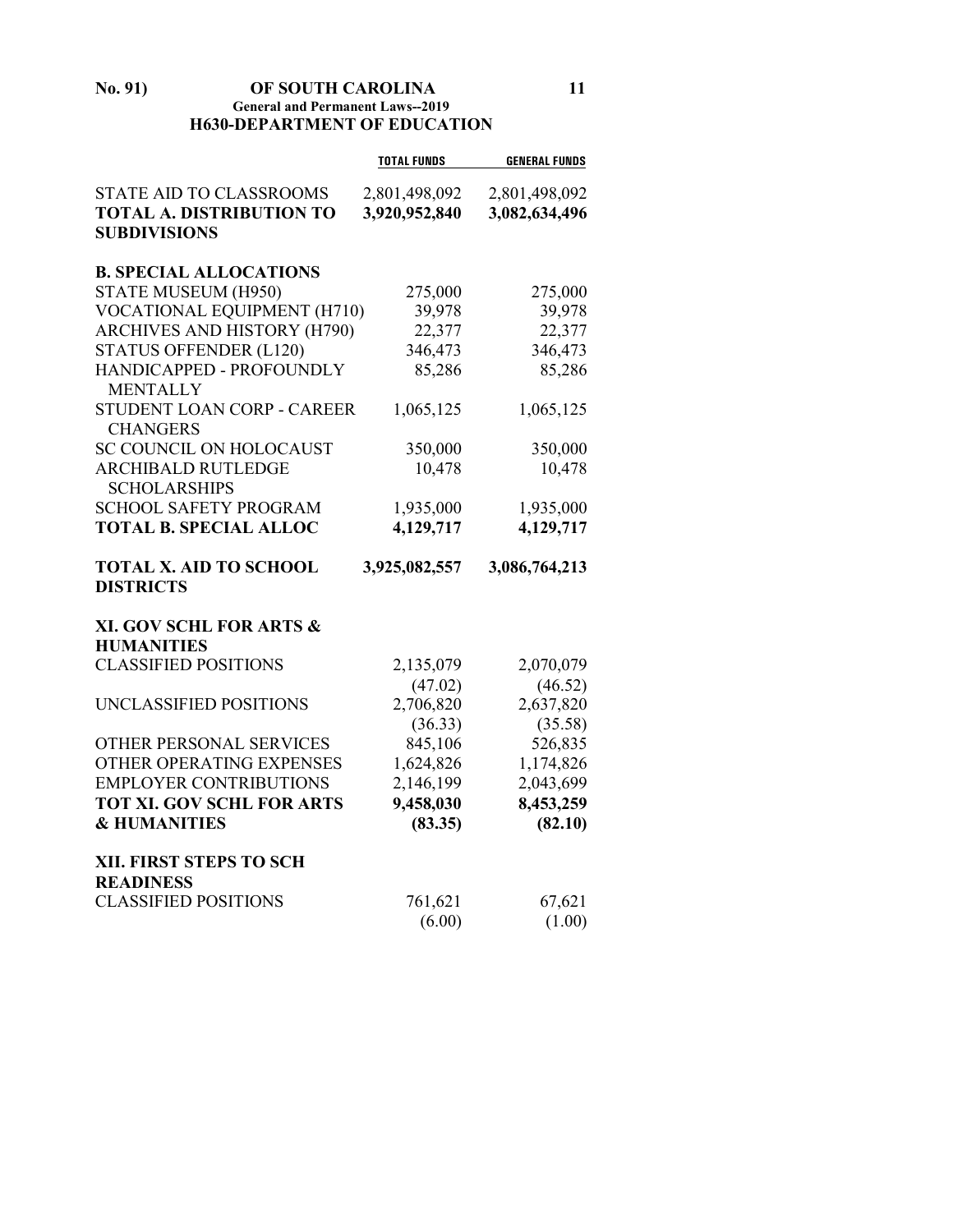#### **12 STATUTES AT LARGE (No. 91 General and Permanent Laws--2019 H630-DEPARTMENT OF EDUCATION**

|                                  | <b>TOTAL FUNDS</b> | <b>GENERAL FUNDS</b> |
|----------------------------------|--------------------|----------------------|
| NEW POSITION ADMINISTRATIVE      |                    |                      |
| <b>ASSISTANT</b>                 | (3.00)             | (3.00)               |
| <b>NEW POSITION ATTORNEY III</b> |                    |                      |
|                                  | (1.00)             | (1.00)               |
| <b>NEW POSITION PROJECT</b>      |                    |                      |
| <b>COORDINATOR</b>               | (1.00)             | (1.00)               |
| <b>NEW POSITION PUBLIC</b>       |                    |                      |
| <b>INFORMATION DIRECTOR I</b>    | (1.00)             | (1.00)               |
| <b>NEW POSITION EDUCATION</b>    |                    |                      |
| <b>ASSOCIATE</b>                 | (2.00)             | (2.00)               |
| <b>NEW POSITION PARALEGAL</b>    |                    |                      |
|                                  | (1.00)             | (1.00)               |
| NEW POSITION IT MANAGER II       |                    |                      |
|                                  | (1.00)             | (1.00)               |
| OTHER PERSONAL SERVICES          | 275,000            |                      |
| OTHER OPERATING EXPENSES         | 5,003,392          |                      |
| <b>EMPLOYER CONTRIBUTIONS</b>    | 241,806            | 31,056               |
| <b>CDEPP-PRIVATE</b>             | 6,424,200          | 6,424,200            |
| <b>TOTAL XII. FIRST STEPS TO</b> | 12,706,019         | 6,522,877            |
| <b>SCH READINESS</b>             | (16.00)            | (11.00)              |
| <b>XIII. EMPLOYEE BENEFITS</b>   |                    |                      |
| <b>EMPLOYER CONTRIBUTIONS</b>    | 19,488,203         | 13,677,433           |
| <b>TOTAL XIII. EMPLOYEE</b>      | 19,488,203         | 13,677,433           |
| <b>BENEFITS</b>                  |                    |                      |
| <b>TOTAL DEPARTMENT OF</b>       | 5,062,451,057      | 3,279,867,262        |
| <b>EDUCATION</b>                 | (1,205.22)         | (833.92)             |
|                                  |                    |                      |

## **SECTION 3 H660-LOTTERY EXPENDITURE ACCOUNT**

|                        | <b>TOTAL FUNDS</b> | <b>GENERAL FUNDS</b> |
|------------------------|--------------------|----------------------|
| I. LOTTERY EXPENDITURE |                    |                      |
| <b>ACCOUNT</b>         |                    |                      |
| LOTTERY EXPENDITURES   | 490,100,000        |                      |
| UNCLAIMED PRIZES       | 19,000,000         |                      |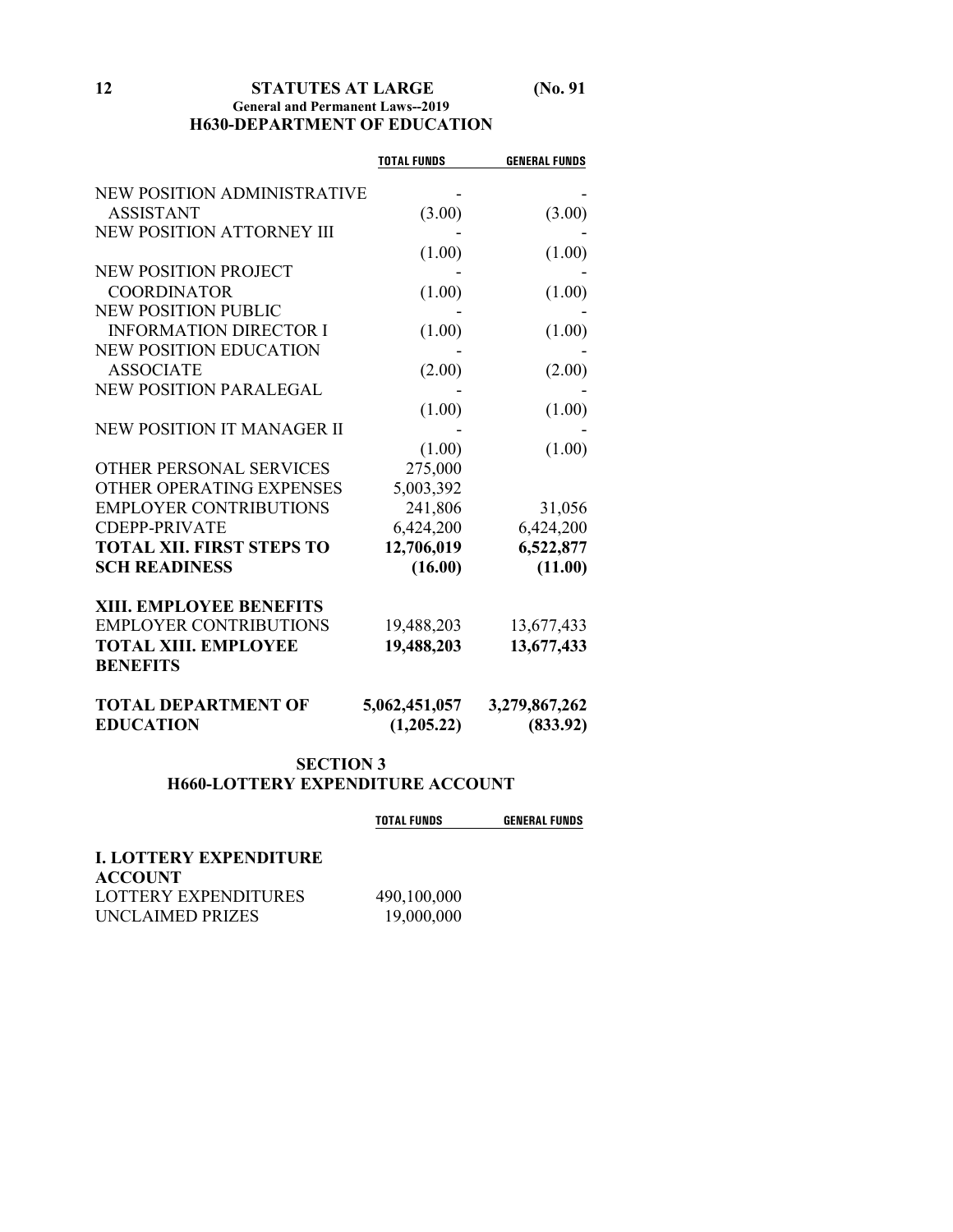#### **No. 91) OF SOUTH CAROLINA 13 General and Permanent Laws--2019 H660-LOTTERY EXPENDITURE ACCOUNT**

|             | <b>GENERAL FUNDS</b> |
|-------------|----------------------|
| 509,100,000 |                      |
|             | TOTAL FUNDS          |

**EXPENDITURE ACCOUNT**

# **TOT LOTTERY EXPENDITURE 509,100,00**

### **SECTION 4 A850-EDUCATION OVERSIGHT COMMITTEE**

| TOTAL FUNDS          | <b>GENERAL FUNDS</b>                                                   |
|----------------------|------------------------------------------------------------------------|
|                      |                                                                        |
|                      |                                                                        |
|                      |                                                                        |
|                      |                                                                        |
|                      |                                                                        |
|                      |                                                                        |
| 130,000              |                                                                        |
| 1,101,642            |                                                                        |
|                      |                                                                        |
| (10.00)              |                                                                        |
|                      |                                                                        |
|                      |                                                                        |
| 130,000              |                                                                        |
| 1,793,242<br>(10.00) |                                                                        |
|                      | 99,600<br>(1.00)<br>330,000<br>(9.00)<br>2,000<br>1,663,242<br>130,000 |

#### **SECTION 5 H710-WIL LOU GRAY OPPORTUNITY SCHOOL**

|                             | <b>TOTAL FUNDS</b> | <b>GENERAL FUNDS</b> |
|-----------------------------|--------------------|----------------------|
| <b>I. ADMINISTRATION</b>    |                    |                      |
| <b>SUPERINTENDENT</b>       | 90,938             | 90,938               |
|                             | (1.00)             | (1.00)               |
| <b>CLASSIFIED POSITIONS</b> | 227,222            | 227,222              |
|                             | (5.00)             | (5.00)               |
| OTHER PERSONAL SERVICES     | 4,085              | 4,085                |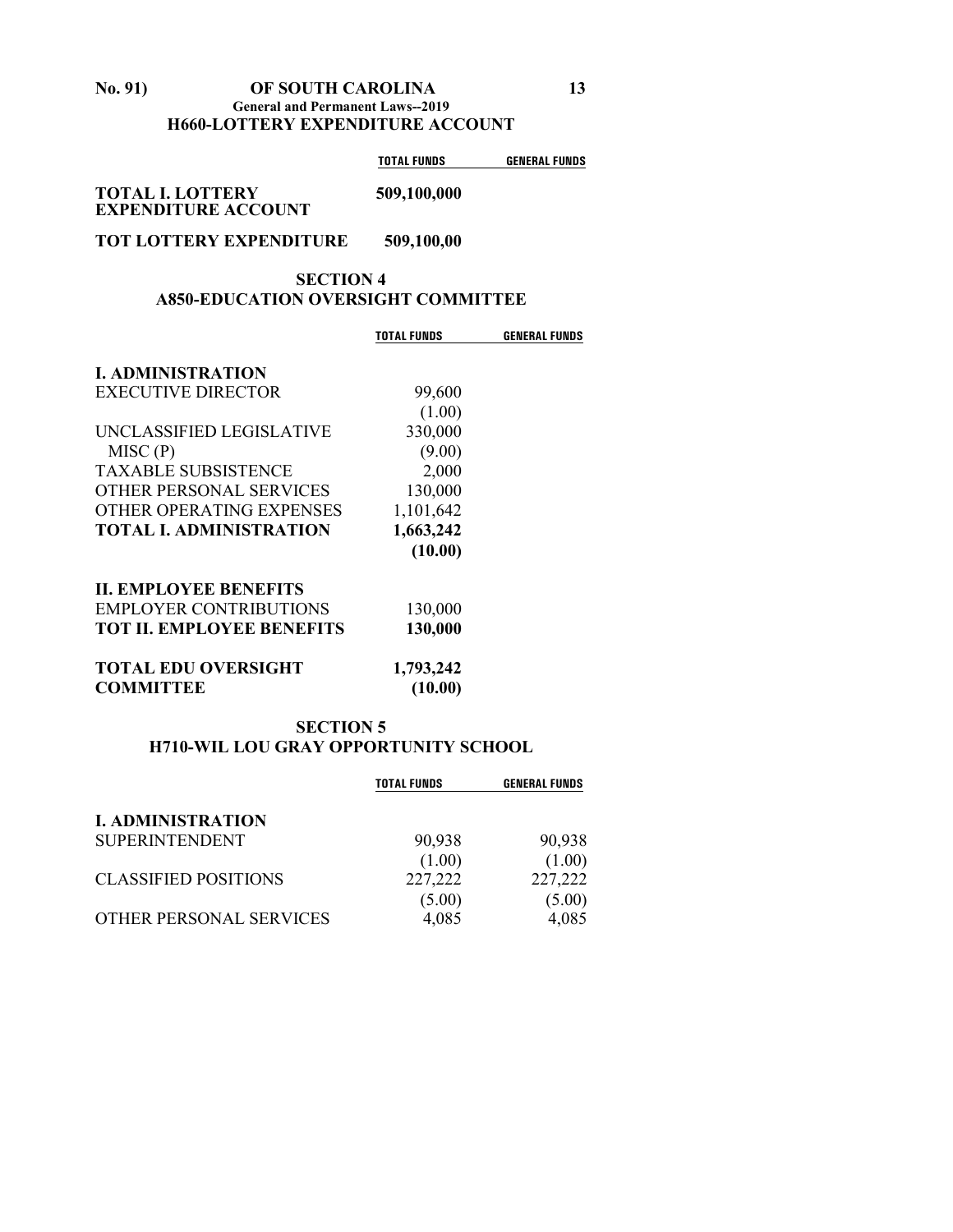**14 STATUTES AT LARGE (No. 91**

### **General and Permanent Laws--2019 H710-WIL LOU GRAY OPPORTUNITY SCHOOL**

|                                  | <b>TOTAL FUNDS</b> | <b>GENERAL FUNDS</b> |
|----------------------------------|--------------------|----------------------|
| OTHER OPERATING EXPENSES         | 24,419             | 24,419               |
| <b>TOTAL I. ADMINISTRATION</b>   | 346,664            | 346,664              |
|                                  | (6.00)             | (6.00)               |
| <b>II. EDUCATIONAL PROGRAM</b>   |                    |                      |
| <b>A. ACADEMIC PROGRAM</b>       |                    |                      |
| <b>CLASSIFIED POSITIONS</b>      | 609,773            | 609,773              |
|                                  | (15.62)            | (15.36)              |
| UNCLASSIFIED POSITIONS           | 489,426            | 394,426              |
|                                  | (11.55)            | (6.45)               |
| OTHER PERSONAL SERVICES          | 38,770             | 38,770               |
| OTHER OPERATING EXPENSES         | 216,589            | 171,589              |
| <b>TOT A. ACADEMIC PROGRAM</b>   | 1,354,558          | 1,214,558            |
|                                  | (27.17)            | (21.81)              |
| <b>B. VOCATIONAL EDUCATION</b>   |                    |                      |
| UNCLASSIFIED POSITIONS           | 91,854             | 91,854               |
|                                  | (4.43)             | (3.50)               |
| OTHER OPERATING EXPENSES         | 127,040            | 102,040              |
| <b>TOTAL B. VOCATIONAL</b>       | 218,894            | 193,894              |
| <b>EDUCATION</b>                 | (4.43)             | (3.50)               |
| <b>C. LIBRARY</b>                |                    |                      |
| UNCLASSIFIED POSITIONS           | 28,436             | 28,436               |
|                                  | (0.81)             | (0.61)               |
| OTHER OPERATING EXPENSES         | 2,837              | 2,837                |
| <b>TOTAL C. LIBRARY</b>          | 31,273             | 31,273               |
|                                  | (0.81)             | (0.61)               |
| <b>TOTAL II. EDUCATIONAL</b>     | 1,604,725          | 1,439,725            |
| <b>PROGRAM</b>                   | (32.41)            | (25.92)              |
| <b>III. STUDENT SERVICES</b>     |                    |                      |
| <b>CLASSIFIED POSITIONS</b>      | 1,426,301          | 1,426,301            |
|                                  | (41.39)            | (41.39)              |
| OTHER PERSONAL SERVICES          | 15,000             | 15,000               |
| OTHER OPERATING EXPENSES         | 158,000            | 125,000              |
| <b>TOT III. STUDENT SERVICES</b> | 1,599,301          | 1,566,301            |
|                                  | (41.39)            | (41.39)              |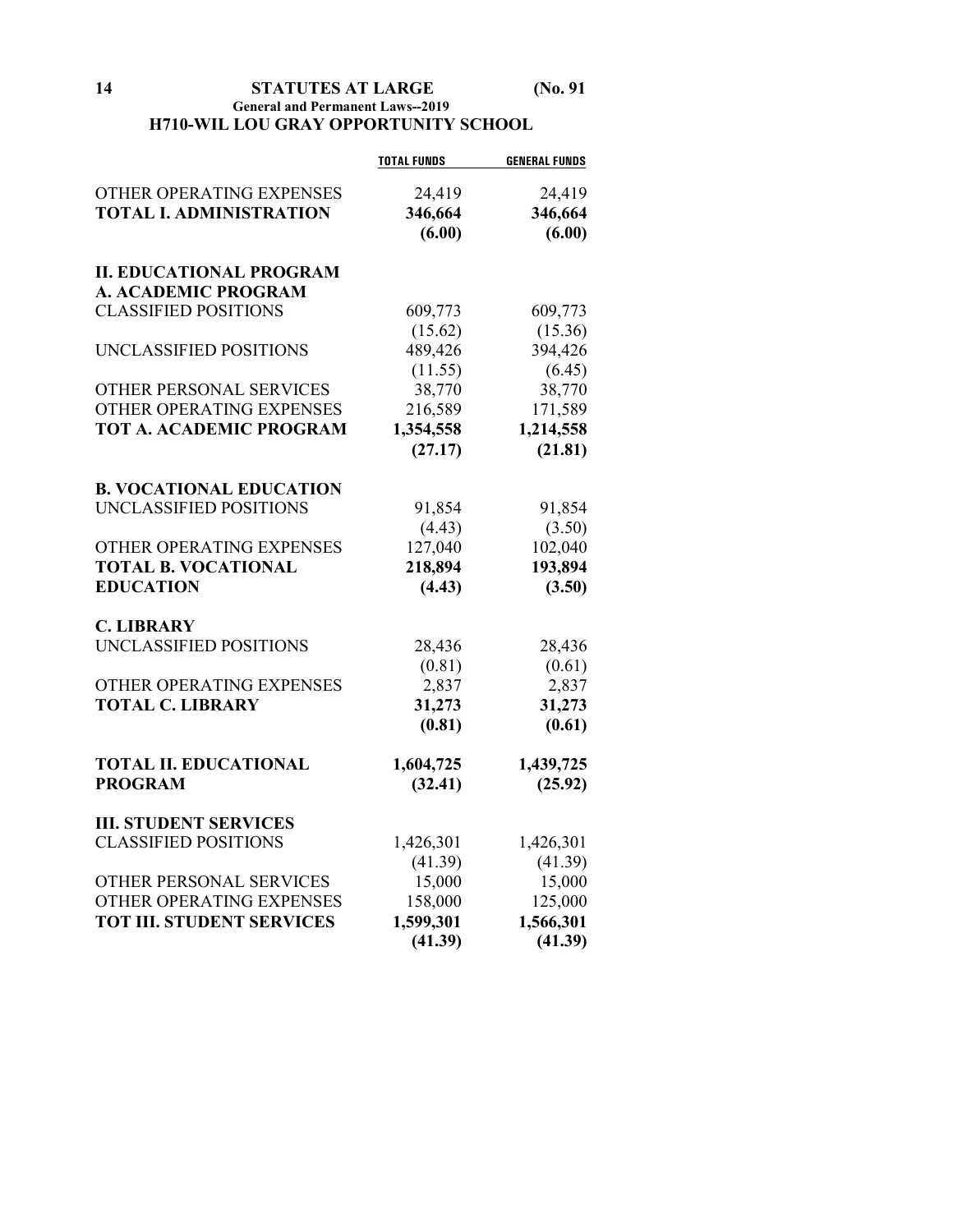#### **No. 91) OF SOUTH CAROLINA 15 General and Permanent Laws--2019 H710-WIL LOU GRAY OPPORTUNITY SCHOOL**

|                                   | <b>TOTAL FUNDS</b> | <b>GENERAL FUNDS</b> |
|-----------------------------------|--------------------|----------------------|
| <b>IV. SUPPORT SERVICES</b>       |                    |                      |
| <b>CLASSIFIED POSITIONS</b>       | 641,982            | 545,982              |
|                                   | (18.61)            | (15.84)              |
| OTHER PERSONAL SERVICES           | 55,000             | 25,000               |
| OTHER OPERATING EXPENSES          | 1,969,233          | 1,122,912            |
| <b>TOTAL IV. SUPPORT SERVICES</b> | 2,666,215          | 1,693,894            |
|                                   | (18.61)            | (15.84)              |
| <b>V. EMPLOYEE BENEFITS</b>       |                    |                      |
| <b>EMPLOYER CONTRIBUTIONS</b>     | 1,469,654          | 1,414,654            |
| <b>TOT V. EMPLOYEE BENEFITS</b>   | 1,469,654          | 1,414,654            |
| <b>TOTAL WIL LOU GRAY</b>         | 7,686,559          | 6,461,238            |
| <b>OPPORTUNITY SCHOOL</b>         | (98.41)            | (89.15)              |

## **SECTION 6 H750-SCHOOL FOR THE DEAF AND THE BLIND**

|                                | <b>TOTAL FUNDS</b> | <b>GENERAL FUNDS</b> |
|--------------------------------|--------------------|----------------------|
| <b>I. ADMINISTRATION</b>       |                    |                      |
| <b>PRESIDENT</b>               | 122,720            | 122,720              |
|                                | (1.00)             | (1.00)               |
| <b>CLASSIFIED POSITIONS</b>    | 1,366,553          | 1,347,179            |
|                                | (26.62)            | (26.12)              |
| UNCLASSIFIED POSITIONS         | 77,057             | 39,691               |
|                                | (3.00)             | (0.50)               |
| OTHER PERSONAL SERVICES        | 134,084            | 1,200                |
| OTHER OPERATING EXPENSES       | 5,202,807          | 2,673,144            |
| <b>S C ASSOC FOR THE BLIND</b> | 138,256            | 138,256              |
| <b>TOTAL I. ADMINISTRATION</b> | 7,041,477          | 4,322,190            |
|                                | (30.62)            | (27.62)              |
| <b>II. EDUCATION</b>           |                    |                      |
| <b>A. DEAF EDUCATION</b>       |                    |                      |
| <b>CLASSIFIED POSITIONS</b>    | 432,980            | 432,980              |
|                                | (9.20)             | (9.20)               |
| UNCLASSIFIED POSITIONS         | 282,618            |                      |
|                                | (14.54)            |                      |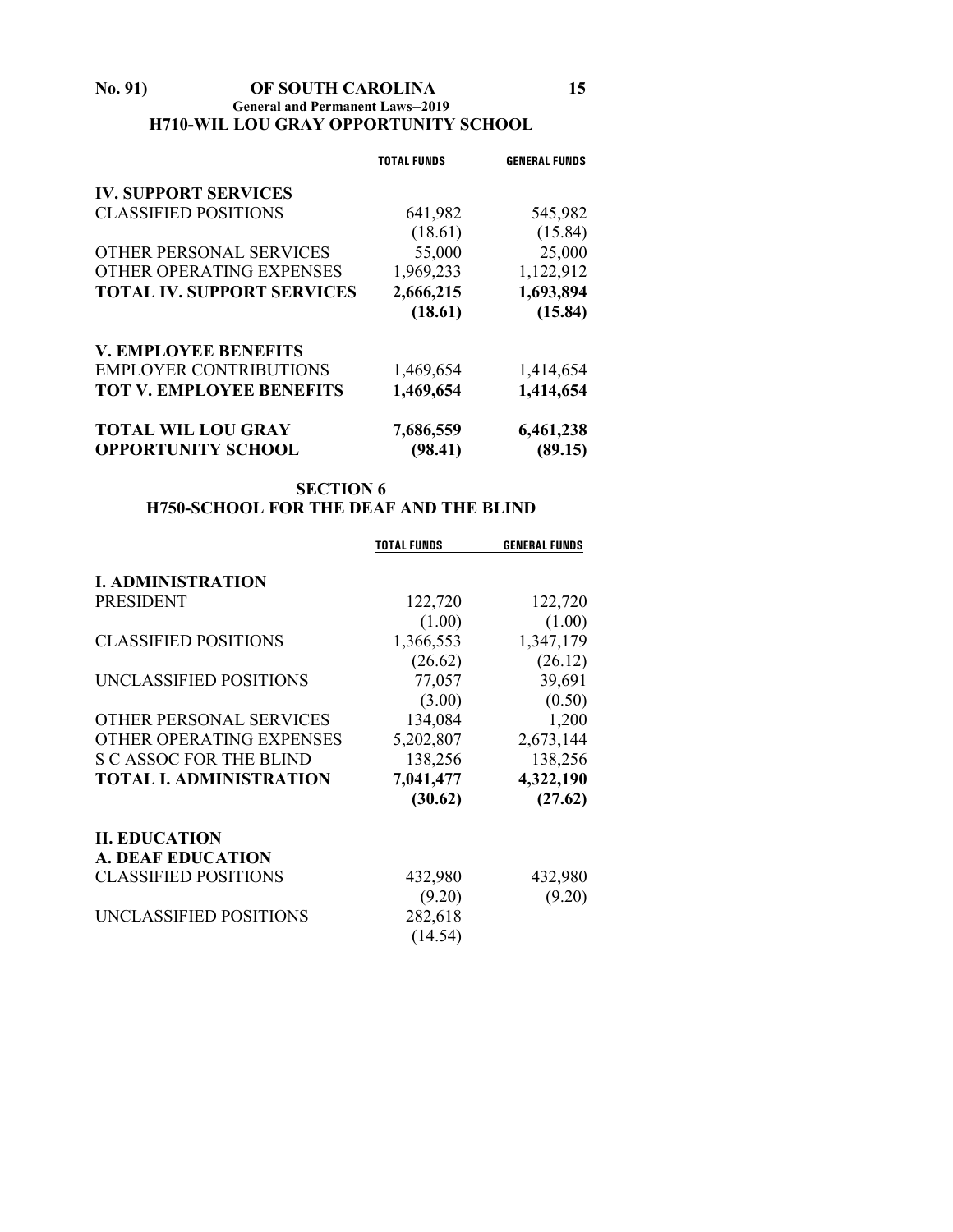**16 STATUTES AT LARGE (No. 91**

#### **General and Permanent Laws--2019 H750-SCHOOL FOR THE DEAF AND THE BLIND**

|                                   | <b>TOTAL FUNDS</b> | <b>GENERAL FUNDS</b> |
|-----------------------------------|--------------------|----------------------|
| OTHER OPERATING EXPENSES          | 333,990            | 333,990              |
| <b>TOTAL A. DEAF EDUCATION</b>    | 1,049,588          | 766,970              |
|                                   | (23.74)            | (9.20)               |
|                                   |                    |                      |
| <b>B. BLIND EDUCATION</b>         |                    |                      |
| <b>CLASSIFIED POSITIONS</b>       | 402,386            | 402,386              |
|                                   | (7.90)             | (7.90)               |
| UNCLASSIFIED POSITIONS            | 229,258            |                      |
|                                   | (10.69)            |                      |
| OTHER OPERATING EXPENSES          | 392,423            | 392,423              |
| AID OTHER STATE AGENCIES          | 50,000             | 50,000               |
| <b>TOTAL B. BLIND EDUCATION</b>   | 1,074,067          | 844,809              |
|                                   | (18.59)            | (7.90)               |
| C. MULTIHANDICAPPED               |                    |                      |
| <b>EDUCATION</b>                  |                    |                      |
| <b>CLASSIFIED POSITIONS</b>       | 543,857            | 543,857              |
|                                   | (16.90)            | (16.90)              |
| UNCLASSIFIED POSITIONS            | 320,679            |                      |
|                                   | (12.79)            |                      |
| OTHER OPERATING EXPENSES          | 333,421            | 333,421              |
| <b>TOT C. MULTIHANDICAPPED</b>    | 1,197,957          | 877,278              |
| <b>EDUCATION</b>                  | (29.69)            | (16.90)              |
| <b>TOTAL II. EDUCATION</b>        | 3,321,612          | 2,489,057            |
|                                   | (72.02)            | (34.00)              |
|                                   |                    |                      |
| <b>III. STUDENT SUPPORT SRVCS</b> |                    |                      |
| <b>CLASSIFIED POSITIONS</b>       | 546,236            | 257,194              |
|                                   | (27.15)            | (13.35)              |
| UNCLASSIFIED POSITIONS            | 576,924            | 513,110              |
|                                   | (24.05)            | (7.76)               |
| OTHER PERSONAL SERVICES           | 499,003            | 14,823               |
| OTHER OPERATING EXPENSES          | 1,828,831          | 373,039              |
| <b>TOT III. STUDENT SUPPORT</b>   | 3,450,994          | 1,158,166            |
| <b>SERVICES</b>                   | (51.20)            | (21.11)              |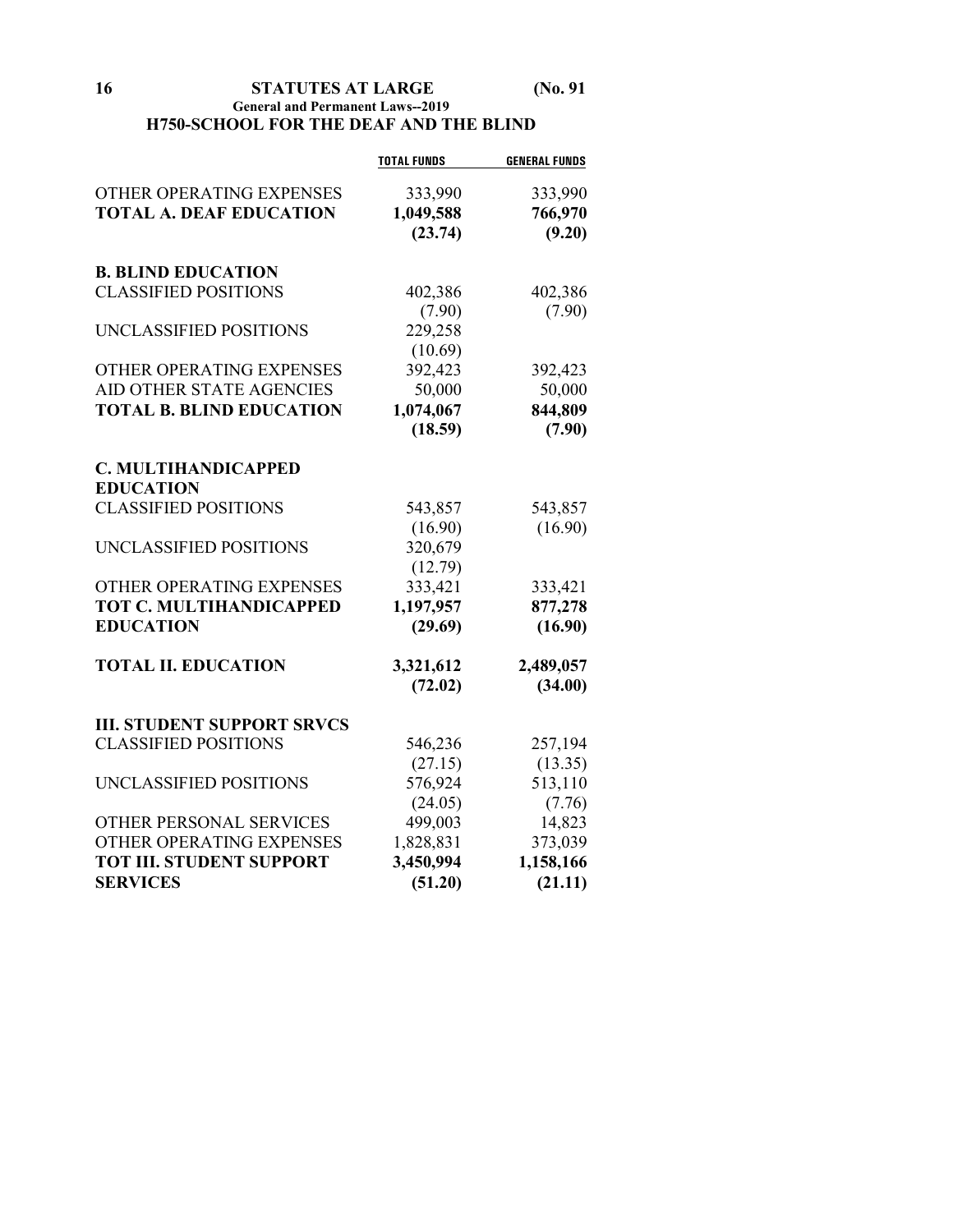#### **No. 91) OF SOUTH CAROLINA 17 General and Permanent Laws--2019 H750-SCHOOL FOR THE DEAF AND THE BLIND**

|                                   | <b>TOTAL FUNDS</b> | <b>GENERAL FUNDS</b> |
|-----------------------------------|--------------------|----------------------|
| <b>IV. RESIDENTIAL LIFE</b>       |                    |                      |
| <b>CLASSIFIED POSITIONS</b>       | 1,496,580          | 1,496,580            |
|                                   | (69.67)            | (69.67)              |
| UNCLASSIFIED POSITIONS            | 61,520             | 61,520               |
|                                   | (4.36)             | (2.10)               |
| <b>OTHER PERSONAL SERVICES</b>    | 331,596            | 331,596              |
| OTHER OPERATING EXPENSES          | 555,000            | 255,000              |
| <b>TOTAL IV. RESIDENTIAL LIFE</b> | 2,444,696          | 2,144,696            |
|                                   | (74.03)            | (71.77)              |
| <b>V. OUTREACH SERVICES</b>       |                    |                      |
| <b>CLASSIFIED POSITIONS</b>       | 1,706,329          | 116,144              |
|                                   | (33.02)            | (2.50)               |
| UNCLASSIFIED POSITIONS            | 579,504            |                      |
|                                   | (31.61)            |                      |
| OTHER PERSONAL SERVICES           | 1,063,173          |                      |
| OTHER OPERATING EXPENSES          | 1,781,910          |                      |
| <b>TOT V. OUTREACH SERVICES</b>   | 5,130,916          | 116,144              |
|                                   | (64.63)            | (2.50)               |
|                                   |                    |                      |
| <b>VI. PHYSICAL SUPPORT</b>       |                    |                      |
| <b>CLASSIFIED POSITIONS</b>       | 925,387            | 925,387              |
|                                   | (22.88)            | (22.88)              |
| <b>OTHER PERSONAL SERVICES</b>    | 18,500             | 18,500               |
| OTHER OPERATING EXPENSES          | 1,378,525          | 1,378,525            |
| <b>TOT VI. PHYSICAL SUPPORT</b>   | 2,322,412          | 2,322,412            |
|                                   | (22.88)            | (22.88)              |
| <b>VII. EMPLOYEE BENEFITS</b>     |                    |                      |
| <b>EMPLOYER CONTRIBUTIONS</b>     | 5,012,230          | 2,662,217            |
| <b>TOT VII. EMPLOYEE BENEFITS</b> | 5,012,230          | 2,662,217            |
| <b>TOT SCHOOL FOR THE DEAF</b>    | 28,724,337         | 15,214,882           |
| <b>AND THE BLIND</b>              | (315.38)           | (179.88)             |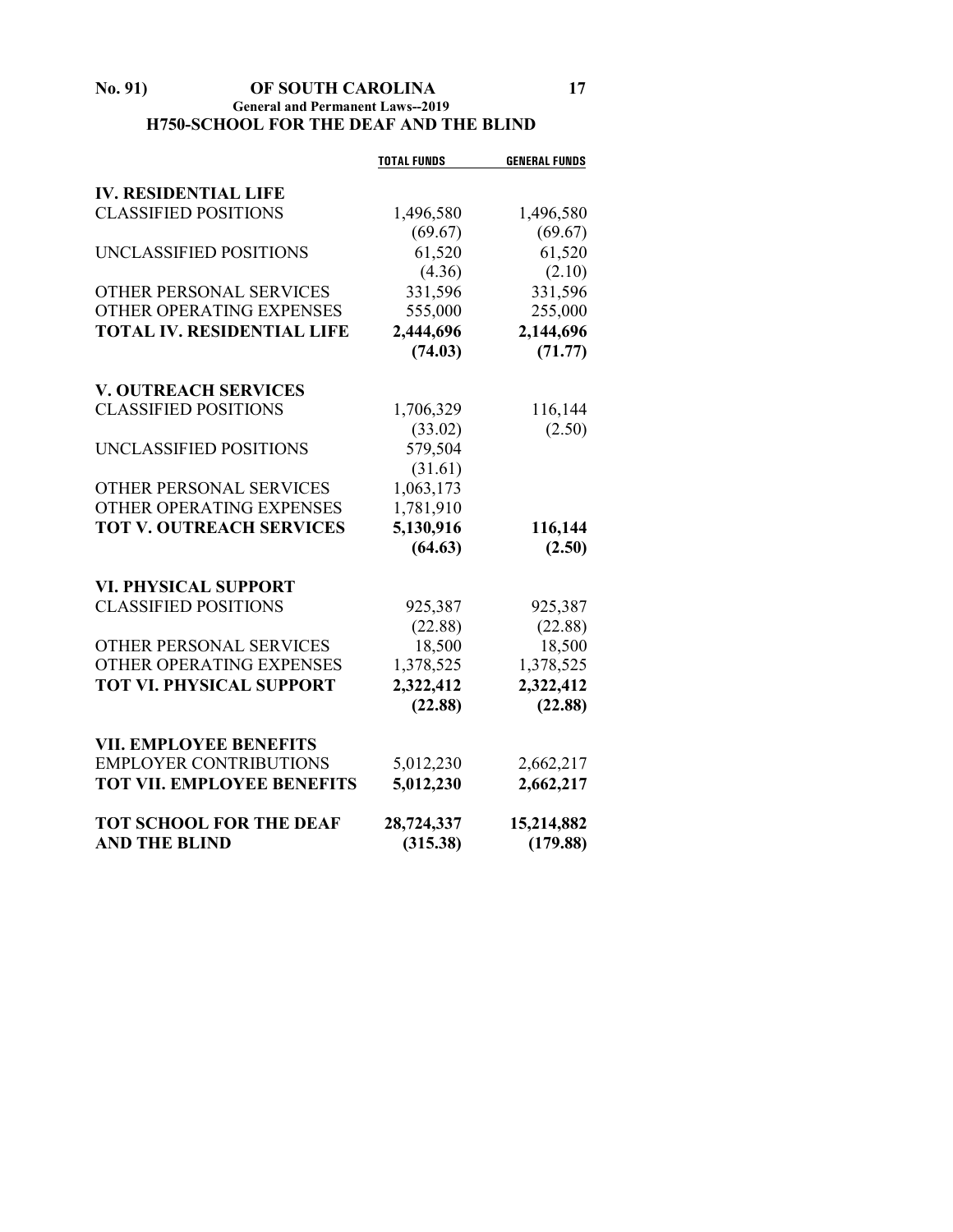### **SECTION 7 L120-JOHN DE LA HOWE SCHOOL**

|                                 | <b>TOTAL FUNDS</b> | <b>GENERAL FUNDS</b> |
|---------------------------------|--------------------|----------------------|
| <b>I. ADMINISTRATION</b>        |                    |                      |
| <b>SUPERINTENDENT</b>           | 109,010            | 109,010              |
|                                 | (1.00)             | (1.00)               |
| <b>CLASSIFIED POSITIONS</b>     | 171,470            | 171,470              |
|                                 | (4.00)             | (4.00)               |
| OTHER PERSONAL SERVICES         | 20,761             | 1,952                |
| OTHER OPERATING EXPENSES        | 39,600             | 14,600               |
| <b>TOTAL I. ADMINISTRATION</b>  | 340,841            | 297,032              |
|                                 | (5.00)             | (5.00)               |
|                                 |                    |                      |
| <b>II. EDUCATION</b>            |                    |                      |
| <b>CLASSIFIED POSITIONS</b>     | 81,845             | 47,508               |
|                                 | (3.35)             | (1.90)               |
| UNCLASSIFIED POSITIONS          | 444,143            | 418,924              |
|                                 | (15.82)            | (6.56)               |
| OTHER PERSONAL SERVICES         | 83,000             | 53,000               |
| OTHER OPERATING EXPENSES        | 382,293            | 10,076               |
| <b>TOTAL II. EDUCATION</b>      | 991,281            | 529,508              |
|                                 | (19.17)            | (8.46)               |
| <b>III. CHILDREN'S SERVICES</b> |                    |                      |
| <b>A. RESIDENTIAL SERVICES</b>  |                    |                      |
| <b>CLASSIFIED POSITIONS</b>     | 942,686            | 942,686              |
|                                 | (28.48)            | (28.48)              |
| OTHER PERSONAL SERVICES         | 1,064              | 1,064                |
| OTHER OPERATING EXPENSES        | 295,731            | 106,094              |
| <b>CASE SERVICES</b>            | 2,000              |                      |
| <b>TOTAL A. RESIDENTIAL</b>     | 1,241,481          | 1,049,844            |
| <b>SERVICES</b>                 | (28.48)            | (28.48)              |
| <b>B. BEHAVIORAL HEALTH</b>     |                    |                      |
| <b>CLASSIFIED POSITIONS</b>     | 275,678            | 275,678              |
|                                 | (10.40)            | (9.72)               |
| OTHER OPERATING EXPENSES        | 102,516            | 44,641               |
| <b>TOT B. BEHAVIORAL HEALTH</b> | 378,194            | 320,319              |
|                                 | (10.40)            | (9.72)               |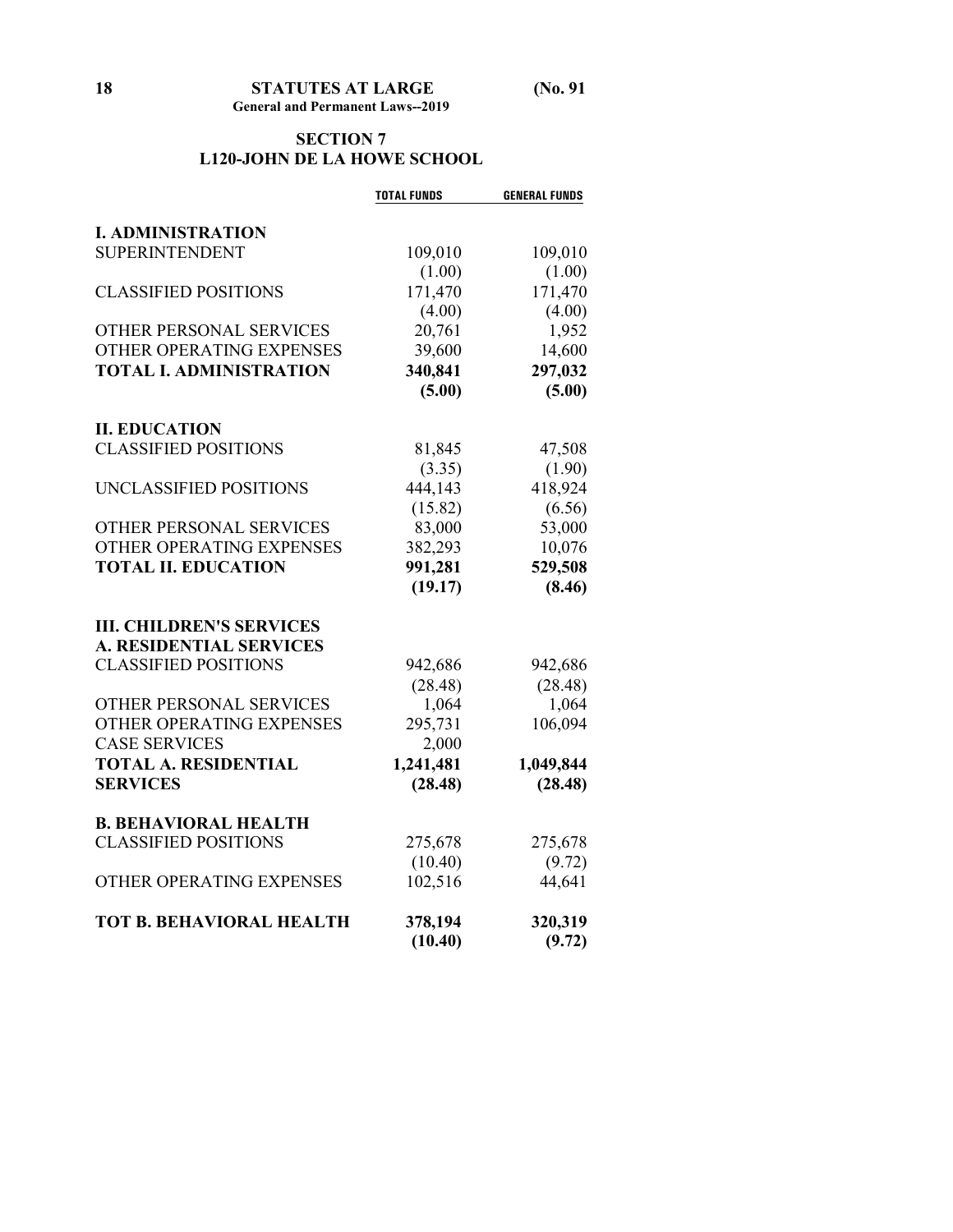#### **No. 91) OF SOUTH CAROLINA 19 General and Permanent Laws--2019 L120-JOHN DE LA HOWE SCHOOL**

|                                   | <b>TOTAL FUNDS</b>   | <b>GENERAL FUNDS</b> |
|-----------------------------------|----------------------|----------------------|
| <b>C. EXPERIMENTAL LEARNING</b>   |                      |                      |
| <b>CLASSIFIED POSITIONS</b>       | 181,432              | 181,432              |
|                                   | (6.27)               | (6.27)               |
| OTHER OPERATING EXPENSES          | 50,000               | 5,000                |
| <b>TOTAL C. EXPERIMENTAL</b>      | 231,432              | 186,432              |
| <b>LEARNING</b>                   | (6.27)               | (6.27)               |
| <b>D. WILDERNESS CAMP</b>         |                      |                      |
| <b>CLASSIFIED POSITIONS</b>       | 382,176              | 382,176              |
|                                   | (11.07)              | (11.07)              |
| OTHER OPERATING EXPENSES          | 213,700              | 138,700              |
| <b>TOTAL D. WILDERNESS CAMP</b>   | 595,876              | 520,876              |
|                                   | (11.07)              | (11.07)              |
| <b>TOTAL III. CHILDREN'S</b>      | 2,446,983            | 2,077,471            |
| <b>SERVICES</b>                   | (56.22)              | (55.54)              |
| <b>IV. SUPPORT SERVICES</b>       |                      |                      |
| <b>CLASSIFIED POSITIONS</b>       | 412,464              | 412,464              |
|                                   | (18.00)              | (17.75)              |
| OTHER OPERATING EXPENSES          | 1,059,850            | 853,873              |
| <b>TOTAL IV. SUPPORT SERVICES</b> | 1,472,314            | 1,266,337            |
|                                   | (18.00)              | (17.75)              |
| <b>V. EMPLOYEE BENEFITS</b>       |                      |                      |
| <b>EMPLOYER CONTRIBUTIONS</b>     | 739,115              | 682,912              |
| <b>TOTAL V. EMPLOYEE BENEFITS</b> | 739,115              | 682,912              |
| <b>TOT JOHN DE LA HOWE SCH</b>    | 5,990,534<br>(98.39) | 4,853,260<br>(86.75) |

#### **SECTION 8 H670-EDUCATIONAL TELEVISION COMMISSION**

|                                   | <b>TOTAL FUNDS</b> | <b>GENERAL FUNDS</b> |
|-----------------------------------|--------------------|----------------------|
| <b>I. INTERNAL ADMINISTRATION</b> |                    |                      |
| PRESIDENT & GEN MANAGER           | 173,800            |                      |
|                                   | (1.00)             |                      |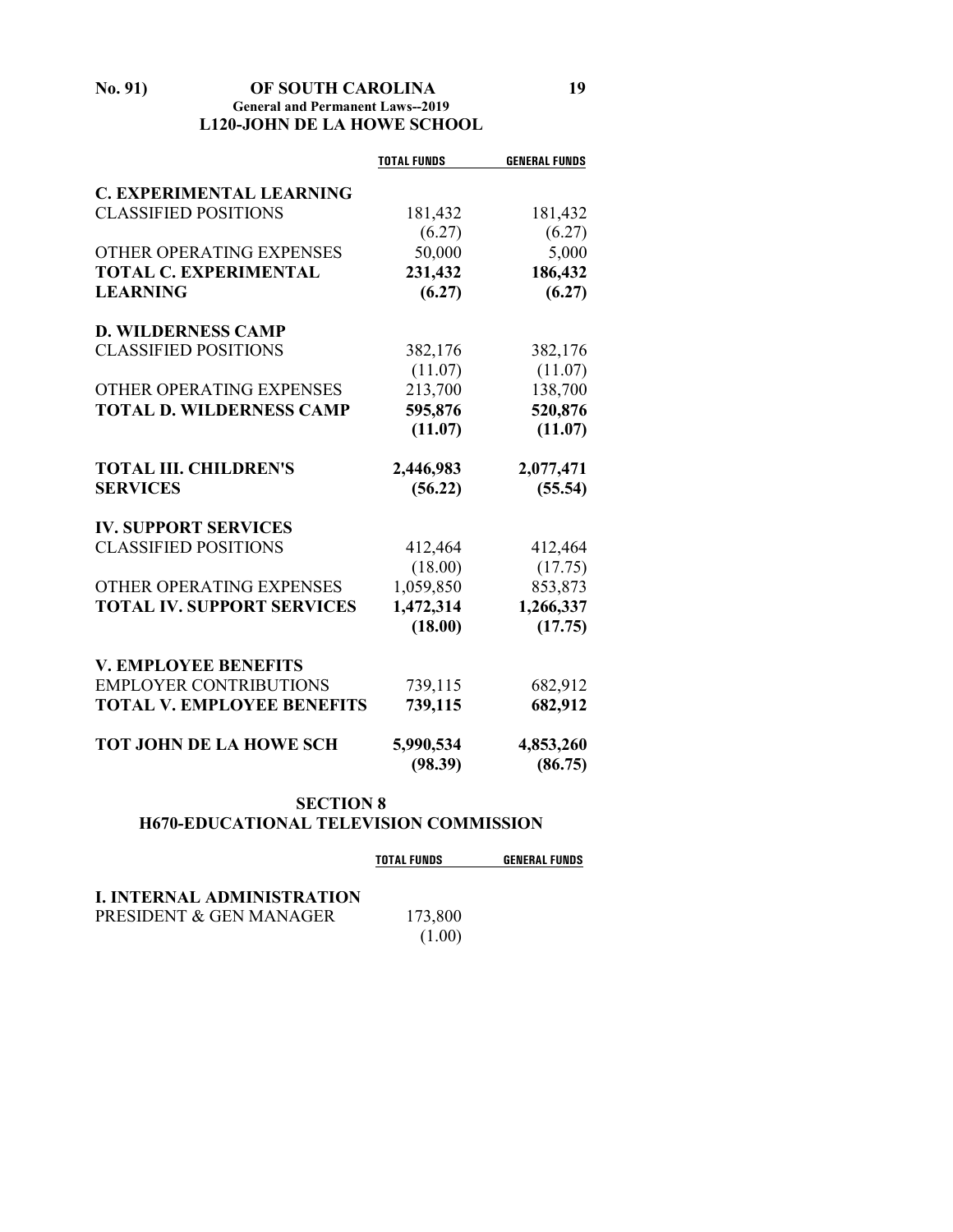### **20 STATUTES AT LARGE (No. 91 General and Permanent Laws--2019 H670-EDUCATIONAL TELEVISION COMMISSION**

|                                     | <b>TOTAL FUNDS</b> | <b>GENERAL FUNDS</b> |
|-------------------------------------|--------------------|----------------------|
| <b>CLASSIFIED POSITIONS</b>         | 839,700            |                      |
|                                     | (18.00)            |                      |
| OTHER PERSONAL SERVICES             | 225,000            |                      |
| OTHER OPERATING EXPENSES            | 645,000            |                      |
| <b>TOTAL I. INTERNAL</b>            | 1,883,500          |                      |
| <b>ADMINISTRATION</b>               | (19.00)            |                      |
| <b>II. PROGRAM AND SERVICES</b>     |                    |                      |
| <b>A. TOWERNET</b>                  |                    |                      |
| <b>1. ENGINEERING ADMIN</b>         |                    |                      |
| <b>CLASSIFIED POSITIONS</b>         | 705,150            | 225,150              |
|                                     | (9.00)             | (4.00)               |
| OTHER OPERATING EXPENSES            | 27,000             | 13,500               |
| <b>TOTAL 1. ENGINEERING</b>         | 732,150            | 238,650              |
| <b>ADMINISTRATION</b>               | (9.00)             | (4.00)               |
|                                     |                    |                      |
| 2. TRANSMISS & RECEPTION            |                    |                      |
| <b>CLASSIFIED POSITIONS</b>         | 2,010,000          | 110,000              |
|                                     | (38.00)            |                      |
| OTHER PERSONAL SERVICES             | 55,000             |                      |
| OTHER OPERATING EXPENSES            | 2,181,989          | 30,989               |
| <b>TOTAL 2. TRANSMISSIONS &amp;</b> | 4,246,989          | 140,989              |
| <b>RECEPTION</b>                    | (38.00)            |                      |
| <b>3. COMMUNICATIONS</b>            |                    |                      |
| <b>CLASSIFIED POSITIONS</b>         | 125,000            |                      |
|                                     | (4.00)             |                      |
| OTHER PERSONAL SERVICES             | 60,000             |                      |
| OTHER OPERATING EXPENSES            | 75,000             |                      |
| <b>TOTAL 3. COMMUNICATIONS</b>      | 260,000            |                      |
|                                     | (4.00)             |                      |
| <b>TOTAL A. TOWERNET</b>            | 5,239,139          | 379,639              |
|                                     | (51.00)            | (4.00)               |
| <b>B. DIGITAL EDUCATION</b>         |                    |                      |
| <b>1. PRE-K EDUCATION</b>           |                    |                      |
| <b>CLASSIFIED POSITIONS</b>         | 40,000             |                      |
|                                     | (1.00)             |                      |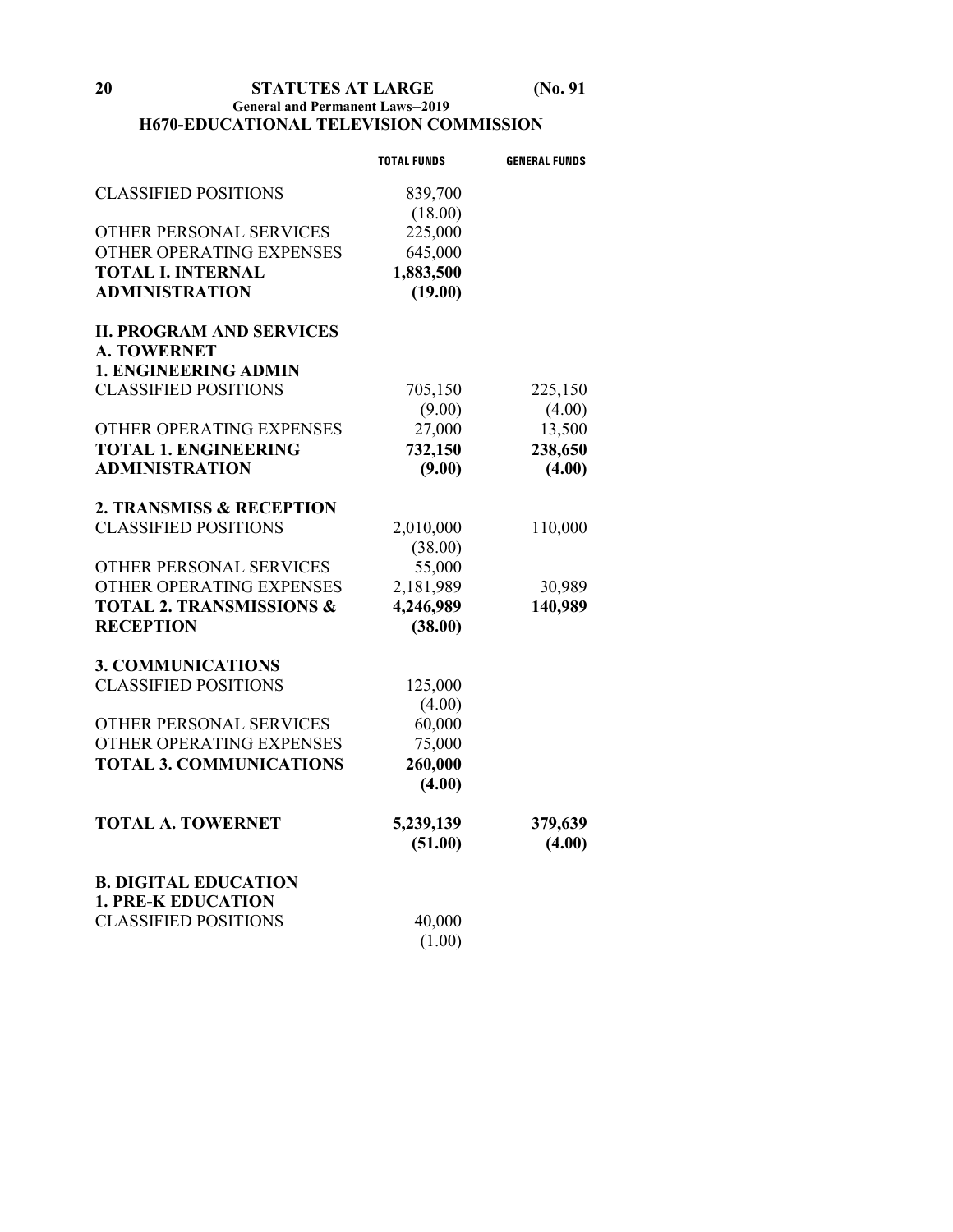#### **No. 91) OF SOUTH CAROLINA 21 General and Permanent Laws--2019 H670-EDUCATIONAL TELEVISION COMMISSION**

|                                     | <b>TOTAL FUNDS</b>   | <b>GENERAL FUNDS</b> |
|-------------------------------------|----------------------|----------------------|
| OTHER OPERATING EXPENSES            | 60,000               |                      |
| <b>TOTAL 1. PRE-K EDUCATION</b>     | 100,000              |                      |
|                                     | (1.00)               |                      |
|                                     |                      |                      |
| 2. K-12 EDUCATION                   |                      |                      |
| <b>CLASSIFIED POSITIONS</b>         | 297,000              |                      |
|                                     | (12.00)              |                      |
| OTHER PERSONAL SERVICES             | 36,000               |                      |
| OTHER OPERATING EXPENSES            | 1,055,000            |                      |
| <b>TOTAL 2. K-12 EDUCATION</b>      | 1,388,000            |                      |
|                                     | (12.00)              |                      |
|                                     |                      |                      |
| <b>3. HIGHER EDUCATION</b>          |                      |                      |
| <b>CLASSIFIED POSITIONS</b>         | 208,000              |                      |
|                                     | (6.00)               |                      |
| OTHER OPERATING EXPENSES            | 150,000              |                      |
| <b>TOTAL 3. HIGHER EDUCATION</b>    | 358,000              |                      |
|                                     | (6.00)               |                      |
|                                     |                      |                      |
| 4. AGENCY, LOCAL & OTHER            |                      |                      |
| <b>EDUCATION SERVICES</b>           |                      |                      |
| <b>CLASSIFIED POSITIONS</b>         | 435,000              |                      |
|                                     | (8.00)               |                      |
| OTHER OPERATING EXPENSES            | 570,000              |                      |
| <b>TOTAL 4. AGENCY, LOCAL &amp;</b> | 1,005,000            |                      |
| <b>OTHER EDUCATION SERVICES</b>     | (8.00)               |                      |
|                                     |                      |                      |
| <b>5. TRAINING AND ASSESSMENT</b>   |                      |                      |
| <b>CLASSIFIED POSITIONS</b>         | 105,000              |                      |
|                                     | (3.00)               |                      |
| OTHER PERSONAL SERVICES             | 30,000               |                      |
| OTHER OPERATING EXPENSES            | 50,000               |                      |
| <b>TOTAL 5. TRAINING AND</b>        | 185,000              |                      |
| <b>ASSESSMENT</b>                   | (3.00)               |                      |
| <b>TOT B. DIGITAL EDUCATION</b>     |                      |                      |
|                                     | 3,036,000<br>(30.00) |                      |
|                                     |                      |                      |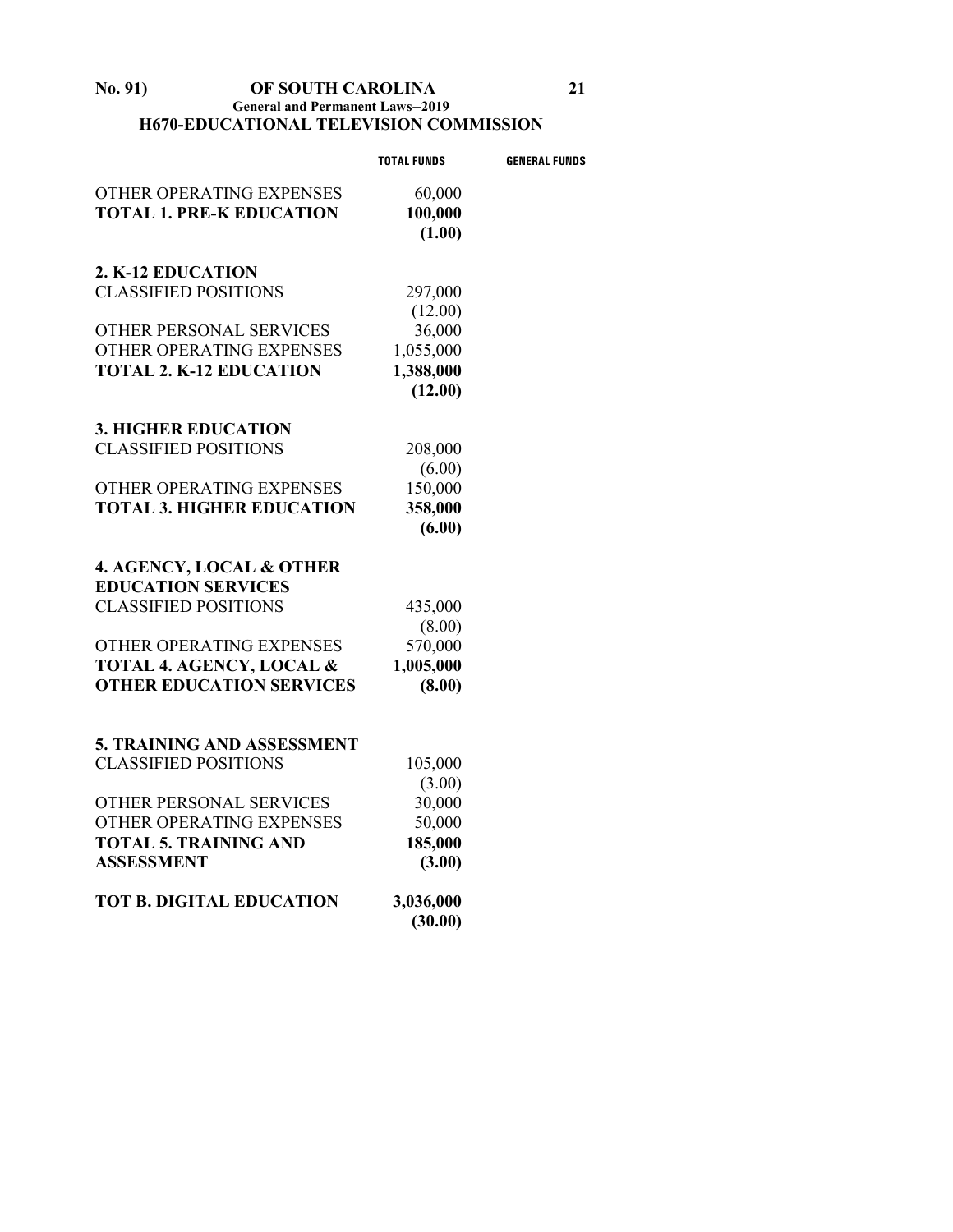## **22 STATUTES AT LARGE (No. 91 General and Permanent Laws--2019 H670-EDUCATIONAL TELEVISION COMMISSION**

|                                   | <b>TOTAL FUNDS</b> | <b>GENERAL FUNDS</b> |
|-----------------------------------|--------------------|----------------------|
| <b>C. RADIO CONTENT</b>           |                    |                      |
| <b>CLASSIFIED POSITIONS</b>       | 300,000            |                      |
|                                   | (10.00)            |                      |
| OTHER PERSONAL SERVICES           | 45,000             |                      |
| OTHER OPERATING EXPENSES          | 1,150,000          |                      |
| <b>TOTAL C. RADIO CONTENT</b>     | 1,495,000          |                      |
|                                   | (10.00)            |                      |
| <b>D. TELEVISION CONTENT</b>      |                    |                      |
| 1. NATIONAL                       |                    |                      |
| <b>CLASSIFIED POSITIONS</b>       | 92,000             |                      |
|                                   | (2.00)             |                      |
| OTHER OPERATING EXPENSES          | 2,000,000          |                      |
| <b>TOTAL 1. NATIONAL</b>          | 2,092,000          |                      |
|                                   | (2.00)             |                      |
|                                   |                    |                      |
| 2. LOCAL & TRANSPARENCY           |                    |                      |
| <b>CLASSIFIED POSITIONS</b>       | 1,710,334          | 705,334              |
|                                   | (23.20)            | (16.00)              |
| OTHER PERSONAL SERVICES           | 150,000            | 45,000               |
| OTHER OPERATING EXPENSES          | 1,483,600          | 55,000               |
| <b>TOTAL 2. LOCAL &amp;</b>       | 3,343,934          | 805,334              |
| <b>TRANSPARENCY</b>               | (23.20)            | (16.00)              |
| <b>3. REGIONAL OPERATIONS</b>     |                    |                      |
| <b>CLASSIFIED POSITIONS</b>       | 255,000            |                      |
|                                   | (9.00)             |                      |
| OTHER PERSONAL SERVICES           | 25,000             |                      |
| OTHER OPERATING EXPENSES          | 125,000            |                      |
| <b>TOT 3. REGIONAL OPERATIONS</b> | 405,000            |                      |
|                                   | (9.00)             |                      |
| <b>TOT D. TELEVISION CONTENT</b>  | 5,840,934          | 805,334              |
|                                   | (34.20)            | (16.00)              |
| <b>E. ENTERPRISE ACTIVITIES</b>   |                    |                      |
| <b>1. FUNDRAISING</b>             |                    |                      |
| <b>CLASSIFIED POSITIONS</b>       | 120,000            |                      |
|                                   | (1.00)             |                      |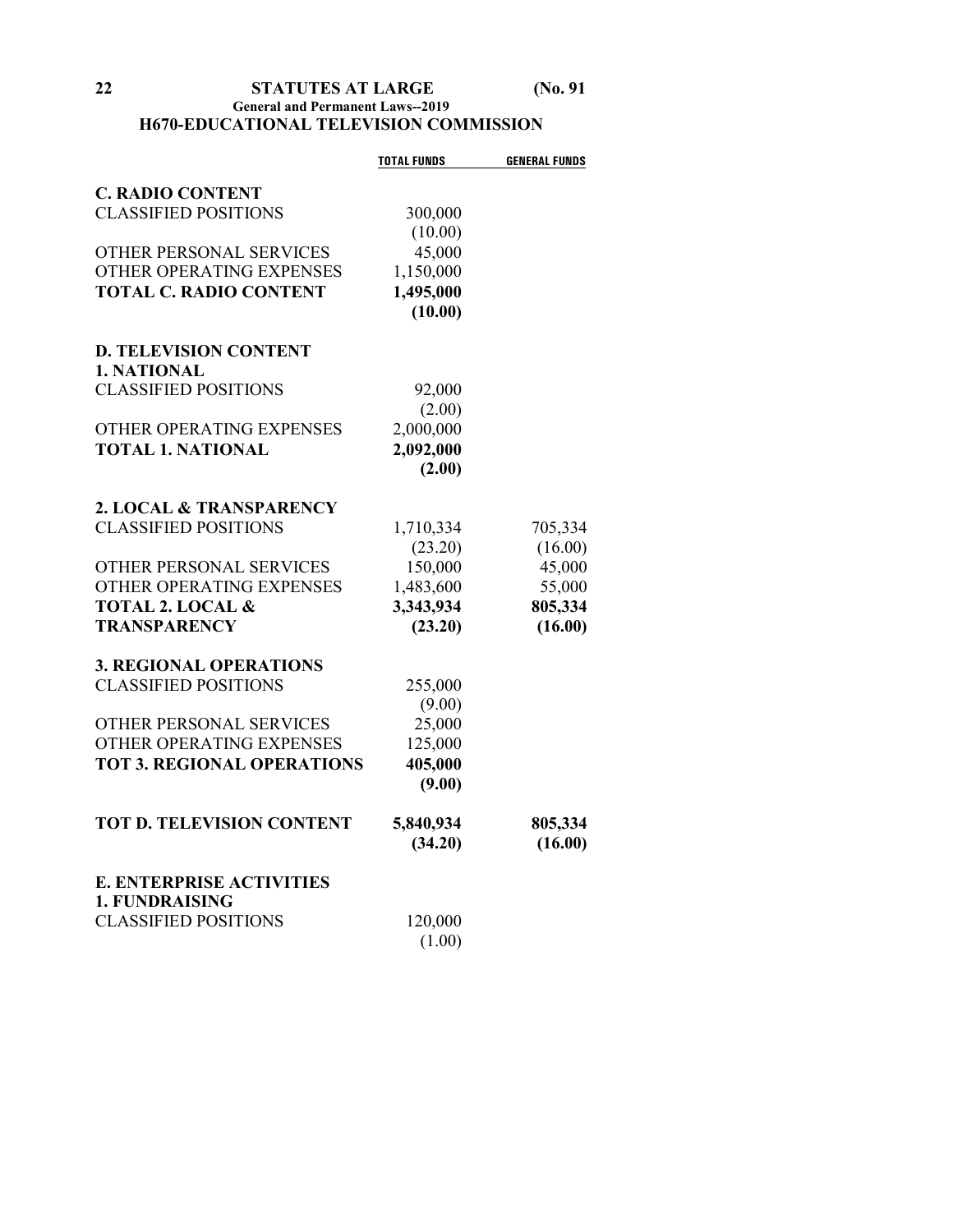#### **No. 91) OF SOUTH CAROLINA 23 General and Permanent Laws--2019 H670-EDUCATIONAL TELEVISION COMMISSION**

|                                   | <b>TOTAL FUNDS</b> | <b>GENERAL FUNDS</b> |
|-----------------------------------|--------------------|----------------------|
| OTHER OPERATING EXPENSES          | 115,000            |                      |
| <b>TOTAL 1. FUNDRAISING</b>       | 235,000            |                      |
|                                   | (1.00)             |                      |
| 2. UNDERWRITING                   |                    |                      |
| <b>CLASSIFIED POSITIONS</b>       | 180,000            |                      |
|                                   | (5.00)             |                      |
| OTHER OPERATING EXPENSES          | 20,000             |                      |
| <b>TOTAL 2. UNDERWRITING</b>      | 200,000            |                      |
|                                   | (5.00)             |                      |
| <b>3. MARKETING</b>               |                    |                      |
| OTHER OPERATING EXPENSES          | 60,000             |                      |
| <b>TOTAL 3. MARKETING</b>         | 60,000             |                      |
| <b>TOTAL E. ENTERPRISE</b>        | 495,000            |                      |
| <b>ACTIVITIES</b>                 | (6.00)             |                      |
| <b>TOTAL II. PROGRAM AND</b>      | 16,106,073         | 1,184,973            |
| <b>SERVICES</b>                   | (131.20)           | (20.00)              |
| <b>III. EMPLOYEE BENEFITS</b>     |                    |                      |
| <b>EMPLOYER CONTRIBUTIONS</b>     | 2,623,863          | 513,463              |
| <b>TOT III. EMPLOYEE BENEFITS</b> | 2,623,863          | 513,463              |
| <b>IV. NON-RECURRING</b>          |                    |                      |
| <b>APPROPRIATIONS</b>             |                    |                      |
| FCC REQUIRED CHANNEL              | 17,000,000         |                      |
| <b>REASSIGNMENT</b>               |                    |                      |
| <b>TOTAL IV. NON-RECURRING</b>    | 17,000,000         |                      |
| <b>APPROPRIATIONS</b>             |                    |                      |
| <b>TOTAL EDUCATIONAL</b>          | 37,613,436         | 1,698,436            |
| <b>TELEVISION COMMISSION</b>      | (150.20)           | (20.00)              |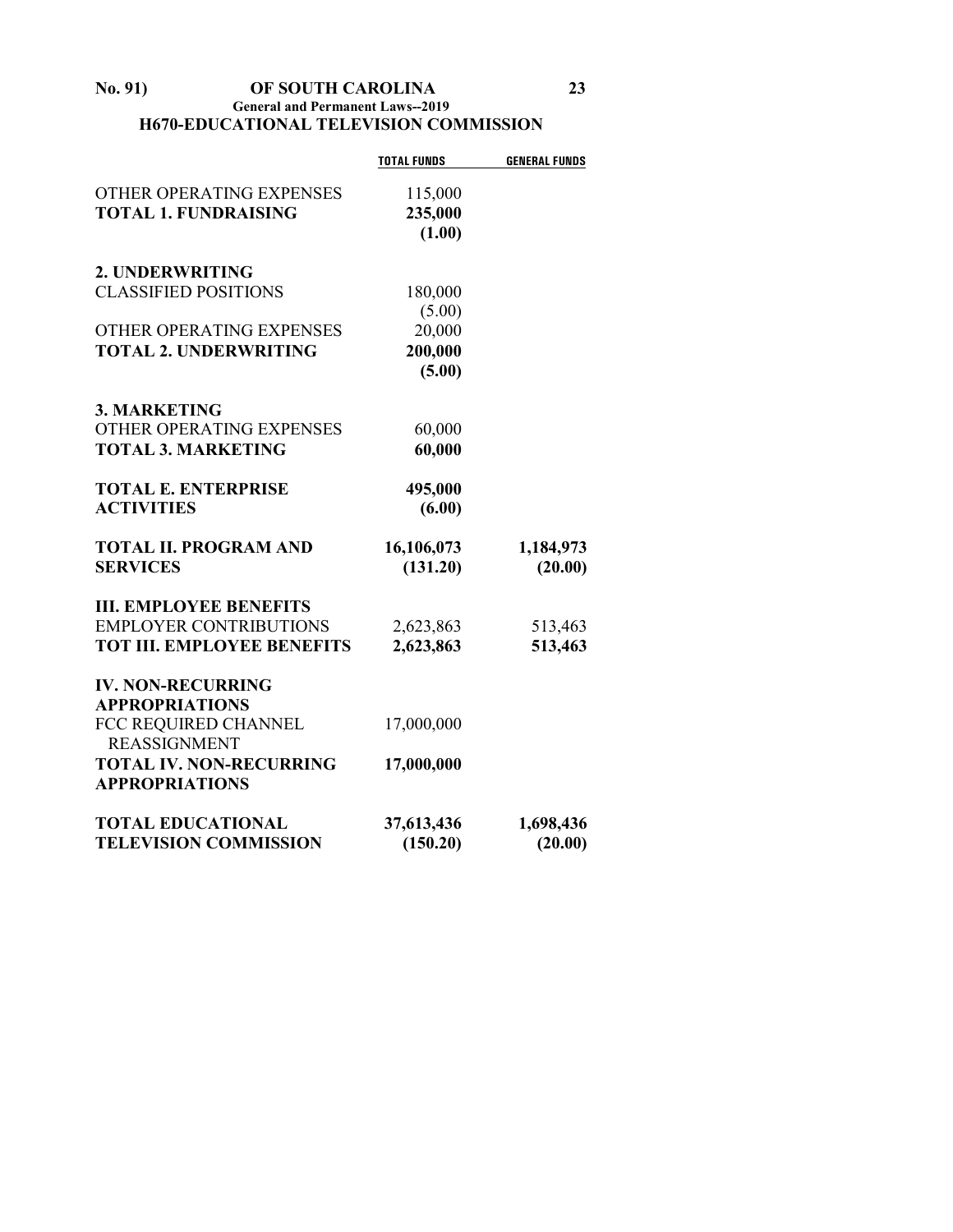## **SECTION 11 H030-COMMISSION ON HIGHER EDUCATION**

|                                    | <b>TOTAL FUNDS</b> | <b>GENERAL FUNDS</b> |
|------------------------------------|--------------------|----------------------|
| <b>I. ADMINISTRATION</b>           |                    |                      |
| <b>EXECUTIVE DIRECTOR</b>          | 170,572            | 170,572              |
|                                    | (1.00)             | (1.00)               |
| <b>CLASSIFIED POSITIONS</b>        | 1,419,490          | 1,419,490            |
|                                    |                    |                      |
| UNCLASSIFIED POSITIONS             | (37.00)            | (26.95)              |
|                                    |                    |                      |
| OTHER PERSONAL SERVICES            | (1.70)<br>60,765   | (1.15)<br>60,765     |
|                                    |                    |                      |
| OTHER OPERATING EXPENSES           | 285,520            | 285,520              |
| <b>TOTAL I. ADMINISTRATION</b>     | 1,936,347          | 1,936,347            |
|                                    | (39.70)            | (29.10)              |
| <b>II. OTHER AGENCIES AND</b>      |                    |                      |
| <b>ENTITIES</b>                    |                    |                      |
| <b>GREENVILLE TC - UNIVERSITY</b>  | 594,390            | 594,390              |
| <b>CNT</b>                         |                    |                      |
| UNIVERSITY CNTR OF                 | 1,084,899          | 1,084,899            |
| <b>GRNVILLE-OPERATIONS</b>         |                    |                      |
| <b>ACADEMIC ENDOWMENT</b>          | 160,592            | 160,592              |
| <b>EPSCOR</b>                      | 161,314            | 161,314              |
| AFRICAN AMERICAN LOAN PROG         | 119,300            | 119,300              |
| PERFORMANCE FUNDING                | 1,397,520          | 1,397,520            |
| STATE ELECTRONIC LIBRARY           | 4,350,866          | 164,289              |
| <b>TOTAL II. OTHER AGENCIES</b>    | 7,868,881          | 3,682,304            |
| <b>AND ENTITIES</b>                |                    |                      |
| <b>III. LICENSING</b>              |                    |                      |
| <b>CLASSIFIED POSITIONS</b>        | 239,534            | 47,972               |
|                                    | (3.00)             | (0.60)               |
| OTHER OPERATING EXPENSES           | 109,929            |                      |
| <b>TOTAL III. LICENSING</b>        | 349,463            | 47,972               |
|                                    | (3.00)             | (0.60)               |
|                                    |                    |                      |
| <b>IV. STATE APPROVING SECTION</b> |                    |                      |
| UNCLASSIFIED POSITIONS             | 32,788             |                      |
|                                    | (0.30)             |                      |
| OTHER PERSONAL SERVICES            | 162,129            |                      |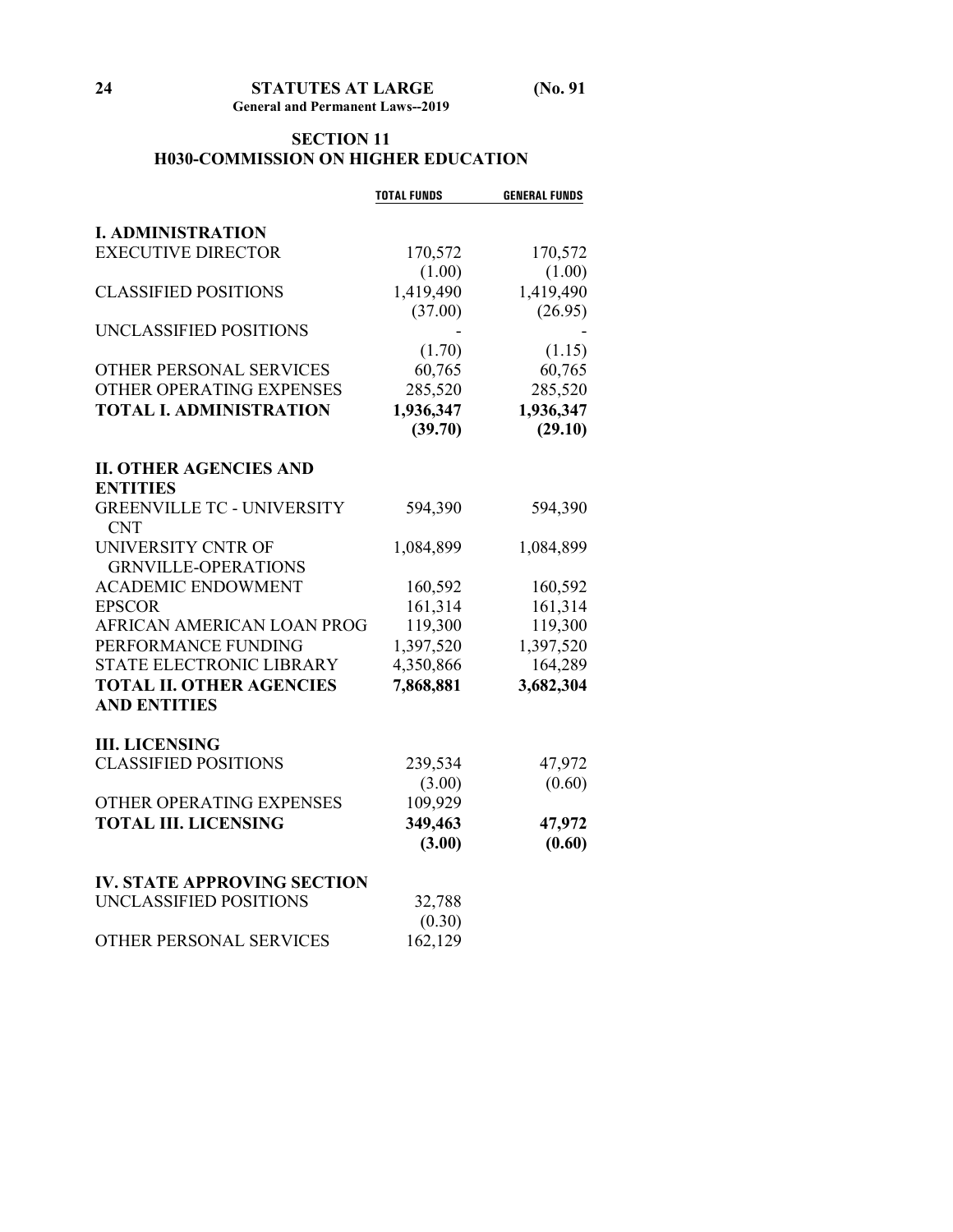#### **No. 91) OF SOUTH CAROLINA 25 General and Permanent Laws--2019 H030-COMMISSION ON HIGHER EDUCATION**

|                                                          | <b>TOTAL FUNDS</b> | <b>GENERAL FUNDS</b> |
|----------------------------------------------------------|--------------------|----------------------|
| OTHER OPERATING EXPENSES                                 | 66,723             |                      |
| <b>TOTAL IV. STATE APPROVING</b>                         | 261,640            |                      |
| <b>SECTION</b>                                           | (0.30)             |                      |
| <b>V. CHE GRANT &amp; OTHER</b>                          |                    |                      |
| <b>HIGHER EDUC COLLABORA</b>                             |                    |                      |
| <b>EEDA</b>                                              | 1,180,576          | 1,180,576            |
| <b>IMPROVING TEACHER QUALITY</b>                         | 876,879            |                      |
| (TTO)                                                    |                    |                      |
| <b>GEAR UP</b>                                           | 3,620,801          | 177,201              |
| <b>COLLEGE GOAL SUNDAY</b>                               | 41,000             |                      |
| <b>SMARTSTATE PROGRAM</b>                                | 885,284            |                      |
| <b>ADMINISTRATION</b>                                    |                    |                      |
| <b>TOT V. CHE GRANT &amp; OTHER</b>                      | 6,604,540          | 1,357,777            |
| <b>HIGHER EDUC COLLABORA</b>                             |                    |                      |
| <b>VI. EMPLOYEE BENEFITS</b>                             |                    |                      |
| <b>EMPLOYER CONTRIBUTIONS</b>                            | 835,450            | 632,901              |
| <b>TOTAL VI. EMPLOYEE BENEFITS</b>                       | 835,450            | 632,901              |
| <b>VII. SCHOLARSHIPS &amp; ASSIST</b>                    |                    |                      |
| <b>SREB CONTRACT PROGRAM &amp;</b><br><b>ASSESSMENTS</b> | 3,785,183          | 3,785,183            |
| <b>EDUCATIONAL ENDOWMENT</b>                             | 24,000,000         | 24,000,000           |
| <b>TOTAL VII. SCHOLARSHIPS &amp;</b>                     | 27,785,183         | 27,785,183           |
| <b>ASSISTANCE</b>                                        |                    |                      |
| <b>TOTAL COMMISS ON HIGHER</b>                           | 45,641,504         | 35,442,484           |
| <b>EDUCATION</b>                                         | (43.00)            | (29.70)              |

### **SECTION 12 H060-HIGHER EDUCATION TUITION GRANTS COMMISSION**

|                          | <b>TOTAL FUNDS</b> | <b>GENERAL FUNDS</b> |
|--------------------------|--------------------|----------------------|
| <b>I. ADMINISTRATION</b> |                    |                      |
| <b>DIRECTOR</b>          | 78.120             | 78,120               |
|                          | (1.00)             | (1.00)               |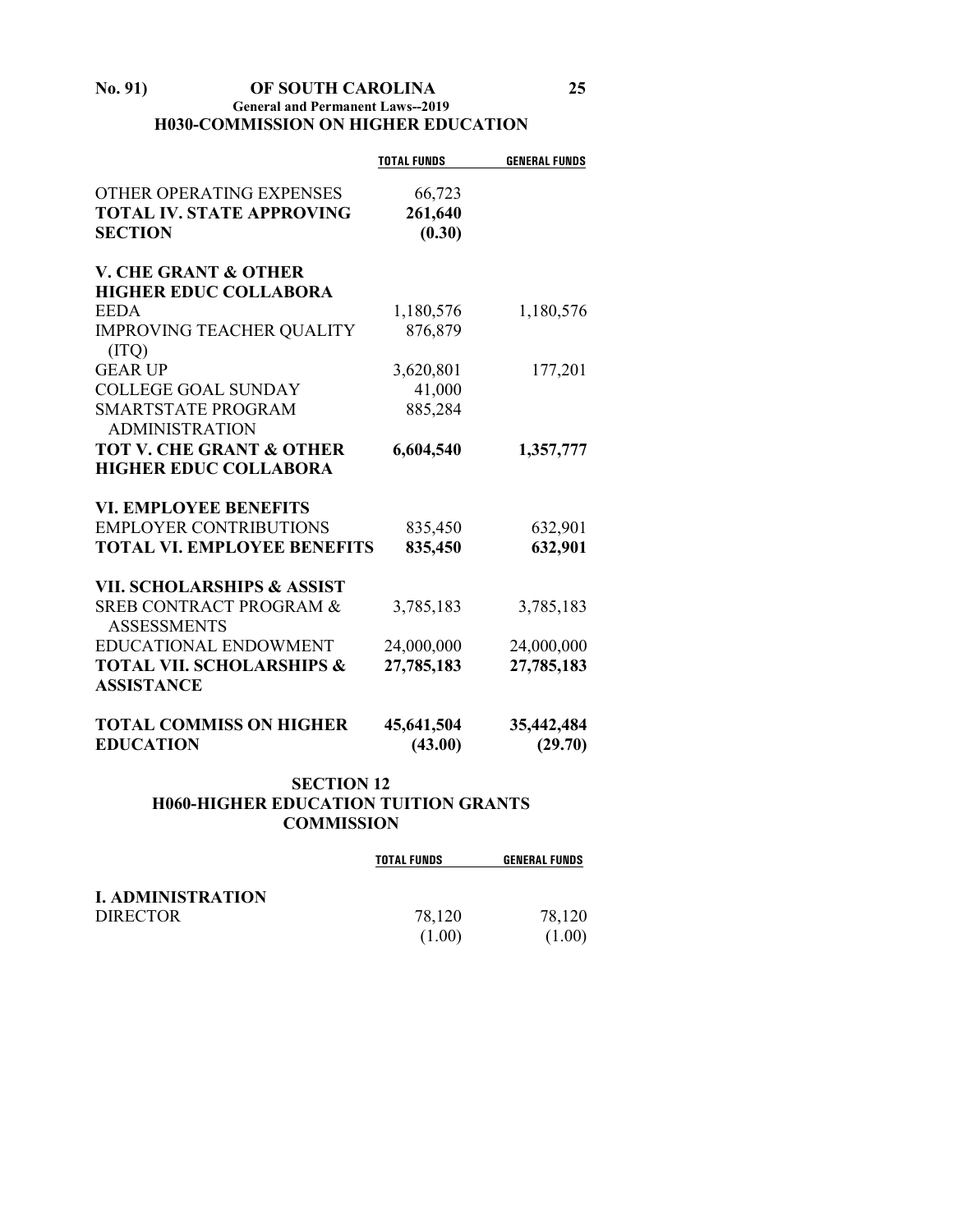**26 STATUTES AT LARGE (No. 91**

#### **General and Permanent Laws--2019 H060-HIGHER EDUCATION TUITION GRANTS COMMISSION**

|                                   | <b>TOTAL FUNDS</b> | <b>GENERAL FUNDS</b> |
|-----------------------------------|--------------------|----------------------|
|                                   |                    |                      |
| <b>CLASSIFIED POSITIONS</b>       | 137,592            | 137,592              |
|                                   | (4.00)             | (4.00)               |
| OTHER OPERATING EXPENSES          | 26,608             | 26,608               |
| <b>TOTAL I. ADMINISTRATION</b>    | 242,320            | 242,320              |
|                                   | (5.00)             | (5.00)               |
| <b>II. TUITION GRANTS</b>         |                    |                      |
| OTHER OPERATING EXPENSES          | 33,608,624         | 27,558,624           |
| <b>TOTAL II. TUITION GRANTS</b>   | 33,608,624         | 27,558,624           |
| <b>III. EMPLOYEE BENEFITS</b>     |                    |                      |
| <b>EMPLOYER CONTRIBUTIONS</b>     | 92,410             | 92,410               |
| <b>TOT III. EMPLOYEE BENEFITS</b> | 92,410             | 92,410               |
| <b>TOTAL HIGHER EDUCATION</b>     | 33,943,354         | 27,893,354           |
| <b>TUITION GRANTS COMMISSION</b>  | (5.00)             | (5.00)               |

## **SECTION 13 H090-THE CITADEL**

|                                    | TOTAL FUNDS | <b>GENERAL FUNDS</b> |
|------------------------------------|-------------|----------------------|
| <b>I. EDUCATION &amp; GENERAL</b>  |             |                      |
| A. E&G-UNRESTRICTED                |             |                      |
| <b>PRESIDENT</b>                   | 187,500     | 187,500              |
|                                    | (1.00)      | (1.00)               |
| <b>CLASSIFIED POSITIONS</b>        | 15,393,350  | 3,512,383            |
|                                    | (384.05)    | (170.71)             |
| UNCLASSIFIED POSITIONS             | 19,081,253  | 4,790,830            |
|                                    | (163.50)    | (97.93)              |
| <b>OTHER PERSONAL SERVICES</b>     | 5,521,551   |                      |
| OTHER OPERATING EXPENSES           | 18,575,583  | 1,017,599            |
| <b>TOT A. E&amp;G-UNRESTRICTED</b> | 58,759,237  | 9,508,312            |
|                                    | (548.55)    | (269.64)             |
| <b>B. E&amp;G-RESTRICTED</b>       |             |                      |
| OTHER PERSONAL SERVICES            | 3,029,402   |                      |
| OTHER OPERATING EXPENSES           | 51,019,116  |                      |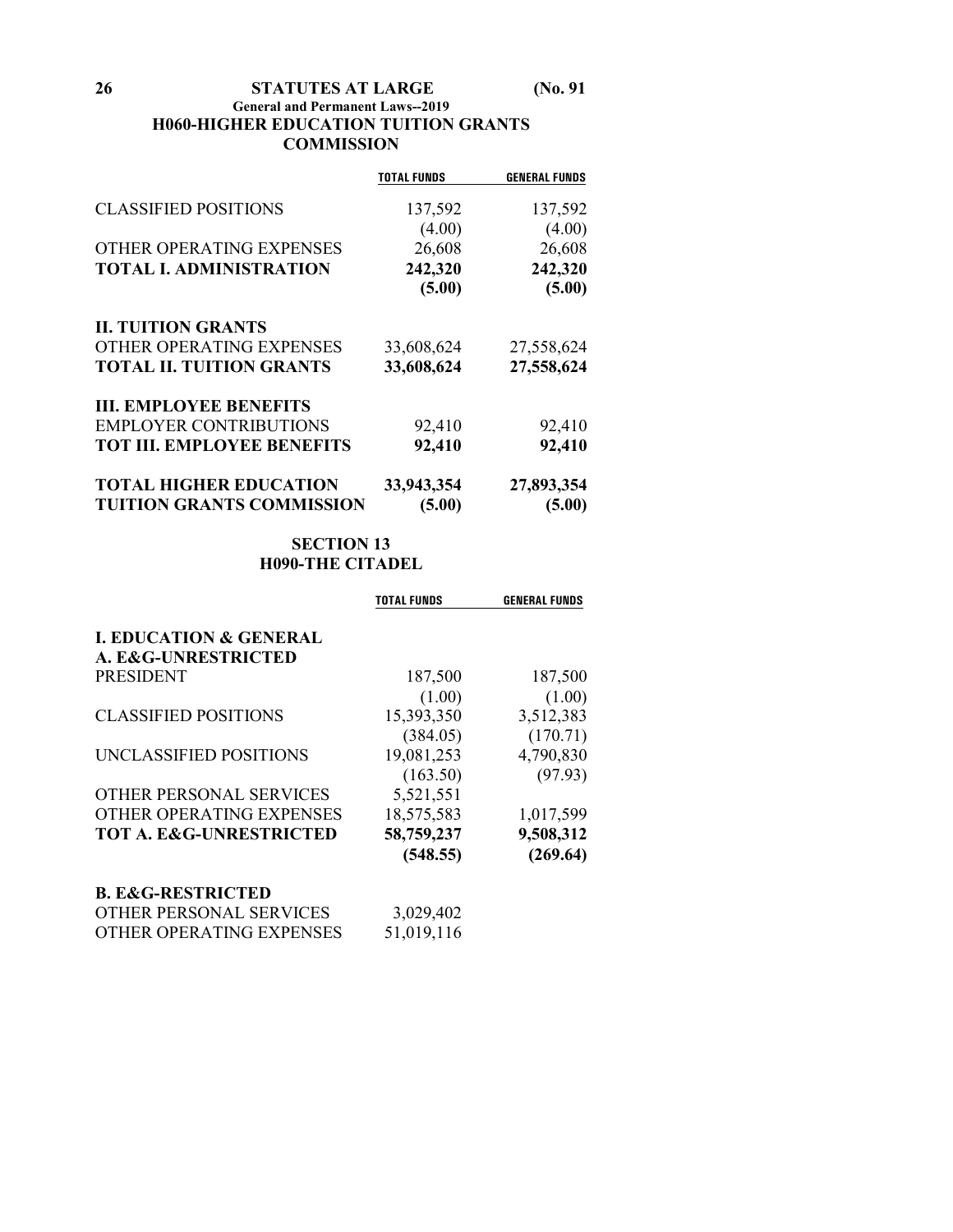**No. 91) OF SOUTH CAROLINA 27 General and Permanent Laws--2019**

**H090-THE CITADEL**

|                                    | <b>TOTAL FUNDS</b> | <b>GENERAL FUNDS</b> |
|------------------------------------|--------------------|----------------------|
| <b>TOTAL B. E&amp;G-RESTRICTED</b> | 54,048,518         |                      |
| <b>TOT I. EDUC &amp; GENERAL</b>   | 112,807,755        | 9,508,312            |
|                                    | (548.55)           | (269.64)             |
| <b>II. AUXILIARY ENTERPRISES</b>   |                    |                      |
| <b>CLASSIFIED POSITIONS</b>        | 2,058,237          |                      |
|                                    | (95.20)            |                      |
| UNCLASSIFIED POSITIONS             | 2,951,807          |                      |
|                                    | (28.00)            |                      |
| OTHER PERSONAL SERVICES            | 1,301,054          |                      |
| OTHER OPERATING EXPENSES           | 20,340,914         |                      |
| <b>TOTAL II. AUXILIARY</b>         | 26,652,012         |                      |
| <b>ENTERPRISES</b>                 | (123.20)           |                      |
| <b>III. EMPLOYEE BENEFITS</b>      |                    |                      |
| <b>EMPLOYER CONTRIBUTIONS</b>      | 14,696,972         | 2,592,152            |
| <b>TOT III. EMPLOYEE BENEFITS</b>  | 14,696,972         | 2,592,152            |
| <b>TOTAL THE CITADEL</b>           | 154, 156, 739      | 12,100,464           |
|                                    | (671.75)           | (269.64)             |

## **SECTION 14**

# **H120-CLEMSON UNIVERSITY - EDUCATION & GENERAL**

| <b>I. EDUCATION &amp; GENERAL</b> |            |            |
|-----------------------------------|------------|------------|
| A. E&G-UNRESTRICTED               |            |            |
| <b>PRESIDENT</b>                  | 312,530    | 312,530    |
|                                   | (1.00)     | (1.00)     |
| <b>CLASSIFIED POSITIONS</b>       | 91,896,964 | 1,649,570  |
|                                   | (1,753.66) | (1,003.85) |
| NEW POSITION RESEARCH             |            |            |
| <b>ASSOCIATE</b>                  | (2.00)     |            |
| NEW POSITION ADMINISTRATIVE       |            |            |
| <b>ASSISTANT</b>                  | (1.00)     |            |
| NEW POSITION SUPPLY               |            |            |
| <b>SPECIALIST III</b>             | 1.00)      |            |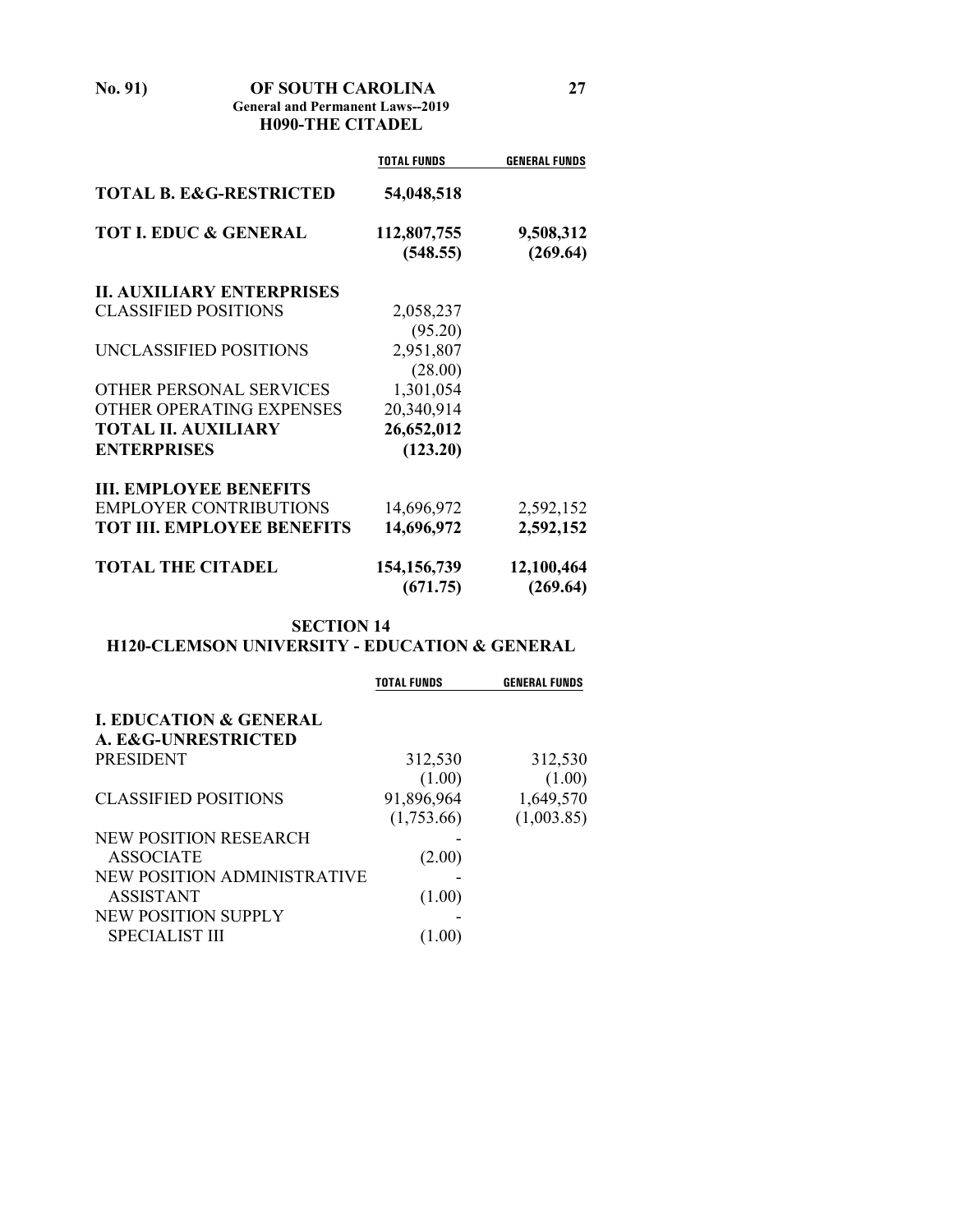# **28 STATUTES AT LARGE (No. 91**

**General and Permanent Laws--2019**

## **H120-CLEMSON UNIVERSITY - EDUCATION & GENERAL**

|                                   | <b>TOTAL FUNDS</b> | <b>GENERAL FUNDS</b> |
|-----------------------------------|--------------------|----------------------|
| NEW POSITION HUMAN RESOURCE       |                    |                      |
| <b>MANAGER II</b>                 | (4.00)             |                      |
| NEW POSITION ADMINISTRATIVE       |                    |                      |
| <b>COORDINATOR I</b>              | (1.00)             |                      |
| <b>NEW POSITION SENIOR</b>        |                    |                      |
| <b>CONSULTANT</b>                 | (5.00)             |                      |
| NEW POSITION PROGRAM              |                    |                      |
| <b>MANAGER I</b>                  | (2.50)             |                      |
| NEW POSITION COMMUNICATIONS       |                    |                      |
| <b>SPECIALIST I</b>               | (1.00)             |                      |
| NEW POSITION STATISTICIAN III     |                    |                      |
|                                   | (1.00)             |                      |
| <b>NEW POSITION PUBLIC</b>        |                    |                      |
| <b>INFORMATION DIRECTOR I</b>     | (2.00)             |                      |
| <b>NEW POSITION GRANTS</b>        |                    |                      |
| <b>ADMINISTRATOR I</b>            | (1.00)             |                      |
| <b>NEW POSITION GRAPHICS</b>      |                    |                      |
| <b>MANAGER I</b>                  | (1.00)             |                      |
| <b>NEW POSITION GRAPHIC</b>       |                    |                      |
| <b>ARTIST I</b>                   | (1.00)             |                      |
| <b>NEW POSITION MEDIA</b>         |                    |                      |
| RESOURCES SPECIALIST II           | (1.00)             |                      |
| <b>NEW POSITION STUDENT SVCS</b>  |                    |                      |
| PROG COORD II                     | (3.00)             |                      |
| <b>NEW POSITION STUDENT</b>       |                    |                      |
| <b>SERVICES MANAGER I</b>         | (2.00)             |                      |
| <b>NEW POSITION REGISTERED</b>    |                    |                      |
| <b>NURSE I</b>                    | (1.00)             |                      |
| NEW POSITION INFORMATION          |                    |                      |
| SYSTEMS/BUSINESS ANALYST I        | (1.00)             |                      |
| <b>NEW POSITION STAFF COUNSEL</b> |                    |                      |
|                                   | (1.00)             |                      |
| <b>NEW POSITION IT MANAGER I</b>  |                    |                      |
|                                   | (1.00)             |                      |
| UNCLASSIFIED POSITIONS            | 179,354,542        | 63,149,794           |
|                                   | (1,048.62)         | (301.86)             |
| <b>NEW POSITION</b>               |                    |                      |
| DIRECTOR/ADJUNCT FACULTY          | (4.00)             |                      |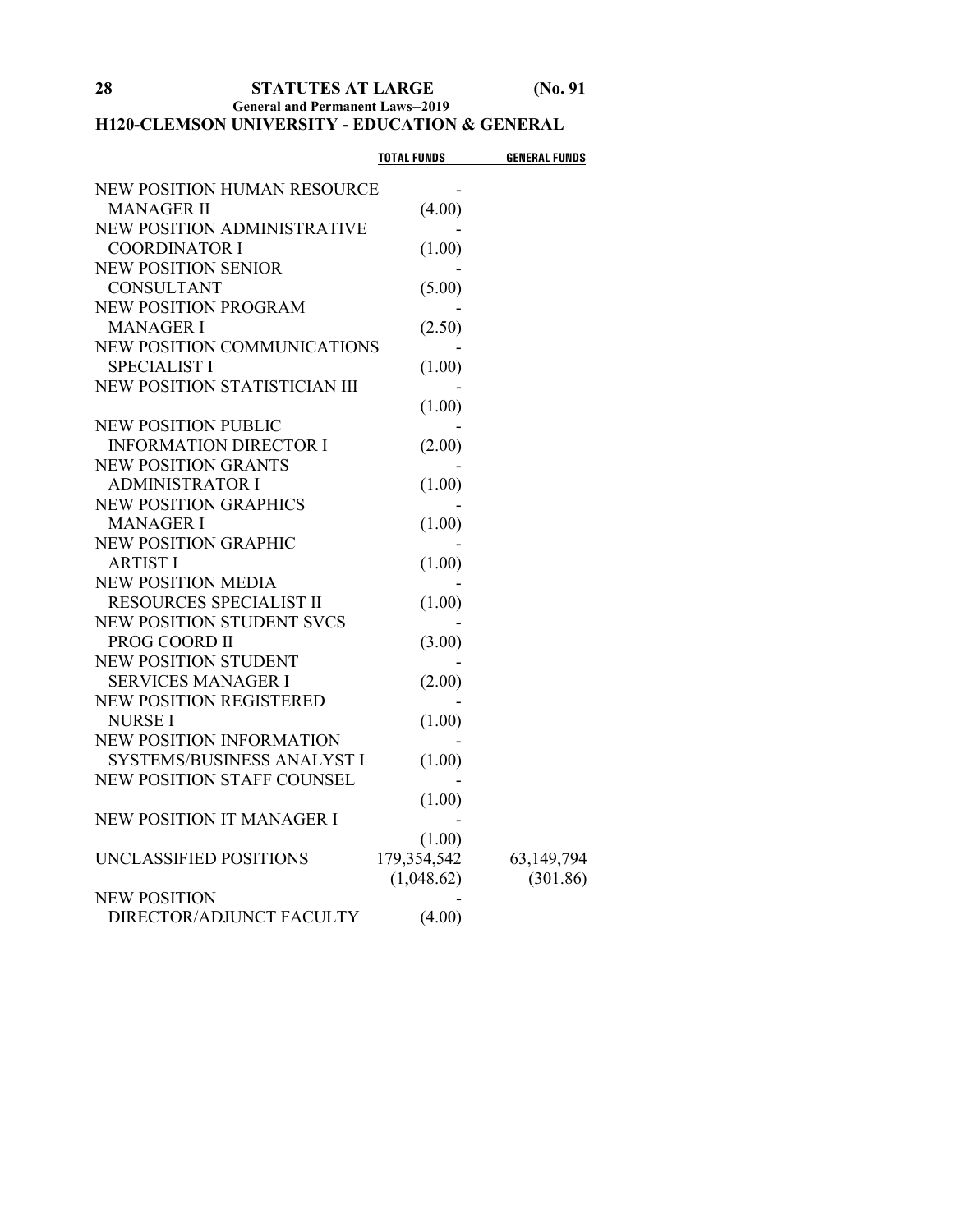#### **No. 91) OF SOUTH CAROLINA 29 General and Permanent Laws--2019 H120-CLEMSON UNIVERSITY - EDUCATION & GENERAL**

|                                    | <b>TOTAL FUNDS</b>        | <b>GENERAL FUNDS</b>     |
|------------------------------------|---------------------------|--------------------------|
| NEW POSITION ASSISTANT             |                           |                          |
| <b>PROFESSOR</b>                   | (32.00)                   |                          |
| <b>NEW POSITION ASSOCIATE</b>      |                           |                          |
| <b>PROFESSOR</b>                   | (6.00)                    |                          |
| <b>NEW POSITION PROFESSOR</b>      |                           |                          |
|                                    | (2.00)                    |                          |
| <b>NEW POSITION ACADEMIC</b>       |                           |                          |
| PROGRAM DIRECTOR                   | (1.00)                    |                          |
| OTHER PERSONAL SERVICES            | 36,611,729                | 909,117                  |
| OTHER OPERATING EXPENSES           | 158,483,355               | 4,634,343                |
| <b>SCHOLARSHIPS</b>                | 41,491,255                |                          |
| <b>TOT A. E&amp;G-UNRESTRICTED</b> | 508,150,375               | 70,655,354               |
|                                    | (2,881.78)                | (1,306.71)               |
|                                    |                           |                          |
| <b>B. E&amp;G-RESTRICTED</b>       |                           |                          |
| <b>CLASSIFIED POSITIONS</b>        | 2,933,110                 |                          |
|                                    | (60.33)                   |                          |
| UNCLASSIFIED POSITIONS             | 18,168,696                |                          |
|                                    | (117.83)                  |                          |
| OTHER PERSONAL SERVICES            | 27,112,572                |                          |
| OTHER OPERATING EXPENSES           | 76,788,109                |                          |
| <b>SCHOLARSHIPS</b>                | 120,273,957               |                          |
| <b>TOTAL B. E&amp;G-RESTRICTED</b> | 245,276,444               |                          |
|                                    | (178.16)                  |                          |
|                                    |                           |                          |
| <b>TOT I. EDU &amp; GENERAL</b>    | 753,426,819<br>(3,059.94) | 70,655,354<br>(1,306.71) |
|                                    |                           |                          |
| <b>II. AUXILIARY ENTERPRISES</b>   |                           |                          |
| <b>CLASSIFIED POSITIONS</b>        | 25,482,130                |                          |
|                                    | (366.59)                  |                          |
| UNCLASSIFIED POSITIONS             | 36,067,041                |                          |
|                                    | (143.38)                  |                          |
| OTHER PERSONAL SERVICES            | 9,906,551                 |                          |
| OTHER OPERATING EXPENSES           | 139,067,379               |                          |
| <b>DEBT SERVICE</b>                | 6,879,163                 |                          |
| PRINCIPAL - LOAN NOTE              | 3,807,333                 |                          |
| INT PAYMENT - CLEMSON STOCK        | 5,540,024                 |                          |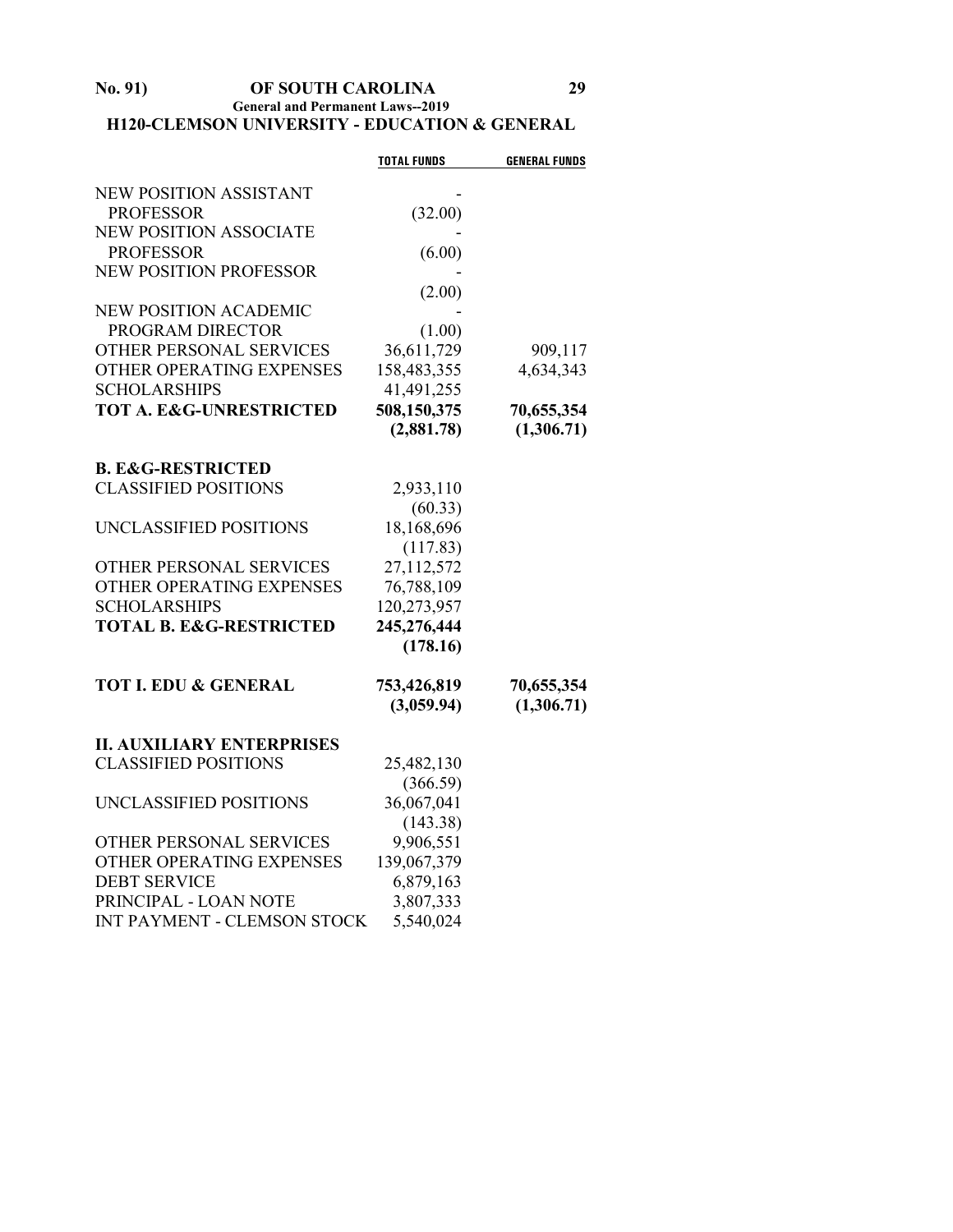**General and Permanent Laws--2019**

### **H120-CLEMSON UNIVERSITY - EDUCATION & GENERAL**

|                                   | <b>TOTAL FUNDS</b> | <b>GENERAL FUNDS</b> |
|-----------------------------------|--------------------|----------------------|
| <b>SCHOLARSHIPS</b>               | 12,575,447         |                      |
| <b>TOTAL II. AUXILIARY</b>        | 239,325,068        |                      |
| <b>ENTERPRISES</b>                | (509.97)           |                      |
| <b>III. EMPLOYEE BENEFITS</b>     |                    |                      |
| <b>EMPLOYER CONTRIBUTIONS</b>     | 172,897,049        | 21,694,999           |
| <b>TOT III. EMPLOYEE BENEFITS</b> | 172,897,049        | 21,694,999           |
| TOT CLEMSON UNIVERSITY -          | 1,165,648,936      | 92,350,353           |
| <b>EDUCATION &amp; GENERAL</b>    | (3,569.91)         | (1,306.71)           |

## **SECTION 15 H150-UNIVERSITY OF CHARLESTON**

|                                   | <b>TOTAL FUNDS</b> | <b>GENERAL FUNDS</b> |
|-----------------------------------|--------------------|----------------------|
|                                   |                    |                      |
| <b>I. EDUCATION &amp; GENERAL</b> |                    |                      |
| <b>PRESIDENT</b>                  | 205,296            | 205,296              |
|                                   | (1.00)             | (1.00)               |
| <b>CLASSIFIED POSITIONS</b>       | 34,973,429         | 6,211,750            |
|                                   | (746.94)           | (248.47)             |
| UNCLASSIFIED POSITIONS            | 56,565,100         | 15,644,979           |
|                                   | (562.49)           | (238.91)             |
| OTHER PERSONAL SERVICES           | 19,492,220         |                      |
| OTHER OPERATING EXPENSES          | 77,373,320         | 979,175              |
| <b>LOWCOUNTRY GRAD CENTER</b>     | 785,099            | 785,099              |
| <b>TOT I. EDU &amp; GENERAL</b>   | 189,394,464        | 23,826,299           |
|                                   | (1,310.43)         | (488.38)             |
| <b>II. AUXILIARY SERVICES</b>     |                    |                      |
| <b>CLASSIFIED POSITIONS</b>       | 3,017,553          |                      |
|                                   | (77.50)            |                      |
| UNCLASSIFIED POSITIONS            | 2,974,443          |                      |
|                                   | (26.25)            |                      |
| OTHER PERSONAL SERVICES           | 2,553,791          |                      |
| OTHER OPERATING EXPENSES          | 37,732,732         |                      |
| <b>TOT II. AUXILIARY SERVICES</b> | 46,278,519         |                      |
|                                   | (103.75)           |                      |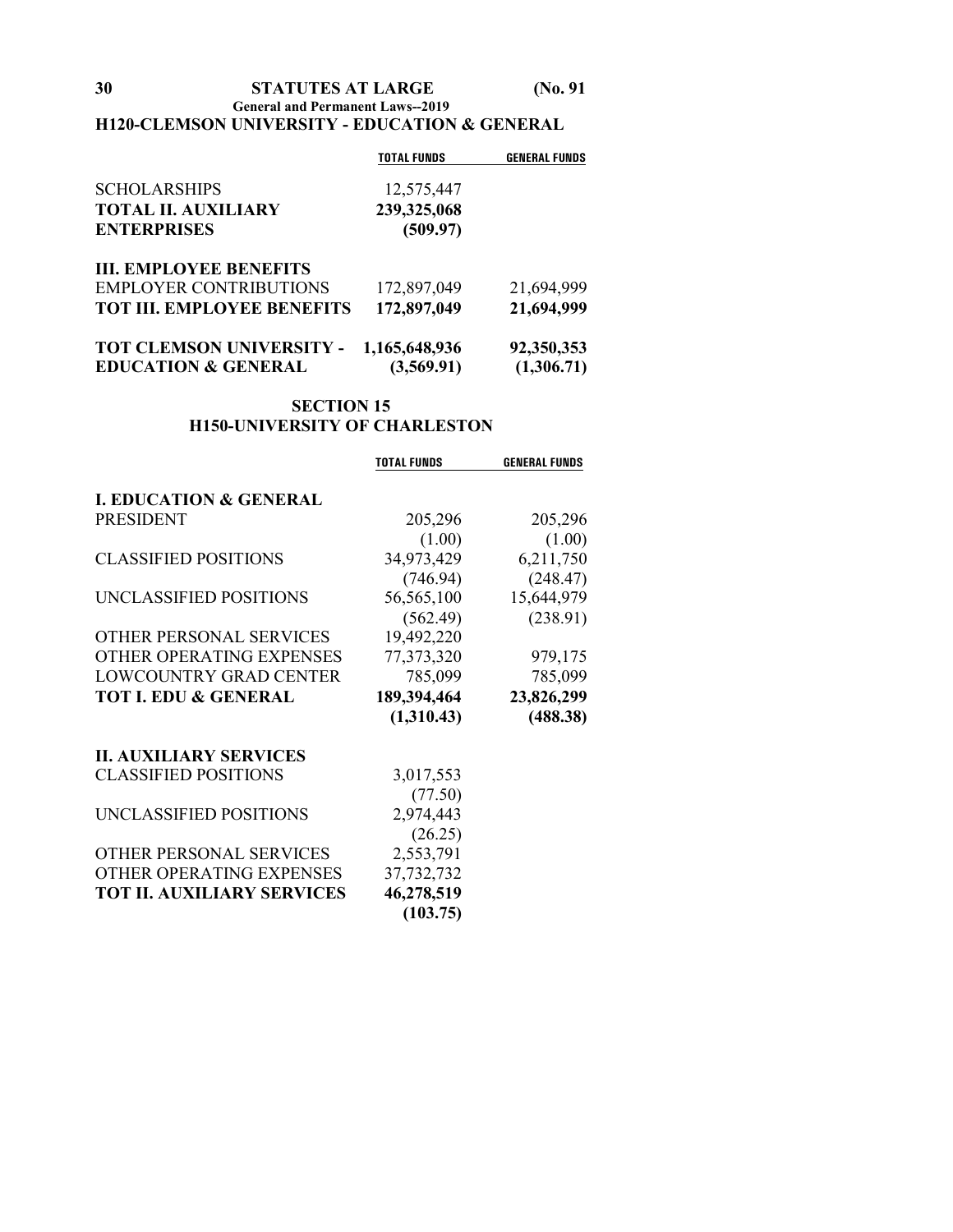#### **No. 91) OF SOUTH CAROLINA 31 General and Permanent Laws--2019 H150-UNIVERSITY OF CHARLESTON**

|                                   | <b>TOTAL FUNDS</b> | <b>GENERAL FUNDS</b> |
|-----------------------------------|--------------------|----------------------|
| <b>III. EMPLOYEE BENEFITS</b>     |                    |                      |
| <b>EMPLOYER CONTRIBUTIONS</b>     | 36,698,331         | 5,982,249            |
| <b>TOT III. EMPLOYEE BENEFITS</b> | 36,698,331         | 5,982,249            |
| <b>TOTAL UNIVERSITY OF</b>        | 272,371,314        | 29,808,548           |
| <b>CHARLESTON</b>                 | (1,414.18)         | (488.38)             |

### **SECTION 16 H170-COASTAL CAROLINA UNIVERSITY**

|                                    | <b>TOTAL FUNDS</b> | <b>GENERAL FUNDS</b> |
|------------------------------------|--------------------|----------------------|
| <b>I. EDUCATION &amp; GENERAL</b>  |                    |                      |
| A. E&G-UNRESTRICTED                |                    |                      |
| <b>PRESIDENT</b>                   | 210,246            | 210,246              |
|                                    | (1.00)             | (1.00)               |
| <b>CLASSIFIED POSITIONS</b>        | 30,664,801         | 1,384,009            |
|                                    | (796.20)           | (55.83)              |
| UNCLASSIFIED POSITIONS             | 47,913,201         | 9,034,629            |
|                                    | (554.56)           | (140.91)             |
| NEW POSITION LECTURER              |                    |                      |
|                                    | (20.00)            |                      |
| <b>NEW POSITION ASSOCIATE</b>      | 345,000            |                      |
| <b>PROFESSOR</b>                   | (3.75)             |                      |
| OTHER PERSONAL SERVICES            | 24,903,452         | 2,327,452            |
| OTHER OPERATING EXPENSES           | 37,066,980         |                      |
| <b>SCHOLARSHIPS</b>                | 12,000,000         |                      |
| <b>TOT A. E&amp;G-UNRESTRICTED</b> | 153,103,680        | 12,956,336           |
|                                    | (1,375.51)         | (197.74)             |
| <b>B. E&amp;G-RESTRICTED</b>       |                    |                      |
| <b>CLASSIFIED POSITIONS</b>        | 248,500            |                      |
|                                    | (3.50)             |                      |
| UNCLASSIFIED POSITIONS             | 80,585             |                      |
|                                    | (7.12)             |                      |
| OTHER PERSONAL SERVICES            | 1,242,869          |                      |
| OTHER OPERATING EXPENSES           | 10,332,589         |                      |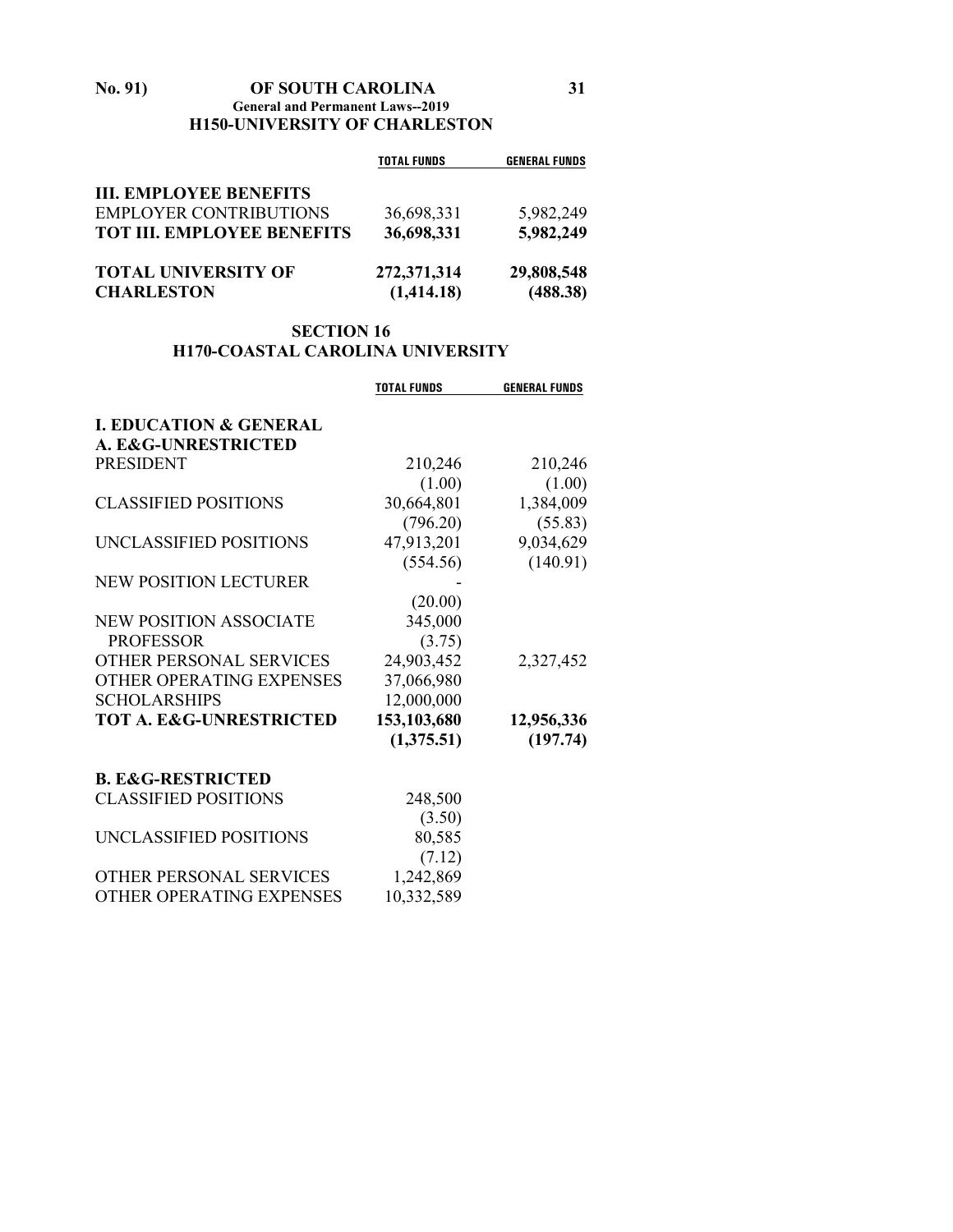**32 STATUTES AT LARGE (No. 91**

#### **General and Permanent Laws--2019 H170-COASTAL CAROLINA UNIVERSITY**

| <b>TOTAL FUNDS</b> | <b>GENERAL FUNDS</b>                                                                                                                                        |
|--------------------|-------------------------------------------------------------------------------------------------------------------------------------------------------------|
|                    |                                                                                                                                                             |
|                    |                                                                                                                                                             |
|                    |                                                                                                                                                             |
|                    |                                                                                                                                                             |
|                    | 12,956,336                                                                                                                                                  |
| (1,386.13)         | (197.74)                                                                                                                                                    |
|                    |                                                                                                                                                             |
|                    |                                                                                                                                                             |
|                    |                                                                                                                                                             |
|                    |                                                                                                                                                             |
|                    |                                                                                                                                                             |
|                    |                                                                                                                                                             |
|                    |                                                                                                                                                             |
|                    |                                                                                                                                                             |
|                    |                                                                                                                                                             |
| 48,248,562         | 3,052,836                                                                                                                                                   |
| 48,248,562         | 3,052,836                                                                                                                                                   |
|                    | 16,009,172                                                                                                                                                  |
|                    | (197.74)                                                                                                                                                    |
|                    | 18,060,000<br>29,964,543<br>(10.62)<br>183,068,223<br>1,830,653<br>(85.92)<br>3,530,000<br>11,789,347<br>17,150,000<br>(85.92)<br>248,466,785<br>(1,472.05) |

### **SECTION 17 H180-FRANCIS MARION UNIVERSITY**

|                                 | <b>TOTAL FUNDS</b> | <b>GENERAL FUNDS</b> |
|---------------------------------|--------------------|----------------------|
| <b>I. EDUCATION AND GENERAL</b> |                    |                      |
| A. E&G-UNRESTRICTED             |                    |                      |
| <b>PRESIDENT</b>                | 185,477            | 185,477              |
|                                 | (1.00)             | (1.00)               |
| <b>CLASSIFIED POSITIONS</b>     | 11,162,040         | 3,529,123            |
|                                 | (237.07)           | (163.19)             |
| NEW POSITION ADMINISTRATIVE     |                    |                      |
| <b>ASSISTANT</b>                | (2.00)             |                      |
| UNCLASSIFIED POSITIONS          | 20,323,402         | 8,598,751            |
|                                 | (220.04)           | (130.99)             |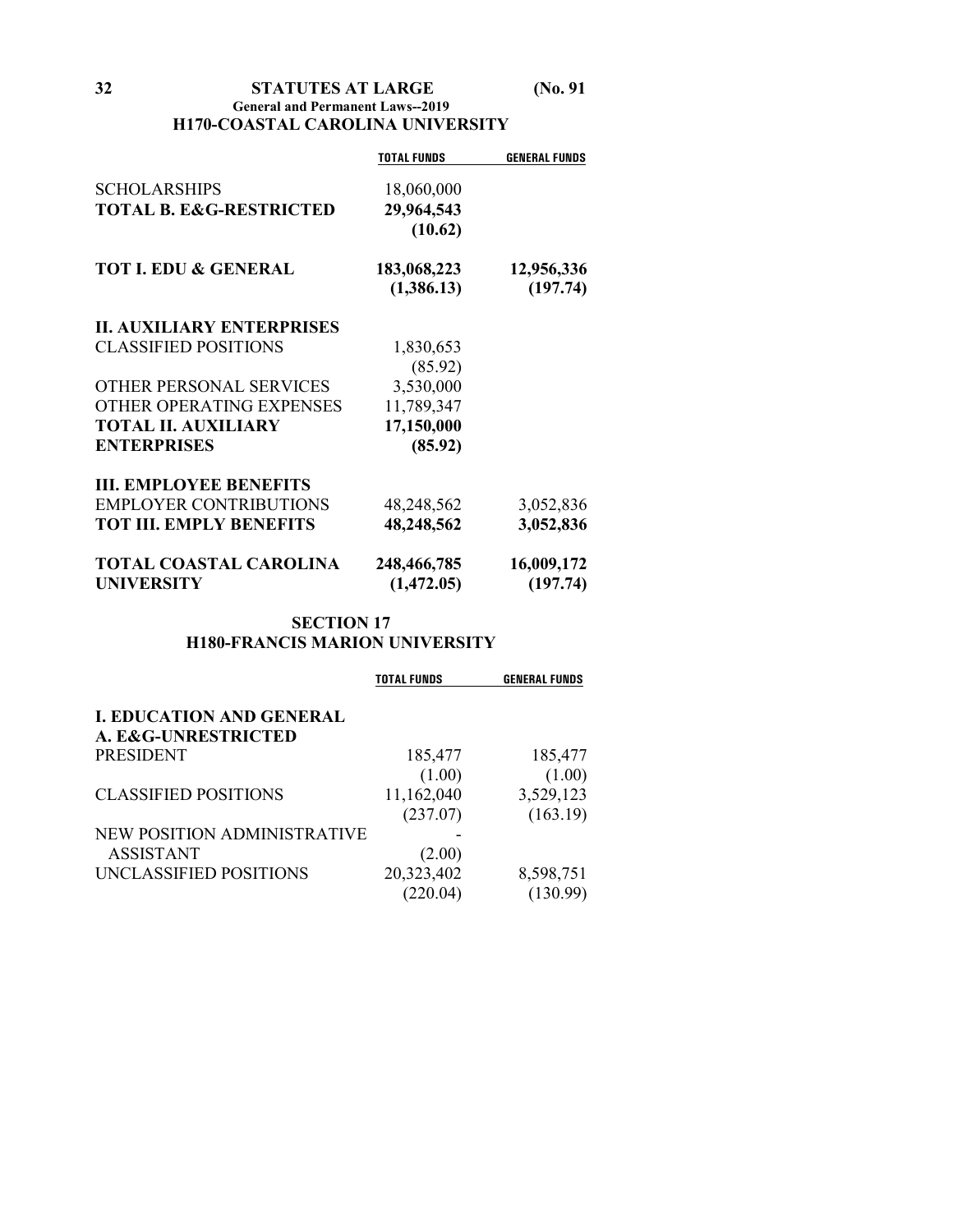### **No. 91) OF SOUTH CAROLINA 33 General and Permanent Laws--2019 H180-FRANCIS MARION UNIVERSITY**

|                                    | <b>TOTAL FUNDS</b> | <b>GENERAL FUNDS</b> |
|------------------------------------|--------------------|----------------------|
| <b>NEW POSITION SENIOR</b>         | 255,000            |                      |
| <b>INSTRUCTOR</b>                  | (9.00)             |                      |
| OTHER PERSONAL SERVICES            | 553,614            |                      |
| OTHER OPERATING EXPENSES           | 5,405,762          | 2,116,448            |
| <b>TOT A. E&amp;G-UNRESTRICTED</b> | 37,885,295         | 14,429,799           |
|                                    | (469.11)           | (295.18)             |
| <b>B. E&amp;G-RESTRICTED</b>       |                    |                      |
| <b>CLASSIFIED POSITIONS</b>        | 68,412             |                      |
|                                    | (1.25)             |                      |
| UNCLASSIFIED POSITIONS             | 1,003,223          |                      |
|                                    | (5.00)             |                      |
| OTHER PERSONAL SERVICES            | 832,842            |                      |
| OTHER OPERATING EXPENSES           | 31,503,252         |                      |
| <b>TOTAL B. E&amp;G-RESTRICTED</b> | 33,407,729         |                      |
|                                    | (6.25)             |                      |
| <b>TOTAL I. EDUCATION AND</b>      | 71,293,024         | 14,429,799           |
| <b>GENERAL</b>                     | (475.36)           | (295.18)             |
| <b>II. AUXILIARY SERVICES</b>      |                    |                      |
| <b>CLASSIFIED POSITIONS</b>        | 9,804              |                      |
|                                    | (7.00)             |                      |
| OTHER PERSONAL SERVICES            | 4,864              |                      |
| OTHER OPERATING EXPENSES           | 1,035,704          |                      |
| <b>TOT II. AUXILIARY SERVICES</b>  | 1,050,372          |                      |
|                                    | (7.00)             |                      |
| <b>III. EMPLOYEE BENEFITS</b>      |                    |                      |
| <b>EMPLOYER CONTRIBUTIONS</b>      | 11,264,832         | 3,520,966            |
| <b>TOT III. EMPLOYEE BENEFITS</b>  | 11,264,832         | 3,520,966            |
| <b>TOTAL FRANCIS MARION</b>        | 83,608,228         | 17,950,765           |
| <b>UNIVERSITY</b>                  | (482.36)           | (295.18)             |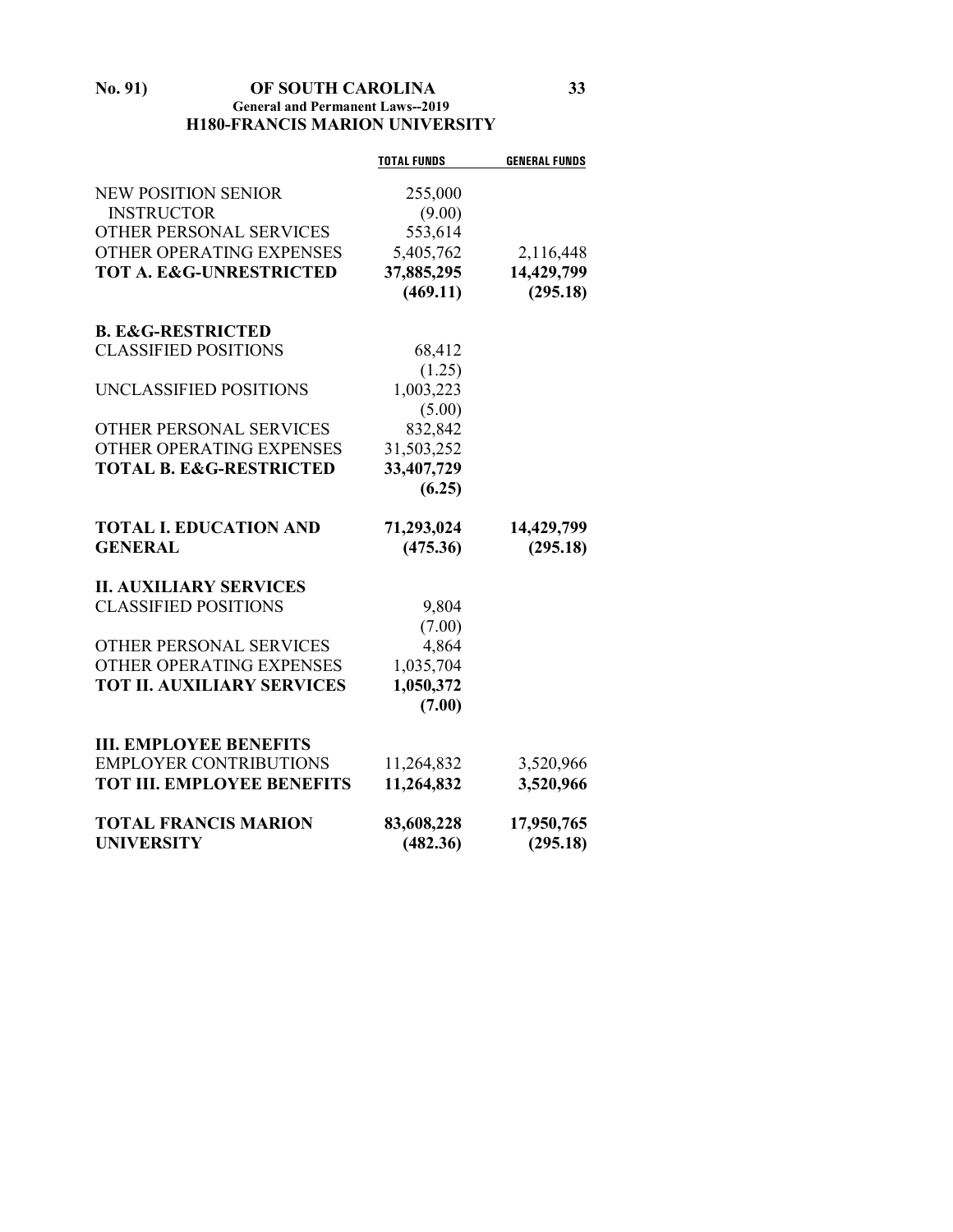## **SECTION 18 H210-LANDER UNIVERSITY**

|                                   | <b>TOTAL FUNDS</b> | <b>GENERAL FUNDS</b> |
|-----------------------------------|--------------------|----------------------|
|                                   |                    |                      |
| <b>I. EDUCATION &amp; GENERAL</b> |                    |                      |
| <b>PRESIDENT</b>                  | 211,285            | 211,285              |
|                                   | (1.00)             | (1.00)               |
| <b>CLASSIFIED POSITIONS</b>       | 18,231,561         | 2,864,294            |
|                                   | (203.60)           | (91.75)              |
| <b>NEW POSITION ELECTRONICS</b>   |                    |                      |
| <b>TECHNICIAN I</b>               | (1.00)             |                      |
| <b>NEW POSITION LAW</b>           |                    |                      |
| <b>ENFORCEMENT OFFICER I</b>      | (3.00)             |                      |
| <b>NEW POSITION SECURITY</b>      |                    |                      |
| <b>SPECIALIST III</b>             | (4.00)             |                      |
| <b>NEW POSITION IT MANAGER I</b>  | 66,679             |                      |
|                                   | (1.00)             |                      |
| <b>NEW POSITION IT SERVICES</b>   | 62,321             |                      |
| <b>SPECIALIST III</b>             | (1.00)             |                      |
| UNCLASSIFIED POSITIONS            | 10,976,827         | 4,209,922            |
|                                   | (217.31)           | (79.95)              |
| <b>NEW POSITION INSTRUCTOR</b>    | 120,000            |                      |
|                                   | (3.00)             |                      |
| <b>NEW POSITION ASSISTANT</b>     | 504,000            |                      |
| <b>PROFESSOR</b>                  | (9.00)             |                      |
| <b>NEW POSITION ASSOCIATE</b>     | 57,000             |                      |
| <b>PROFESSOR</b>                  | (1.00)             |                      |
| OTHER PERSONAL SERVICES           | 2,085,055          |                      |
| OTHER OPERATING EXPENSES          | 26,667,516         | 146,376              |
| <b>TOT I. EDU &amp; GENERAL</b>   | 58,982,244         | 7,431,877            |
|                                   | (444.91)           | (172.70)             |
| <b>II. AUXILIARY ENTERPRISES</b>  |                    |                      |
| <b>CLASSIFIED POSITIONS</b>       | 644,415            |                      |
|                                   | (11.00)            |                      |
| UNCLASSIFIED POSITIONS            | 70,500             |                      |
| OTHER PERSONAL SERVICES           | 371,420            |                      |
| OTHER OPERATING EXPENSES          | 15,683,654         |                      |
|                                   |                    |                      |
| <b>TOTAL II. AUXILIARY</b>        | 16,769,989         |                      |
| <b>ENTERPRISES</b>                | (11.00)            |                      |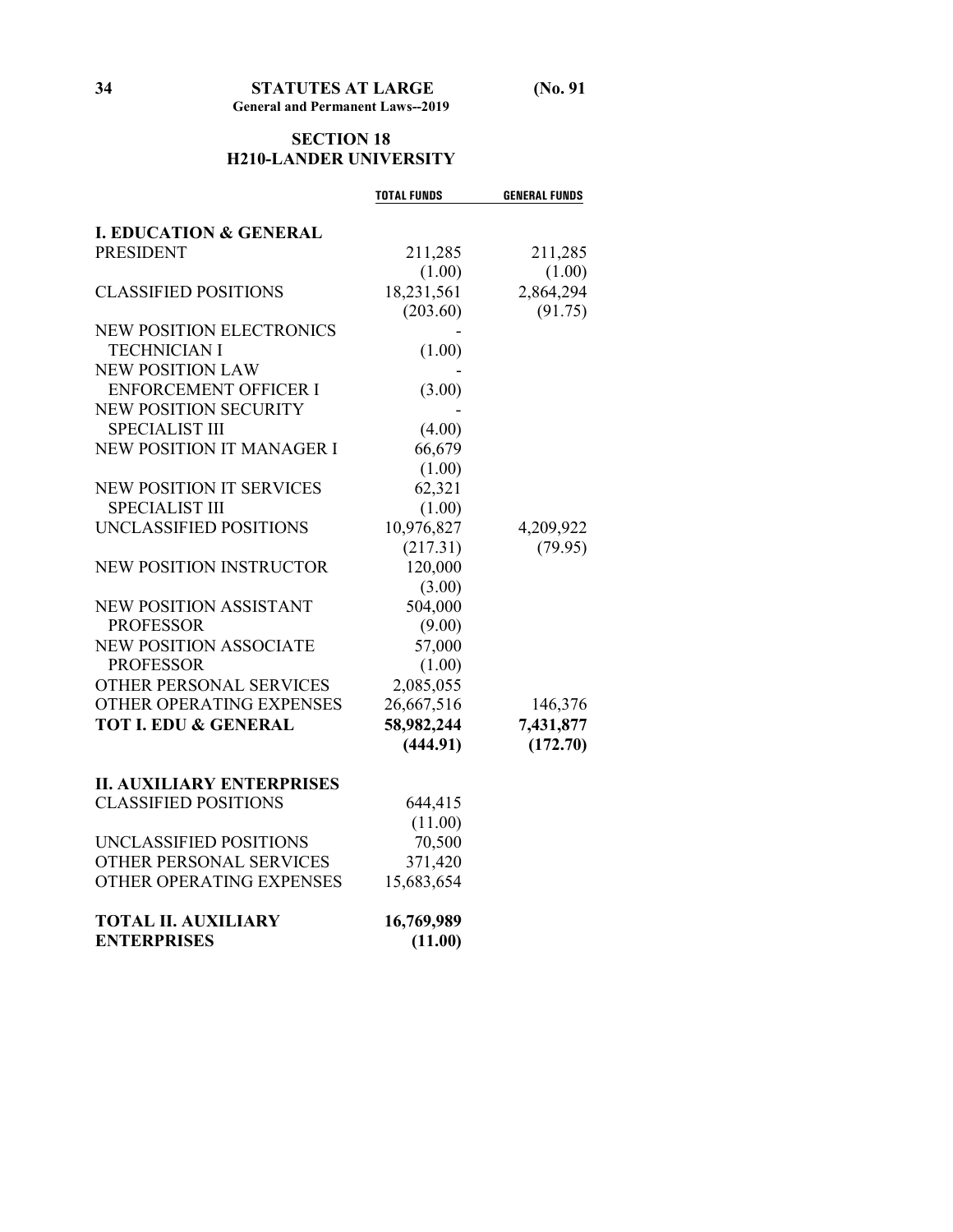**No. 91) OF SOUTH CAROLINA 35 General and Permanent Laws--2019 H210-LANDER UNIVERSITY**

|                                   | <b>TOTAL FUNDS</b>     | <b>GENERAL FUNDS</b>  |
|-----------------------------------|------------------------|-----------------------|
| <b>III. EMPLOYEE BENEFITS</b>     |                        |                       |
| <b>EMPLOYER CONTRIBUTIONS</b>     | 8,475,748              | 2,217,139             |
| <b>TOT III. EMPLOYEE BENEFITS</b> | 8,475,748              | 2,217,139             |
| <b>TOT LANDER UNIVERSITY</b>      | 84,227,981<br>(455.91) | 9,649,016<br>(172.70) |

## **SECTION 19 H240-SOUTH CAROLINA STATE UNIVERSITY**

| <b>TOTAL FUNDS</b> | <b>GENERAL FUNDS</b>                                                                                                 |
|--------------------|----------------------------------------------------------------------------------------------------------------------|
|                    |                                                                                                                      |
|                    |                                                                                                                      |
| 195,000            | 195,000                                                                                                              |
| (1.00)             | (1.00)                                                                                                               |
| 6,984,730          | 3,275,169                                                                                                            |
| (11.51)            | (10.16)                                                                                                              |
| 13,017,772         | 7,665,464                                                                                                            |
|                    | (203.12)                                                                                                             |
|                    |                                                                                                                      |
| 13,227,103         | 387,493                                                                                                              |
| 1,334,489          |                                                                                                                      |
|                    |                                                                                                                      |
|                    |                                                                                                                      |
|                    | 11,523,126                                                                                                           |
| (311.98)           | (214.28)                                                                                                             |
|                    |                                                                                                                      |
|                    |                                                                                                                      |
|                    |                                                                                                                      |
|                    |                                                                                                                      |
|                    |                                                                                                                      |
|                    |                                                                                                                      |
|                    |                                                                                                                      |
| 467,000            |                                                                                                                      |
| 58,253,609         |                                                                                                                      |
| (0.27)             |                                                                                                                      |
|                    | (299.47)<br>2,049,280<br>51,506<br>36,859,880<br>549,426<br>(0.07)<br>7,048,782<br>(0.20)<br>4,676,603<br>45,511,798 |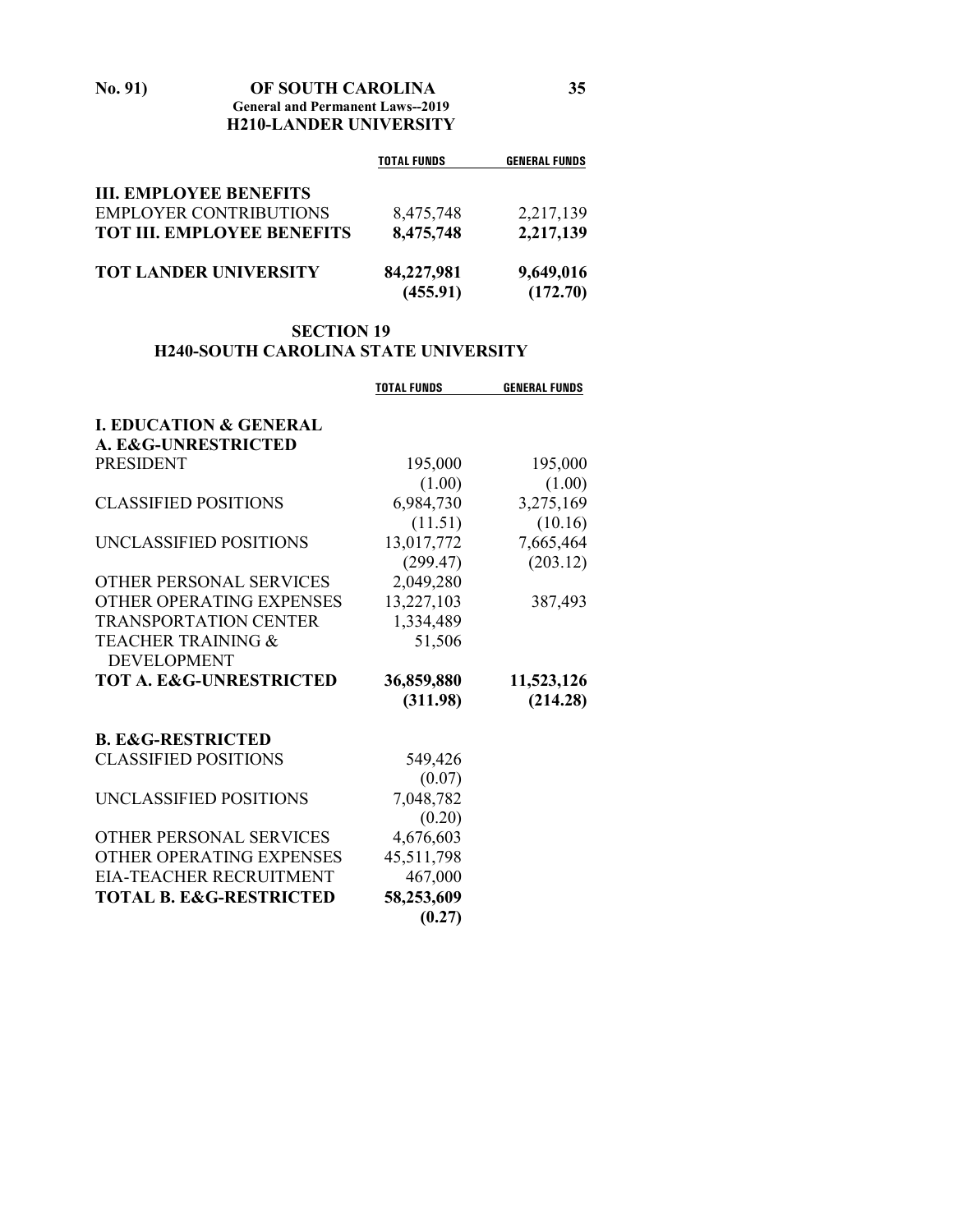**36 STATUTES AT LARGE (No. 91**

### **General and Permanent Laws--2019 H240-SOUTH CAROLINA STATE UNIVERSITY**

|                                   | TOTAL FUNDS | <b>GENERAL FUNDS</b> |
|-----------------------------------|-------------|----------------------|
| <b>TOT I. EDU &amp; GENERAL</b>   | 95,113,489  | 11,523,126           |
|                                   | (312.25)    | (214.28)             |
| <b>IL AUXILIARY ENTERPRISES</b>   |             |                      |
| <b>CLASSIFIED POSITIONS</b>       | 842,970     |                      |
|                                   | (62.73)     |                      |
| OTHER PERSONAL SERVICES           | 1,094,336   |                      |
| OTHER OPERATING EXPENSES          | 10,322,914  |                      |
| <b>TOTAL II. AUXILIARY</b>        | 12,260,220  |                      |
| <b>ENTERPRISES</b>                | (62.73)     |                      |
| <b>III. EMPLOYEE BENEFITS</b>     |             |                      |
| <b>EMPLOYER CONTRIBUTIONS</b>     | 14,490,948  | 4,084,229            |
| <b>TOT III. EMPLOYEE BENEFITS</b> | 14,490,948  | 4,084,229            |
| TOT SOUTH CAROLINA STATE          | 121,864,657 | 15,607,355           |
| <b>UNIVERSITY</b>                 | (374.98)    | (214.28)             |

### **SECTION 20A H270-UNIVERSITY OF SOUTH CAROLINA**

|                                  | TOTAL FUNDS | <b>GENERAL FUNDS</b> |
|----------------------------------|-------------|----------------------|
| <b>I. UNIV OF SOUTH CAROLINA</b> |             |                      |
| A. USC-NON-MED UNRESTRICT        |             |                      |
| E&G                              |             |                      |
| <b>PRESIDENT</b>                 | 325,031     | 325,031              |
|                                  | (1.00)      | (1.00)               |
| <b>CLASSIFIED POSITIONS</b>      | 106,909,444 | 22,793,143           |
|                                  | (2,349.47)  | (1,550.57)           |
| <b>NEW POSITION</b>              |             |                      |
| <b>ACCTANT/FISCAL ANALYST I</b>  | (1.00)      |                      |
| <b>NEW POSITION</b>              |             |                      |
| <b>ACCTANT/FISCAL ANALYST II</b> | (1.00)      |                      |
| <b>NEW POSITION</b>              |             |                      |
| <b>ACCTANT/FISCAL ANALYST II</b> | (1.00)      |                      |
| NEW POSITION ADMINISTRATIVE      |             |                      |
| <b>COORDINATOR I</b>             | (3.00)      |                      |
|                                  |             |                      |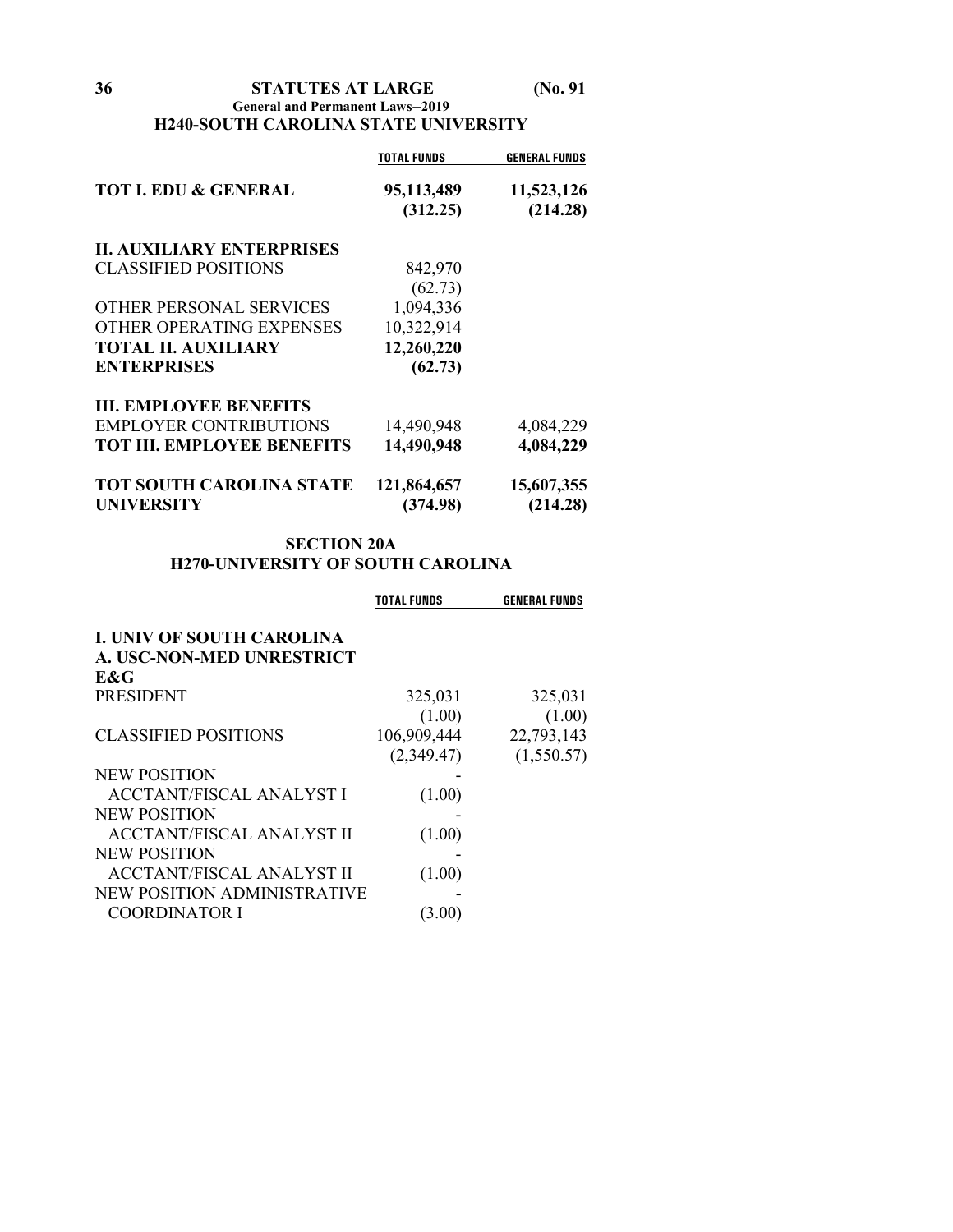#### **No. 91) OF SOUTH CAROLINA 37 General and Permanent Laws--2019 H270-UNIVERSITY OF SOUTH CAROLINA**

|                                     | <b>TOTAL FUNDS</b> | <b>GENERAL FUNDS</b> |
|-------------------------------------|--------------------|----------------------|
| <b>NEW POSITION LAW</b>             |                    |                      |
| <b>ENFORCEMENT OFFICER I</b>        | (5.00)             |                      |
| <b>NEW POSITION LAW</b>             |                    |                      |
| <b>ENFORCEMENT OFFICER II</b>       | (4.00)             |                      |
| <b>NEW POSITION LAW</b>             |                    |                      |
| ENFORCEMENT OFFICER III             | (1.00)             |                      |
| <b>NEW POSITION ACADEMIC</b>        |                    |                      |
| PROGRAM DIRECTOR                    | (3.00)             |                      |
| NEW POSITION ACADEMIC               |                    |                      |
| PROGRAM MANAGER                     | (3.00)             |                      |
| UNCLASSIFIED POSITIONS              | 178,773,974        | 77,480,187           |
|                                     | (1,463.89)         | (923.81)             |
| <b>NEW POSITION ASSISTANT</b>       |                    |                      |
| <b>PROFESSOR</b>                    | (30.00)            |                      |
| <b>NEW POSITION ASSOCIATE</b>       |                    |                      |
| <b>PROFESSOR</b>                    | (15.00)            |                      |
| OTHER PERSONAL SERVICES             | 90,620,863         |                      |
| OTHER OPERATING EXPENSES            | 167,637,231        |                      |
| <b>LAW LIBRARY</b>                  | 344,076            | 344,076              |
| <b>SMALL BUSINESS DEVELOP CTR</b>   | 791,734            | 791,734              |
| PALMETTO POISON CENTER              | 351,763            | 351,763              |
| <b>TOTAL A. USC-NON-MED</b>         | 545,754,116        | 102,085,934          |
| <b>UNRESTRICTED E&amp;G</b>         | (3,881.36)         | (2, 475.38)          |
| <b>B. USC-NON-MED-RESTRICTED</b>    |                    |                      |
| E&G                                 |                    |                      |
| <b>CLASSIFIED POSITIONS</b>         | 2,163,925          |                      |
|                                     | (44.09)            |                      |
| UNCLASSIFIED POSITIONS              | 18,617,643         |                      |
|                                     | (205.82)           |                      |
| OTHER PERSONAL SERVICES             | 53,953,772         |                      |
| OTHER OPERATING EXPENSES            | 188,240,354        |                      |
| <b>TOTAL B.</b>                     | 262,975,694        |                      |
| <b>USC-NON-MED-RESTRICT E&amp;G</b> | (249.91)           |                      |
| <b>C. USC-NON-MED AUXILIARY</b>     |                    |                      |
| <b>CLASSIFIED POSITIONS</b>         | 16,333,515         |                      |
|                                     | (251.08)           |                      |
|                                     |                    |                      |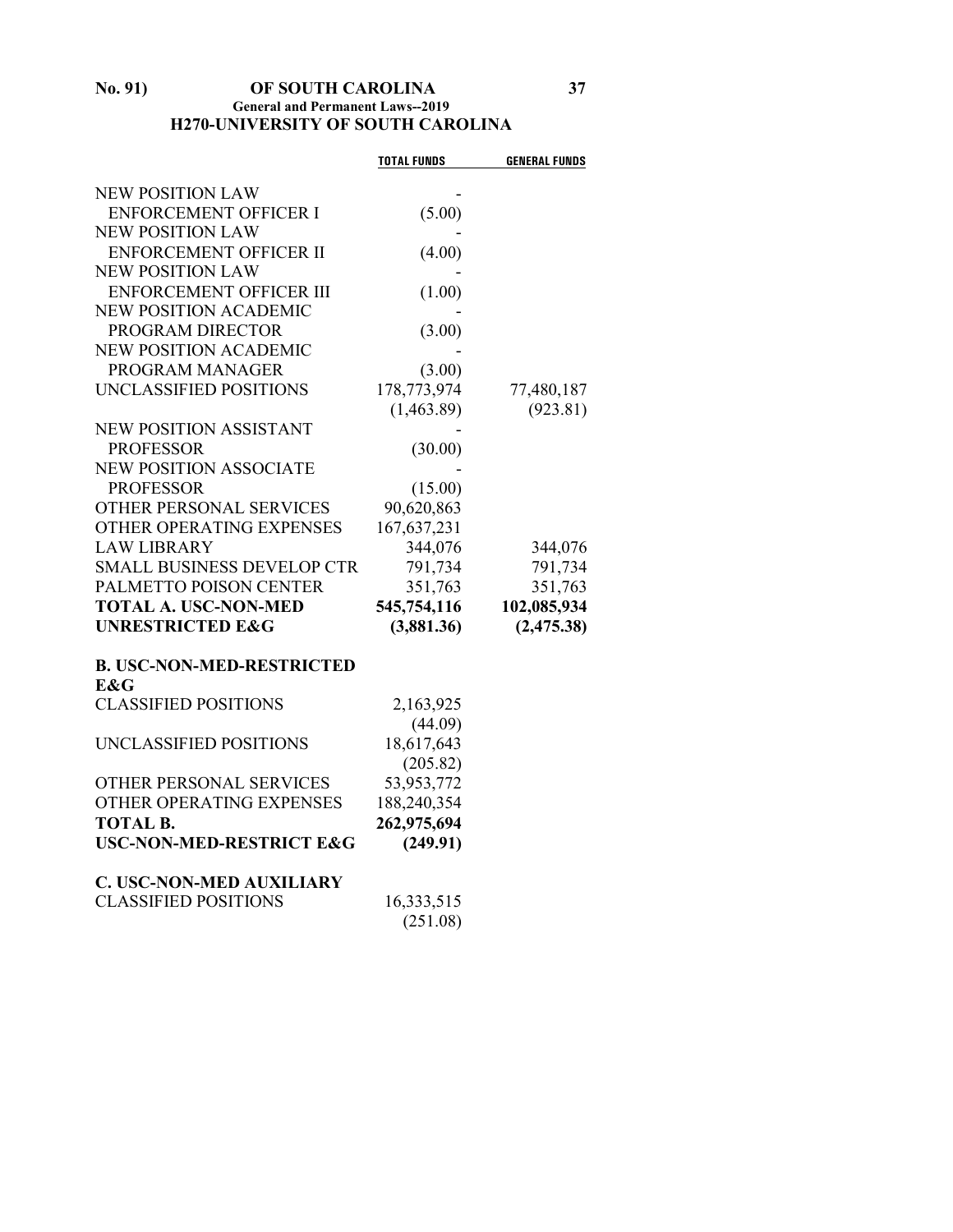# **38 STATUTES AT LARGE (No. 91 General and Permanent Laws--2019 H270-UNIVERSITY OF SOUTH CAROLINA**

|                                    | <b>TOTAL FUNDS</b> | <b>GENERAL FUNDS</b> |
|------------------------------------|--------------------|----------------------|
| NEW POSITION ADMINISTRATIVE        |                    |                      |
| <b>COORDINATOR II</b>              | (3.00)             |                      |
| <b>NEW POSITION ADMINISTRATIVE</b> |                    |                      |
| <b>MANAGER I</b>                   | (5.00)             |                      |
| UNCLASSIFIED POSITIONS             | 1,137,961          |                      |
|                                    | (112.00)           |                      |
| OTHER PERSONAL SERVICES            | 34,692,182         |                      |
| OTHER OPERATING EXPENSES           | 112,989,879        |                      |
| <b>TOTAL C. USC-NON-MED</b>        | 165, 153, 537      |                      |
| <b>AUXILIARY</b>                   | (371.08)           |                      |
| <b>TOTAL I. UNIVERSITY OF</b>      | 973,883,347        | 102,085,934          |
| <b>SOUTH CAROLINA</b>              | (4,502.35)         | (2, 475.38)          |
|                                    |                    |                      |
| <b>II. USC-MEDICINE</b>            |                    |                      |
| A. USC-MEDICINE UNRESTRICT         |                    |                      |
| <b>CLASSIFIED POSITIONS</b>        | 5,317,850          | 890,503              |
|                                    | (168.55)           | (86.70)              |
| UNCLASSIFIED POSITIONS             | 14,025,925         | 9,899,171            |
|                                    | (187.13)           | (127.30)             |
| OTHER PERSONAL SERVICES            | 6,015,541          |                      |
| OTHER OPERATING EXPENSES           | 17,292,526         | 2,000,000            |
| <b>CHILD ABUSE &amp; NEGLECT</b>   | 3,200,000          | 3,200,000            |
| <b>MEDICAL RESPONSE PROG</b>       |                    |                      |
| <b>TOTAL A. USC-MEDICINE</b>       | 45,851,842         | 15,989,674           |
| <b>UNRESTRICTED</b>                | (355.68)           | (214.00)             |
| <b>B. USC-MEDICINE RESTRICTED</b>  |                    |                      |
| <b>CLASSIFIED POSITIONS</b>        | 1,956,700          |                      |
|                                    | (136.58)           |                      |
| UNCLASSIFIED POSITIONS             | 8,179,419          |                      |
|                                    | (111.84)           |                      |
| OTHER PERSONAL SERVICES            | 9,767,010          |                      |
| OTHER OPERATING EXPENSES           | 22,316,490         |                      |
| <b>TOTAL B. USC-MEDICINE</b>       | 42,219,619         |                      |
| <b>RESTRICTED</b>                  | (248.42)           |                      |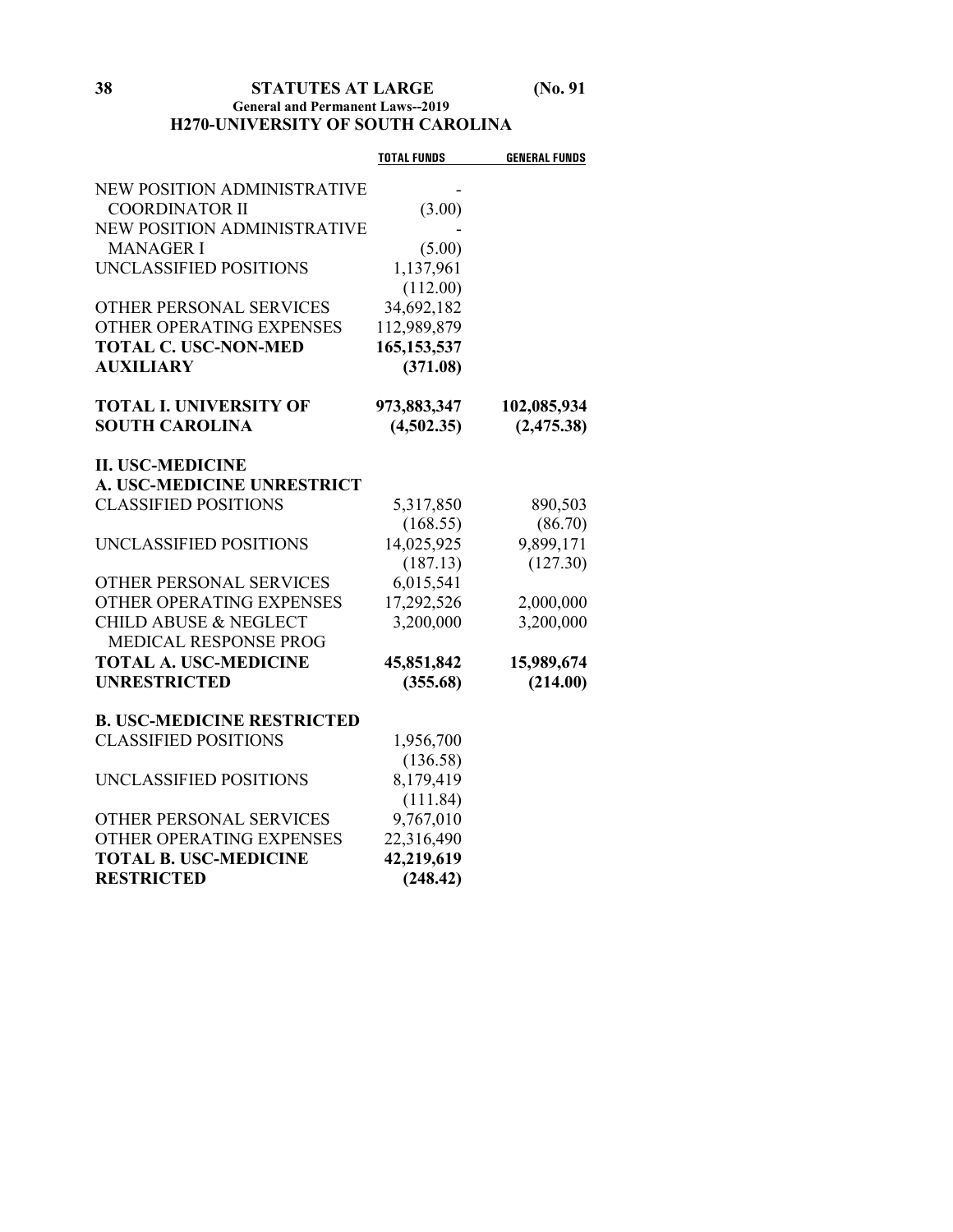#### **No. 91) OF SOUTH CAROLINA 39 General and Permanent Laws--2019 H270-UNIVERSITY OF SOUTH CAROLINA**

|                                   | <b>TOTAL FUNDS</b>   | <b>GENERAL FUNDS</b> |
|-----------------------------------|----------------------|----------------------|
| C. USC-MEDICINE:                  |                      |                      |
| <b>EMPLOYEE BENEFITS</b>          |                      |                      |
| <b>EMPLOYER CONTRIBUTIONS</b>     | 13,992,768           | 3,102,159            |
| <b>TOTAL C. USC-MEDICINE:</b>     | 13,992,768           | 3,102,159            |
| <b>EMPLOYEE BENEFITS</b>          |                      |                      |
| <b>TOTAL II. USC-MEDICINE</b>     | 102,064,229          | 19,091,833           |
|                                   | (604.10)             | (214.00)             |
| <b>III. USC GREENVILLE SCHOOL</b> |                      |                      |
| <b>OF MEDICINE</b>                |                      |                      |
| <b>A. UNRESTRICTED</b>            |                      |                      |
| <b>CLASSIFIED POSITIONS</b>       | 1,375,000            |                      |
|                                   | (15.00)              |                      |
| UNCLASSIFIED POSITIONS            | 3,700,000            |                      |
| OTHER PERSONAL SERVICES           | (30.00)<br>1,300,000 |                      |
| OTHER OPERATING EXPENSES          | 15,286,743           |                      |
| <b>TOTAL A. UNRESTRICTED</b>      | 21,661,743           |                      |
|                                   | (45.00)              |                      |
|                                   |                      |                      |
| <b>B. RESTRICTED</b>              |                      |                      |
| <b>CLASSIFIED POSITIONS</b>       | 120,000              |                      |
|                                   | (5.00)               |                      |
| UNCLASSIFIED POSITIONS            |                      |                      |
|                                   | (1.00)               |                      |
| OTHER PERSONAL SERVICES           | 60,000               |                      |
| OTHER OPERATING EXPENSES          | 2,990,000            |                      |
| <b>TOTAL B. RESTRICTED</b>        | 3,170,000            |                      |
|                                   | (6.00)               |                      |
| C. GREENVILLE-MEDICINE:           |                      |                      |
| <b>EMPLOYEE BENEFITS</b>          |                      |                      |
| <b>EMPLOYER CONTRIBUTIONS</b>     | 1,780,000            |                      |
| TOTAL C.                          | 1,780,000            |                      |
| <b>GREENVILLE-MED: EMPLO</b>      |                      |                      |
| <b>TOTAL III. USC GREENVILLE</b>  | 26,611,743           |                      |
| <b>SCHOOL OF MEDICINE</b>         | (51.00)              |                      |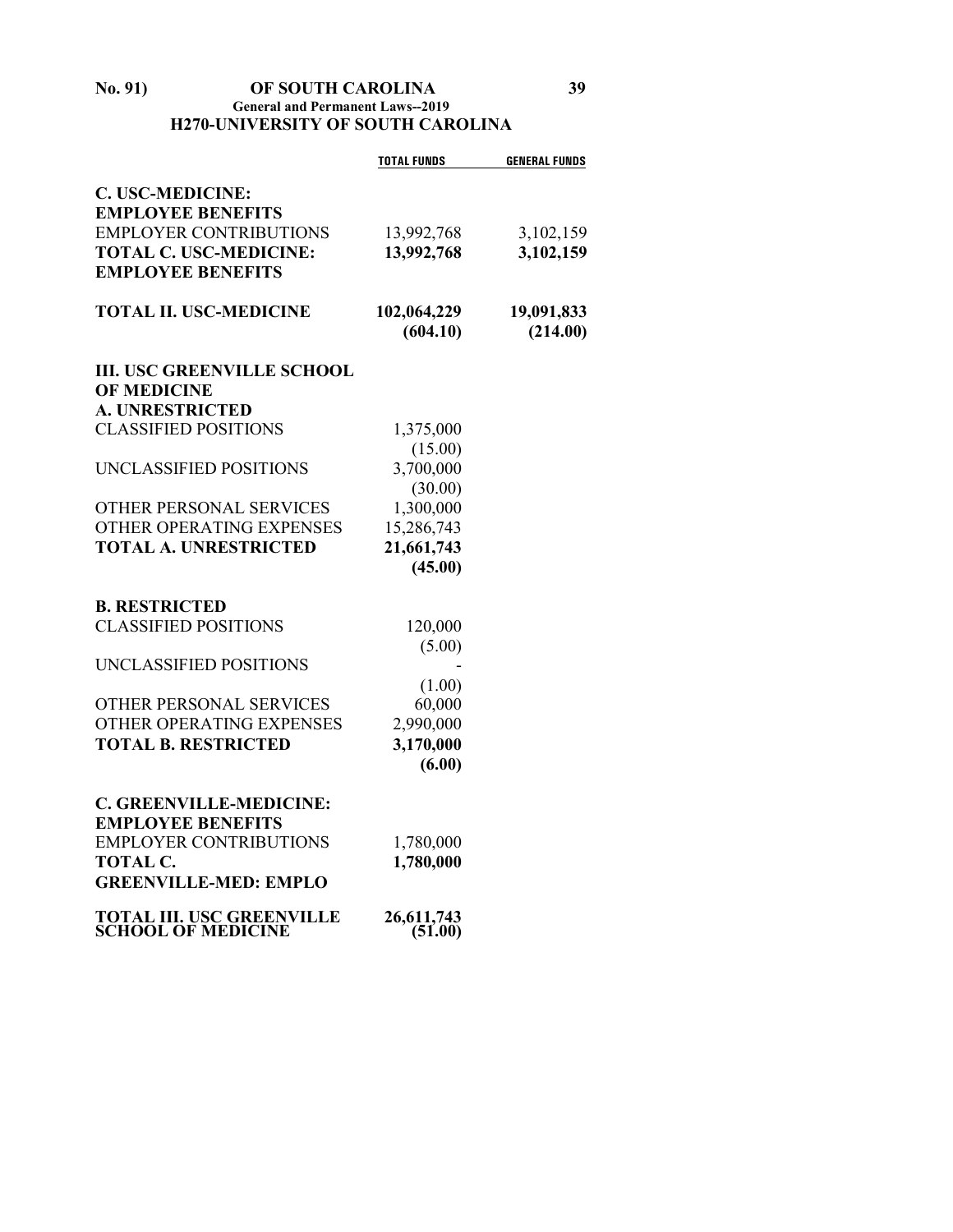# **H270-UNIVERSITY OF SOUTH CAROLINA**

|                                  | <b>TOTAL FUNDS</b> | <b>GENERAL FUNDS</b> |
|----------------------------------|--------------------|----------------------|
| <b>IV. EMPLOYEE BENEFITS</b>     |                    |                      |
| <b>EMPLOYER CONTRIBUTIONS</b>    | 157,389,723        | 29,638,301           |
| <b>TOT IV. EMPLOYEE BENEFITS</b> | 157,389,723        | 29,638,301           |
| TOT UNIVERSITY OF SOUTH          | 1,259,949,042      | 150,816,068          |
| <b>CAROLINA</b>                  | (5,157.45)         | (2,689.38)           |

# **SECTION 20B H290-USC - AIKEN CAMPUS**

|                                   | <b>TOTAL FUNDS</b> | <b>GENERAL FUNDS</b> |
|-----------------------------------|--------------------|----------------------|
| <b>L. EDUCATION &amp; GENERAL</b> |                    |                      |
| A. EDUCATION & GENERAL-           |                    |                      |
| <b>UNRESTRICTED</b>               |                    |                      |
| <b>CLASSIFIED POSITIONS</b>       |                    |                      |
|                                   | 5,659,543          | 654,543              |
|                                   | (184.80)           | (49.06)              |
| UNCLASSIFIED POSITIONS            | 13,782,577         | 7,507,577            |
|                                   | (166.42)           | (106.82)             |
| OTHER PERSONAL SERVICES           | 5,308,876          |                      |
| OTHER OPERATING EXPENSES          | 5,428,739          |                      |
| <b>TOTAL A. EDUCATION &amp;</b>   | 30,179,735         | 8,162,120            |
| <b>GENERAL-UNRESTRICTED</b>       | (351.22)           | (155.88)             |
| <b>B. EDUC &amp; GENERAL-</b>     |                    |                      |
| <b>RESTRICTED</b>                 |                    |                      |
| <b>CLASSIFIED POSITIONS</b>       | 64,471             |                      |
|                                   | (5.44)             |                      |
| UNCLASSIFIED POSITIONS            | 587,302            |                      |
|                                   | (6.85)             |                      |
| <b>OTHER PERSONAL SERVICES</b>    | 575,217            |                      |
| OTHER OPERATING EXPENSES          | 18,680,364         |                      |
| <b>TOTAL B. EDUC &amp;</b>        | 19,907,354         |                      |
| <b>GENERAL-RESTRICTED</b>         | (12.29)            |                      |
|                                   |                    |                      |
| <b>TOT I. EDU &amp; GENERAL</b>   | 50,087,089         | 8,162,120            |
|                                   | (363.51)           | (155.88)             |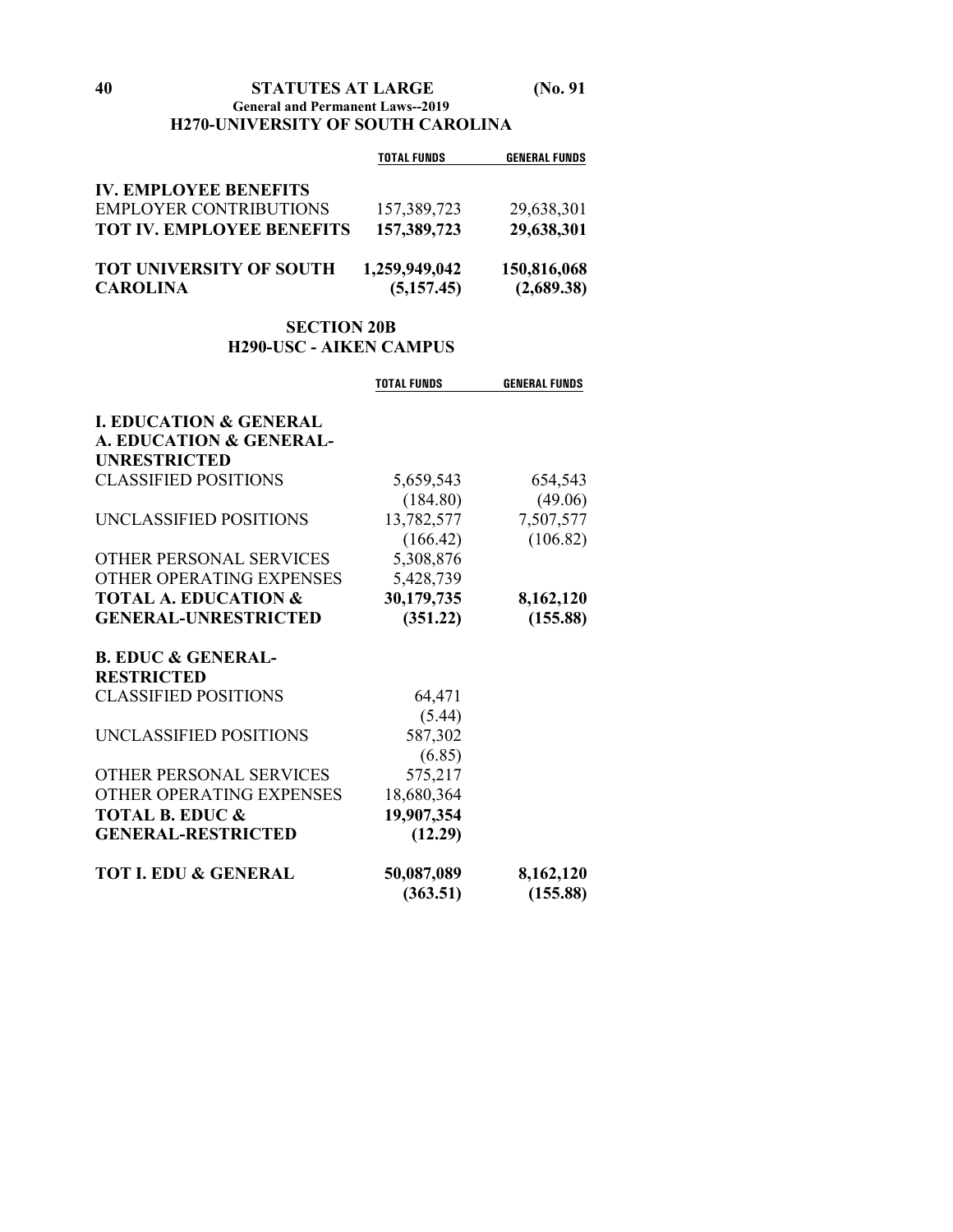# **No. 91) OF SOUTH CAROLINA 41 General and Permanent Laws--2019 H290-USC - AIKEN CAMPUS**

|                                   | <b>TOTAL FUNDS</b> | <b>GENERAL FUNDS</b> |
|-----------------------------------|--------------------|----------------------|
| <b>II. AUXILIARY SERVICES</b>     |                    |                      |
| <b>CLASSIFIED POSITIONS</b>       | 524,713            |                      |
|                                   | (13.75)            |                      |
| UNCLASSIFIED POSITIONS            | 20,000             |                      |
| OTHER PERSONAL SERVICES           | 180,000            |                      |
| OTHER OPERATING EXPENSES          | 3,002,789          |                      |
| <b>TOT II. AUXILIARY SERVICES</b> | 3,727,502          |                      |
|                                   | (13.75)            |                      |
| <b>III. EMPLOYEE BENEFITS</b>     |                    |                      |
| <b>EMPLOYER CONTRIBUTIONS</b>     | 8,329,925          | 2,025,034            |
| <b>TOT III. EMPLOYEE BENEFITS</b> | 8,329,925          | 2,025,034            |
| <b>TOTAL USC - AIKEN CAMPUS</b>   | 62,144,516         | 10,187,154           |
|                                   | (377.26)           | (155.88)             |

# **SECTION 20C H340-USC - UPSTATE**

|                                       | TOTAL FUNDS | <b>GENERAL FUNDS</b> |
|---------------------------------------|-------------|----------------------|
| <b>I. EDUCATION &amp; GENERAL</b>     |             |                      |
| A. EDUC & GENERAL-                    |             |                      |
| <b>UNRESTRICTED</b>                   |             |                      |
| <b>CLASSIFIED POSITIONS</b>           | 10,910,036  | 1,298,799            |
|                                       | (252.72)    | (53.81)              |
| UNCLASSIFIED POSITIONS                | 20,277,607  | 10,977,607           |
|                                       | (249.21)    | (131.01)             |
| OTHER PERSONAL SERVICES               | 7,200,000   |                      |
| OTHER OPERATING EXPENSES              | 15,666,227  |                      |
| <b>TOTAL A. EDUC &amp;</b>            | 54,053,870  | 12,276,406           |
| <b>GENERAL-UNRESTRICTED</b>           | (501.93)    | (184.82)             |
| <b>B. EDUC &amp; GENERAL-RESTRICT</b> |             |                      |
| CLASSIFIED POSITIONS                  | 67,000      |                      |
|                                       | (0.54)      |                      |
| UNCLASSIFIED POSITIONS                | 64,858      |                      |
|                                       | (1.53)      |                      |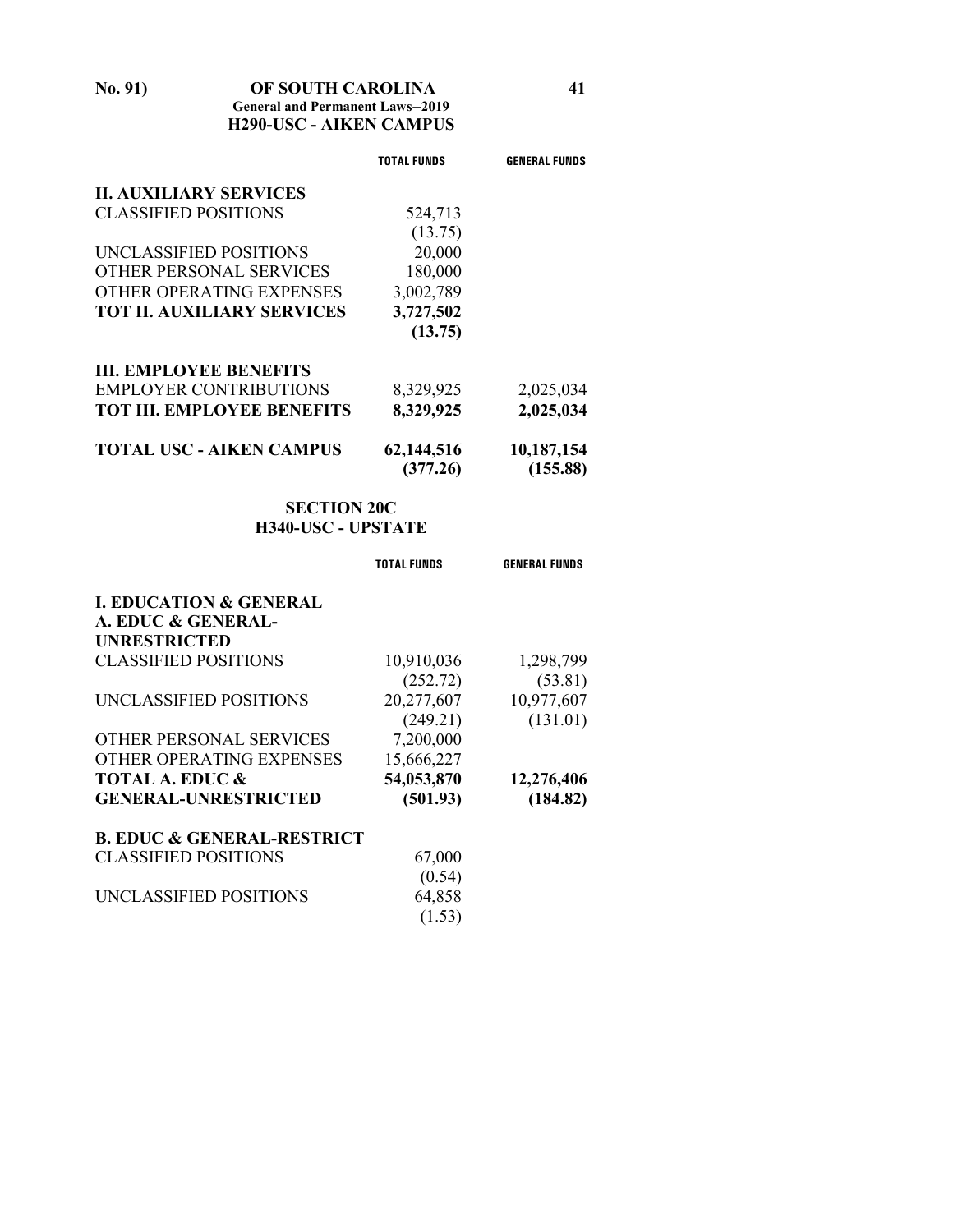**42 STATUTES AT LARGE (No. 91 General and Permanent Laws--2019**

# **H340-USC - UPSTATE**

|                                   | <b>TOTAL FUNDS</b>     | <b>GENERAL FUNDS</b>   |
|-----------------------------------|------------------------|------------------------|
| OTHER PERSONAL SERVICES           | 748,397                |                        |
| OTHER OPERATING EXPENSES          | 27,000,838             |                        |
| <b>TOTAL B. EDUC &amp;</b>        | 27,881,093             |                        |
| <b>GENERAL-RESTRICTED</b>         | (2.07)                 |                        |
| <b>TOT I. EDU &amp; GENERAL</b>   | 81,934,963             | 12,276,406             |
|                                   | (504.00)               | (184.82)               |
| <b>II. AUXILIARY SERVICES</b>     |                        |                        |
| <b>CLASSIFIED POSITIONS</b>       | 525,000                |                        |
|                                   | (12.00)                |                        |
| OTHER PERSONAL SERVICES           | 354,480                |                        |
| OTHER OPERATING EXPENSES          | 3,430,750              |                        |
| <b>TOT II. AUXILIARY SERVICES</b> | 4,310,230              |                        |
|                                   | (12.00)                |                        |
| <b>III. EMPLOYEE BENEFITS</b>     |                        |                        |
| <b>EMPLOYER CONTRIBUTIONS</b>     | 13,626,070             | 2,767,877              |
| <b>TOT III. EMPLOYEE BENEFITS</b> | 13,626,070             | 2,767,877              |
| <b>TOTAL USC - UPSTATE</b>        | 99,871,263<br>(516.00) | 15,044,283<br>(184.82) |

# **SECTION 20D H360-USC - BEAUFORT CAMPUS**

|                                   | <b>TOTAL FUNDS</b> | <b>GENERAL FUNDS</b> |
|-----------------------------------|--------------------|----------------------|
| <b>I. EDUCATION &amp; GENERAL</b> |                    |                      |
| A. EDUC & GENERAL-                |                    |                      |
| <b>UNRESTRICTED</b>               |                    |                      |
| <b>CLASSIFIED POSITIONS</b>       | 4,358,681          | 225,552              |
|                                   | (128.49)           | (28.74)              |
| UNCLASSIFIED POSITIONS            | 10,645,001         | 4,877,972            |
|                                   | (108.60)           | (22.75)              |
| OTHER PERSONAL SERVICES           | 4,215,027          |                      |
| OTHER OPERATING EXPENSES          | 3,364,185          |                      |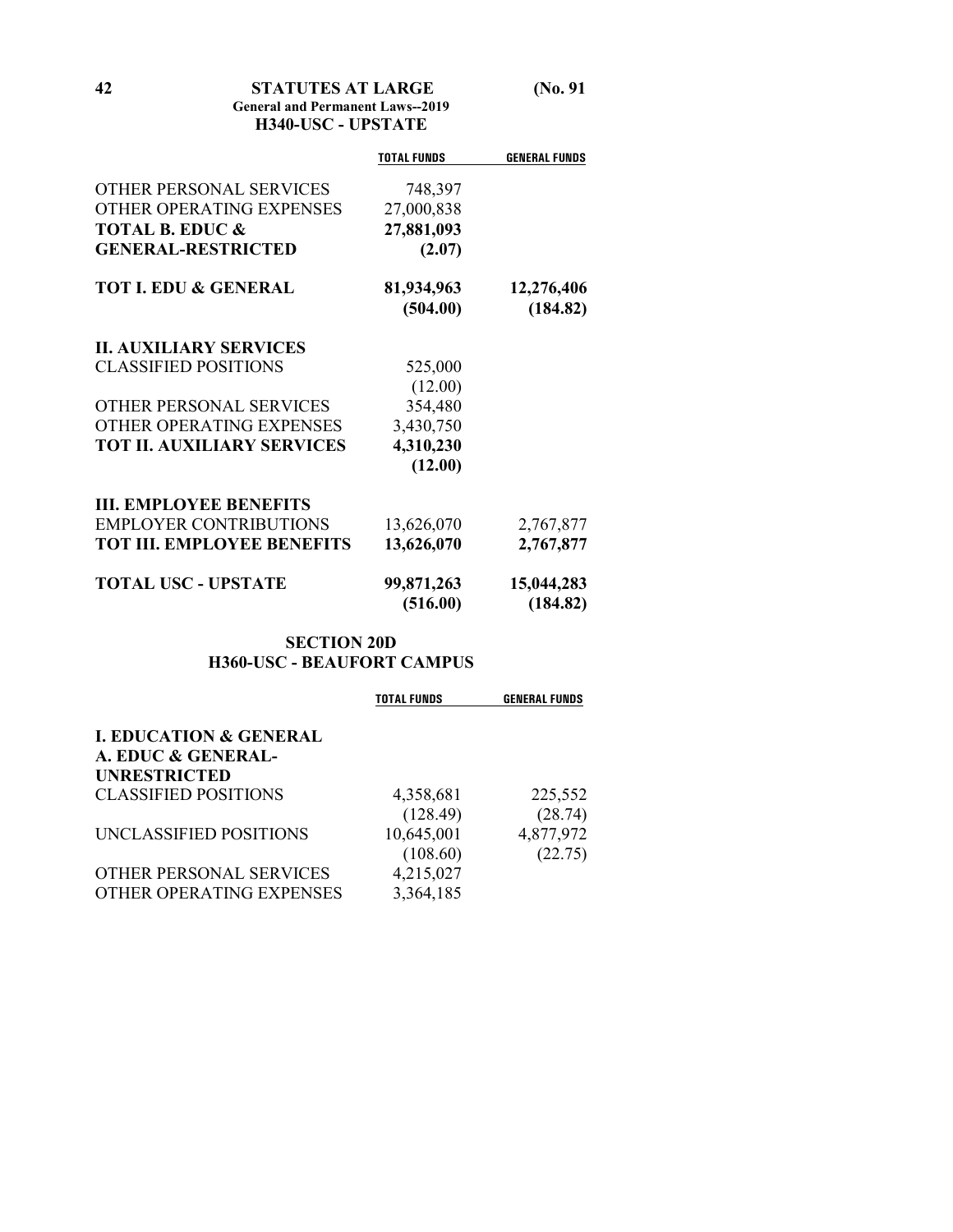| No. 91) | OF SOUTH CAROLINA                       | 43 |
|---------|-----------------------------------------|----|
|         | <b>General and Permanent Laws--2019</b> |    |
|         | <b>H360-USC - BEAUFORT CAMPUS</b>       |    |

|                                                           | <b>TOTAL FUNDS</b>     | <b>GENERAL FUNDS</b> |
|-----------------------------------------------------------|------------------------|----------------------|
| <b>TOTAL A. EDUC &amp;</b><br><b>GENERAL-UNRESTRICTED</b> | 22,582,894<br>(237.09) | 5,103,524<br>(51.49) |
| <b>B. EDUC &amp; GENERAL-RESTRICT</b>                     |                        |                      |
| <b>CLASSIFIED POSITIONS</b>                               | 52,532                 |                      |
|                                                           | (2.00)                 |                      |
| UNCLASSIFIED POSITIONS                                    | 346,918                |                      |
|                                                           | (1.75)                 |                      |
| <b>OTHER PERSONAL SERVICES</b>                            | 227,292                |                      |
| OTHER OPERATING EXPENSES                                  | 9,543,157              |                      |
| <b>TOTAL B. EDUC &amp;</b>                                | 10,169,899             |                      |
| <b>GENERAL-RESTRICTED</b>                                 | (3.75)                 |                      |
| <b>TOT I. EDU &amp; GENERAL</b>                           | 32,752,793             | 5,103,524            |
|                                                           | (240.84)               | (51.49)              |
| <b>II. AUXILIARY SERVICES</b>                             |                        |                      |
| <b>CLASSIFIED POSITIONS</b>                               |                        |                      |
|                                                           | (5.00)                 |                      |
| OTHER OPERATING EXPENSES                                  | 30,000                 |                      |
| <b>TOT II. AUXILIARY SERVICES</b>                         | 30,000                 |                      |
|                                                           | (5.00)                 |                      |
| <b>III. EMPLOYEE BENEFITS</b>                             |                        |                      |
| <b>EMPLOYER CONTRIBUTIONS</b>                             | 5,751,027              | 645,370              |
| <b>TOT III. EMPLOYEE BENEFITS</b>                         | 5,751,027              | 645,370              |
| <b>TOT USC - BEAUFORT CAMPUS</b>                          | 38,533,820             | 5,748,894            |
|                                                           | (245.84)               | (51.49)              |

# **SECTION 20E H370-USC - LANCASTER CAMPUS**

|                                                         | <b>TOTAL FUNDS</b>   | <b>GENERAL FUNDS</b> |
|---------------------------------------------------------|----------------------|----------------------|
| <b>I. EDUCATION &amp; GENERAL</b><br>A. EDUC & GENERAL- |                      |                      |
| <b>UNRESTRICTED</b><br><b>CLASSIFIED POSITIONS</b>      | 1,243,069<br>(53.03) | 77,080<br>(5.41)     |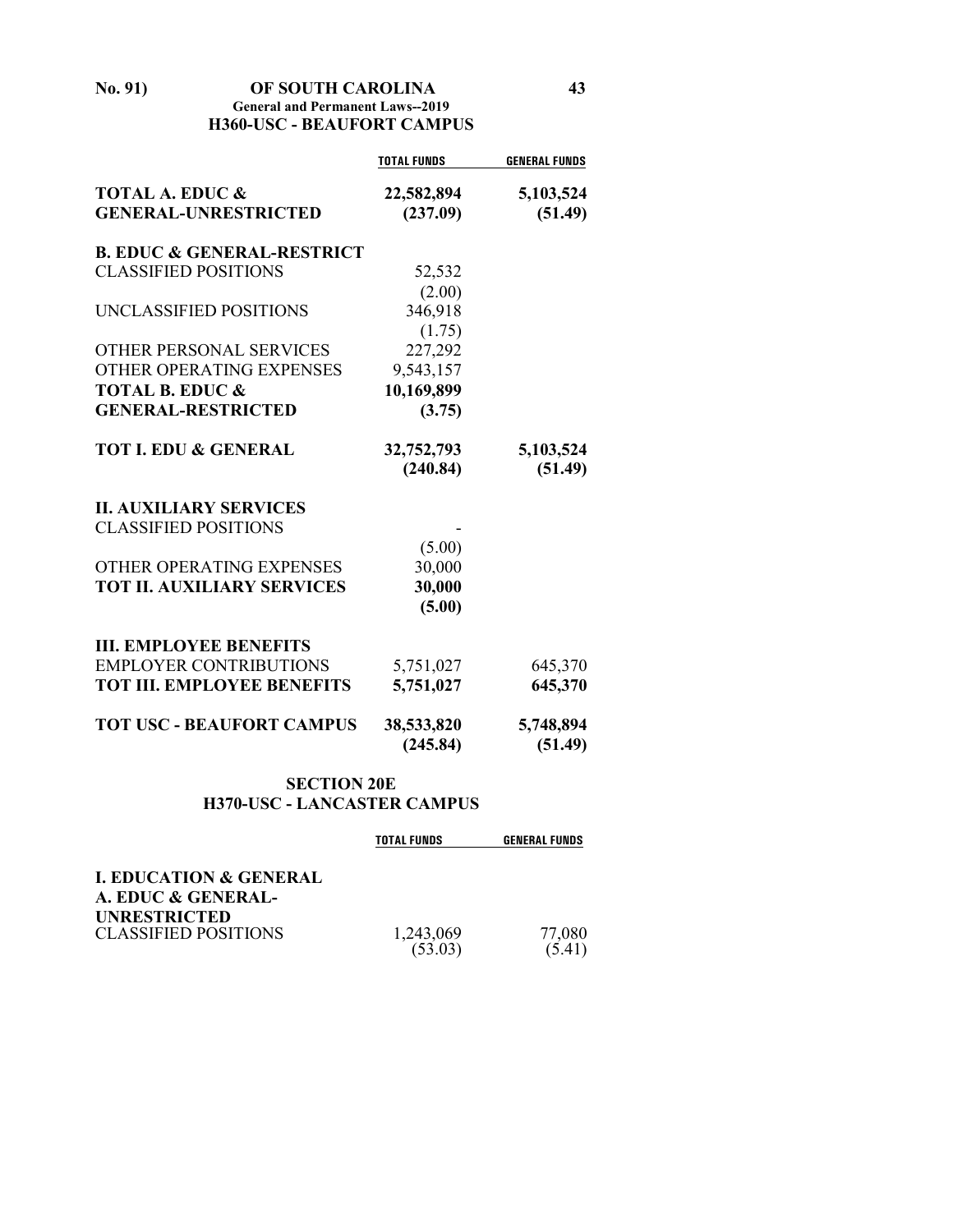#### **44 STATUTES AT LARGE (No. 91 General and Permanent Laws--2019 H370-USC - LANCASTER CAMPUS**

|                                     | <b>TOTAL FUNDS</b> | <b>GENERAL FUNDS</b> |
|-------------------------------------|--------------------|----------------------|
| UNCLASSIFIED POSITIONS              | 4,152,455          | 2,806,930            |
|                                     | (45.50)            | (21.25)              |
| <b>OTHER PERSONAL SERVICES</b>      | 1,911,481          |                      |
| OTHER OPERATING EXPENSES            | 3,683,780          |                      |
| <b>TOTAL A. EDUC &amp;</b>          | 10,990,785         | 2,884,010            |
| <b>GENERAL-UNRESTRICTED</b>         | (98.53)            | (26.66)              |
| <b>B. EDUC &amp; GEN-RESTRICTED</b> |                    |                      |
| <b>CLASSIFIED POSITIONS</b>         | 11,376             |                      |
| UNCLASSIFIED POSITIONS              | 10,000             |                      |
| OTHER PERSONAL SERVICES             | 250,000            |                      |
| OTHER OPERATING EXPENSES            | 7,667,375          |                      |
| <b>TOTAL B. EDUC &amp;</b>          | 7,938,751          |                      |
| <b>GENERAL-RESTRICTED</b>           |                    |                      |
| <b>TOT I. EDU &amp; GENERAL</b>     | 18,929,536         | 2,884,010            |
|                                     | (98.53)            | (26.66)              |
| <b>II. AUXILIARY SERVICES</b>       |                    |                      |
| OTHER OPERATING EXPENSES            | 15,000             |                      |
| <b>TOT II. AUXILIARY SERVICES</b>   | 15,000             |                      |
| <b>III. EMPLOYEE BENEFITS</b>       |                    |                      |
| <b>EMPLOYER CONTRIBUTIONS</b>       | 2,677,568          | 563,593              |
| <b>TOT III. EMPLOYEE BENEFITS</b>   | 2,677,568          | 563,593              |
| <b>TOT USC - LANCASTER CAMPUS</b>   | 21,622,104         | 3,447,603            |
|                                     | (98.53)            | (26.66)              |
|                                     |                    |                      |

# **SECTION 20F H380-USC - SALKEHATCHIE CAMPUS**

|                                   | <b>TOTAL FUNDS</b> | <b>GENERAL FUNDS</b> |
|-----------------------------------|--------------------|----------------------|
| <b>I. EDUCATION &amp; GENERAL</b> |                    |                      |
| A. EDUC & GENERAL-                |                    |                      |
| <b>UNRESTRICTED</b>               |                    |                      |
| <b>CLASSIFIED POSITIONS</b>       | 963,416            |                      |
| UNCLASSIFIED POSITIONS            | 331,576            |                      |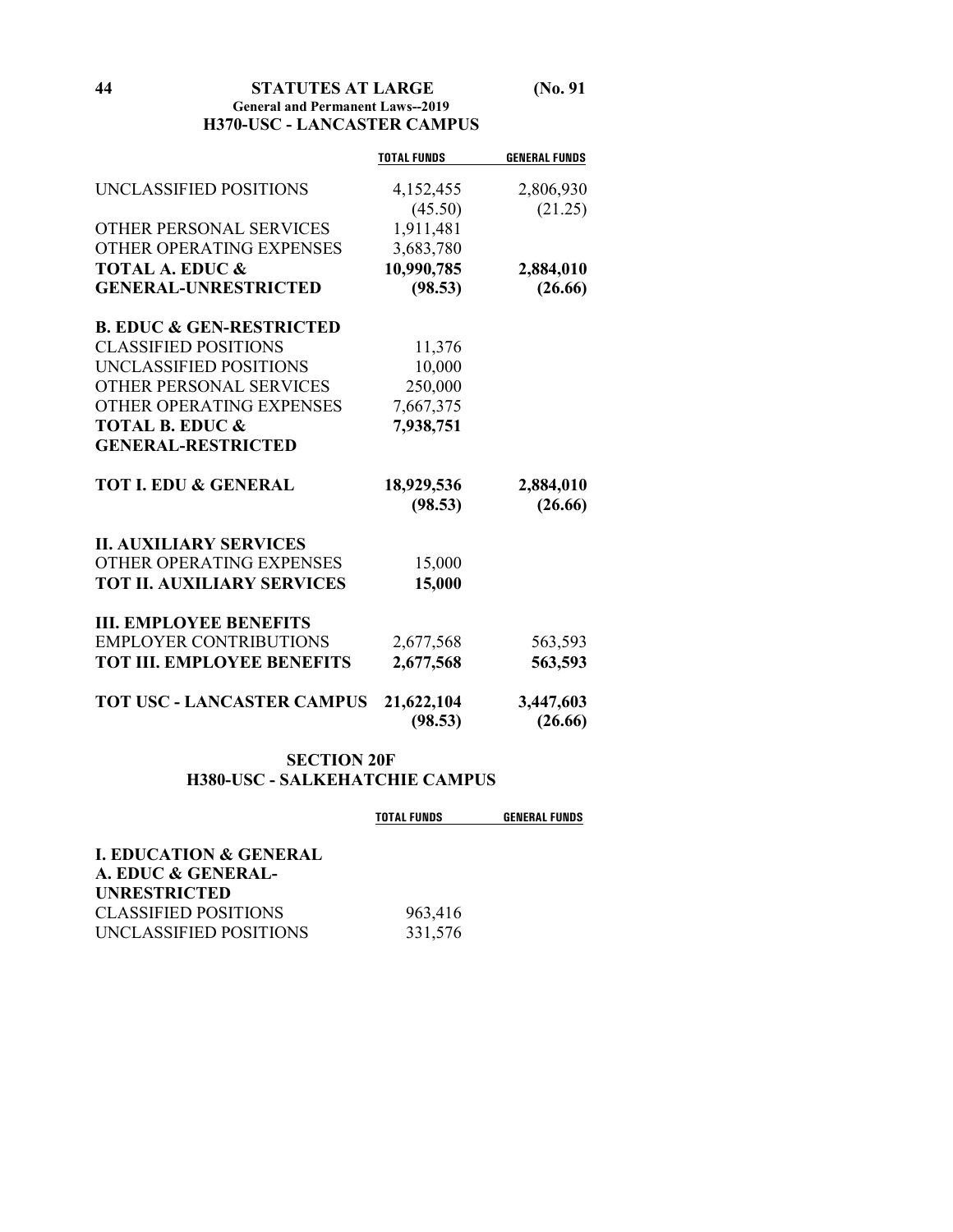#### **No. 91) OF SOUTH CAROLINA 45 General and Permanent Laws--2019 H380-USC - SALKEHATCHIE CAMPUS**

|                                                       | <b>TOTAL FUNDS</b> | <b>GENERAL FUNDS</b> |
|-------------------------------------------------------|--------------------|----------------------|
| OTHER PERSONAL SERVICES                               | 1,021,818          |                      |
| OTHER OPERATING EXPENSES                              | 2,773,100          |                      |
| <b>CLASSIFIED POSITIONS</b>                           | 110,204            | 110,204              |
|                                                       | (34.75)            | (3.00)               |
| UNCLASSIFIED POSITIONS                                | 1,788,296          | 1,788,296            |
|                                                       | (24.02)            | (21.24)              |
| <b>SALKEHATCHIE LEADERSHIP</b><br><b>CENTER</b>       | 100,460            | 100,460              |
| <b>TOTAL A. EDUC &amp;</b>                            | 7,088,870          | 1,998,960            |
| <b>GENERAL-UNRESTRICTED</b>                           | (58.77)            | (24.24)              |
| <b>B. EDUC &amp; GENERAL-</b>                         |                    |                      |
| <b>RESTRICTED</b>                                     |                    |                      |
| <b>CLASSIFIED POSITIONS</b><br>UNCLASSIFIED POSITIONS | 20,779             |                      |
|                                                       | 175,265            |                      |
| OTHER PERSONAL SERVICES                               | (1.00)<br>112,310  |                      |
| OTHER OPERATING EXPENSES                              | 5,436,801          |                      |
| <b>TOTAL B. EDUC &amp;</b>                            | 5,745,155          |                      |
| <b>GENERAL-RESTRICTED</b>                             | (1.00)             |                      |
| <b>TOT I. EDU &amp; GENERAL</b>                       | 12,834,025         | 1,998,960            |
|                                                       | (59.77)            | (24.24)              |
| <b>II. AUXILIARY</b>                                  |                    |                      |
| <b>CLASSIFIED POSITIONS</b>                           | 46,437             |                      |
| OTHER PERSONAL SERVICES                               | 15,000             |                      |
| OTHER OPERATING EXPENSES                              | 241,756            |                      |
| <b>TOTAL II. AUXILIARY</b>                            | 303,193            |                      |
| <b>III. EMPLOYEE BENEFITS</b>                         |                    |                      |
| <b>EMPLOYER CONTRIBUTIONS</b>                         | 1,513,646          | 397,905              |
| <b>TOT III. EMPLOYEE BENEFITS</b>                     | 1,513,646          | 397,905              |
| <b>TOTAL USC - SALKEHATCHIE</b>                       | 14,650,864         | 2,396,865            |
| <b>CAMPUS</b>                                         | (59.77)            | (24.24)              |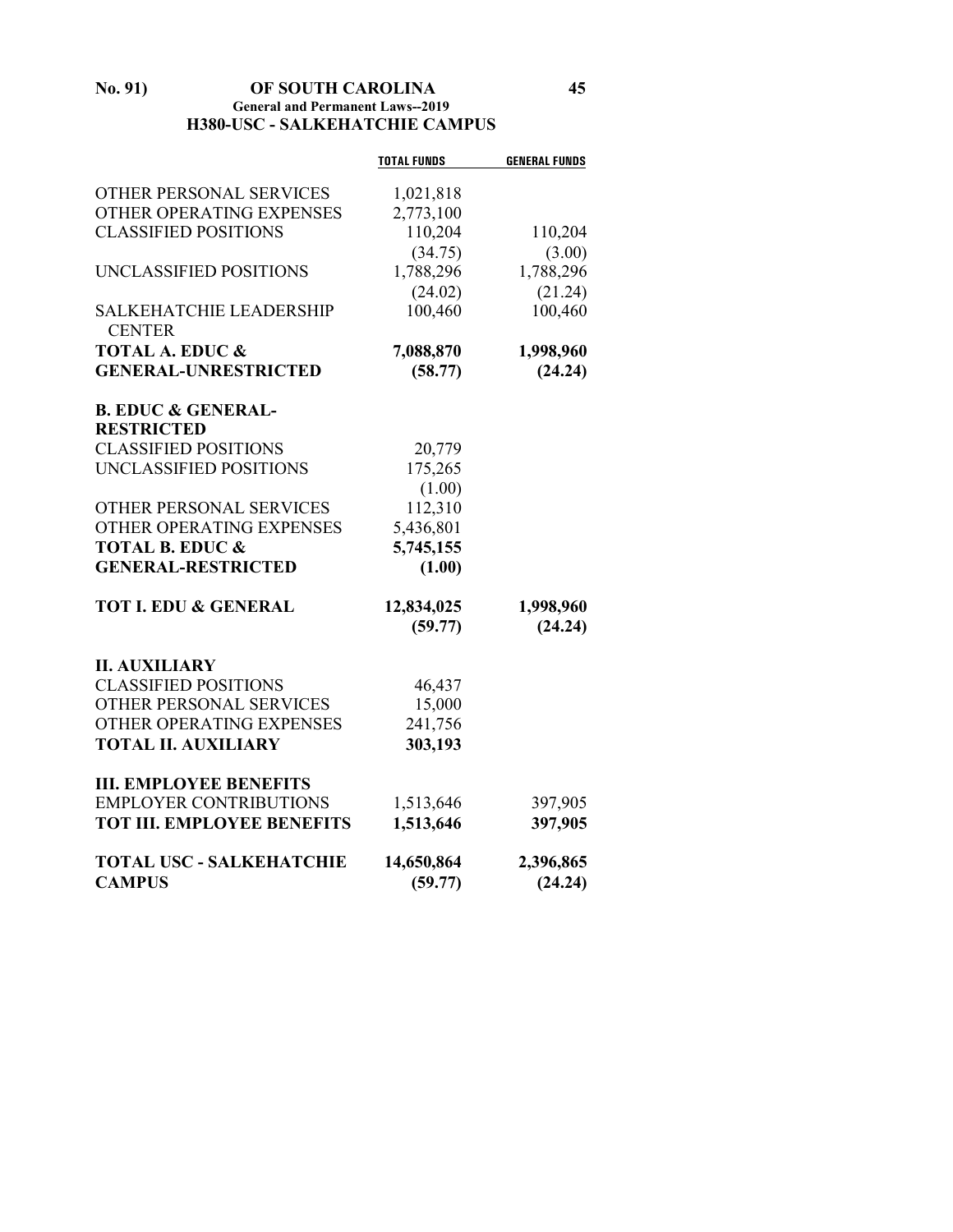# **SECTION 20G H390-USC - SUMTER CAMPUS**

|                                     | <b>TOTAL FUNDS</b> | <b>GENERAL FUNDS</b> |
|-------------------------------------|--------------------|----------------------|
|                                     |                    |                      |
| <b>I. EDUCATION &amp; GENERAL</b>   |                    |                      |
| A. EDUC & GEN-UNRESTRICT            |                    |                      |
| <b>CLASSIFIED POSITIONS</b>         | 1,297,967          | 423,484              |
|                                     | (33.00)            | (12.29)              |
| UNCLASSIFIED POSITIONS              | 2,850,237          | 2,604,375            |
|                                     | (34.10)            | (14.11)              |
| OTHER PERSONAL SERVICES             | 417,816            |                      |
| OTHER OPERATING EXPENSES            | 4,164,898          |                      |
| <b>TOTAL A. EDUC &amp;</b>          | 8,730,918          | 3,027,859            |
| <b>GENERAL-UNRESTRICTED</b>         | (67.10)            | (26.40)              |
| <b>B. EDUC &amp; GEN-RESTRICTED</b> |                    |                      |
| <b>CLASSIFIED POSITIONS</b>         | 32,845             |                      |
|                                     | (1.46)             |                      |
| OTHER PERSONAL SERVICES             | 254,534            |                      |
| OTHER OPERATING EXPENSES            | 4,692,440          |                      |
| <b>TOTAL B. EDUC &amp;</b>          | 4,979,819          |                      |
| <b>GENERAL-RESTRICTED</b>           | (1.46)             |                      |
|                                     |                    |                      |
| <b>TOT I. EDU &amp; GENERAL</b>     | 13,710,737         | 3,027,859            |
|                                     | (68.56)            | (26.40)              |
|                                     |                    |                      |
| <b>II. AUXILIARY SERVICES</b>       |                    |                      |
| <b>CLASSIFIED POSITIONS</b>         | 67,342             |                      |
|                                     | (4.00)             |                      |
| OTHER PERSONAL SERVICES             | 40,416             |                      |
| OTHER OPERATING EXPENSES            | 412,089            |                      |
| <b>TOT II. AUXILIARY SERVICES</b>   | 519,847            |                      |
|                                     | (4.00)             |                      |
| <b>III. EMPLOYEE BENEFITS</b>       |                    |                      |
| <b>EMPLOYER CONTRIBUTIONS</b>       | 2,185,308          | 761,930              |
| <b>TOT III. EMPLY BENEFITS</b>      | 2,185,308          | 761,930              |
|                                     |                    |                      |
| <b>TOT USC - SUMTER CAMPUS</b>      | 16,415,892         | 3,789,789            |
|                                     | (72.56)            | (26.40)              |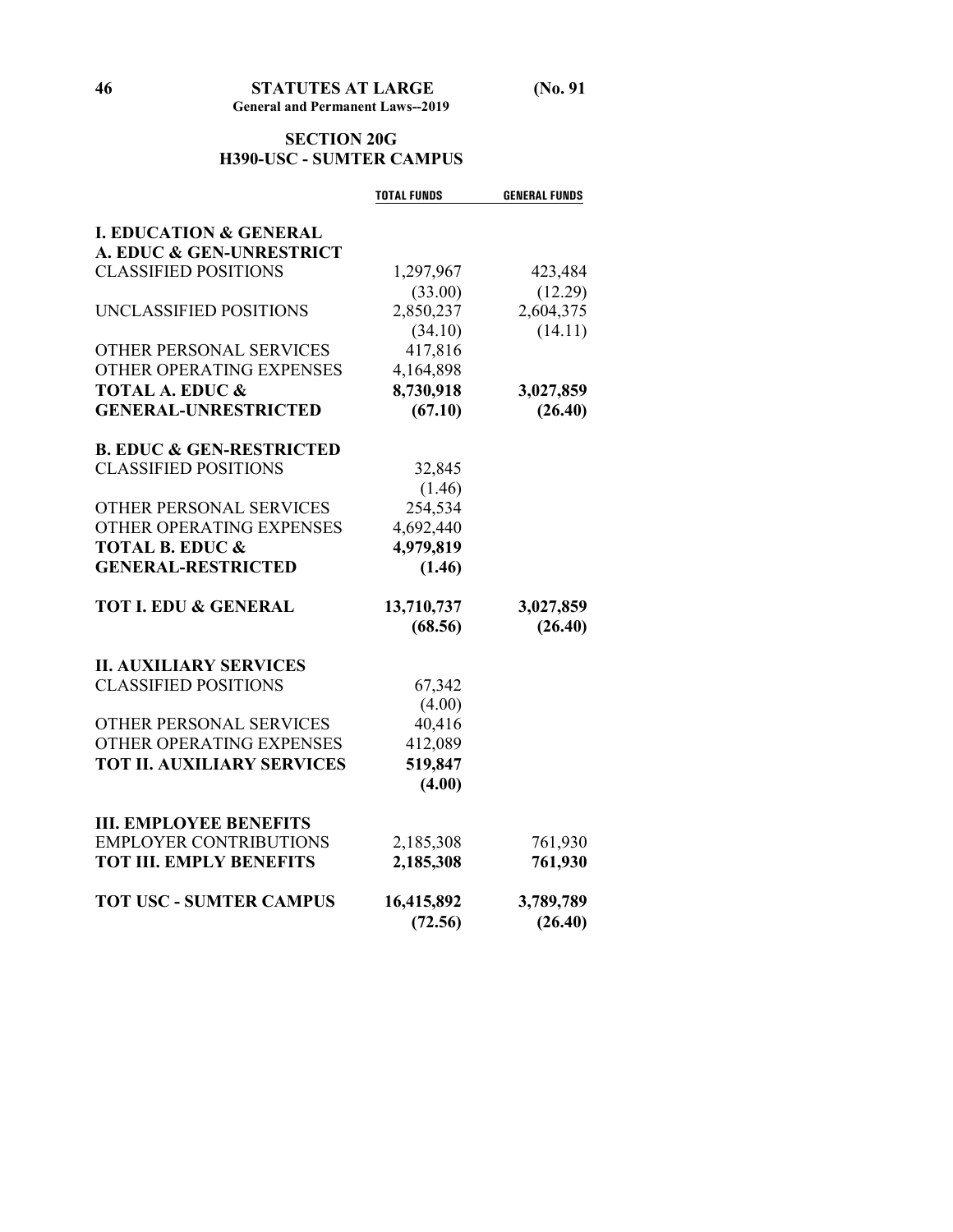# **SECTION 20H H400-USC - UNION CAMPUS**

|                                     | <b>TOTAL FUNDS</b> | <b>GENERAL FUNDS</b> |
|-------------------------------------|--------------------|----------------------|
|                                     |                    |                      |
| <b>I. EDUCATION &amp; GENERAL</b>   |                    |                      |
| A. EDUC & GEN-UNRESTRICT            |                    |                      |
| <b>CLASSIFIED POSITIONS</b>         | 1,071,533          | 91,533               |
|                                     | (26.76)            | (6.54)               |
| UNCLASSIFIED POSITIONS              | 1,364,368          | 1,214,368            |
|                                     | (11.06)            | (11.06)              |
| OTHER PERSONAL SERVICES             | 1,300,000          |                      |
| OTHER OPERATING EXPENSES            | 838,165            |                      |
| <b>TOTAL A. EDUC &amp;</b>          | 4,574,066          | 1,305,901            |
| <b>GENERAL-UNRESTRICTED</b>         | (37.82)            | (17.60)              |
| <b>B. EDUC &amp; GEN-RESTRICTED</b> |                    |                      |
| <b>CLASSIFIED POSITIONS</b>         | 11,416             |                      |
| UNCLASSIFIED POSITIONS              | 134,456            |                      |
| OTHER PERSONAL SERVICES             | 40,220             |                      |
| OTHER OPERATING EXPENSES            | 2,432,454          |                      |
| <b>TOTAL B. EDUC &amp;</b>          | 2,618,546          |                      |
| <b>GENERAL-RESTRICTED</b>           |                    |                      |
| <b>TOT I. EDU &amp; GENERAL</b>     | 7,192,612          | 1,305,901            |
|                                     | (37.82)            | (17.60)              |
| <b>II. AUXILIARY SERVICES</b>       |                    |                      |
| <b>CLASSIFIED POSITIONS</b>         | 25,000             |                      |
|                                     | (1.00)             |                      |
| OTHER PERSONAL SERVICES             | 5,000              |                      |
| OTHER OPERATING EXPENSES            | 200,000            |                      |
| <b>TOT II. AUXILIARY SRVCS</b>      | 230,000            |                      |
|                                     | (1.00)             |                      |
| <b>III. EMPLOYEE BENEFITS</b>       |                    |                      |
| <b>EMPLOYER CONTRIBUTIONS</b>       | 1,180,021          | 207,419              |
| <b>TOT III. EMPLY BENEFITS</b>      | 1,180,021          | 207,419              |
|                                     |                    |                      |
| <b>TOTAL USC - UNION CAMPUS</b>     | 8,602,633          | 1,513,320            |
|                                     | (38.82)            | (17.60)              |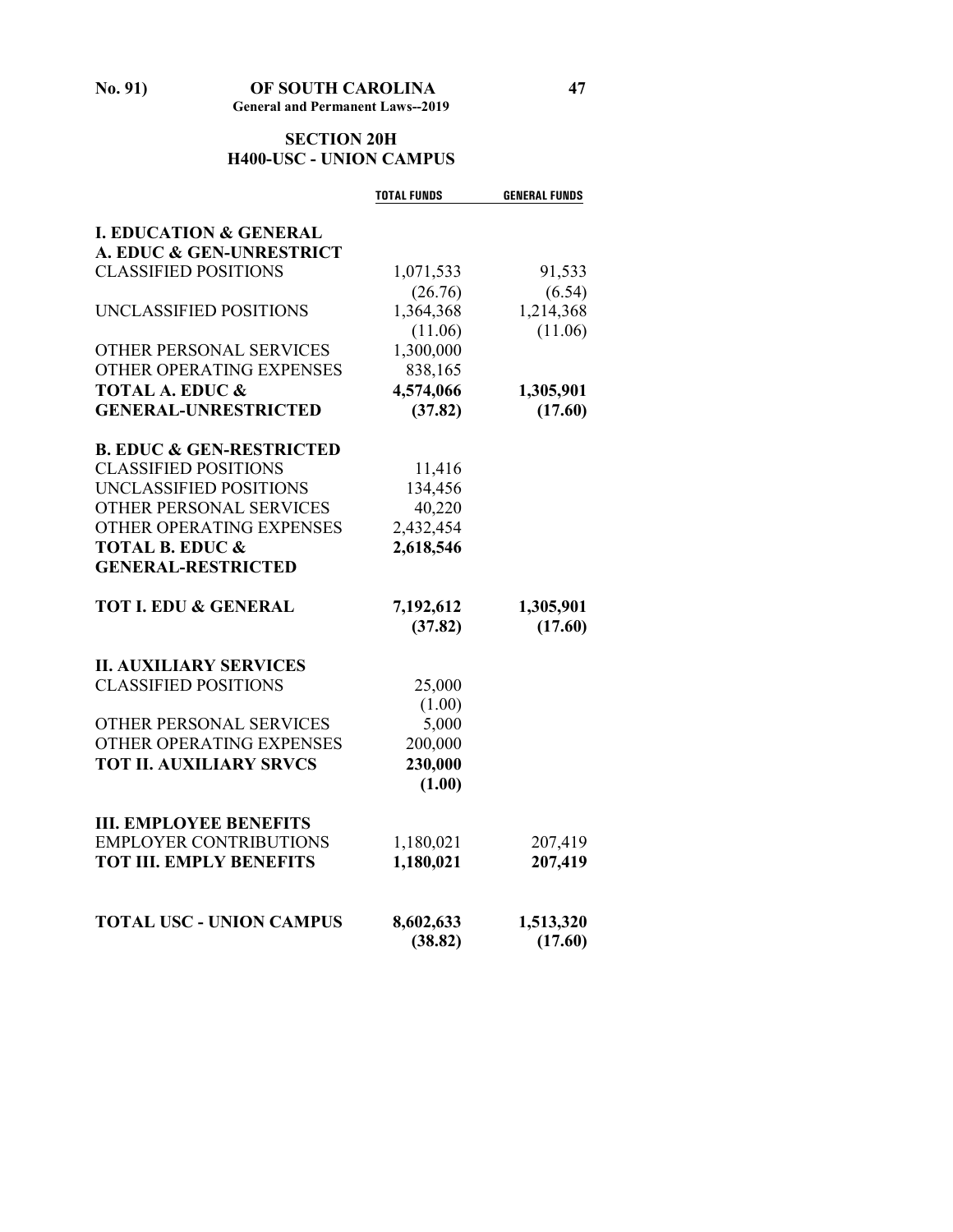# **SECTION 21 H470-WINTHROP UNIVERSITY**

|                                       | <b>TOTAL FUNDS</b> | <b>GENERAL FUNDS</b> |
|---------------------------------------|--------------------|----------------------|
|                                       |                    |                      |
| <b>I. EDUCATION &amp; GENERAL</b>     |                    |                      |
| <b>PRESIDENT</b>                      | 183,313            | 183,313              |
|                                       | (1.00)             | (1.00)               |
| <b>CLASSIFIED POSITIONS</b>           | 16,414,378         | 4,437,378            |
|                                       | (353.67)           | (215.73)             |
| UNCLASSIFIED POSITIONS                | 29,803,424         | 9,661,924            |
|                                       | (390.00)           | (226.23)             |
| <b>NEW POS ASSOC ACADEMIC</b>         | 110,000            |                      |
| PROGRAM DIRECTOR                      | (1.00)             |                      |
| NEW POSITION ASSISTANT                | 198,000            |                      |
| <b>PROFESSOR</b>                      | (3.25)             |                      |
| <b>NEW POSITION ASSOCIATE</b>         | 156,000            |                      |
| <b>PROFESSOR</b>                      | (1.75)             |                      |
| <b>NEW POSITION ACADEMIC</b>          | 154,000            |                      |
| PROGRAM DIRECTOR                      | (1.00)             |                      |
| OTHER PERSONAL SERVICES               | 7,840,000          |                      |
| OTHER OPERATING EXPENSES              | 83,123,076         | 1,238,076            |
| ALLOC EIA-TCHR RECRUIT PROG           | 3,968,320          |                      |
| <b>TOT I. EDUCATION &amp; GENERAL</b> | 141,950,511        | 15,520,691           |
|                                       | (751.67)           | (442.96)             |
|                                       |                    |                      |
| <b>II. AUXILIARY ENTERPRISES</b>      |                    |                      |
| <b>CLASSIFIED POSITIONS</b>           | 2,374,000          |                      |
|                                       | (60.11)            |                      |
| UNCLASSIFIED POSITIONS                | 355,500            |                      |
|                                       | (3.00)             |                      |
| OTHER PERSONAL SERVICES               | 760,500            |                      |
| OTHER OPERATING EXPENSES              | 9,545,000          |                      |
| <b>TOTAL II. AUXILIARY</b>            | 13,035,000         |                      |
| <b>ENTERPRISES</b>                    | (63.11)            |                      |
| <b>III. EMPLOYEE BENEFITS</b>         |                    |                      |
| <b>EMPLOYER CONTRIBUTIONS</b>         | 17,037,518         | 3,988,283            |
| <b>TOT III. EMPLY BENEFITS</b>        | 17,037,518         | 3,988,283            |
|                                       |                    |                      |
| <b>TOT WINTHROP UNIVERSITY</b>        | 172,023,029        | 19,508,974           |
|                                       | (814.78)           | (442.96)             |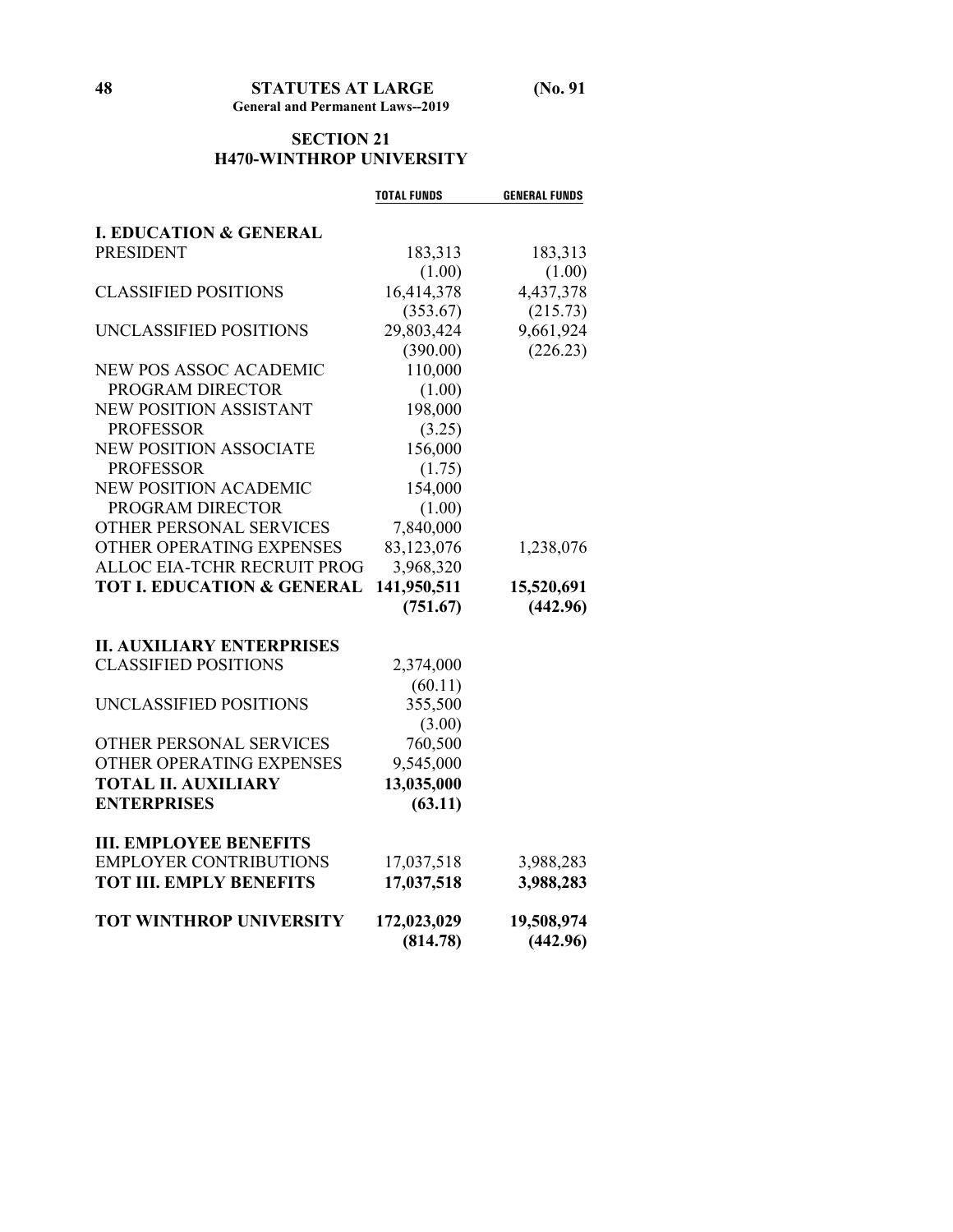#### **No. 91) OF SOUTH CAROLINA 49 General and Permanent Laws--2019**

# **SECTION 23 H510-MEDICAL UNIVERSITY OF SOUTH CAROLINA**

|                                                            | <b>TOTAL FUNDS</b> | <b>GENERAL FUNDS</b> |
|------------------------------------------------------------|--------------------|----------------------|
| <b>I. EDUCATIONAL &amp; GENERAL</b><br>A. E&G-UNRESTRICTED |                    |                      |
| <b>PRESIDENT</b>                                           | 293,561            | 293,561              |
|                                                            | (1.00)             | (1.00)               |
| <b>CLASSIFIED POSITIONS</b>                                | 64,882,913         | 17,789,538           |
|                                                            | (1,770.85)         | (789.76)             |
| <b>NEW POSITION RESEARCH</b>                               |                    |                      |
| <b>TECHNICIAN</b>                                          | (3.00)             |                      |
| NEW POSITION INSTRUCTIONAL                                 |                    |                      |
| TECHNOLOGY SPECIALIST                                      | (1.00)             |                      |
| <b>NEW POS ADMINISTRATIVE</b>                              |                    |                      |
| <b>ASSISTANT</b>                                           | (10.00)            |                      |
| <b>NEW POSITION</b>                                        |                    |                      |
| <b>ACCTANT/FISCAL ANALYST I</b>                            | (1.00)             |                      |
| <b>NEW POS ADMINISTRATIVE</b>                              |                    |                      |
| <b>COORDINATOR I</b>                                       | (3.00)             |                      |
| <b>NEW POSITION PROGRAM</b>                                |                    |                      |
| <b>COORDINATOR I</b>                                       | (6.00)             |                      |
| NEW POSITION PROGRAM                                       |                    |                      |
| <b>COORDINATOR II</b>                                      | (4.00)             |                      |
| NEW POSITION PROGRAM                                       |                    |                      |
| <b>MANAGER I</b>                                           | (1.00)             |                      |
| <b>NEW POSITION GRANTS</b>                                 |                    |                      |
| <b>COORDINATOR II</b>                                      | (2.00)             |                      |
| <b>NEW POSITION GRANTS</b>                                 |                    |                      |
| <b>ADMINISTRATOR I</b>                                     | (1.00)             |                      |
| <b>NEW POSITION GRANTS</b>                                 |                    |                      |
| <b>ADMINISTRATOR II</b>                                    | (1.00)             |                      |
| NEW POSITION CURRICULUM                                    |                    |                      |
| <b>COORDINATOR II</b>                                      | (1.00)             |                      |
| <b>NEW POSITION NURSE</b>                                  |                    |                      |
| PRACTITIONER II                                            | (1.00)             |                      |
| <b>NEW POSITION HEALTH</b>                                 |                    |                      |
| <b>EDUCATOR I</b>                                          | (1.00)             |                      |
| NEW POSITION TECHNICAL                                     |                    |                      |
| <b>MEDICAL ASSOC I</b>                                     | (1.00)             |                      |
|                                                            |                    |                      |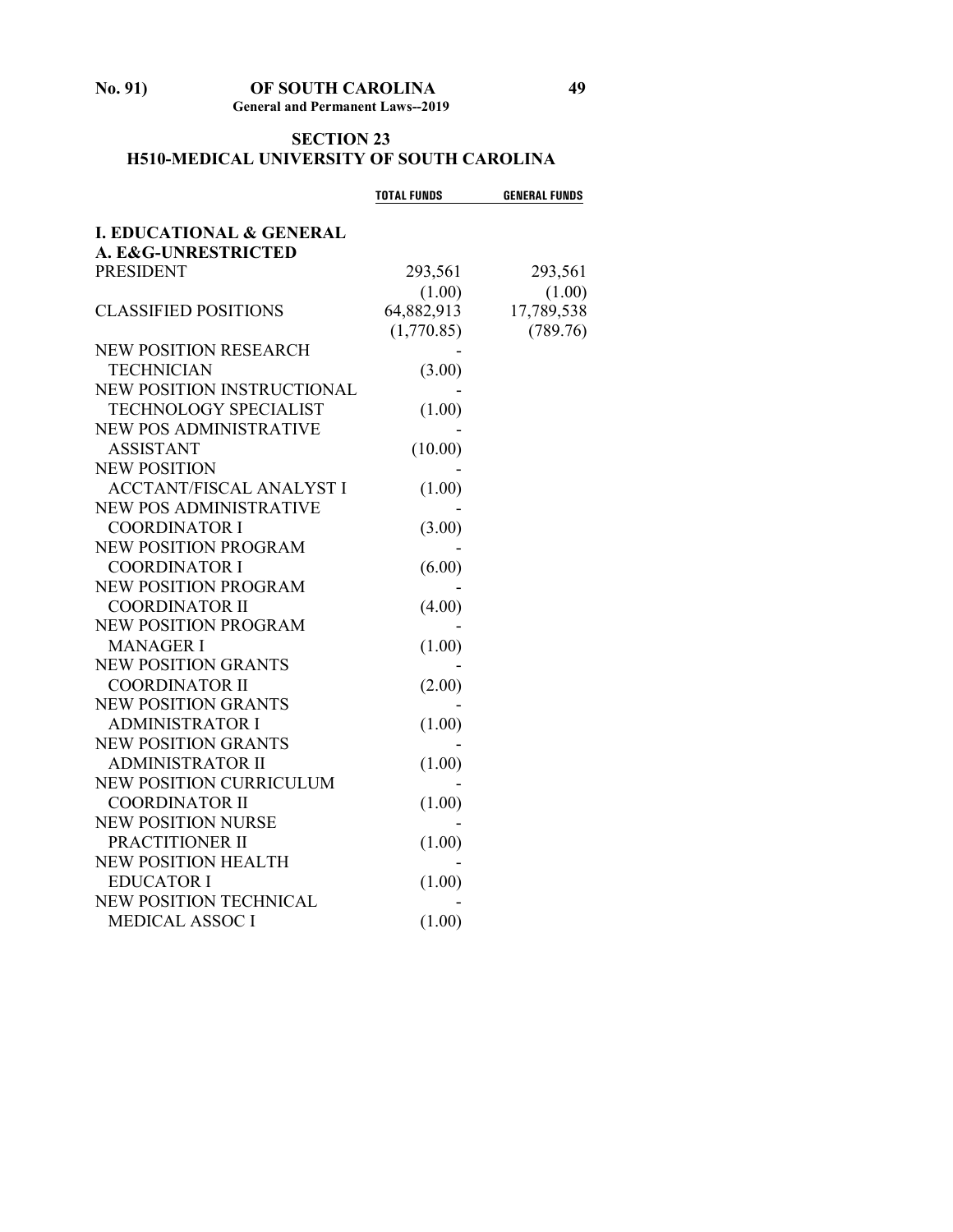# **General and Permanent Laws--2019 H510-MEDICAL UNIVERSITY OF SOUTH CAROLINA**

|                                       | <b>TOTAL FUNDS</b>   | <b>GENERAL FUNDS</b> |
|---------------------------------------|----------------------|----------------------|
| <b>NEW POSITION IT SERVICES</b>       |                      |                      |
| <b>SPECIALIST I</b>                   | (1.00)               |                      |
| <b>NEW POSITION SYSTEMS</b>           |                      |                      |
| <b>ENGINEER II</b>                    | (1.00)               |                      |
| UNCLASSIFIED POSITIONS                | 110,954,839          | 29,323,852           |
|                                       | (1,311.82)           | (328.93)             |
| <b>NEW POSITION ASSISTANT</b>         |                      |                      |
| <b>PROFESSOR</b>                      | (65.00)              |                      |
| <b>NEW POSITION ASSOCIATE</b>         |                      |                      |
| <b>PROFESSOR</b>                      | (6.00)               |                      |
| <b>NEW POSITION PROFESSOR</b>         |                      |                      |
|                                       | (14.00)              |                      |
| <b>NEW POSITION CLINICAL</b>          |                      |                      |
| <b>INSTRUCTOR</b>                     | (5.00)               |                      |
| OTHER PERSONAL SRVCS                  | 12,420,020           |                      |
| <b>OTHER OPER EXPENSES</b>            | 276,416,273          | 7,550,000            |
| MUSC COLLEGE OF PHARMACY              | 1,500,000            | 1,500,000            |
| <b>DEBT SERVICE</b>                   |                      |                      |
| <b>DIABETES CENTER</b>                | 123,470              | 123,470              |
| <b>SCHOLARSHIPS &amp; FELLOWSHIPS</b> | 1,356,224            |                      |
| RURAL DENTISTS INCENTIVE              | 176,101              | 176,101              |
| <b>HYPERTENSION INITIATIVE</b>        | 240,433              | 240,433              |
| HOSPITAL AUTHORITY -                  | 14,225,000           | 6,225,000            |
| TELEMEDICINE PROGRAM                  |                      |                      |
| HOSPITAL AUTHORITY -                  | 3,000,000            | 3,000,000            |
| PEDIATRIC BURN UNIT                   |                      |                      |
| <b>INSTITUTE OF MEDICINE</b>          | 100,000              | 100,000              |
| <b>TOT A. E&amp;G-UNRESTRICTED</b>    | 485,688,834          | 66,321,955           |
|                                       | (3,212.67)           | (1, 119.69)          |
| <b>B. E&amp;G-RESTRICTED</b>          |                      |                      |
| <b>CLASSIFIED POSITIONS</b>           | 21,056,961           |                      |
|                                       | (146.59)             |                      |
| <b>NEW POSITION PROGRAM</b>           |                      |                      |
| <b>MANAGER I</b>                      | (2.00)               |                      |
| NEW POSITION PROGRAM                  |                      |                      |
| <b>MANAGER II</b>                     |                      |                      |
| UNCLASSIFIED POSITIONS                | (3.00)<br>57,541,880 |                      |
|                                       | (364.16)             |                      |
|                                       |                      |                      |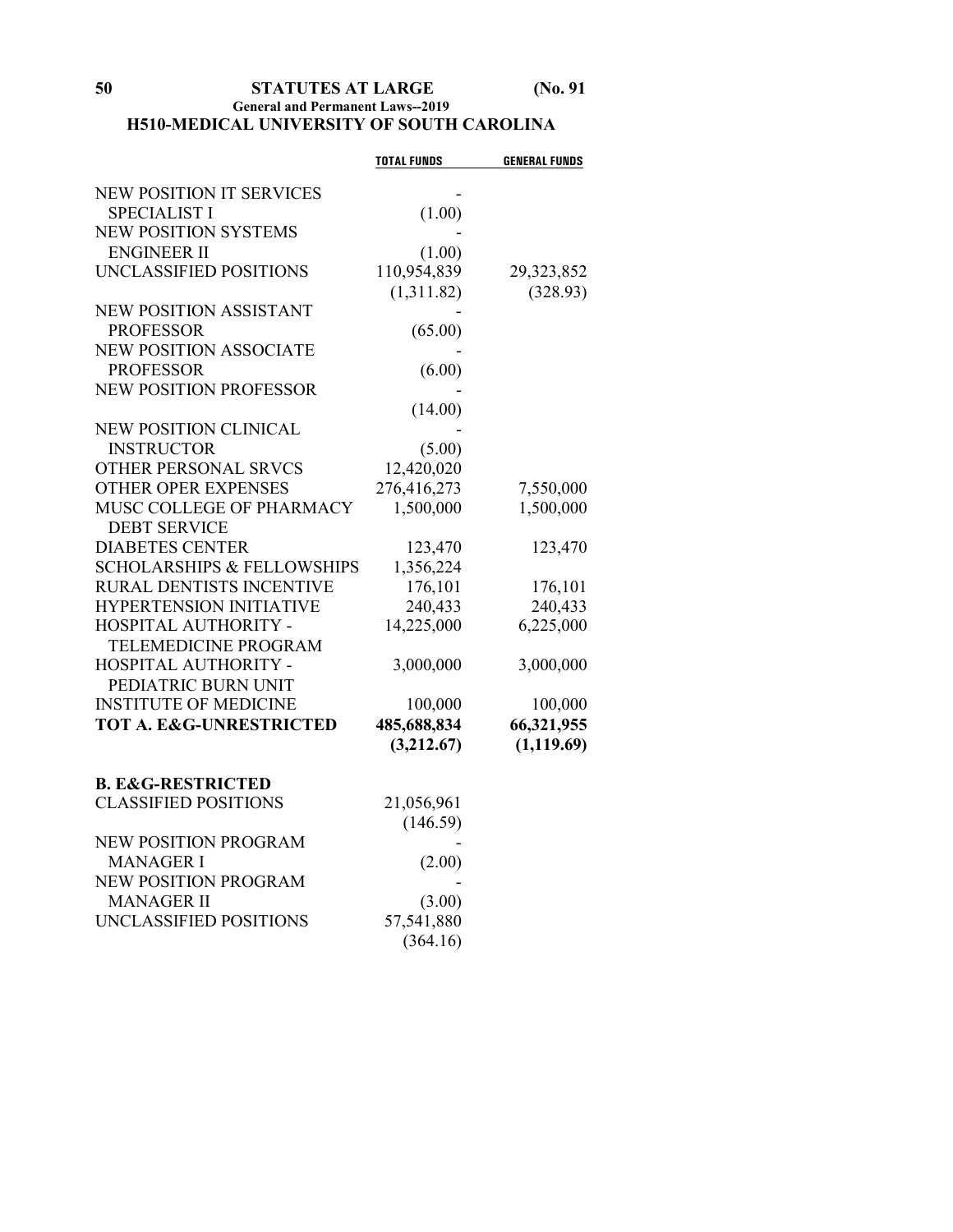#### **No. 91) OF SOUTH CAROLINA 51 General and Permanent Laws--2019 H510-MEDICAL UNIVERSITY OF SOUTH CAROLINA**

|                                       | <b>TOTAL FUNDS</b> | <b>GENERAL FUNDS</b> |
|---------------------------------------|--------------------|----------------------|
| <b>OTHER PERSONAL SERVICES</b>        | 24,775,629         |                      |
| OTHER OPERATING EXPENSES              | 68,944,047         |                      |
| <b>SCHOLARSHIPS &amp; FELLOWSHIPS</b> | 1,353,905          |                      |
| <b>TOT B. E&amp;G-RESTRICTED</b>      | 173,672,422        |                      |
|                                       | (515.75)           |                      |
| <b>TOTAL I. EDUCATIONAL &amp;</b>     | 659, 361, 256      | 66,321,955           |
| <b>GENERAL</b>                        | (3,728.42)         | (1,119.69)           |
| <b>II. AUXILIARY ENTERPRISES</b>      |                    |                      |
| <b>CLASSIFIED POSITIONS</b>           | 1,259,562          |                      |
|                                       | (64.75)            |                      |
| UNCLASSIFIED POSITIONS                | 6,924              |                      |
|                                       | (1.00)             |                      |
| OTHER PERSONAL SERVICES               | 112,294            |                      |
| OTHER OPERATING EXPENSES              | 11,531,678         |                      |
| <b>TOTAL II. AUXILIARY</b>            | 12,910,458         |                      |
| <b>ENTERPRISES</b>                    | (65.75)            |                      |
| <b>III. EMPLOYEE BENEFITS</b>         |                    |                      |
| <b>EMPLOYER CONTRIBUTIONS</b>         | 60,825,301         | 17,759,835           |
| <b>TOT III. EMPLOYEE BENEFITS</b>     | 60,825,301         | 17,759,835           |
| <b>TOT MEDICAL UNIVERSITY</b>         | 733,097,015        | 84,081,790           |
| OF SOUTH CAROLINA                     | (3,794.17)         | (1,119.69)           |

# **SECTION 24 H530-AREA HEALTH EDUCATION CONSORTIUM**

|                             | <b>TOTAL FUNDS</b> | <b>GENERAL FUNDS</b> |
|-----------------------------|--------------------|----------------------|
| <b>I. CONSORTIUM</b>        |                    |                      |
| A. CONSORTIUM-GENERAL       |                    |                      |
| <b>CLASSIFIED POSITIONS</b> | 917,275            | 781,294              |
|                             | (7.67)             | (7.39)               |
| NEW POSITION ADMINISTRATIVE | 35,000             | 35,000               |
| <b>ASSISTANT</b>            | (1.00)             | (1.00)               |
| UNCLASSIFIED POSITIONS      | 1,641,882          | 1,413,571            |
|                             | (5.87)             | (5.35)               |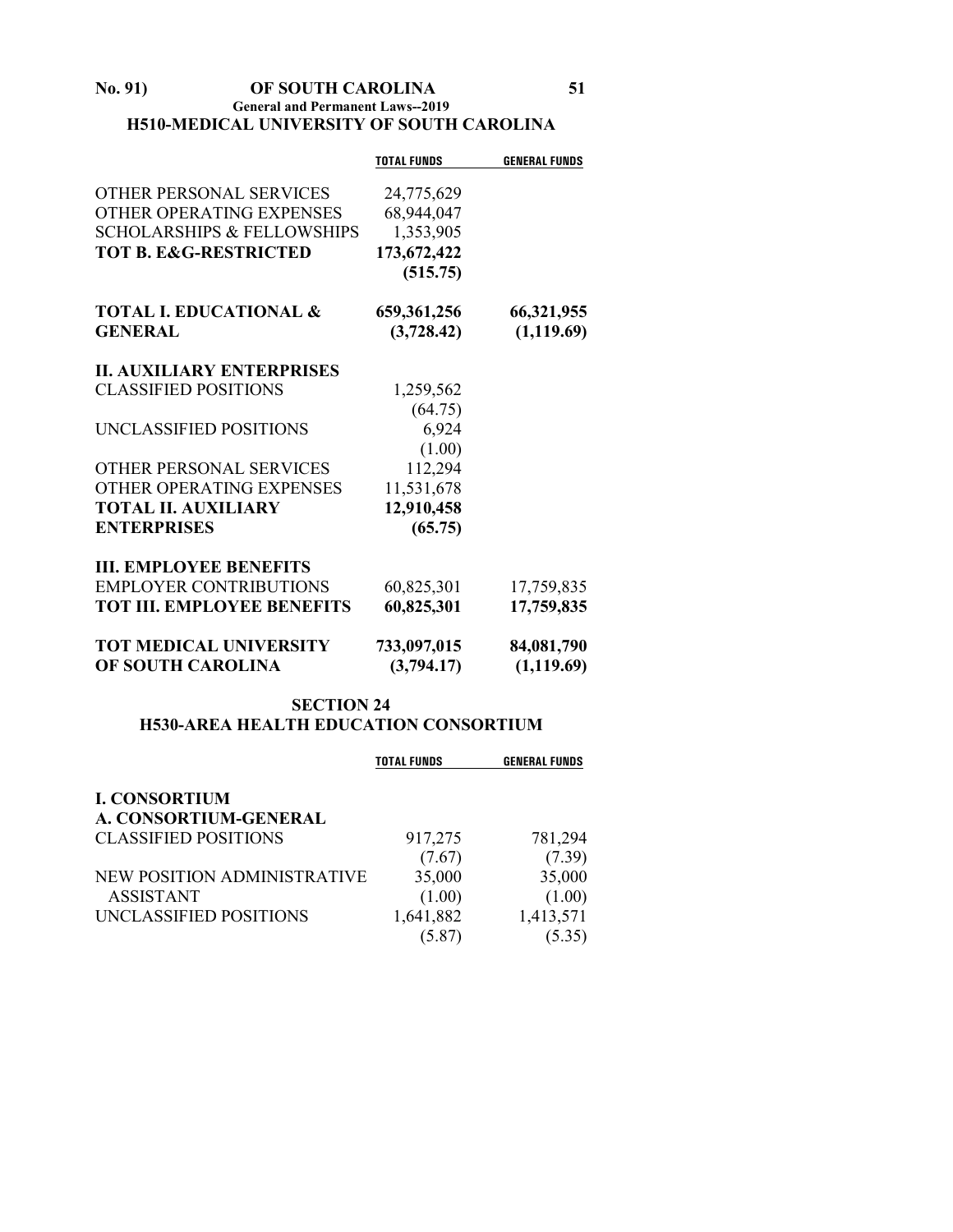# **General and Permanent Laws--2019 H530-AREA HEALTH EDUCATION CONSORTIUM**

|                                 | <b>TOTAL FUNDS</b> | <b>GENERAL FUNDS</b> |
|---------------------------------|--------------------|----------------------|
| OTHER PERSONAL SERVICES         | 228,044            | 217,528              |
| OTHER OPERATING EXPENSES        | 3,894,928          | 1,744,535            |
| RURAL PHYSICIANS PROGRAM        | 868,847            | 868,847              |
| NURSING RECRUITMENT             | 20,000             | 20,000               |
| HEALTH PROFESSIONS RURAL        | 400,000            | 400,000              |
| <b>INFRASTRUCTURE PROGRAM</b>   |                    |                      |
| TOT A. CONSORTIUM-GENERAL       | 8,005,976          | 5,480,775            |
|                                 | (14.54)            | (13.74)              |
|                                 |                    |                      |
| <b>B. CONSORTIUM-RESTRICTED</b> |                    |                      |
| <b>CLASSIFIED POSITIONS</b>     | 39,740             | 6,740                |
|                                 | (0.40)             |                      |
| UNCLASSIFIED POSITIONS          | 134,631            | 44,831               |
|                                 | (1.35)             |                      |
| OTHER OPERATING EXPENSES        | 694,100            |                      |
| <b>TOTAL B.</b>                 | 868,471            | 51,571               |
| <b>CONSORTIUM-RESTRICTED</b>    | (1.75)             |                      |
| <b>TOTAL I. CONSORTIUM</b>      | 8,874,447          | 5,532,346            |
|                                 | (16.29)            | (13.74)              |
| <b>II. FAMILY PRACTICE</b>      |                    |                      |
| <b>CLASSIFIED POSITIONS</b>     | 269,863            | 269,863              |
|                                 | (2.77)             | (2.77)               |
| UNCLASSIFIED POSITIONS          | 1,728,383          | 1,728,383            |
|                                 | (8.26)             | (8.26)               |
| OTHER PERSONAL SERVICES         | 445                | 445                  |
| OTHER OPERATING EXPENSES        | 2,193,756          | 1,992,085            |
| <b>TOT II. FAMILY PRACTICE</b>  |                    |                      |
|                                 | 4,192,447          | 3,990,776            |
|                                 | (11.03)            | (11.03)              |
| <b>III. GRADUATE DOCTOR EDU</b> |                    |                      |
| OTHER OPERATING EXPENSES        | 82,055             |                      |
| <b>TOT III. GRADUATE DOCTOR</b> | 82,055             |                      |
| <b>EDUCATION</b>                |                    |                      |
| <b>IV. EMPLOYEE BENEFITS</b>    |                    |                      |
| <b>EMPLOYER CONTRIBUTIONS</b>   | 1,478,528          | 1,450,728            |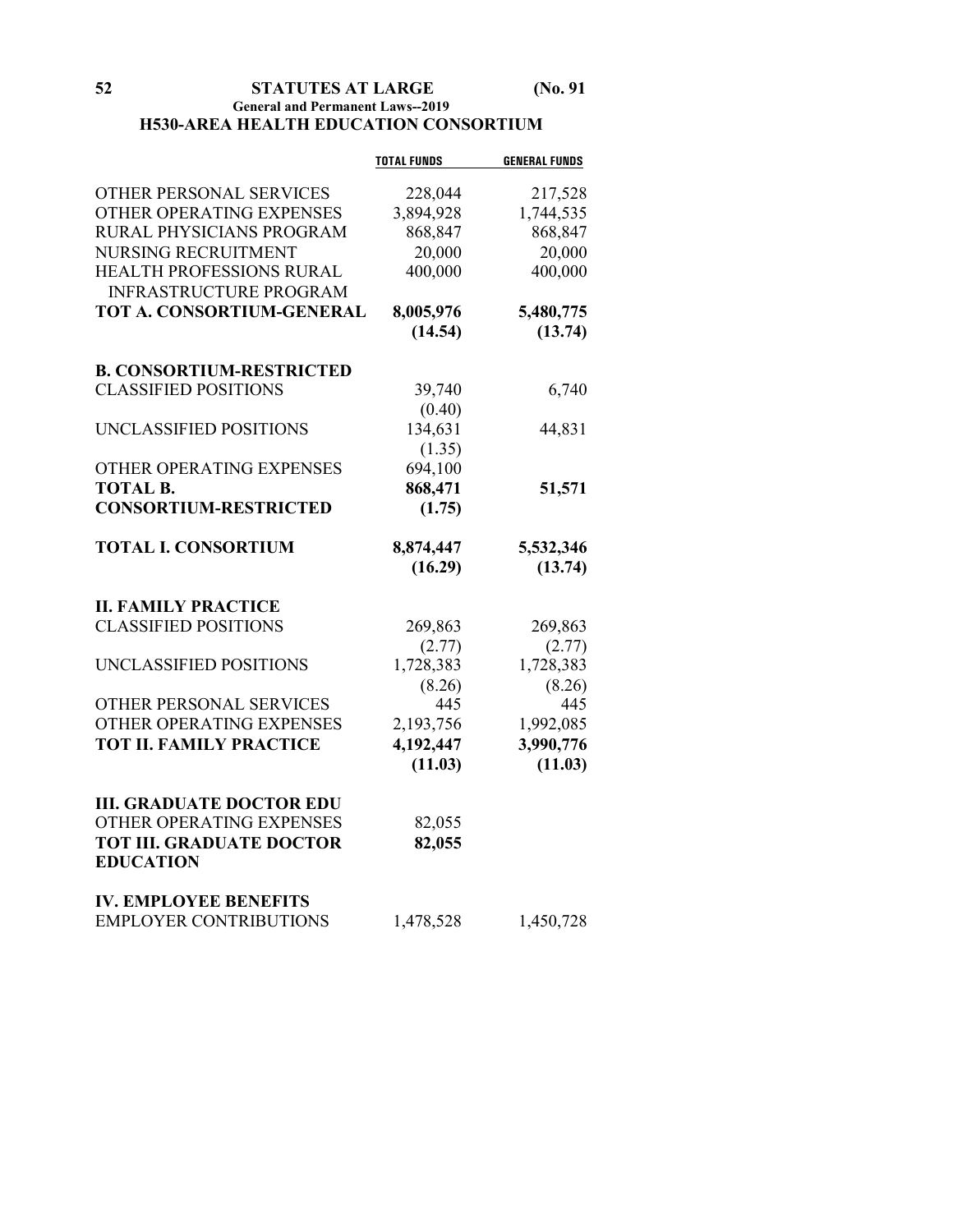#### **No. 91) OF SOUTH CAROLINA 53 General and Permanent Laws--2019 H530-AREA HEALTH EDUCATION CONSORTIUM**

|                                                 | <b>TOTAL FUNDS</b>    | <b>GENERAL FUNDS</b>  |
|-------------------------------------------------|-----------------------|-----------------------|
| <b>TOT IV. EMPLOYEE BENEFITS</b>                | 1,478,528             | 1,450,728             |
| <b>TOT AREA HEALTH EDU</b><br><b>CONSORTIUM</b> | 14,627,477<br>(27.32) | 10,973,850<br>(24.77) |

# **SECTION 25 H590-STATE BOARD FOR TECHNICAL & COMPREHENSIVE EDUCATION**

|                                  | <b>TOTAL FUNDS</b> | <b>GENERAL FUNDS</b> |
|----------------------------------|--------------------|----------------------|
| <b>I. ADMINISTRATION</b>         |                    |                      |
| <b>A. PRESIDENT'S OFFICE</b>     |                    |                      |
| <b>EXECUTIVE DIRECTOR</b>        | 221,287            | 221,287              |
|                                  | (1.00)             | (1.00)               |
| <b>CLASSIFIED POSITIONS</b>      | 663,000            | 663,000              |
|                                  | (11.00)            | (11.00)              |
| UNCLASSIFIED POSITIONS           | 168,000            | 168,000              |
| <b>OTHER PERSONAL SERVICES</b>   | 20,000             | 20,000               |
| OTHER OPERATING EXPENSES         | 100,000            | 100,000              |
| <b>TOT A. PRESIDENT'S OFFICE</b> | 1,172,287          | 1,172,287            |
|                                  | (12.00)            | (12.00)              |
| <b>B. FINANCE AND HUMAN</b>      |                    |                      |
| <b>RESOURCES</b>                 |                    |                      |
| <b>CLASSIFIED POSITIONS</b>      | 987,490            | 987,490              |
|                                  | (18.00)            | (18.00)              |
| UNCLASSIFIED POSITIONS           | 265,763            | 265,763              |
|                                  | (2.00)             | (2.00)               |
| OTHER PERSONAL SERVICES          | 10,000             | 10,000               |
| OTHER OPERATING EXPENSES         | 1,311,027          | 836,027              |
| <b>TOT B. FINANCE AND HUMAN</b>  | 2,574,280          | 2,099,280            |
| <b>RESOURCES</b>                 | (20.00)            | (20.00)              |
| <b>C. INFO TECHNOLOGY</b>        |                    |                      |
| <b>CLASSIFIED POSITIONS</b>      | 876,047            | 826,047              |
|                                  | (16.00)            | (15.00)              |
| UNCLASSIFIED POSITIONS           | 160,000            | 160,000              |
|                                  | (1.00)             | (1.00)               |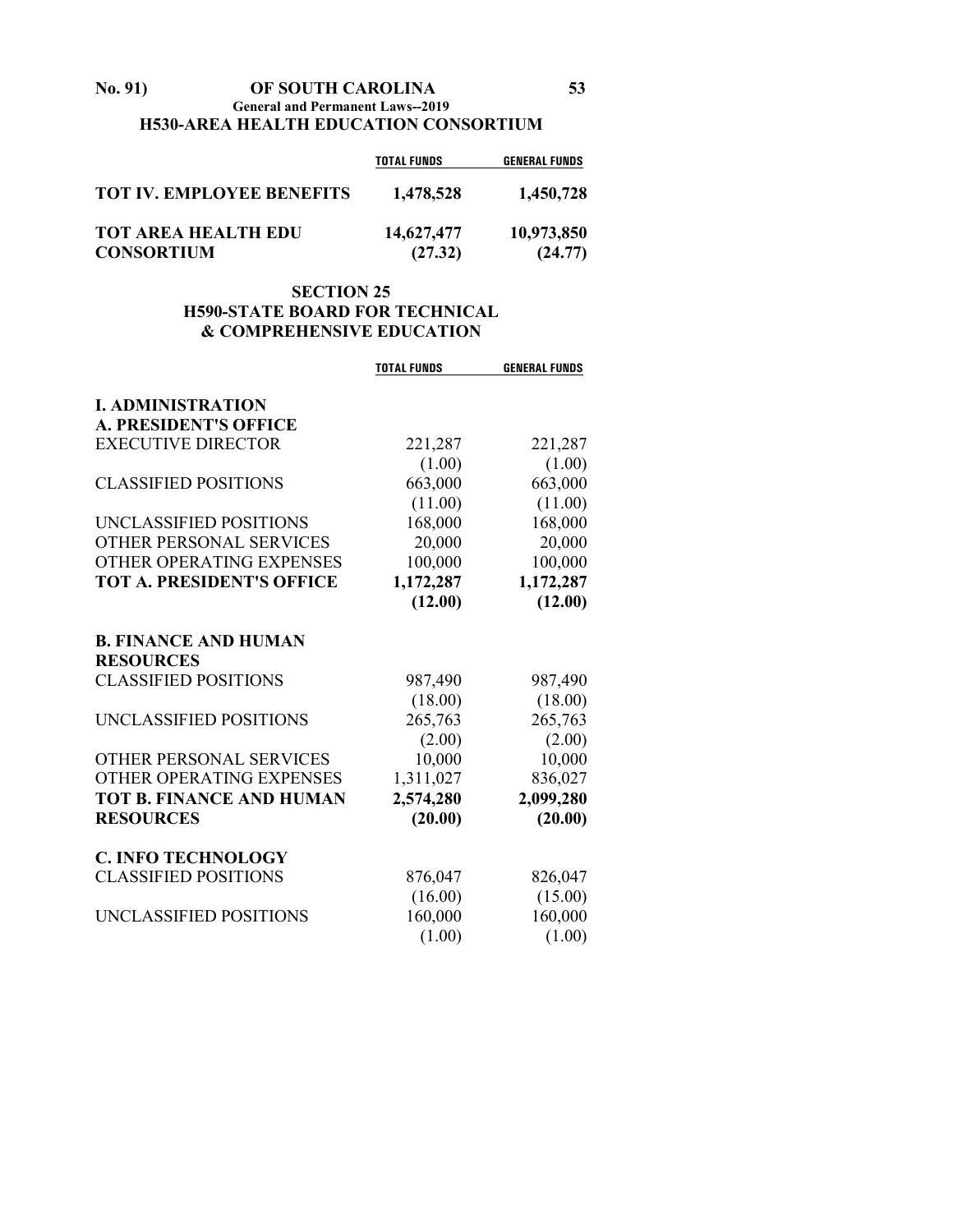# **54 STATUTES AT LARGE (No. 91 General and Permanent Laws--2019 H590-STATE BOARD FOR TECHNICAL & COMPREHENSIVE EDUCATION**

|                                 | <b>TOTAL FUNDS</b> | <b>GENERAL FUNDS</b> |
|---------------------------------|--------------------|----------------------|
| OTHER PERSONAL SERVICES         | 25,000             | 25,000               |
| OTHER OPERATING EXPENSES        | 1,771,500          | 335,500              |
| <b>TOTAL C. INFORMATION</b>     | 2,832,547          | 1,346,547            |
| <b>TECHNOLOGY</b>               | (17.00)            | (16.00)              |
|                                 |                    |                      |
| <b>TOTAL I. ADMINISTRATION</b>  | 6,579,114          | 4,618,114            |
|                                 | (49.00)            | (48.00)              |
| <b>II. INSTRUCTIONAL PROG</b>   |                    |                      |
| <b>A. TECHNICAL COLLEGES</b>    |                    |                      |
| <b>CLASSIFIED POSITIONS</b>     | 138,129,512        | 30,479,729           |
|                                 | (2,684.62)         | (1,714.67)           |
| UNCLASSIFIED POSITIONS          | 183, 101, 033      | 43,401,305           |
|                                 | (1,940.60)         | (1,390.63)           |
| OTHER PERSONAL SERVICES         | 48,111,487         | 9,732,349            |
| OTHER OPERATING EXPENSES        | 203,774,490        | 14,801,268           |
| <b>CRITICAL NEEDS NURSING</b>   | 322,512            | 322,512              |
| <b>INITIATIVE</b>               |                    |                      |
| SPARTANBURG-CHEROKEE            | 906,816            | 906,816              |
| <b>EXPANSION</b>                |                    |                      |
| MIDLANDS TECH NURSING PROG      | 370,943            | 370,943              |
| <b>FLORENCE DARLINGTON-OPER</b> | 302,271            | 302,271              |
| TRIDENT TECH-CULINARY ARTS      | 468,522            | 468,522              |
| FLORENCE DARLINGTON SIMT        | 906,817            | 906,817              |
| LOWCOUNTRY TECH-MILITARY        | 500,000            | 500,000              |
| <b>WORKFORCE INITIATIVE</b>     |                    |                      |
| <b>TOT A. TECH COLLEGES</b>     | 576,894,403        | 102,192,532          |
|                                 | (4,625.22)         | (3, 105.30)          |
| <b>B. SYSTEM WIDE PROGRAM</b>   |                    |                      |
| <b>INITIATIVES</b>              |                    |                      |
| <b>CLASSIFIED POSITIONS</b>     | 592,855            | 547,855              |
|                                 | (18.00)            | (16.00)              |
| UNCLASSIFIED POSITIONS          | 167,754            | 167,754              |
|                                 | (1.00)             | (1.00)               |
| OTHER PERSONAL SERVICES         | 91,691             |                      |
| OTHER OPERATING EXPENSES        | 524,205            | 45,000               |
| PATHWAYS TO PROSPERITY          | 604,545            | 604,545              |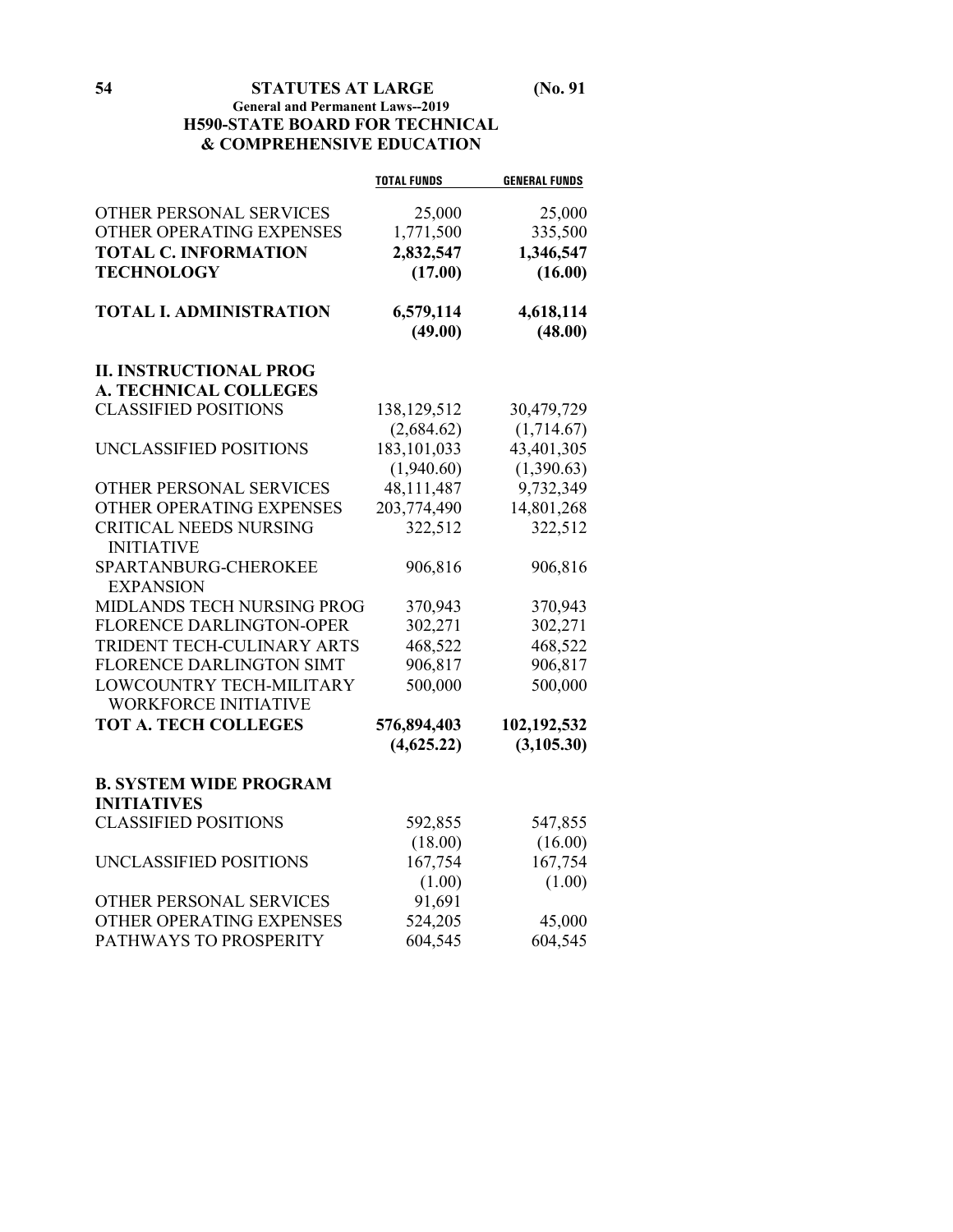**No. 91) OF SOUTH CAROLINA 55 General and Permanent Laws--2019 H590-STATE BOARD FOR TECHNICAL & COMPREHENSIVE EDUCATION**

|                                                    | <b>TOTAL FUNDS</b> | <b>GENERAL FUNDS</b> |
|----------------------------------------------------|--------------------|----------------------|
| <b>WORKFORCE SCHOLARSHIPS</b><br><b>AND GRANTS</b> | 2,642,000          | 2,642,000            |
| <b>TOTAL B. SYSTEM WIDE</b>                        | 4,623,050          | 4,007,154            |
| <b>PROGRAM INITIATIVES</b>                         | (19.00)            | (17.00)              |
|                                                    |                    |                      |
| <b>C. EMPLOYEE BENEFITS</b>                        |                    |                      |
| <b>FORMULA FUNDING</b>                             |                    |                      |
| <b>EMPLOYER CONTRIBUTIONS</b>                      | 116,291,368        | 38,868,373           |
| <b>TOT C. EMPLOYEE BENEFITS</b>                    | 116,291,368        | 38,868,373           |
| <b>FORMULA FUNDING</b>                             |                    |                      |
| <b>TOTAL II. INSTRUCTIONAL</b>                     | 697,808,821        | 145,068,059          |
| <b>PROGRAMS</b>                                    | (4,644.22)         | (3, 122.30)          |
|                                                    |                    |                      |
| <b>III. ECONOMIC DEVELOPMENT</b>                   |                    |                      |
| <b>A. ADMINISTRATION</b>                           |                    |                      |
| <b>CLASSIFIED POSITIONS</b>                        | 846,733            | 846,733              |
|                                                    | (41.00)            | (41.00)              |
| UNCLASSIFIED POSITIONS                             | 144,000            | 144,000              |
|                                                    | (1.00)             | (1.00)               |
| OTHER PERSONAL SERVICES                            | 50,000             | 50,000               |
| <b>OTHER OPERATING EXPENSES</b>                    | 180,000            | 180,000              |
| <b>E&amp;G STEM PROG: CRITICAL</b>                 | 2,500,000          | 2,500,000            |
| NEEDS WORKFORC DEV INIT                            |                    |                      |
| <b>TOTAL A. ADMINISTRATION</b>                     | 3,720,733          | 3,720,733            |
|                                                    | (42.00)            | (42.00)              |
|                                                    |                    |                      |
| <b>B. SPECIAL SCHOOLS TRAINING</b>                 |                    |                      |
| OTHER PERSONAL SERVICES                            | 1,460,000          | 1,460,000            |
| <b>CLASSIFIED POSITIONS</b>                        |                    |                      |
|                                                    | (29.50)            | (29.50)              |
| OTHER DIRECT TRAINING COSTS                        | 5,779,253          | 5,779,253            |
| <b>TOTAL B. SPECIAL SCHOOLS</b>                    | 7,239,253          | 7,239,253            |
| <b>TRAINING</b>                                    | (29.50)            | (29.50)              |
| <b>TOTAL III. ECONOMIC</b>                         | 10,959,986         | 10,959,986           |
| <b>DEVELOPMENT</b>                                 | (71.50)            | (71.50)              |
|                                                    |                    |                      |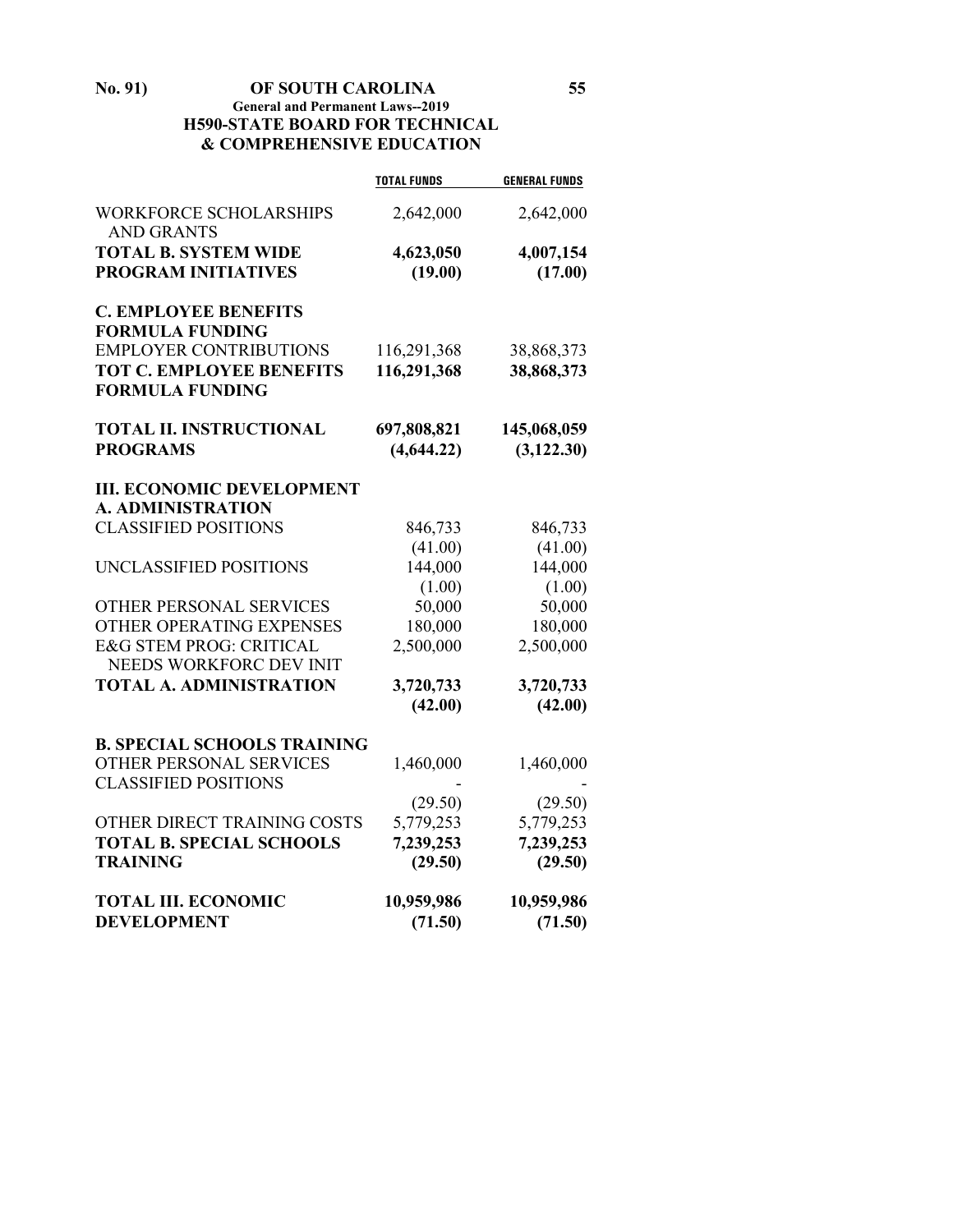#### **General and Permanent Laws--2019 H590-STATE BOARD FOR TECHNICAL & COMPREHENSIVE EDUCATION**

|                                   | <b>TOTAL FUNDS</b> | <b>GENERAL FUNDS</b> |
|-----------------------------------|--------------------|----------------------|
| <b>IV. EMPLOYEE BENEFITS</b>      |                    |                      |
| <b>EMPLOYER CONTRIBUTIONS</b>     | 2,001,043          | 1,957,939            |
| <b>TOT IV. EMPLOYEE BENEFITS</b>  | 2,001,043          | 1,957,939            |
| <b>TOTAL STATE BOARD FOR</b>      | 717,348,964        | 162,604,098          |
| <b>TECH &amp; COMPREHENSIVE E</b> | (4,764.72)         | (3,241.80)           |

# **SECTION 26 H790-DEPARTMENT OF ARCHIVES & HISTORY**

|                                      | <b>TOTAL FUNDS</b> | <b>GENERAL FUNDS</b> |
|--------------------------------------|--------------------|----------------------|
|                                      |                    |                      |
| <b>I. ADMINISTRA &amp; PLANNING</b>  |                    |                      |
| <b>DIRECTOR</b>                      | 98,409             | 98,409               |
|                                      | (1.00)             | (1.00)               |
| <b>CLASSIFIED POSITIONS</b>          | 173,383            | 173,383              |
|                                      | (4.00)             | (4.00)               |
| OTHER PERSONAL SERVICES              | 64,000             |                      |
| OTHER OPERATING EXPENSES             | 762,398            | 613,488              |
| <b>TOTAL I. ADMINISTRATION &amp;</b> | 1,098,190          | 885,280              |
| <b>PLANNING</b>                      | (5.00)             | (5.00)               |
| <b>II. ARCHIVES &amp; RECORDS</b>    |                    |                      |
| <b>MANAGEMENT</b>                    |                    |                      |
| <b>CLASSIFIED POSITIONS</b>          | 1,019,953          | 996,953              |
|                                      | (26.00)            | (26.00)              |
| OTHER PERSONAL SERVICES              | 55,100             |                      |
| OTHER OPERATING EXPENSES             | 496,000            |                      |
| <b>TOTAL II. ARCHIVES &amp;</b>      | 1,571,053          | 996,953              |
| <b>RECORDS MANAGEMENT</b>            |                    |                      |
|                                      | (26.00)            | (26.00)              |
| <b>III. HISTORICAL SERVICES</b>      |                    |                      |
| <b>CLASSIFIED POSITIONS</b>          | 430,000            | 50,000               |
|                                      | (9.00)             | (1.00)               |
| OTHER PERSONAL SERVICES              | 47,975             | 10,900               |
| OTHER OPERATING EXPENSES             | 146,420            |                      |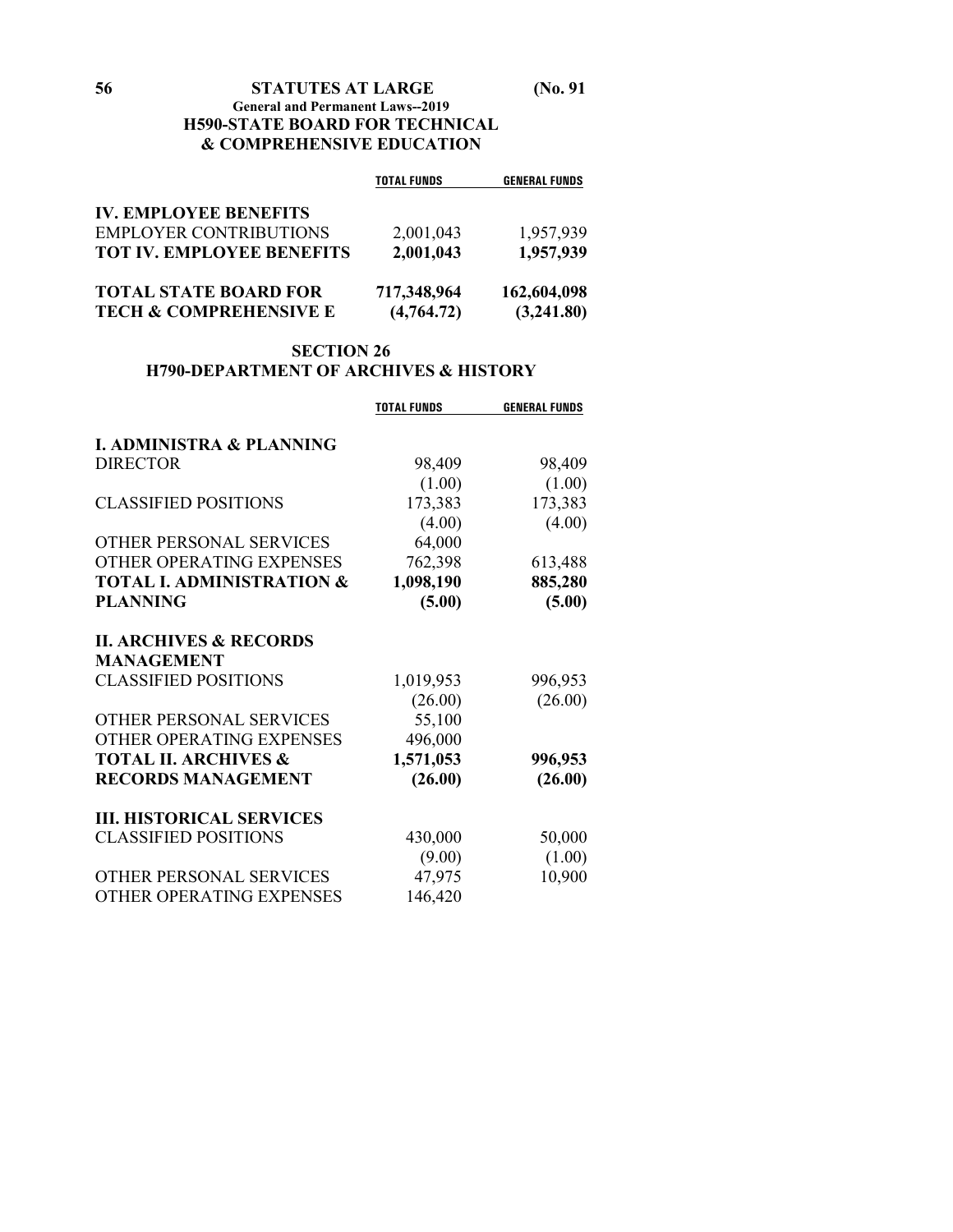#### **No. 91) OF SOUTH CAROLINA 57 General and Permanent Laws--2019 H790-DEPARTMENT OF ARCHIVES & HISTORY**

|                                  | <b>TOTAL FUNDS</b> | <b>GENERAL FUNDS</b> |
|----------------------------------|--------------------|----------------------|
|                                  |                    |                      |
| ALLOC MUNICIPALITIES -           | 50,000             |                      |
| <b>RESTRICTED</b>                |                    |                      |
| ALLOC OTHER ST AGENCIES          | 50,000             |                      |
| <b>ALLOC PRIVATE SECTOR</b>      | 40,000             |                      |
| <b>STATE HISTORIC GRANT FUND</b> | 415,000            |                      |
| **HISTORIC BUILDINGS             | 200,000            | 200,000              |
| <b>PRESERVATION</b>              |                    |                      |
| AFRICAN AMERICAN HERITAGE        | 25,000             | 25,000               |
| <b>HISTORY COMMISSION</b>        |                    |                      |
| <b>TOTAL III. HISTORICAL</b>     | 1,404,395          | 285,900              |
| <b>SERVICES</b>                  | (9.00)             | (1.00)               |
| <b>IV. EMPLOYEE BENEFITS</b>     |                    |                      |
| <b>EMPLOYER CONTRIBUTIONS</b>    | 1,034,251          | 748,015              |
| <b>TOT IV. EMPLY BENEFITS</b>    | 1,034,251          | 748,015              |
| <b>TOTAL DEPARTMENT OF</b>       | 5,107,889          | 2,916,148            |
| <b>ARCHIVES &amp; HISTORY</b>    | (40.00)            | (32.00)              |

# **SECTION 27 H870-STATE LIBRARY**

|                                  | TOTAL FUNDS | <b>GENERAL FUNDS</b> |
|----------------------------------|-------------|----------------------|
| <b>I. ADMINISTRATION</b>         |             |                      |
| <b>DIRECTOR</b>                  | 108,207     | 108,207              |
|                                  | (1.00)      | (1.00)               |
| <b>CLASSIFIED POSITIONS</b>      | 259,613     | 259,613              |
|                                  | (8.00)      | (8.00)               |
| OTHER PERSONAL SERVICES          | 2,302       | 2,302                |
| OTHER OPERATING EXPENSES         | 793,248     | 754,248              |
| <b>TOTAL I. ADMINISTRATION</b>   | 1,163,370   | 1,124,370            |
|                                  | (9.00)      | (9.00)               |
| <b>II. TALKING BOOK SERVICES</b> |             |                      |
| <b>CLASSIFIED POSITIONS</b>      | 655,526     | 354,827              |
|                                  | 11.00)      | (9.00)               |
| OTHER OPERATING EXPENSES         | 130.397     |                      |

<span id="page-56-0"></span>\*\* See note at end of Act.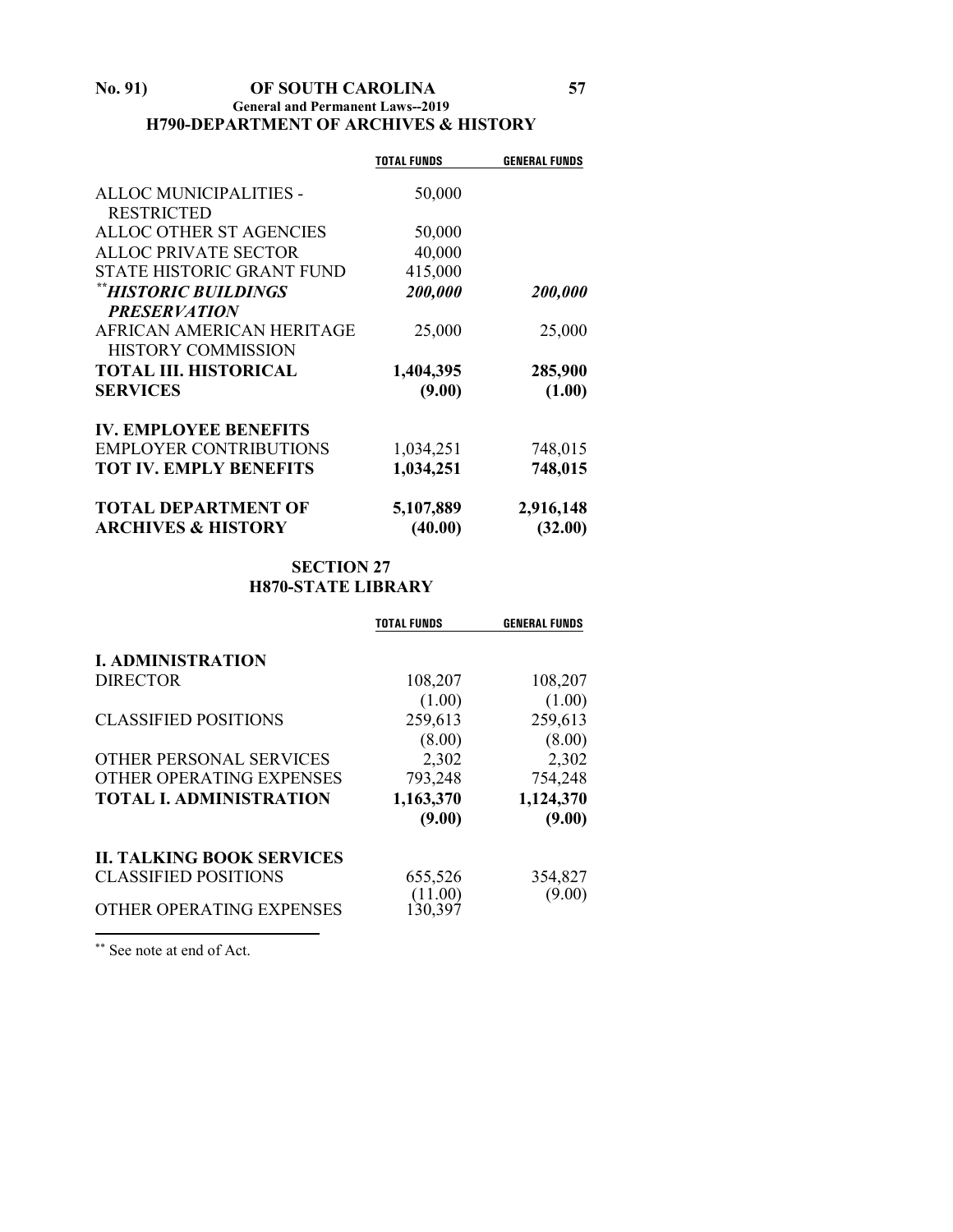# **General and Permanent Laws--2019 H870-STATE LIBRARY**

|                                                  | <b>TOTAL FUNDS</b> | <b>GENERAL FUNDS</b> |
|--------------------------------------------------|--------------------|----------------------|
| <b>TOTAL II. TALKING BOOK</b><br><b>SERVICES</b> | 785,923<br>(11.00) | 354,827<br>(9.00)    |
| <b>III. LIBRARY RESOURCES</b>                    |                    |                      |
| <b>CLASSIFIED POSITIONS</b>                      | 597,473            | 343,522              |
|                                                  | (13.00)            | (5.00)               |
| OTHER OPERATING EXPENSES                         | 1,295,343          | 97,110               |
| <b>DISCUS PROGRAMS (H870)</b>                    | 2,520,452          | 2,520,452            |
| <b>TOT III. LIBRARY RESOURCES</b>                | 4,413,268          | 2,961,084            |
|                                                  | (13.00)            | (5.00)               |
| <b>IV. STATEWIDE DVLPMNT</b>                     |                    |                      |
| <b>CLASSIFIED POSITIONS</b>                      | 276,735            | 136,375              |
|                                                  | (16.00)            | (10.00)              |
| OTHER OPERATING EXPENSES                         | 580,793            | 76,866               |
| <b>ALLOC COUNTY LIBRARIES</b>                    | 100,000            |                      |
| ALLOC OTHER ST AGENCIES                          | 50,000             |                      |
| <b>ALLOC PRIVATE SECTOR</b>                      | 50,000             |                      |
| <b>AID COUNTY LIBRARIES</b>                      | 10,281,846         | 10,281,846           |
| <b>TOTAL IV. STATEWIDE</b>                       | 11,339,374         | 10,495,087           |
| <b>DEVELOPMENT</b>                               | (16.00)            | (10.00)              |
| <b>V. EMPLOYEE BENEFITS</b>                      |                    |                      |
| <b>EMPLOYER CONTRIBUTIONS</b>                    | 628,498            | 426,919              |
| <b>TOT V. EMPLOYEE BENEFITS</b>                  | 628,498            | 426,919              |
| <b>TOTAL STATE LIBRARY</b>                       | 18,330,433         | 15,362,287           |
|                                                  | (49.00)            | (33.00)              |

# **SECTION 28 H910-ARTS COMMISSION**

|                              | <b>TOTAL FUNDS</b> | <b>GENERAL FUNDS</b> |
|------------------------------|--------------------|----------------------|
| <b>I. ADMINISTRATION</b>     |                    |                      |
| <b>DIRECTOR</b>              | 102,003            | 56,171               |
|                              |                    | (0.50)               |
| <b>TOT I. ADMINISTRATION</b> | 102,003            | 56.171               |
|                              |                    | (0.50)               |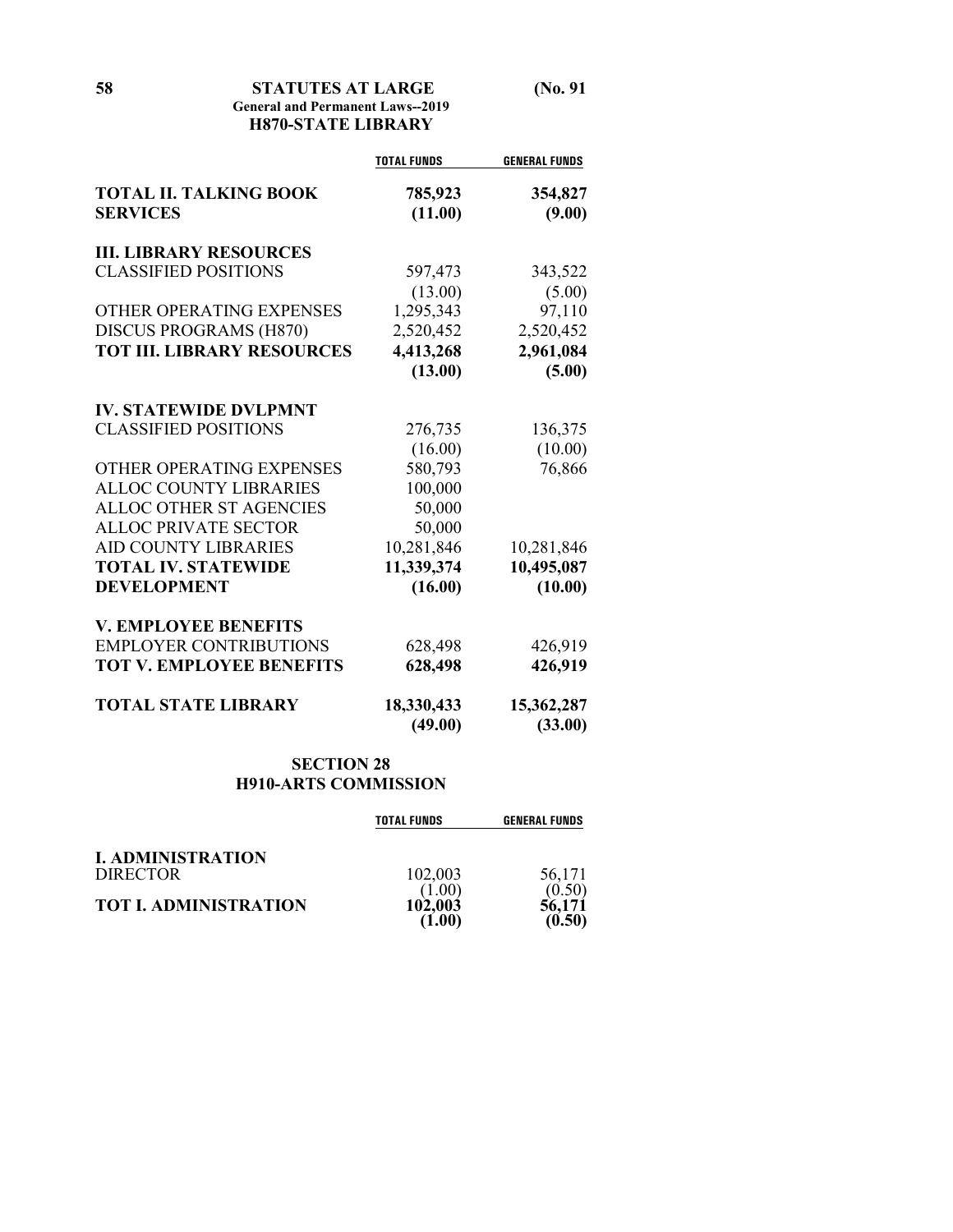# **No. 91) OF SOUTH CAROLINA 59**

# **General and Permanent Laws--2019 H910-ARTS COMMISSION**

|                                   | <b>TOTAL FUNDS</b> | <b>GENERAL FUNDS</b> |
|-----------------------------------|--------------------|----------------------|
| <b>II. STATEWIDE ARTS SRVCS</b>   |                    |                      |
| <b>CLASSIFIED POSITIONS</b>       | 801,969            | 503,907              |
|                                   | (23.50)            | (14.50)              |
| OTHER OPERATING EXPENSES          | 410,608            | 45,000               |
| <b>DISTRIB TO SUBDIVISIONS</b>    | 4,132,947          | 3,518,318            |
| <b>TOTAL II. STATEWIDE ARTS</b>   | 5,345,524          | 4,067,225            |
| <b>SERVICES</b>                   | (23.50)            | (14.50)              |
| <b>III. EMPLOYEE BENEFITS</b>     |                    |                      |
| <b>EMPLOYER CONTRIBUTIONS</b>     | 378,269            | 218,052              |
| <b>TOT III. EMPLOYEE BENEFITS</b> | 378,269            | 218,052              |
| <b>TOTAL ARTS COMMISSION</b>      | 5,825,796          | 4,341,448            |
|                                   | (24.50)            | (15.00)              |

# **SECTION 29 H950-STATE MUSEUM COMMISSION**

|                                | <b>TOTAL FUNDS</b> | <b>GENERAL FUNDS</b> |
|--------------------------------|--------------------|----------------------|
|                                |                    |                      |
| <b>I. ADMINISTRATION</b>       |                    |                      |
| <b>DIRECTOR</b>                | 108,464            | 108,464              |
|                                | (1.00)             | (1.00)               |
| <b>CLASSIFIED POSITIONS</b>    | 149,370            | 148,674              |
|                                | (6.00)             | (6.00)               |
| OTHER PERSONAL SERVICES        | 22,715             |                      |
| OTHER OPERATING EXPENSES       | 2,364,675          | 1,483,831            |
| <b>TOTAL I. ADMINISTRATION</b> | 2,645,224          | 1,740,969            |
|                                | (7.00)             | (7.00)               |
| <b>II. PROGRAMS</b>            |                    |                      |
| <b>CLASSIFIED POSITIONS</b>    | 1,368,783          | 1,227,875            |
|                                | (37.00)            | (36.00)              |
| NEW POSITION CURATOR II        | 40,800             | 40,800               |
|                                | (1.00)             | (1.00)               |
| UNCLASSIFIED POSITIONS         | 73,000             |                      |
|                                | (1.00)             |                      |
| OTHER PERSONAL SERVICES        | 455,895            | 15,000               |
| OTHER OPERATING EXPENSES       | 1,513,600          | 166,000              |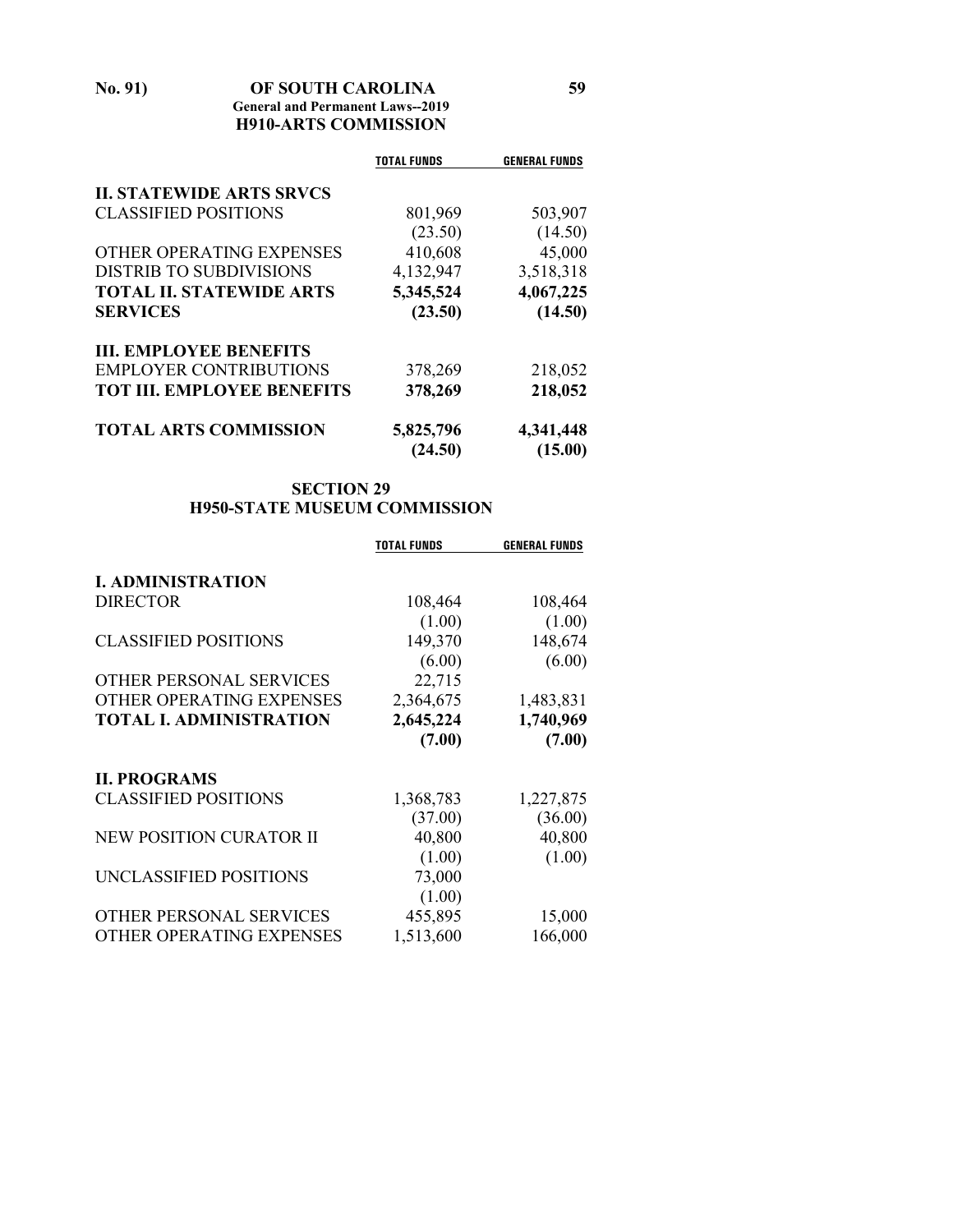#### **60 STATUTES AT LARGE (No. 91 General and Permanent Laws--2019 H950-STATE MUSEUM COMMISSION**

| <b>TOTAL II. PROGRAMS</b>         | <b>TOTAL FUNDS</b><br>3,452,078 | <b>GENERAL FUNDS</b><br>1,449,675 |
|-----------------------------------|---------------------------------|-----------------------------------|
|                                   |                                 |                                   |
|                                   | <b>III. EMPLOYEE BENEFITS</b>   |                                   |
| <b>EMPLOYER CONTRIBUTIONS</b>     | 876,756                         | 683,414                           |
| <b>TOT III. EMPLOYEE BENEFITS</b> | 876,756                         | 683,414                           |
| <b>TOTAL STATE MUSEUM</b>         | 6,974,058                       | 3,874,058                         |
| <b>COMMISSION</b>                 | (46.00)                         | (44.00)                           |

#### **SECTION 30 H960-CONFEDERATE RELIC ROOM AND MILITARY MUSEUM COMMISSION**

|                                   | <b>TOTAL FUNDS</b> | <b>GENERAL FUNDS</b> |
|-----------------------------------|--------------------|----------------------|
| <b>I. CONFEDERATE RELIC ROOM</b>  |                    |                      |
| <b>&amp; MILITARY MUSEUM</b>      |                    |                      |
| <b>EXECUTIVE DIRECTOR</b>         | 89,625             | 89,625               |
|                                   | (1.00)             | (1.00)               |
| <b>CLASSIFIED POSITIONS</b>       | 266,865            | 266,865              |
|                                   | (7.00)             | (7.00)               |
| OTHER PERSONAL SERVICES           | 25,000             | 25,000               |
| OTHER OPERATING EXPENSES          | 779,252            | 360,000              |
| <b>SOUTHERN MARITIME COLLECT</b>  | 25,000             | 25,000               |
| <b>TOT I. CONFEDERATE RELIC</b>   | 1,185,742          | 766,490              |
| <b>ROOM &amp; MILITARY MUSEUM</b> | (8.00)             | (8.00)               |
| <b>II. EMPLOYEE BENEFITS</b>      |                    |                      |
| <b>EMPLOYER CONTRIBUTIONS</b>     | 154,788            | 154,788              |
| <b>TOT II. EMPLOYEE BENEFITS</b>  | 154,788            | 154,788              |
| <b>TOT CONFEDERATE RELIC</b>      | 1,340,530          | 921,278              |
| <b>ROOM AND MILITARY</b>          | (8.00)             | (8.00)               |
| <b>MUSEUM COMMISSION</b>          |                    |                      |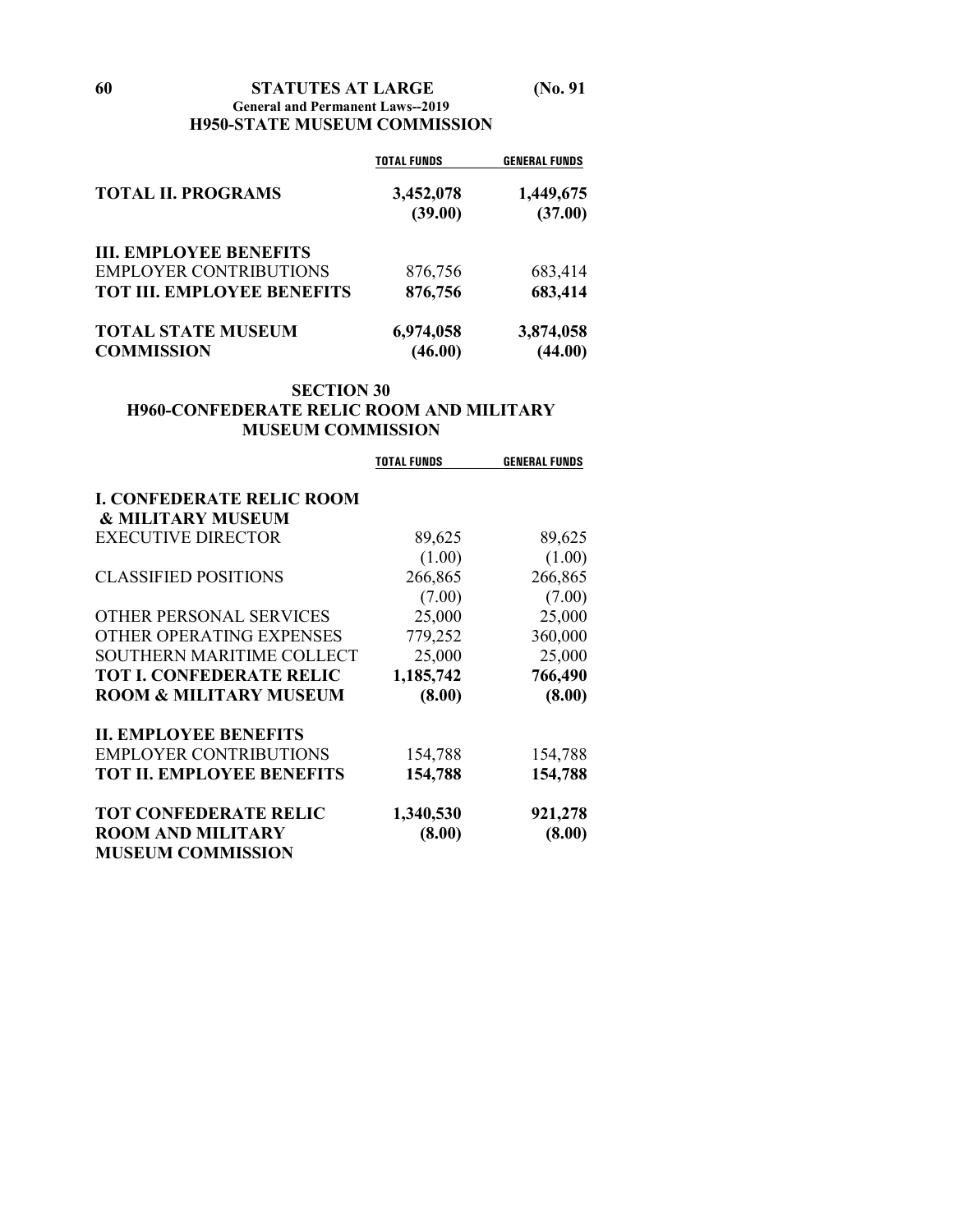**No. 91) OF SOUTH CAROLINA 61 General and Permanent Laws--2019**

# **SECTION 32 H730-DEPARTMENT OF VOCATIONAL REHABILITATION**

|                                   | <b>TOTAL FUNDS</b> | <b>GENERAL FUNDS</b> |
|-----------------------------------|--------------------|----------------------|
|                                   |                    |                      |
| <b>I. ADMINISTRATION</b>          |                    |                      |
| <b>COMMISSIONERS</b>              | 144,922            | 144,922              |
|                                   | (1.00)             | (1.00)               |
| <b>CLASSIFIED POSITIONS</b>       | 4,364,921          | 1,116,545            |
|                                   | (69.00)            | (15.80)              |
| UNCLASSIFIED POSITIONS            | 101,332            | 14,965               |
|                                   | (1.00)             | (0.24)               |
| <b>OTHER PERSONAL SERVICES</b>    | 439,275            | 15,000               |
| OTHER OPERATING EXPENSES          | 4,250,000          |                      |
| <b>TOT I. ADMINISTRATION</b>      | 9,300,450          | 1,291,432            |
|                                   | (71.00)            | (17.04)              |
| <b>II. VOCATIONAL REHAB PROG</b>  |                    |                      |
| <b>A. BASIC SERVICE PROGRAM</b>   |                    |                      |
| <b>CLASSIFIED POSITIONS</b>       | 35,517,916         | 8,405,681            |
|                                   | (827.57)           | (182.54)             |
| OTHER PERSONAL SERVICES           | 4,035,000          | 85,000               |
| OTHER OPERATING EXPENSES          | 35,091,177         | 164,773              |
| <b>CASE SERVICES</b>              | 14, 143, 948       | 1,888,348            |
| PERMANENT IMPROVEMENTS            | 781,491            |                      |
| <b>TOTAL A. BASIC SERVICE</b>     | 89,569,532         | 10,543,802           |
| <b>PROGRAM</b>                    | (827.57)           | (182.54)             |
|                                   |                    |                      |
| <b>B. SPECIAL PROJECTS</b>        |                    |                      |
| <b>CLASSIFIED POSITIONS</b>       | 285,615            |                      |
|                                   | (16.50)            |                      |
| OTHER PERSONAL SERVICES           | 373,000            |                      |
| OTHER OPERATING EXPENSES          | 598,672            | 66,557               |
| <b>CASE SERVICES</b>              | 261,889            |                      |
| <b>TOT B. SPECIAL PROJECTS</b>    | 1,519,176          | 66,557               |
|                                   | (16.50)            |                      |
| <b>TOT II. VOCATIONAL REHAB</b>   | 91,088,708         | 10,610,359           |
| <b>PROGRAMS</b>                   | (844.07)           | (182.54)             |
|                                   |                    |                      |
| <b>III. DISABILITY DETERM DIV</b> |                    |                      |
| <b>CLASSIFIED POSITIONS</b>       | 22,959,471         |                      |
|                                   | (440.51)           |                      |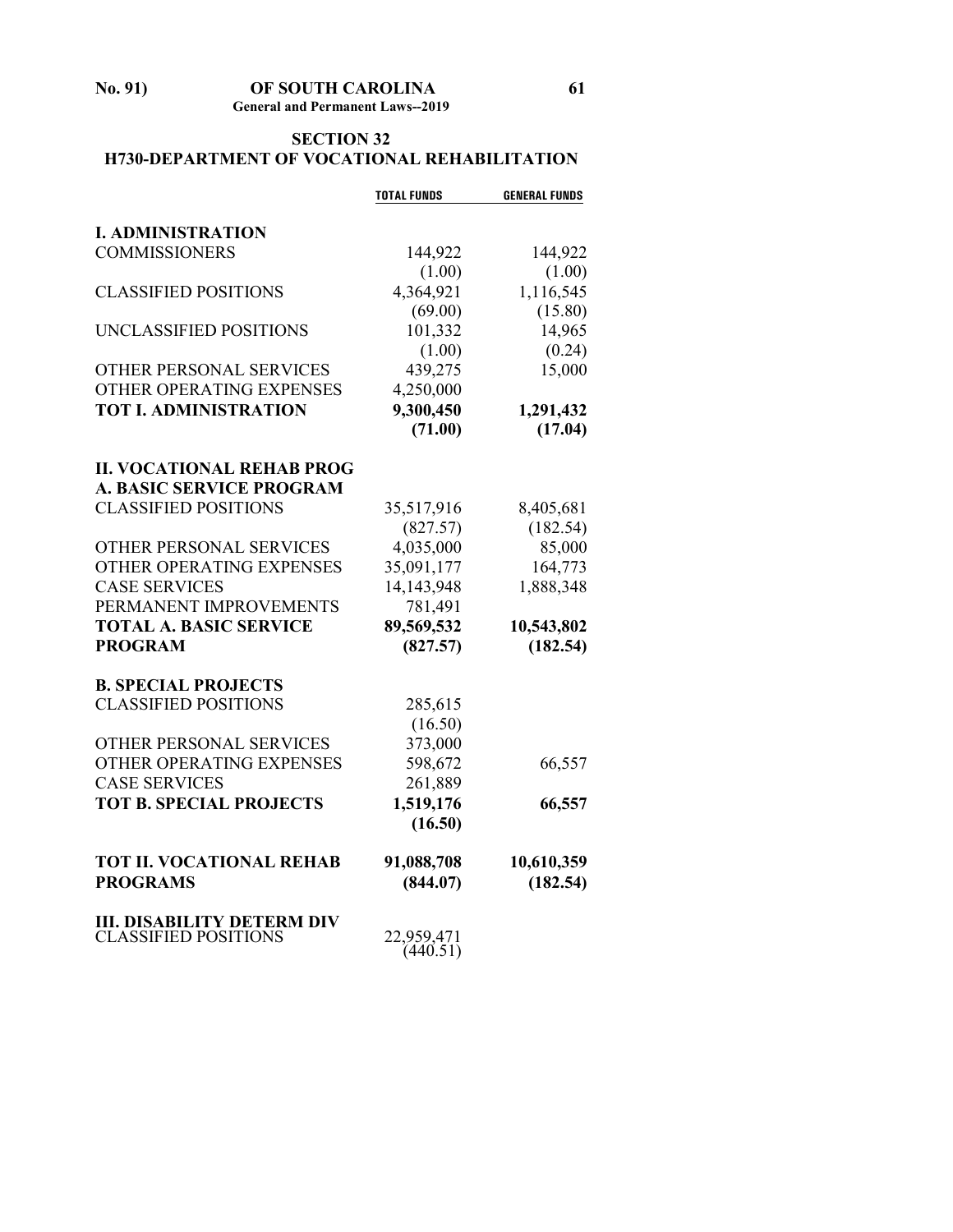**General and Permanent Laws--2019**

# **H730-DEPARTMENT OF VOCATIONAL REHABILITATION**

|                                  | TOTAL FUNDS | <b>GENERAL FUNDS</b> |
|----------------------------------|-------------|----------------------|
|                                  |             |                      |
| UNCLASSIFIED POSITIONS           | 1,504,991   |                      |
|                                  | (16.00)     |                      |
| <b>OTHER PERSONAL SERVICES</b>   | 2,036,000   |                      |
| OTHER OPERATING EXPENSES         | 5,814,284   |                      |
| <b>CASE SERVICES</b>             | 16,701,023  |                      |
| <b>TOTAL III. DISABILITY</b>     | 49,015,769  |                      |
| <b>DETERMINATION DIV</b>         | (456.51)    |                      |
| <b>IV. EMPLOYEE BENEFITS</b>     |             |                      |
| <b>EMPLOYER CONTRIBUTIONS</b>    | 24,905,504  | 4,726,332            |
| <b>TOT IV. EMPLOYEE BENEFITS</b> | 24,905,504  | 4,726,332            |
| <b>TOTAL DEPARTMENT OF</b>       | 174,310,431 | 16,628,123           |
| <b>VOCATIONAL REHAB</b>          | (1,371.58)  | (199.58)             |

# **SECTION 33 J020-DEPARTMENT OF HEALTH & HUMAN SERVICES**

|                                 | <b>TOTAL FUNDS</b> | <b>GENERAL FUNDS</b> |
|---------------------------------|--------------------|----------------------|
|                                 |                    |                      |
| <b>I. ADMINISTRATION</b>        |                    |                      |
| <b>EXECUTIVE DIRECTOR</b>       | 178,126            | 68,044               |
|                                 | (1.00)             | (0.40)               |
| <b>CLASSIFIED POSITIONS</b>     | 8,465,438          | 3,892,404            |
|                                 | (121.01)           | (52.91)              |
| UNCLASSIFIED POSITIONS          | 733,297            | 351,144              |
|                                 | (5.00)             | (1.84)               |
| OTHER PERSONAL SERVICES         | 695,000            | 300,000              |
| OTHER OPERATING EXPENSES        | 28,409,823         | 11,676,832           |
| <b>TOTAL I. ADMINISTRATION</b>  | 38,481,684         | 16,288,424           |
|                                 | (127.01)           | (55.15)              |
| <b>II. PROGRAM AND SERVICES</b> |                    |                      |
| <b>A. HEALTH SERVICES</b>       |                    |                      |
| <b>1. MEDICAL ADMIN</b>         |                    |                      |
| <b>CLASSIFIED POSITIONS</b>     | 20,970,141         | 6,865,652            |
|                                 | (534.13)           | (188.99)             |
| OTHER PERSONAL SERVICES         | 3,530,643          | 1,050,000            |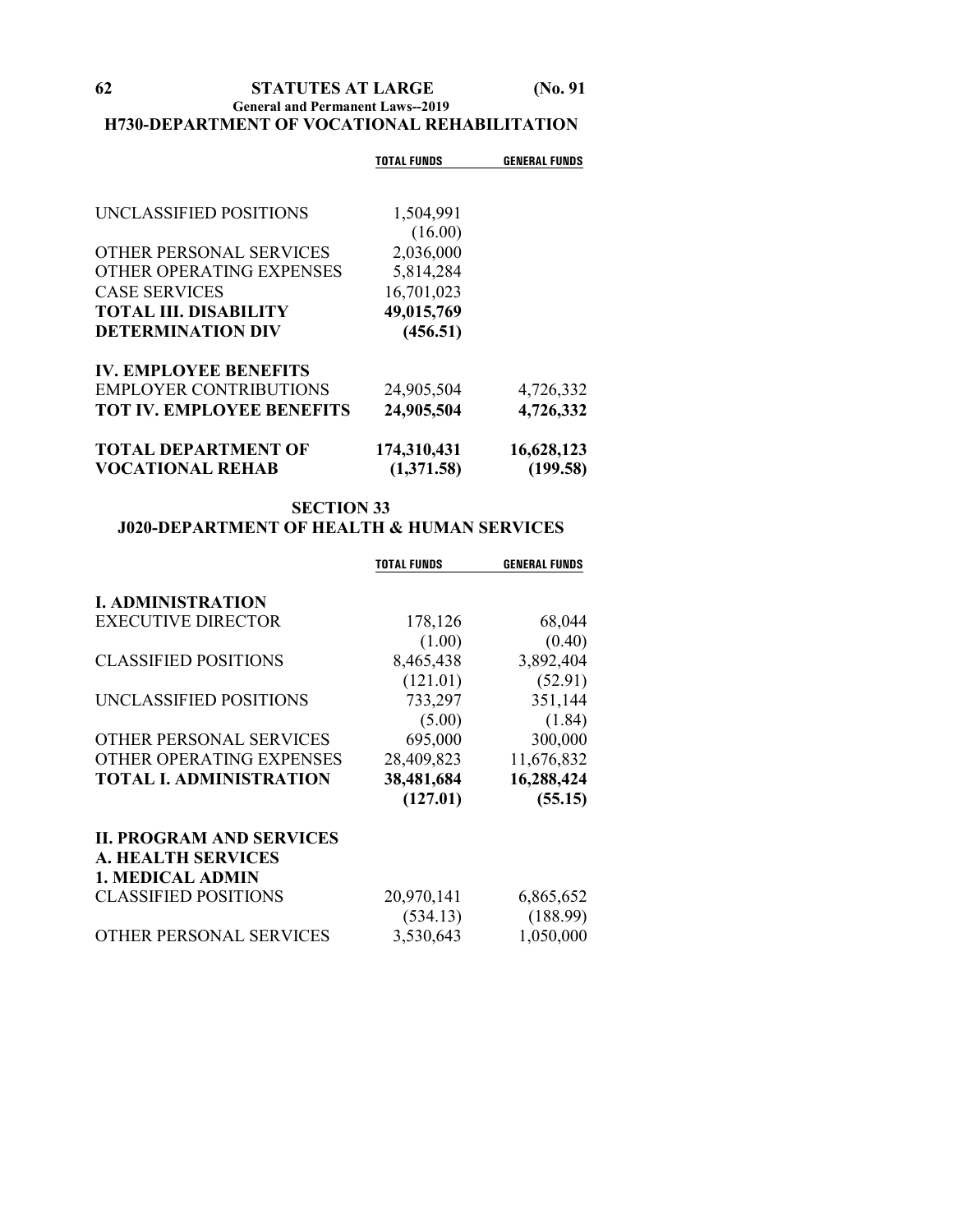#### **No. 91) OF SOUTH CAROLINA 63 General and Permanent Laws--2019 J020-DEPARTMENT OF HEALTH & HUMAN SERVICES**

|                                 | <b>TOTAL FUNDS</b> | <b>GENERAL FUNDS</b> |
|---------------------------------|--------------------|----------------------|
| <b>OTHER OPER EXPENSES</b>      | 5,499,499          | 2,514,922            |
| <b>TOTAL 1. MEDICAL</b>         | 30,000,283         | 10,430,574           |
| <b>ADMINISTRATION</b>           | (534.13)           | (188.99)             |
| <b>2. MEDICAL CONTRACTS</b>     |                    |                      |
| PROVIDER SUPPORT                | 160,627,762        | 37,148,397           |
| NURSING HOME CONTRACTS          | 5,386,432          | 994,669              |
| <b>CLTC CONTRACTS</b>           | 9,818,143          | 2,161,168            |
| <b>ELIGIBILITY CONTRACTS</b>    | 39,665,496         | 16,096,112           |
| MMIS-MEDICAL MGMT INFO          | 140,128,078        | 17,694,028           |
| <b>TELEMEDICINE</b>             | 7,000,000          | 7,000,000            |
| RURAL HEALTH INITIATIVE         | 7,500,000          | 7,500,000            |
| <b>TOTAL 2. MED CONTRACTS</b>   | 370,125,911        | 88,594,374           |
| <b>3. MEDICAL ASSISTANCE</b>    |                    |                      |
| <b>PAYMENTS</b>                 |                    |                      |
| <b>HOSPITAL SERVICES</b>        | 570,679,187        | 79,505,545           |
| <b>NURSING HOME SERVICES</b>    | 652,042,013        | 185,379,630          |
| PHARMACEUTICAL SERVICES         | 161,827,370        | 31,020,806           |
| PHYSICIAN SERVICES              | 101,830,682        | 25,887,232           |
| <b>DENTAL SERVICES</b>          | 154,521,932        | 39,571,342           |
| <b>CLTC-COMMUNITY</b>           |                    |                      |
| <b>LONG TERM CARE</b>           | 194,404,049        | 56,874,938           |
| PREMIUMS MATCHED                | 257,979,091        | 75,587,362           |
| PREMIUMS 100% STATE             | 22,605,412         | 22,605,412           |
| <b>HOSPICE</b>                  | 15,813,290         | 4,630,368            |
| OPTIONAL ST SUPPLEMENT          | 20,633,161         | 20,633,161           |
| <b>OSCAP</b>                    | 8,300,611          | 8,300,611            |
| <b>CLINICAL SERVICES</b>        | 45,774,768         | 12,315,355           |
| <b>DURABLE MED EQUIPMENT</b>    | 33,611,651         | 9,787,969            |
| <b>COORDINATED CARE</b>         | 3,211,533,433      | 487,024,909          |
| <b>TRANSPORTATION SERVICES</b>  | 93,817,099         | 27,477,263           |
| MMA PHASED DOWN CONTRIB         | 114,156,884        | 112,656,884          |
| HOME HEALTH SERVICES            | 13,042,685         | 3,817,648            |
| <b>EPSDT SERVICES</b>           | 3,976,527          | 1,099,585            |
| MED PROFESSIONAL SRVCS          | 27,515,628         | 7,680,358            |
| <b>LAB &amp; X-RAY SERVICES</b> | 12,415,512         | 3,573,370            |
| <b>PACE</b>                     | 16,211,851         | 4,750,072            |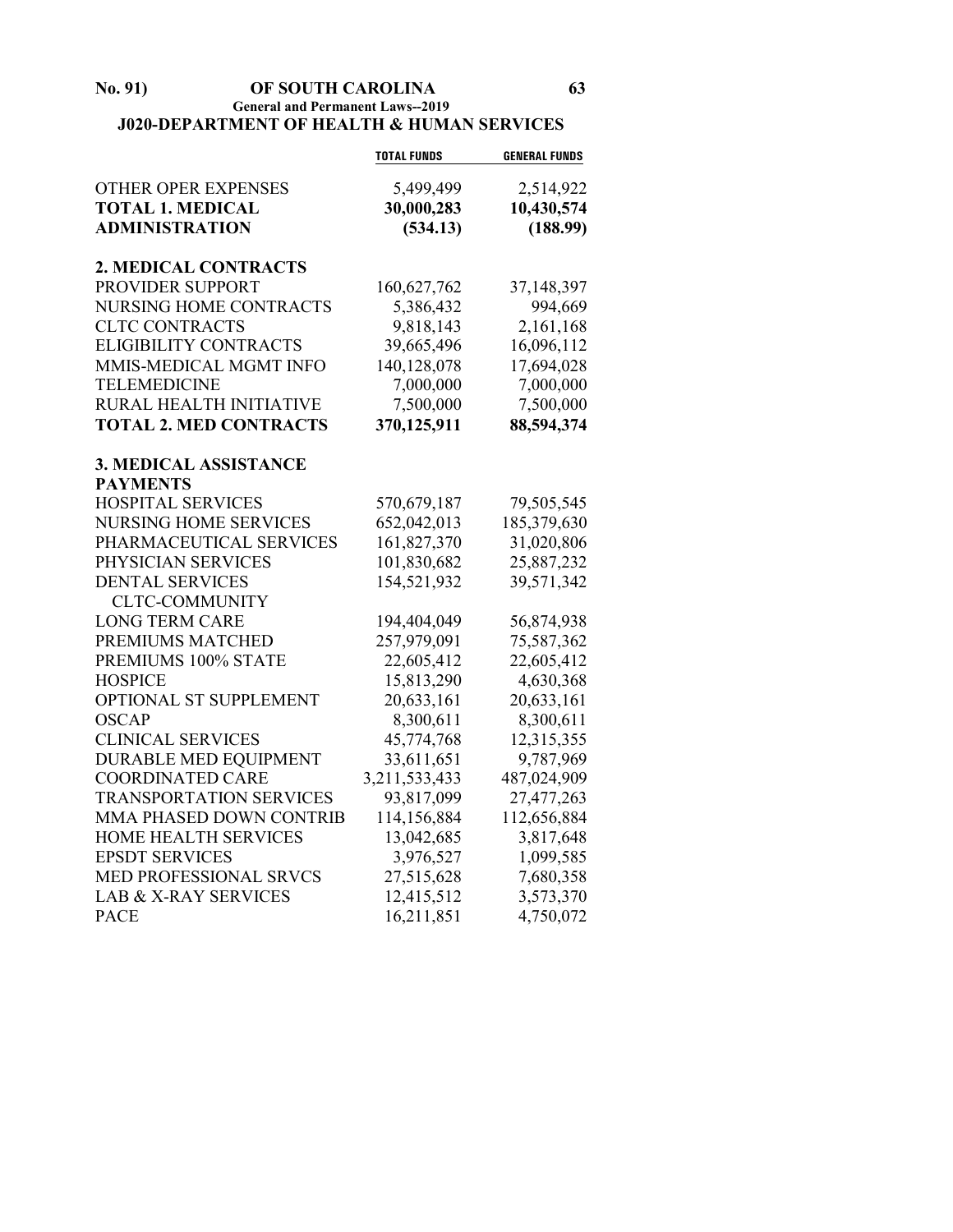# **General and Permanent Laws--2019 J020-DEPARTMENT OF HEALTH & HUMAN SERVICES**

|                                 | <b>TOTAL FUNDS</b> | <b>GENERAL FUNDS</b> |
|---------------------------------|--------------------|----------------------|
| <b>CHILDREN'S COMMUN CARE</b>   | 20,510,164         | 5,913,991            |
| <b>BEHAVIORAL HLTH SRVCS</b>    | 75,212,140         | 22,922,462           |
| <b>TOT 3. MED ASSISTANCE</b>    | 5,828,415,140      | 1,249,016,273        |
| <b>PAYMENTS</b>                 |                    |                      |
| <b>4. ASST. PAYMENTS-STATE</b>  |                    |                      |
| <b>AGENCIES</b>                 |                    |                      |
| <b>MENTAL HEALTH</b>            | 54,937,749         |                      |
| DISAB. & SPECIAL NEEDS          | 702,448,900        |                      |
| <b>DHEC</b>                     | 1,739,760          |                      |
| <b>MUSC</b>                     | 17,935,870         | 225,086              |
| <b>USC</b>                      | 510,321            |                      |
| DEPT. OF EDUCATION              | 46,091,978         |                      |
| <b>TOTAL 4. ASST.</b>           | 823,664,578        | 225,086              |
| <b>PAYMENTS-ST AGENCIES</b>     |                    |                      |
| <b>5. OTHER ENTITIES ASSIST</b> |                    |                      |
| <b>PAYMENTS</b>                 |                    |                      |
| OTHER ENTITIES FUNDING          | 12,249,758         |                      |
| DISPROPORTIONATE SHARE          | 551,388,621        | 18,628,621           |
| <b>TOTAL 5. OTHER ENTITIES</b>  | 563,638,379        | 18,628,621           |
| <b>ASSIST PAYMENTS</b>          |                    |                      |
| <b>6. MEDICAID ELIGIBILITY</b>  |                    |                      |
| <b>CLASSIFIED POSITIONS</b>     | 15,814,392         | 6,467,573            |
|                                 | (875.89)           | (231.04)             |
| <b>NEW POSITION HUMAN SRVCS</b> | 2,069,568          |                      |
| <b>SPECIALIST II</b>            | (200.00)           | (80.00)              |
| NEW POSITION HUMAN SRVCS        | 328,380            |                      |
| <b>COORDINATOR I</b>            | (10.00)            |                      |
| OTHER PERSONAL SERVICES         | 8,582,383          | 2,215,457            |
| OTHER OPERATING EXPENSES        | 7,630,756          | 3,167,471            |
| <b>TOTAL 6. MEDICAID</b>        | 34,425,479         | 11,850,501           |
| <b>ELIGIBILITY</b>              | (1,085.89)         | (311.04)             |
| 7. BABYNET                      |                    |                      |
| <b>CLASSIFIED POSITIONS</b>     | 2,700,000          | 750,000              |
|                                 | (63.00)            | (1.00)               |
| OTHER PERSONAL SERVICES         | 800,000            |                      |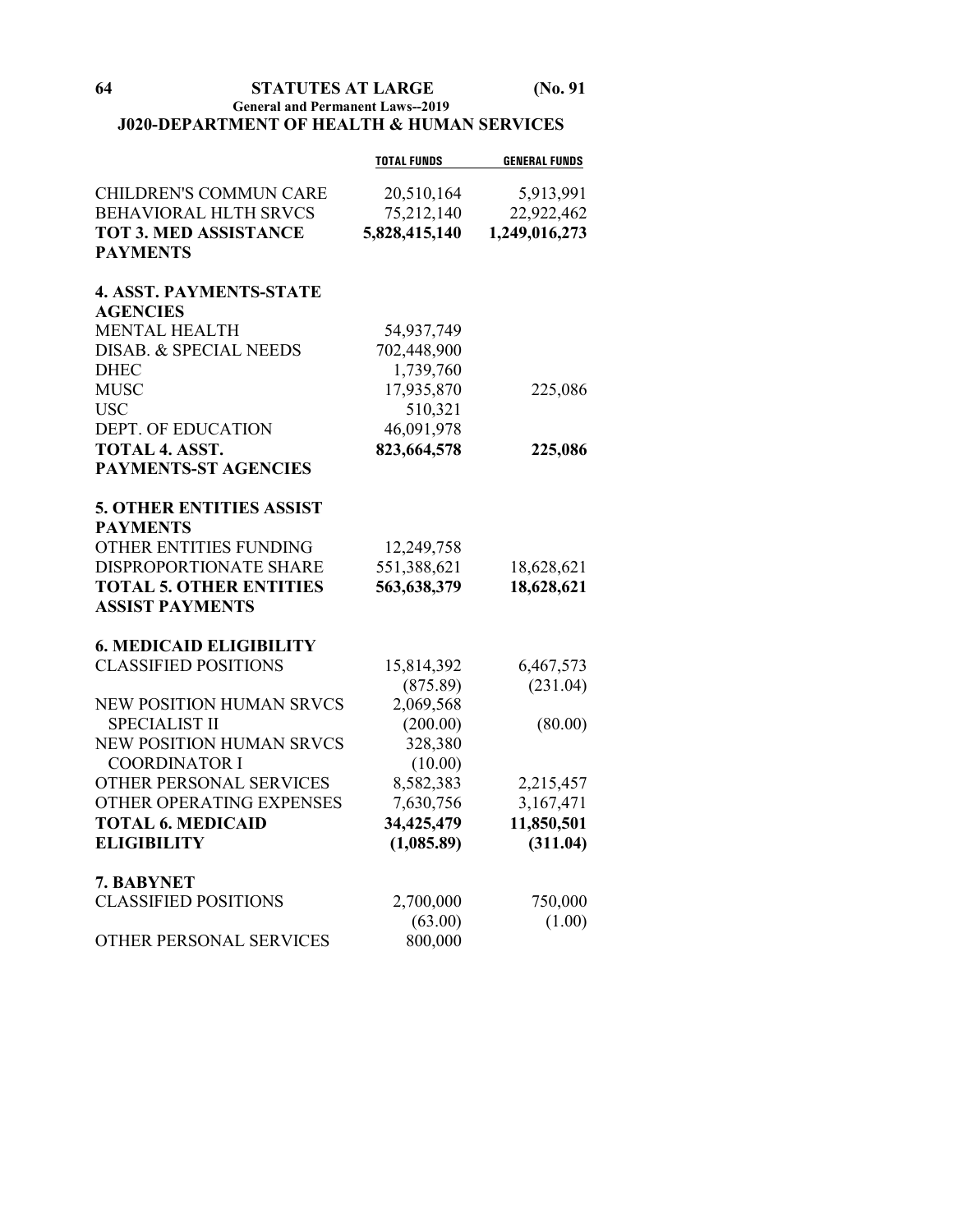#### **No. 91) OF SOUTH CAROLINA 65 General and Permanent Laws--2019 J020-DEPARTMENT OF HEALTH & HUMAN SERVICES**

|                                                          | <b>TOTAL FUNDS</b>          | <b>GENERAL FUNDS</b>      |
|----------------------------------------------------------|-----------------------------|---------------------------|
| OTHER OPERATING EXPENSES                                 | 16,852,554                  | 75,000                    |
| <b>CASE SERVICES</b>                                     | 14,404,419                  | 11,402,071                |
| <b>TOTAL 7. BABYNET</b>                                  | 34,756,973                  | 12,227,071                |
|                                                          | (63.00)                     | (1.00)                    |
| <b>TOT A. HEALTH SERVICES</b>                            | 7,685,026,743               | 1,390,972,500             |
|                                                          | (1,683.02)                  | (501.03)                  |
| <b>TOT II. PROGRAM AND</b>                               | 7,685,026,743               | 1,390,972,500             |
| <b>SERVICES</b>                                          | (1,683.02)                  | (501.03)                  |
| <b>III. EMPLOYEE BENEFITS</b>                            |                             |                           |
| <b>EMPLOYER CONTRIBUTIONS</b>                            | 21,541,861                  | 8,134,392                 |
| <b>TOT III. EMPLY BENEFITS</b>                           | 21,541,861                  | 8,134,392                 |
| <b>IV. NON-RECURRING</b><br><b>APPROPRIATIONS</b>        |                             |                           |
| <b>MEDICAID MANAGEMENT</b>                               | 46,681,082                  |                           |
| <b>INFORMATION SYSTEM</b>                                |                             |                           |
| <b>TOT IV. NON-RECURRING</b>                             | 46,681,082                  |                           |
| <b>APPROPRIATIONS</b>                                    |                             |                           |
| <b>TOT DEPT OF HEALTH</b><br><b>&amp; HUMAN SERVICES</b> | 7,791,731,370<br>(1,810.03) | 1,415,395,316<br>(556.18) |

# **SECTION 34 J040-DEPARTMENT OF HEALTH & ENVIRONMENTAL CONTROL**

|                             | <b>TOTAL FUNDS</b> | <b>GENERAL FUNDS</b> |
|-----------------------------|--------------------|----------------------|
| <b>I. ADMINISTRATION</b>    |                    |                      |
| <b>COMMISSIONERS</b>        | 178,126            | 178,126              |
|                             | (1.00)             | (1.00)               |
| <b>CLASSIFIED POSITIONS</b> | 12,038,215         | 5,472,571            |
|                             | (240.50)           | (104.90)             |
| UNCLASSIFIED POSITIONS      | 18,385             | 18,385               |
|                             | (2.00)             | (2.00)               |
| OTHER PERSONAL SERVICES     | 545,182            | 290,265              |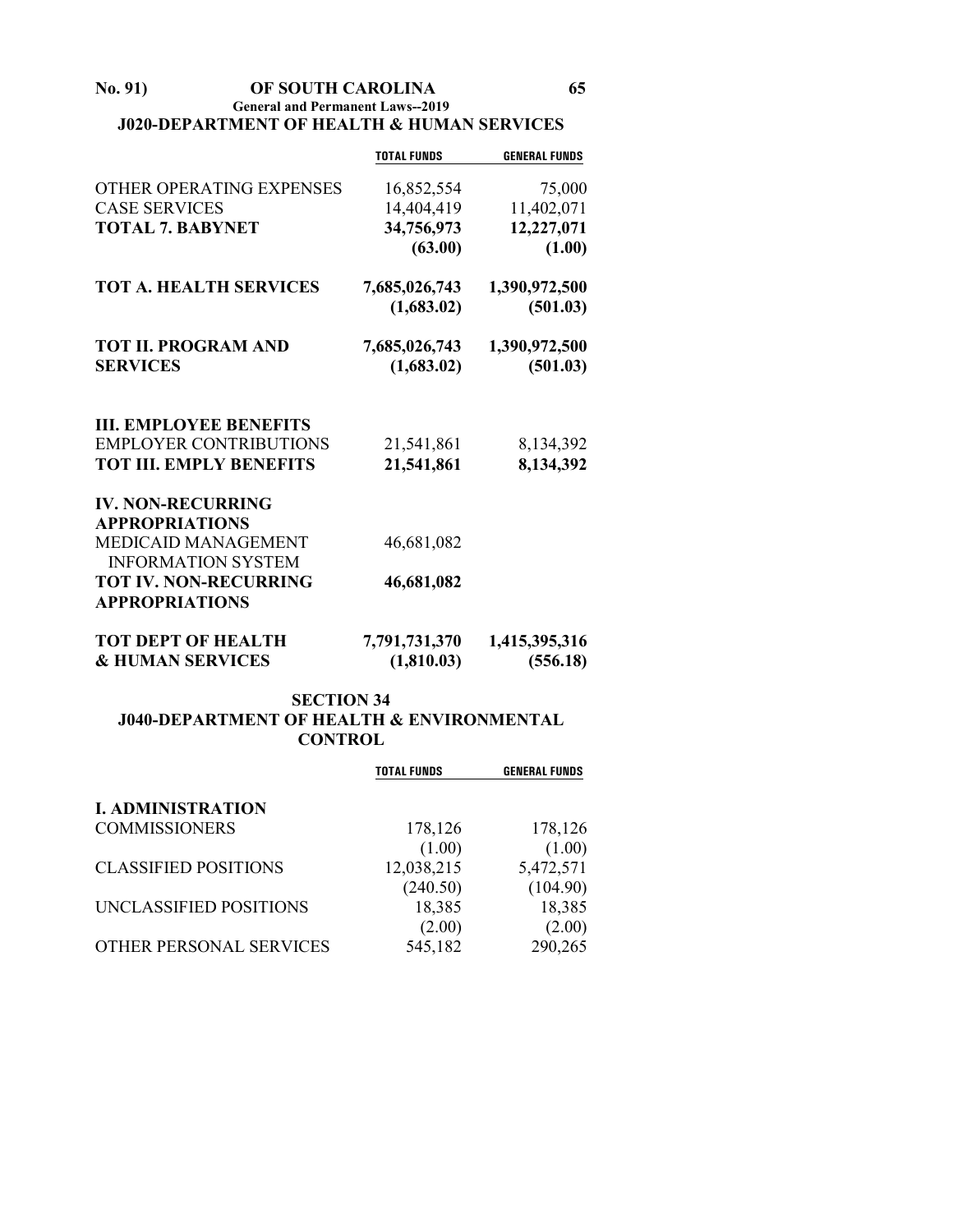# **General and Permanent Laws--2019 J040-DEPARTMENT OF HEALTH & ENVIRONMENTAL CONTROL**

|                                                                                   | <b>TOTAL FUNDS</b>     | <b>GENERAL FUNDS</b>   |
|-----------------------------------------------------------------------------------|------------------------|------------------------|
| OTHER OPERATING EXPENSES<br>PERMANENT IMPROVEMENTS                                | 13,767,572             | 403,504                |
| <b>TOTAL I. ADMINISTRATION</b>                                                    | 112,000                |                        |
|                                                                                   | 26,659,480<br>(243.50) | 6,362,851<br>(107.90)  |
| <b>II. PROGRAMS AND SERVICES</b><br><b>A. WATER QUALITY</b><br><b>IMPROVEMENT</b> |                        |                        |
| <b>1. UNDERGROUND STORAGE</b>                                                     |                        |                        |
| <b>TANKS</b>                                                                      |                        |                        |
| <b>CLASSIFIED POSITIONS</b>                                                       | 1,376,141              |                        |
|                                                                                   | (51.24)                |                        |
| <b>OTHER PERSONAL SERVICES</b>                                                    | 52,000                 |                        |
| OTHER OPERATING EXPENSES                                                          | 943,778                |                        |
| <b>TOTAL 1. UNDERGROUND</b>                                                       | 2,371,919              |                        |
| <b>STORAGE TANKS</b>                                                              | (51.24)                |                        |
| 2. WATER MANAGEMENT                                                               |                        |                        |
| <b>CLASSIFIED POSITIONS</b>                                                       | 15,477,998             | 3,249,232              |
|                                                                                   | (236.74)               | (60.94)                |
| UNCLASSIFIED POSITIONS                                                            | 131,031                | 131,031                |
|                                                                                   | (1.00)                 | (1.00)                 |
| OTHER PERSONAL SERVICES                                                           | 611,413                | 194,318                |
| OTHER OPERATING EXPENSES                                                          | 14,814,475             | 2,108,865              |
| ALLOC MUNICIPALITIES -                                                            | 1,024,949              |                        |
| <b>RESTRICTED</b>                                                                 |                        |                        |
| <b>ALLOC CNTIES - RESTRICTED</b>                                                  | 1,131,582              |                        |
| ALLOC OTHER ST AGENCIES                                                           | 273,762                |                        |
| <b>ALLOC OTHER ENTITIES</b>                                                       | 2,090,878              |                        |
| ALLOCATIONS TO PLANNING<br><b>DISTRICTS</b>                                       | 271,563                |                        |
| <b>SYSTEM UPGRADES</b>                                                            | 3,000,000              | 3,000,000              |
| <b>TOT 2. WATER MANAGEMENT</b>                                                    | 38,827,651             | 8,683,446              |
|                                                                                   | (237.74)               | (61.94)                |
| 3. ENVIRONMENTAL HLTH                                                             |                        |                        |
| <b>CLASSIFIED POSITIONS</b>                                                       | 24,555,274<br>(543.41) | 13,045,340<br>(311.34) |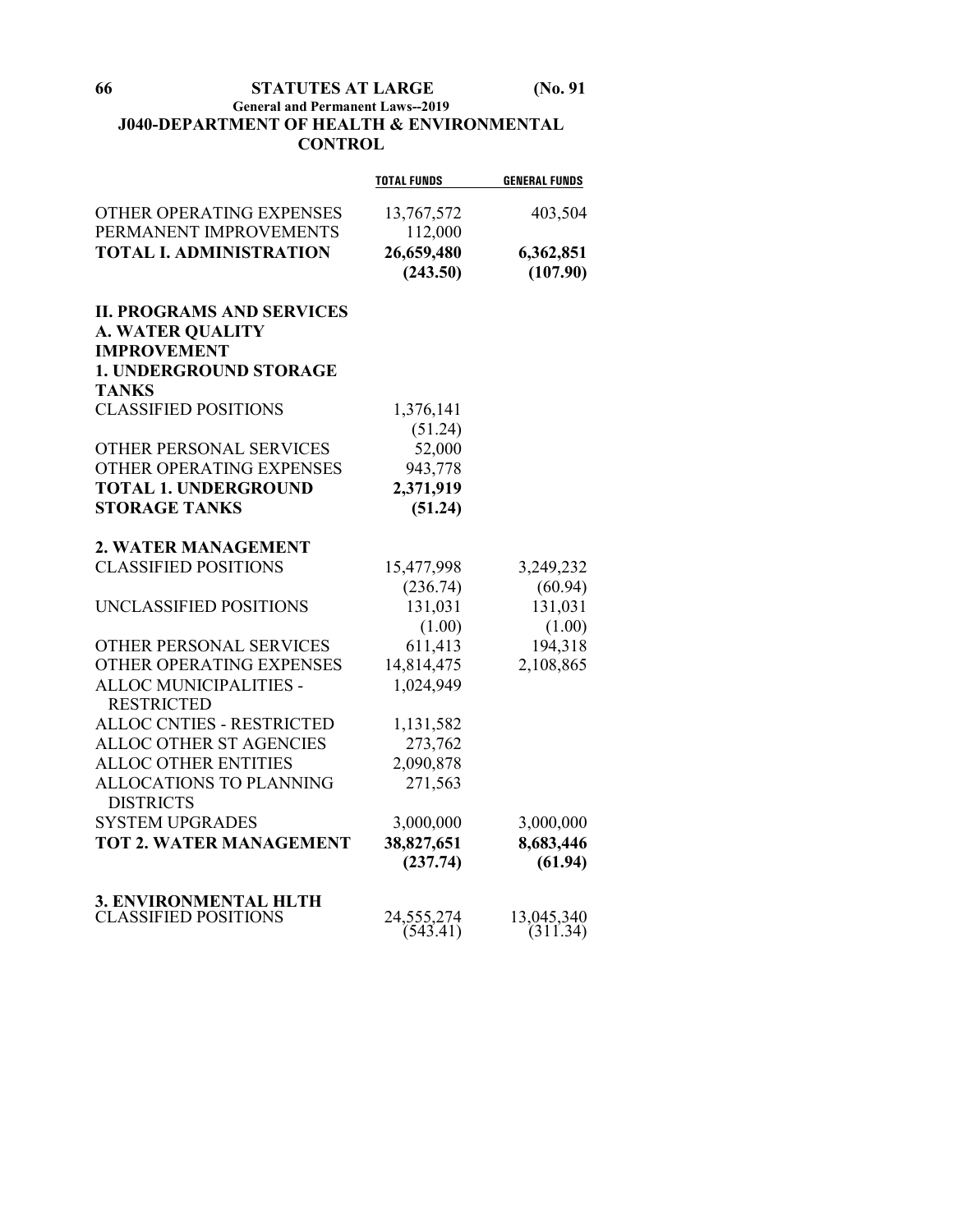# **No. 91) OF SOUTH CAROLINA 67 General and Permanent Laws--2019 J040-DEPARTMENT OF HEALTH & ENVIRONMENTAL CONTROL**

|                                   | <b>TOTAL FUNDS</b> | <b>GENERAL FUNDS</b> |
|-----------------------------------|--------------------|----------------------|
| <b>NEW POSITION</b>               | 69,289             | 69,289               |
| ENVIRMNTL/HLTH MGR III            | (1.00)             | (1.00)               |
| OTHER PERSONAL SERVICES           | 1,704,920          | 717,498              |
| OTHER OPERATING EXPENSES          | 12,120,254         | 4,591,863            |
| ALLOC OTHER ST AGENCIES           | 73,924             |                      |
| <b>TOTAL 3. ENVIRONMENTAL</b>     | 38,523,661         | 18,423,990           |
| <b>HEALTH</b>                     | (544.41)           | (312.34)             |
| <b>TOTAL A. WATER QUALITY</b>     | 79,723,231         | 27,107,436           |
| <b>IMPROVEMENT</b>                | (833.39)           | (374.28)             |
| <b>B. COASTAL RESOURCE</b>        |                    |                      |
| <b>IMPROVEMENT</b>                |                    |                      |
| <b>CLASSIFIED POSITIONS</b>       | 1,995,482          | 643,925              |
|                                   | (34.30)            | (11.40)              |
| OTHER PERSONAL SERVICES           | 76,733             | 15,000               |
| OTHER OPERATING EXPENSES          | 1,658,095          | 168,618              |
| <b>OCEAN OUTFALLS</b>             | 2,000,000          | 2,000,000            |
| <b>TOT B. COASTAL RESOURCE</b>    | 5,730,310          | 2,827,543            |
| <b>IMPROVEMENT</b>                | (34.30)            | (11.40)              |
| <b>C. AIR QUALITY</b>             |                    |                      |
| <b>IMPROVEMENT</b>                |                    |                      |
| <b>CLASSIFIED POSITIONS</b>       | 6,568,842          | 1,836,282            |
|                                   | (125.92)           | (34.11)              |
| <b>OTHER PERSONAL SERVICES</b>    | 128,025            | 90,125               |
| OTHER OPERATING EXPENSES          | 1,501,632          | 354,182              |
| ALLOC OTHER STATE AGENCIES        | 65,000             |                      |
| <b>ALLOC OTHER ENTITIES</b>       | 1,727,344          |                      |
| <b>TOTAL C. AIR QUALITY</b>       | 9,990,843          | 2,280,589            |
| <b>IMPROVEMENT</b>                | (125.92)           | (34.11)              |
| <b>D. LAND &amp; WASTE MGMENT</b> |                    |                      |
| <b>CLASSIFIED POSITIONS</b>       | 9,484,563          | 1,008,988            |
|                                   | (128.82)           | (18.33)              |
| OTHER PERSONAL SERVICES           | 193,250            | 32,030               |
| OTHER OPERATING EXPENSES          | 7,426,767          | 476,759              |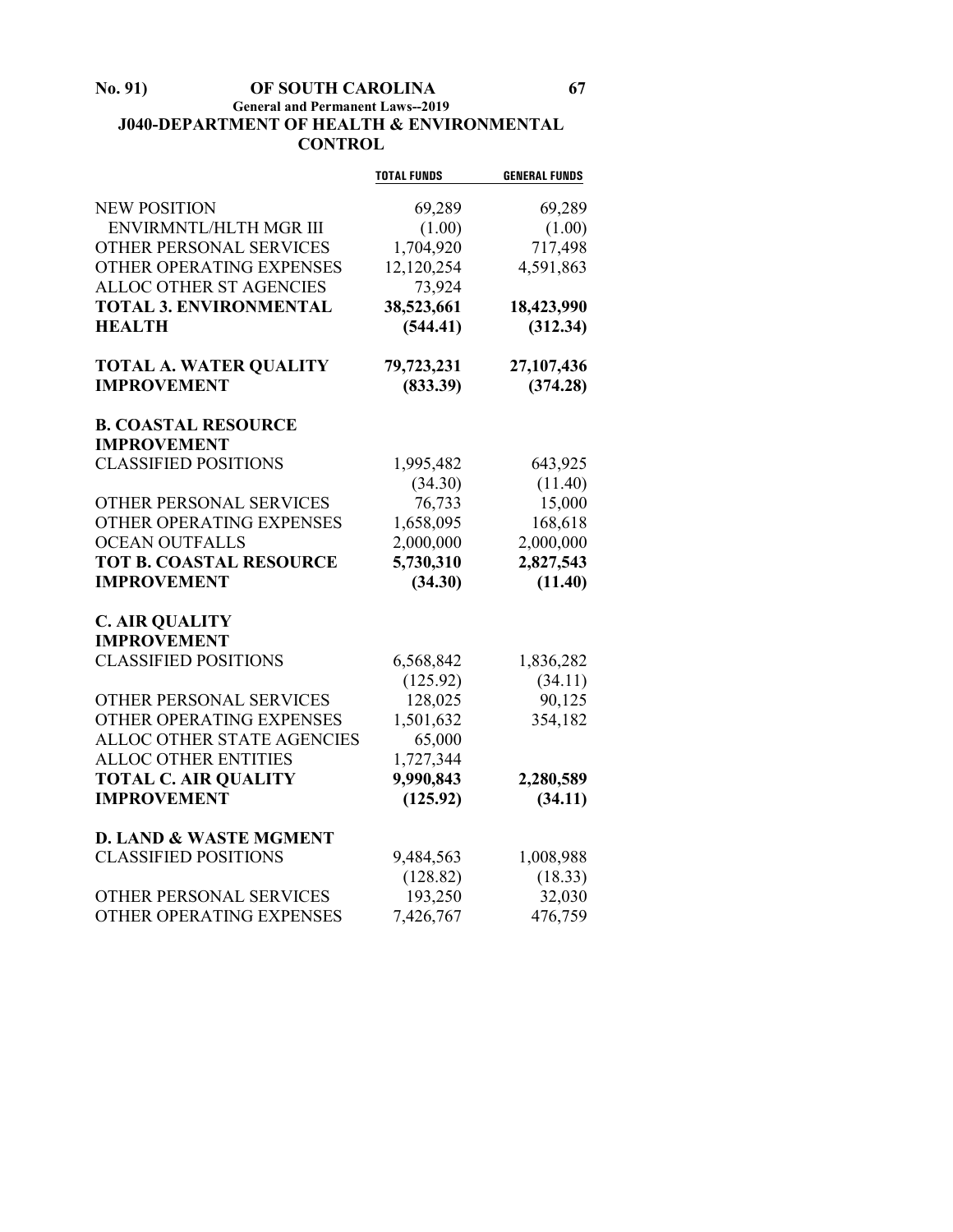# **General and Permanent Laws--2019 J040-DEPARTMENT OF HEALTH & ENVIRONMENTAL CONTROL**

|                                  | <b>TOTAL FUNDS</b> | <b>GENERAL FUNDS</b> |
|----------------------------------|--------------------|----------------------|
| PERMANENT IMPROVEMENTS           | 500                |                      |
| ALLOC MUNICIPALITIES -           | 681,451            |                      |
| <b>RESTRICTED</b>                |                    |                      |
| <b>ALLOC CNTIES - RESTRICTED</b> | 8,380,478          |                      |
| ALLOC SCHOOL DIST                | 222,763            |                      |
| ALLOC OTHER ST AGENCIES          | 32,239             |                      |
| <b>ALLOC OTHER ENTITIES</b>      | 496,209            |                      |
| <b>ALLOC PRIVATE SECTOR</b>      | 60,945             |                      |
| ALLOCATIONS TO PLANNING          | 487,909            |                      |
| <b>DISTRICTS</b>                 |                    |                      |
| <b>AID TO OTHER ENTITIES</b>     | 4,931,000          | 4,931,000            |
| <b>TOTAL D. LAND &amp; WASTE</b> | 32,398,074         | 6,448,777            |
| <b>MANAGEMENT</b>                | (128.82)           | (18.33)              |
|                                  |                    |                      |
| <b>E. FAMILY HEALTH</b>          |                    |                      |
| <b>1. INFECTIOUS DISEASE</b>     |                    |                      |
| <b>PREVNTION</b>                 |                    |                      |
| <b>CLASSIFIED POSITIONS</b>      | 16,455,776         | 6,554,986            |
|                                  | (326.82)           | (144.71)             |
| NEW POSITION REGISTERED          | 138,074            | 138,074              |
| <b>NURSE II</b>                  | (2.00)             | (2.00)               |
| <b>NEW POSITION HEALTH</b>       | 46,799             | 46,799               |
| <b>EDUCATOR II</b>               | (1.00)             | (1.00)               |
| <b>NEW POSITION MEDICAL</b>      | 31,614             | 31,614               |
| <b>ASSISTANT TECHN II</b>        | (1.00)             | (1.00)               |
| <b>NEW POS HUMAN SRVCS</b>       | 93,598             | 93,598               |
| <b>COORDINATOR I</b>             | (2.00)             | (2.00)               |
| UNCLASSIFIED POSITIONS           | 324,303            | 312,467              |
|                                  | (7.46)             | (6.70)               |
| OTHER PERSONAL SERVICES          | 2,304,594          | 632,232              |
| OTHER OPERATING EXPENSES         | 56,654,437         | 5,923,567            |
| <b>CASE SERVICES</b>             | 18,642,147         | 4,571,068            |
| <b>ALLOC CNTIES - RESTRICTED</b> | 5,000              |                      |
| ALLOC OTHER ST AGENCIES          | 2,744,046          | 65,000               |
| <b>ALLOC OTHER ENTITIES</b>      | 7,803,889          |                      |
| PALMETTO AIDS LIFE SUPPORT       | 50,000             | 50,000               |
| <b>TOT 1. INFECTIOUS DISEASE</b> | 105,294,277        | 18,419,405           |
| <b>PREVENTION</b>                | (340.28)           | (157.41)             |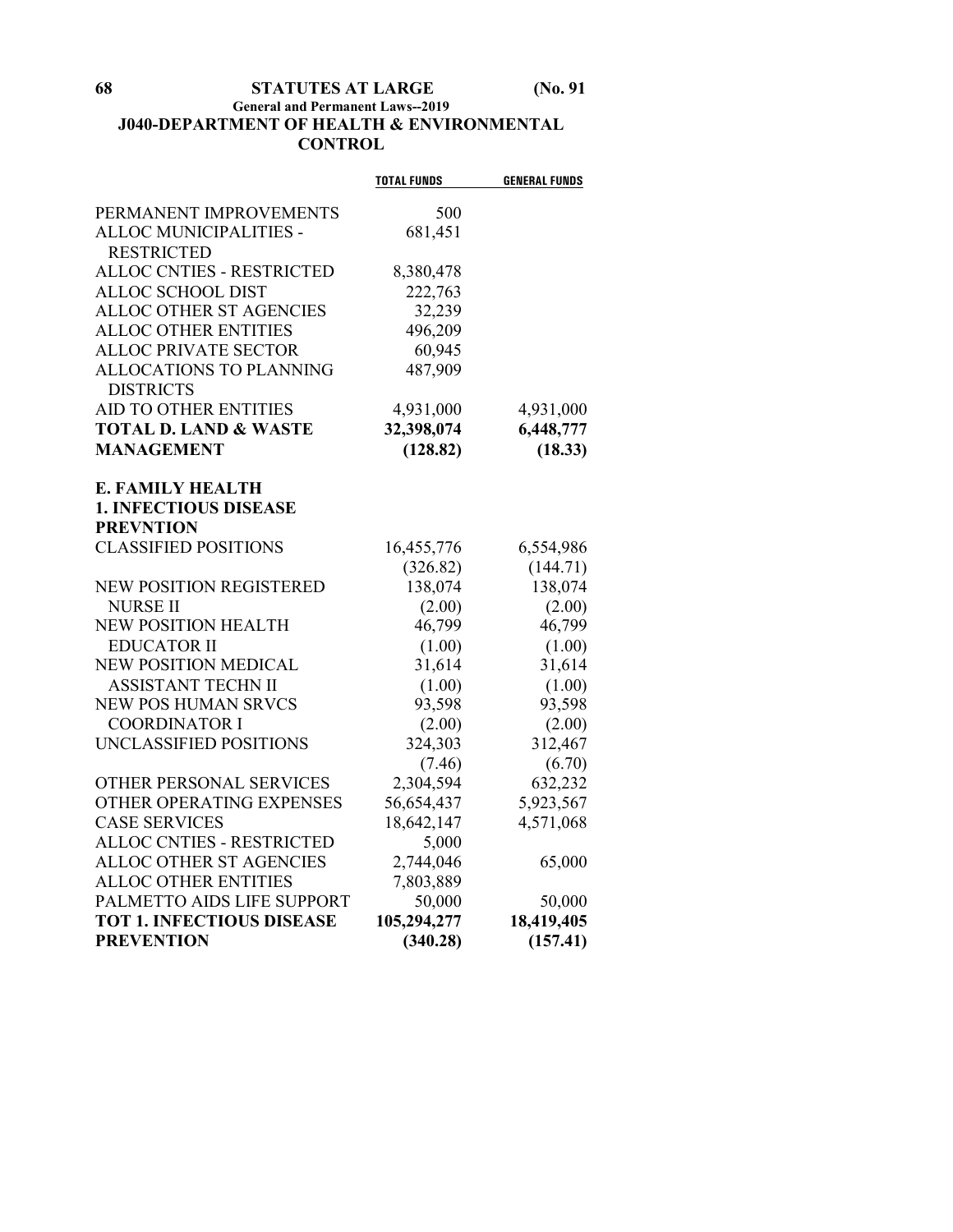# **No. 91) OF SOUTH CAROLINA 69 General and Permanent Laws--2019 J040-DEPARTMENT OF HEALTH & ENVIRONMENTAL CONTROL**

|                                                | <b>TOTAL FUNDS</b> | <b>GENERAL FUNDS</b> |
|------------------------------------------------|--------------------|----------------------|
| 2. MATERNAL/INFANT HLTH                        |                    |                      |
| <b>CLASSIFIED POSITIONS</b>                    | 26,915,016         | 1,402,695            |
|                                                | (788.97)           | (48.04)              |
| UNCLASSIFIED POSITIONS                         | 42,003             |                      |
|                                                | (0.40)             |                      |
| OTHER PERSONAL SERVICES                        | 3,857,123          | 89,701               |
| OTHER OPERATING EXPENSES                       | 18,284,338         | 232,097              |
| <b>CASE SERVICES</b>                           | 87,774,809         | 535,055              |
| <b>ALLOC CNTIES - RESTRICTED</b>               | 108,000            |                      |
| ALLOC SCHOOL DIST                              | 310,271            |                      |
| ALLOC OTHER ST AGENCIES                        | 60,000             |                      |
| <b>ALLOC OTHER ENTITIES</b>                    | 2,896,945          |                      |
| <b>CONTINUATION TEEN PREG</b>                  | 546,972            | 546,972              |
| <b>PREVENTION</b>                              |                    |                      |
| NEWBORN HEARING SCREENINGS                     | 421,750            | 421,750              |
| <b>ABSTINENCE UNTIL MARRIAGE</b>               | 100,000            | 100,000              |
| <b>EMERGING PROGRAMS</b>                       |                    |                      |
| <b>TOTAL 2. MATERNAL/INFANT</b>                | 141,317,227        | 3,328,270            |
| <b>HEALTH</b>                                  | (789.37)           | (48.04)              |
|                                                |                    |                      |
| <b>3. CHRONIC DISEASE</b><br><b>PREVENTION</b> |                    |                      |
| <b>CLASSIFIED POSITIONS</b>                    | 2,786,186          | 556,471              |
|                                                | (63.46)            | (10.15)              |
| OTHER PERSONAL SERVICES                        | 1,861,258          | 57,412               |
| OTHER OPERATING EXPENSES                       | 4,362,396          | 706,429              |
| PERMANENT IMPROVEMENTS                         | 7,000              |                      |
| <b>CASE SERVICES</b>                           | 3,770,664          | 500,000              |
| ALLOC OTHER ST AGENCIES                        | 3,415,046          |                      |
| <b>ALLOC OTHER ENTITIES</b>                    | 3,873,010          |                      |
| AID OTHER STATE AGENCIES                       | 1,010,000          | 1,010,000            |
| AID TO OTHER ENTITIES                          | 134,220            | 134,220              |
| <b>SMOKING PREVENTION TRUST</b>                | 6,124,341          |                      |
| <b>TOTAL 3. CHRONIC DISEASE</b>                | 27,344,121         | 2,964,532            |
| <b>PREVENTION</b>                              | (63.46)            | (10.15)              |
|                                                |                    |                      |
| <b>4. ACCESS TO CARE</b>                       |                    |                      |
| <b>CLASSIFIED POSITIONS</b>                    | 26,284,166         | 15,213,546           |
|                                                | (473.22)           | (333.07)             |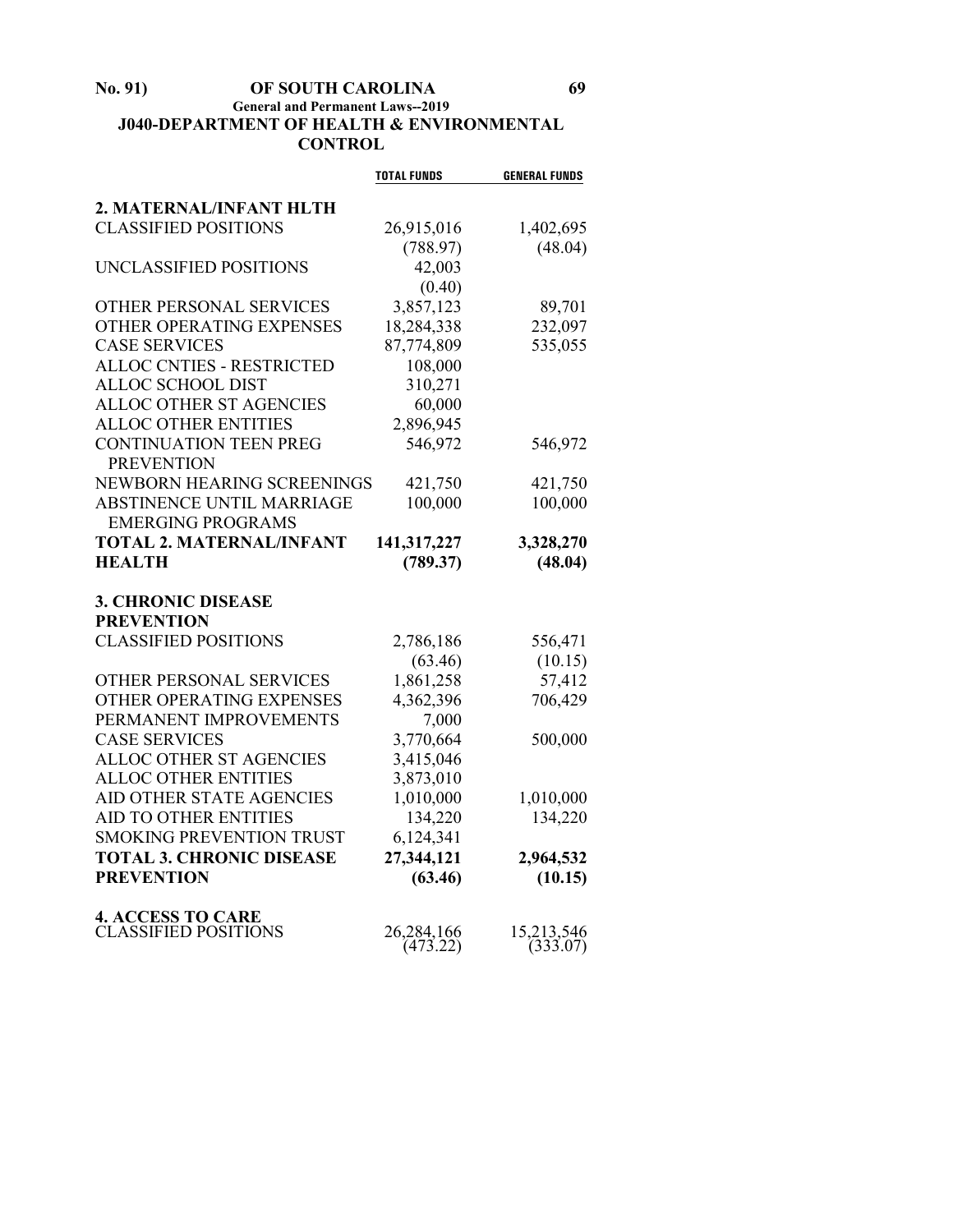# **General and Permanent Laws--2019 J040-DEPARTMENT OF HEALTH & ENVIRONMENTAL CONTROL**

|                                              | <b>TOTAL FUNDS</b> | <b>GENERAL FUNDS</b> |
|----------------------------------------------|--------------------|----------------------|
| UNCLASSIFIED POSITIONS                       | 1,203,798          | 639,721              |
|                                              | (7.69)             | (5.16)               |
| OTHER PERSONAL SERVICES                      | 2,251,153          | 863,057              |
| OTHER OPERATING EXPENSES                     | 40,543,490         | 17,535,014           |
| <b>CASE SERVICES</b>                         | 2,934              | 1,920                |
| ALLOC MUNICIPALITIES -                       | 32,847             |                      |
| <b>RESTRICTED</b>                            |                    |                      |
| ALLOC CNTIES - RESTRICTED                    | 149,712            |                      |
| ALLOC OTHER ST AGENCIES                      | 94,362             | 5,000                |
| <b>ALLOC OTHER ENTITIES</b>                  | 213,004            | 1,238                |
| <b>TOTAL 4. ACCESS TO CARE</b>               | 70,775,466         | 34,259,496           |
|                                              | (480.91)           | (338.23)             |
|                                              |                    |                      |
| <b>5. DRUG CONTROL</b>                       |                    |                      |
| <b>CLASSIFIED POSITIONS</b>                  | 2,378,970          |                      |
|                                              | (25.93)            |                      |
| <b>NEW POSITION ADMIN</b>                    | 35,458             | 35,458               |
| <b>SPECIALIST II</b>                         | (1.00)             | (1.00)               |
| <b>NEW POSITION PROGRAM</b>                  | 58,000             | 58,000               |
| <b>COORDINATOR I</b>                         | (1.00)             | (1.00)               |
| NEW POSITION PROGRAM                         | 112,000            | 112,000              |
| <b>MANAGER II</b>                            | (1.00)             | (1.00)               |
| NEW POSITION IT TECHNICIAN                   | 88,000             | 88,000               |
| Ш                                            | (1.00)             | (1.00)               |
| OTHER PERSONAL SERVICES                      | 126,948            |                      |
| OTHER OPERATING EXPENSES                     | 3,549,170          | 667,037              |
| ALLOC OTHER STATE AGENCIES                   | 160,948            |                      |
| <b>ALLOC OTHER ENTITIES</b>                  | 141,366            |                      |
| <b>TOTAL 5. DRUG CONTROL</b>                 | 6,650,860          | 960,495              |
|                                              | (29.93)            | (4.00)               |
|                                              |                    |                      |
| <b>6. RAPE VIOLENCE</b><br><b>PREVENTION</b> |                    |                      |
| <b>CLASSIFIED POSITIONS</b>                  | 98,743             |                      |
|                                              | (1.00)             |                      |
| OTHER OPERATING EXPENSES                     | 52,277             |                      |
| <b>CASE SERVICES</b>                         | 1,356,689          | 1,356,689            |
| ALLOC OTHER STAGENCIES                       | 14,752             |                      |
|                                              |                    |                      |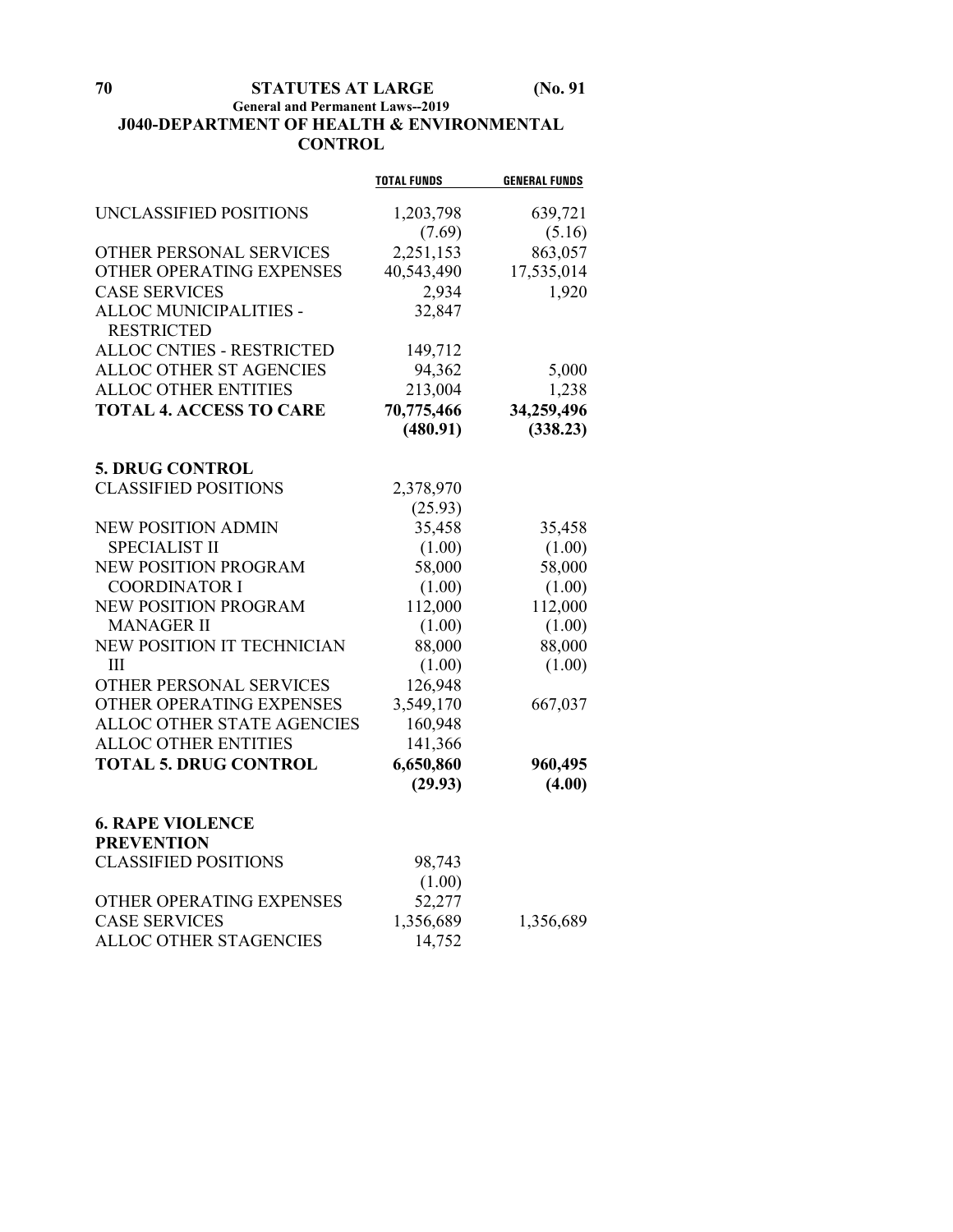#### **No. 91) OF SOUTH CAROLINA 71 General and Permanent Laws--2019 J040-DEPARTMENT OF HEALTH & ENVIRONMENTAL CONTROL**

|                                  | <b>TOTAL FUNDS</b> | <b>GENERAL FUNDS</b> |
|----------------------------------|--------------------|----------------------|
| <b>ALLOC OTHER ENTITIES</b>      | 911,235            |                      |
| <b>TOTAL 6. RAPE VIOLENCE</b>    | 2,433,696          | 1,356,689            |
| <b>PREVENTION</b>                | (1.00)             |                      |
| 7. INDEPENDENT LIVING            |                    |                      |
| <b>CLASSIFIED POSITIONS</b>      | 4,351,056          | 819,619              |
|                                  | (61.53)            | (15.73)              |
| UNCLASSIFIED POSITIONS           | 96,082             |                      |
| <b>OTHER PERSONAL SERVICES</b>   | 442,281            | 63,094               |
| OTHER OPERATING EXPENSES         | 3,030,060          | 1,347,126            |
| <b>CASE SERVICES</b>             | 6,554,366          | 3,053,996            |
| ALLOC OTHER ST AGENCIES          | 23,646             |                      |
| <b>ALLOC OTHER ENTITIES</b>      | 259,748            |                      |
| AID OTHER STATE AGENCIES         | 1,395              | 1,395                |
| SICKLE CELL PROF. EDUCATION      | 100,000            | 100,000              |
| <b>TOT 7. INDEPENDENT LIVING</b> | 14,858,634         | 5,385,230            |
|                                  | (61.53)            | (15.73)              |
| <b>TOTAL E. FAMILY HEALTH</b>    | 368, 674, 281      | 66, 674, 117         |
|                                  | (1,766.48)         | (573.56)             |
| <b>F. HEALTH CARE STANDARDS</b>  |                    |                      |
| 1. RADIOLOGICAL                  |                    |                      |
| <b>MONITORING</b>                |                    |                      |
| <b>CLASSIFIED POSITIONS</b>      | 1,502,986          | 750,426              |
|                                  | (32.20)            | (15.44)              |
| OTHER PERSONAL SERVICES          | 42,000             | 15,000               |
| OTHER OPERATING EXPENSES         | 511,683            | 178,648              |
| <b>TOTAL 1. RADIOLOGICAL</b>     | 2,056,669          | 944,074              |
| <b>MONITORING</b>                | (32.20)            | (15.44)              |
| 2. FACILITY & SRVC               |                    |                      |
| <b>DEVELOPMENT</b>               |                    |                      |
| <b>CLASSIFIED POSITIONS</b>      | 1,244,909          | 787,850              |
|                                  | (19.05)            | (11.85)              |
| OTHER PERSONAL SERVICES          | 31,570             | 8,600                |
| OTHER OPERATING EXPENSES         | 1,386,423          | 367,592              |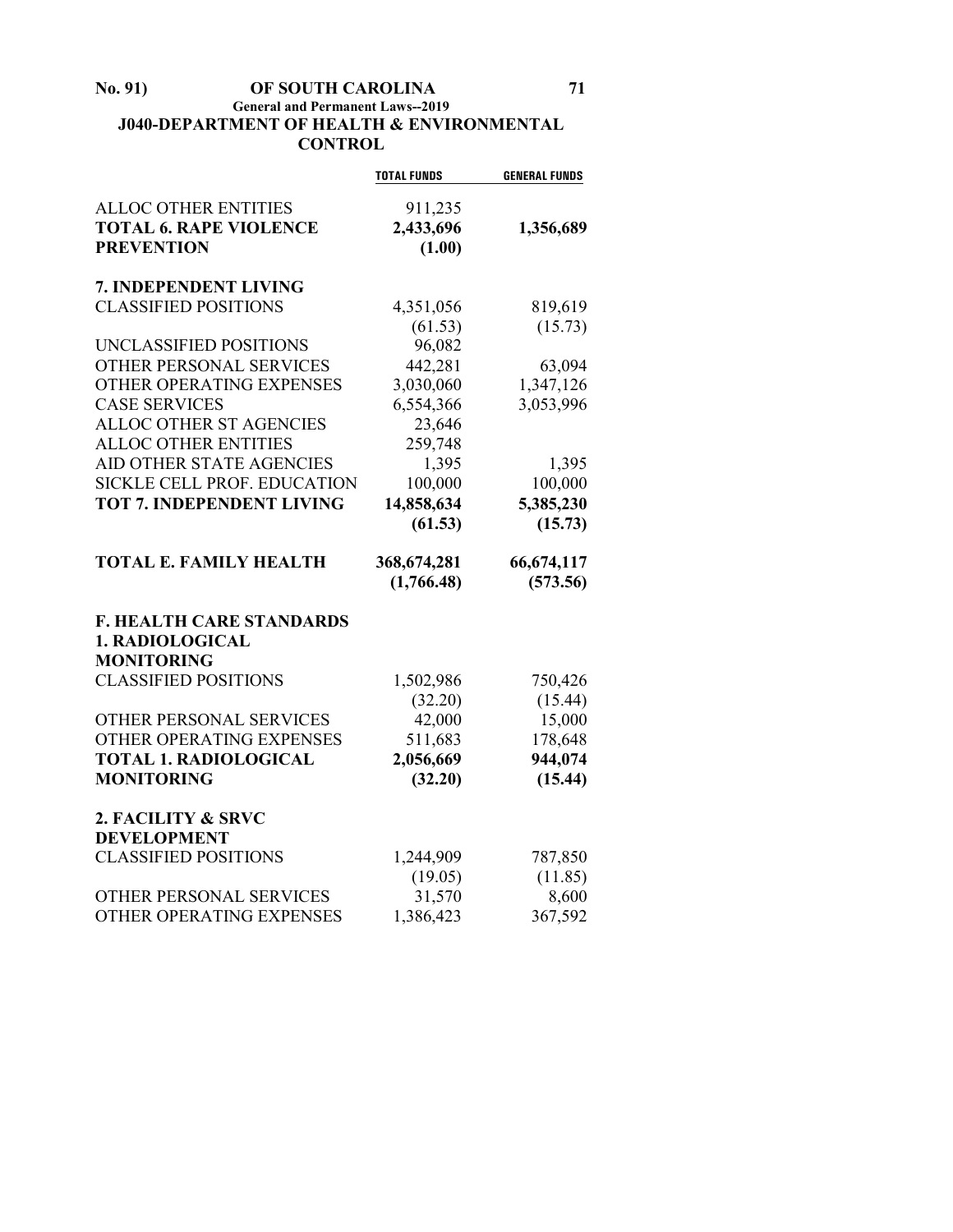# **General and Permanent Laws--2019 J040-DEPARTMENT OF HEALTH & ENVIRONMENTAL CONTROL**

|                                                           | <b>TOTAL FUNDS</b>   | <b>GENERAL FUNDS</b> |
|-----------------------------------------------------------|----------------------|----------------------|
| <b>TOTAL 2. FACILITY &amp; SRVC</b><br><b>DEVELOPMENT</b> | 2,662,902<br>(19.05) | 1,164,042<br>(11.85) |
| <b>3. FACILITY LICENSING</b>                              |                      |                      |
| <b>CLASSIFIED POSITIONS</b>                               | 2,985,749            | 1,286,195            |
|                                                           | (79.80)              | (39.36)              |
| UNCLASSIFIED POSITIONS                                    |                      |                      |
|                                                           | (1.00)               | (1.00)               |
| OTHER PERSONAL SERVICES                                   | 88,000               | 10,000               |
| OTHER OPERATING EXPENSES                                  | 2,648,875            | 380,334              |
| <b>CASE SERVICES</b>                                      | 1,500                |                      |
| <b>TOT 3. FACILITY LICENSING</b>                          | 5,724,124            | 1,676,529            |
|                                                           | (80.80)              | (40.36)              |
| <b>4. CERTIFICATION</b>                                   |                      |                      |
| <b>CLASSIFIED POSITIONS</b>                               | 2,564,530            |                      |
|                                                           | (59.00)              |                      |
| OTHER PERSONAL SERVICES                                   | 224,700              |                      |
| OTHER OPERATING EXPENSES                                  | 2,701,832            |                      |
| <b>TOT 4. CERTIFICATION</b>                               | 5,491,062            |                      |
|                                                           | (59.00)              |                      |
| <b>5. EMERGENCY MEDICAL</b>                               |                      |                      |
| <b>SERVICES</b>                                           |                      |                      |
| <b>CLASSIFIED POSITIONS</b>                               | 700,189              | 609,000              |
|                                                           | (17.70)              | (16.15)              |
| OTHER PERSONAL SERVICES                                   | 44,809               | 10,000               |
| OTHER OPERATING EXPENSES                                  | 940,322              | 328,167              |
| <b>CASE SERVICES</b>                                      | 9,077                | 9,077                |
| <b>ALLOC CNTIES - RESTRICTED</b>                          | 7,500                |                      |
| ALLOC OTHER ENTITIES                                      | 376,501              | 350,001              |
| ALLOC ENTITIES - AID TO EMS                               | 216,877              |                      |
| <b>REGIONAL</b>                                           |                      |                      |
| AID TO CNTIES - RESTRICTED                                | 536,382              | 536,382              |
| AID EMS - REGIONAL COUNCILS                               | 164,579              | 164,579              |
| <b>AID TO OTHER ENTITIES</b>                              | 147,500              | 147,500              |
| <b>TRAUMA CENTER FUND</b>                                 | 2,268,886            | 2,268,886            |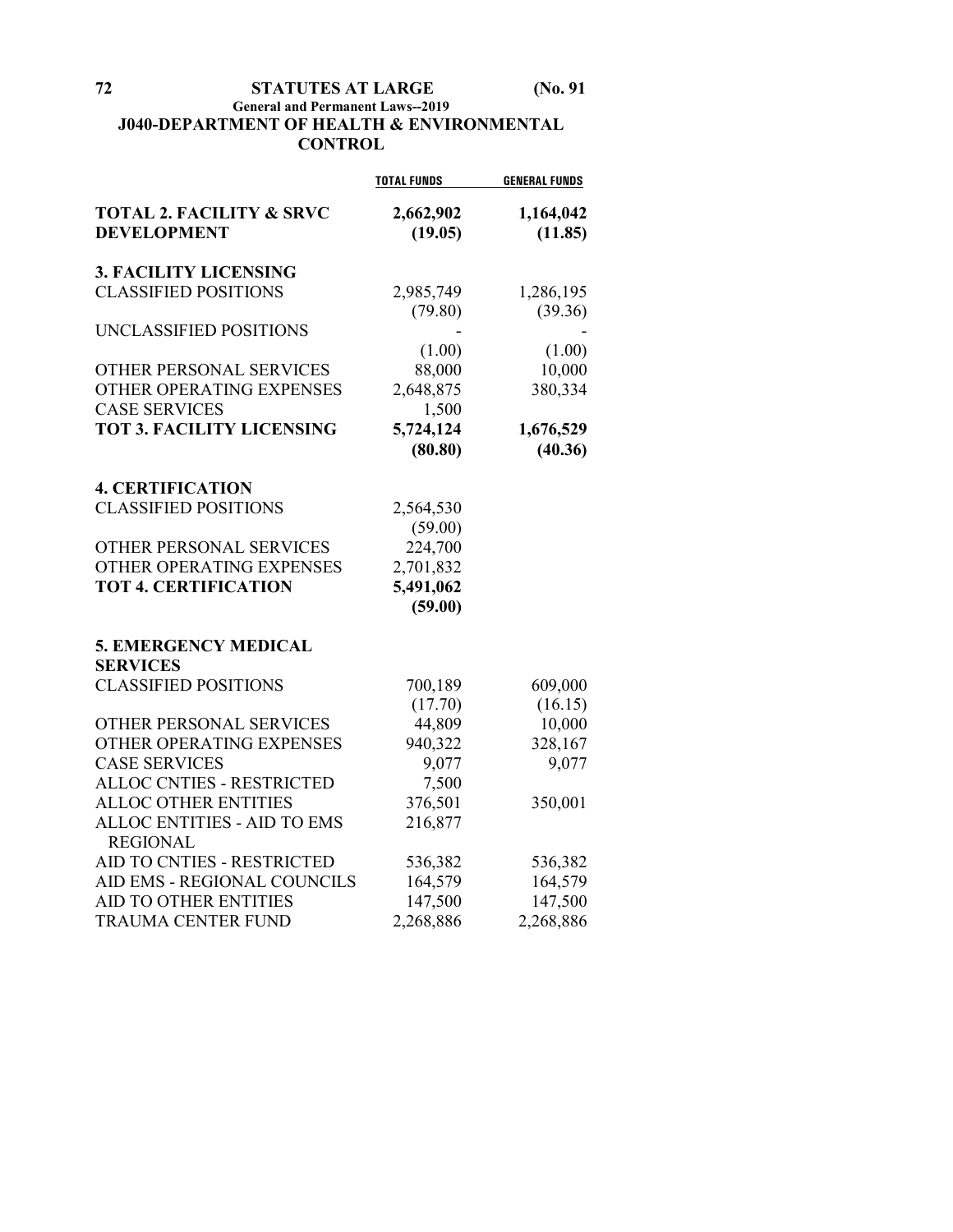## **No. 91) OF SOUTH CAROLINA 73 General and Permanent Laws--2019 J040-DEPARTMENT OF HEALTH & ENVIRONMENTAL CONTROL**

|                        | <b>GENERAL FUNDS</b>                                                   |
|------------------------|------------------------------------------------------------------------|
| 5,412,622<br>(17.70)   | 4,423,592<br>(16.15)                                                   |
| 21,347,379<br>(208.75) | 8,208,237<br>(83.80)                                                   |
|                        |                                                                        |
|                        |                                                                        |
| 4,145,981              | 807,886                                                                |
| (79.00)                | (13.00)                                                                |
| 814,501                | 41,716                                                                 |
| 12,429,429             | 202,791                                                                |
| 329,777                |                                                                        |
|                        |                                                                        |
| 3,500                  |                                                                        |
| 277                    |                                                                        |
| 17,928,740             | 1,052,393                                                              |
| (79.00)                | (13.00)                                                                |
|                        |                                                                        |
| 3,647,583              | 95,086                                                                 |
| (110.68)               | (1.00)                                                                 |
| 1,432,453              | 10,172                                                                 |
| 8,081,871              | 116,312                                                                |
|                        | 221,570                                                                |
|                        | (1.00)                                                                 |
| 31,090,647             | 1,273,963                                                              |
| (189.68)               | (14.00)                                                                |
| 548,954,765            | 114,820,662<br>(1,109.48)                                              |
|                        | <b>TOTAL FUNDS</b><br>205,275<br>13,161,907<br>(110.68)<br>(3, 287.34) |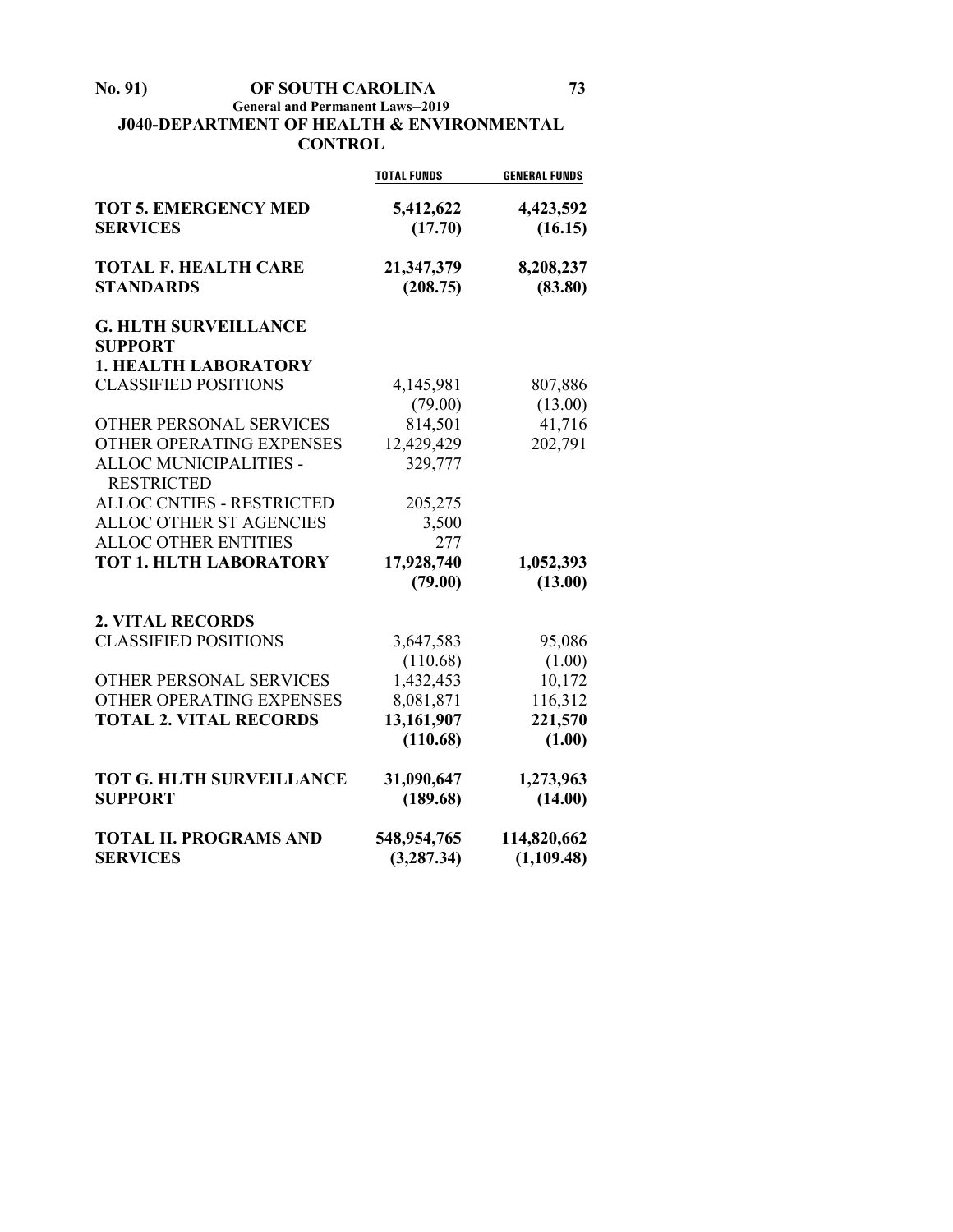# **74 STATUTES AT LARGE (No. 91**

## **General and Permanent Laws--2019 J040-DEPARTMENT OF HEALTH & ENVIRONMENTAL CONTROL**

|                                  | <b>TOTAL FUNDS</b> | <b>GENERAL FUNDS</b> |
|----------------------------------|--------------------|----------------------|
| <b>III. EMPLOYEE BENEFITS</b>    |                    |                      |
| <b>EMPLOYER CONTRIBUTIONS</b>    | 74,048,155         | 21,438,955           |
| <b>TOT III. EMPLY BENEFITS</b>   | 74,048,155         | 21,438,955           |
| <b>TOT DEPTMENT OF HLTH</b>      | 649,662,400        | 142,622,468          |
| <b>&amp; ENVIRONMENTAL CTROL</b> | (3,530.84)         | (1,217.38)           |

## **SECTION 35 J120-DEPARTMENT OF MENTAL HEALTH**

|                                  | <b>TOTAL FUNDS</b> | <b>GENERAL FUNDS</b> |
|----------------------------------|--------------------|----------------------|
| <b>I. GENERAL ADMINISTRATION</b> |                    |                      |
|                                  |                    |                      |
| <b>COMMISSIONERS</b>             | 214,901            | 214,901              |
|                                  | (1.00)             | (1.00)               |
| <b>CLASSIFIED POSITIONS</b>      | 2,896,023          | 2,862,828            |
|                                  | (45.00)            | (45.00)              |
| UNCLASSIFIED POSITIONS           | 523,381            | 373,223              |
|                                  | (3.50)             | (3.50)               |
| OTHER PERSONAL SERVICES          | 61,548             | 31,441               |
| OTHER OPERATING EXPENSES         | 702,499            | 566,091              |
| <b>TOTAL I. GENERAL</b>          | 4,398,352          | 4,048,484            |
| <b>ADMINISTRATION</b>            | (49.50)            | (49.50)              |
| <b>II. PROGRAMS AND SERVICES</b> |                    |                      |
| A. COMMUNITY MENTAL HLTH         |                    |                      |
| <b>1. MENTAL HEALTH CENTERS</b>  |                    |                      |
| <b>CLASSIFIED POSITIONS</b>      | 84,051,377         | 50,072,198           |
|                                  | (2,160.89)         | (1,196.62)           |
| UNCLASSIFIED POSITIONS           | 11,796,002         | 7,058,561            |
|                                  | (108.76)           | (65.74)              |
| OTHER PERSONAL SERVICES          | 5,030,908          | 2,444,640            |
| OTHER OPERATING EXPENSES         | 50,678,614         | 2,637,598            |
| <b>CASE SERVICES</b>             | 8,508,545          | 5,473,892            |
| <b>TOT 1. MENTAL HEALTH</b>      |                    |                      |
|                                  | 160,065,446        | 67,686,889           |
| <b>CENTERS</b>                   | (2,269.65)         | (1,262.36)           |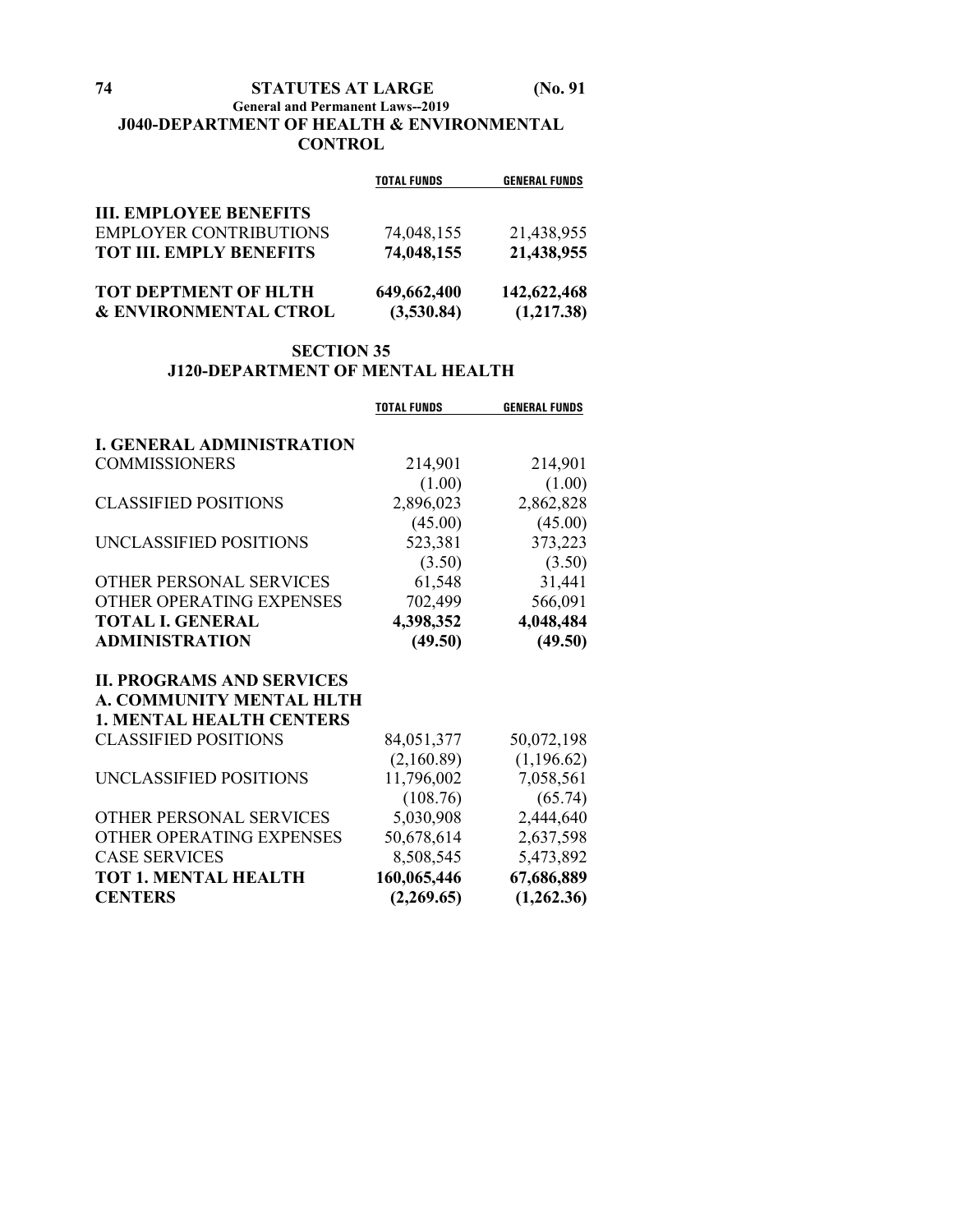#### **No. 91) OF SOUTH CAROLINA 75 General and Permanent Laws--2019 J120-DEPARTMENT OF MENTAL HEALTH**

|                                       | <b>TOTAL FUNDS</b>     | <b>GENERAL FUNDS</b>  |
|---------------------------------------|------------------------|-----------------------|
| 2. PROJECTS & GRANTS                  |                        |                       |
| <b>CLASSIFIED POSITIONS</b>           | 1,361,120              | 443,490               |
|                                       | (25.00)                | (16.00)               |
| UNCLASSIFIED POSITIONS                | 1,246,430              | 821,892               |
|                                       | (17.20)                | (8.20)                |
| OTHER PERSONAL SERVICES               | 1,361,088              | 120,930               |
| OTHER OPERATING EXPENSES              | 10,934,914             | 2,676,396             |
| <b>CASE SERVICES</b>                  | 870,856                | 625,856               |
| S. C. SHARE                           | 250,000                |                       |
| ALLIAN FOR THE MENTAL ILL             | 50,000                 |                       |
| <b>TOTAL 2. PROJECTS &amp; GRANTS</b> | 16,074,408             | 4,688,564             |
|                                       | (42.20)                | (24.20)               |
| TOT A. COMMUNITY MENTAL               | 176,139,854            | 72,375,453            |
| <b>HEALTH</b>                         | (2,311.85)             | (1, 286.56)           |
|                                       |                        |                       |
| <b>B. INPATIENT MENTAL HLTH</b>       |                        |                       |
| <b>1. BRYAN PSYCHIATRIC HOS</b>       |                        |                       |
| a. BRYAN CIVIL                        |                        |                       |
| <b>CLASSIFIED POSITIONS</b>           | 10,941,075             | 5,840,059             |
|                                       | (378.84)               | (211.95)              |
| UNCLASSIFIED POSITIONS                | 2,062,710              | 260,000               |
|                                       | (15.71)                | (6.08)                |
| OTHER PERSONAL SERVICES               | 2,935,471              | 917,100               |
| OTHER OPERATING EXPENSES              | 11,461,306             | 601,918               |
| <b>CASE SERVICES</b>                  | 171,202                | 136,655               |
| <b>TOTAL a. BRYAN CIVIL</b>           | 27,571,764<br>(394.55) | 7,755,732<br>(218.03) |
|                                       |                        |                       |
| <b>b. BRYAN FORENSICS</b>             |                        |                       |
| <b>CLASSIFIED POSITIONS</b>           | 5,116,560              | 4,962,000             |
|                                       | (159.48)               | (148.48)              |
| UNCLASSIFIED POSITIONS                | 962,065                | 825,000               |
|                                       | (12.34)                | (9.13)                |
| OTHER PERSONAL SERVICES               | 708,791                | 650,000               |
| OTHER OPERATING EXPENSES              | 5,584,112              | 4,565,000             |
| <b>CASE SERVICES</b>                  | 22,348,062             | 11,279,330            |
| <b>TOTAL b. BRYAN FORENSICS</b>       | 34,719,590             | 22,281,330            |
|                                       | (171.82)               | (157.61)              |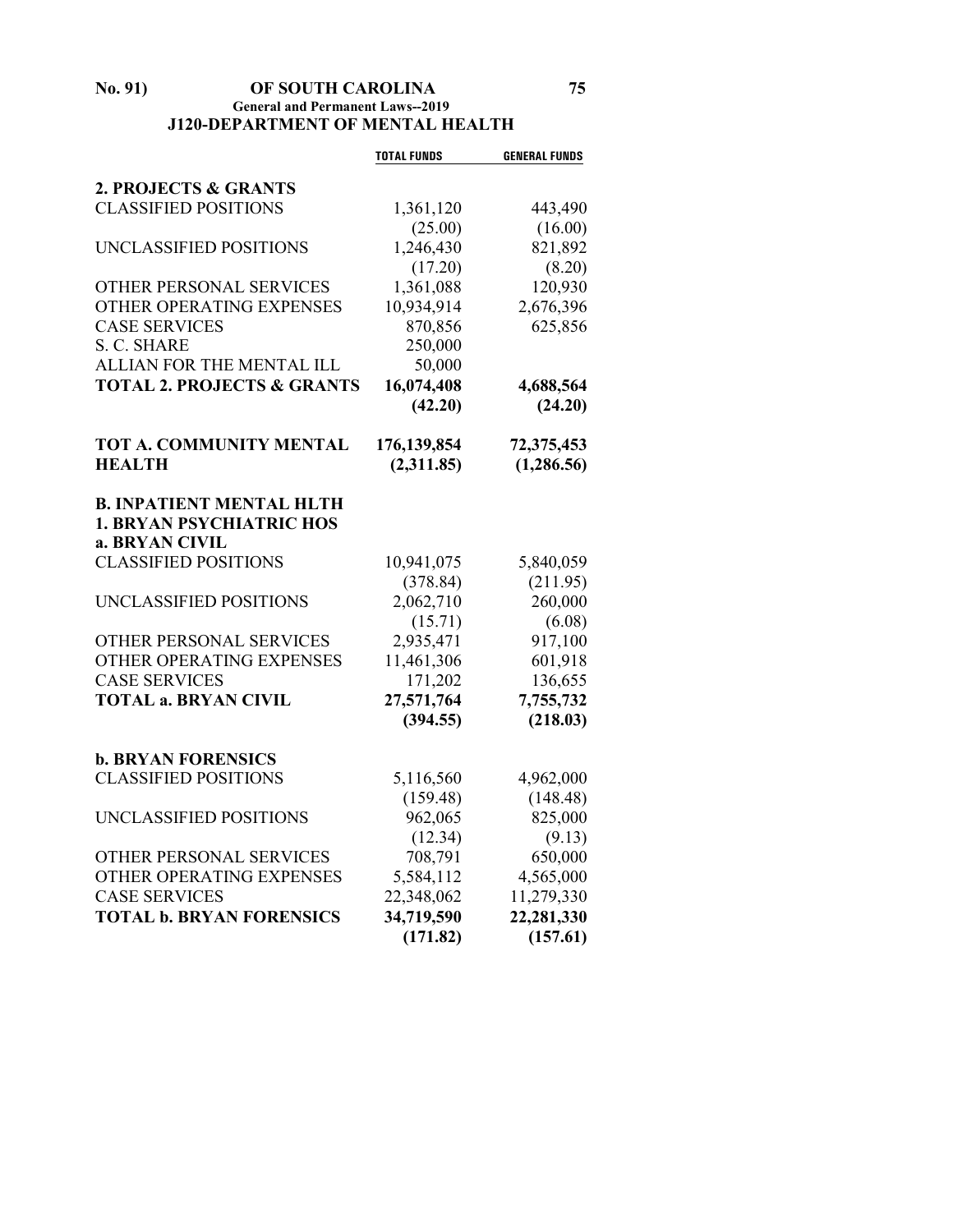## **76 STATUTES AT LARGE (No. 91 General and Permanent Laws--2019 J120-DEPARTMENT OF MENTAL HEALTH**

|                                   | <b>TOTAL FUNDS</b> | <b>GENERAL FUNDS</b> |
|-----------------------------------|--------------------|----------------------|
| c. BRYAN CHILD &                  |                    |                      |
| <b>ADOLESCENT (HALL INST)</b>     |                    |                      |
| <b>CLASSIFIED POSITIONS</b>       | 5,360,172          | 3,921,389            |
|                                   | (189.98)           | (133.71)             |
| UNCLASSIFIED POSITIONS            | 853,070            |                      |
|                                   | (14.47)            | (6.47)               |
| <b>OTHER PERSONAL SERVICES</b>    | 1,437,801          | 446,477              |
| OTHER OPERATING EXPENSES          | 3,159,735          |                      |
| <b>CASE SERVICES</b>              | 75,534             | 12,000               |
| <b>TOTAL c. BRYAN CHILD &amp;</b> | 10,886,312         | 4,379,866            |
| <b>ADOLESCENT (HALL INST)</b>     | (204.45)           | (140.18)             |
| <b>TOTAL 1. BRYAN PSYCHIATRIC</b> | 73,177,666         | 34,416,928           |
| <b>HOSPITAL</b>                   | (770.82)           | (515.82)             |
| 2. HARRIS PSYCHIATRIC HOS         |                    |                      |
| <b>CLASSIFIED POSITIONS</b>       | 9,932,822          | 6,219,942            |
|                                   | (325.55)           | (225.55)             |
| UNCLASSIFIED POSITIONS            | 1,245,413          | 327,011              |
|                                   | (13.49)            | (6.60)               |
| <b>OTHER PERSONAL SERVICES</b>    | 1,268,339          | 430,000              |
| OTHER OPERATING EXPENSES          | 6,179,371          | 909,851              |
| <b>CASE SERVICES</b>              | 374,850            | 158,500              |
| <b>TOT 2. HARRIS PSYCHIATRIC</b>  | 19,000,795         | 8,045,304            |
| <b>HOSPITAL</b>                   | (339.04)           | (232.15)             |
| <b>3. MEDICAL CLINICS</b>         |                    |                      |
| <b>CLASSIFIED POSITIONS</b>       | 1,124,975          | 932,492              |
|                                   | (40.20)            | (35.20)              |
| UNCLASSIFIED POSITIONS            | 450,525            | 353,500              |
|                                   | (5.00)             | (3.00)               |
| OTHER PERSONAL SERVICES           | 68,863             | 13,898               |
| OTHER OPERATING EXPENSES          | 637,196            | 359,762              |
| <b>CASE SERVICES</b>              | 25,000             | 6,000                |
| <b>TOTAL 3. MEDICAL CLINICS</b>   | 2,306,559          | 1,665,652            |
|                                   | (45.20)            | (38.20)              |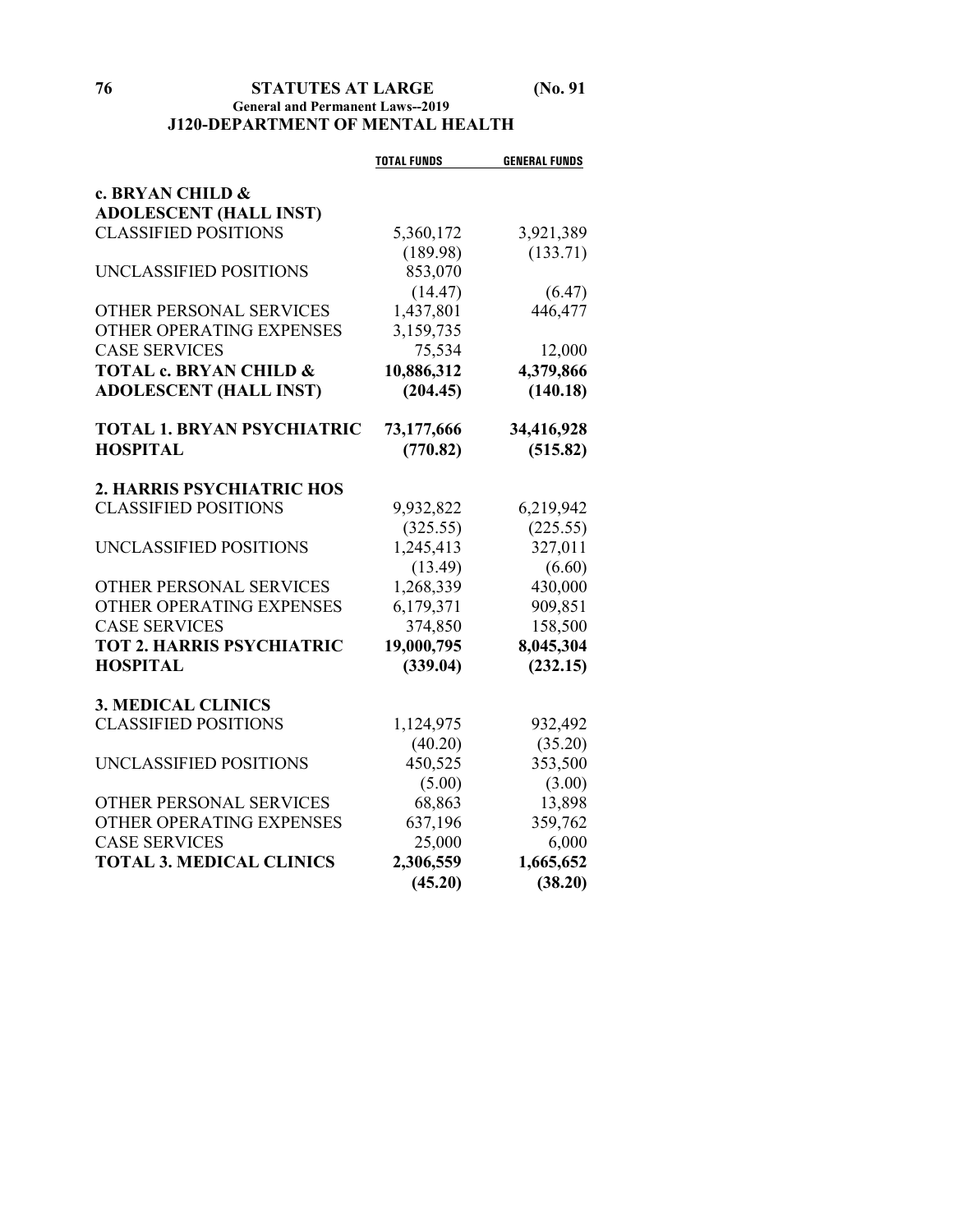### **No. 91) OF SOUTH CAROLINA 77 General and Permanent Laws--2019 J120-DEPARTMENT OF MENTAL HEALTH**

|                                                 | <b>TOTAL FUNDS</b>        | <b>GENERAL FUNDS</b>   |
|-------------------------------------------------|---------------------------|------------------------|
| <b>TOT B. INPATIENT MENTAL</b><br><b>HEALTH</b> | 94,485,020<br>(1, 155.06) | 44,127,884<br>(786.17) |
| <b>C. ADDICTIONS</b>                            |                           |                        |
| <b>1. MORRIS VILLAGE</b>                        |                           |                        |
| <b>CLASSIFIED POSITIONS</b>                     | 7,049,189                 | 6,354,455              |
|                                                 | (193.39)                  | (161.88)               |
| UNCLASSIFIED POSITIONS                          | 506,213                   | 180,783                |
|                                                 | (5.48)                    | (4.48)                 |
| OTHER PERSONAL SERVICES                         | 1,977,507                 | 898,507                |
| OTHER OPERATING EXPENSES                        | 2,543,843                 |                        |
| <b>CASE SERVICES</b>                            | 90,250                    | 35,000                 |
| <b>TOTAL 1. MORRIS VILLAGE</b>                  | 12,167,002                | 7,468,745              |
|                                                 | (198.87)                  | (166.36)               |
| <b>TOTAL C. ADDICTIONS</b>                      | 12,167,002                | 7,468,745              |
|                                                 | (198.87)                  | (166.36)               |
| <b>D. CLINICAL &amp; SPPRT SRVCS</b>            |                           |                        |
| <b>1. ADMINISTRATIVE SERVICES</b>               |                           |                        |
| <b>CLASSIFIED POSITIONS</b>                     | 13,279,013                | 12,300,890             |
|                                                 | (274.26)                  | (264.51)               |
| UNCLASSIFIED POSITIONS                          | 260,701                   | 223,959                |
|                                                 | (4.00)                    | (4.00)                 |
| OTHER PERSONAL SERVICES                         | 610,877                   | 583,877                |
| OTHER OPERATING EXPENSES                        | 13,525,495                | 7,541,396              |
| <b>CASE SERVICES</b>                            | 125,000                   |                        |
| <b>TOTAL 1. ADMINISTRATIVE</b>                  | 27,801,086                | 20,650,122             |
| <b>SERVICES</b>                                 | (278.26)                  | (268.51)               |
| 2. PUBLIC SAFETY DIVISION                       |                           |                        |
| <b>CLASSIFIED POSITIONS</b>                     | 1,639,393                 | 1,449,746              |
|                                                 | (49.00)                   | (39.00)                |
| OTHER PERSONAL SERVICES                         | 61,465                    | 50,000                 |
| OTHER OPERATING EXPENSES                        | 644,486                   | 146,305                |
| <b>TOTAL 2. PUBLIC SAFETY</b>                   | 2,345,344                 | 1,646,051              |
| <b>DIVISION</b>                                 | (49.00)                   | (39.00)                |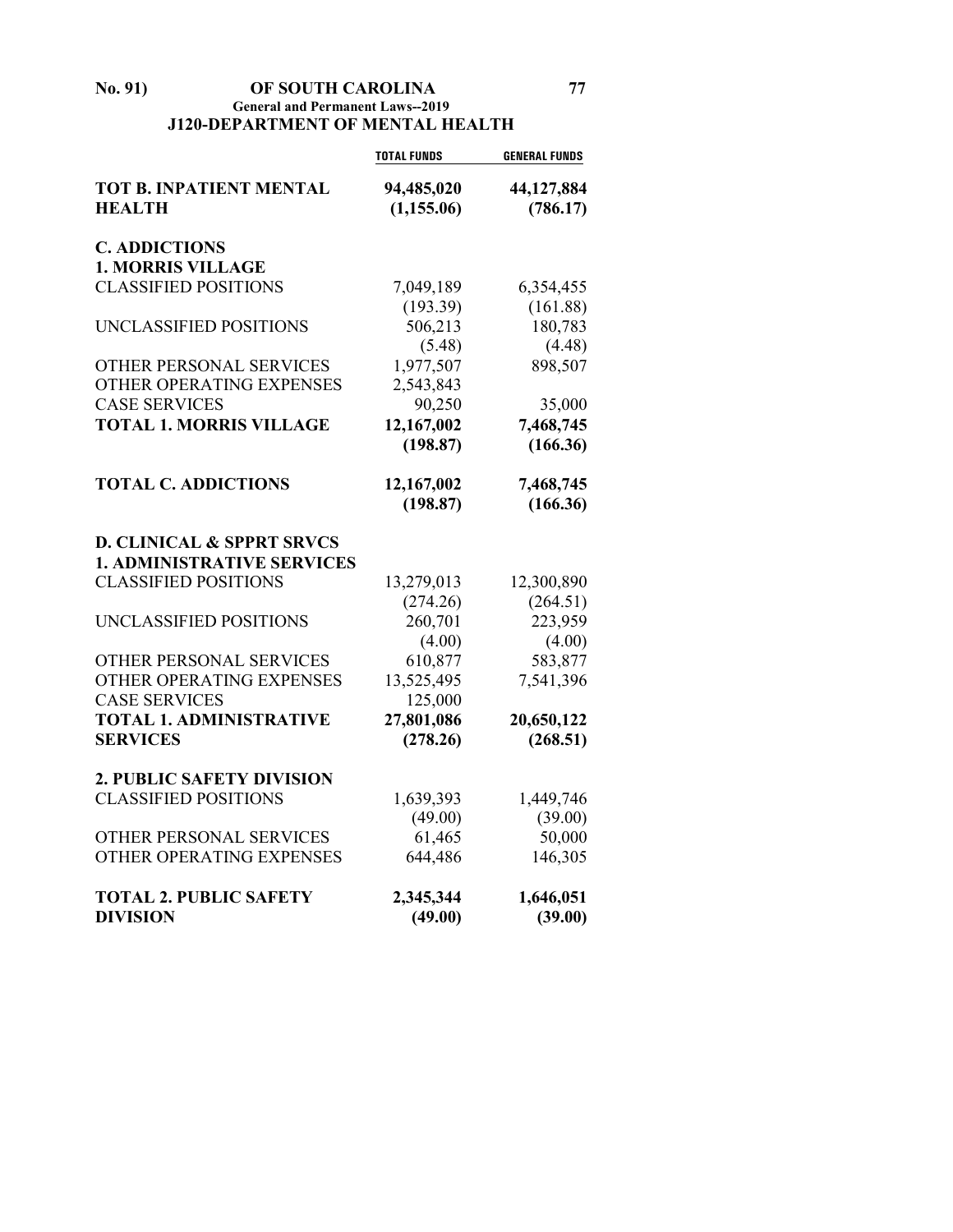## **78 STATUTES AT LARGE (No. 91 General and Permanent Laws--2019 J120-DEPARTMENT OF MENTAL HEALTH**

|                                      | <b>TOTAL FUNDS</b> | <b>GENERAL FUNDS</b> |
|--------------------------------------|--------------------|----------------------|
| 3. NUTRITIONAL                       |                    |                      |
| <b>CLASSIFIED POSITIONS</b>          | 1,831,567          | 1,681,567            |
|                                      | (66.92)            | (66.92)              |
| OTHER PERSONAL SERVICES              | 328,361            | 78,361               |
| OTHER OPERATING EXPENSES             | 3,234,526          | 1,994,950            |
| <b>TOTAL 3. NUTRITIONAL</b>          | 5,394,454          | 3,754,878            |
|                                      | (66.92)            | (66.92)              |
|                                      |                    |                      |
| <b>4. TRAINING &amp; RESEARCH</b>    |                    |                      |
| <b>CLASSIFIED POSITIONS</b>          | 880,572            | 880,572              |
|                                      | (21.63)            | (21.63)              |
| OTHER PERSONAL SERVICES              | 20,000             | 20,000               |
| OTHER OPERATING EXPENSES             | 1,408,079          | 1,208,079            |
| <b>TOT 4. TRAIN &amp; RESEARCH</b>   | 2,308,651          | 2,108,651            |
|                                      | (21.63)            | (21.63)              |
|                                      |                    |                      |
| <b>TOT D. CLINICAL &amp; SUPPORT</b> | 37,849,535         | 28,159,702           |
| <b>SERVICES</b>                      | (415.81)           | (396.06)             |
|                                      |                    |                      |
| <b>E. LONG TERM CARE</b>             |                    |                      |
| <b>1. STONE PAVILION</b>             |                    |                      |
| <b>CLASSIFIED POSITIONS</b>          | 4,120,250          | 1,789,531            |
|                                      | (141.75)           | (45.85)              |
| UNCLASSIFIED POSITIONS               | 24,000             | 24,000               |
|                                      | (3.50)             | (3.50)               |
| OTHER PERSONAL SERVICES              | 1,762,962          | 302,533              |
| OTHER OPERATING EXPENSES             | 3,305,800          | 1,615,029            |
| <b>CASE SERVICES</b>                 | 76,503             | 8,500                |
| <b>TOTAL 1. STONE PAVILION</b>       | 9,289,515          | 3,739,593            |
|                                      | (145.25)           | (49.35)              |
| 2. CAMPBELL VETERANS HOME            |                    |                      |
| <b>CLASSIFIED POSITIONS</b>          | 55,000             | 55,000               |
|                                      | (1.05)             | (1.05)               |
| OTHER OPERATING EXPENSES             | 34,000             | 34,000               |
| <b>CASE SERVICES</b>                 | 20,362,280         | 7,174,286            |
| <b>TOTAL 2. CAMPBELL</b>             | 20,451,280         | 7,263,286            |
| <b>VETERANS HOME</b>                 | (1.05)             | (1.05)               |
|                                      |                    |                      |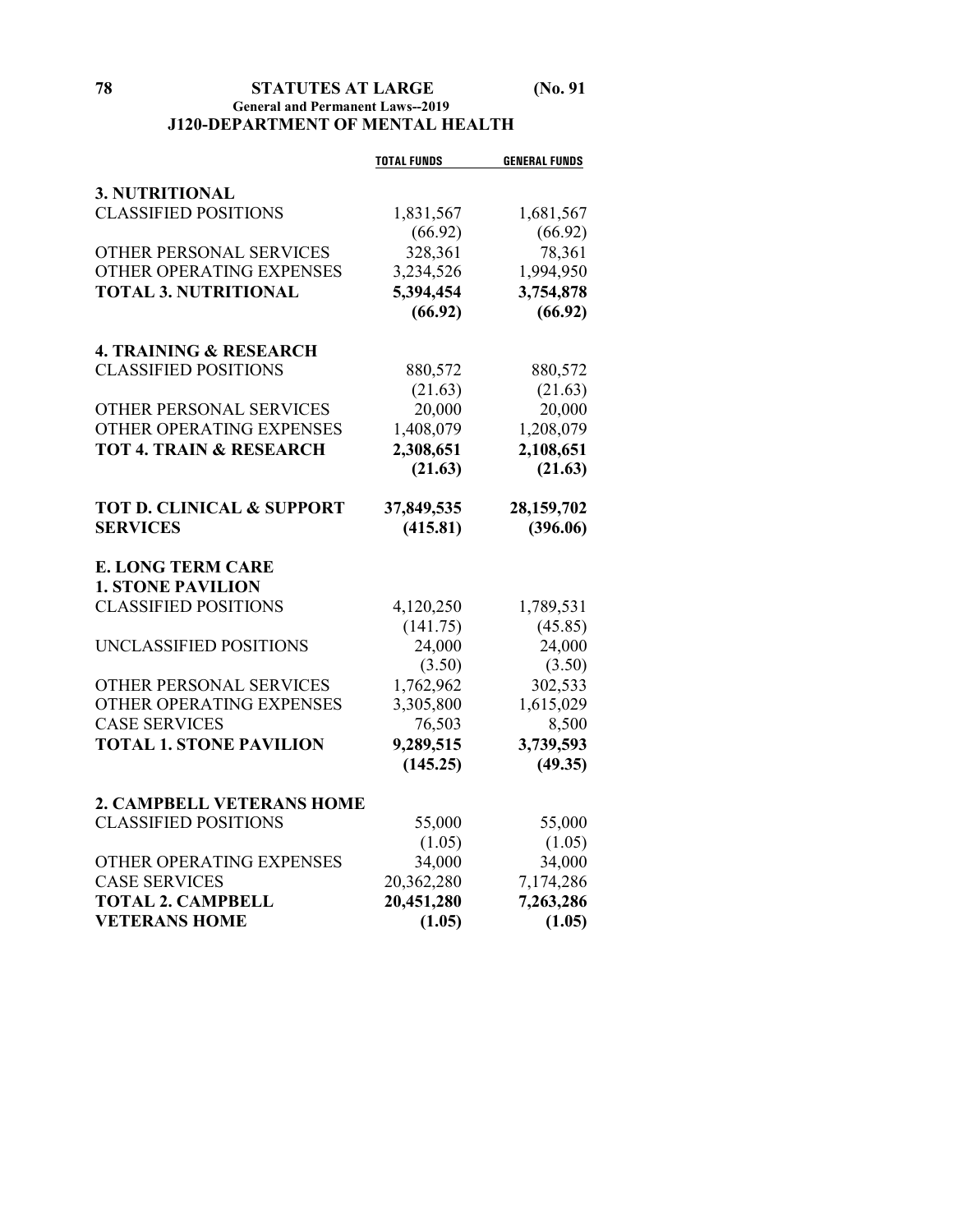### **No. 91) OF SOUTH CAROLINA 79 General and Permanent Laws--2019 J120-DEPARTMENT OF MENTAL HEALTH**

|                                   | <b>TOTAL FUNDS</b> | <b>GENERAL FUNDS</b> |
|-----------------------------------|--------------------|----------------------|
| <b>3. VETERANS' VICTORY HOUSE</b> |                    |                      |
| <b>CLASSIFIED POSITIONS</b>       | 57,000             | 57,000               |
|                                   | (1.05)             | (1.05)               |
| OTHER OPERATING EXPENSES          | 60,121             | 20,000               |
| <b>CASE SERVICES</b>              | 20,125,465         | 7,839,856            |
| <b>TOTAL 3. VETERANS' VICTORY</b> | 20,242,586         | 7,916,856            |
| <b>HOUSE</b>                      | (1.05)             | (1.05)               |
|                                   |                    |                      |
| <b>4. RODDEY PAVILION</b>         |                    |                      |
| (TUCKER CENTER)                   |                    |                      |
| <b>CLASSIFIED POSITIONS</b>       | 10,210,919         | 3,968,847            |
|                                   | (296.85)           | (119.67)             |
| UNCLASSIFIED POSITIONS            | 908,521            | 133,521              |
|                                   | (7.88)             | (4.88)               |
| OTHER PERSONAL SERVICES           | 2,608,483          | 270,359              |
| OTHER OPERATING EXPENSES          | 6,444,309          | 434,731              |
| <b>CASE SERVICES</b>              | 320,353            | 8,700                |
| <b>TOTAL 4. RODDEY PAVILION</b>   | 20,492,585         | 4,816,158            |
| (TUCKER CENTER)                   | (304.73)           | (124.55)             |
| <b>TOTAL E. LONG TERM CARE</b>    | 70,475,966         | 23,735,893           |
|                                   | (452.08)           | (176.00)             |
| <b>F. SEXUAL PREDATOR</b>         |                    |                      |
| <b>TREATMENT PGM</b>              |                    |                      |
| <b>CLASSIFIED POSITIONS</b>       | 1,300,000          | 1,300,000            |
|                                   | (46.74)            | (46.74)              |
| OTHER PERSONAL SERVICES           | 30,000             | 30,000               |
| OTHER OPERATING EXPENSES          | 500,000            | 500,000              |
| <b>CASE SERVICES</b>              | 15,694,654         | 15,694,654           |
| <b>LEASE PAYMENT TO SFAA</b>      | 2,763,472          | 2,763,472            |
| <b>TOT F. SEXUAL PREDATOR</b>     | 20,288,126         | 20,288,126           |
| <b>TREATMENT PGM</b>              | (46.74)            | (46.74)              |
| <b>TOTAL II. PROGRAMS AND</b>     | 411,405,503        | 196,155,803          |
| <b>SERVICES</b>                   | (4,580.41)         | (2,857.89)           |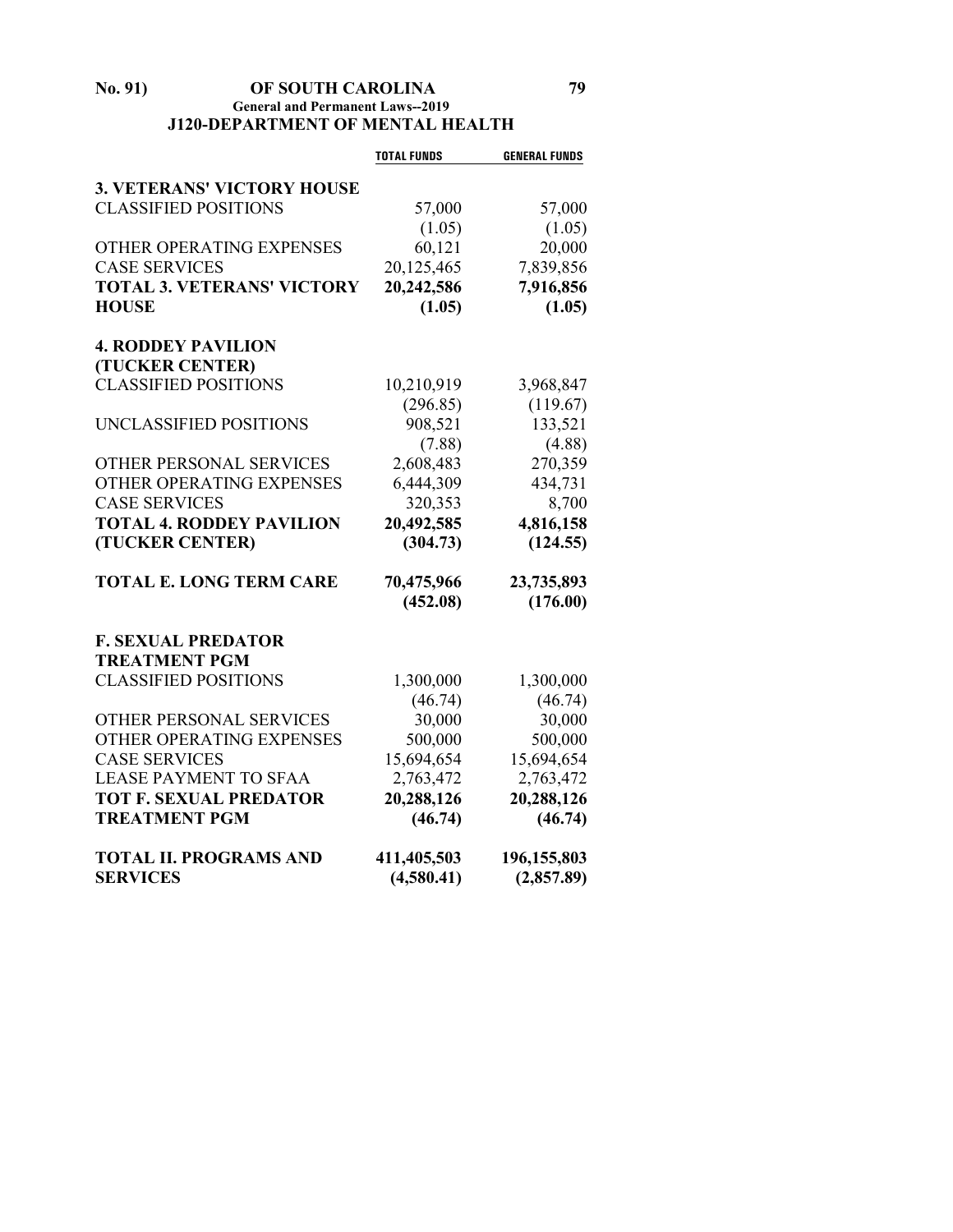## **80 STATUTES AT LARGE (No. 91 General and Permanent Laws--2019 J120-DEPARTMENT OF MENTAL HEALTH**

|                                | <b>TOTAL FUNDS</b> | <b>GENERAL FUNDS</b> |
|--------------------------------|--------------------|----------------------|
| <b>III. EMPLOYEE BENEFITS</b>  |                    |                      |
| <b>EMPLOYER CONTRIBUTIONS</b>  | 88,467,874         | 51,440,063           |
| <b>TOT III. EMPLY BENEFITS</b> | 88,467,874         | 51,440,063           |
| <b>TOTAL DEPT OF MENTAL</b>    | 504,271,729        | 251,644,350          |
| <b>HEALTH</b>                  | (4,629.91)         | (2,907.39)           |

## **SECTION 36 J160-DEPARTMENT OF DISABILITIES & SPECIAL NEEDS**

|                                   | <b>TOTAL FUNDS</b>   | <b>GENERAL FUNDS</b> |
|-----------------------------------|----------------------|----------------------|
| <b>I. ADMINISTRATION</b>          |                      |                      |
| <b>COMMISSIONERS</b>              | 168,043              | 168,043              |
|                                   | (1.00)               | (1.00)               |
| <b>CLASSIFIED POSITIONS</b>       | 4,794,448            | 4,546,311            |
|                                   | (84.00)              | (79.00)              |
| OTHER PERSONAL SERVICES           | 262,637              | 100,000              |
| OTHER OPERATING EXPENSES          | 3,031,871            |                      |
| <b>TOTAL I. ADMINISTRATION</b>    | 8,256,999            | 4,814,354            |
|                                   | (85.00)              | (80.00)              |
| <b>II. PROGRAM &amp; SERVICES</b> |                      |                      |
| <b>A. PREVENTION PROGRAM</b>      |                      |                      |
| OTHER OPERATING EXPENSES          | 657,098              | 400,000              |
| <b>GREENWOOD GENETIC CENTER</b>   | 15,185,571           | 4,934,300            |
| <b>TOT A. PREVENTION PROG</b>     | 15,842,669           | 5,334,300            |
| <b>B. INTELLECTUAL DISABILITY</b> |                      |                      |
| <b>FAMILY SUPPORT</b>             |                      |                      |
| <b>1. CHILDREN'S SERVICES</b>     |                      |                      |
| <b>CLASSIFIED POSITIONS</b>       | 119,262              | 119,262              |
|                                   | (2.00)               | (2.00)               |
| OTHER OPERATING EXPENSES          | 24,770,332           | 4,377,606            |
| <b>TOT 1. CHILDREN'S SRVCS</b>    | 24,889,594<br>(2.00) | 4,496,868<br>(2.00)  |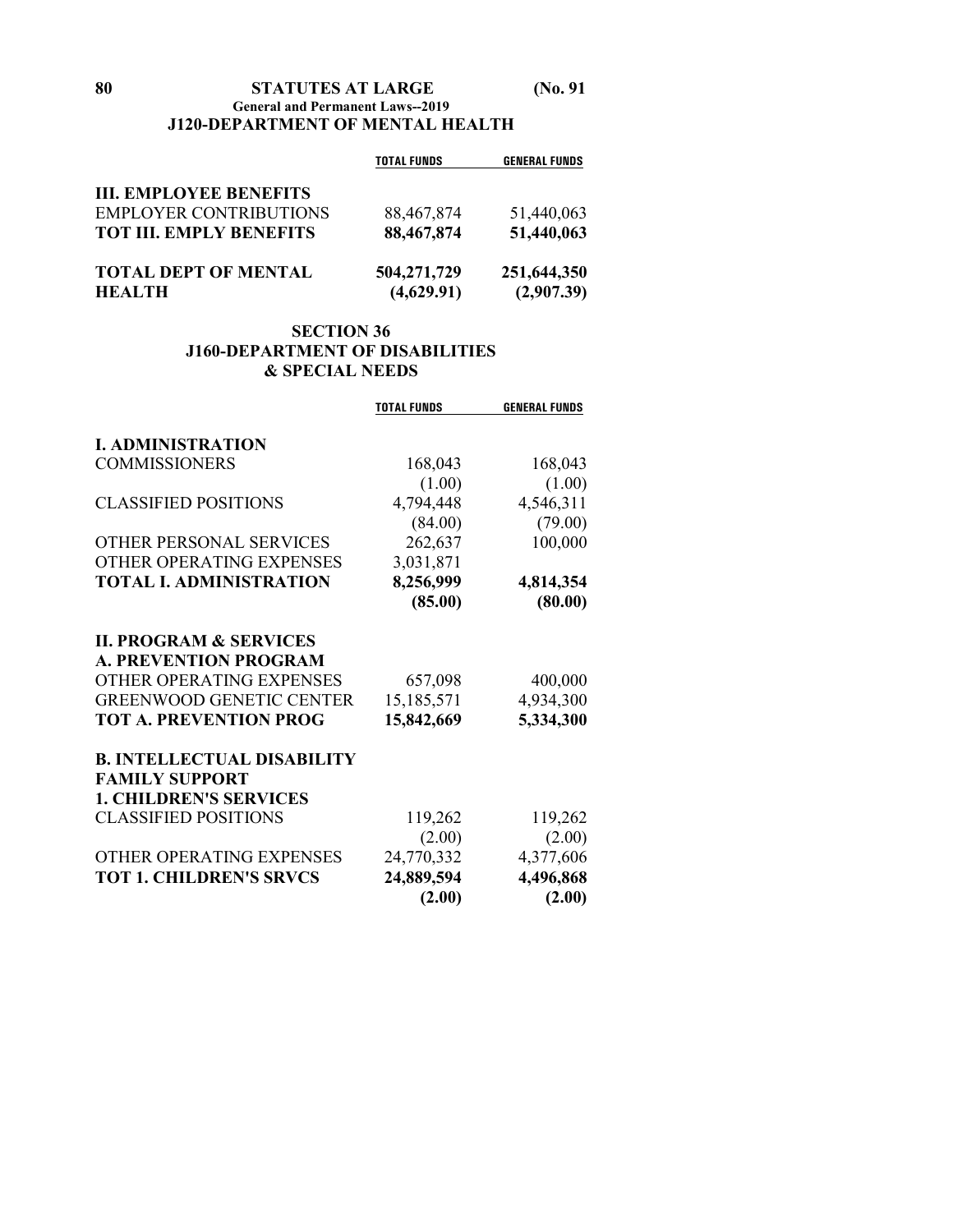## **No. 91) OF SOUTH CAROLINA 81 General and Permanent Laws--2019 J160-DEPARTMENT OF DISABILITIES & SPECIAL NEEDS**

|                                     | <b>TOTAL FUNDS</b> | <b>GENERAL FUNDS</b> |
|-------------------------------------|--------------------|----------------------|
| 2. IN-HOME FAMILY                   |                    |                      |
| <b>SUPPORTS</b>                     |                    |                      |
| <b>CLASSIFIED POSITIONS</b>         | 863,342            | 584,432              |
|                                     | (20.00)            | (14.00)              |
| OTHER OPERATING EXPENSES            | 90,412,089         | 47,646,588           |
| <b>CASE SERVICES</b>                | 10,000             |                      |
| <b>TOTAL 2. IN-HOME FAMILY</b>      | 91,285,431         | 48,231,020           |
| <b>SUPPORTS</b>                     | (20.00)            | (14.00)              |
|                                     |                    |                      |
| 3. ADULT DEVELOP & SPRT             |                    |                      |
| <b>EMPLOYMENT</b>                   |                    |                      |
| <b>CLASSIFIED POSITIONS</b>         | 46,462             | 46,462               |
|                                     | (1.00)             | (1.00)               |
| OTHER OPERATING EXPENSES            | 83,308,876         | 18,414,344           |
| <b>TOTAL 3. ADULT DEVELOP &amp;</b> | 83,355,338         | 18,460,806           |
| <b>SUPPORT EMPLOYMENT</b>           | (1.00)             | (1.00)               |
| <b>4. SERVICE COORDINATION</b>      |                    |                      |
| <b>CLASSIFIED POSITIONS</b>         | 374,279            | 325,749              |
|                                     | (7.00)             | (6.00)               |
| OTHER OPERATING EXPENSES            | 22,229,861         | 6,139,098            |
| <b>CASE SERVICES</b>                | 52,000             | 2,000                |
| <b>TOTAL 4. SERVICE</b>             | 22,656,140         | 6,466,847            |
| <b>COORDINATION</b>                 | (7.00)             | (6.00)               |
| <b>TOT B. INTELLECTUAL</b>          | 222,186,503        | 77,655,541           |
| <b>DISABILITY FAMILY SPRT</b>       | (30.00)            | (23.00)              |
|                                     |                    |                      |
| <b>C. AUTISM FAMILY SUPPORT</b>     |                    |                      |
| <b>PROGRAM</b>                      |                    |                      |
| <b>1. AUTISM FAMILY SUPPORT</b>     |                    |                      |
| <b>SERVICES</b>                     |                    |                      |
| <b>CLASSIFIED POSITIONS</b>         | 698,496            | 698,496              |
|                                     | (17.00)            | (17.00)              |
| OTHER PERSONAL SERVICES             | 10,000             | 10,000               |
| OTHER OPERATING EXPENSES            | 25,630,330         | 4,683,358            |
| <b>CASE SERVICES</b>                | 17,000             |                      |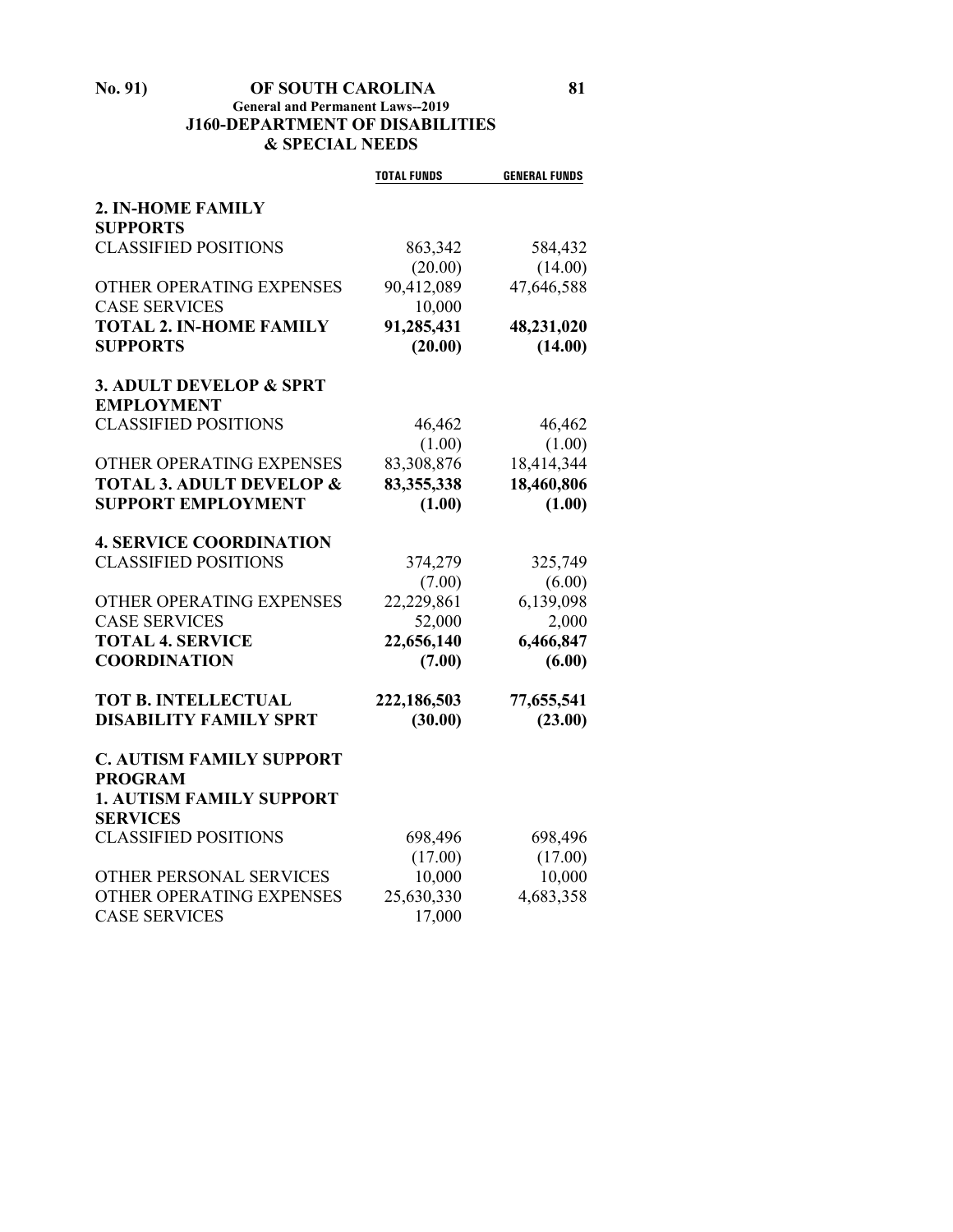## **General and Permanent Laws--2019 J160-DEPARTMENT OF DISABILITIES & SPECIAL NEEDS**

|                                                            | <b>TOTAL FUNDS</b>    | <b>GENERAL FUNDS</b> |
|------------------------------------------------------------|-----------------------|----------------------|
| <b>TOTAL 1. AUTISM FAMILY</b><br><b>SUPPORT SRVCS</b>      | 26,355,826<br>(17.00) | 5,391,854<br>(17.00) |
| <b>TOTAL C. AUTISM FAMILY</b><br><b>SUPPORT PROGRAM</b>    | 26,355,826<br>(17.00) | 5,391,854<br>(17.00) |
| <b>D. HEAD &amp; SPINAL CORD</b><br><b>INJURY FAM SUPP</b> |                       |                      |
| <b>CLASSIFIED POSITIONS</b>                                | 142,380               | 142,380              |
|                                                            | (4.00)                | (2.00)               |
| OTHER OPERATING EXPENSES                                   | 29,141,670            | 10,975,836           |
| <b>CASE SERVICES</b>                                       | 12,000                | 12,000               |
| <b>TOT D. HEAD &amp; SPINAL CORD</b>                       | 29,296,050            | 11,130,216           |
| <b>INJURY FAM SUPP</b>                                     | (4.00)                | (2.00)               |
| E. INTELLECTUAL DISABILITY                                 |                       |                      |
| <b>COMM RESIDENTIAL</b>                                    |                       |                      |
| <b>CLASSIFIED POSITIONS</b>                                | 2,795,388             | 2,443,772            |
|                                                            | (49.00)               | (39.00)              |
| <b>OTHER PERSONAL SERVICES</b>                             | 385,000               | 85,000               |
| OTHER OPERATING EXPENSES                                   | 322,013,414           | 80,980,643           |
| <b>CASE SERVICES</b>                                       | 7,863,063             | 900,800              |
| <b>INTELLECTUAL DISABILITY</b><br><b>COMM RESIDENTIAL</b>  | 2,258,408             | 2,258,408            |
| TOT E. INTELLECTUAL                                        | 335, 315, 273         | 86,668,623           |
| <b>DISABILITY COMM RESID</b>                               | (49.00)               | (39.00)              |
| <b>F. AUTISM COMMUNITY</b>                                 |                       |                      |
| <b>RESIDENTIAL PROGRAM</b>                                 |                       |                      |
| <b>CLASSIFIED POSITIONS</b>                                | 1,820,704             | 1,570,093            |
|                                                            | (49.00)               | (44.00)              |
| OTHER PERSONAL SERVICES                                    | 565,171               | 281,312              |
| OTHER OPERATING EXPENSES                                   | 27,320,184            | 3,927,592            |
| <b>CASE SERVICES</b>                                       | 33,025                |                      |
| TOT F. AUTISM COMMUNITY                                    | 29,739,084            | 5,778,997            |
| <b>RESIDENTIAL PROGRAM</b>                                 | (49.00)               | (44.00)              |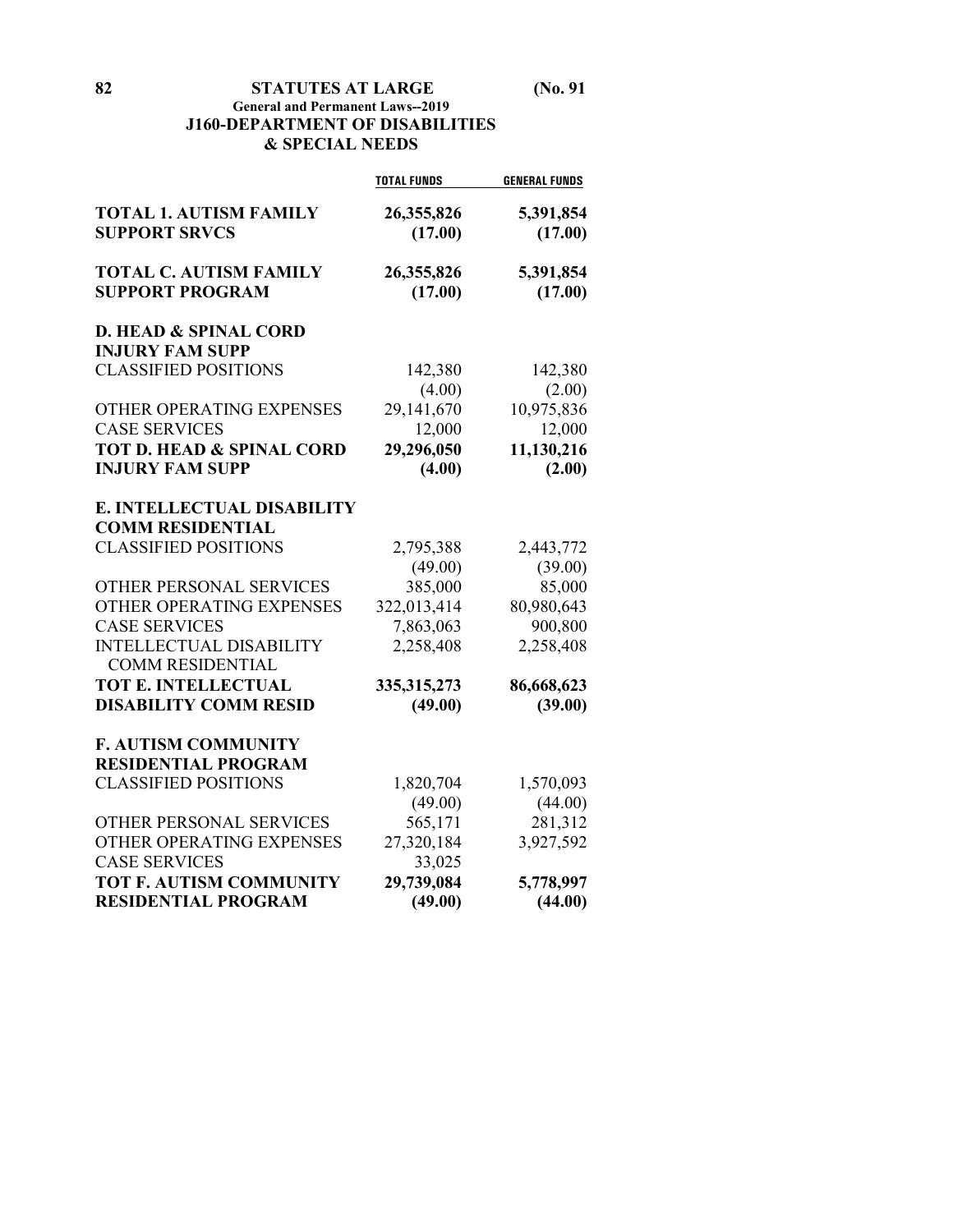## **No. 91) OF SOUTH CAROLINA 83 General and Permanent Laws--2019 J160-DEPARTMENT OF DISABILITIES & SPECIAL NEEDS**

|                                      | <b>TOTAL FUNDS</b> | <b>GENERAL FUNDS</b> |
|--------------------------------------|--------------------|----------------------|
| <b>G. HEAD &amp; SPINAL CORD</b>     |                    |                      |
| <b>INJURY COMMUNITY RESID</b>        |                    |                      |
| OTHER OPERATING EXPENSES             | 5,040,532          | 1,158,763            |
| <b>TOT G. HEAD &amp; SPINAL CORD</b> | 5,040,532          | 1,158,763            |
| <b>INJURY COMMUNITY RESI</b>         |                    |                      |
| <b>H. REGIONAL CENTERS</b>           |                    |                      |
| <b>RESIDENTIAL PGM</b>               |                    |                      |
| <b>CLASSIFIED POSITIONS</b>          | 63,414,004         | 38,064,502           |
|                                      | (1,888.90)         | (1,257.85)           |
| <b>OTHER PERSONAL SERVICES</b>       | 6,658,773          | 4,036,989            |
| OTHER OPERATING EXPENSES             | 19,431,949         | 580,500              |
| <b>CASE SERVICES</b>                 | 441,222            |                      |
| <b>TOTAL H. REGIONAL CNTRS</b>       | 89,945,948         | 42,681,991           |
| <b>RESIDENTIAL PGM</b>               | (1,888.90)         | (1,257.85)           |
| <b>TOT II. PROGRAM &amp; SRVCS</b>   | 753,721,885        | 235,800,285          |
|                                      | (2,037.90)         | (1,382.85)           |
| <b>III. EMPLOYEE BENEFITS</b>        |                    |                      |
| <b>EMPLOYER CONTRIBUTIONS</b>        | 35,392,850         | 23,895,078           |
| <b>TOT III. EMPLOYEE BENEFITS</b>    | 35,392,850         | 23,895,078           |
| <b>TOT DEPT OF DISABILITIES</b>      | 797,371,734        | 264,509,717          |
| <b>&amp; SPECIAL NEED</b>            | (2,122.90)         | (1,462.85)           |

## **SECTION 37 J200-DEPARTMENT OF ALCOHOL & OTHER DRUG ABUSE SERVICES**

|                             | <b>TOTAL FUNDS</b> | <b>GENERAL FUNDS</b> |
|-----------------------------|--------------------|----------------------|
| <b>I. ADMINISTRATION</b>    |                    |                      |
| <b>DIRECTOR</b>             | 120,406            | 88,162               |
| <b>CLASSIFIED POSITIONS</b> | (1.00)<br>231,408  | (0.50)<br>103,398    |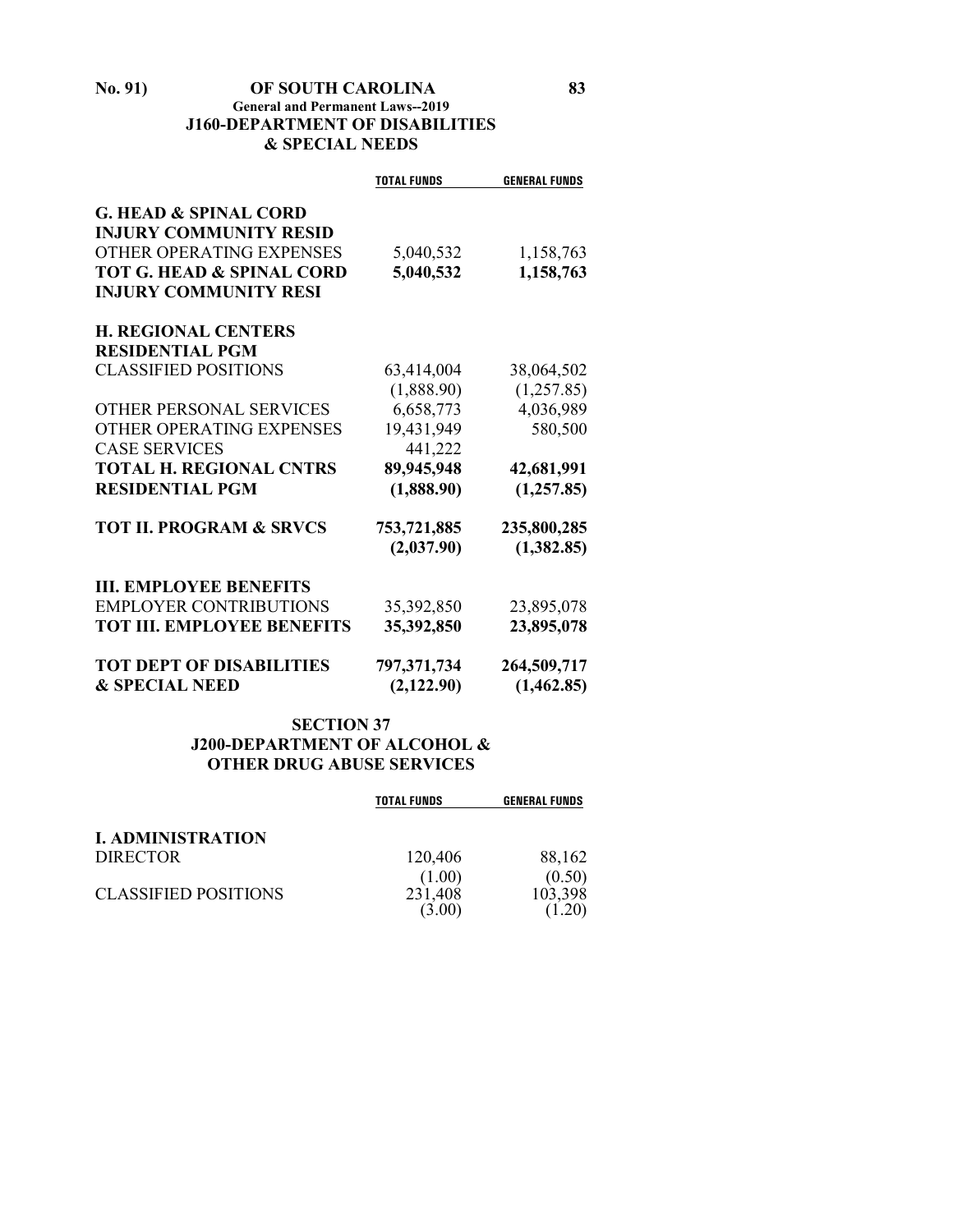**84 STATUTES AT LARGE (No. 91 General and Permanent Laws--2019 J200-DEPARTMENT OF ALCOHOL & OTHER DRUG ABUSE SERVICES**

|                                     | <b>TOTAL FUNDS</b> | <b>GENERAL FUNDS</b> |
|-------------------------------------|--------------------|----------------------|
| OTHER OPERATING EXPENSES            | 54,500             | 15,000               |
| <b>TOTAL I. ADMINISTRATION</b>      | 406,314            | 206,560              |
|                                     | (4.00)             | (1.70)               |
| <b>II. FINANCE &amp; OPERATIONS</b> |                    |                      |
| <b>CLASSIFIED POSITIONS</b>         | 518,791            | 143,896              |
|                                     | (21.91)            | (9.26)               |
| OTHER OPERATING EXPENSES            | 5,833,101          | 2,181,723            |
| <b>ALLOC COUNTIES - RESTRICTED</b>  | 20,000             |                      |
| <b>ALLOC OTHER ST AGENCIES</b>      | 1,654,079          |                      |
| <b>ALCOHOL AND DRUG TREAT</b>       | 32,207,098         |                      |
| ALCOHOL & DRUG MATCH FNDS           | 1,611,599          |                      |
| ALCOHOL & DRUG PREVENTION           | 6,565,343          |                      |
| AID OTHER STATE AGENCIES            | 1,915,902          | 1,915,902            |
| ALCOHOL & DRUG TREATMENT            | 2,696,716          | 2,696,716            |
| AID TO ENTITIES - ALCOHOL &         | 100,166            | 100,166              |
| <b>DRUG MATCH FUNDS</b>             |                    |                      |
| AID TO ENTITIES - ALCOHOL &         | 84,329             | 84,329               |
| <b>DRUG PREVENTION</b>              |                    |                      |
| <b>STATE BLOCK GRANT</b>            | 139,015            | 139,015              |
| <b>LOCAL SALARY SUPPLEMENT</b>      | 3,721,097          | 3,721,097            |
| <b>TOTAL II. FINANCE &amp;</b>      | 57,067,236         | 10,982,844           |
| <b>OPERATIONS</b>                   | (21.91)            | (9.26)               |
| <b>III. SERVICES</b>                |                    |                      |
| <b>CLASSIFIED POSITIONS</b>         |                    |                      |
|                                     | (2.15)             |                      |
| <b>TOTAL III. SERVICES</b>          | (2.15)             |                      |
| <b>IV. PROGRAMS</b>                 |                    |                      |
| <b>CLASSIFIED POSITIONS</b>         | 718,957            | 78,961               |
|                                     | (9.95)             | (0.10)               |
| OTHER PERSONAL SRVCS                | 797,897            | 44,000               |
| <b>OTHER OPER EXPENSES</b>          | 6,336,713          | 7,500                |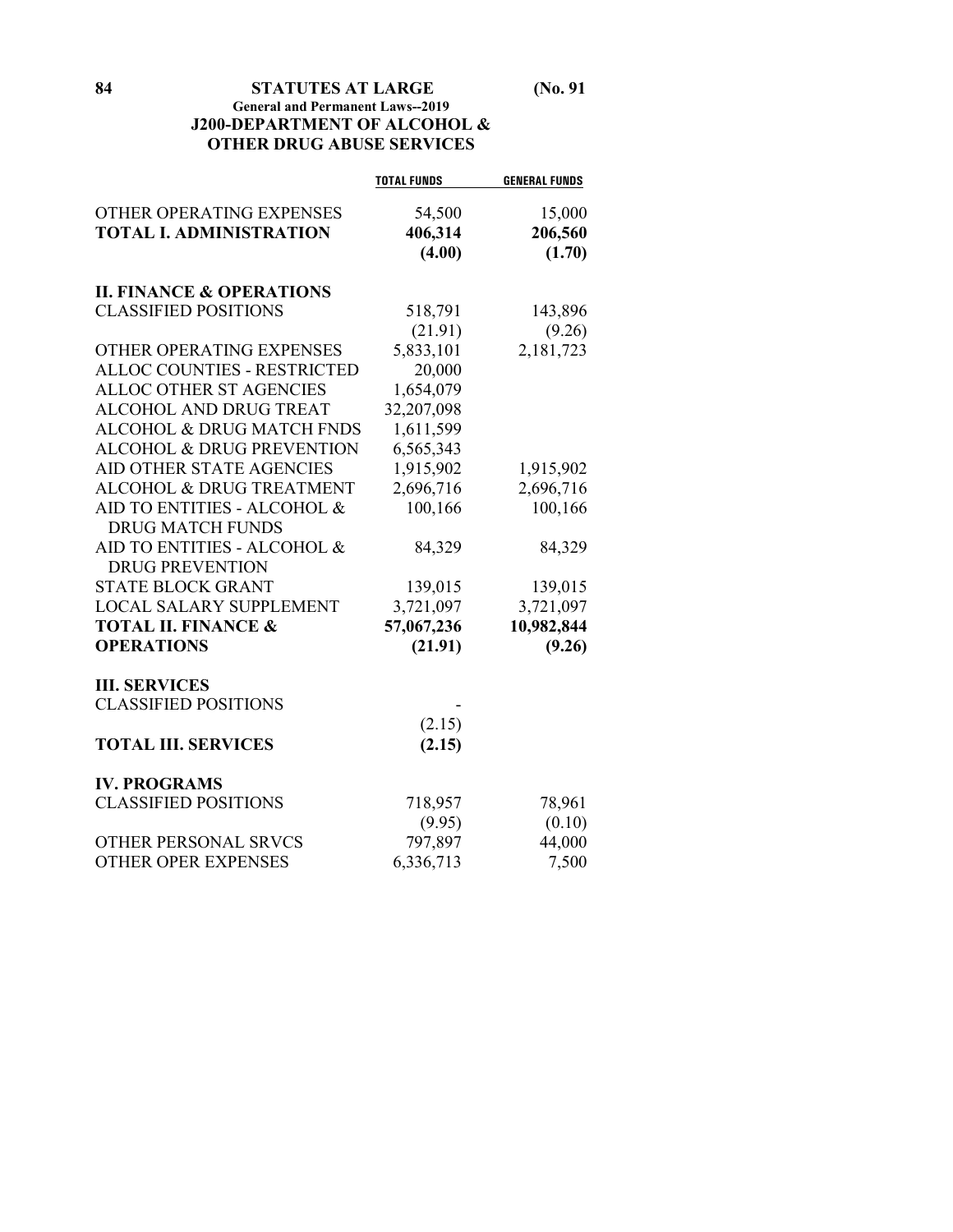**No. 91) OF SOUTH CAROLINA 85 General and Permanent Laws--2019 J200-DEPARTMENT OF ALCOHOL & OTHER DRUG ABUSE SERVICES**

|                                    | <b>TOTAL FUNDS</b> | <b>GENERAL FUNDS</b> |
|------------------------------------|--------------------|----------------------|
| ALLOC OTHER ST AGENCIES            | 55,000             |                      |
| ALCOHOL & DRUG PREVENTION          | 35,184             |                      |
| <b>TOTAL IV. PROGRAMS</b>          | 7,943,751          | 130,461              |
|                                    | (9.95)             | (0.10)               |
| <b>VI. INFO TECHNOLOGY</b>         |                    |                      |
| <b>CLASSIFIED POSITIONS</b>        | 370,067            | 96,029               |
|                                    | (2.00)             |                      |
| OTHER OPERATING EXPENSES           | 412,500            | 3,500                |
| <b>TOTAL VI. INFORMATION</b>       | 782,567            | 99,529               |
| <b>TECHNOLOGY</b>                  | (2.00)             |                      |
|                                    |                    |                      |
| <b>VII. LEGAL &amp; COMPLIANCE</b> |                    |                      |
| <b>CLASSIFIED POSITIONS</b>        | 218,609            | 61,714               |
|                                    | (3.00)             | (1.00)               |
| OTHER PERSONAL SERVICES            | 81,350             | 8,100                |
| OTHER OPERATING EXPENSES           | 97,925             | 15,500               |
| <b>TOTAL VII. LEGAL &amp;</b>      | 397,884            | 85,314               |
| <b>COMPLIANCE</b>                  | (3.00)             | (1.00)               |
| <b>VIII. EMPLOYEE BENEFITS</b>     |                    |                      |
| <b>EMPLOYER CONTRIBUTIONS</b>      | 1,111,001          | 257,594              |
| <b>TOTAL VIII. EMPLOYEE</b>        | 1,111,001          | 257,594              |
| <b>BENEFITS</b>                    |                    |                      |
| <b>TOT DEPT OF ALCOHOL &amp;</b>   | 67,708,753         | 11,762,302           |
| <b>OTHER DRUG ABUSE SRVCS</b>      | (43.01)            | (12.06)              |

## **SECTION 38 L040-DEPARTMENT OF SOCIAL SERVICES**

|                             | <b>TOTAL FUNDS</b> | <b>GENERAL FUNDS</b> |
|-----------------------------|--------------------|----------------------|
| <b>I. STATE OFFICE</b>      |                    |                      |
| A. AGENCY ADMINISTRATION    |                    |                      |
| <b>COMMISSIONERS</b>        | 168,043            | 168,043              |
|                             | (1.00)             | (1.00)               |
| <b>CLASSIFIED POSITIONS</b> | 8,305,435          | 3,160,938            |
|                             | (183.92)           | (69.90)              |
| UNCLASSIFIED POSITIONS      | 230,372            | 80,378               |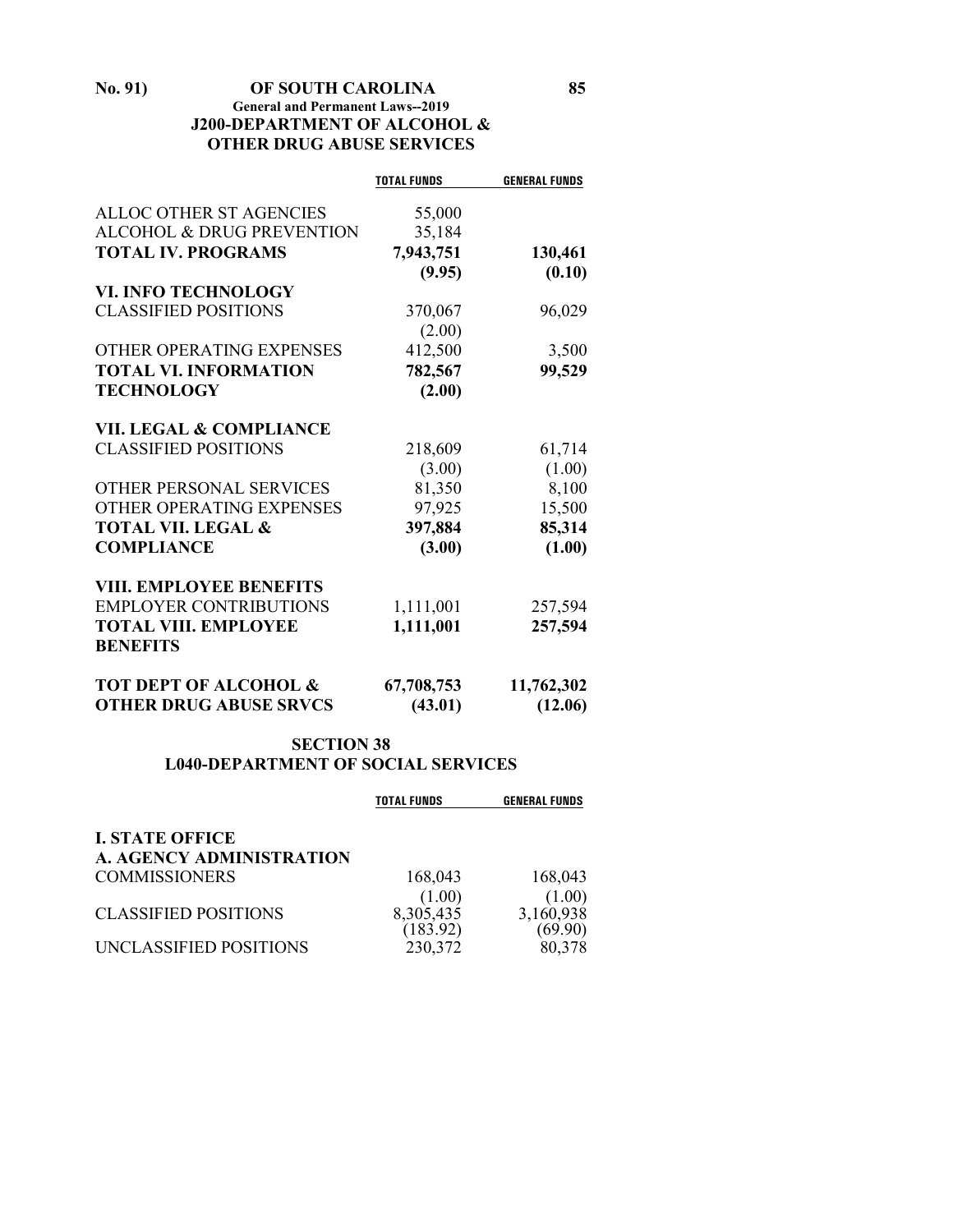**86 STATUTES AT LARGE (No. 91**

## **General and Permanent Laws--2019 L040-DEPARTMENT OF SOCIAL SERVICES**

|                                                     | <b>TOTAL FUNDS</b>   | <b>GENERAL FUNDS</b> |
|-----------------------------------------------------|----------------------|----------------------|
| OTHER PERSONAL SERVICES                             | 534,051              | 186,330              |
| OTHER OPERATING EXPENSES                            | 15,584,419           | 1,485,288            |
| <b>TOTAL A. AGENCY</b>                              | 24,822,320           | 5,080,977            |
| <b>ADMINISTRATION</b>                               | (184.92)             | (70.90)              |
|                                                     |                      |                      |
| <b>B. INFORMATION RESOURCE</b><br><b>MANAGEMENT</b> |                      |                      |
| <b>CLASSIFIED POSITIONS</b>                         | 4,634,425            | 1,662,196            |
|                                                     | (80.00)              | (26.91)              |
| OTHER PERSONAL SERVICES                             | 825,100              | 156,955              |
| OTHER OPERATING EXPENSES                            | 48,845,072           | 4,993,956            |
| <b>TOTAL B. INFORMATION</b>                         | 54,304,597           | 6,813,107            |
| <b>RESOURCE MANAGEMENT</b>                          | (80.00)              | (26.91)              |
|                                                     |                      |                      |
| <b>C. COUNTY OFFICE</b>                             |                      |                      |
| <b>ADMINISTRATION</b>                               |                      |                      |
| <b>CLASSIFIED POSITIONS</b>                         | 12,778,606           | 4,785,824            |
|                                                     | (379.11)             | (148.02)             |
| UNCLASSIFIED POSITIONS                              | 120,000              | 43,416               |
|                                                     | (0.99)               | (0.38)               |
| OTHER PERSONAL SERVICES                             | 51,839               | 18,757               |
| OTHER OPERATING EXPENSES                            | 2,130,585            | 770,845              |
| <b>CASE SERVICES</b>                                | 336,001              | 121,565              |
| <b>TOTAL C. COUNTY OFFICE</b>                       | 15,417,031           | 5,740,407            |
| <b>ADMINISTRATION</b>                               | (380.10)             | (148.40)             |
| <b>D. COUNTY SUPPORT OF</b>                         |                      |                      |
| <b>LOCAL DSS</b>                                    |                      |                      |
| OTHER PERSONAL SERVICES                             | 61,321               |                      |
| OTHER OPERATING EXPENSES                            | 390,758              |                      |
| <b>ALLOC CNTIES - UNRESTRICTED</b>                  | 3,900,703            |                      |
| <b>TOT D. COUNTY SUPPORT OF</b>                     | 4,352,782            |                      |
| <b>LOCAL DSS</b>                                    |                      |                      |
| E. PROGRAM MANAGEMENT                               |                      |                      |
| <b>1. CHILDREN'S SERVICES</b>                       |                      |                      |
| CLASSIFIED POSITIONS                                | 2,323,696<br>(85.00) | 659,735<br>(20.16)   |
| OTHER PERSONAL SERVICES                             | 341,974              | 8,028                |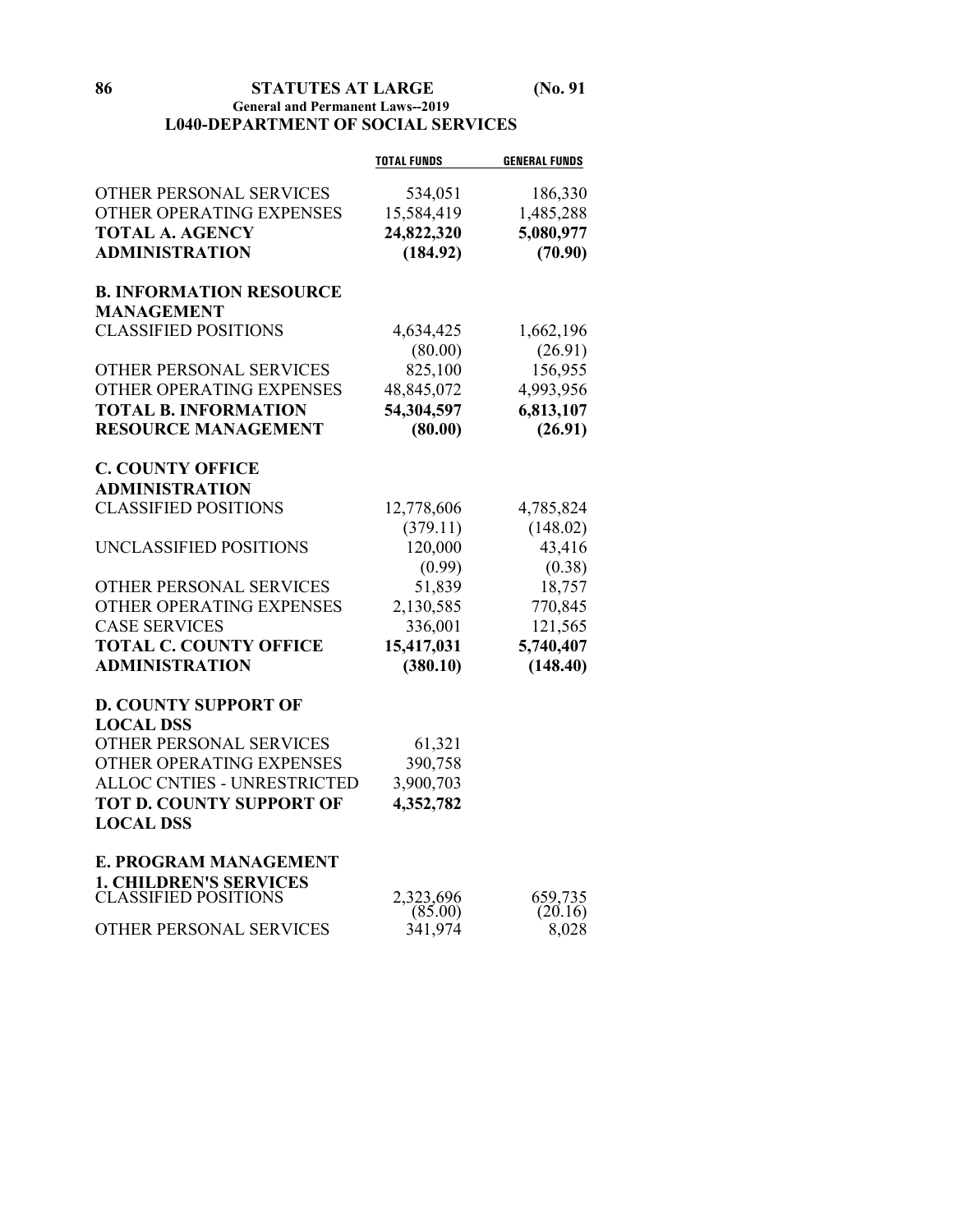## **No. 91) OF SOUTH CAROLINA 87 General and Permanent Laws--2019 L040-DEPARTMENT OF SOCIAL SERVICES**

|                                   | <b>TOTAL FUNDS</b> | <b>GENERAL FUNDS</b> |
|-----------------------------------|--------------------|----------------------|
| OTHER OPERATING EXPENSES          | 5,263,878          | 490,827              |
| <b>CASE SERVICES</b>              | 15,154,949         | 138,325              |
| <b>STRENGTHENING FAMILIES</b>     | 700,000            | 700,000              |
| <b>PROGRAM</b>                    |                    |                      |
| <b>TOT 1. CHILDREN'S SRVCS</b>    | 23,784,497         | 1,996,915            |
|                                   | (85.00)            | (20.16)              |
|                                   |                    |                      |
| <b>2. ADULT SERVICES</b>          |                    |                      |
| <b>CLASSIFIED POSITIONS</b>       | 377,169            |                      |
|                                   | (9.00)             |                      |
| OTHER OPERATING EXPENSES          | 4,976,631          |                      |
| <b>TOTAL 2. ADULT SERVICES</b>    | 5,353,800          |                      |
|                                   | (9.00)             |                      |
| <b>3. FAMILY INDEPENDENCE</b>     |                    |                      |
| <b>CLASSIFIED POSITIONS</b>       | 312,827            |                      |
|                                   | (11.00)            |                      |
| OTHER PERSONAL SERVICES           | 986,228            |                      |
| OTHER OPERATING EXPENSES          | 10,761,483         |                      |
| <b>CASE SERVICES</b>              | 73,610             |                      |
| <b>TOT 3. FAMILY INDEPENDENCE</b> | 12,134,148         |                      |
|                                   | (11.00)            |                      |
|                                   |                    |                      |
| <b>4. ECONOMIC SERVICES</b>       |                    |                      |
| <b>CLASSIFIED POSITIONS</b>       | 2,530,518          | 29,045               |
|                                   | (172.01)           | (18.22)              |
| OTHER PERSONAL SERVICES           | 687,872            |                      |
| OTHER OPERATING EXPENSES          | 5,733,347          | 1,653,863            |
| <b>TOT 4. ECONOMIC SERVICES</b>   | 8,951,737          | 1,682,908            |
|                                   | (172.01)           | (18.22)              |
| <b>TOT E. PROGRAM MGMNT</b>       | 50,224,182         | 3,679,823            |
|                                   | (277.01)           | (38.38)              |
|                                   |                    |                      |
| <b>TOTAL I. STATE OFFICE</b>      | 149,120,912        | 21,314,314           |
|                                   | (922.03)           | (284.59)             |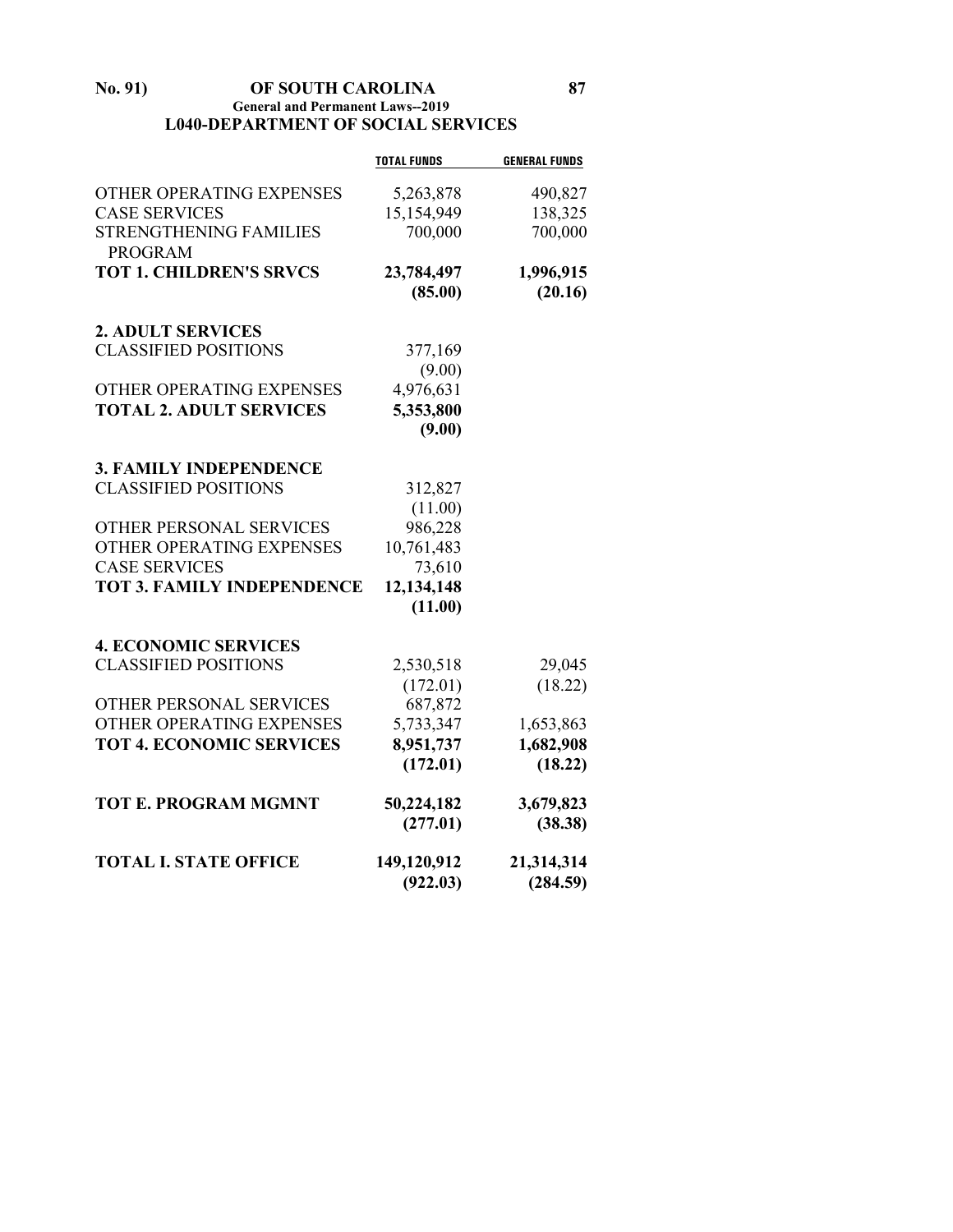## **88 STATUTES AT LARGE (No. 91 General and Permanent Laws--2019 L040-DEPARTMENT OF SOCIAL SERVICES**

|                                  | <b>TOTAL FUNDS</b> | <b>GENERAL FUNDS</b> |
|----------------------------------|--------------------|----------------------|
| <b>II. PROGRAMS AND SERVICES</b> |                    |                      |
| <b>A. CHILD PROTECTIVE SRVCS</b> |                    |                      |
| <b>1. CASE MANAGEMENT</b>        |                    |                      |
| <b>CLASSIFIED POSITIONS</b>      | 47,571,484         | 26,824,316           |
|                                  | (1,338.02)         | (706.52)             |
| OTHER PERSONAL SERVICES          | 351,533            | 116,386              |
| OTHER OPERATING EXPENSES         | 17,717,898         | 8,684,303            |
| <b>CASE SERVICES</b>             | 1,500              | 495                  |
| <b>TOT 1. CASE MANAGEMENT</b>    | 65,642,415         | 35,625,500           |
|                                  | (1,338.02)         | (706.52)             |
| 2. LEGAL REPRESENTATION          |                    |                      |
| <b>CLASSIFIED POSITIONS</b>      | 4,976,122          | 2,145,565            |
|                                  | (123.00)           | (49.62)              |
| OTHER PERSONAL SERVICES          | 40,873             | 8,003                |
| OTHER OPERATING EXPENSES         | 1,980,032          | 509,896              |
| <b>TOTAL 2. LEGAL</b>            | 6,997,027          | 2,663,464            |
| <b>REPRESENTATION</b>            | (123.00)           | (49.62)              |
|                                  |                    |                      |
| <b>TOTAL A. CHILD PROTECTIVE</b> | 72,639,442         | 38,288,964           |
| <b>SERVICES</b>                  | (1,461.02)         | (756.14)             |
|                                  |                    |                      |
| <b>B. FOSTER CARE</b>            |                    |                      |
| <b>1. FOSTER CARE CASE MGMNT</b> |                    |                      |
| <b>CLASSIFIED POSITIONS</b>      | 26,156,594         | 10,476,126           |
|                                  | (820.20)           | (379.26)             |
| OTHER PERSONAL SERVICES          | 1,007,904          | 204,221              |
| OTHER OPERATING EXPENSES         | 7,125,188          | 3,000,469            |
| <b>CASE SERVICES</b>             | 16,925             | 3,649                |
| <b>TOTAL 1. FOSTER CARE CASE</b> | 34,306,611         | 13,684,465           |
| <b>MANAGEMENT</b>                | (820.20)           | (379.26)             |
| <b>2. FOSTER CARE CASE SRVCS</b> |                    |                      |
| <b>CASE SERVICES</b>             | 48,542,193         | 13,987,956           |
| <b>TOTAL 2. FOSTER CARE CASE</b> | 48,542,193         | 13,987,956           |
| <b>SERVICES</b>                  |                    |                      |
| 3. EDC CASE SERVICES             |                    |                      |
| <b>CASE SERVICES</b>             | 19,847,430         | 14,302,121           |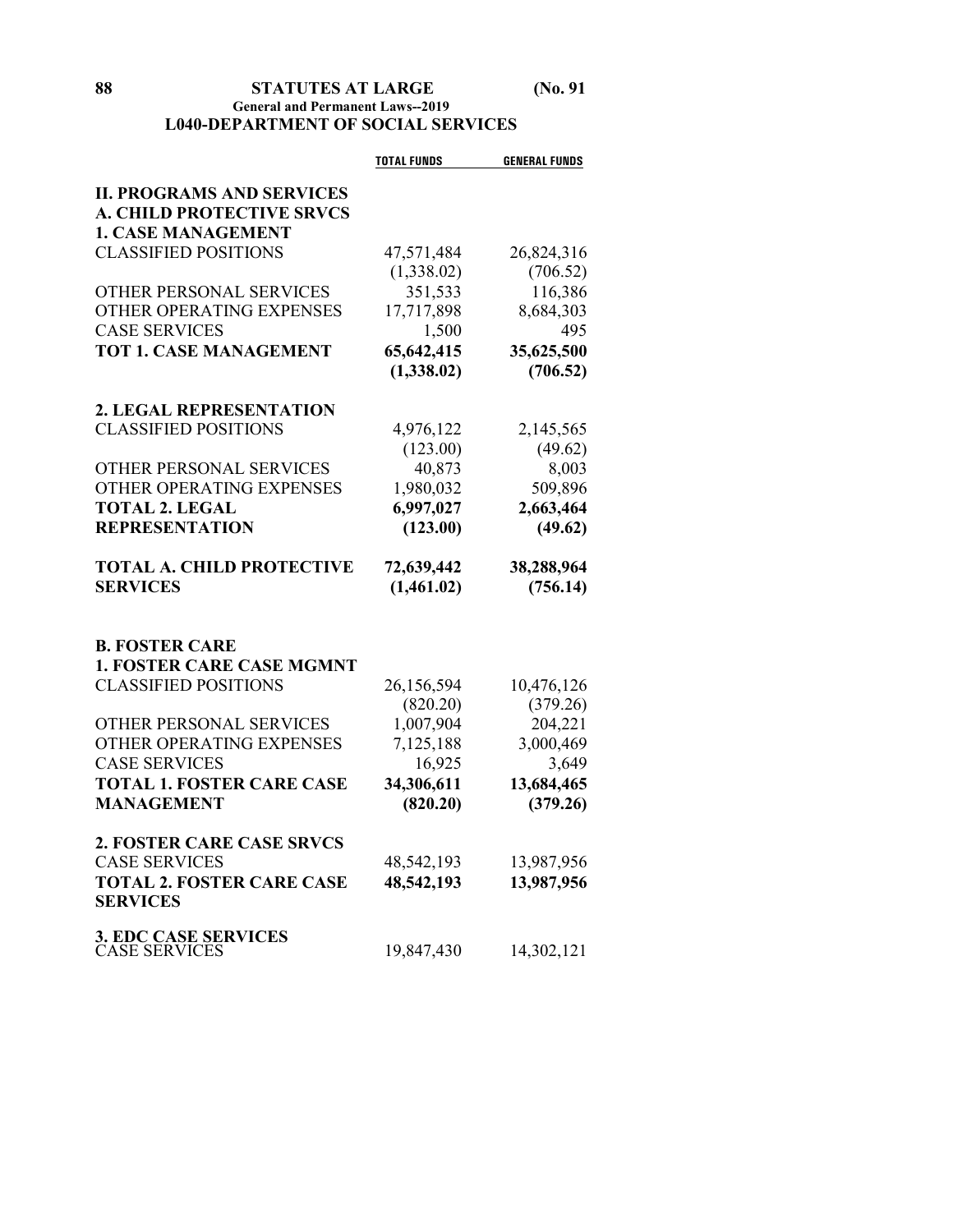**No. 91) OF SOUTH CAROLINA 89 General and Permanent Laws--2019 L040-DEPARTMENT OF SOCIAL SERVICES**

|                                  | <b>TOTAL FUNDS</b> | <b>GENERAL FUNDS</b> |
|----------------------------------|--------------------|----------------------|
| <b>IMD GROUP HOMES PAYMNTS</b>   | 20,676,781         | 20,676,781           |
| <b>TOT 3. EDC CASE SERVICES</b>  | 40,524,211         | 34,978,902           |
|                                  |                    |                      |
| <b>TOTAL B. FOSTER CARE</b>      | 123,373,015        | 62,651,323           |
|                                  | (820.20)           | (379.26)             |
| <b>C. ADOPTIONS</b>              |                    |                      |
| <b>1. ADOPTIONS CASE MGMNT</b>   |                    |                      |
| <b>CLASSIFIED POSITIONS</b>      | 4, 141, 159        | 1,749,519            |
|                                  | (123.00)           | (49.25)              |
| OTHER PERSONAL SERVICES          | 43,672             | 17,831               |
| OTHER OPERATING EXPENSES         | 1,786,220          | 403,881              |
| <b>CASE SERVICES</b>             | 700                | 240                  |
| <b>TOTAL 1. ADOPTIONS CASE</b>   | 5,971,751          | 2,171,471            |
| <b>MANAGEMENT</b>                | (123.00)           | (49.25)              |
|                                  |                    |                      |
| <b>2. ADOPTIONS CASE SRVCS</b>   |                    |                      |
| <b>CASE SERVICES</b>             | 25, 275, 121       | 12,616,719           |
| <b>TOTAL 2. ADOPTIONS CASE</b>   | 25,275,121         | 12,616,719           |
| <b>SERVICES</b>                  |                    |                      |
| <b>TOTAL C. ADOPTIONS</b>        | 31,246,872         | 14,788,190           |
|                                  | (123.00)           | (49.25)              |
| <b>D. ADULT PROTECTIVE SRVCS</b> |                    |                      |
| <b>1. APS CASE MANAGEMENT</b>    |                    |                      |
| <b>CLASSIFIED POSITIONS</b>      | 2,937,235          | 53,530               |
|                                  | (91.00)            | (0.68)               |
| OTHER PERSONAL SERVICES          | 26,821             |                      |
| OTHER OPERATING EXPENSES         | 240,895            |                      |
| <b>TOTAL 1. APS CASE MGMNT</b>   | 3,204,951          | 53,530               |
|                                  | (91.00)            | (0.68)               |
|                                  |                    |                      |
| <b>2. APS CASE SERVICES</b>      |                    |                      |
| <b>CASE SERVICES</b>             | 175,000            |                      |
| <b>CRIMINAL DOMESTIC</b>         | 500,000            | 500,000              |
| <b>VIOLENCE-SCCADVASA</b>        |                    |                      |
| <b>TOT 2. APS CASE SERVICES</b>  | 675,000            | 500,000              |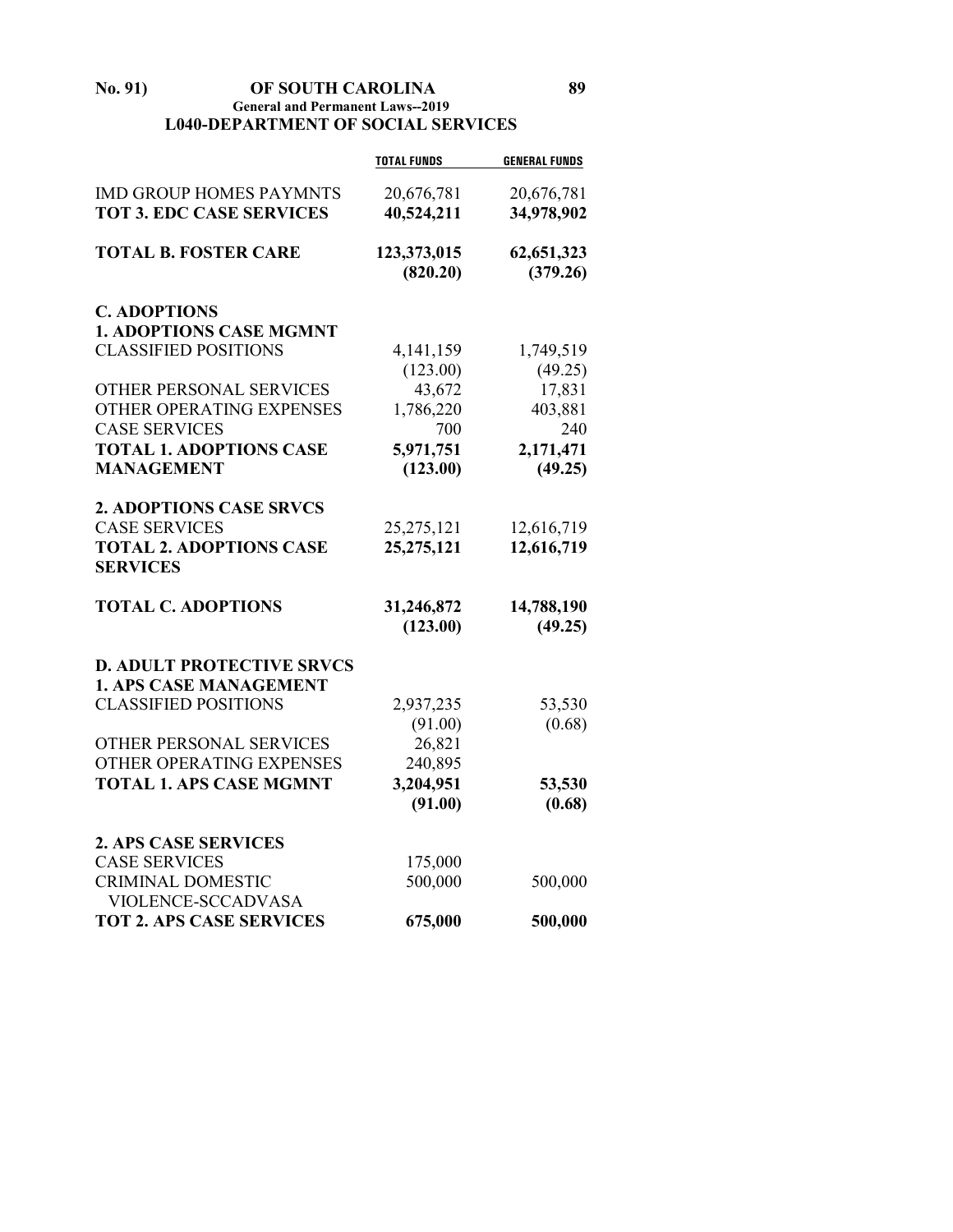## **General and Permanent Laws--2019 L040-DEPARTMENT OF SOCIAL SERVICES**

|                                      | <b>TOTAL FUNDS</b> | <b>GENERAL FUNDS</b> |
|--------------------------------------|--------------------|----------------------|
| <b>TOTAL D. ADULT PROTECTIVE</b>     | 3,879,951          | 553,530              |
| <b>SERVICES</b>                      | (91.00)            | (0.68)               |
| E. EMPLYMNT AND TRAINING             |                    |                      |
| <b>SRVICES</b>                       |                    |                      |
| <b>1. CASE MANAGEMENT</b>            |                    |                      |
| <b>CLASSIFIED POSITIONS</b>          | 11,957,686         | 627,626              |
|                                      | (462.90)           | (41.42)              |
| OTHER PERSONAL SERVICES              | 1,816,289          |                      |
| OTHER OPERATING EXPENSES             | 520,390            | 6,354                |
| <b>TOTAL 1. CASE MANAGEMENT</b>      | 14,294,365         | 633,980              |
|                                      | (462.90)           | (41.42)              |
| 2. EMPL & TRNG CASE SERVICES         |                    |                      |
| <b>CASE SERVICES</b>                 | 7,520,582          | 2,500                |
| <b>TOTAL 2. EMPL &amp; TRNG CASE</b> | 7,520,582          | 2,500                |
| <b>SERVICES</b>                      |                    |                      |
| <b>3. TANF CASE SERVICES</b>         |                    |                      |
| <b>CASE SERVICES</b>                 | 62,048,519         | 3,625,903            |
| <b>TOTAL 3. TANF CASE SERVICES</b>   | 62,048,519         | 3,625,903            |
| <b>TOTAL E. EMPLOYMENT AND</b>       | 83,863,466         | 4,262,383            |
| <b>TRAINING SERVICES</b>             | (462.90)           | (41.42)              |
| <b>F. CHILD SUPRT ENFORCEMENT</b>    |                    |                      |
| <b>CLASSIFIED POSITIONS</b>          | 7,712,120          | 2,181,145            |
|                                      | (253.00)           | (60.18)              |
| OTHER PERSONAL SERVICES              | 489,162            |                      |
| OTHER OPERATING EXPENSES             | 70,449,908         | 6,934,863            |
| <b>ALLOC OTHER ENTITIES</b>          | 6,500              |                      |
| <b>TOTAL F. CHILD SUPPORT</b>        | 78,657,690         | 9,116,008            |
| <b>ENFORCEMENT</b>                   | (253.00)           | (60.18)              |
| <b>G. FOOD STAMP ASSIST PROG</b>     |                    |                      |
| 1. ELIGIBILITY                       |                    |                      |
| <b>CLASSIFIED POSITIONS</b>          | 12,689,043         | 5,940,583            |
|                                      | (450.00)           | (188.50)             |
|                                      |                    |                      |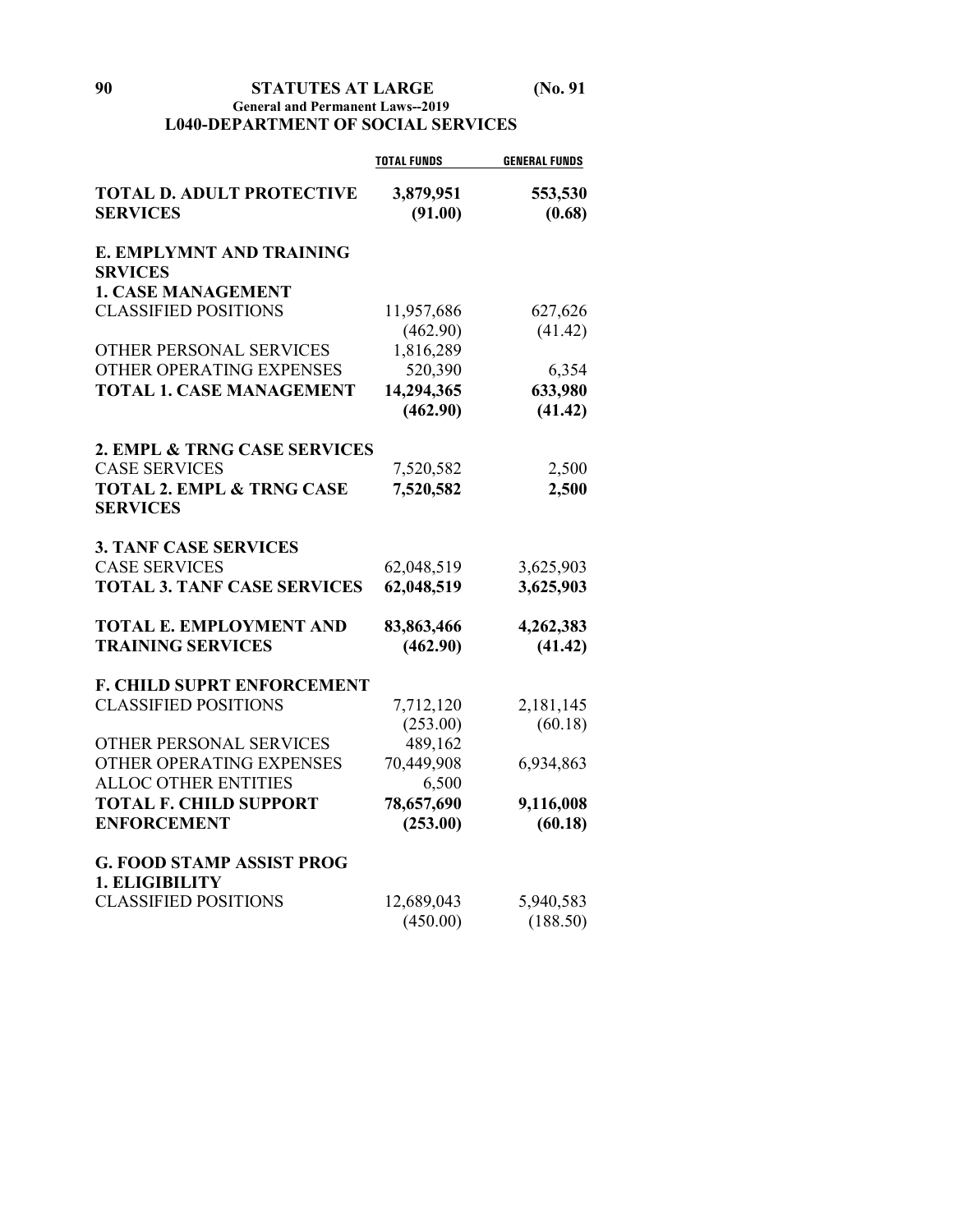### **No. 91) OF SOUTH CAROLINA 91 General and Permanent Laws--2019 L040-DEPARTMENT OF SOCIAL SERVICES**

|                                 | <b>TOTAL FUNDS</b> | <b>GENERAL FUNDS</b> |
|---------------------------------|--------------------|----------------------|
| OTHER PERSONAL SERVICES         | 1,896,128          | 36,654               |
| OTHER OPERATING EXPENSES        | 2,007,654          | 551,652              |
| <b>TOTAL 1. ELIGIBILITY</b>     | 16,592,825         | 6,528,889            |
|                                 | (450.00)           | (188.50)             |
| <b>TOTAL G. FOOD STAMP</b>      | 16,592,825         | 6,528,889            |
| <b>ASSISTANCE PROGRAM</b>       | (450.00)           | (188.50)             |
| <b>H. FAMILY PRESERVATION</b>   |                    |                      |
| <b>CLASSIFIED POSITIONS</b>     | 79,207             |                      |
|                                 | (24.00)            | (5.25)               |
| OTHER PERSONAL SERVICES         | 879,422            | 7,313                |
| OTHER OPERATING EXPENSES        | 3,674,663          | 124,090              |
| <b>CASE SERVICES</b>            | 1,783,245          |                      |
| <b>TOTAL H. FAMILY</b>          | 6,416,537          | 131,403              |
| <b>PRESERVATION</b>             | (24.00)            | (5.25)               |
| <b>I. HOMEMAKER</b>             |                    |                      |
| <b>CLASSIFIED POSITIONS</b>     | 1,238,099          |                      |
|                                 | (73.00)            |                      |
| OTHER OPERATING EXPENSES        | 276,400            |                      |
| <b>TOTAL I. HOMEMAKER</b>       | 1,514,499          |                      |
|                                 | (73.00)            |                      |
| <b>J. BATTERED SPOUSE</b>       |                    |                      |
| <b>CLASSIFIED POSITIONS</b>     |                    |                      |
|                                 | (1.00)             |                      |
| OTHER PERSONAL SERVICES         | 33,730             |                      |
| OTHER OPERATING EXPENSES        | 23,875             |                      |
| <b>ALLOC OTHER ENTITIES</b>     | 3,999,554          |                      |
| <b>AID TO OTHER ENTITIES</b>    | 1,648,333          | 1,648,333            |
| <b>TOTAL J. BATTERED SPOUSE</b> | 5,705,492          | 1,648,333            |
|                                 | (1.00)             |                      |
| <b>K. PREGNANCY PREVENTION</b>  |                    |                      |
| <b>CLASSIFIED POSITIONS</b>     | 91,228             |                      |
|                                 | (2.00)             |                      |
| OTHER PERSONAL SERVICES         | 32,749             |                      |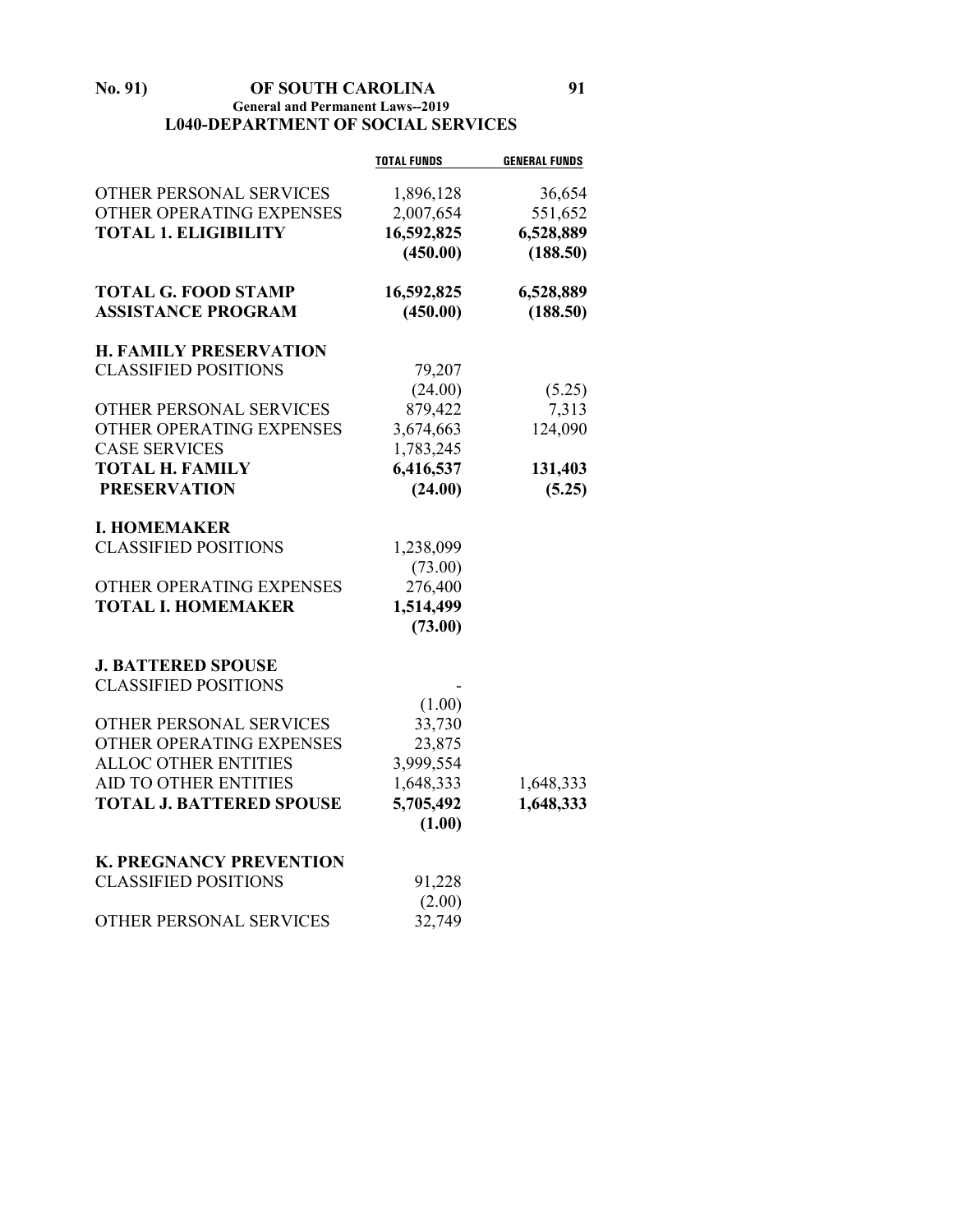**92 STATUTES AT LARGE (No. 91**

## **General and Permanent Laws--2019 L040-DEPARTMENT OF SOCIAL SERVICES**

|                                   | <b>TOTAL FUNDS</b> | <b>GENERAL FUNDS</b> |
|-----------------------------------|--------------------|----------------------|
| OTHER OPERATING EXPENSES          | 26,200             |                      |
| <b>CONTINUATION OF TEEN</b>       | 546,972            | 546,972              |
| PREGNANCY PREVENTION              |                    |                      |
| <b>TOTAL K. PREGNANCY</b>         | 697,149            | 546,972              |
| <b>PREVENTION</b>                 | (2.00)             |                      |
| <b>L. FOOD SERVICE</b>            |                    |                      |
| <b>CASE SERVICES</b>              | 36,036,715         |                      |
| <b>TOTAL L. FOOD SERVICE</b>      | 36,036,715         |                      |
| <b>M. CHILD CARE</b>              |                    |                      |
| <b>CLASSIFIED POSITIONS</b>       | 5,041,682          |                      |
|                                   | (251.99)           |                      |
| OTHER PERSONAL SERVICES           | 2,636,821          |                      |
| OTHER OPERATING EXPENSES          | 14,808,846         | 16,377               |
| <b>CASE SERVICES</b>              | 68, 651, 307       | 10,197,437           |
| ALLOC PRIVATE SECTOR              | 450,000            |                      |
| <b>TOTAL M. CHILD CARE</b>        | 91,588,656         | 10,213,814           |
|                                   | (251.99)           |                      |
| <b>TOTAL II. PROGRAMS AND</b>     | 552,212,309        | 148,729,809          |
| <b>SERVICES</b>                   | (4, 013.11)        | (1,480.68)           |
| <b>III. EMPLOYEE BENEFITS</b>     |                    |                      |
| <b>EMPLOYER CONTRIBUTIONS</b>     | 64,302,368         | 30,967,001           |
| <b>TOT III. EMPLOYEE BENEFITS</b> | 64,302,368         | 30,967,001           |
| <b>TOT DEPT OF SOCIAL</b>         | 765,635,589        | 201,011,124          |
| <b>SERVICES</b>                   | (4,935,14)         | (1,765.27)           |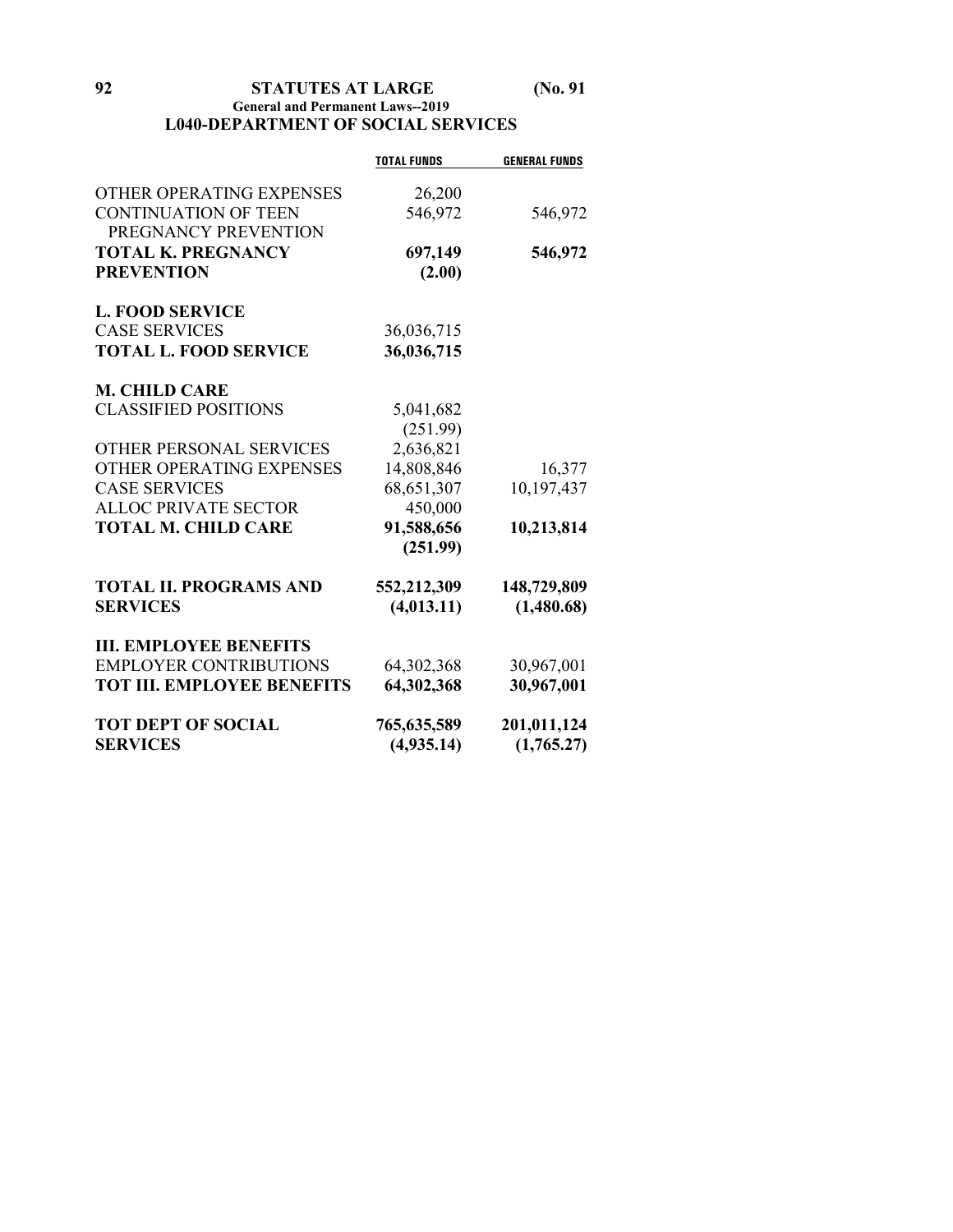# **SECTION 39 L240-COMMISSION FOR THE BLIND**

|                                                                | <b>TOTAL FUNDS</b> | <b>GENERAL FUNDS</b> |
|----------------------------------------------------------------|--------------------|----------------------|
|                                                                |                    |                      |
| <b>I. ADMINISTRATION</b>                                       |                    |                      |
| <b>COMMISSIONERS</b>                                           | 98,826             | 98,826               |
|                                                                | (1.00)             | (1.00)               |
| <b>CLASSIFIED POSITIONS</b>                                    | 564,594            | 564,594              |
|                                                                | (13.77)            | (13.77)              |
| OTHER PERSONAL SERVICES                                        | 38,100             | 38,100               |
| OTHER OPERATING EXPENSES                                       | 441,363            | 421,512              |
| <b>TOTAL I. ADMINISTRATION</b>                                 | 1,142,883          | 1,123,032            |
|                                                                | (14.77)            | (14.77)              |
|                                                                |                    |                      |
| <b>II. REHABILITATION SRVCS</b><br><b>CLASSIFIED POSITIONS</b> |                    |                      |
|                                                                | 3,229,360          | 766,839              |
|                                                                | (91.56)            | (15.33)              |
| OTHER PERSONAL SERVICES                                        | 214,932            |                      |
| OTHER OPERATING EXPENSES                                       | 2,171,476          | 120,787              |
| <b>CASE SERVICES</b>                                           | 4,410,358          | 664,202              |
| <b>TOTAL II. REHABILITATION</b>                                | 10,026,126         | 1,551,828            |
| <b>SERVICES</b>                                                | (91.56)            | (15.33)              |
| <b>III. PREVENTION OF</b>                                      |                    |                      |
| <b>BLINDNESS</b>                                               |                    |                      |
| <b>CLASSIFIED POSITIONS</b>                                    | 348,858            | 121,300              |
|                                                                | (7.63)             | (1.52)               |
| OTHER PERSONAL SERVICES                                        | 5,000              |                      |
| OTHER OPERATING EXPENSES                                       | 106,000            | 16,000               |
| <b>CASE SERVICES</b>                                           | 416,188            | 269,000              |
| <b>TOTAL III. PREVENTION OF</b>                                | 876,046            | 406,300              |
| <b>BLINDNESS</b>                                               | (7.63)             | (1.52)               |
|                                                                |                    |                      |
| <b>IV. COMMUNITY SERVICE</b>                                   |                    |                      |
| <b>CLASSIFIED POSITIONS</b>                                    | 98,832             | 98,832               |
|                                                                | (2.53)             | (2.53)               |
| OTHER OPERATING EXPENSES                                       | 30,000             | 30,000               |
| <b>CASE SERVICES</b>                                           | 43,000             | 43,000               |
| <b>TOT IV. COMMUNITY SERVICE</b>                               | 171,832            | 171,832              |
|                                                                | (2.53)             | (2.53)               |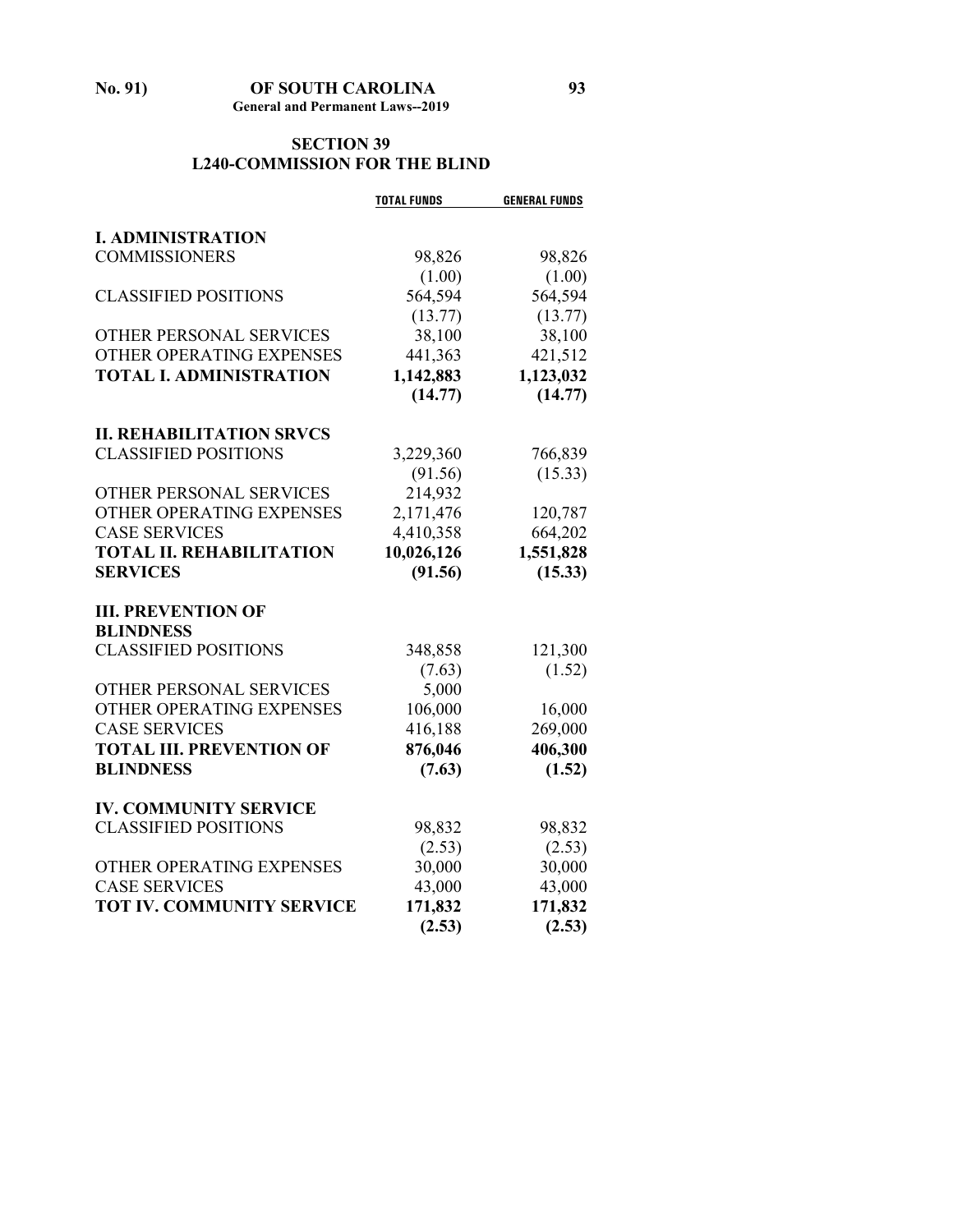|                        | <b>GENERAL FUNDS</b> |
|------------------------|----------------------|
|                        |                      |
| 1,689,161              | 685,238              |
| 1,689,161              | 685,238              |
| 13,906,048<br>(116.49) | 3,938,230<br>(34.15) |
|                        | <b>TOTAL FUNDS</b>   |

# **SECTION 40 L060-DEPARTMENT ON AGING**

|                                  | <b>TOTAL FUNDS</b> | <b>GENERAL FUNDS</b> |
|----------------------------------|--------------------|----------------------|
| <b>I. ADMINISTRATION</b>         |                    |                      |
| <b>EXECUTIVE DIRECTOR</b>        | 125,000            | 125,000              |
|                                  | (1.00)             | (1.00)               |
| <b>CLASSIFIED POSITIONS</b>      | 2,012,436          | 748,454              |
|                                  | (39.50)            | (16.15)              |
| UNCLASSIFIED POSITIONS           | 85,000             | 85,000               |
| <b>OTHER PERSONAL SERVICES</b>   | 62,090             | 35,840               |
| OTHER OPERATING EXPENSES         | 1,803,757          | 594,284              |
| <b>TOT I. ADMINISTRATION</b>     | 4,088,283          | 1,588,578            |
|                                  | (40.50)            | (17.15)              |
| <b>II. PROGRAMS AND SERVICES</b> |                    |                      |
| A. AGING ASSISTANCE              |                    |                      |
| <b>CASE SERVICES</b>             | 825,000            |                      |
| ALLOC OTHER ST AGENCIES          | 100,000            |                      |
| <b>ALLOC OTHER ENTITIES</b>      | 29,889,714         | 916,482              |
| <b>AGING ASSISTANCE</b>          | 1,645,253          | 1,155,053            |
| <b>ALZHEIMERS</b>                | 150,000            | 150,000              |
| <b>GERIATRIC PHYSICIAN LOAN</b>  | 35,000             | 35,000               |
| <b>PROGRAM</b>                   |                    |                      |
| <b>FAMILY CAREGIVERS</b>         | 2,400,000          | 2,400,000            |
| <b>SILVER HAIRED LEGISLATURE</b> | 15,000             | 15,000               |
| HOME AND COMMUNITY BASED         | 10,972,000         | 10,972,000           |
| <b>SERVICES</b>                  |                    |                      |
| <b>TOT A. AGING ASSISTANCE</b>   | 46,031,967         | 15,643,535           |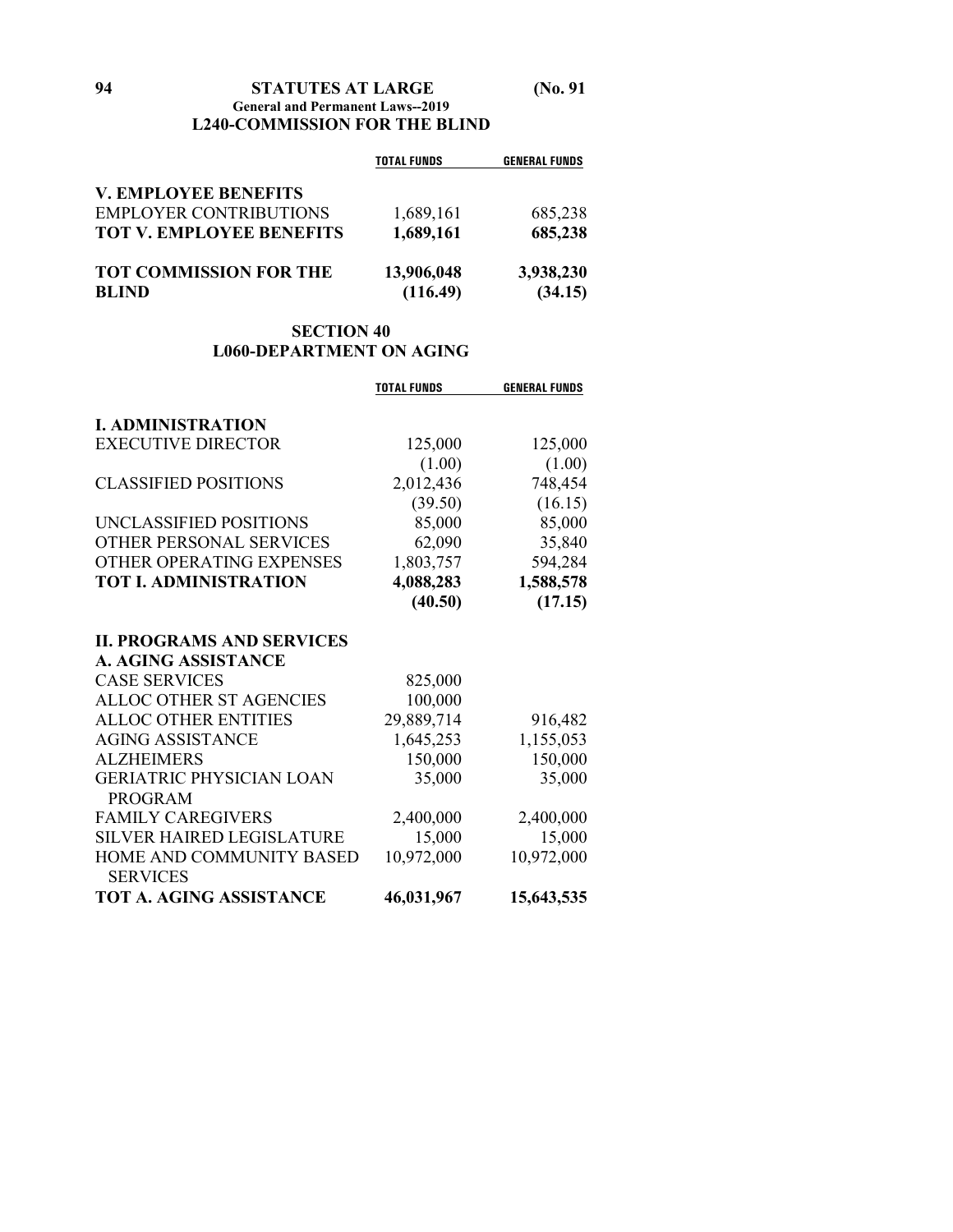## **No. 91) OF SOUTH CAROLINA 95 General and Permanent Laws--2019 L060-DEPARTMENT ON AGING**

|                                   | TOTAL FUNDS           | <b>GENERAL FUNDS</b>  |
|-----------------------------------|-----------------------|-----------------------|
| <b>B. ADULT GUARDIAN</b>          |                       |                       |
| <b>AD LITEM</b>                   |                       |                       |
| <b>CLASSIFIED POSITIONS</b>       | 470,774               | 470,774               |
|                                   | (8.00)                | (8.00)                |
| OTHER OPERATING EXPENSES          | 447,943               | 447,943               |
| <b>TOTAL B. ADULT GUARDIAN</b>    | 918,717               | 918,717               |
| <b>AD LITEM</b>                   | (8.00)                | (8.00)                |
| <b>TOTAL II. PROGRAMS AND</b>     | 46,950,684            | 16,562,252            |
| <b>SERVICES</b>                   | (8.00)                | (8.00)                |
| <b>III. EMPLOYEE BENEFITS</b>     |                       |                       |
| <b>EMPLOYER CONTRIBUTIONS</b>     | 1,110,319             | 594,236               |
| <b>TOT III. EMPLOYEE BENEFITS</b> | 1,110,319             | 594,236               |
| <b>TOT DEPARTMENT ON AGING</b>    | 52,149,286<br>(48.50) | 18,745,066<br>(25.15) |

## **SECTION 41 L080-DEPARTMENT OF CHILDREN'S ADVOCACY**

|                                | TOTAL FUNDS | <b>GENERAL FUNDS</b> |
|--------------------------------|-------------|----------------------|
| <b>I. ADMINISTRATION</b>       |             |                      |
| <b>EXECUTIVE DIRECTOR</b>      | 135,000     | 135,000              |
|                                | (1.00)      | (1.00)               |
| <b>CLASSIFIED POSITIONS</b>    | 36,262      | 36,262               |
|                                | (1.00)      | (1.00)               |
| UNCLASSIFIED POSITIONS         | 105,000     | 105,000              |
|                                | (1.00)      | (1.00)               |
| OTHER OPERATING EXPENSES       | 108,840     | 108,840              |
| <b>TOTAL I. ADMINISTRATION</b> | 385,102     | 385,102              |
|                                | (3.00)      | (3.00)               |
| <b>II. PROGRAMS AND SRVCS</b>  |             |                      |
| <b>A. GUARDIAN AD LITEM</b>    |             |                      |
| <b>CLASSIFIED POSITIONS</b>    | 4,368,125   | 2,193,125            |
|                                | (122.00)    | (55.05)              |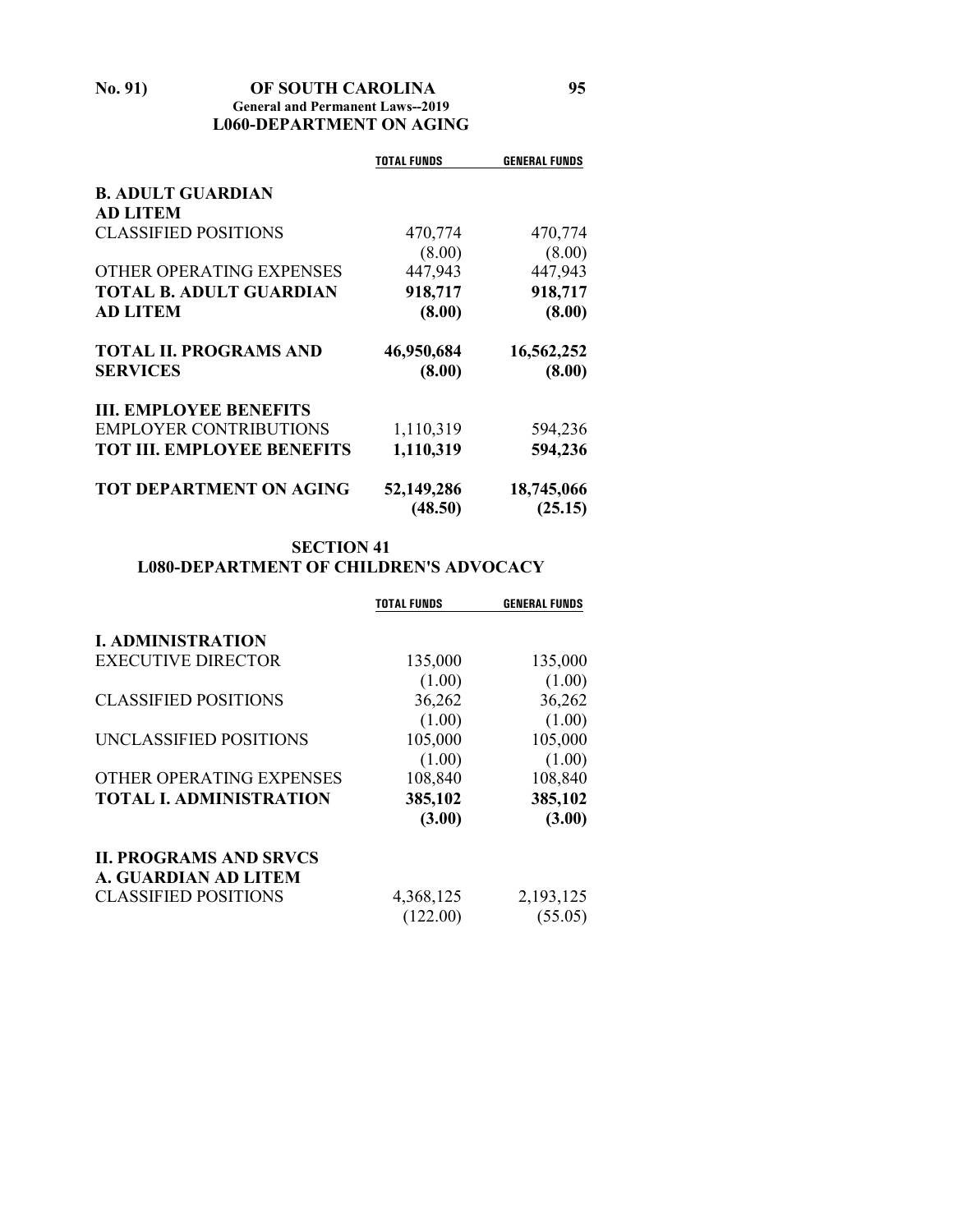**96 STATUTES AT LARGE (No. 91**

### **General and Permanent Laws--2019 L080-DEPARTMENT OF CHILDREN'S ADVOCACY**

|                                   | <b>TOTAL FUNDS</b> | <b>GENERAL FUNDS</b> |
|-----------------------------------|--------------------|----------------------|
| UNCLASSIFIED POSITIONS            | 190,000            | 190,000              |
|                                   | (2.00)             | (2.00)               |
| OTHER PERSONAL SERVICES           | 438,880            | 40,000               |
| OTHER OPERATING EXPENSES          | 3,406,728          | 1,526,686            |
| TOT A. GUARDIAN AD LITEM          | 8,403,733          | 3,949,811            |
|                                   | (124.00)           | (57.05)              |
| <b>B. FOSTER CARE</b>             |                    |                      |
| <b>CLASSIFIED POSITIONS</b>       | 976,807            | 256,807              |
|                                   | (25.00)            | (6.58)               |
| UNCLASSIFIED POSITIONS            | 64,241             | 14,241               |
|                                   | (1.00)             | (0.23)               |
| OTHER PERSONAL SERVICES           | 65,215             | 13,215               |
| OTHER OPERATING EXPENSES          | 342,229            | 37,229               |
| <b>TOTAL B. FOSTER CARE</b>       | 1,448,492          | 321,492              |
|                                   | (26.00)            | (6.81)               |
| <b>C. CONTINUUM OF CARE</b>       |                    |                      |
| <b>CLASSIFIED POSITIONS</b>       | 2,233,000          | 933,000              |
|                                   | (68.00)            | (26.00)              |
| UNCLASSIFIED POSITIONS            | 77,000             | 77,000               |
|                                   | (1.00)             | (1.00)               |
| OTHER PERSONAL SERVICES           | 400,000            |                      |
| OTHER OPERATING EXPENSES          | 2,402,744          | 402,744              |
| <b>CASE SERVICES</b>              | 363,031            | 142,885              |
| <b>TOT C. CONTINUUM OF CARE</b>   | 5,475,775          | 1,555,629            |
|                                   | (69.00)            | (27.00)              |
| <b>TOTAL II. PROGRAMS AND</b>     | 15,328,000         | 5,826,932            |
| <b>SERVICES</b>                   | (219.00)           | (90.86)              |
| <b>III. EMPLOYEE BENEFITS</b>     |                    |                      |
| <b>EMPLOYER CONTRIBUTIONS</b>     | 3,458,130          | 1,479,830            |
| <b>TOT III. EMPLOYEE BENEFITS</b> | 3,458,130          | 1,479,830            |
| <b>TOTAL DEPARTMENT OF</b>        | 19,171,232         | 7,691,864            |
| <b>CHILDREN'S ADVOCACY</b>        | (222.00)           | (93.86)              |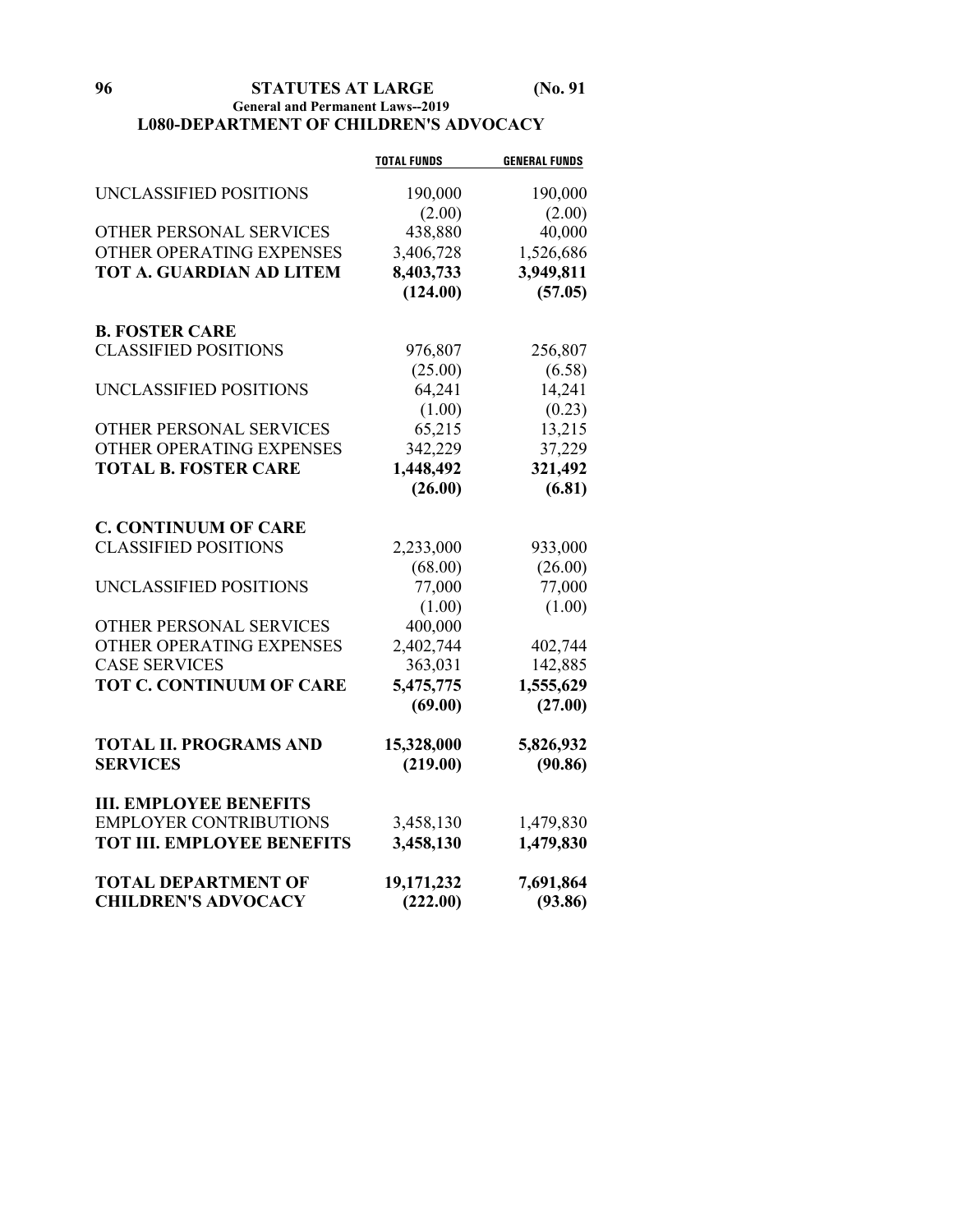## **No. 91) OF SOUTH CAROLINA 97 General and Permanent Laws--2019**

# **SECTION 42 L320-HOUSING FINANCE & DEVELOPMENT AUTHORITY**

|                                  | <b>TOTAL FUNDS</b> | <b>GENERAL FUNDS</b> |
|----------------------------------|--------------------|----------------------|
| <b>I. ADMINISTRATION</b>         |                    |                      |
| <b>A. EXECUTIVE DIVISION</b>     |                    |                      |
| <b>EXECUTIVE DIRECTOR</b>        | 107,201            |                      |
|                                  | (1.00)             |                      |
| <b>CLASSIFIED POSITIONS</b>      | 1,332,799          |                      |
|                                  | (15.00)            |                      |
| OTHER PERSONAL SERVICES          | 70,596             |                      |
| OTHER OPERATING EXPENSES         | 828,271            |                      |
| ALLOC MUNICIPALITIES -           | 400,000            |                      |
| <b>RESTRICTED</b>                |                    |                      |
| <b>ALLOC CNTIES - RESTRICTED</b> | 100,000            |                      |
| <b>ALLOC OTHER ST AGENCIES</b>   | 3,700,000          |                      |
| <b>ALLOC OTHER ENTITIES</b>      | 6,000,000          |                      |
| <b>TOT A. EXECUTIVE DIVISION</b> | 12,538,867         |                      |
|                                  | (16.00)            |                      |
| <b>B. FINANCE DIVISION</b>       |                    |                      |
| <b>CLASSIFIED POSITIONS</b>      | 622,138            |                      |
|                                  | (10.00)            |                      |
| OTHER PERSONAL SERVICES          | 40,675             |                      |
| OTHER OPERATING EXPENSES         | 215,545            |                      |
| <b>TOT B. FINANCE DIVISION</b>   | 878,358            |                      |
|                                  | (10.00)            |                      |
| <b>C. SUPPORT SERVICES</b>       |                    |                      |
| <b>CLASSIFIED POSITIONS</b>      | 1,327,566          |                      |
|                                  | (12.00)            |                      |
| OTHER PERSONAL SERVICES          | 104,322            |                      |
| OTHER OPERATING EXPENSES         | 1,459,360          |                      |
| <b>TOT C. SUPPORT SERVICES</b>   | 2,891,248          |                      |
|                                  | (12.00)            |                      |
| <b>TOT I. ADMINISTRATION</b>     | 16,308,473         |                      |
|                                  | (38.00)            |                      |
|                                  |                    |                      |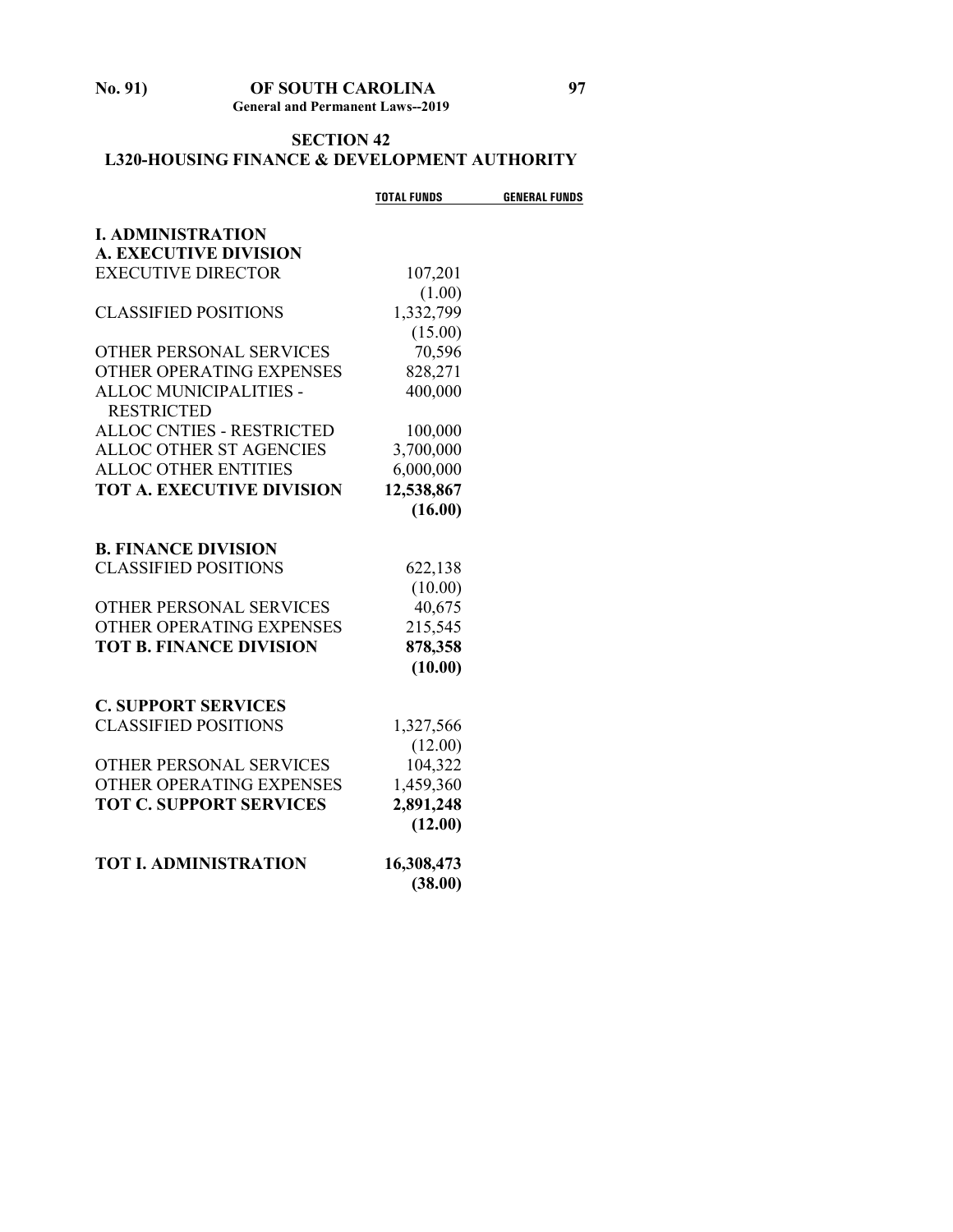## **General and Permanent Laws--2019 L320-HOUSING FINANCE & DEVELOPMENT AUTHORITY**

|                                   | <b>TOTAL FUNDS</b> | <b>GENERAL FUNDS</b> |
|-----------------------------------|--------------------|----------------------|
| <b>II. HOUSING PROGRAMS</b>       |                    |                      |
| A. CONTRACT ADMIN &               |                    |                      |
| <b>COMPLIANCE</b>                 |                    |                      |
| <b>CLASSIFIED POSITIONS</b>       | 1,387,877          |                      |
|                                   | (27.00)            |                      |
| OTHER PERSONAL SERVICES           | 147,264            |                      |
| OTHER OPERATING EXPENSES          | 8,445,435          |                      |
| <b>CASE SERVICES</b>              | 134,000,000        |                      |
| TOT A. CONTRACT ADMIN &           | 143,980,576        |                      |
| <b>COMPLIANCE</b>                 | (27.00)            |                      |
| <b>B. RENTAL ASSISTANCE</b>       |                    |                      |
| <b>CLASSIFIED POSITIONS</b>       | 772,857            |                      |
|                                   | (17.00)            |                      |
| OTHER PERSONAL SERVICES           | 28,644             |                      |
| OTHER OPERATING EXPENSES          | 2,196,060          |                      |
| <b>CASE SERVICES</b>              | 12,300,000         |                      |
| <b>TOT B. RENTAL ASSISTANCE</b>   | 15,297,561         |                      |
|                                   | (17.00)            |                      |
| <b>C. HOUSING INITIATIVES</b>     |                    |                      |
| <b>CLASSIFIED POSITIONS</b>       | 1,133,844          |                      |
|                                   | (16.00)            |                      |
| OTHER PERSONAL SERVICES           | 56,143             |                      |
| OTHER OPERATING EXPENSES          | 2,180,702          |                      |
| ALLOC MUNICIPALITIES -            | 1,700,000          |                      |
| <b>RESTRICTED</b>                 |                    |                      |
| <b>ALLOC CNTIES - RESTRICTED</b>  | 600,000            |                      |
| ALLOC OTHER STAGENCIES            | 1,500,000          |                      |
| <b>ALLOC OTHER ENTITIES</b>       | 18,324,153         |                      |
| <b>TOT C. HOUSING INITIATIVES</b> | 25,494,842         |                      |
|                                   | (16.00)            |                      |
| <b>D. HOUSING CREDIT</b>          |                    |                      |
| <b>CLASSIFIED POSITIONS</b>       | 268,971            |                      |
|                                   | (4.00)             |                      |
| OTHER PERSONAL SERVICES           | 18,332             |                      |
| OTHER OPERATING EXPENSES          | 350,485            |                      |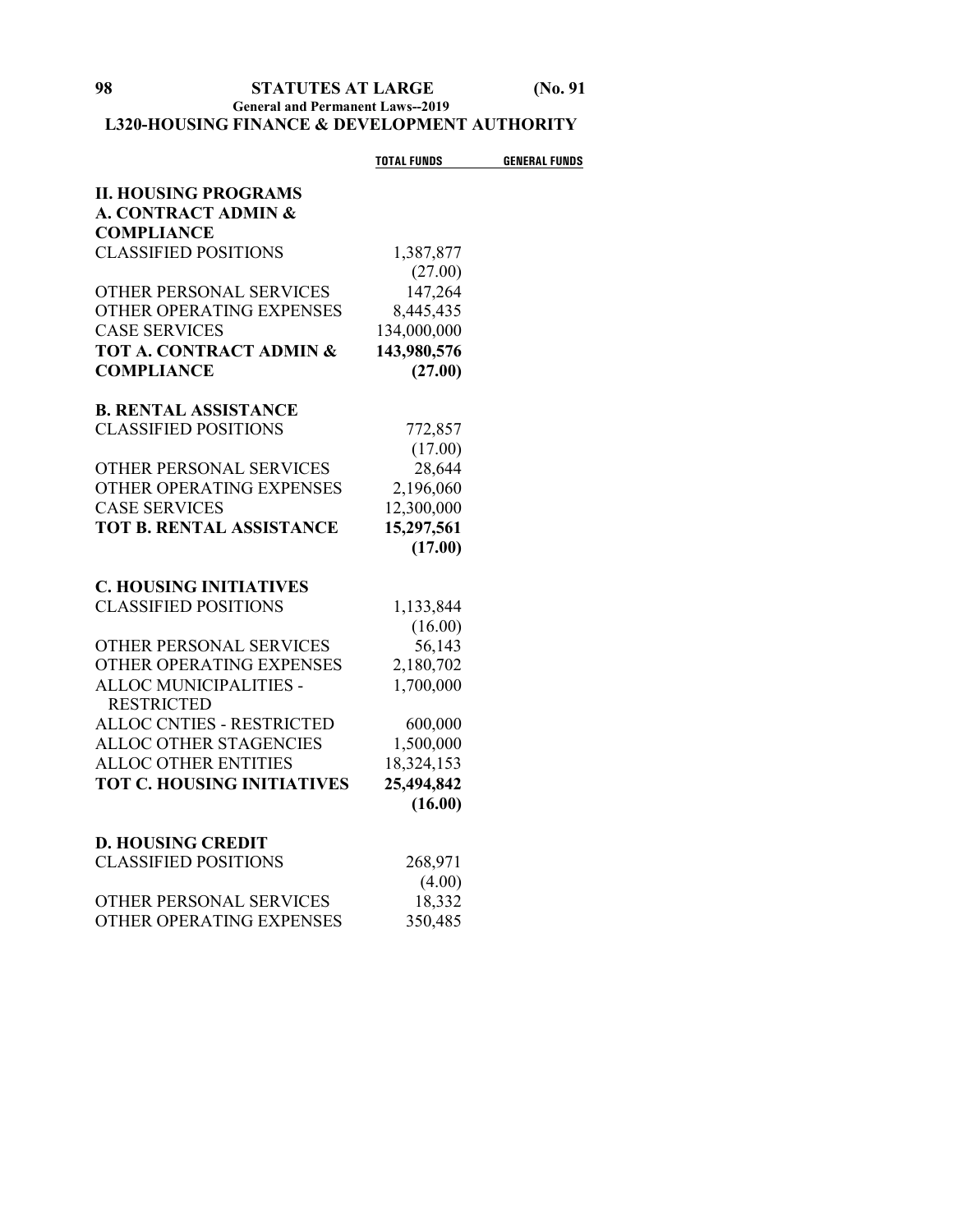**No. 91) OF SOUTH CAROLINA 99 General and Permanent Laws--2019 L320-HOUSING FINANCE & DEVELOPMENT AUTHORITY**

|                                             | <b>TOTAL FUNDS</b>     | <b>GENERAL FUNDS</b> |
|---------------------------------------------|------------------------|----------------------|
| <b>TOT D. HOUSING CREDIT</b>                | 637,788<br>(4.00)      |                      |
| <b>TOTAL II. HOUSING</b><br><b>PROGRAMS</b> | 185,410,767<br>(64.00) |                      |
| <b>III. HOMEOWNERSHIP</b>                   |                        |                      |
| <b>PROGRAMS</b>                             |                        |                      |
| <b>A. MORTGAGE PRODUCTION</b>               |                        |                      |
| <b>CLASSIFIED POSITIONS</b>                 | 523,771                |                      |
|                                             | (7.00)                 |                      |
| OTHER PERSONAL SERVICES                     | 70,831                 |                      |
| OTHER OPERATING EXPENSES                    | 681,739                |                      |
| <b>TOT A. MORTGAGE PRODUCT</b>              | 1,276,341              |                      |
|                                             | (7.00)                 |                      |
| <b>B. MORTGAGE SERVICING</b>                |                        |                      |
| <b>CLASSIFIED POSITIONS</b>                 | 1,227,146              |                      |
|                                             | (21.00)                |                      |
| <b>OTHER PERSONAL SERVICES</b>              | 22,364                 |                      |
| OTHER OPERATING EXPENSES                    | 894,434                |                      |
| <b>TOT B. MORTGAGE SERVICING</b>            | 2,143,944              |                      |
|                                             | (21.00)                |                      |
| <b>TOT III. HOMEOWNERSHIP</b>               | 3,420,285              |                      |
| <b>PROGRAMS</b>                             | (28.00)                |                      |
| <b>IV. EMPLOYEE BENEFITS</b>                |                        |                      |
| <b>EMPLOYER CONTRIBUTIONS</b>               | 3,924,561              |                      |
| <b>TOT IV. EMPLOYEE BENEFITS</b>            | 3,924,561              |                      |
| <b>TOTAL HOUSING FINANCE &amp;</b>          | 209,064,086            |                      |
| <b>DEVELOPMENT AUTHORITY</b>                | (130.00)               |                      |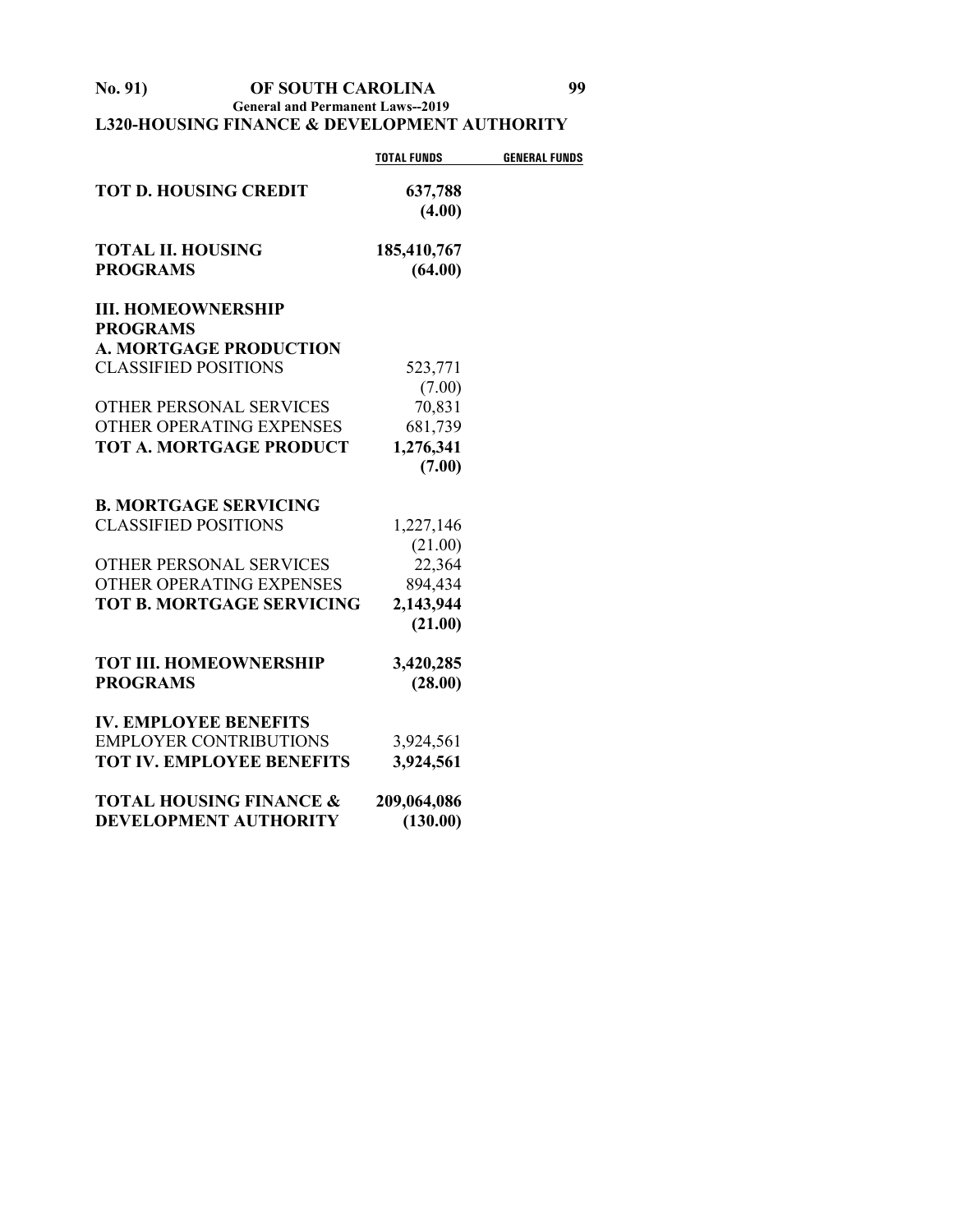## **SECTION 43 P120-FORESTRY COMMISSION**

|                                    | <b>TOTAL FUNDS</b> | <b>GENERAL FUNDS</b> |
|------------------------------------|--------------------|----------------------|
|                                    |                    |                      |
| <b>I. ADMINISTRATION</b>           |                    |                      |
| <b>STATE FORESTER</b>              | 115,000            | 115,000              |
|                                    | (1.00)             | (1.00)               |
| <b>CLASSIFIED POSITIONS</b>        | 560,076            | 560,076              |
|                                    | (14.20)            | (14.20)              |
| UNCLASSIFIED POSITIONS             | 88,000             | 88,000               |
|                                    | (1.00)             | (1.00)               |
| OTHER PERSONAL SERVICES            | 10,000             | 10,000               |
| OTHER OPERATING EXPENSES           | 141,520            | 141,520              |
| <b>TOTAL I. ADMINISTRATION</b>     | 914,596            | 914,596              |
|                                    | (16.20)            | (16.20)              |
|                                    |                    |                      |
| <b>II. FOREST PROTECTION</b>       |                    |                      |
| <b>AND DEVELOPMENT</b>             |                    |                      |
| <b>CLASSIFIED POSITIONS</b>        | 11,982,716         | 10,872,198           |
|                                    | (316.55)           | (289.25)             |
| OTHER PERSONAL SERVICES            | 353,000            | 175,000              |
| OTHER OPERATING EXPENSES           | 10,156,777         | 2,826,210            |
| ALLOC MUNICIPALITIES -             | 30,000             |                      |
| <b>RESTRICTED</b>                  |                    |                      |
| ALLOC CNTIES - RESTRICTED          | 47,000             |                      |
| <b>ALLOC OTHER ENTITIES</b>        | 183,475            |                      |
| ALLOC PRIVATE SECTOR -             | 545,000            |                      |
| <b>REPORTABLE</b>                  |                    |                      |
| FOREST RENEWAL PROGRAM             | 1,000,000          | 200,000              |
| <b>TOT II. FOREST PROTECTION</b>   | 24,297,968         | 14,073,408           |
| <b>AND DEVELOPMENT</b>             | (316.55)           | (289.25)             |
| <b>III. STATE FORESTS</b>          |                    |                      |
| <b>CLASSIFIED POSITIONS</b>        | 1,080,000          |                      |
|                                    | (28.60)            |                      |
| OTHER PERSONAL SERVICES            | 150,000            | 100,000              |
| OTHER OPERATING EXPENSES           | 1,047,713          |                      |
| <b>ALLOC COUNTIES - RESTRICTED</b> | 1,095,000          |                      |
| <b>TOTAL III. STATE FORESTS</b>    | 3,372,713          | 100,000              |
|                                    | (28.60)            |                      |
|                                    |                    |                      |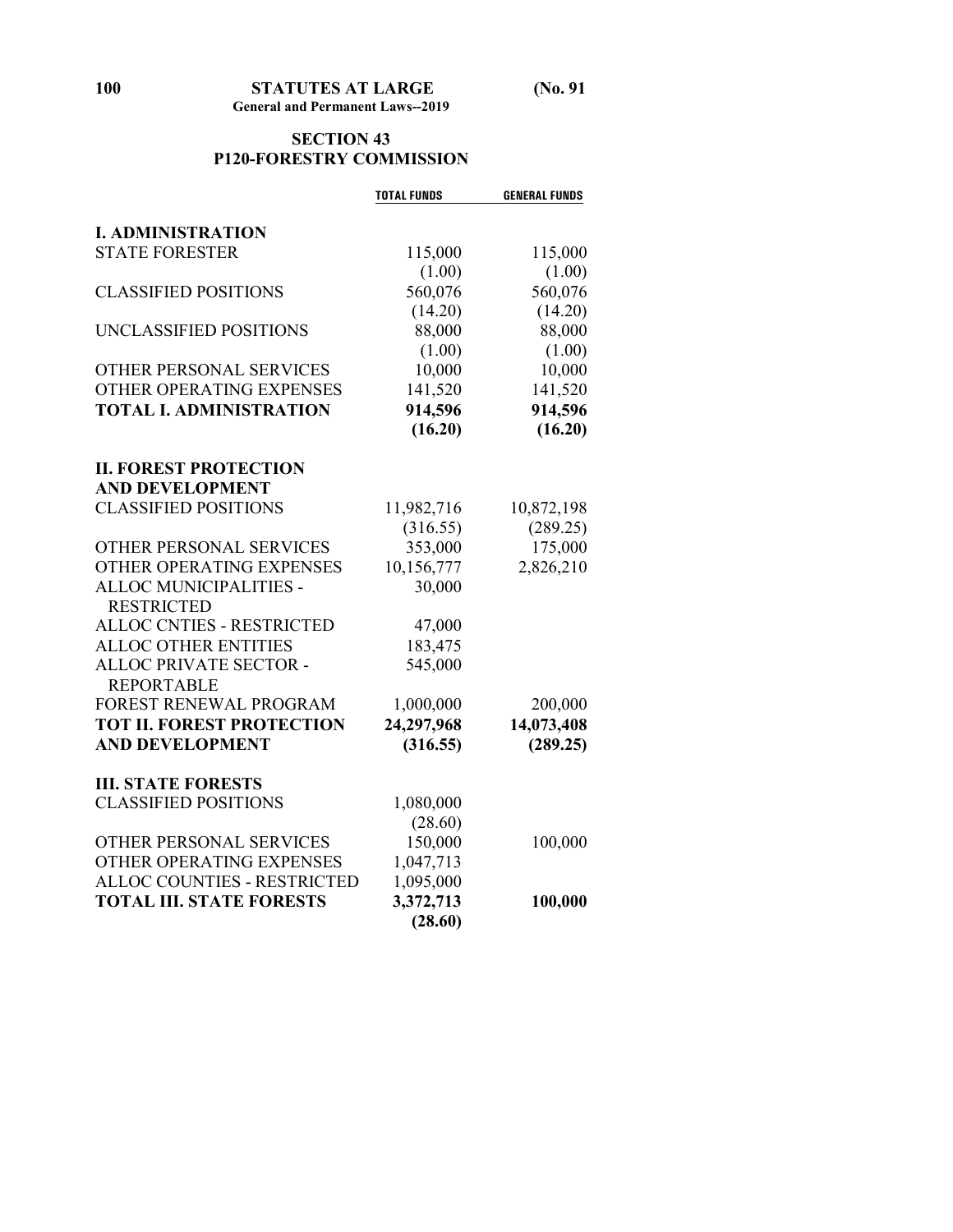**No. 91) OF SOUTH CAROLINA 101 General and Permanent Laws--2019 P120-FORESTRY COMMISSION**

|                                 | <b>TOTAL FUNDS</b> | <b>GENERAL FUNDS</b> |
|---------------------------------|--------------------|----------------------|
| <b>IV. EDUCATION</b>            |                    |                      |
| <b>CLASSIFIED POSITIONS</b>     | 190,000            | 190,000              |
|                                 | (4.20)             | (4.20)               |
| <b>OTHER PERSONAL SERVICES</b>  | 5,000              | 5,000                |
| OTHER OPERATING EXPENSES        | 29,925             | 29,925               |
| <b>TOTAL IV. EDUCATION</b>      | 224,925            | 224,925              |
|                                 | (4.20)             | (4.20)               |
| <b>V. EMPLOYEE BENEFITS</b>     |                    |                      |
| <b>EMPLOYER CONTRIBUTIONS</b>   | 7,095,033          | 6,150,033            |
| <b>TOT V. EMPLOYEE BENEFITS</b> | 7,095,033          | 6,150,033            |
| <b>TOT FORESTRY COMMISSION</b>  | 35,905,235         | 21,462,962           |
|                                 | (365.55)           | (309.65)             |

## **SECTION 44 P160-DEPARTMENT OF AGRICULTURE**

|                                 | <b>TOTAL FUNDS</b>   | <b>GENERAL FUNDS</b> |
|---------------------------------|----------------------|----------------------|
| <b>I. AGENCY OPERATIONS</b>     |                      |                      |
| <b>B. OPERATIONS</b>            |                      |                      |
| <b>COMMSNR OF AGRICULTURE</b>   | 92,007               | 92,007               |
|                                 | (1.00)               | (1.00)               |
| <b>CLASSIFIED POSITIONS</b>     | 723,076              | 723,076              |
|                                 | (14.00)              | (14.00)              |
| OTHER OPERATING EXPENSES        | 193,272              | 103,272              |
| <b>TOTAL B. OPERATIONS</b>      | 1,008,355            | 918,355              |
|                                 | (15.00)              | (15.00)              |
| <b>C. MARKET SERVICES</b>       |                      |                      |
| <b>CLASSIFIED POSITIONS</b>     | 265,242              |                      |
|                                 | (19.12)              |                      |
| OTHER PERSONAL SERVICES         | 64,500               |                      |
| OTHER OPERATING EXPENSES        | 877,900              | 300,000              |
| <b>TOTAL C. MARKET SERVICES</b> | 1,207,642            | 300,000              |
|                                 | (19.12)              |                      |
| <b>TOT I. AGENCY OPERATIONS</b> | 2,215,997<br>(34.12) | 1,218,355<br>(15.00) |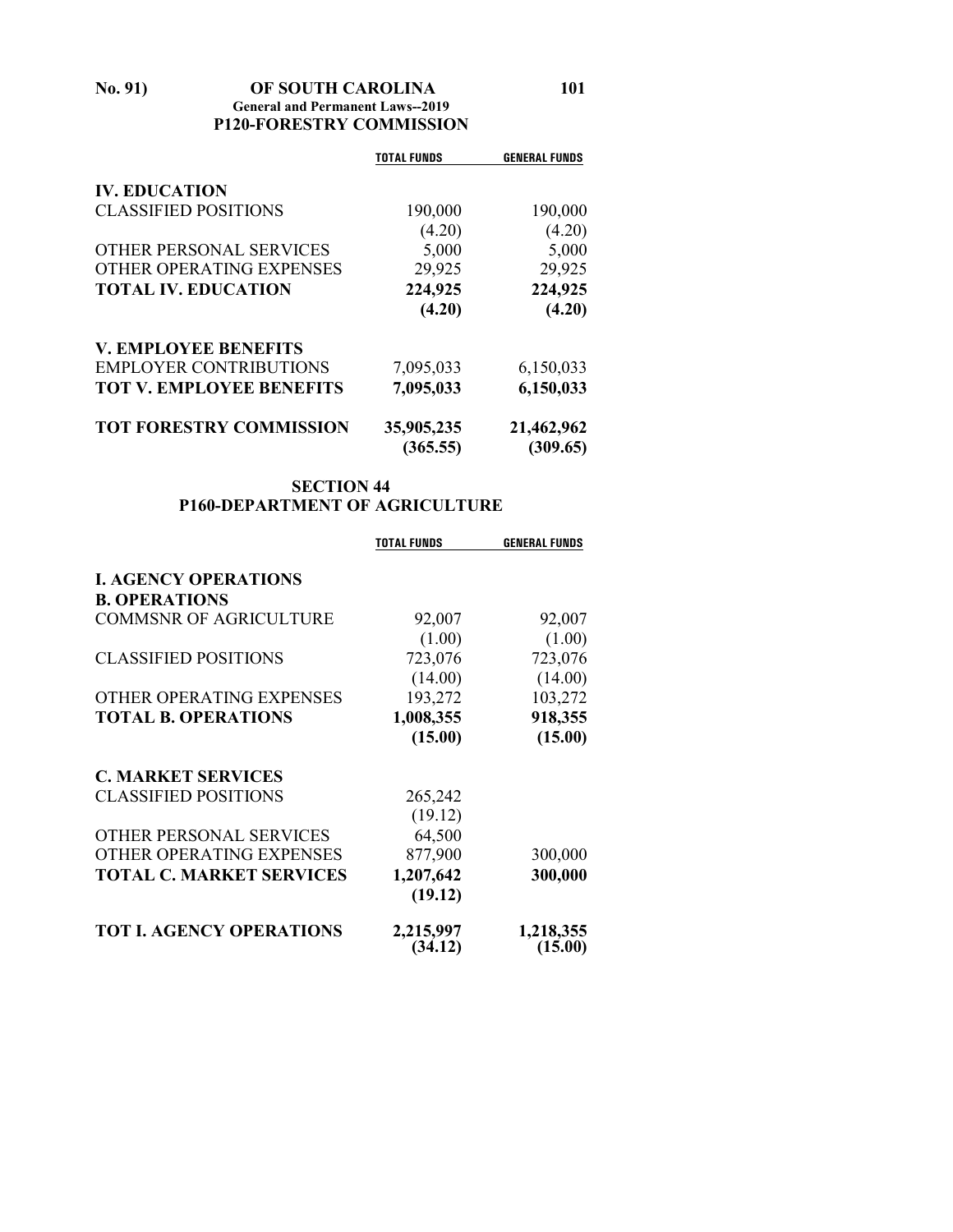## **102 STATUTES AT LARGE (No. 91 General and Permanent Laws--2019 P160-DEPARTMENT OF AGRICULTURE**

|                                      | <b>TOTAL FUNDS</b> | <b>GENERAL FUNDS</b> |
|--------------------------------------|--------------------|----------------------|
| <b>II. CONSUMER PROTECTION</b>       |                    |                      |
| <b>A. CONSUMER PROTECTION</b>        |                    |                      |
| <b>CLASSIFIED POSITIONS</b>          | 1,953,692          | 1,814,587            |
|                                      | (55.00)            | (39.00)              |
| OTHER PERSONAL SERVICES              | 19,035             |                      |
| OTHER OPERATING EXPENSES             | 3,329,460          | 1,194,913            |
| <b>TOT A. CONSUMER PROTECT</b>       | 5,302,187          | 3,009,500            |
|                                      | (55.00)            | (39.00)              |
|                                      |                    |                      |
| <b>B. INSPECTION SERVICES</b>        |                    |                      |
| <b>CLASSIFIED POSITIONS</b>          | 1,337,963          |                      |
|                                      | (25.37)            |                      |
| OTHER PERSONAL SERVICES              | 250,000            |                      |
| OTHER OPERATING EXPENSES             | 921,200            |                      |
| <b>TOTAL B. INSPECTION SRVCS</b>     | 2,509,163          |                      |
|                                      | (25.37)            |                      |
|                                      |                    |                      |
| <b>TOTAL II. CONSUMER</b>            | 7,811,350          | 3,009,500            |
| <b>PROTECTION</b>                    | (80.37)            | (39.00)              |
|                                      |                    |                      |
| <b>III. MARKETING SERVICES</b>       |                    |                      |
| <b>A. MARKETING &amp; PROMOTIONS</b> |                    |                      |
| <b>CLASSIFIED POSITIONS</b>          | 525,025            | 480,025              |
|                                      | (16.51)            | (16.51)              |
| OTHER OPERATING EXPENSES             | 4,907,345          | 3,913,341            |
| <b>TOTAL A. MARKETING &amp;</b>      | 5,432,370          | 4,393,366            |
| <b>PROMOTIONS</b>                    | (16.51)            | (16.51)              |
|                                      |                    |                      |
| <b>B. COMMODITY BOARDS</b>           |                    |                      |
| <b>CLASSIFIED POSITIONS</b>          | 39,320             |                      |
|                                      | (3.00)             |                      |
| OTHER PERSONAL SERVICES              | 50,280             |                      |
| OTHER OPERATING EXPENSES             | 2,634,680          |                      |
| OTHER OPERATING EXPENSES             | 875,000            |                      |
| <b>TOT B. COMMODITY BOARDS</b>       | 3,599,280          |                      |
|                                      | (3.00)             |                      |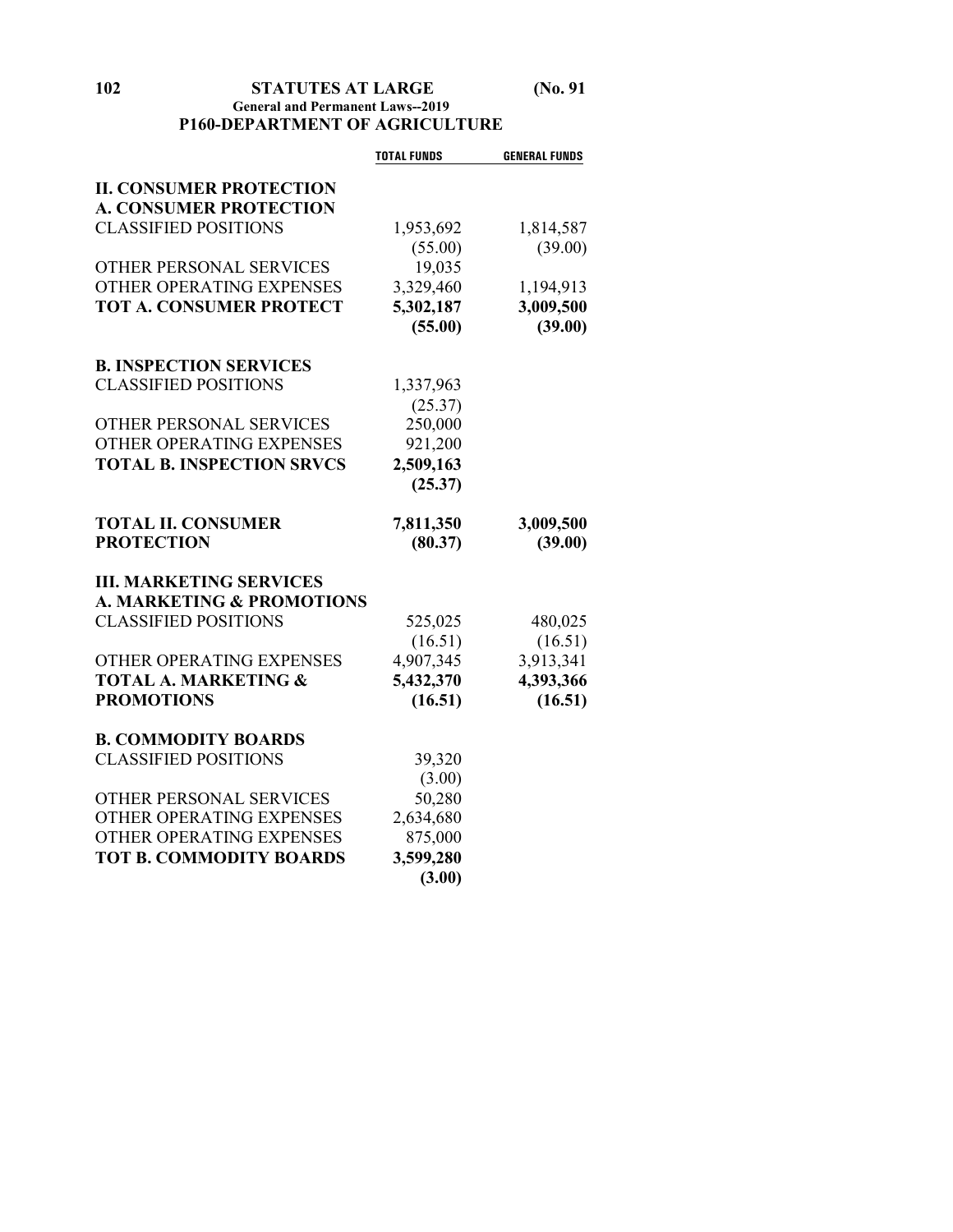## **No. 91) OF SOUTH CAROLINA 103 General and Permanent Laws--2019 P160-DEPARTMENT OF AGRICULTURE**

|                                  | <b>TOTAL FUNDS</b> | <b>GENERAL FUNDS</b> |
|----------------------------------|--------------------|----------------------|
|                                  |                    |                      |
| <b>C. MARKET BULLETIN</b>        |                    |                      |
| <b>CLASSIFIED POSITIONS</b>      | 50,230             |                      |
|                                  | (4.00)             |                      |
| OTHER OPERATING EXPENSES         | 111,500            |                      |
| <b>TOT C. MARKET BULLETIN</b>    | 161,730            |                      |
|                                  | (4.00)             |                      |
| <b>D. AGRIBUSINESS</b>           |                    |                      |
| <b>DEVELOPMENT</b>               |                    |                      |
| <b>AGRIBUSINESS DEVELOPMENT</b>  | 750,000            | 750,000              |
| <b>TOTAL D. AGRIBUSINESS</b>     | 750,000            | 750,000              |
| <b>DEVELOPMENT</b>               |                    |                      |
|                                  |                    |                      |
| E. AGRI CNTR RESEARCH &          |                    |                      |
| <b>ENTREPRENEURSHIP</b>          |                    |                      |
| <b>AGRICULTURAL CENTER FOR</b>   | 1,250,000          | 1,250,000            |
| <b>RESEARCH AND ENTREPREN</b>    |                    |                      |
| <b>TOT E. AGRI CNTR RESEARCH</b> | 1,250,000          | 1,250,000            |
| <b>&amp; ENTREPRENEURSHIP</b>    |                    |                      |
|                                  |                    |                      |
| <b>F. INFRASTRUC GRANTS</b>      |                    |                      |
| <b>INFRASTRUCTURE GRANTS</b>     | 2,000,000          | 2,000,000            |
| <b>TOT F. INFRASTRUCTURE</b>     | 2,000,000          | 2,000,000            |
| <b>GRANTS</b>                    |                    |                      |
| <b>TOTAL III. MARKETING</b>      | 13,193,380         | 8,393,366            |
| <b>SERVICES</b>                  | (23.51)            | (16.51)              |
|                                  |                    |                      |
| <b>IV. EMPLOYEE BENEFITS</b>     |                    |                      |
| <b>EMPLOYER CONTRIBUTIONS</b>    | 2,131,120          | 1,321,307            |
| <b>TOT IV. EMPLOYEE BENEFITS</b> | 2,131,120          | 1,321,307            |
|                                  |                    |                      |
| <b>TOTAL DEPARTMENT OF</b>       | 25,351,847         | 13,942,528           |
| <b>AGRICULTURE</b>               | (138.00)           | (70.51)              |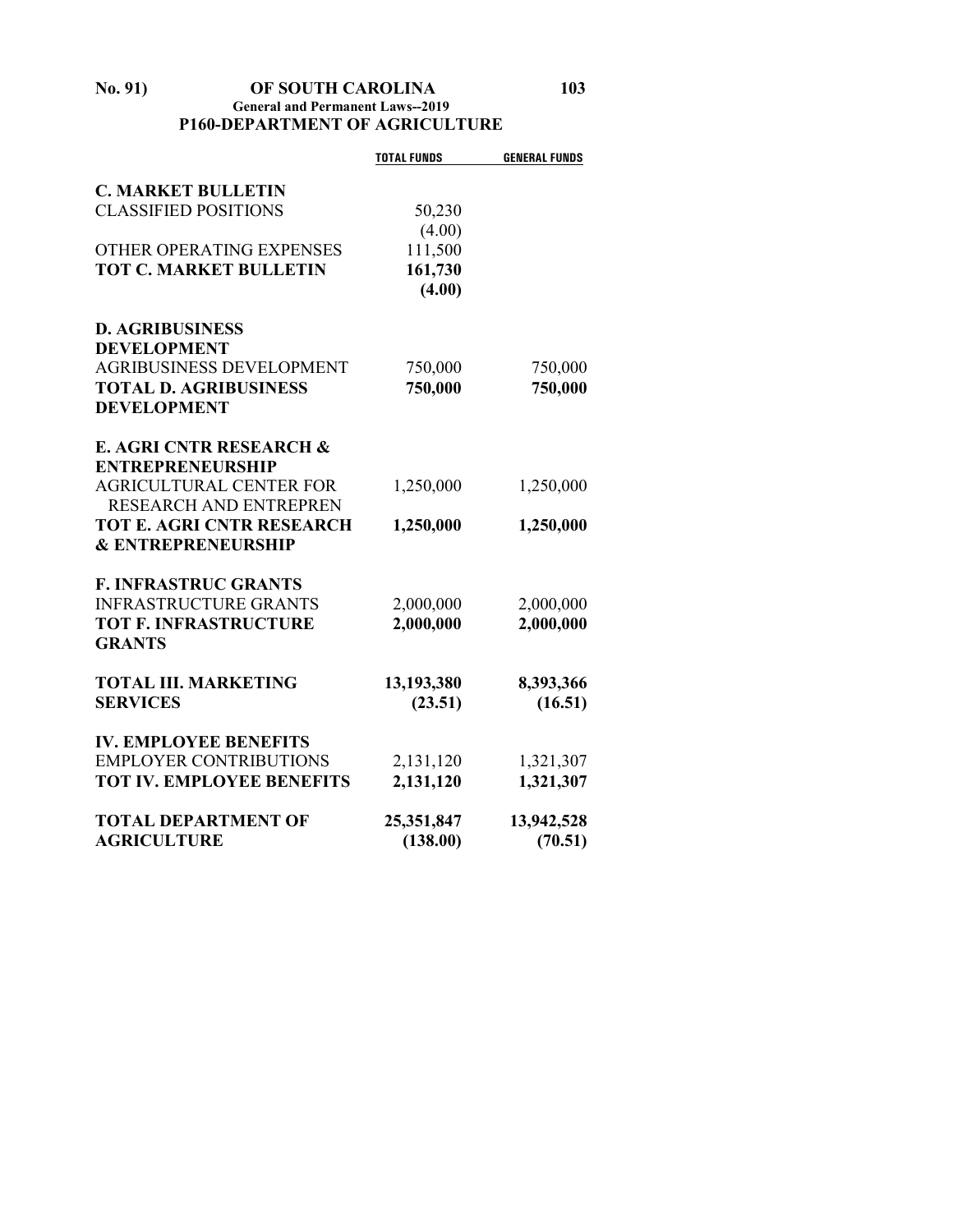## **SECTION 45 P200-CLEMSON UNIVERSITY - PUBLIC SERVICE ACTIVITIES**

|                                     | <b>TOTAL FUNDS</b> | <b>GENERAL FUNDS</b> |
|-------------------------------------|--------------------|----------------------|
| <b>I. REGULATORY &amp; PUBLIC</b>   |                    |                      |
| <b>SERVICE</b>                      |                    |                      |
| A. REG & PUB SERV-GEN               |                    |                      |
| <b>CLASSIFIED POSITIONS</b>         | 2,127,653          | 317,726              |
|                                     | (57.00)            | (13.00)              |
| <b>NEW POSITION PROGRAM</b>         | 50,000             | 50,000               |
| <b>COORDINATOR II</b>               | (1.00)             | (1.00)               |
| NEW POSITION PROJECT                | 40,000             | 40,000               |
| <b>MANAGER I</b>                    | (1.00)             | (1.00)               |
| NEW POS INVESTIGATOR IV             | 135,000            | 135,000              |
|                                     | (3.00)             | (3.00)               |
| UNCLASSIFIED POSITIONS              | 742,274            | 204,905              |
|                                     | (5.42)             | (3.42)               |
| <b>OTHER PERSONAL SERVICES</b>      | 389,204            |                      |
| OTHER OPERATING EXPENSES            | 1,913,609          | 176,225              |
| <b>TOT A. REGULATORY &amp; PUB</b>  | 5,397,740          | 923,856              |
| <b>SERV-GEN</b>                     | (67.42)            | (21.42)              |
| <b>B. REGULATORY &amp;</b>          |                    |                      |
| <b>PUB SERV-REST</b>                |                    |                      |
| <b>CLASSIFIED POSITIONS</b>         | 308,881            |                      |
|                                     | (10.00)            |                      |
| UNCLASSIFIED POSITIONS              | 18,500             |                      |
| OTHER PERSONAL SERVICES             | 221,800            |                      |
| OTHER OPERATING EXPENSES            | 404,068            |                      |
| <b>TOT B. REGULATORY &amp; PUB</b>  | 953,249            |                      |
| <b>SERV-REST</b>                    | (10.00)            |                      |
| <b>TOTAL I. REGULATORY &amp;</b>    | 6,350,989          | 923,856              |
| <b>PUBLIC SERVICE</b>               | (77.42)            | (21.42)              |
| <b>II. LIVESTOCK - POUL HLTH</b>    |                    |                      |
| <b>A. LIVESTOCK - POUL HLTH-GEN</b> |                    |                      |
| <b>CLASSIFIED POSITIONS</b>         | 1,382,136          | 1,215,280            |
|                                     | (43.00)            | (42.00)              |
|                                     |                    |                      |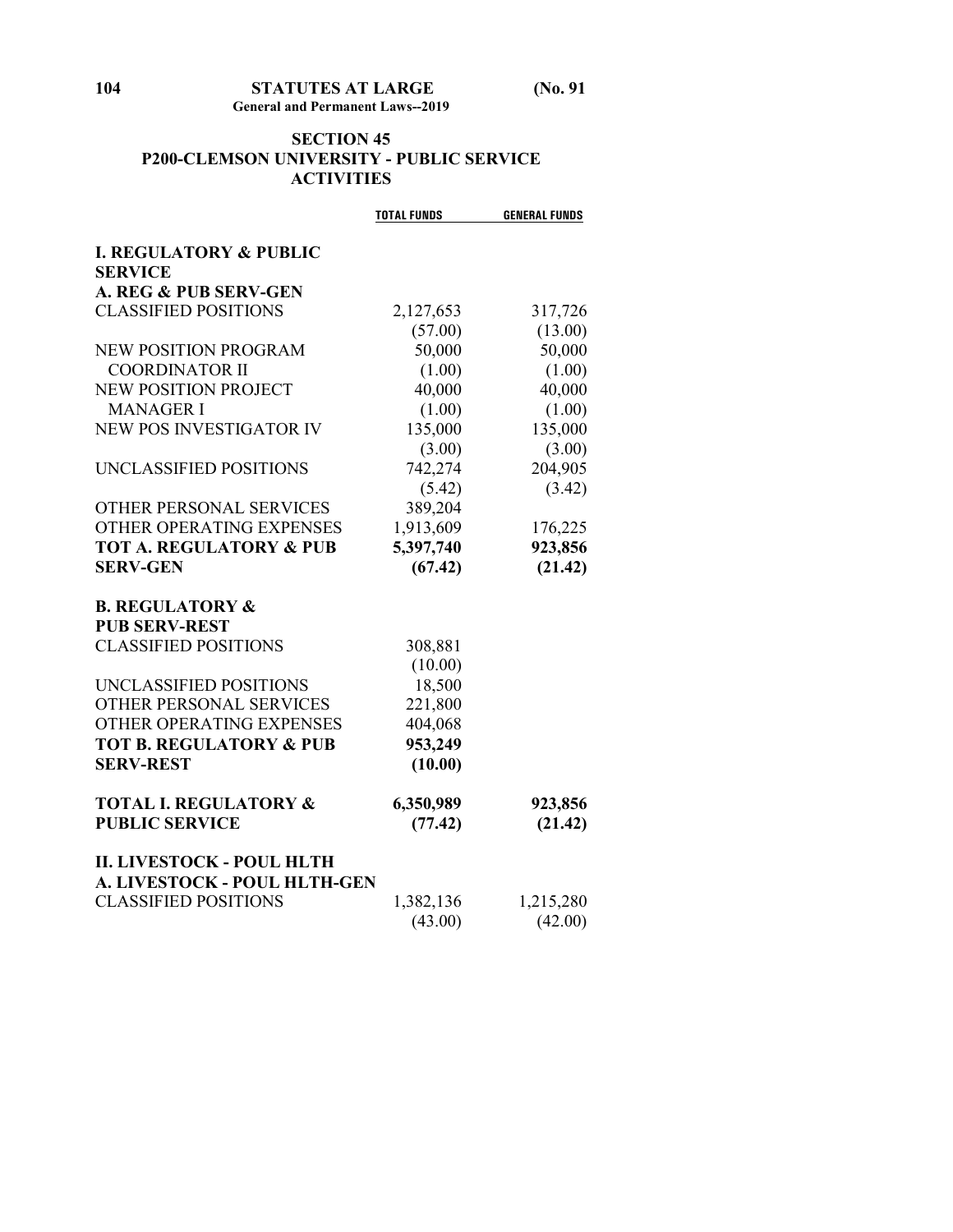**No. 91) OF SOUTH CAROLINA 105**

## **General and Permanent Laws--2019 P200-CLEMSON UNIVERSITY - PUBLIC SERVICE ACTIVITIES**

|                                                 | <b>TOTAL FUNDS</b> | <b>GENERAL FUNDS</b> |
|-------------------------------------------------|--------------------|----------------------|
|                                                 |                    |                      |
| UNCLASSIFIED POSITIONS                          | 1,034,470          | 984,470              |
| OTHER PERSONAL SERVICES                         | (7.33)<br>172,403  | (7.33)               |
| OTHER OPERATING EXPENSES                        | 1,759,248          | 1,033,994            |
| <b>TOTAL A. LIVESTOCK -</b>                     | 4,348,257          | 3,233,744            |
| <b>POULTRY HLTH-GEN</b>                         | (50.33)            | (49.33)              |
|                                                 |                    |                      |
| <b>B. LIVESTOCK - POULTRY</b>                   |                    |                      |
| <b>HLTH-REST</b>                                |                    |                      |
| <b>CLASSIFIED POSITIONS</b>                     | 826,915            |                      |
|                                                 | (21.00)            |                      |
| UNCLASSIFIED POSITIONS                          | 304,717            |                      |
|                                                 | (4.50)             |                      |
| OTHER PERSONAL SERVICES                         | 77,219             |                      |
| OTHER OPERATING EXPENSES                        | 792,053            |                      |
| <b>TOTAL B. LIVESTOCK -</b>                     | 2,000,904          |                      |
| <b>POULTRY HLTH-REST</b>                        | (25.50)            |                      |
|                                                 |                    |                      |
| <b>TOTAL II. LIVESTOCK -</b>                    | 6,349,161          | 3,233,744            |
| <b>POULTRY HEALTH</b>                           | (75.83)            | (49.33)              |
|                                                 |                    |                      |
| <b>III. AGRICULTURAL RESEARCH</b>               |                    |                      |
| <b>CLASSIFIED POSITIONS</b>                     | 5,092,004          | 3,876,440            |
|                                                 | (165.42)           | (119.99)             |
| UNCLASSIFIED POSITIONS                          | 11,759,514         | 7,882,924            |
|                                                 | (91.14)            | (69.61)              |
| OTHER PERSONAL SERVICES                         | 1,240,444          | 173,730              |
| OTHER OPERATING EXPENSES                        | 5,685,095          | 2,324,808            |
| <b>TOTAL III. AGRICULTURAL</b>                  | 23,777,057         | 14,257,902           |
| <b>RESEARCH</b>                                 | (256.56)           | (189.60)             |
|                                                 |                    |                      |
| <b>IV. COOPERATIVE EXTENSION</b><br><b>SERV</b> |                    |                      |
| <b>CLASSIFIED POSITIONS</b>                     | 4,733,780          | 3,647,756            |
|                                                 | (177.04)           | (106.54)             |
| UNCLASSIFIED POSITIONS                          | 13,128,160         | 8,454,980            |
|                                                 | (235.90)           | (155.64)             |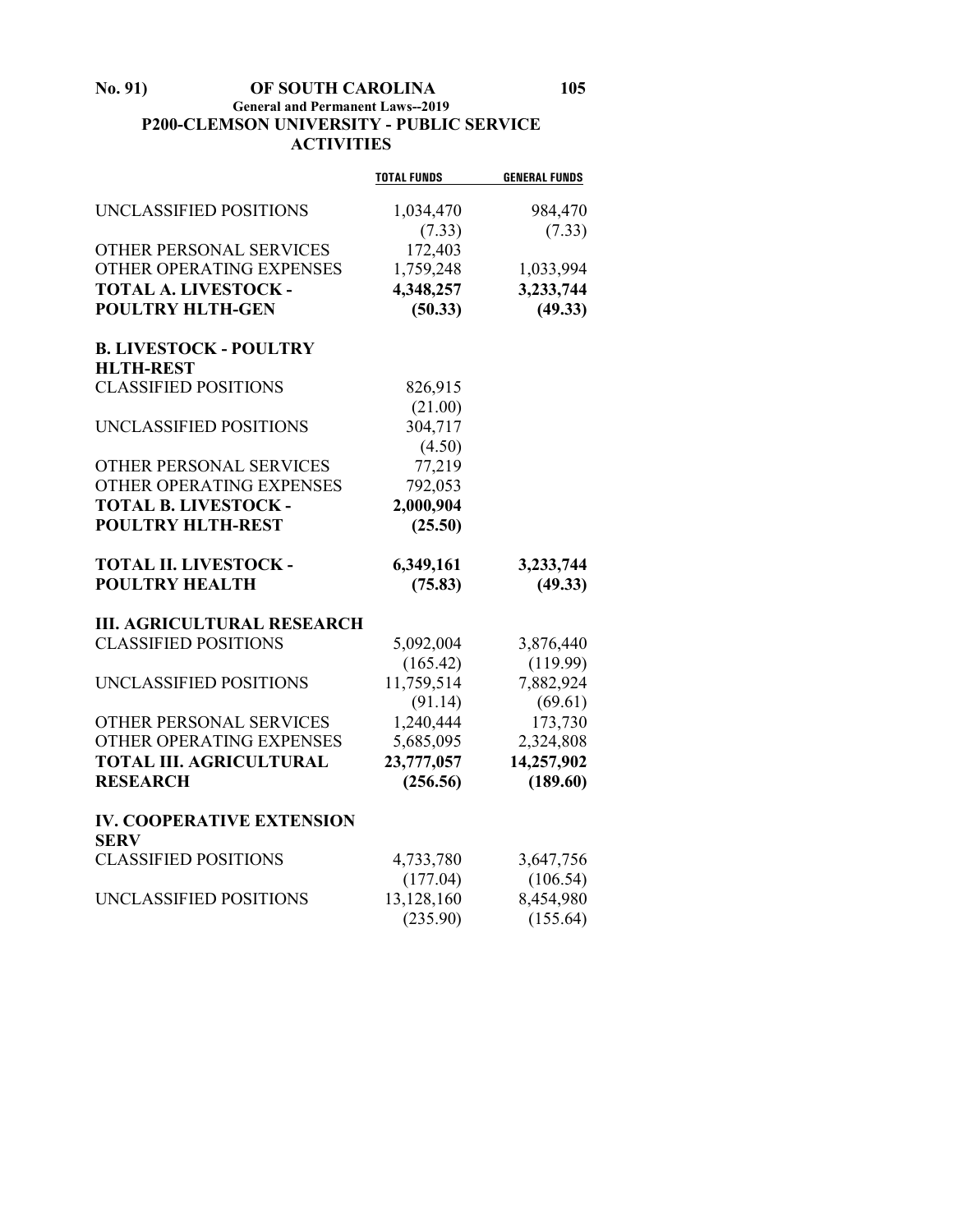# **106 STATUTES AT LARGE (No. 91**

## **General and Permanent Laws--2019 P200-CLEMSON UNIVERSITY - PUBLIC SERVICE ACTIVITIES**

|                                  | <b>TOTAL FUNDS</b> | <b>GENERAL FUNDS</b> |
|----------------------------------|--------------------|----------------------|
| NEW POS EXTENSION AGENT          | 495,000            | 495,000              |
|                                  | (11.00)            | (11.00)              |
| OTHER PERSONAL SERVICES          | 4,378,949          | 344,988              |
| OTHER OPERATING EXPENSES         | 8,765,676          | 1,957,692            |
| <b>TOT IV. COOPERATIVE</b>       | 31,501,565         | 14,900,416           |
| <b>EXTENSION SERV</b>            | (423.94)           | (273.18)             |
| <b>V. EMPLOYEE BENEFITS</b>      |                    |                      |
| <b>EMPLOYER CONTRIBUTIONS</b>    | 18,213,545         | 12,205,831           |
| <b>TOT V. EMPLOYEE BENEFITS</b>  | 18,213,545         | 12,205,831           |
| TOT CLEMSON UNIVERSITY -         | 86,192,317         | 45,521,749           |
| <b>PUBLIC SERVICE ACTIVITIES</b> | (833.75)           | (533.53)             |

## **SECTION 46 P210-SOUTH CAROLINA STATE UNIVERSITY - PUBLIC SERVICE ACTIVITIES**

|                                     | <b>TOTAL FUNDS</b> | <b>GENERAL FUNDS</b> |
|-------------------------------------|--------------------|----------------------|
| <b>I. ADMINISTRATION</b>            |                    |                      |
| <b>CLASSIFIED POSITIONS</b>         | 87,523             | 52,555               |
|                                     | (4.00)             | (1.75)               |
| UNCLASSIFIED POSITIONS              | 383,013            | 131,013              |
|                                     | (5.00)             | (1.25)               |
| OTHER PERSONAL SERVICES             | 73,787             |                      |
| OTHER OPERATING EXPENSES            | 504,635            | 95,106               |
| <b>TOTAL I. ADMINISTRATION</b>      | 1,048,958          | 278,674              |
|                                     | (9.00)             | (3.00)               |
| <b>II. RESEARCH &amp; EXTENSION</b> |                    |                      |
| <b>CLASSIFIED POSITIONS</b>         | 763,801            | 83,076               |
|                                     | (12.00)            | (1.00)               |
| UNCLASSIFIED POSITIONS              | 814,733            | 309,226              |
|                                     | (28.00)            | (5.00)               |
| OTHER PERSONAL SERVICES             | 350,143            |                      |
| OTHER OPERATING EXPENSES            | 5,047,360          | 3,622,985            |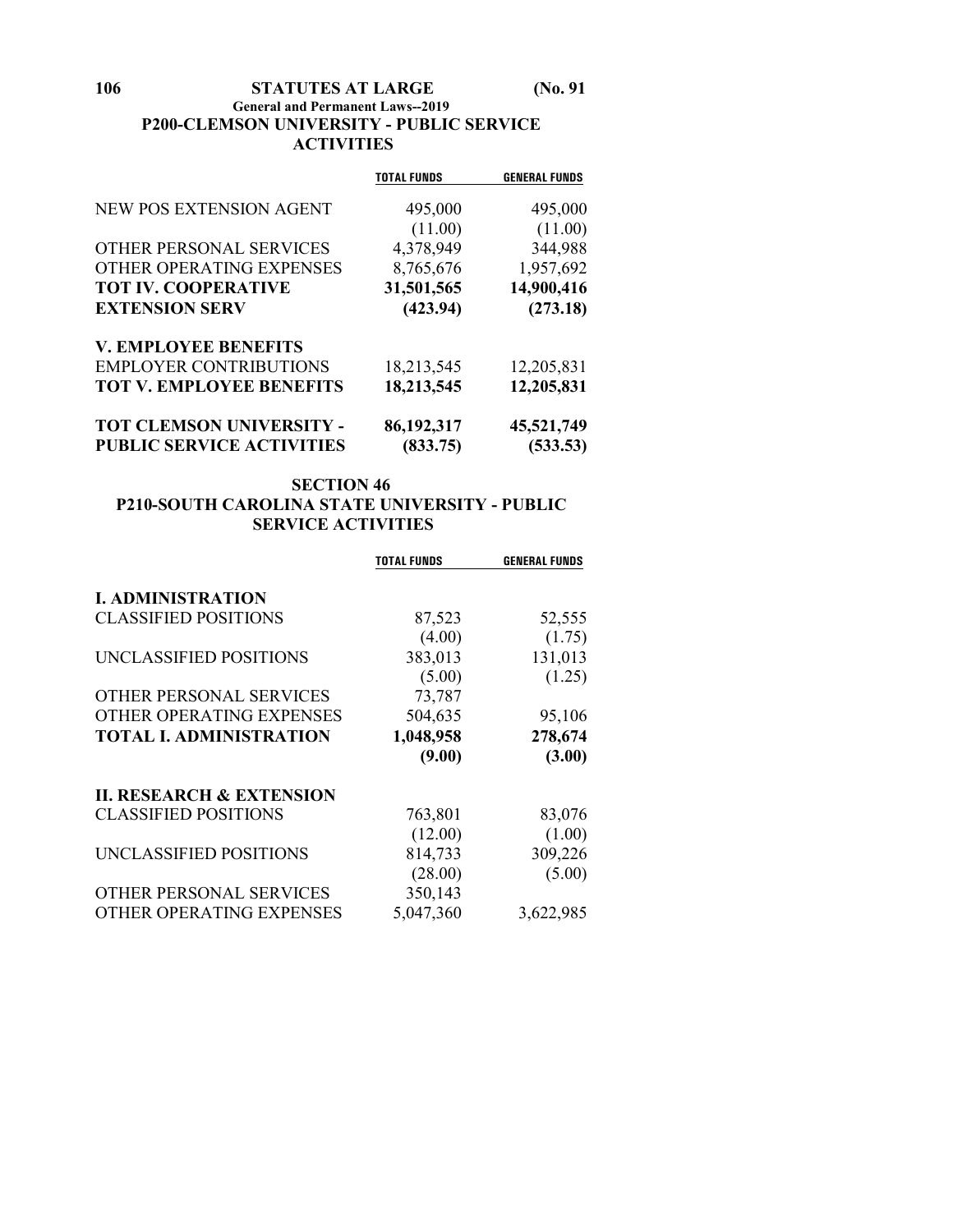## **No. 91) OF SOUTH CAROLINA 107 General and Permanent Laws--2019 P210-SOUTH CAROLINA STATE UNIVERSITY - PUBLIC SERVICE ACTIVITIES**

|                                                     | <b>TOTAL FUNDS</b>   | <b>GENERAL FUNDS</b> |
|-----------------------------------------------------|----------------------|----------------------|
| <b>TOTAL II. RESEARCH &amp;</b><br><b>EXTENSION</b> | 6,976,037<br>(40.00) | 4,015,287<br>(6.00)  |
| <b>III. EMPLOYEE BENEFITS</b>                       |                      |                      |
| <b>EMPLOYER CONTRIBUTIONS</b>                       | 1,006,314            | 563,607              |
| <b>TOT III. EMPLOYEE BENEFITS</b>                   | 1,006,314            | 563,607              |
| <b>TOT SOUTH CAROLINA STATE</b>                     | 9,031,309            | 4,857,568            |
| <b>UNIVERSITY - PUBLIC SRVC</b>                     | (49.00)              | (9.00)               |

## **SECTION 47 P240-DEPARTMENT OF NATURAL RESOURCES**

|                                 | <b>TOTAL FUNDS</b> | <b>GENERAL FUNDS</b> |
|---------------------------------|--------------------|----------------------|
|                                 |                    |                      |
| <b>I. ADMINISTRATION</b>        |                    |                      |
| <b>EXECUTIVE DIRECTOR</b>       | 135,072            | 135,072              |
|                                 | (1.00)             | (1.00)               |
| <b>CLASSIFIED POSITIONS</b>     | 2,341,339          | 1,034,995            |
|                                 | (46.17)            | (23.50)              |
| UNCLASSIFIED POSITIONS          | 189,011            | 92,490               |
|                                 | (2.00)             | (1.00)               |
| OTHER PERSONAL SERVICES         | 33,811             |                      |
| OTHER OPERATING EXPENSES        | 237,742            | 60,956               |
| <b>ALLOC OTHER ENTITIES</b>     | 50,000             |                      |
| <b>TOT I. ADMINISTRATION</b>    | 2,986,975          | 1,323,513            |
|                                 | (49.17)            | (25.50)              |
| <b>II. PROGRAMS AND SRVCS</b>   |                    |                      |
| <b>A. CONSERVATION EDU</b>      |                    |                      |
| <b>1. OUTREACH PROGRAMS</b>     |                    |                      |
| <b>CLASSIFIED POSITIONS</b>     | 624,940            | 569,099              |
|                                 | (19.10)            | (13.60)              |
| UNCLASSIFIED POSITIONS          | 92,266             |                      |
| OTHER OPERATING EXPENSES        | 689,250            | 650,500              |
| <b>TOT 1. OUTREACH PROGRAMS</b> | 1,406,456          | 1,219,599            |
|                                 | (19.10)            | (13.60)              |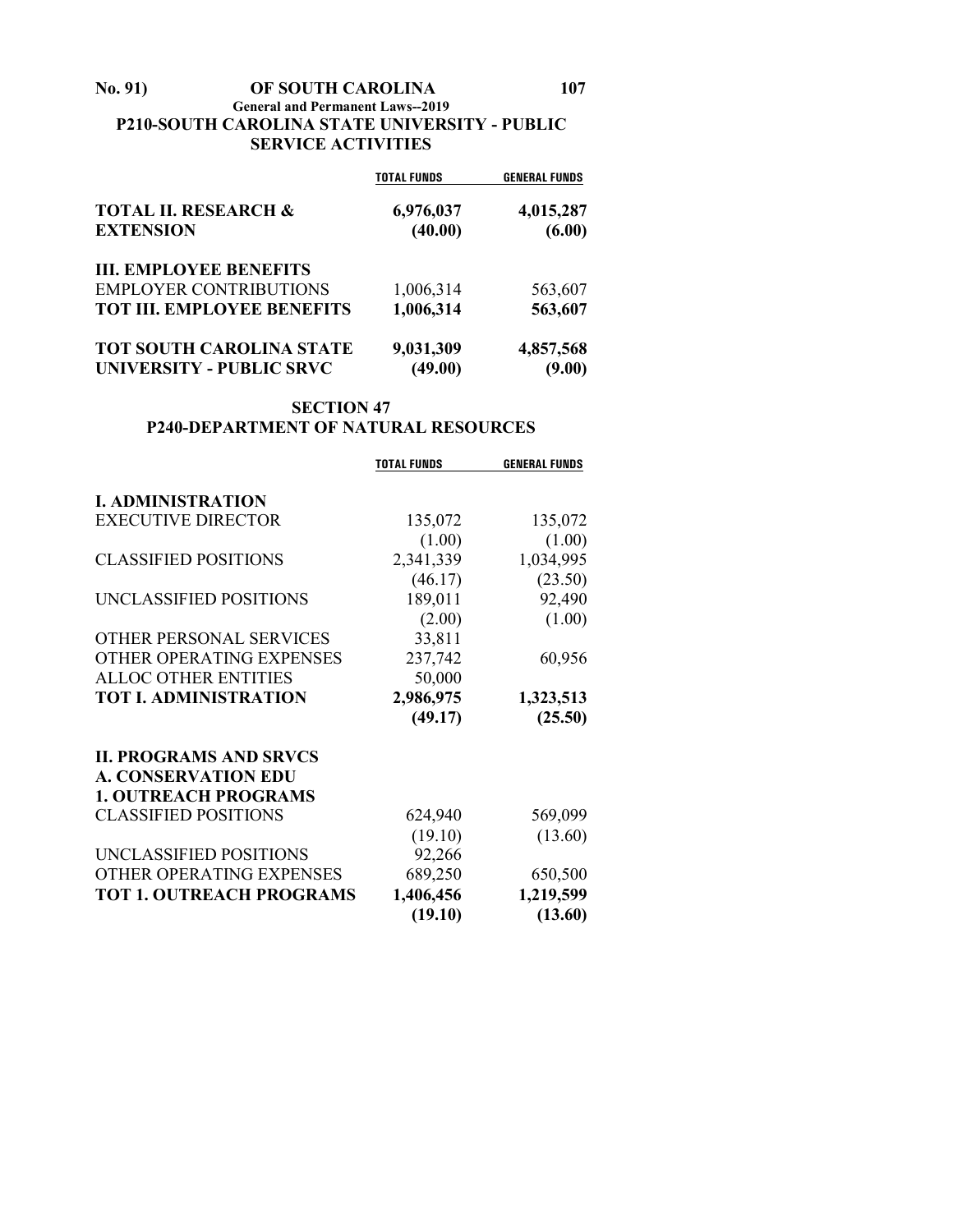## **General and Permanent Laws--2019 P240-DEPARTMENT OF NATURAL RESOURCES**

|                                         | <b>TOTAL FUNDS</b> | <b>GENERAL FUNDS</b> |
|-----------------------------------------|--------------------|----------------------|
| 2. MAGAZINE                             |                    |                      |
| <b>CLASSIFIED POSITIONS</b>             | 268,379            |                      |
|                                         | (4.15)             |                      |
| OTHER OPERATING EXPENSES                | 608,507            |                      |
| <b>TOTAL 2. MAGAZINE</b>                | 876,886            |                      |
|                                         | (4.15)             |                      |
| 3. WEB SVCS & TECHNOL.                  |                    |                      |
| <b>DEVEL.</b>                           |                    |                      |
| <b>CLASSIFIED POSITIONS</b>             | 1,444,098          | 729,352              |
|                                         | (20.18)            | (12.83)              |
| OTHER OPERATING EXPENSES                | 2,164,395          | 837,615              |
| TOTAL 3. WEB SVCS &                     | 3,608,493          | 1,566,967            |
| TECHNOL. DEVEL.                         | (20.18)            | (12.83)              |
|                                         |                    |                      |
| <b>TOTAL A. CONSERVATION</b>            | 5,891,835          | 2,786,566            |
| <b>EDUCATION</b>                        | (43.43)            | (26.43)              |
| <b>B. TITLING &amp; LICENSING SRVCS</b> |                    |                      |
| <b>1. BOAT TITLING &amp; REGISTRA</b>   |                    |                      |
| <b>CLASSIFIED POSITIONS</b>             | 844,327            |                      |
|                                         | (27.00)            |                      |
| <b>NEW POS ADMINISTRATIVE</b>           | 110,852            | 110,852              |
| <b>SPECIALIST II</b>                    | (4.00)             | (4.00)               |
| NEW POS ADMINISTRATIVE                  | 41,549             | 41,549               |
| <b>COORDINATOR I</b>                    | (1.00)             | (1.00)               |
| OTHER PERSONAL SERVICES                 | 60,000             |                      |
| OTHER OPERATING EXPENSES                | 405,312            | 88,712               |
| <b>TOTAL 1. BOAT TITLING &amp;</b>      | 1,462,040          | 241,113              |
| <b>REGISTRATION</b>                     | (32.00)            | (5.00)               |
| 2. FISHING & HUNTING LICENSES           |                    |                      |
| <b>CLASSIFIED POSITIONS</b>             | 269,771            |                      |
|                                         | (7.60)             |                      |
| OTHER PERSONAL SERVICES                 | 44,887             |                      |
| OTHER OPERATING EXPENSES                | 756,730            |                      |
| <b>TOTAL 2. FISHING &amp; HUNTING</b>   | 1,071,388          |                      |
| <b>LICENSES</b>                         | (7.60)             |                      |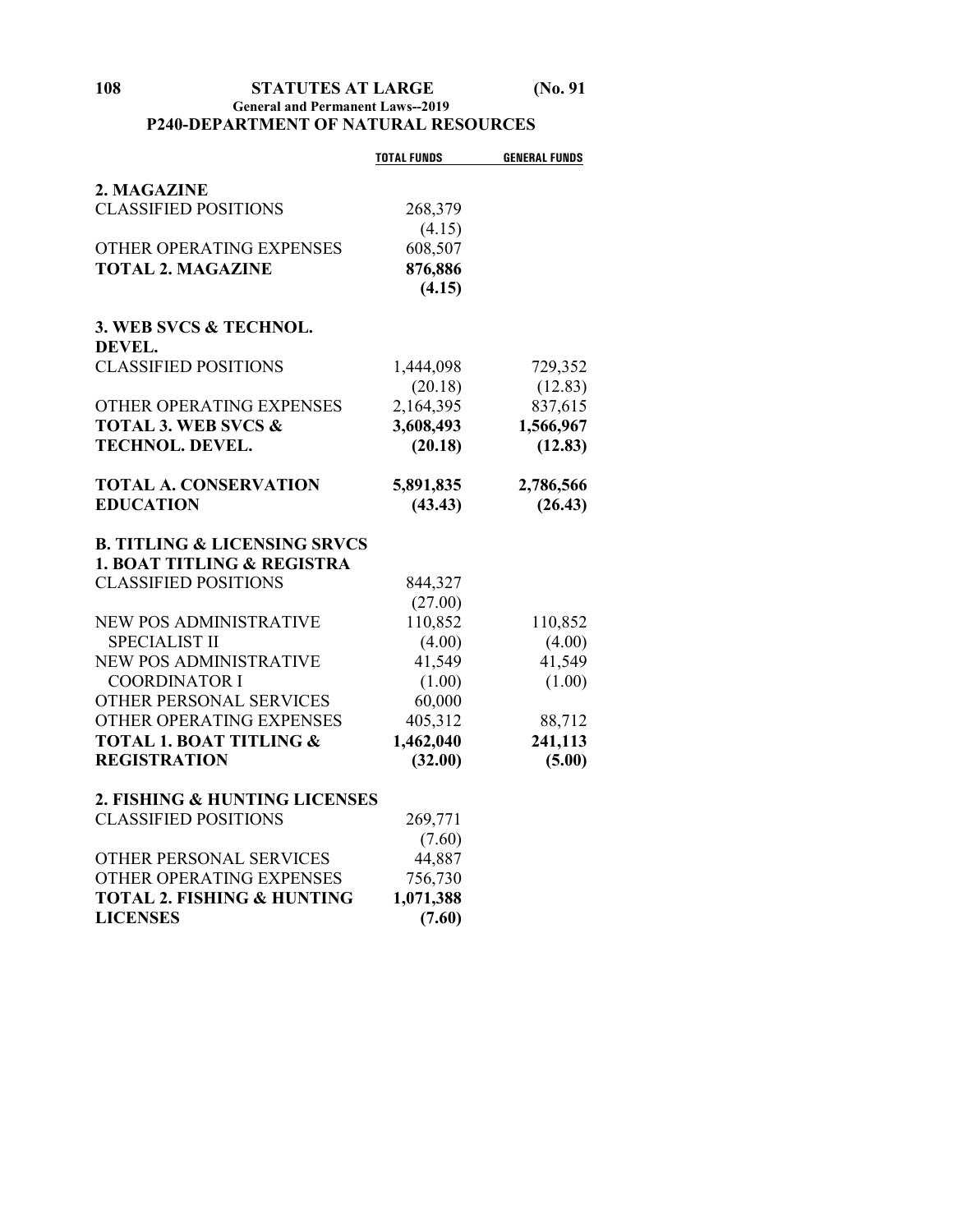## **No. 91) OF SOUTH CAROLINA 109 General and Permanent Laws--2019 P240-DEPARTMENT OF NATURAL RESOURCES**

|                                      | <b>TOTAL FUNDS</b> | <b>GENERAL FUNDS</b> |
|--------------------------------------|--------------------|----------------------|
| <b>TOTAL B. TITLING &amp;</b>        | 2,533,428          | 241,113              |
| <b>LICENSING SERVICES</b>            | (39.60)            | (5.00)               |
| <b>C. REGIONAL PROJECTS</b>          |                    |                      |
| <b>1. BOATING ACCESS</b>             |                    |                      |
| <b>CLASSIFIED POSITIONS</b>          | 436,942            |                      |
|                                      | (6.50)             |                      |
| OTHER PERSONAL SERVICES              | 32,000             |                      |
| OTHER OPERATING EXPENSES             | 2,744,250          |                      |
| ALLOC COUNTIES - RESTRICTED          | 100,000            |                      |
| <b>TOTAL 1. BOATING ACCESS</b>       | 3,313,192          |                      |
|                                      | (6.50)             |                      |
| <b>2. COUNTY WATER RECREATION</b>    |                    |                      |
| <b>FUND</b>                          |                    |                      |
| OTHER OPERATING EXPENSES             | 263,000            |                      |
| ALLOC MUNICIPALITIES -               | 460,000            |                      |
| <b>RESTRICTED</b>                    |                    |                      |
| ALLOC COUNTIES - RESTRICTED          | 575,000            |                      |
| <b>ALLOC OTHER ENTITIES</b>          | 25,000             |                      |
| <b>TOTAL 2. COUNTY WATER</b>         | 1,323,000          |                      |
| <b>RECREATION FUND</b>               |                    |                      |
| 3. COUNTY GAME & FISH FUND           |                    |                      |
| OTHER PERSONAL SERVICES              | 5,583              |                      |
| OTHER OPERATING EXPENSES             | 425,000            |                      |
| <b>ALLOC COUNTIES - RESTRICTED</b>   | 125,000            |                      |
| <b>TOT 3. COUNTY GAME &amp; FISH</b> | 555,583            |                      |
| <b>FUND</b>                          |                    |                      |
| <b>TOTAL C. REGIONAL PROJECTS</b>    | 5,191,775          |                      |
|                                      | (6.50)             |                      |
| <b>D. WILDLIFE &amp; FRESHWATER</b>  |                    |                      |
| <b>FISHERIES</b>                     |                    |                      |
| <b>1. WILDLIFE OPERATIONS</b>        |                    |                      |
| <b>CLASSIFIED POSITIONS</b>          | 2,777,619          | 82,190               |
|                                      | (113.96)           | (5.00)               |
|                                      |                    |                      |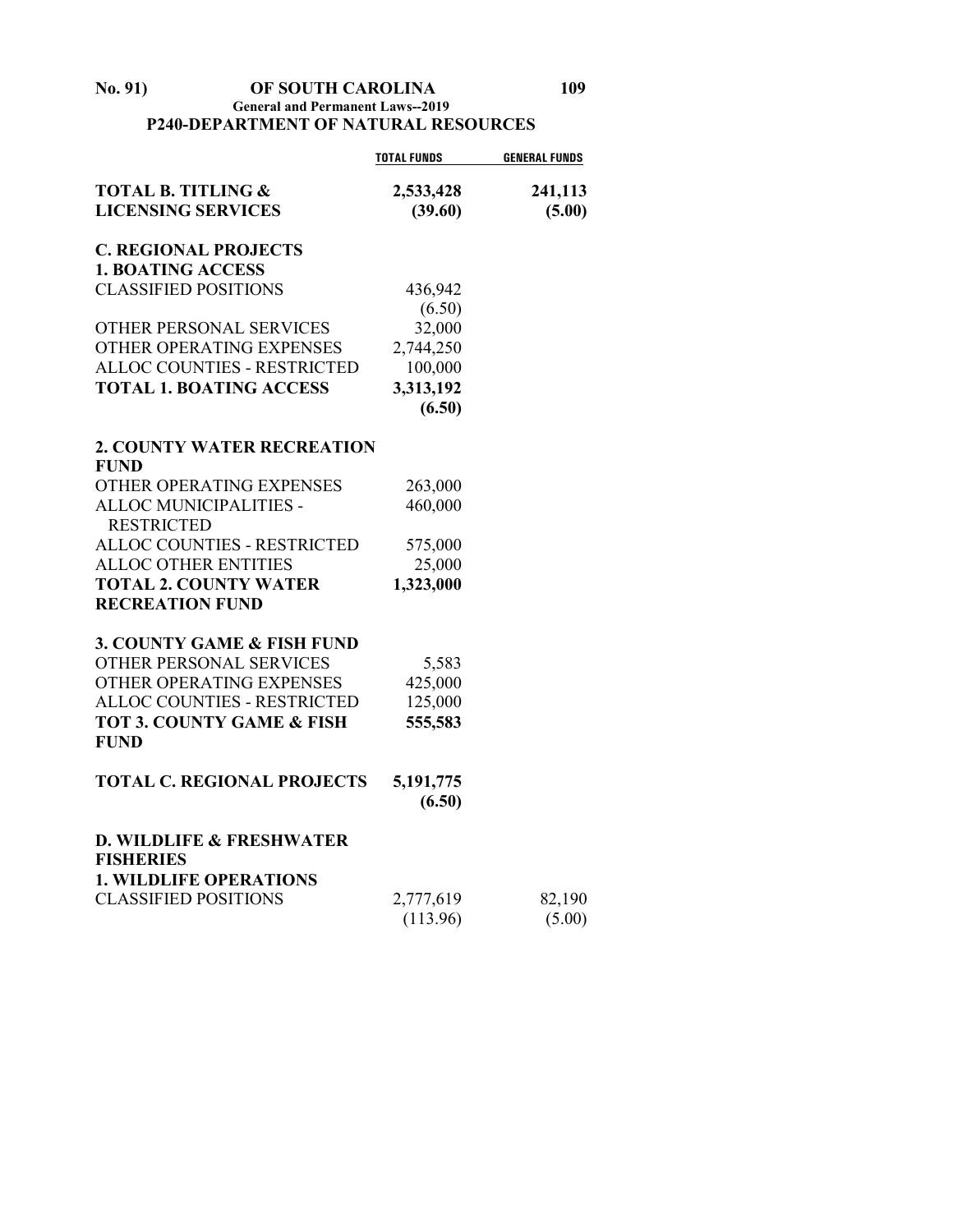**110 STATUTES AT LARGE (No. 91 General and Permanent Laws--2019 P240-DEPARTMENT OF NATURAL RESOURCES**

|                                  | <b>TOTAL FUNDS</b> | <b>GENERAL FUNDS</b> |
|----------------------------------|--------------------|----------------------|
| UNCLASSIFIED POSITIONS           | 102,507            |                      |
|                                  | (1.00)             |                      |
| OTHER PERSONAL SERVICES          | 986,694            | 450,000              |
| OTHER OPERATING EXPENSES         | 12,712,579         | 1,982,477            |
| <b>TOT 1. WILDLIFE OPER</b>      | 16,579,399         | 2,514,667            |
|                                  | (114.96)           | (5.00)               |
| 2. WILDLIFE-STATEWIDE            |                    |                      |
| <b>OPERATIONS</b>                |                    |                      |
| <b>CLASSIFIED POSITIONS</b>      | 565,000            |                      |
|                                  | (16.25)            |                      |
| OTHER PERSONAL SERVICES          | 11,300             |                      |
| OTHER OPERATING EXPENSES         | 1,321,728          |                      |
| <b>ALLOC OTHER ENTITIES</b>      | 20,000             |                      |
| <b>TOT 2. WILDLIFE-STATEWIDE</b> | 1,918,028          |                      |
| <b>OPERATIONS</b>                | (16.25)            |                      |
| <b>3. ENDANGERED SPECIES</b>     |                    |                      |
| <b>CLASSIFIED POSITIONS</b>      | 335,914            | 25,625               |
|                                  | (9.15)             | (0.50)               |
| OTHER PERSONAL SERVICES          | 278,874            |                      |
| OTHER OPERATING EXPENSES         | 559,173            | 84,173               |
| <b>TOT 3. ENDANGERED SPECIES</b> | 1,173,961          | 109,798              |
|                                  | (9.15)             | (0.50)               |
| <b>4. FISHERIES-REGIONAL</b>     |                    |                      |
| <b>OPERATIONS</b>                |                    |                      |
| <b>CLASSIFIED POSITIONS</b>      | 1,827,545          |                      |
|                                  | (42.34)            |                      |
| OTHER PERSONAL SERVICES          | 821,174            |                      |
| OTHER OPERATING EXPENSES         | 2,229,114          |                      |
| <b>TOT 4. FISHERIES-REGIONAL</b> | 4,877,833          |                      |
| <b>OPERATIONS</b>                | (42.34)            |                      |
| <b>5. FISHERIES-HATCHERY</b>     |                    |                      |
| <b>OPERATIONS</b>                |                    |                      |
| <b>CLASSIFIED POSITIONS</b>      | 1,090,269          | 84,280               |
|                                  | (32.50)            | (2.00)               |
| OTHER PERSONAL SERVICES          | 379,827            |                      |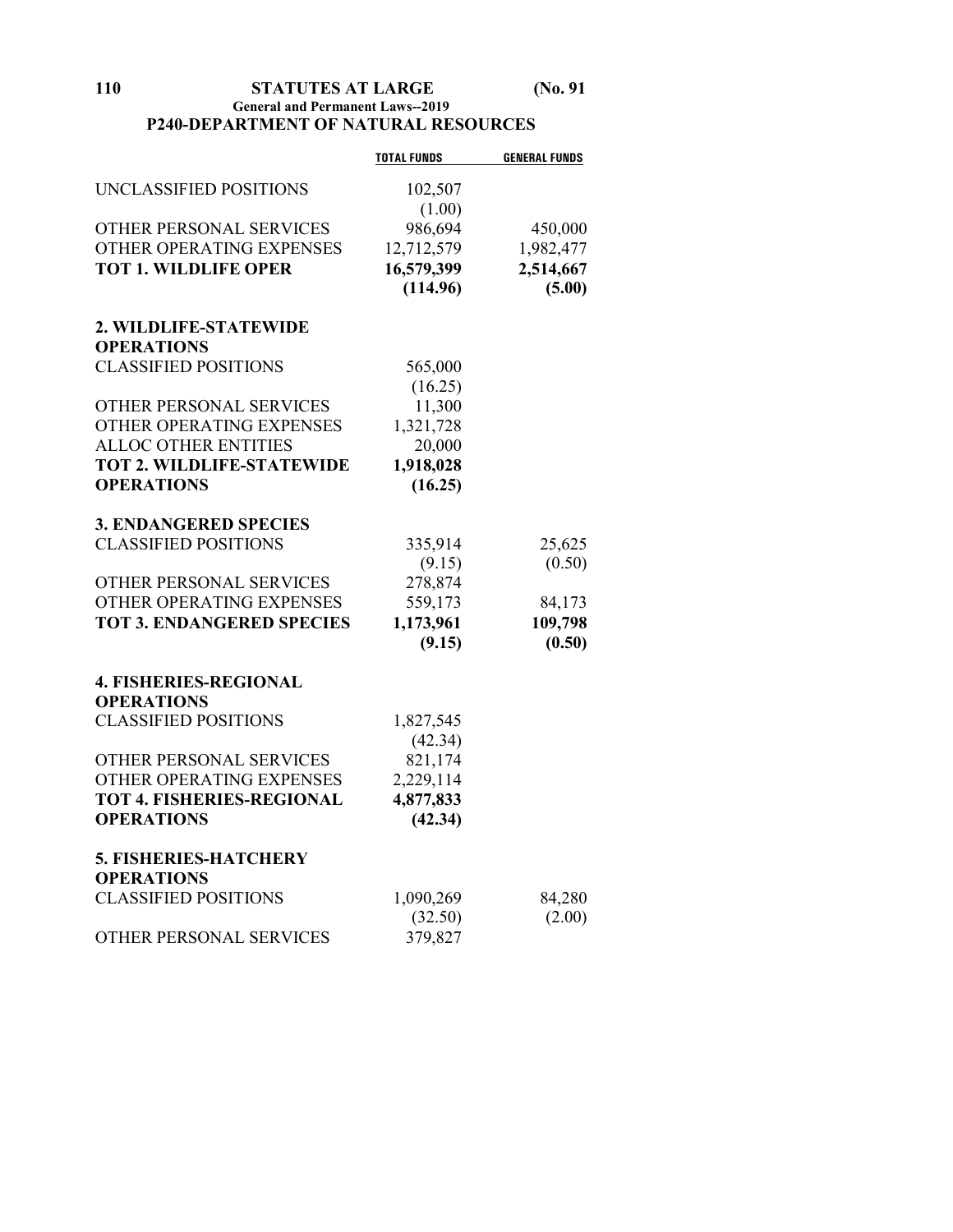## **No. 91) OF SOUTH CAROLINA 111 General and Permanent Laws--2019 P240-DEPARTMENT OF NATURAL RESOURCES**

|                                  | <b>TOTAL FUNDS</b> | <b>GENERAL FUNDS</b> |
|----------------------------------|--------------------|----------------------|
| OTHER OPERATING EXPENSES         | 2,397,008          | 782,008              |
| <b>TOT 5. FISHERIES-HATCHERY</b> | 3,867,104          | 866,288              |
| <b>OPERATIONS</b>                | (32.50)            | (2.00)               |
|                                  |                    |                      |
| <b>TOTAL D. WILDLIFE &amp;</b>   | 28,416,325         | 3,490,753            |
| <b>FRESHWATER FISHERIES</b>      | (215.20)           | (7.50)               |
| <b>E. LAW ENFORCEMENT</b>        |                    |                      |
| <b>1. CONSERV ENFORCEMENT</b>    |                    |                      |
| <b>CLASSIFIED POSITIONS</b>      | 16,694,943         | 12,577,721           |
|                                  | (281.14)           | (257.40)             |
| UNCLASSIFIED POSITIONS           | 105,924            | 105,924              |
| OTHER PERSONAL SERVICES          | 36,000             |                      |
| OTHER OPERATING EXPENSES         | 6,125,310          | 2,200,040            |
| <b>TOTAL 1. CONSERVATION</b>     | 22,962,177         | 14,883,685           |
| <b>ENFORCEMENT</b>               | (281.14)           | (257.40)             |
| 2. BOATING SAFETY                |                    |                      |
| <b>CLASSIFIED POSITIONS</b>      | 834,000            |                      |
|                                  | (21.00)            |                      |
| UNCLASSIFIED POSITIONS           | 106,000            |                      |
| OTHER PERSONAL SERVICES          | 130,000            |                      |
| OTHER OPERATING EXPENSES         | 1,300,789          |                      |
| <b>TOTAL 2. BOATING SAFETY</b>   | 2,370,789          |                      |
|                                  | (21.00)            |                      |
| <b>3. HUNTER SAFETY</b>          |                    |                      |
| <b>CLASSIFIED POSITIONS</b>      | 758,891            |                      |
|                                  | (18.75)            |                      |
| OTHER PERSONAL SERVICES          | 226,974            |                      |
| OTHER OPERATING EXPENSES         | 1,370,044          |                      |
| <b>TOTAL 3. HUNTER SAFETY</b>    | 2,355,909          |                      |
|                                  | (18.75)            |                      |
| TOT E. LAW ENFORCEMENT           | 27,688,875         | 14,883,685           |
|                                  | (320.89)           | (257.40)             |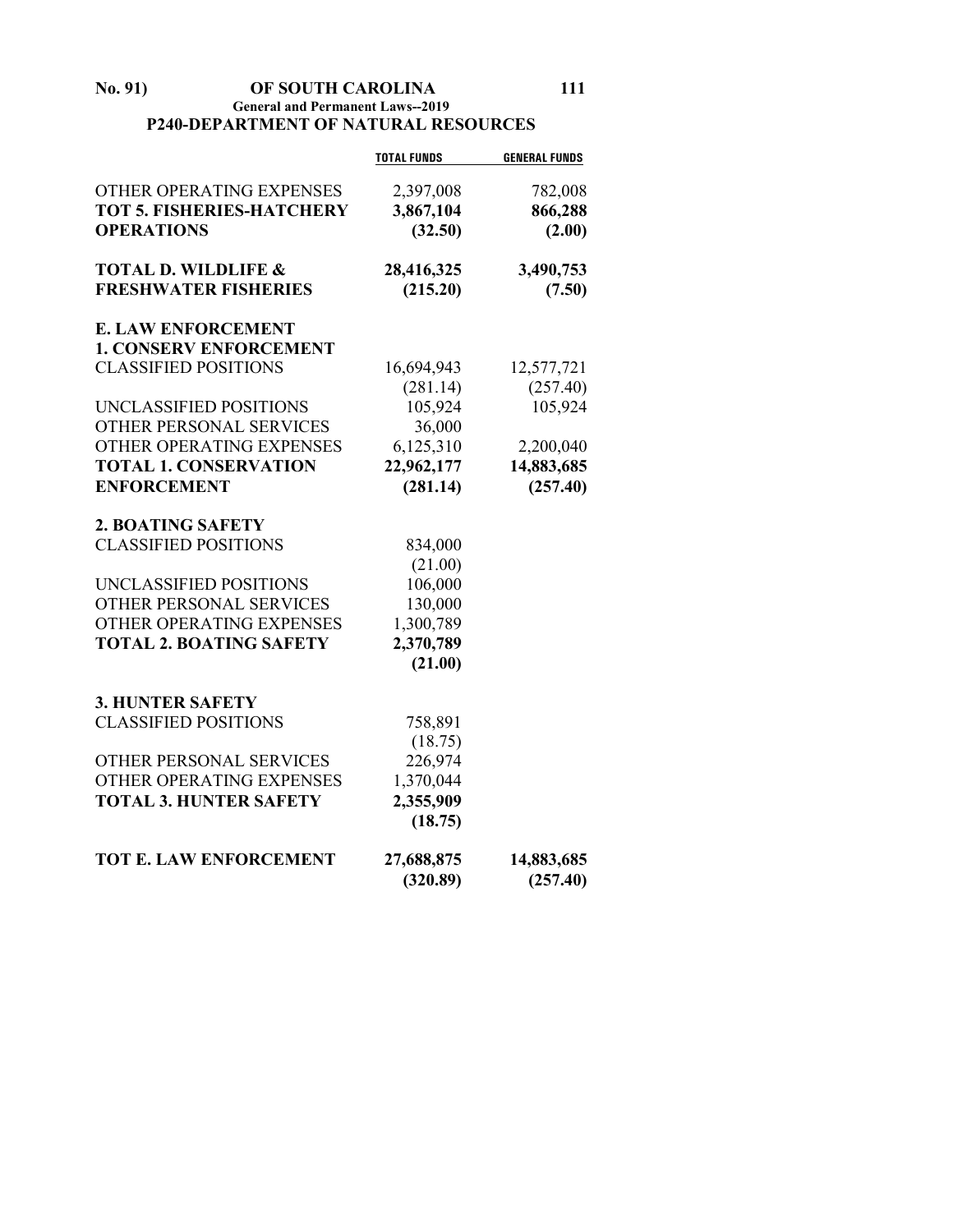## **112 STATUTES AT LARGE (No. 91 General and Permanent Laws--2019 P240-DEPARTMENT OF NATURAL RESOURCES**

|                                     | <b>TOTAL FUNDS</b> | <b>GENERAL FUNDS</b> |
|-------------------------------------|--------------------|----------------------|
| <b>F. MARINE RESOURCES</b>          |                    |                      |
| <b>1. MARINE CONSERV &amp; MGMT</b> |                    |                      |
| <b>CLASSIFIED POSITIONS</b>         | 2,358,447          | 658,047              |
|                                     | (90.44)            | (11.52)              |
| UNCLASSIFIED POSITIONS              | 155,463            | 64,713               |
|                                     | (1.55)             | (0.60)               |
| OTHER PERSONAL SERVICES             | 1,107,622          |                      |
| OTHER OPERATING EXPENSES            | 3,287,964          |                      |
| <b>ATLANTIC MARINE FISHERIES</b>    | 34,980             |                      |
| <b>COMM</b>                         |                    |                      |
| <b>TOTAL 1. MARINE</b>              | 6,944,476          | 722,760              |
| <b>CONSERVATION &amp; MGMT</b>      | (91.99)            | (12.12)              |
|                                     |                    |                      |
| 2. MARINE RESEARCH &                |                    |                      |
| <b>MONITORING</b>                   |                    |                      |
| <b>CLASSIFIED POSITIONS</b>         | 1,028,096          | 430,415              |
|                                     | (71.04)            | (4.00)               |
| UNCLASSIFIED POSITIONS              | 466,449            | 329,949              |
|                                     | (14.45)            | (3.90)               |
| OTHER PERSONAL SERVICES             | 2,329,500          |                      |
| OTHER OPERATING EXPENSES            | 2,450,781          | 137,044              |
| <b>TOT 2. MARINE RESEARCH &amp;</b> | 6,274,826          | 897,408              |
| <b>MONITORING</b>                   | (85.49)            | (7.90)               |
| <b>TOT F. MARINE RESOURCES</b>      | 13,219,302         | 1,620,168            |
|                                     | (177.48)           | (20.02)              |
|                                     |                    |                      |
| <b>G. LAND, WATER &amp; CONSERV</b> |                    |                      |
| <b>1. EARTH SCIENCE</b>             |                    |                      |
| <b>CLASSIFIED POSITIONS</b>         | 1,241,660          | 984,469              |
|                                     | (28.66)            | (16.32)              |
| <b>NEW POSITION GEOLOGIC</b>        | 53,976             | 53,976               |
| <b>TECHNICIAN</b>                   | (2.00)             | (2.00)               |
| <b>NEW POSITION</b>                 | 39,960             | 39,960               |
| <b>GEOLOGIST/HYDROLOGIST II</b>     | (1.00)             | (1.00)               |
| NEW POSITION CLIMATOLOGIST          | 43,956             | 43,956               |
| H                                   | (1.00)             | (1.00)               |
| UNCLASSIFIED POSITIONS              | 150,989            | 105,965              |
|                                     | (1.00)             | (1.00)               |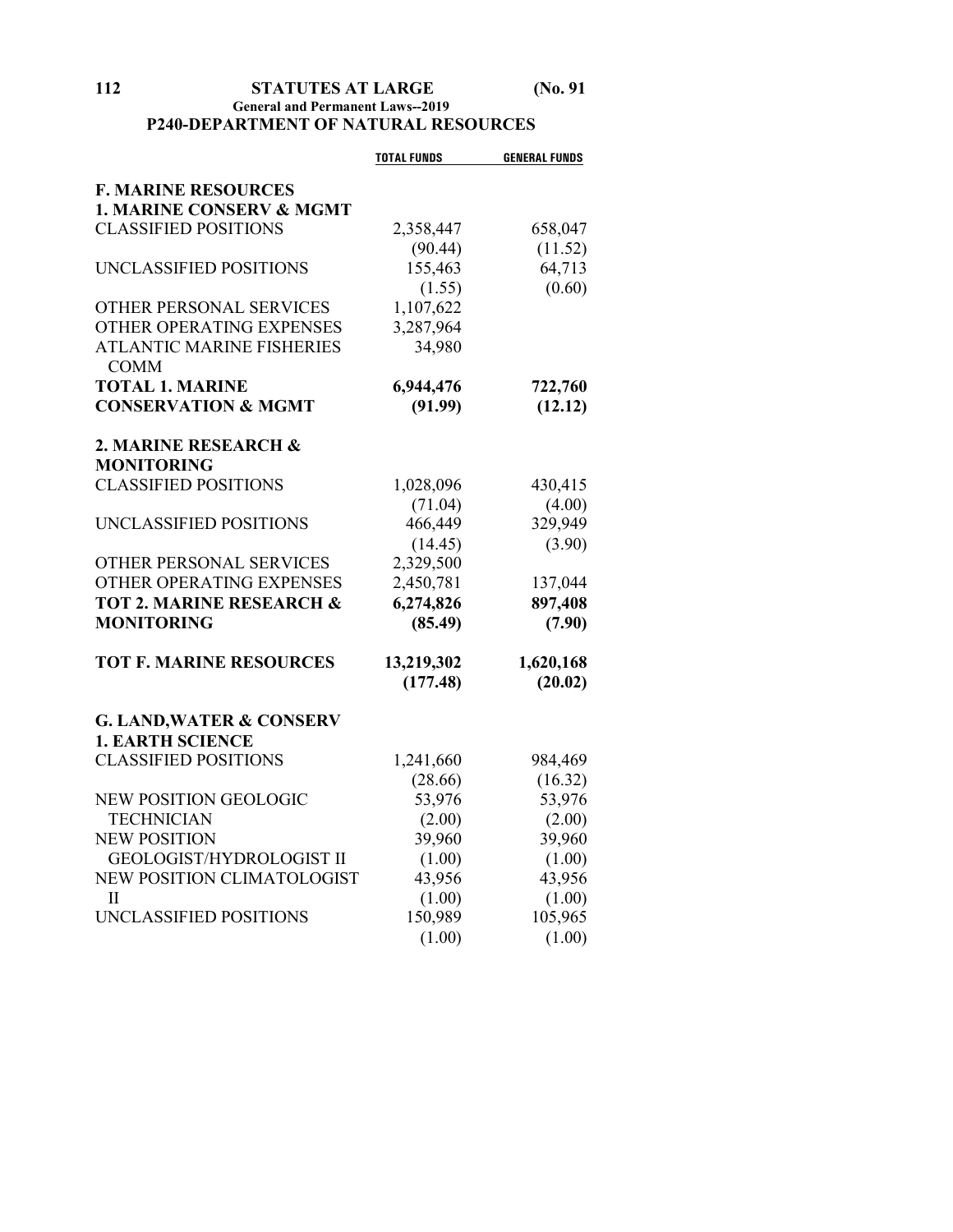## **No. 91) OF SOUTH CAROLINA 113 General and Permanent Laws--2019 P240-DEPARTMENT OF NATURAL RESOURCES**

|                                   | <b>TOTAL FUNDS</b> | <b>GENERAL FUNDS</b> |
|-----------------------------------|--------------------|----------------------|
| <b>OTHER PERSONAL SERVICES</b>    | 139,064            |                      |
| OTHER OPERATING EXPENSES          | 1,516,147          | 930,357              |
| <b>TOTAL 1. EARTH SCIENCE</b>     | 3,185,752          | 2,158,683            |
|                                   | (33.66)            | (21.32)              |
| 2. CONSERVATION                   |                    |                      |
| <b>CLASSIFIED POSITIONS</b>       | 306,997            | 210,760              |
|                                   | (19.39)            | (5.89)               |
| OTHER PERSONAL SERVICES           | 319,000            |                      |
| OTHER OPERATING EXPENSES          | 2,156,300          | 80,200               |
| AID TO CONSERV DISTRICTS          | 690,000            | 690,000              |
| <b>TOTAL 2. CONSERVATION</b>      | 3,472,297          | 980,960              |
|                                   | (19.39)            | (5.89)               |
| <b>3. HERITAGE TRUST</b>          |                    |                      |
| <b>CLASSIFIED POSITIONS</b>       | 1,093,590          |                      |
|                                   | (15.16)            |                      |
| OTHER PERSONAL SERVICES           | 332,772            |                      |
| OTHER OPERATING EXPENSES          | 1,399,293          |                      |
| <b>TOTAL 3. HERITAGE TRUST</b>    | 2,825,655          |                      |
|                                   | (15.16)            |                      |
| <b>4. ENVIRONMENTAL REVIEW</b>    |                    |                      |
| <b>CLASSIFIED POSITIONS</b>       | 280,036            |                      |
|                                   | (4.00)             |                      |
| OTHER OPERATING EXPENSES          | 95,500             |                      |
| <b>TOTAL 4. ENVIRONMENTAL</b>     | 375,536            |                      |
| <b>REVIEW</b>                     | (4.00)             |                      |
| <b>TOTAL G. LAND, WATER &amp;</b> | 9,859,240          | 3,139,643            |
| <b>CONSERVATION</b>               | (72.21)            | (27.21)              |
| <b>TOTAL II. PROGRAMS AND</b>     | 92,800,780         | 26, 161, 928         |
| <b>SERVICES</b>                   | (875.31)           | (343.56)             |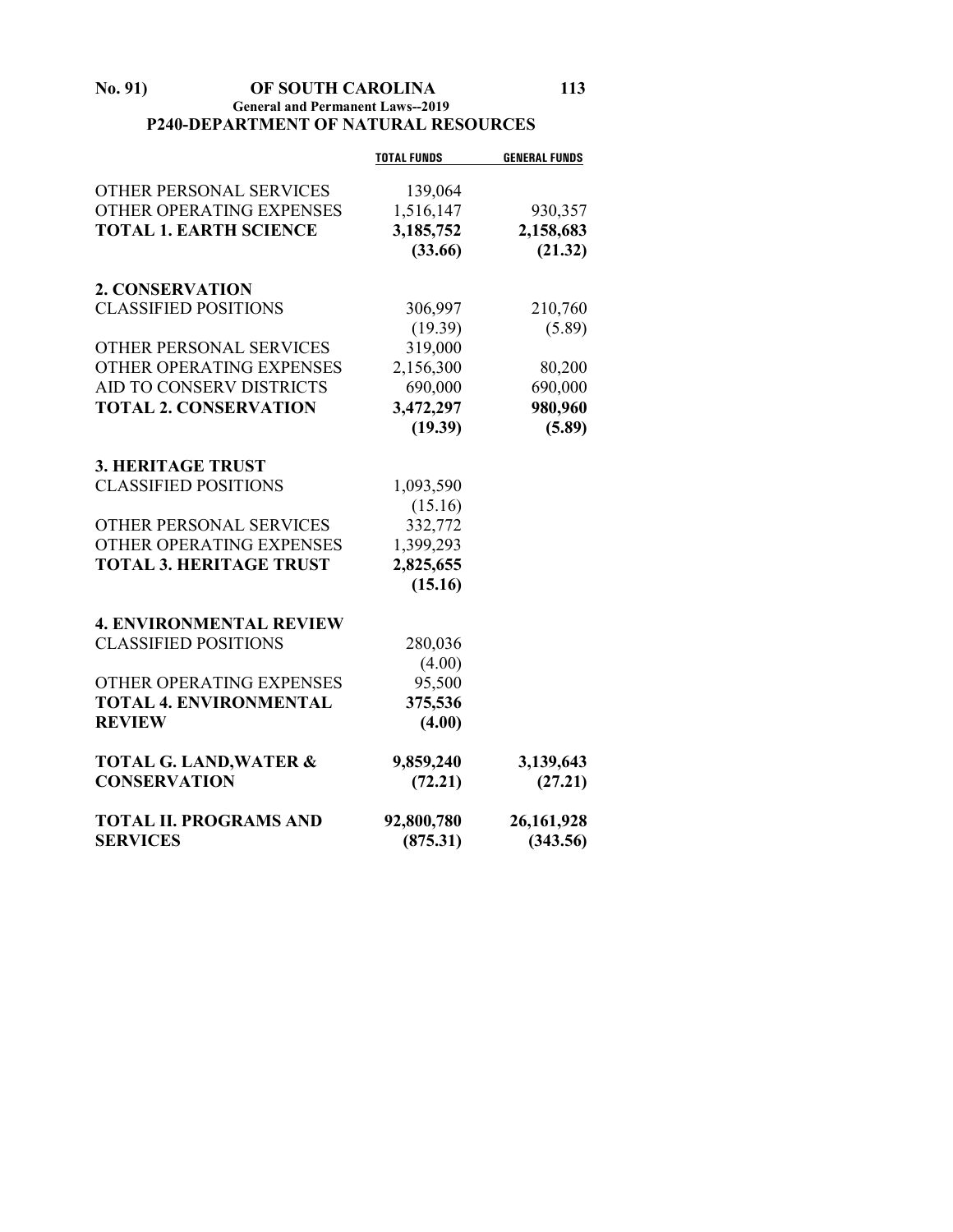## **114 STATUTES AT LARGE (No. 91 General and Permanent Laws--2019 P240-DEPARTMENT OF NATURAL RESOURCES**

|                                | <b>TOTAL FUNDS</b> | <b>GENERAL FUNDS</b> |
|--------------------------------|--------------------|----------------------|
| <b>III. EMPLOYEE BENEFITS</b>  |                    |                      |
| <b>EMPLOYER CONTRIBUTIONS</b>  | 18,581,735         | 7,950,709            |
| <b>TOT III. EMPLY BENEFITS</b> | 18,581,735         | 7,950,709            |
| <b>TOT DEPT OF NATURAL</b>     | 114,369,490        | 35,436,150           |
| <b>RESOURCES</b>               | (924.48)           | (369.06)             |

# **SECTION 48 P260-SEA GRANT CONSORTIUM**

|                                  | <b>TOTAL FUNDS</b> | <b>GENERAL FUNDS</b> |
|----------------------------------|--------------------|----------------------|
| <b>I. ADMINISTRATION</b>         |                    |                      |
|                                  |                    |                      |
| <b>DIRECTOR</b>                  | 92,817             | 92,817               |
|                                  | (1.00)             | (1.00)               |
| <b>CLASSIFIED POSITIONS</b>      | 641,623            | 336,459              |
|                                  | (13.00)            | (6.26)               |
| OTHER PERSONAL SERVICES          | 464,287            |                      |
| OTHER OPERATING EXPENSES         | 702,382            | 140,873              |
| <b>ALLOC OTHER ST AGENCIES</b>   | 1,698,275          |                      |
| <b>ALLOC OTHER ENTITIES</b>      | 1,553,241          |                      |
| ALLOC PRIVATE SECTOR -           | 220,483            |                      |
| <b>REPORTABLE</b>                |                    |                      |
| <b>TOT I. ADMINISTRATION</b>     | 5,373,108          | 570,149              |
|                                  | (14.00)            | (7.26)               |
| <b>II. EMPLOYEE BENEFITS</b>     |                    |                      |
| <b>EMPLOYER CONTRIBUTIONS</b>    | 363,388            | 166,347              |
| <b>TOT II. EMPLOYEE BENEFITS</b> | 363,388            | 166,347              |
| <b>TOT SEA GRANT CONSORTIUM</b>  | 5,736,496          | 736,496              |
|                                  | (14.00)            | (7.26)               |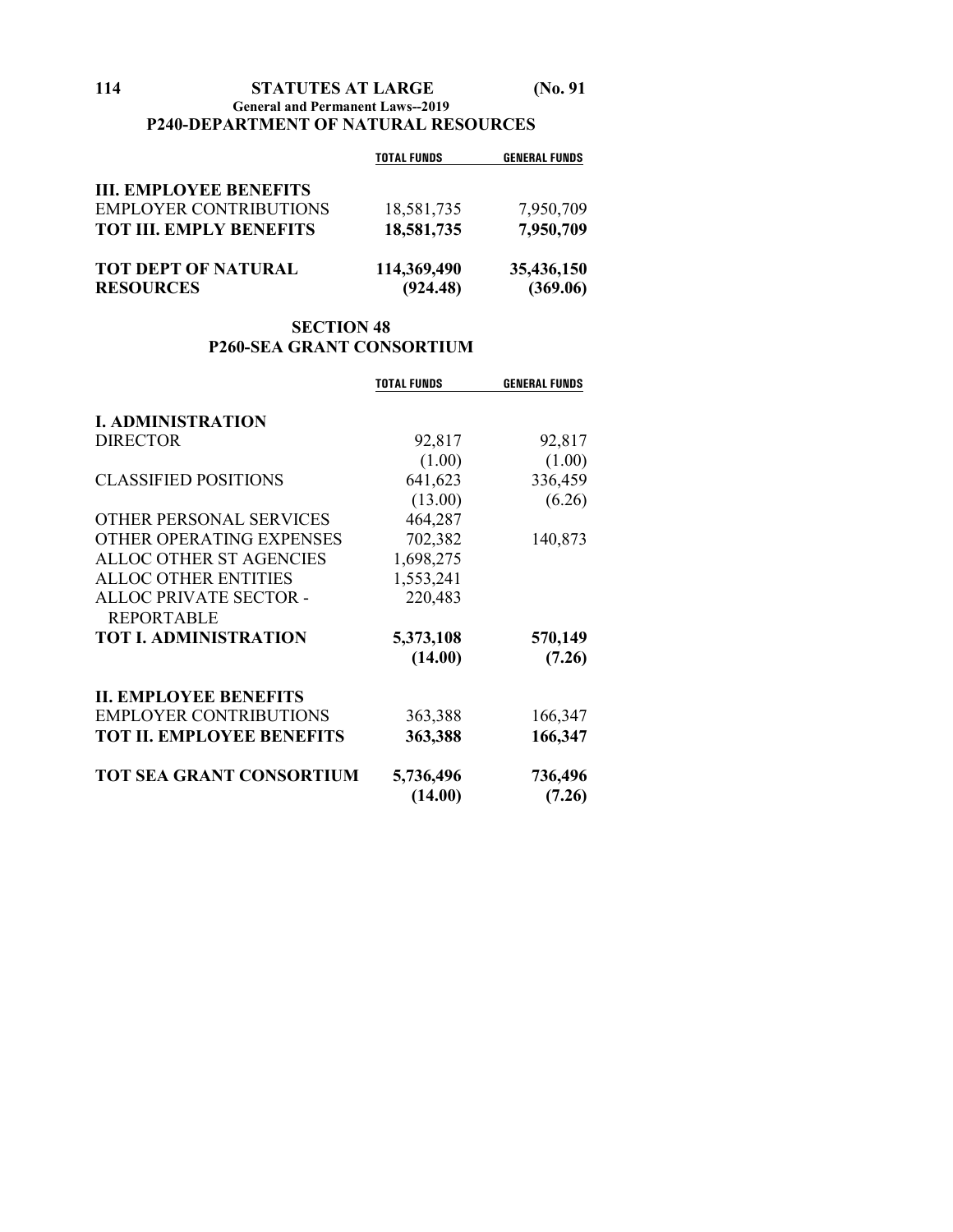**No. 91) OF SOUTH CAROLINA 115 General and Permanent Laws--2019**

# **SECTION 49 P280-DEPARTMENT OF PARKS, RECREATION & TOURISM**

|                                                                          | <b>TOTAL FUNDS</b> | <b>GENERAL FUNDS</b>    |
|--------------------------------------------------------------------------|--------------------|-------------------------|
| <b>I. ADMINISTRATION</b>                                                 |                    |                         |
| <b>A. EXECUTIVE OFFICES</b>                                              |                    |                         |
| <b>DIRECTOR</b>                                                          | 146,086            | 146,086                 |
|                                                                          | (1.00)             | (1.00)                  |
| <b>CLASSIFIED POSITIONS</b>                                              | 287,026            | 287,026                 |
|                                                                          | (6.00)             | (6.00)                  |
| UNCLASSIFIED POSITIONS                                                   | 119,001            | 119,001                 |
|                                                                          | (2.00)             | (2.00)                  |
| <b>OTHER PERSONAL SERVICES</b>                                           | 200,000            | 200,000                 |
| OTHER OPERATING EXPENSES                                                 | 108,414            | 108,414                 |
| <b>TOT A. EXECUTIVE OFFICES</b>                                          | 860,527            | 860,527                 |
|                                                                          | (9.00)             | (9.00)                  |
| <b>B. ADMINISTRATIVE SERVICES</b>                                        |                    |                         |
| <b>CLASSIFIED POSITIONS</b>                                              | 1,120,130          | 1,095,130               |
|                                                                          | (25.00)            | (24.75)                 |
| <b>OTHER OPERATING EXPENSES</b>                                          | 1,206,151          | 1,196,151               |
| <b>FIRST IN GOLF</b>                                                     | 75,000             |                         |
| <b>SPORTS DEVELOPMENT FUND</b>                                           | 50,000             |                         |
| PALMETTO TRAIL                                                           | 300,000            | 300,000                 |
| <b>TOTAL B. ADMINISTRATIVE</b>                                           | 2,751,281          | 2,591,281               |
| <b>SERVICES</b>                                                          | (25.00)            | (24.75)                 |
| <b>TOTAL I. ADMINISTRATION</b>                                           | 3,611,808          | 3,451,808               |
|                                                                          | (34.00)            | (33.75)                 |
|                                                                          |                    |                         |
| <b>II. PROGRAMS AND SERVICES</b><br><b>A. TOURISM SALES &amp; MKTING</b> |                    |                         |
| <b>CLASSIFIED POSITIONS</b>                                              | 729,842            | 667,620                 |
|                                                                          | (11.00)            | (11.00)                 |
| OTHER PERSONAL SERVICES                                                  | 21,389             |                         |
| OTHER OPERATING EXPENSES                                                 | 110,189            |                         |
| REGIONAL PROMOTIONS                                                      | 2,525,000          | 88,800                  |
| <b>ADVERTISING</b>                                                       | 15,014,793         | 2,525,000<br>13,214,793 |
| <b>DESTINATION-SPECIFIC</b>                                              | 14,000,000         | 14,000,000              |
| <b>ADVERTISING</b>                                                       |                    |                         |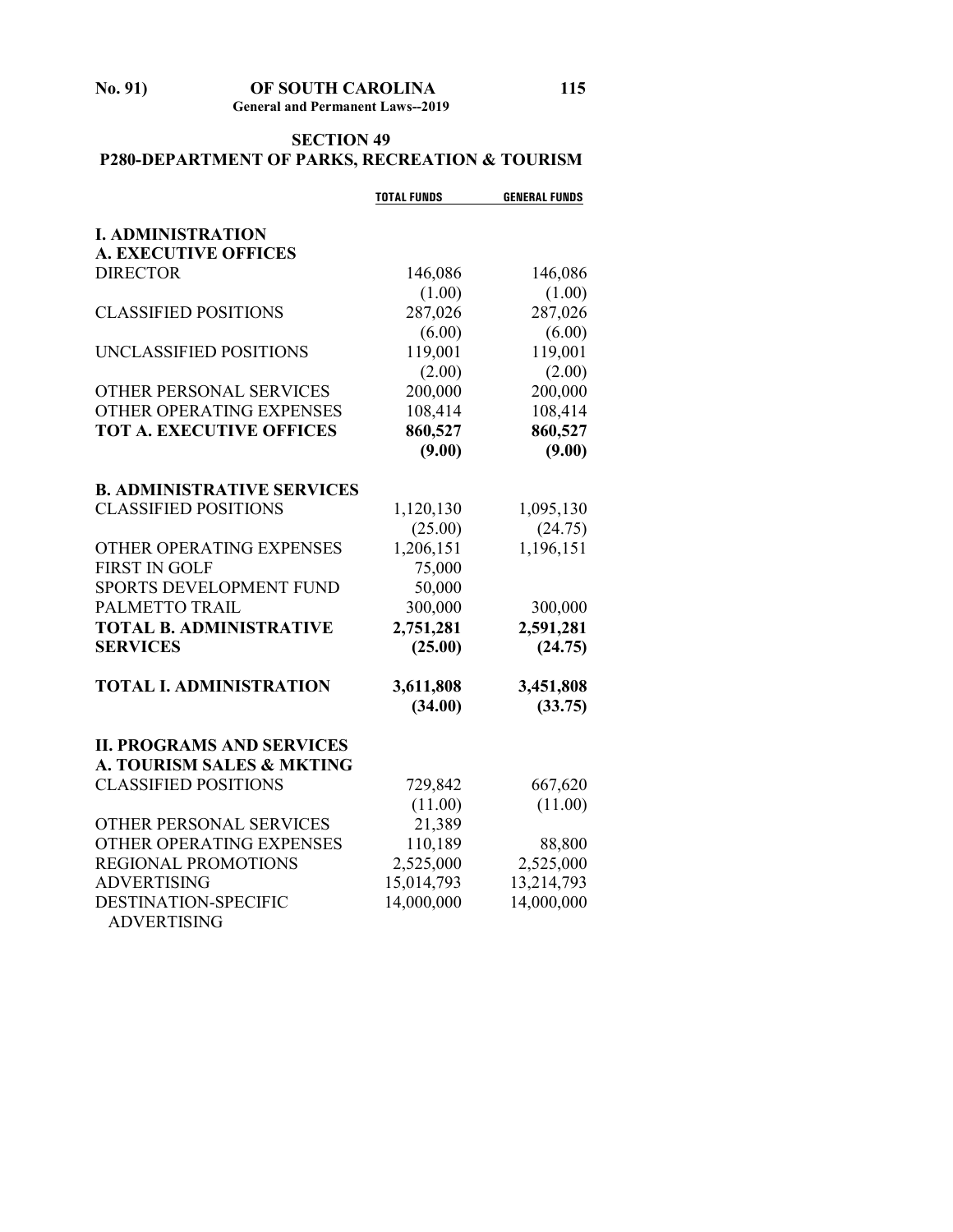**116 STATUTES AT LARGE (No. 91 General and Permanent Laws--2019**

# **P280-DEPARTMENT OF PARKS, RECREATION & TOURISM**

|                                             | <b>TOTAL FUNDS</b> | <b>GENERAL FUNDS</b> |
|---------------------------------------------|--------------------|----------------------|
| ** SPORTS MARKETING GRANT<br><b>PROGRAM</b> | 6,500,000          | 6,500,000            |
| <b>TOTAL A. TOURISM SALES &amp;</b>         | 38,901,213         | 36,996,213           |
| <b>MARKETING</b>                            | (11.00)            | (11.00)              |
| <b>B. WELCOME CENTERS</b>                   |                    |                      |
| <b>CLASSIFIED POSITIONS</b>                 | 1,714,393          | 1,164,393            |
|                                             | (56.00)            | (39.00)              |
| OTHER PERSONAL SERVICES                     | 247,771            | 175,000              |
| OTHER OPERATING EXPENSES                    | 3,514,669          | 111,200              |
| <b>TOT B. WELCOME CENTERS</b>               | 5,476,833          | 1,450,593            |
|                                             | (56.00)            | (39.00)              |
| <b>C. STATE PARKS SERVICE</b>               |                    |                      |
| <b>CLASSIFIED POSITIONS</b>                 | 10,014,016         | 2,867,631            |
|                                             | (290.00)           | (96.25)              |
| <b>NEW POS ADMINISTRATIVE</b>               | 96,651             |                      |
| <b>ASSISTANT</b>                            | (3.00)             |                      |
| NEW POS PARK TECHNICIAN                     | 22,393             |                      |
|                                             | (1.00)             |                      |
| <b>NEW POSITION PARK RANGER</b>             | 25,956             |                      |
|                                             | (1.00)             |                      |
| <b>OTHER PERSONAL SERVICES</b>              | 4,250,000          |                      |
| <b>OTHER OPER EXPENSES</b>                  | 15,060,875         |                      |
| <b>TOT C. ST PARKS SERVICE</b>              | 29,469,891         | 2,867,631            |
|                                             | (295.00)           | (96.25)              |
| <b>D. COMMUNICATIONS</b>                    |                    |                      |
| <b>CLASSIFIED POSITIONS</b>                 | 349,613            | 349,613              |
|                                             | (2.00)             | (2.00)               |
| <b>OTHER OPER EXPENSES</b>                  | 18,000             | 18,000               |
| <b>TOT D. COMMUNICATIONS</b>                | 367,613            | 367,613              |
|                                             | (2.00)             | (2.00)               |

<span id="page-115-0"></span>\*\* See note at end of Act.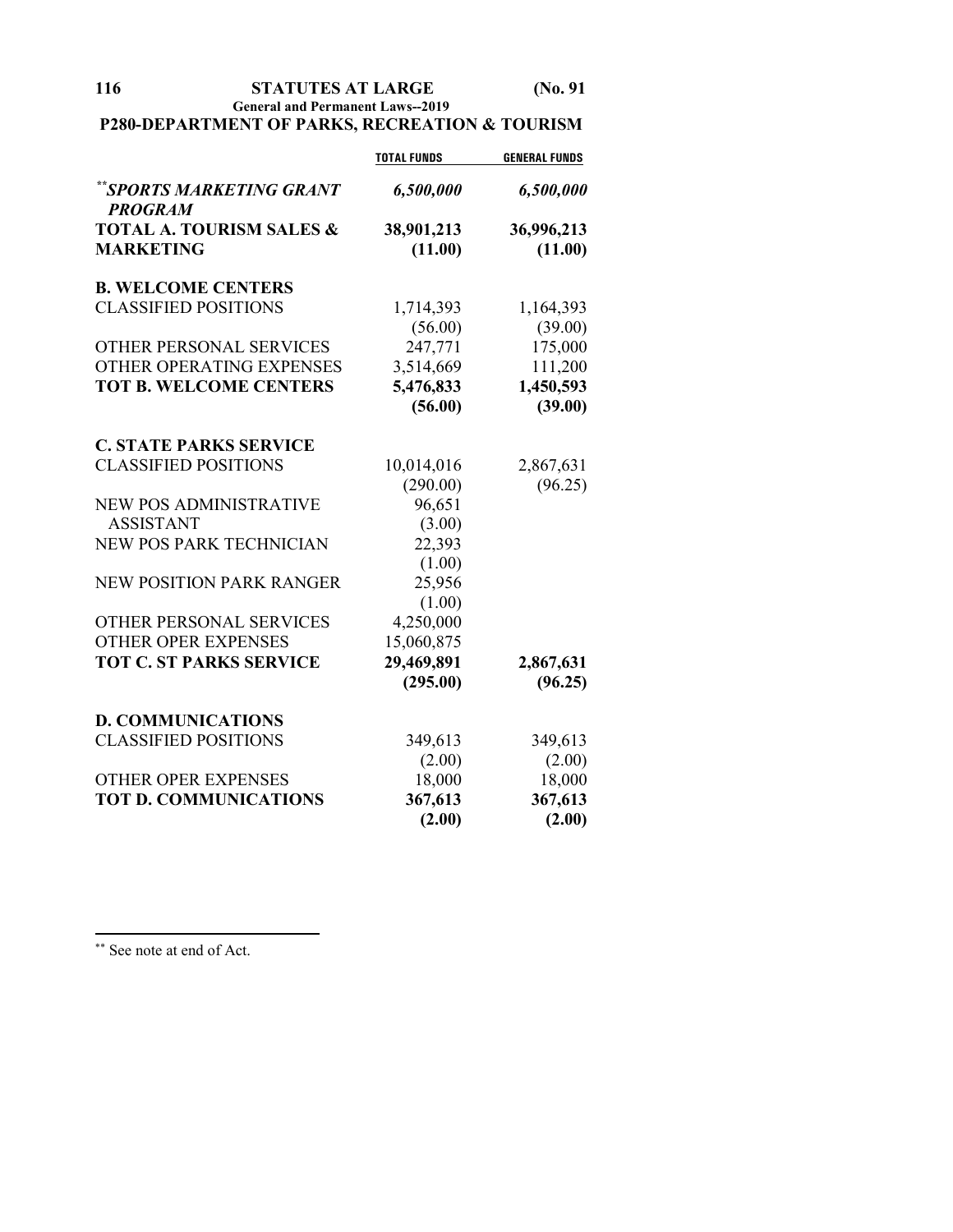## **No. 91) OF SOUTH CAROLINA 117 General and Permanent Laws--2019 P280-DEPARTMENT OF PARKS, RECREATION & TOURISM**

|                                       | <b>TOTAL FUNDS</b> | <b>GENERAL FUNDS</b> |
|---------------------------------------|--------------------|----------------------|
| <b>E. RESEARCH &amp; POLICY</b>       |                    |                      |
| <b>DEVELOPMENT</b>                    |                    |                      |
| <b>CLASSIFIED POSITIONS</b>           | 120,993            | 120,993              |
|                                       | (2.00)             | (2.00)               |
| OTHER OPERATING EXPENSES              | 20,000             | 20,000               |
| <b>TOTAL E. RESEARCH &amp; POLICY</b> | 140,993            | 140,993              |
| <b>DEVELOPMENT</b>                    | (2.00)             | (2.00)               |
|                                       |                    |                      |
| <b>F. STATE FILM OFFICE</b>           |                    |                      |
| <b>CLASSIFIED POSITIONS</b>           | 127,872            |                      |
|                                       | (2.00)             |                      |
| OTHER PERSONAL SERVICES               | 50,000             |                      |
| OTHER OPERATING EXPENSES              | 360,000            |                      |
| <b>ALLOC PRIVATE SECTOR</b>           | 24,393,767         |                      |
| <b>TOT F. STATE FILM OFFICE</b>       | 24,931,639         |                      |
|                                       | (2.00)             |                      |
| <b>G. RECREATION, GRANTS &amp;</b>    |                    |                      |
| <b>POLICY</b>                         |                    |                      |
| <b>CLASSIFIED POSITIONS</b>           | 248,520            | 194,520              |
|                                       | (3.00)             | (3.00)               |
| OTHER OPERATING EXPENSES              | 154,480            | 25,000               |
| ALLOC MUNICIPALITIES -                | 1,376,000          |                      |
| <b>RESTRICTED</b>                     |                    |                      |
| ALLOC COUNTIES - RESTRICTED           | 1,064,500          |                      |
| ALLOC OTHER STATE AGENCIES            | 478,600            |                      |
| <b>ALLOC OTHER ENTITIES</b>           | 968,530            |                      |
| UNDISCOVERED SOUTH                    | 500,000            | 500,000              |
| <b>CAROLINA GRANTS</b>                |                    |                      |
| <b>PARD GRANTS</b>                    | 500,000            | 500,000              |
| SPORTS MARKETING GRANTS               | 500,000            | 500,000              |
| <b>PROGRAM</b>                        |                    |                      |
| TOT G. RECREATION, GRANTS             | 5,790,630          | 1,719,520            |
| <b>&amp; POLICY</b>                   | (3.00)             | (3.00)               |
| <b>TOTAL II. PROGRAMS AND</b>         | 105,078,812        | 43,542,563           |
| <b>SERVICES</b>                       | (371.00)           | (153.25)             |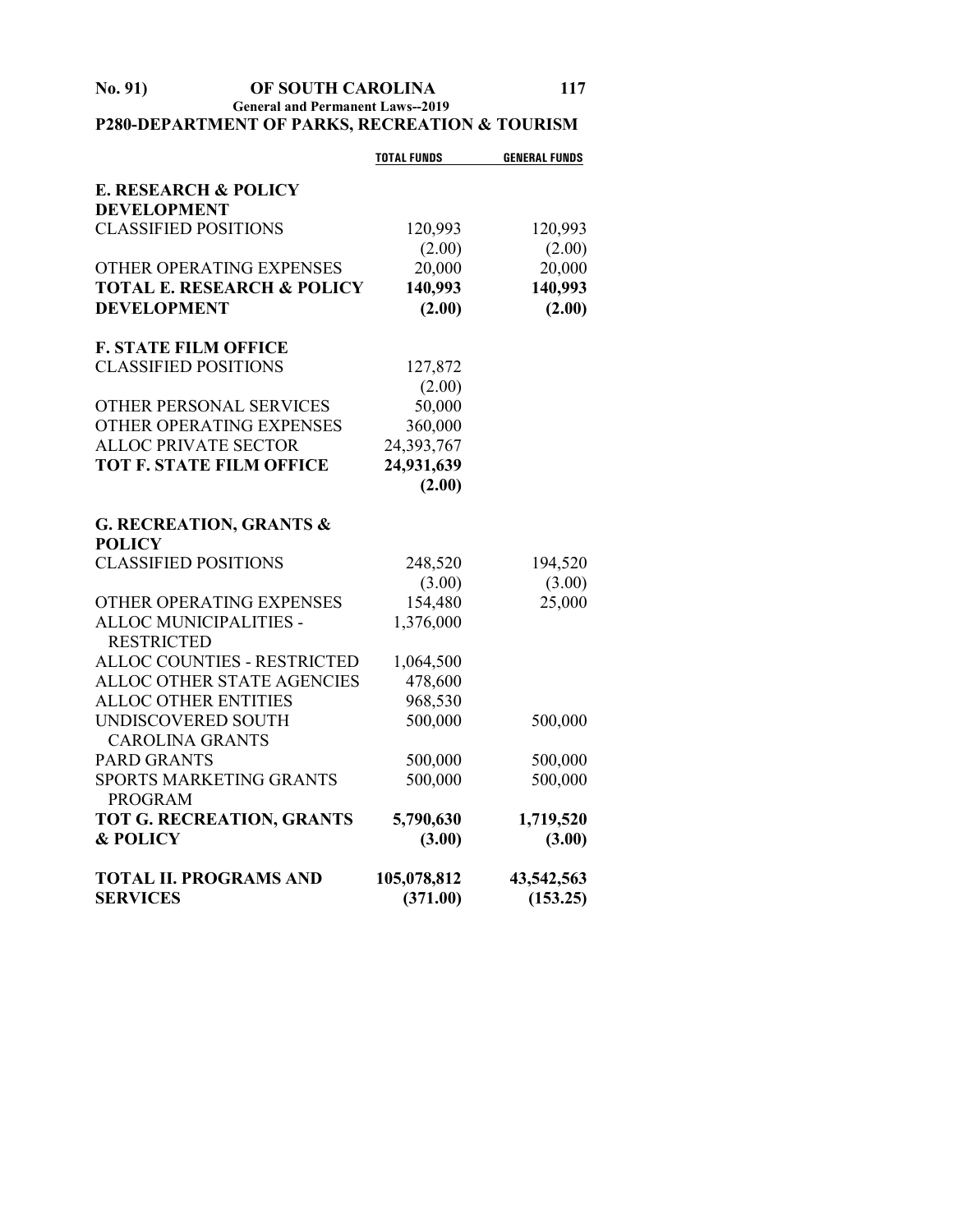## **118 STATUTES AT LARGE (No. 91 General and Permanent Laws--2019**

# **P280-DEPARTMENT OF PARKS, RECREATION & TOURISM**

|                                                             | <b>TOTAL FUNDS</b>      | <b>GENERAL FUNDS</b>   |
|-------------------------------------------------------------|-------------------------|------------------------|
| <b>III. EMPLOYEE BENEFITS</b>                               |                         |                        |
| <b>EMPLOYER CONTRIBUTIONS</b>                               | 7,908,406               | 3,681,503              |
| <b>TOT III. EMPLOYEE BENEFITS</b>                           | 7,908,406               | 3,681,503              |
| TOT DEPARTMENT OF PARKS,<br><b>RECREATION &amp; TOURISM</b> | 116,599,026<br>(405.00) | 50,675,874<br>(187.00) |

## **SECTION 50 P320-DEPARTMENT OF COMMERCE**

|                                      | <b>TOTAL FUNDS</b> | <b>GENERAL FUNDS</b> |
|--------------------------------------|--------------------|----------------------|
| <b>I. ADMINISTRATION &amp; SPPRT</b> |                    |                      |
| <b>A. OFFICE OF SECRETARY</b>        |                    |                      |
| <b>DIRECTOR</b>                      | 195,938            | 195,938              |
|                                      | (1.00)             | (1.00)               |
| <b>CLASSIFIED POSITIONS</b>          | 260,000            | 260,000              |
|                                      | (3.00)             | (3.00)               |
| UNCLASSIFIED POSITIONS               | 145,000            | 145,000              |
|                                      | (1.00)             | (1.00)               |
| OTHER OPERATING EXPENSES             | 113,000            | 113,000              |
| TOT A. OFFICE OF SECRETARY           | 713,938            | 713,938              |
|                                      | (5.00)             | (5.00)               |
| <b>B. FINANCIAL SERVICES</b>         |                    |                      |
| <b>CLASSIFIED POSITIONS</b>          | 541,660            | 541,660              |
|                                      | (8.21)             | (8.21)               |
| OTHER PERSONAL SERVICES              | 5,000              | 5,000                |
| OTHER OPERATING EXPENSES             | 350,000            | 175,000              |
| <b>TOT B. FINANCIAL SERVICES</b>     | 896,660            | 721,660              |
|                                      | (8.21)             | (8.21)               |
| <b>C. INFO TECHNOLOGY</b>            |                    |                      |
| <b>CLASSIFIED POSITIONS</b>          | 290,000            | 175,000              |
|                                      | (4.00)             | (2.50)               |
| OTHER OPERATING EXPENSES             | 205,000            | 76,000               |
| <b>TOTAL C. INFORMATION</b>          | 495,000            | 251,000              |
| <b>TECHNOLOGY</b>                    | (4.00)             | (2.50)               |
|                                      |                    |                      |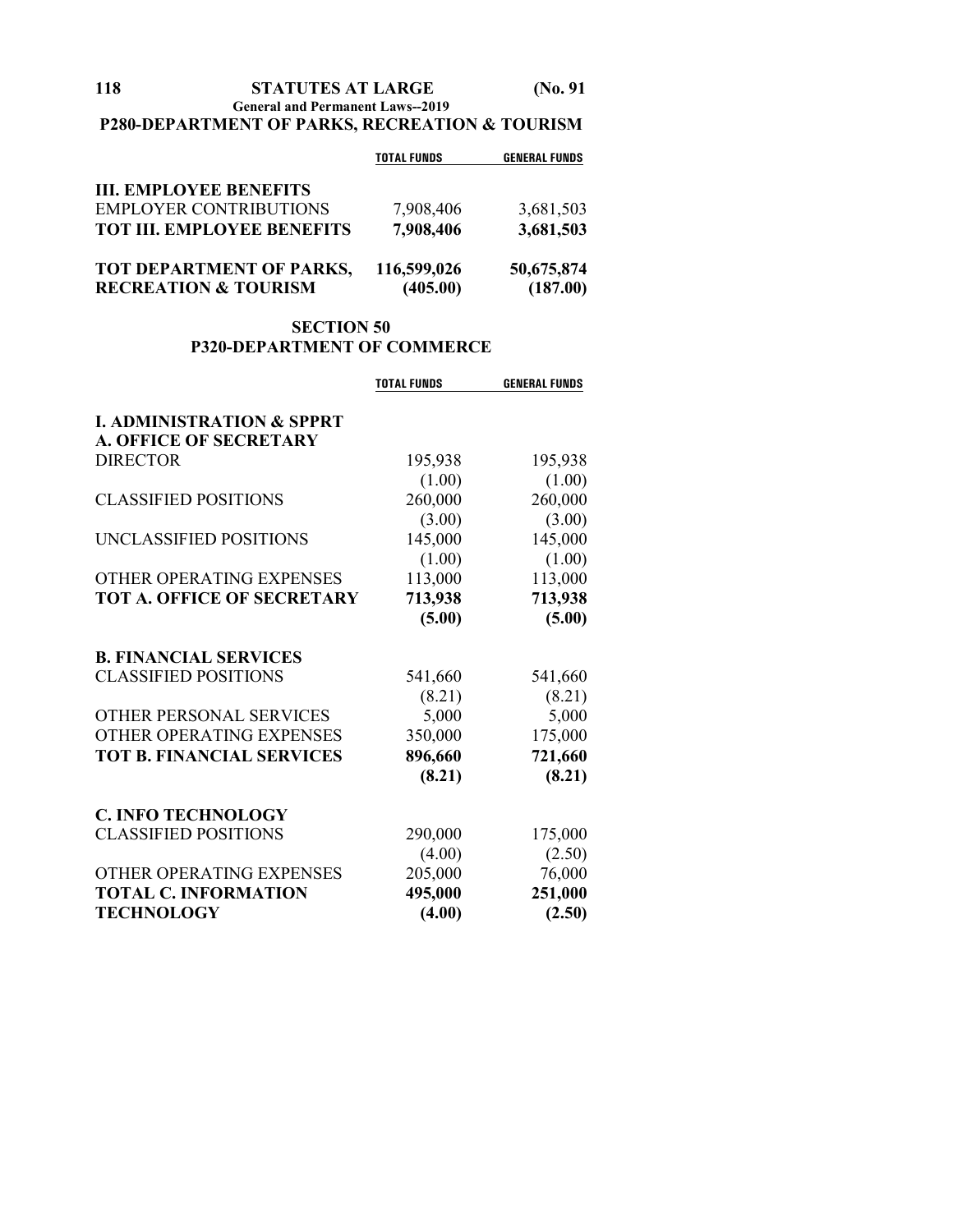## **No. 91) OF SOUTH CAROLINA 119 General and Permanent Laws--2019 P320-DEPARTMENT OF COMMERCE**

|                                                        | <b>TOTAL FUNDS</b>   | <b>GENERAL FUNDS</b> |
|--------------------------------------------------------|----------------------|----------------------|
| <b>TOTAL I. ADMINISTRATION &amp;</b><br><b>SUPPORT</b> | 2,105,598<br>(17.21) | 1,686,598<br>(15.71) |
| <b>II. PROGRAMS AND SERVICES</b>                       |                      |                      |
| <b>A. GLOBAL BUSINESS DVLPMT</b>                       |                      |                      |
| <b>CLASSIFIED POSITIONS</b>                            | 1,117,042            | 1,034,542            |
|                                                        | (19.00)              | (18.00)              |
| UNCLASSIFIED POSITIONS                                 | 127,000              | 127,000              |
|                                                        | (2.00)               | (2.00)               |
| OTHER PERSONAL SERVICES                                | 100,000              | 100,000              |
| OTHER OPERATING EXPENSES                               | 1,892,000            | 1,867,000            |
| PUBLIC-PRIVATE PARTNERSHIPS                            | 101,065              | 101,065              |
| <b>LOCAL ECONOMIC DVLPMT</b><br><b>ALLIANCES</b>       | 5,000,000            | 5,000,000            |
| <b>LOCATE SC</b>                                       | 9,000,000            | 9,000,000            |
| <b>TOTAL A. GLOBAL BUSINESS</b>                        | 17,337,107           | 17,229,607           |
| <b>DEVELOPMENT</b>                                     | (21.00)              | (20.00)              |
| <b>B. SMALL BUSINESS/EXISTING</b>                      |                      |                      |
| <b>INDUSTRY</b>                                        |                      |                      |
| <b>CLASSIFIED POSITIONS</b>                            | 821,000              | 656,000              |
|                                                        | (11.00)              | (8.80)               |
| <b>NEW POSITION ECON</b>                               | 100,000              | 100,000              |
| DEVELOPMENT MGR III                                    | (2.00)               | (2.00)               |
| OTHER PERSONAL SERVICES                                | 180,000              | 170,000              |
| OTHER OPERATING EXPENSES                               | 403,000              | 235,000              |
| <b>ALLOC PRIVATE SECTOR</b>                            | 425,000              | 125,000              |
| COUNCIL ON COMPETITIVENESS                             | 250,000              | 250,000              |
| <b>SC SMALL BUSINESS</b>                               | 500,000              | 500,000              |
| DEVELOPMENT CENTERS                                    |                      |                      |
| <b>TOTAL B. SMALL</b>                                  | 2,679,000            | 2,036,000            |
| <b>BUSINESS/EXISTING INDUSTRY</b>                      | (13.00)              | (10.80)              |
| <b>C. COMMUN &amp; RURAL DVLPMT</b>                    |                      |                      |
| <b>CLASSIFIED POSITIONS</b>                            | 390,000              |                      |
|                                                        | (4.00)               |                      |
| OTHER PERSONAL SERVICES                                | 50,000               |                      |
| OTHER OPERATING EXPENSES                               | 245,000              |                      |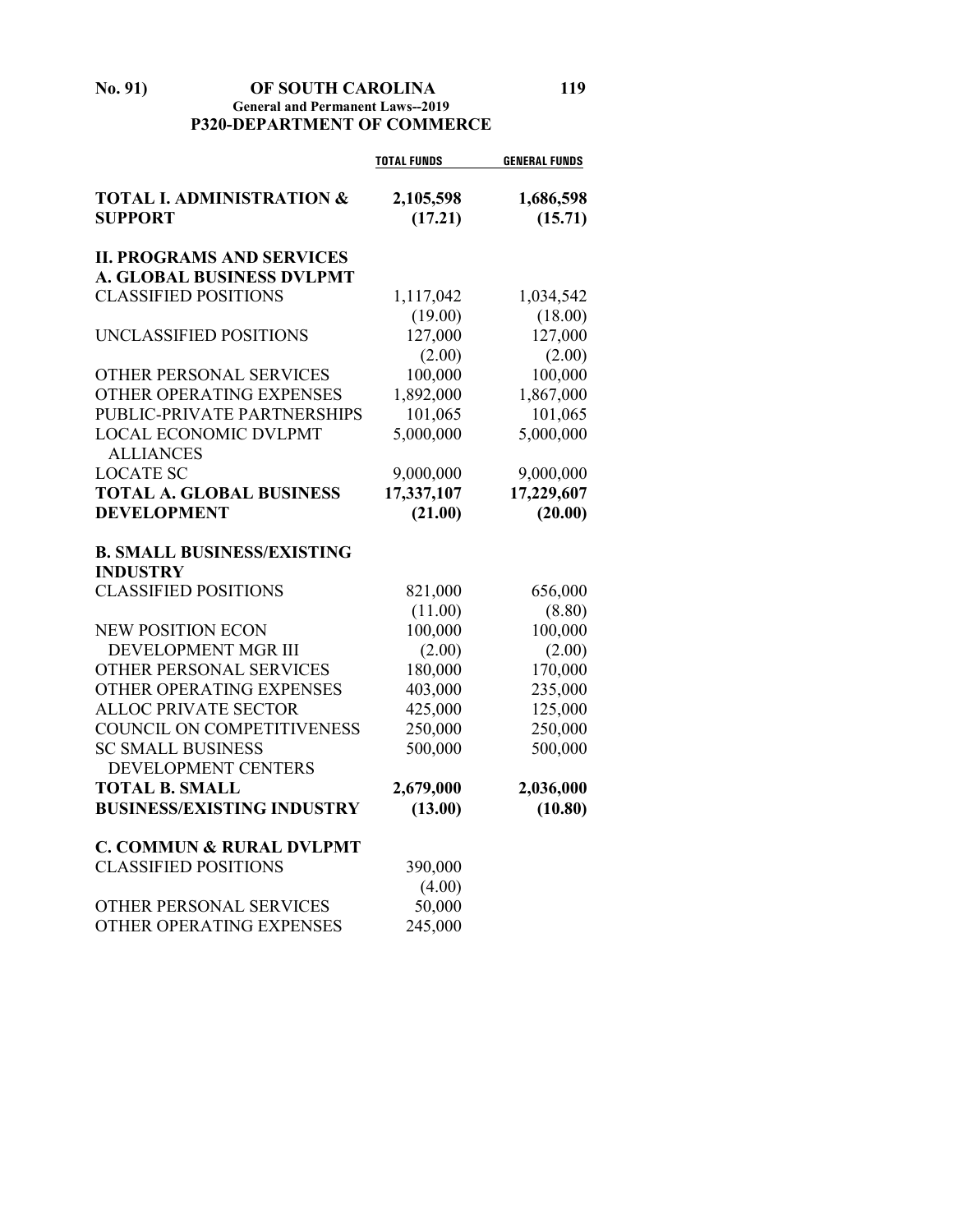## **General and Permanent Laws--2019 P320-DEPARTMENT OF COMMERCE**

|                                  | <b>TOTAL FUNDS</b> | <b>GENERAL FUNDS</b> |
|----------------------------------|--------------------|----------------------|
| <b>TOT C. COMMUN &amp; RURAL</b> | 685,000            |                      |
| <b>DEVELOPMENT</b>               | (4.00)             |                      |
|                                  |                    |                      |
| <b>D. MKTG, COMMUNICATIONS</b>   |                    |                      |
| <b>&amp; RESEARCH</b>            |                    |                      |
| <b>CLASSIFIED POSITIONS</b>      | 690,000            | 690,000              |
|                                  | (14.00)            | (14.00)              |
| OTHER PERSONAL SERVICES          | 25,000             | 25,000               |
| OTHER OPERATING EXPENSES         | 215,000            | 215,000              |
| BUS. DEVEL. MKTG.                | 750,000            | 750,000              |
| <b>SC MANUFAC EXTENSION</b>      | 1,582,049          | 1,582,049            |
| <b>PARTNERSHIP</b>               |                    |                      |
| <b>TOTAL D. MKTG,</b>            | 3,262,049          | 3,262,049            |
| <b>COMMUNIC &amp; RESEARCH</b>   | (14.00)            | (14.00)              |
|                                  |                    |                      |
| <b>E. GRANT PROGRAMS</b>         |                    |                      |
| 1. COORD. COUNCIL ECO. DVLP      |                    |                      |
| <b>CLASSIFIED POSITIONS</b>      | 410,000            |                      |
|                                  | (7.00)             |                      |
| UNCLASSIFIED POSITIONS           | 138,750            |                      |
|                                  | (1.00)             |                      |
| OTHER PERSONAL SERVICES          | 16,250             |                      |
| OTHER OPERATING EXPENSES         | 175,000            |                      |
| ALLOC MUNICIPALITIES -           | 4,000,000          |                      |
| <b>RESTRICTED</b>                |                    |                      |
| <b>ALLOC CNTIES - RESTRICTED</b> | 46,266,000         |                      |
| <b>CLOSING FUND</b>              | 21,300,000         | 21,300,000           |
| <b>TOT 1. COORD. COUNCIL</b>     | 72,306,000         | 21,300,000           |
| <b>ECO. DEVELOP</b>              | (8.00)             |                      |
|                                  |                    |                      |
| <b>2. COMMUNITY GRANTS</b>       |                    |                      |
| <b>CLASSIFIED POSITIONS</b>      | 658,036            | 218,036              |
|                                  | (10.89)            | (3.00)               |
| OTHER PERSONAL SERVICES          | 50,000             | 25,000               |
| OTHER OPERATING EXPENSES         | 465,000            | 215,000              |
| ALLOC MUNICIPALITIES -           | 14,850,000         |                      |
| <b>RESTRICTED</b>                |                    |                      |
| ALLOC CNTIES - RESTRICTED        | 4,469,015          |                      |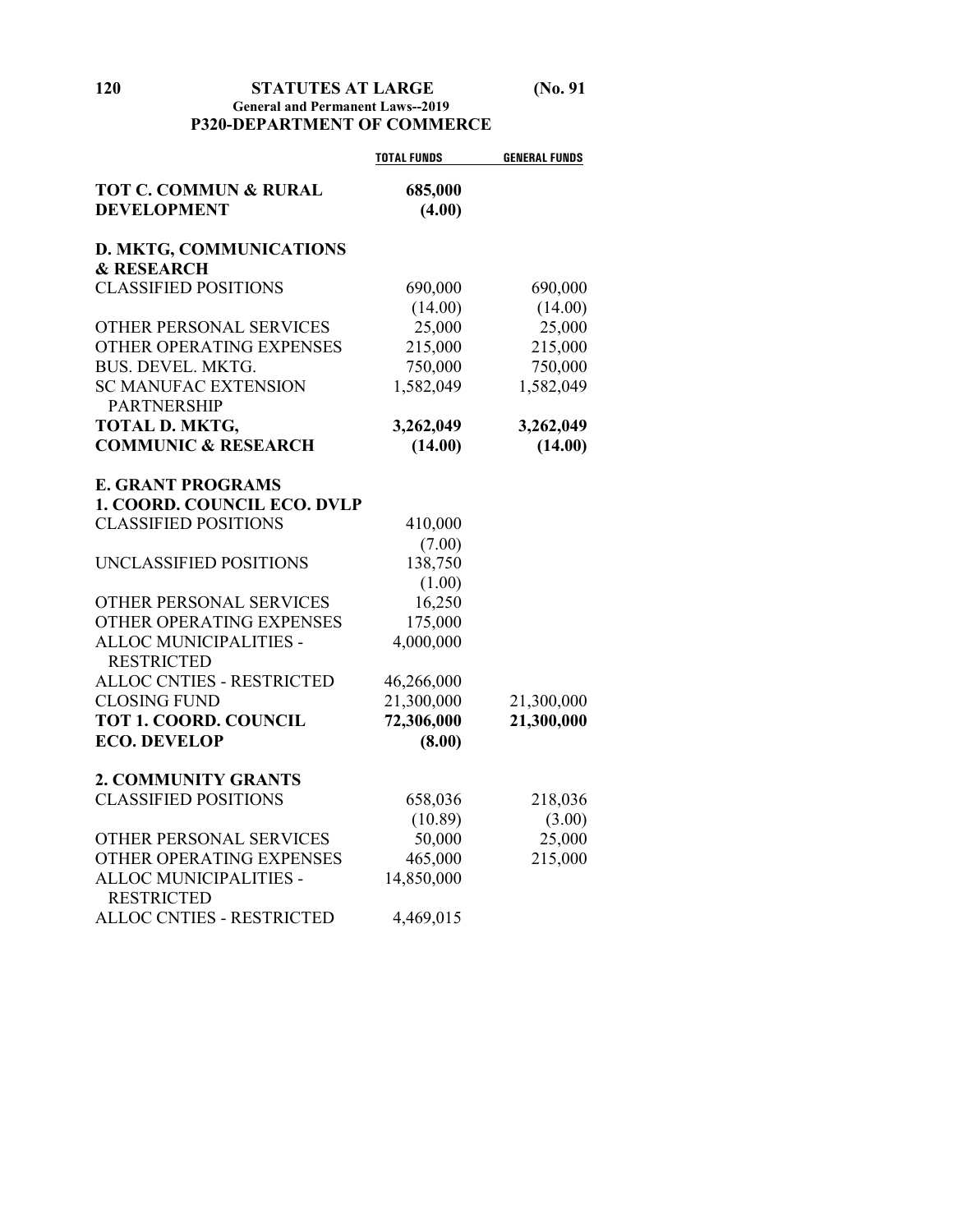**No. 91) OF SOUTH CAROLINA 121 General and Permanent Laws--2019 P320-DEPARTMENT OF COMMERCE**

|                                                                   | <b>TOTAL FUNDS</b>    | <b>GENERAL FUNDS</b> |
|-------------------------------------------------------------------|-----------------------|----------------------|
| <b>TOT 2. COMMUNITY GRANTS</b>                                    | 20,492,051<br>(10.89) | 458,036<br>(3.00)    |
| <b>TOT E. GRANT PROGRAMS</b>                                      | 92,798,051<br>(18.89) | 21,758,036<br>(3.00) |
| <b>F. REGIONAL EDU CENTERS</b>                                    |                       |                      |
| <b>CLASSIFIED POSITIONS</b>                                       | 247,000               | 205,000              |
|                                                                   | (15.00)               | (3.00)               |
| OTHER PERSONAL SERVICES                                           | 5,000                 | 5,000                |
| OTHER OPERATING EXPENSES                                          | 750,000               | 375,000              |
| <b>APPLIED RESEARCH CENTERS</b>                                   | 2,500,000             | 2,500,000            |
| <b>TOT F. REGIONAL EDUCATION</b>                                  | 3,502,000             | 3,085,000            |
| <b>CENTERS</b>                                                    | (15.00)               | (3.00)               |
|                                                                   |                       |                      |
| <b>G. INNOVATION/EMERGING INDU</b><br><b>CLASSIFIED POSITIONS</b> |                       |                      |
|                                                                   | 107,500<br>(2.00)     | 107,500<br>(2.00)    |
| OTHER PERSONAL SERVICES                                           | 5,000                 | 5,000                |
| OTHER OPERATING EXPENSES                                          | 1,606,500             | 1,606,500            |
| <b>TOTAL G.</b>                                                   | 1,719,000             | 1,719,000            |
| <b>INNOVATION/EMERGING INDU</b>                                   | (2.00)                | (2.00)               |
|                                                                   |                       |                      |
| <b>H. MILITARY BASE TASK FORCE</b>                                |                       |                      |
| NEW POSITION PROGRAM                                              | 40,000                | 40,000               |
| <b>COORDINATOR II</b>                                             | (1.00)                | (1.00)               |
| NEW POSITION PROJECT                                              | 80,000                | 80,000               |
| <b>MANAGER I</b><br>OTHER PERSONAL SERVICES                       | (1.00)                | (1.00)               |
| OTHER OPERATING EXPENSES                                          | 30,000                | 30,000               |
| MILITARY CONNECTED CHILDREN                                       | 77,000                | 77,000               |
| <b>TOTAL H. MILITARY BASE TASK</b>                                | 350,000<br>577,000    | 350,000<br>577,000   |
| <b>FORCE</b>                                                      | (2.00)                | (2.00)               |
|                                                                   |                       |                      |
| <b>TOTAL II. PROGRAMS AND</b>                                     | 122,559,207           | 49,666,692           |
| <b>SERVICES</b>                                                   | (89.89)               | (54.80)              |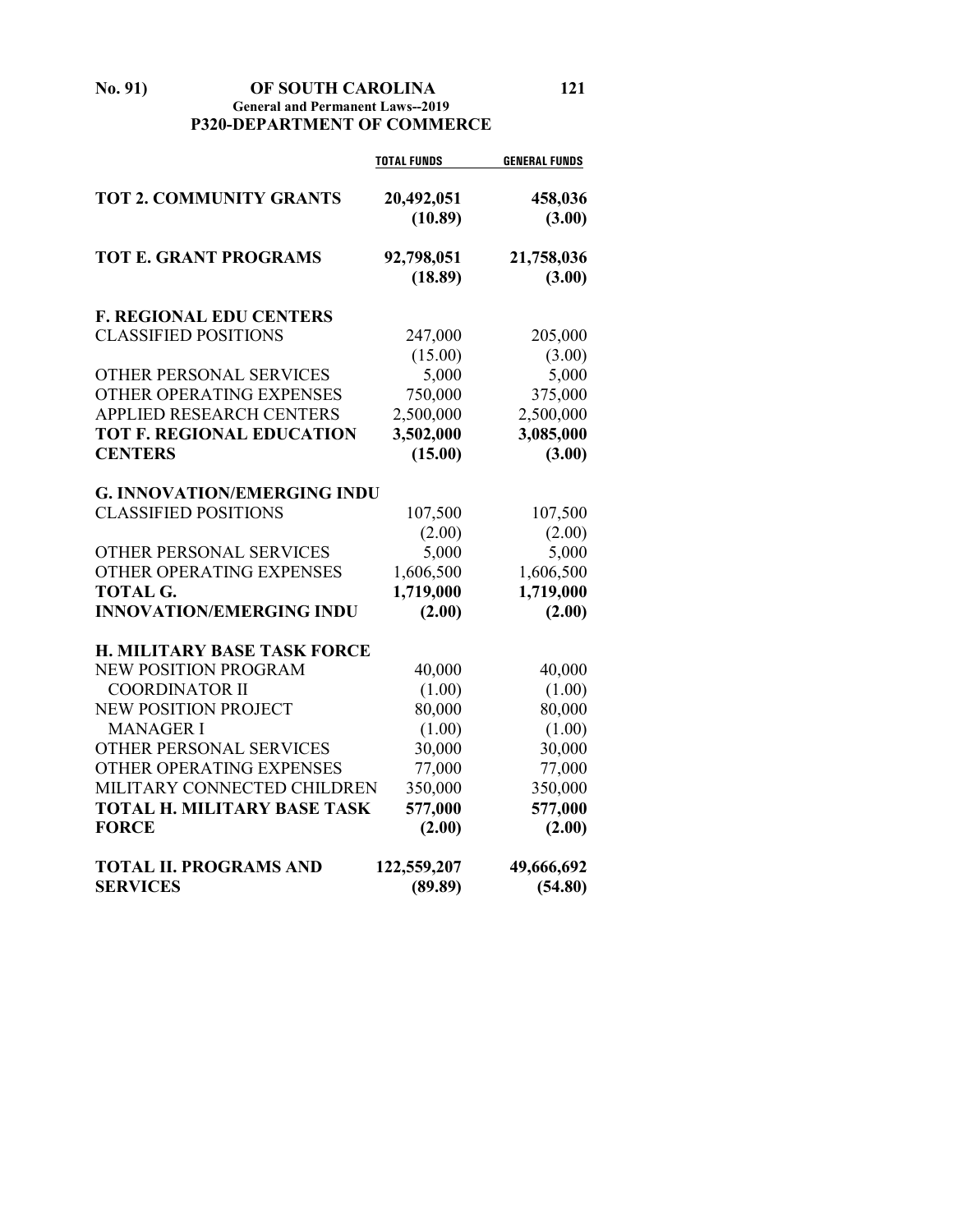|                                | <b>TOTAL FUNDS</b> | <b>GENERAL FUNDS</b> |
|--------------------------------|--------------------|----------------------|
| <b>III. EMPLOYEE BENEFITS</b>  |                    |                      |
| <b>EMPLOYER CONTRIBUTIONS</b>  | 2,464,327          | 1,699,327            |
| <b>TOT III. EMPLY BENEFITS</b> | 2,464,327          | 1,699,327            |
| <b>TOT DEPARTMENT OF</b>       | 127, 129, 132      | 53,052,617           |
| <b>COMMERCE</b>                | (107.10)           | (70.51)              |

# **SECTION 51 P340-JOBS-ECONOMIC DEVELOPMENT AUTHORITY**

|                                    | TOTAL FUNDS | <b>GENERAL FUNDS</b> |
|------------------------------------|-------------|----------------------|
| <b>I. ADMINISTRATION</b>           |             |                      |
| <b>EXECUTIVE DIRECTOR</b>          | 110,000     |                      |
|                                    | (1.00)      |                      |
| OTHER PERSONAL SERVICES            | 60,000      |                      |
| OTHER OPERATING EXPENSES           | 200,500     |                      |
| <b>TOTAL I. ADMINISTRATION</b>     | 370,500     |                      |
|                                    | (1.00)      |                      |
| <b>IL EMPLOYEE BENEFITS</b>        |             |                      |
| <b>EMPLOYER CONTRIBUTIONS</b>      | 52,650      |                      |
| <b>TOTAL II. EMPLOYEE BENEFITS</b> | 52,650      |                      |
| <b>TOTAL JOBS-ECONOMIC</b>         | 423,150     |                      |
| <b>DEVELOPMENT AUTHORITY</b>       | (1.00)      |                      |

## **SECTION 52 P360-PATRIOTS POINT DEVELOPMENT AUTHORITY**

|                                                     | <b>TOTAL FUNDS</b>     | <b>GENERAL FUNDS</b> |
|-----------------------------------------------------|------------------------|----------------------|
| <b>I. NAVAL &amp; MARITIME</b><br><b>MUSEUM</b>     |                        |                      |
| EXECUTIVE DIRECTOR                                  | 126,880<br>(1.00)      |                      |
| <b>CLASSIFIED POSITIONS</b>                         | 3,442,120<br>(86.00)   |                      |
| OTHER PERSONAL SERVICES<br>OTHER OPERATING EXPENSES | 1,004,000<br>7,339,012 |                      |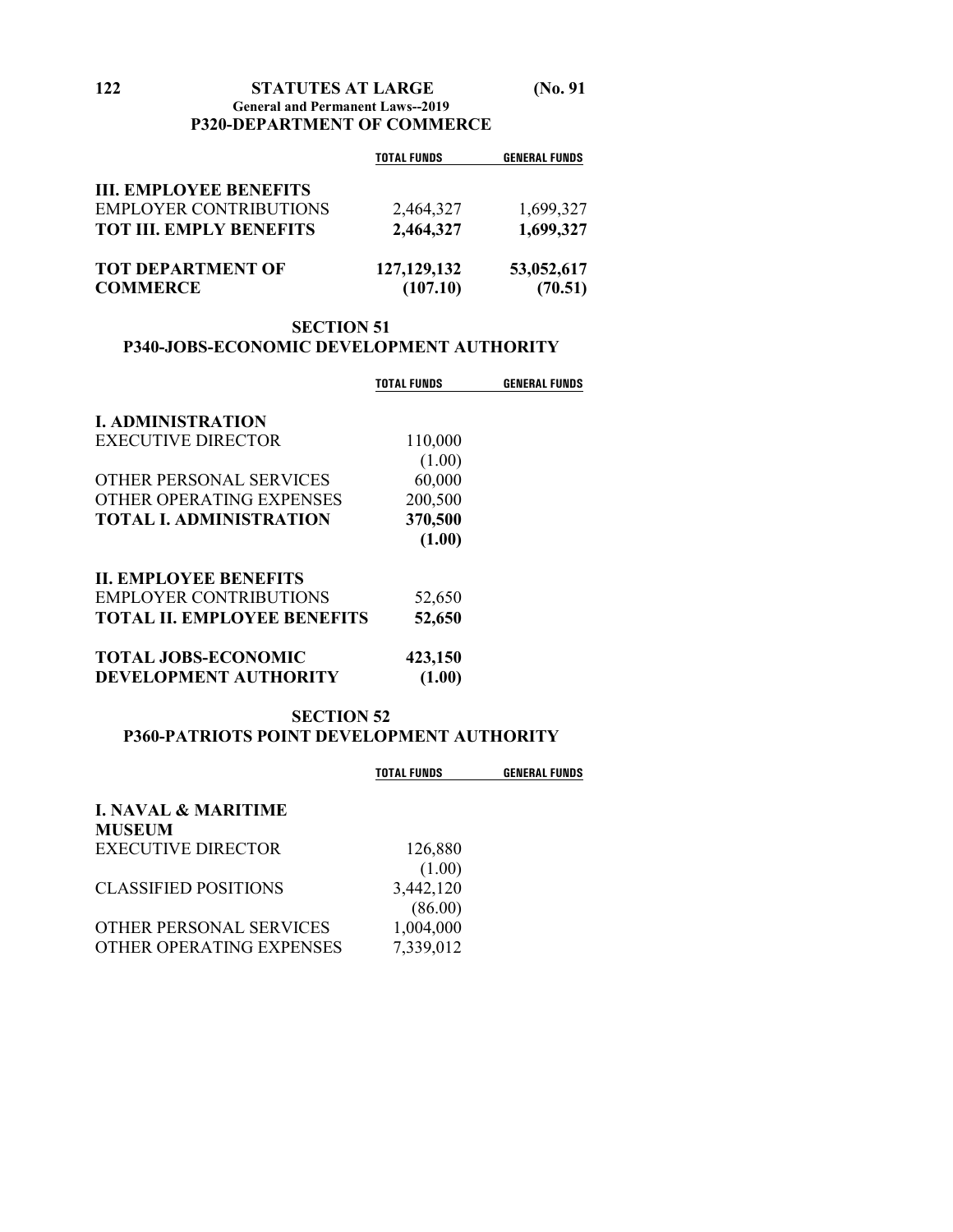## **No. 91) OF SOUTH CAROLINA 123 General and Permanent Laws--2019 P360-PATRIOTS POINT DEVELOPMENT AUTHORITY**

| <b>TOTAL FUNDS</b> | <b>GENERAL FUNDS</b>  |
|--------------------|-----------------------|
|                    |                       |
|                    |                       |
| (87.00)            |                       |
|                    |                       |
| 1,750,000          |                       |
| 1,750,000          |                       |
| 13,836,012         |                       |
| (87.00)            |                       |
|                    | 174,000<br>12,086,012 |

## **SECTION 53 P400-S.C. CONSERVATION BANK**

|                                | <b>TOTAL FUNDS</b> | <b>GENERAL FUNDS</b> |
|--------------------------------|--------------------|----------------------|
| <b>I. ADMINISTRATION</b>       |                    |                      |
| <b>CLASSIFIED POSITIONS</b>    | 356,055            | 356,055              |
|                                | (5.00)             | (5.00)               |
| OTHER OPERATING EXPENSES       | 85,335             | 85,335               |
| OTHER OPERATING EXPENSES       | 2,564,400          |                      |
| <b>CONSERVATION BANK TRUST</b> | 8,500,000          | 8,500,000            |
| <b>TOTAL I. ADMINISTRATION</b> | 11,505,790         | 8,941,390            |
|                                | (5.00)             | (5.00)               |
| <b>II. EMPLOYEE BENEFITS</b>   |                    |                      |
| <b>EMPLOYER CONTRIBUTIONS</b>  | 114,529            | 114,529              |
| <b>TOT II. EMPLY BENEFITS</b>  | 114,529            | 114,529              |
| <b>TOTAL S.C. CONSERVATION</b> | 11,620,319         | 9,055,919            |
| <b>BANK</b>                    | (5.00)             | (5.00)               |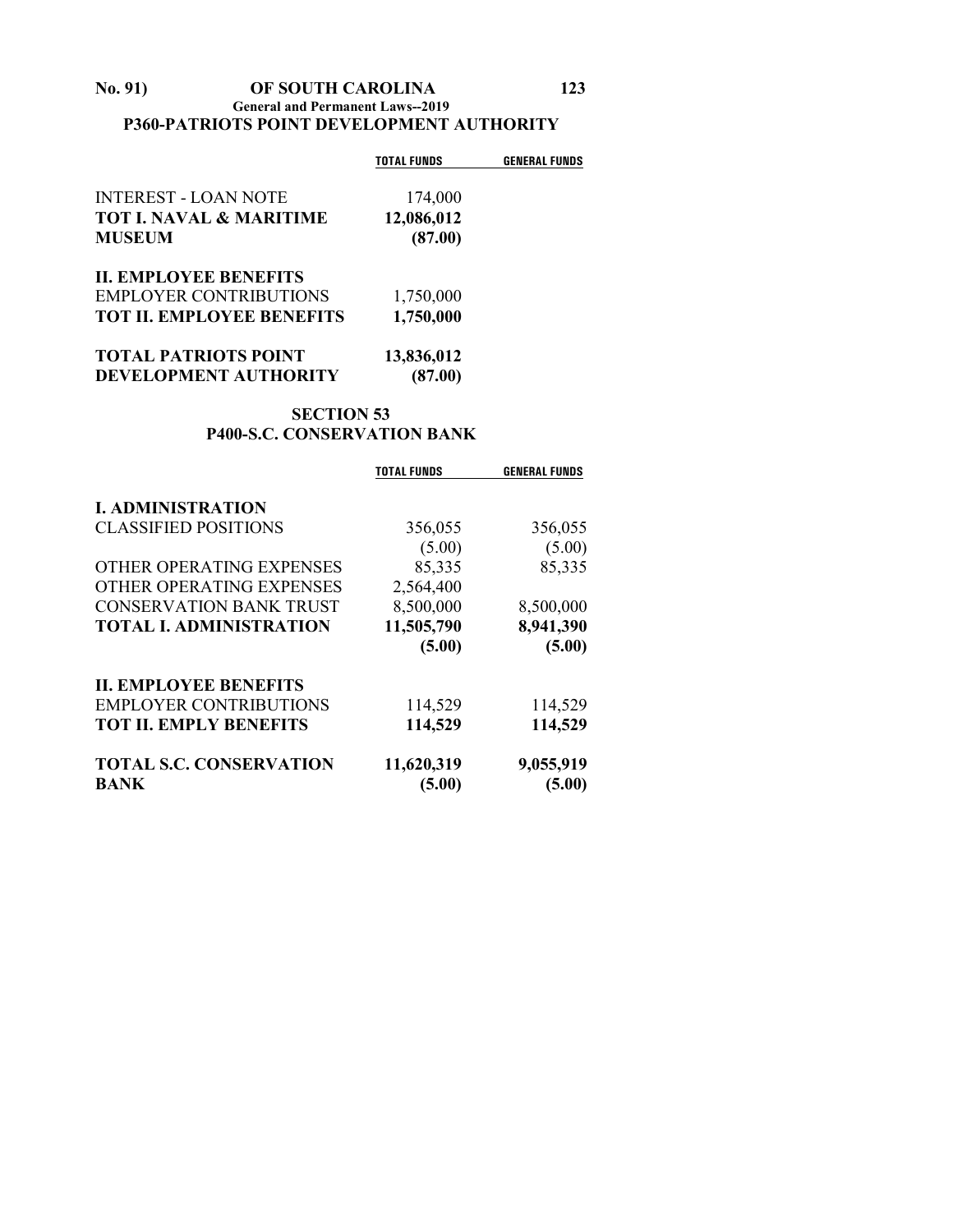# **SECTION 54 P450-RURAL INFRASTRUCTURE AUTHORITY**

|                                   | <b>TOTAL FUNDS</b> | <b>GENERAL FUNDS</b> |
|-----------------------------------|--------------------|----------------------|
|                                   |                    |                      |
| <b>I. ADMINISTRATION</b>          |                    |                      |
| <b>DIRECTOR</b>                   | 128,092            |                      |
|                                   | (1.00)             |                      |
| <b>CLASSIFIED POSITIONS</b>       | 241,908            |                      |
|                                   | (4.00)             |                      |
| OTHER PERSONAL SERVICES           | 5,000              |                      |
| OTHER OPERATING EXPENSES          | 170,000            |                      |
| <b>TOTAL I. ADMINISTRATION</b>    | 545,000            |                      |
|                                   | (5.00)             |                      |
| <b>II. SC RURAL INFRASTRUC</b>    |                    |                      |
| <b>AUTHORITY</b>                  |                    |                      |
| RURAL INFRASTRUC FUND             | 27,870,056         | 7,870,056            |
| <b>STWIDE WATER AND SEWER</b>     | 8,000,000          | 8,000,000            |
| <b>FUND</b>                       |                    |                      |
| <b>TOTAL II. SC RURAL</b>         | 35,870,056         | 15,870,056           |
| <b>INFRASTRUCTURE AUTHORITY</b>   |                    |                      |
| <b>III. OFFICE OF LOCAL</b>       |                    |                      |
| <b>GOVERNMENT</b>                 |                    |                      |
| <b>CLASSIFIED POSITIONS</b>       | 340,000            |                      |
|                                   | (6.00)             |                      |
| OTHER PERSONAL SERVICES           | 10,000             |                      |
| OTHER OPERATING EXPENSES          | 230,000            |                      |
| <b>LOANS</b>                      | 6,865,600          | 6,165,600            |
| <b>TOTAL III. OFFICE OF LOCAL</b> | 7,445,600          | 6,165,600            |
| <b>GOVERNMENT</b>                 | (6.00)             |                      |
|                                   |                    |                      |
| <b>IV. EMPLOYEE BENEFITS</b>      |                    |                      |
| <b>EMPLOYER CONTRIBUTIONS</b>     | 269,000            |                      |
| <b>TOT IV. EMPLOYEE BENEFITS</b>  | 269,000            |                      |
| <b>TOT RURAL INFRASTRUC</b>       | 44,129,656         | 22,035,656           |
| <b>AUTHORITY</b>                  | (11.00)            |                      |
|                                   |                    |                      |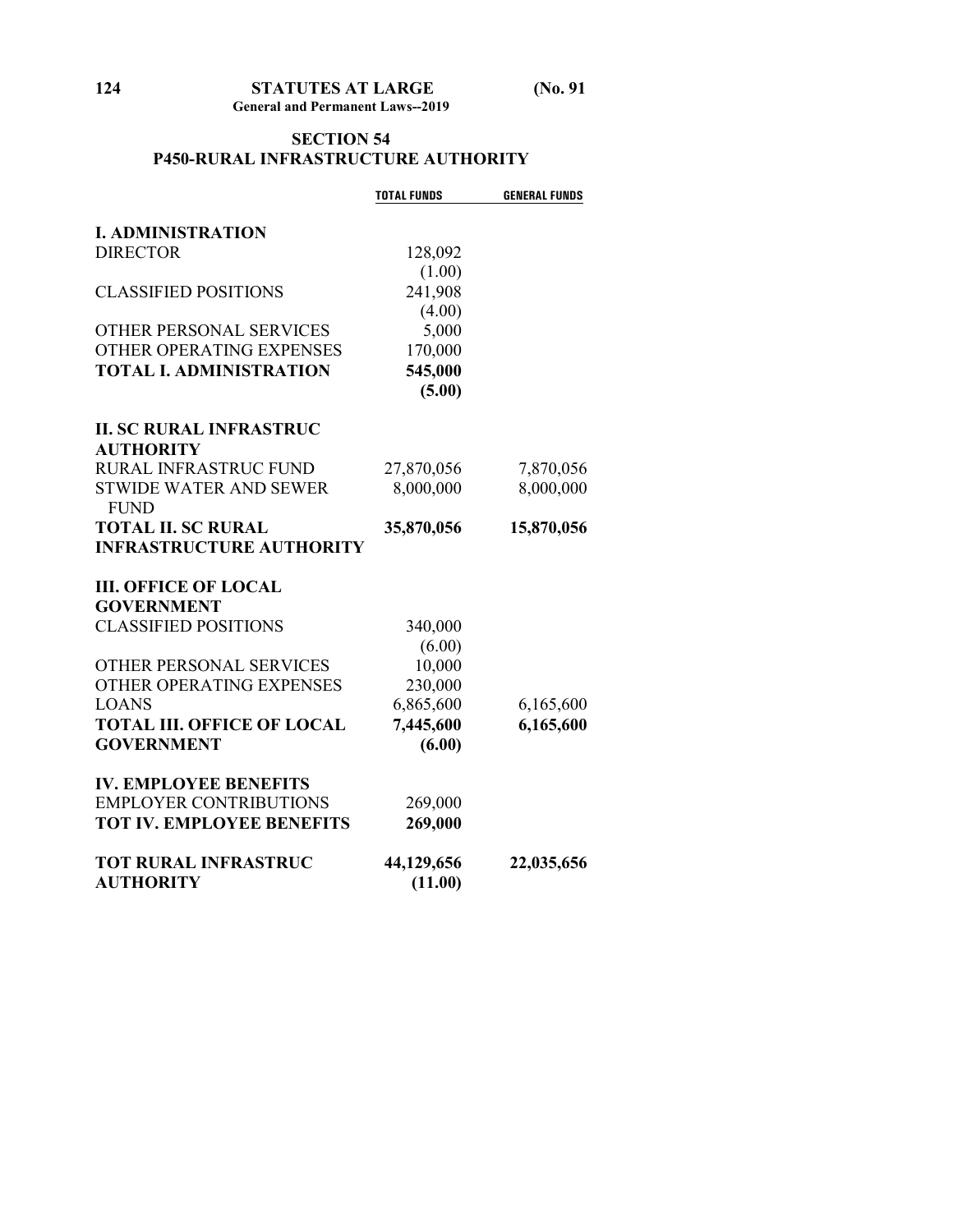# **SECTION 57 B040-JUDICIAL DEPARTMENT**

|                                  | <b>TOTAL FUNDS</b> | <b>GENERAL FUNDS</b> |
|----------------------------------|--------------------|----------------------|
| <b>I. THE COURT</b>              |                    |                      |
| <b>A. SUPREME COURT</b>          |                    |                      |
| <b>CHIEF JUSTICE</b>             | 208,000            | 208,000              |
|                                  | (1.00)             | (1.00)               |
| <b>ASSOCIATE JUSTICE</b>         | 792,380            | 792,380              |
|                                  | (4.00)             | (4.00)               |
| <b>TAXABLE SUBSISTENCE</b>       | 30,000             | 30,000               |
| UNCLASSIFIED POSITIONS           | 2,315,000          | 2,315,000            |
|                                  | (50.00)            | (47.00)              |
| OTHER PERSONAL SERVICES          | 10,000             | 10,000               |
| OTHER OPERATING EXPENSES         | 1,900,000          | 1,400,000            |
| <b>TOTAL A. SUPREME COURT</b>    | 5,255,380          | 4,755,380            |
|                                  | (55.00)            | (52.00)              |
| <b>B. BOARD OF LAW EXAMINERS</b> |                    |                      |
| UNCLASSIFIED POSITIONS           | 314,000            |                      |
|                                  | (5.00)             |                      |
| OTHER PERSONAL SERVICES          | 151,000            |                      |
| OTHER OPERATING EXPENSES         | 405,000            |                      |
| <b>TOTAL B. BOARD OF LAW</b>     | 870,000            |                      |
| <b>EXAMINERS</b>                 | (5.00)             |                      |
|                                  |                    |                      |
| <b>C. OFFICE OF DISCIPLINARY</b> |                    |                      |
| <b>COUNSEL</b>                   |                    |                      |
| UNCLASSIFIED POSITIONS           | 1,000,000          |                      |
|                                  | (14.00)            |                      |
| OTHER OPERATING EXPENSES         | 125,000            |                      |
| <b>TOTAL C. OFFICE OF</b>        | 1,125,000          |                      |
| <b>DISCIPLINARY COUNSEL</b>      | (14.00)            |                      |
| <b>D. COMMISSION ON CONDUCT</b>  |                    |                      |
| UNCLASSIFIED POSITIONS           | 416,500            |                      |
|                                  | (8.00)             |                      |
| OTHER PERSONAL SERVICES          | 2,000              |                      |
| OTHER OPERATING EXPENSES         | 150,000            |                      |
|                                  |                    |                      |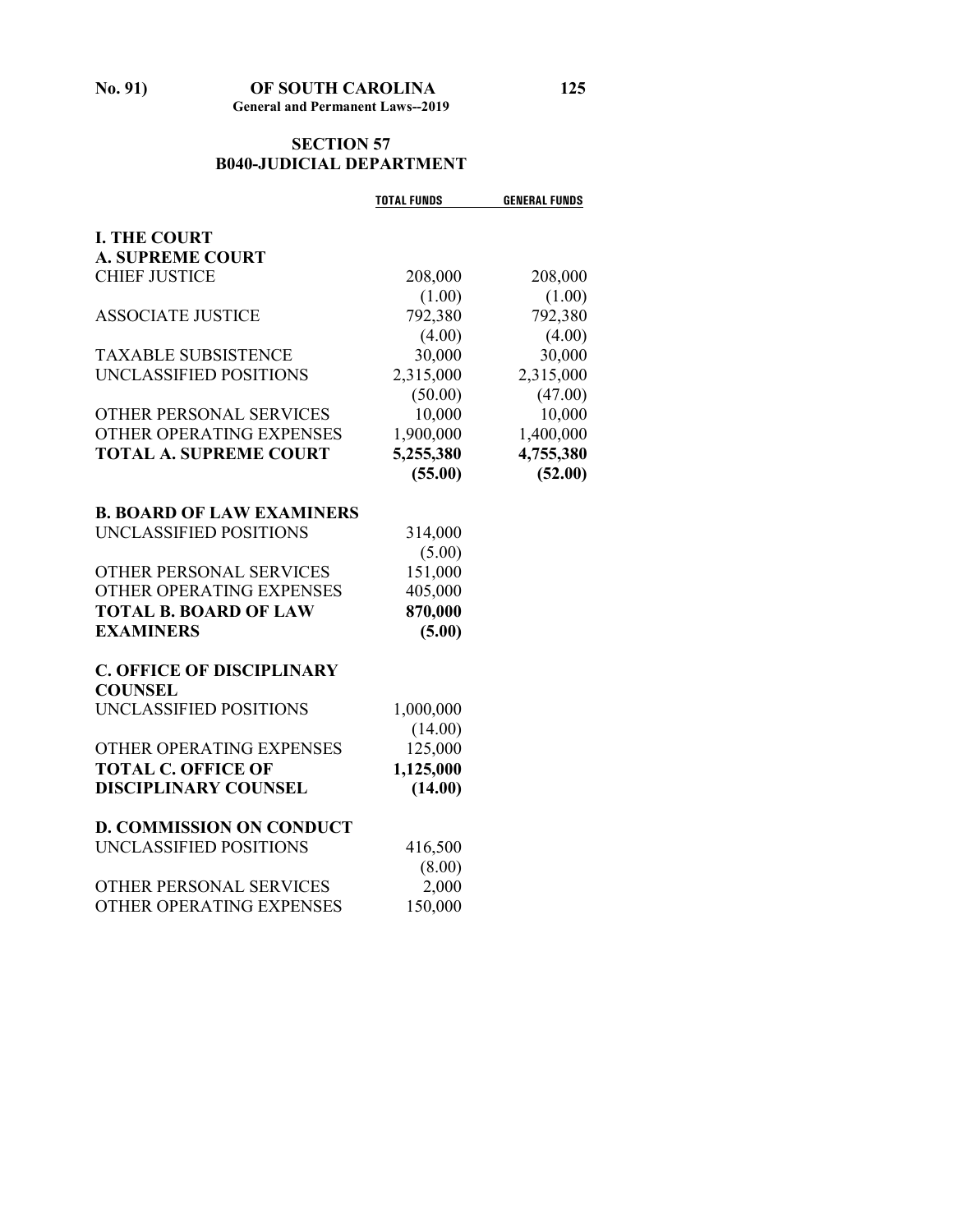**126 STATUTES AT LARGE (No. 91**

## **General and Permanent Laws--2019 B040-JUDICIAL DEPARTMENT**

|                                                 | <b>TOTAL FUNDS</b>   | <b>GENERAL FUNDS</b> |
|-------------------------------------------------|----------------------|----------------------|
| <b>TOTAL D. COMMISSION ON</b><br><b>CONDUCT</b> | 568,500<br>(8.00)    |                      |
| <b>TOTAL I. THE COURT</b>                       | 7,818,880<br>(82.00) | 4,755,380<br>(52.00) |
| <b>II. COURT OF APPEALS</b>                     |                      |                      |
| CHIEF APPEALS COURT JUDGE                       | 196,114              | 196,114              |
|                                                 | (1.00)               | (1.00)               |
| <b>ASSOC APPEALS COURT JUDGE</b>                | 1,545,136            | 1,545,136            |
|                                                 | (8.00)               | (8.00)               |
| <b>TAXABLE SUBSISTENCE</b>                      | 60,000               | 60,000               |
| UNCLASSIFIED POSITIONS                          | 3,015,000            | 2,890,000            |
|                                                 | (60.00)              | (57.00)              |
| <b>NEW POS ADMINISTRATIVE</b>                   |                      |                      |
| <b>SPECIALIST II</b>                            | (2.00)               |                      |
| OTHER PERSONAL SERVICES                         | 112,000              | 10,000               |
| OTHER OPERATING EXPENSES                        | 1,287,600            | 787,600              |
| <b>TOT II. COURT OF APPEALS</b>                 | 6,215,850            | 5,488,850            |
|                                                 | (71.00)              | (66.00)              |
| <b>III. CIRCUIT COURT</b>                       |                      |                      |
| <b>CIRCUIT COURT JUDGE</b>                      | 9,221,310            | 9,221,310            |
|                                                 | (49.00)              | (49.00)              |
| <b>TAXABLE SUBSISTENCE</b>                      | 350,000              | 350,000              |
| UNCLASSIFIED POSITIONS                          | 6,470,000            | 4,320,000            |
|                                                 | (168.00)             | (103.00)             |
| OTHER PERSONAL SERVICES                         | 80,000               | 40,000               |
| OTHER OPERATING EXPENSES                        | 1,780,000            | 1,280,000            |
| <b>REACTIVATED JUDGES</b>                       | 500,000              | 500,000              |
| <b>DIFFERENTIAL</b>                             |                      |                      |
| <b>TOTAL III. CIRCUIT COURT</b>                 | 18,401,310           | 15,711,310           |
|                                                 | (217.00)             | (152.00)             |
|                                                 |                      |                      |
| <b>IV. FAMILY COURT</b>                         |                      |                      |
| <b>FAMILY COURT JUDGE</b>                       | 10,994,240           | 10,994,240           |
|                                                 | (60.00)              | (60.00)              |
| <b>TAXABLE SUBSISTENCE</b>                      | 450,000              | 450,000              |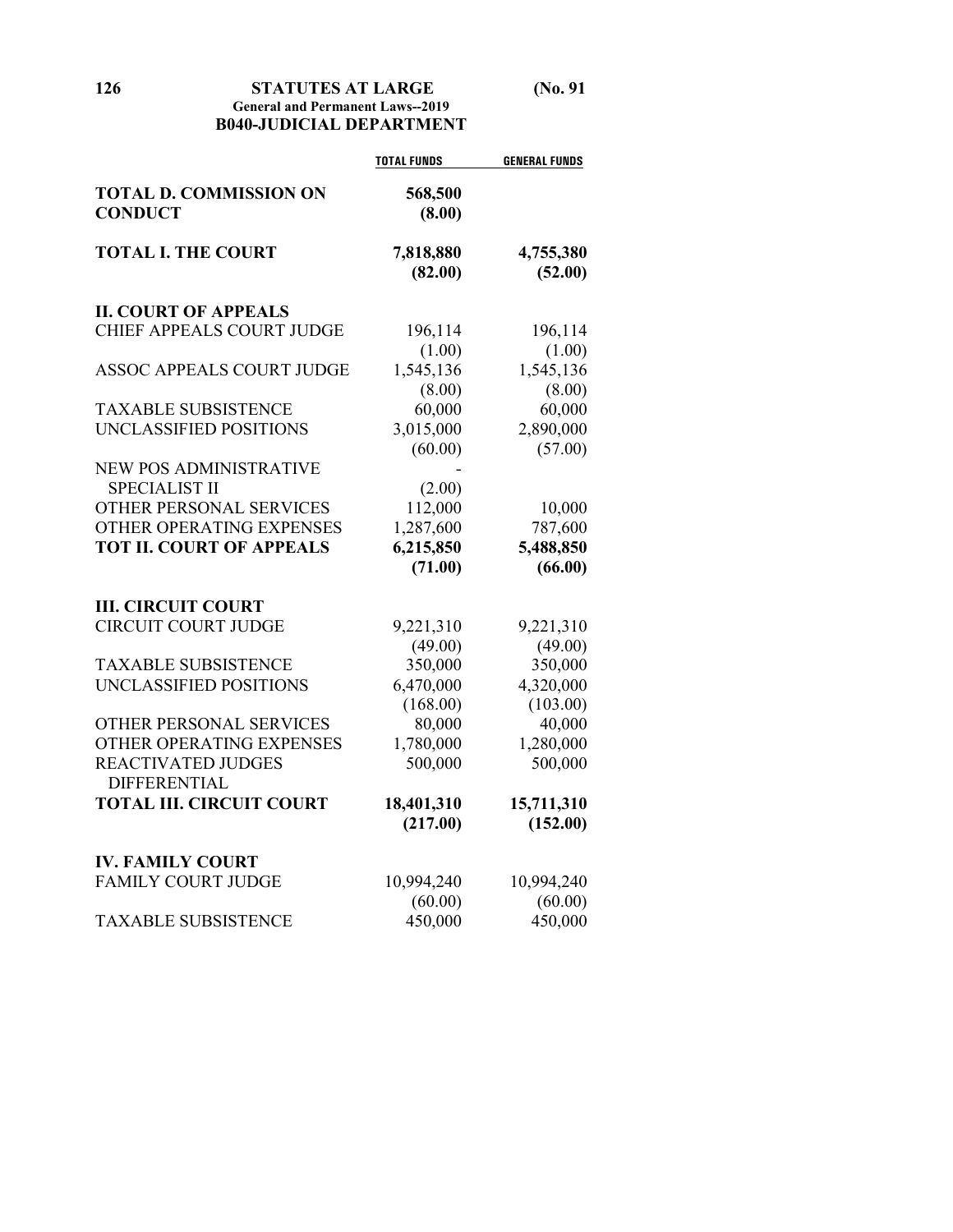**No. 91) OF SOUTH CAROLINA 127 General and Permanent Laws--2019 B040-JUDICIAL DEPARTMENT**

|                                       | <b>TOTAL FUNDS</b> | <b>GENERAL FUNDS</b> |
|---------------------------------------|--------------------|----------------------|
| UNCLASSIFIED POSITIONS                | 3,925,000          | 3,925,000            |
|                                       | (125.00)           | (125.00)             |
| OTHER PERSONAL SERVICES               | 25,000             | 25,000               |
| OTHER OPERATING EXPENSES              | 1,913,100          | 1,413,100            |
| <b>TOTAL IV. FAMILY COURT</b>         | 17,307,340         | 16,807,340           |
|                                       | (185.00)           | (185.00)             |
| <b>V. ADMINISTRATION</b>              |                    |                      |
| <b>A. COURT ADMINISTRATION</b>        |                    |                      |
| UNCLASSIFIED POSITIONS                | 1,260,000          | 65,000               |
|                                       | (20.00)            |                      |
| OTHER OPER EXPENSES                   | 1,899,893          | 175,000              |
| <b>TOTAL A. COURT</b>                 | 3,159,893          | 240,000              |
| <b>ADMINISTRATION</b>                 | (20.00)            |                      |
| <b>B. FINANCE &amp; PERSONNEL</b>     |                    |                      |
| UNCLASSIFIED POSITIONS                | 1,275,000          | 90,000               |
|                                       | (21.00)            | (2.00)               |
| OTHER OPERATING EXPENSES              | 1,110,000          | 10,000               |
| <b>TOT B. FINANCE &amp; PERSONNEL</b> | 2,385,000          | 100,000              |
|                                       | (21.00)            | (2.00)               |
| <b>C. INFO TECHNOLOGY</b>             |                    |                      |
| UNCLASSIFIED POSITIONS                | 2,700,000          | 80,000               |
|                                       | (43.00)            | (2.00)               |
| <b>NEW POSITION PARALEGAL</b>         |                    |                      |
|                                       | (1.00)             |                      |
| OTHER PERSONAL SERVICES               | 12,000             |                      |
| OTHER OPERATING EXPENSES              | 4,088,000          | 2,505,000            |
| <b>CASE MGMNT TECH SUPPORT</b>        | 3,000,000          |                      |
| <b>TOTAL C. INFORMATION</b>           | 9,800,000          | 2,585,000            |
| <b>TECHNOLOGY</b>                     | (44.00)            | (2.00)               |
| <b>TOTAL V. ADMINISTRATION</b>        | 15,344,893         | 2,925,000            |
|                                       | (85.00)            | (4.00)               |
| <b>VII. LANGUAGE INTERPRETERS</b>     |                    |                      |
| OTHER OPERATING EXPENSES              | 190,000            | 190,000              |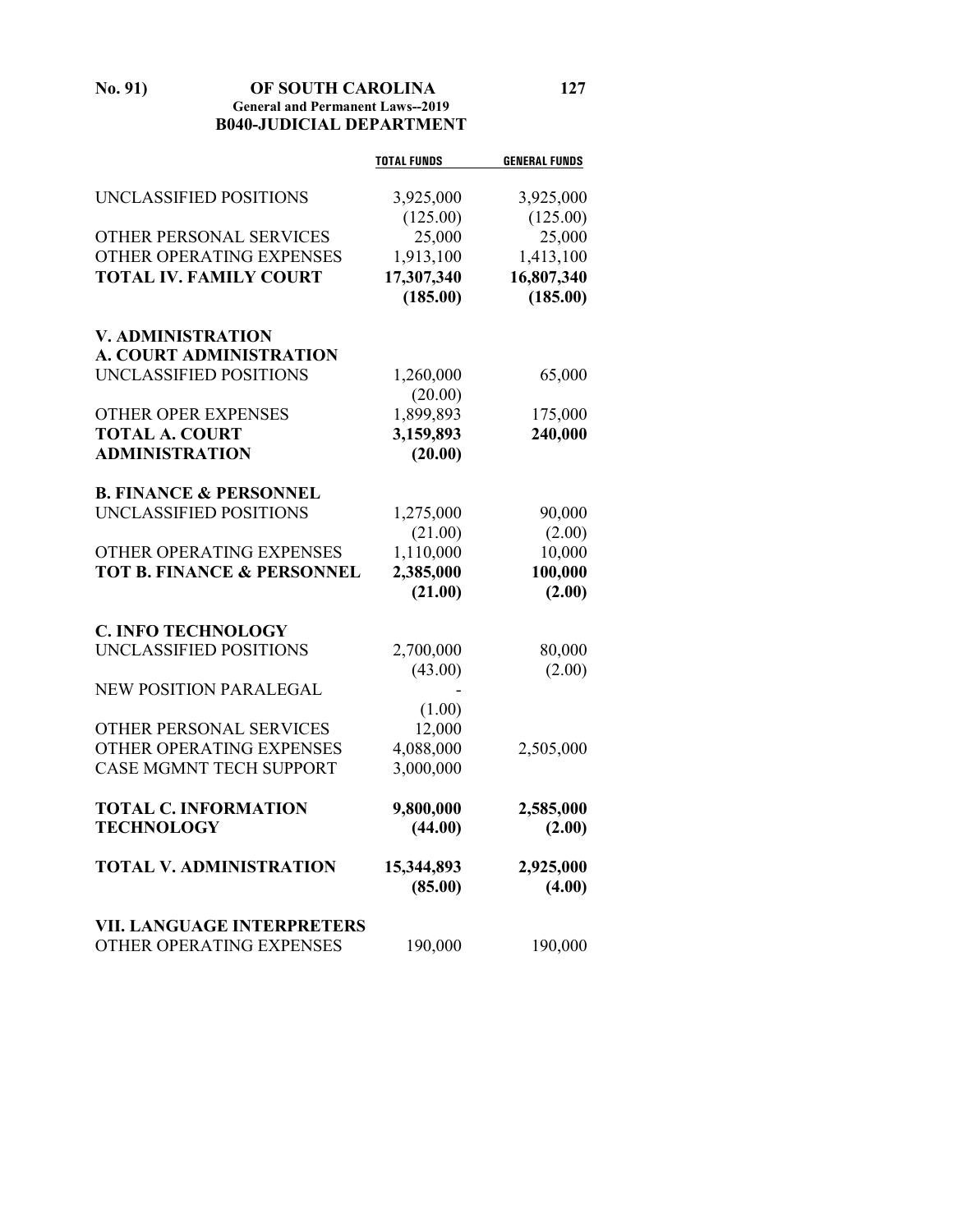**128 STATUTES AT LARGE (No. 91 General and Permanent Laws--2019 B040-JUDICIAL DEPARTMENT**

|                                | <b>TOTAL FUNDS</b> | <b>GENERAL FUNDS</b> |
|--------------------------------|--------------------|----------------------|
| <b>TOTAL VII. LANGUAGE</b>     | 190,000            | 190,000              |
| <b>INTERPRETERS</b>            |                    |                      |
| <b>VIII. EMPLOYEE BENEFITS</b> |                    |                      |
| <b>EMPLOYER CONTRIBUTIONS</b>  | 26,330,599         | 22,772,599           |
| <b>TOTAL VIII. EMPLOYEE</b>    | 26,330,599         | 22,772,599           |
| <b>BENEFITS</b>                |                    |                      |
| <b>TOT JUDICIAL DEPARTMENT</b> | 91,608,872         | 68,650,479           |
|                                | (640.00)           | (459.00)             |

## **SECTION 58 C050-ADMINISTRATIVE LAW COURT**

|                                  | <b>TOTAL FUNDS</b> | <b>GENERAL FUNDS</b> |
|----------------------------------|--------------------|----------------------|
|                                  |                    |                      |
| <b>I. ADMINISTRATION</b>         |                    |                      |
| <b>CHIEF JUDGE</b>               | 127,219            | 127,219              |
|                                  | (1.00)             | (1.00)               |
| <b>ASSOCIATE JUDGE</b>           | 565,420            | 565,420              |
|                                  | (5.00)             | (5.00)               |
| UNCLASSIFIED POSITIONS           | 1,906,095          | 1,084,864            |
|                                  | (38.00)            | (14.50)              |
| OTHER OPERATING EXPENSES         | 920,673            | 435,150              |
| <b>TOTAL I. ADMINISTRATION</b>   | 3,519,407          | 2,212,653            |
|                                  | (44.00)            | (20.50)              |
| <b>II. EMPLOYEE BENEFITS</b>     |                    |                      |
| <b>EMPLOYER CONTRIBUTIONS</b>    | 1,119,952          | 870,720              |
| <b>TOT II. EMPLOYEE BENEFITS</b> | 1,119,952          | 870,720              |
| <b>TOT ADMINISTRATIVE LAW</b>    | 4,639,359          | 3,083,373            |
| <b>COURT</b>                     | (44.00)            | (20.50)              |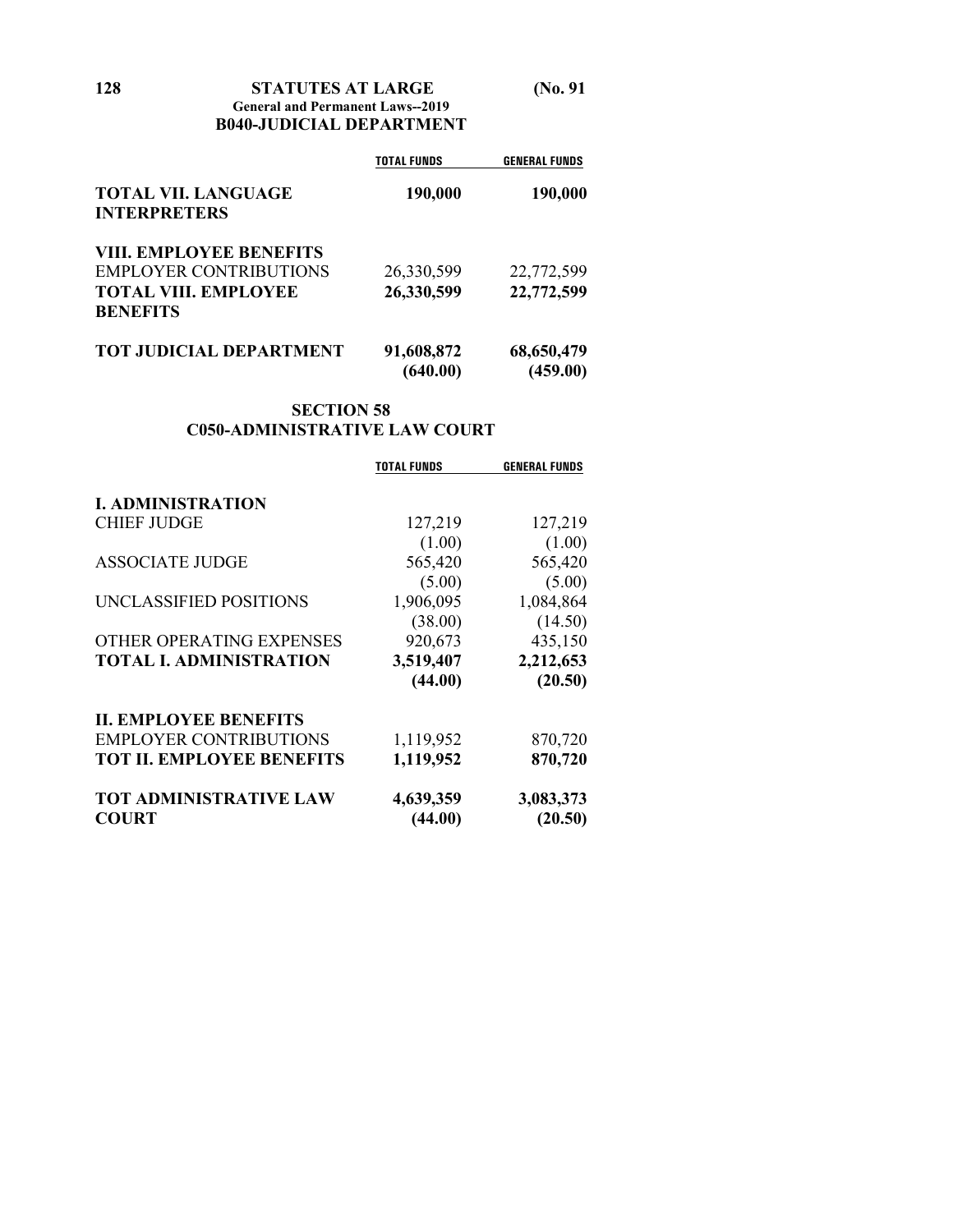# **SECTION 59 E200-ATTORNEY GENERAL'S OFFICE**

|                                   | <b>TOTAL FUNDS</b> | <b>GENERAL FUNDS</b> |
|-----------------------------------|--------------------|----------------------|
| <b>I. STATE LITIGATION</b>        |                    |                      |
| <b>ATTORNEY GENERAL</b>           | 92,007             | 92,007               |
|                                   | (1.00)             | (1.00)               |
| CLASSIFIED POSITIONS              | 10,345,099         | 8,124,741            |
|                                   | (217.25)           | (139.05)             |
| <b>NEW POSITION ATTORNEY III</b>  | 216,000            | 216,000              |
|                                   | (3.00)             | (3.00)               |
| <b>NEW POS INVESTIGATOR IV</b>    | 120,000            | 120,000              |
|                                   | (2.00)             | (2.00)               |
| UNCLASSIFIED POSITIONS            | 125,000            |                      |
|                                   | (1.00)             |                      |
| OTHER PERSONAL SERVICES           | 765,010            | 25,000               |
| OTHER OPERATING EXPENSES          | 16,256,783         | 2,761,700            |
| <b>TOT I. STATE LITIGATION</b>    | 27,919,899         | 11,339,448           |
|                                   | (224.25)           | (145.05)             |
|                                   |                    |                      |
| <b>II. CRIME VICTIMS SERVICES</b> |                    |                      |
| <b>CLASSIFIED POSITIONS</b>       | 2,049,380          |                      |
|                                   | (56.00)            |                      |
| <b>NEW POSITION PROGRAM</b>       | 75,000             | 75,000               |
| <b>MANAGER I</b>                  | (1.00)             | (1.00)               |
| <b>OTHER PERSONAL SERVICES</b>    | 193,840            |                      |
| OTHER OPERATING EXPENSES          | 32,423,966         | 15,000               |
| ALLOC MUNICIPALITIES -            | 2,050,000          |                      |
| <b>RESTRICTED</b>                 |                    |                      |
| <b>ALLOC CNTIES - RESTRICTED</b>  | 2,690,000          |                      |
| ALLOC OTHER ST AGENCIES           | 2,400,000          |                      |
| <b>ALLOC OTHER ENTITIES</b>       | 26,675,000         |                      |
| <b>VICTIMS RIGHTS</b>             | 120,000            | 120,000              |
| <b>TOTAL II. CRIME VICTIMS</b>    | 68,677,186         | 210,000              |
| <b>SERVICES</b>                   | (57.00)            | (1.00)               |
|                                   |                    |                      |
| <b>III. EMPLOYEE BENEFITS</b>     |                    |                      |
| <b>EMPLOYER CONTRIBUTIONS</b>     | 4,448,305          | 2,727,377            |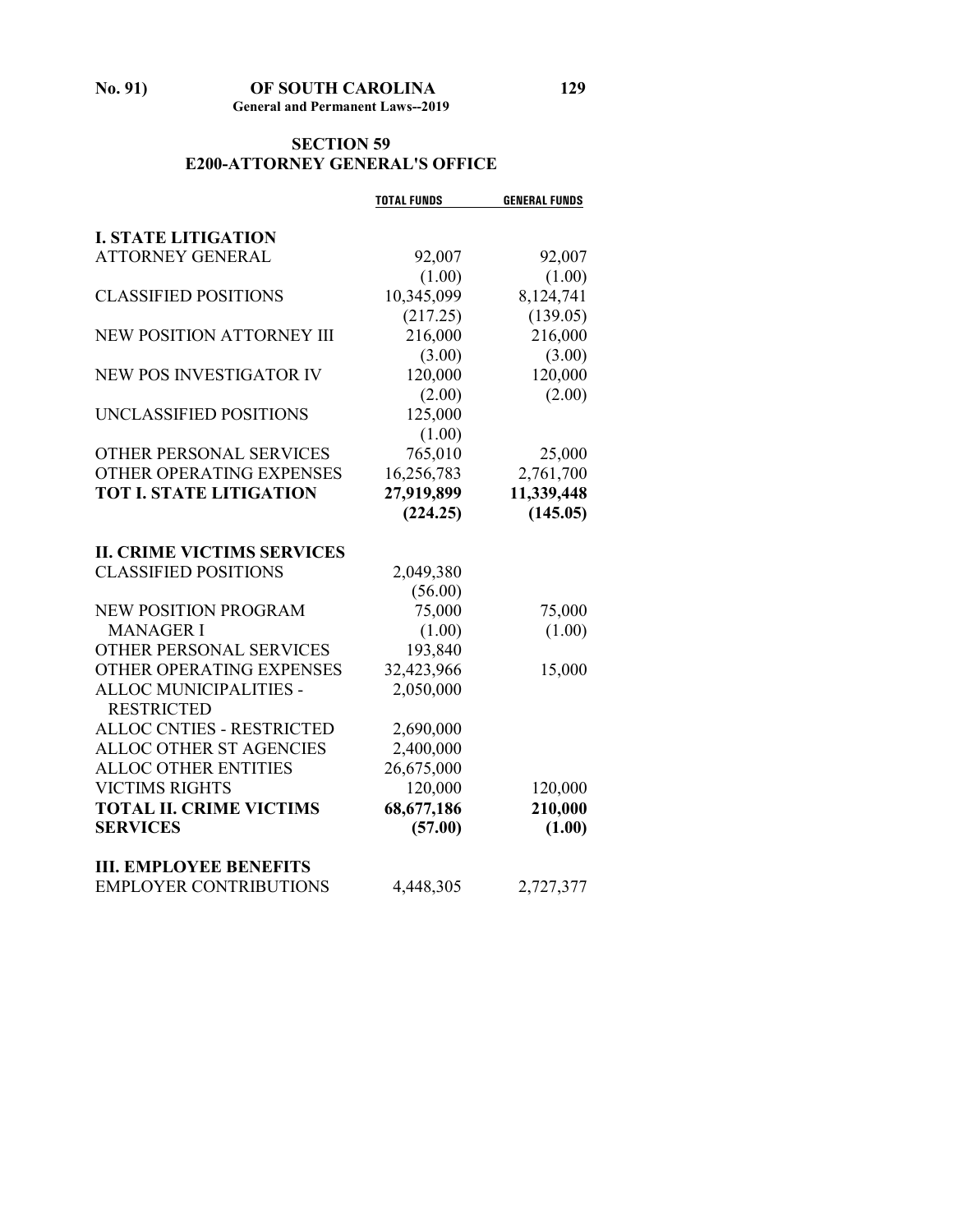| 130 | <b>STATUTES AT LARGE</b>              | $(N_0, 91)$ |
|-----|---------------------------------------|-------------|
|     | General and Permanent Laws--2019      |             |
|     | <b>E200-ATTORNEY GENERAL'S OFFICE</b> |             |

|                                                | <b>TOTAL FUNDS</b>      | <b>GENERAL FUNDS</b>   |
|------------------------------------------------|-------------------------|------------------------|
| <b>TOT III. EMPLY BENEFITS</b>                 | 4,448,305               | 2,727,377              |
| <b>TOT ATTORNEY GENERAL'S</b><br><b>OFFICE</b> | 101,045,390<br>(281.25) | 14,276,825<br>(146.05) |

## **SECTION 60 E210-PROSECUTION COORDINATION COMMISSION**

|                                | <b>TOTAL FUNDS</b> | <b>GENERAL FUNDS</b> |
|--------------------------------|--------------------|----------------------|
| <b>I. ADMINISTRATION</b>       |                    |                      |
| <b>EXECUTIVE DIRECTOR</b>      | 131,212            | 131,212              |
|                                | (1.00)             | (1.00)               |
| UNCLASSIFIED POSITIONS         | 316,076            | 316,076              |
|                                | (5.00)             | (5.00)               |
| OTHER PERSONAL SERVICES        | 99,550             | 2,400                |
| OTHER OPERATING EXPENSES       | 352,550            | 131,109              |
| <b>TOTAL I. ADMINISTRATION</b> | 899,388            | 580,797              |
|                                | (6.00)             | (6.00)               |
| <b>II. OFFICES OF CIRCUIT</b>  |                    |                      |
| <b>SOLICITORS</b>              |                    |                      |
| <b>CIRCUIT SOLICITOR</b>       | 3,011,040          | 3,011,040            |
|                                | (16.00)            | (16.00)              |
| UNCLASSIFIED POSITIONS         | 587,462            | 587,462              |
|                                | (16.00)            | (16.00)              |
| OTHER OPERATING EXPENSES       | 192,000            | 192,000              |
| <b>JUDICIAL CIRCUIT STATE</b>  | 5,872,002          | 5,872,002            |
| <b>SUPPORT</b>                 |                    |                      |
| RICHLAND CNTY DRUG COURT       | 56,436             | 56,436               |
| KERSHAW CNTY DRUG COURT        | 52,965             | 52,965               |
| <b>SALUDA CNTY DRUG COURT</b>  | 38,000             | 38,000               |
| <b>DRUG COURT FUNDING</b>      | 2,800,000          |                      |
| <b>FEE FOR MOTIONS</b>         | 450,000            |                      |
| <b>LAW ENFORCEMENT FUNDING</b> | 4,000,000          |                      |
| <b>DUI PROSECUTION</b>         | 1,179,041          | 1,179,041            |
| <b>COURT FEES</b>              | 300,000            |                      |
| CONDITIONAL DISCHARGE FEE -    | 300,000            |                      |
| <b>GENERAL SESSIONS</b>        |                    |                      |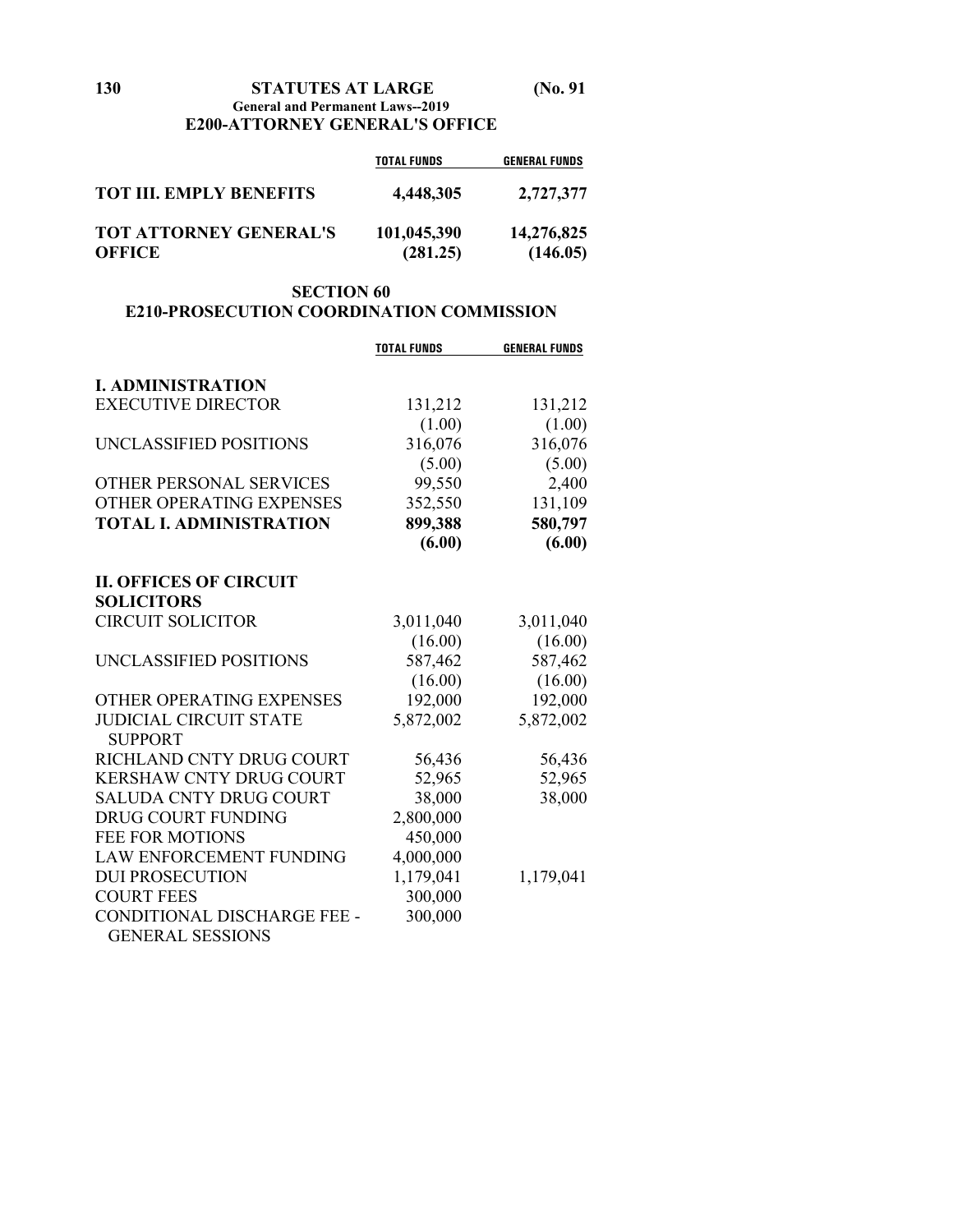## **No. 91) OF SOUTH CAROLINA 131 General and Permanent Laws--2019 E210-PROSECUTION COORDINATION COMMISSION**

|                                    | <b>TOTAL FUNDS</b> | <b>GENERAL FUNDS</b> |
|------------------------------------|--------------------|----------------------|
|                                    |                    |                      |
| CONDITIONAL DISCHARGE FEE -        | 200,000            |                      |
| <b>MAGISTRATE</b>                  |                    |                      |
| CONDITIONAL DISCHARGE FEE -        | 175,000            |                      |
| <b>MUNICIPALITY</b>                |                    |                      |
| <b>CRIMINAL DOMESTIC VIOLENCE</b>  | 1,600,000          | 1,600,000            |
| <b>PROSECUTOR</b>                  |                    |                      |
| 12TH JUDICIAL CIRCUIT DRUG         | 150,000            | 150,000              |
| <b>COURT</b>                       |                    |                      |
| <b>TRAFFIC EDUCATION</b>           | 50,000             |                      |
| PROG-MAGISTRATES COURT             |                    |                      |
| <b>TRAFFIC EDUCATION</b>           | 50,000             |                      |
| PROGRAM-MUNICIPAL COURT            |                    |                      |
| <b>VIOLENT CRIME PROSECUTION</b>   | 1,600,000          | 1,600,000            |
| <b>CASELOAD EQUALIZATION FDING</b> | 7,826,872          | 7,826,872            |
| <b>VICTIM'S ASSISTANCE PROGRAM</b> | 132,703            | 132,703              |
| <b>SC CENTER FOR FATHERS AND</b>   | 400,000            | 400,000              |
| <b>FAMILIES</b>                    |                    |                      |
| <b>SUMMARY COURT DOMESTIC</b>      | 2,980,117          | 2,980,117            |
| <b>VIOLENCE PROSECUTION</b>        |                    |                      |
| <b>TOTAL II. OFFICES OF</b>        | 34,003,638         | 25,678,638           |
| <b>CIRCUIT SOLICITORS</b>          | (32.00)            | (32.00)              |
|                                    |                    |                      |
| <b>III. EMPLOYEE BENEFITS</b>      |                    |                      |
| <b>EMPLOYER CONTRIBUTIONS</b>      | 2,709,656          | 2,672,664            |
| <b>TOT III. EMPLOYEE BENEFITS</b>  | 2,709,656          | 2,672,664            |
| <b>TOTAL PROSECUTION</b>           | 37,612,682         | 28,932,099           |
| <b>COORDINATION COMMISSION</b>     | (38.00)            | (38.00)              |

## **SECTION 61 E230-COMMISSION ON INDIGENT DEFENSE**

|                             | <b>TOTAL FUNDS</b> | <b>GENERAL FUNDS</b> |
|-----------------------------|--------------------|----------------------|
| <b>I. ADMINISTRATION</b>    |                    |                      |
| <b>EXECUTIVE DIRECTOR</b>   | 135,700            | 135,700              |
| <b>CLASSIFIED POSITIONS</b> | 1.00)              | $1.00^\circ$         |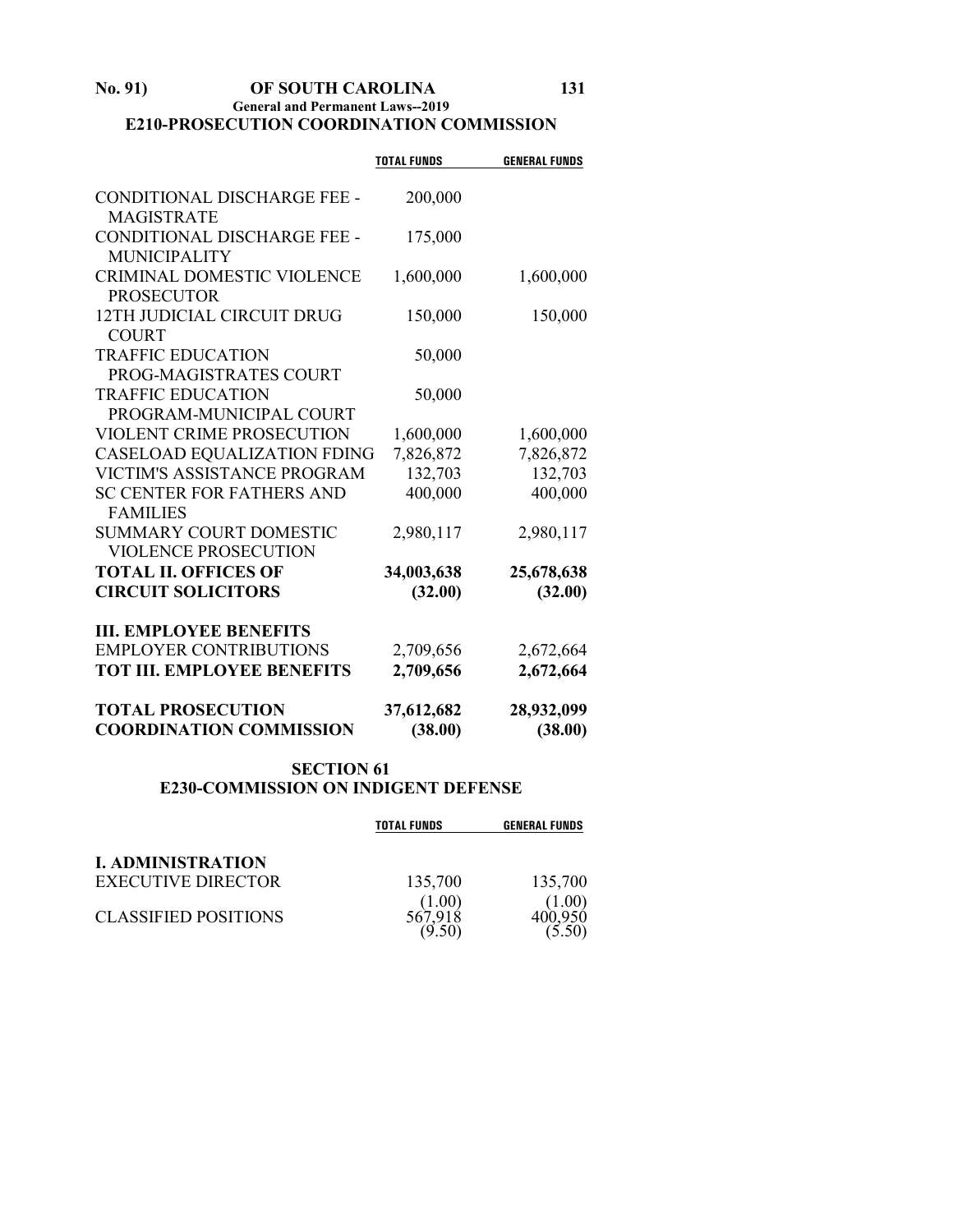## **General and Permanent Laws--2019 E230-COMMISSION ON INDIGENT DEFENSE**

|                                                    | <b>TOTAL FUNDS</b> | <b>GENERAL FUNDS</b> |
|----------------------------------------------------|--------------------|----------------------|
| OTHER PERSONAL SERVICES                            | 1,234              | 1,234                |
| OTHER OPERATING EXPENSES                           | 300,000            |                      |
| DEATH PENALTY TRIAL FUNDS                          | 2,406,600          |                      |
| <b>CONFLICT FUND</b>                               | 2,500,000          |                      |
| <b>LEGAL AID FUNDING</b>                           | 1,700,000          |                      |
| <b>COURT FINE ASSESSMENT</b>                       | 665,060            |                      |
| RULE 608 APPOINTMENT                               | 9,115,374          | 9,115,374            |
| PROFESSIONAL TRAINING AND<br><b>DEVELOPMENT</b>    | 286,414            |                      |
| <b>INFORMATION TECHNOLOGY</b><br><b>SERVICES</b>   | 127,192            | 127,192              |
| CIVIL COMMITMENT VOUCHER<br><b>PROCESSING</b>      | 375,000            |                      |
| <b>TOTAL I. ADMINISTRATION</b>                     | 18,180,492         | 9,780,450            |
|                                                    | (10.50)            | (6.50)               |
|                                                    |                    |                      |
| <b>II. DIVISION OF APPELLATE</b><br><b>DEFENSE</b> |                    |                      |
| <b>CLASSIFIED POSITIONS</b>                        | 1,263,694          | 732,411              |
|                                                    | (23.00)            | (8.00)               |
| OTHER OPERATING EXPENSES                           | 352,600            |                      |
| <b>TOTAL II. DIVISION OF</b>                       | 1,616,294          | 732,411              |
| <b>APPELLATE DEFENSE</b>                           | (23.00)            | (8.00)               |
| <b>III. OFFICE OF CIRCUIT PUBLIC</b>               |                    |                      |
| <b>DEFENDER</b>                                    |                    |                      |
| <b>CIRCUIT PUBLIC DEFENDER</b>                     | 3,011,040          | 3,011,040            |
|                                                    | (16.00)            | (16.00)              |
| UNCLASSIFIED POSITIONS                             | 427,552            | 427,552              |
|                                                    | (16.00)            | (16.00)              |
| OTHER OPERATING EXPENSES                           | 192,000            | 192,000              |
| DEFENSE OF INDIGENTS/PER<br><b>CAPITA</b>          | 16,474,101         | 12,301,049           |
| <b>DUI DEFENSE OF INDIGENTS</b>                    | 976,593            | 976,593              |
| CRIMINAL DOMESTIC VIOLENCE                         | 1,377,185          | 1,377,185            |
| <b>TOTAL III. OFFICE OF</b>                        | 22,458,471         | 18,285,419           |
| <b>CIRCUIT PUBLIC DEFENDER</b>                     | (32.00)            | (32.00)              |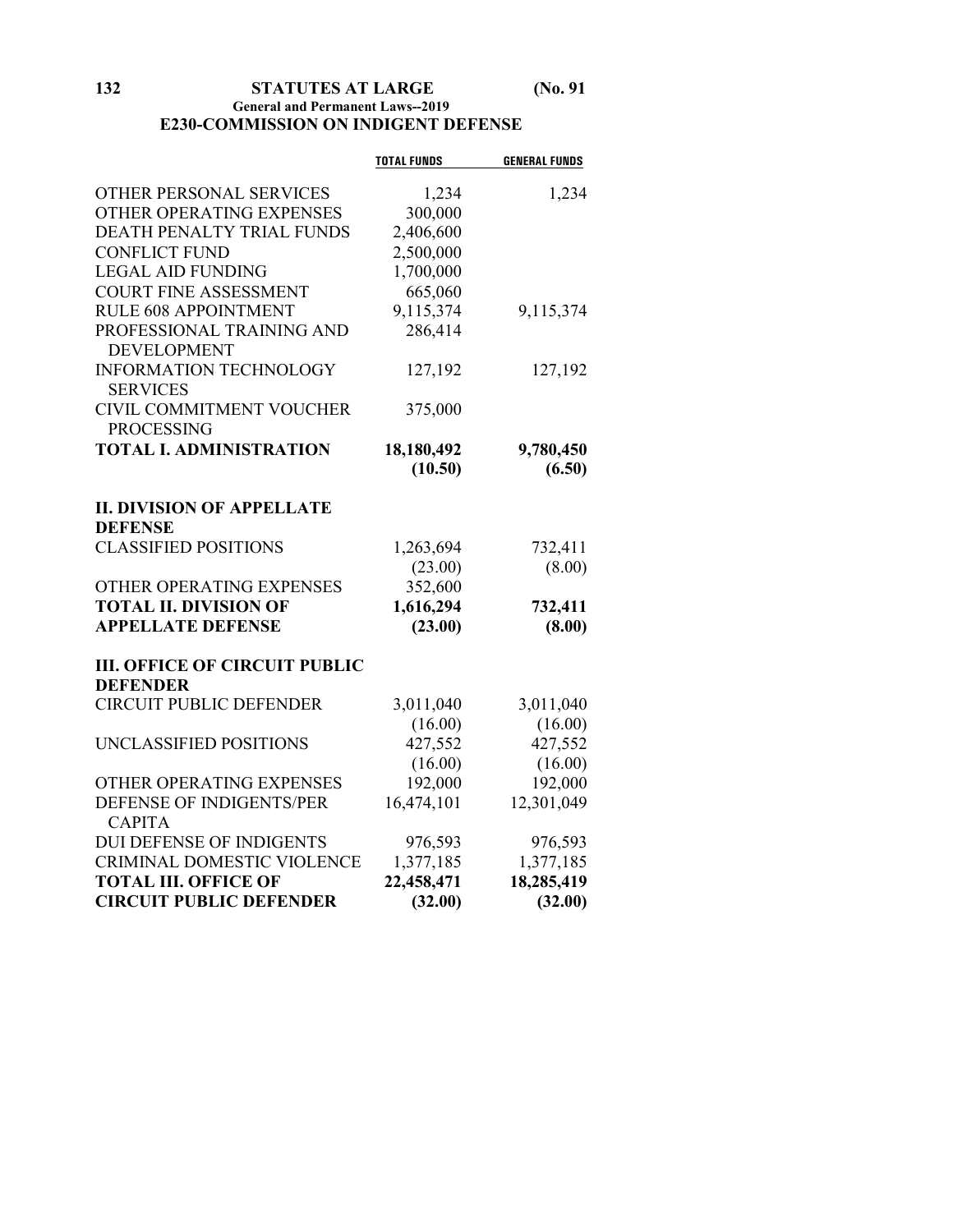## **No. 91) OF SOUTH CAROLINA 133 General and Permanent Laws--2019 E230-COMMISSION ON INDIGENT DEFENSE**

|                                                   | TOTAL FUNDS       | <b>GENERAL FUNDS</b> |
|---------------------------------------------------|-------------------|----------------------|
| <b>IV. DEATH PENALTY TRIAL</b><br><b>DIVISION</b> |                   |                      |
| UNCLASSIFIED POSITIONS                            | 356,400<br>(5.00) |                      |
| OTHER OPERATING EXPENSES                          | 115,200           |                      |
| <b>TOTAL IV. DEATH PENALTY</b>                    | 471,600           |                      |
| <b>TRIAL DIVISION</b>                             | (5.00)            |                      |
| <b>V. EMPLOYEE BENEFITS</b>                       |                   |                      |
| <b>EMPLOYER CONTRIBUTIONS</b>                     | 3,297,861         | 2,929,566            |
| <b>TOT V. EMPLOYEE BENEFITS</b>                   | 3,297,861         | 2,929,566            |
| <b>TOTAL COMMISSION ON</b>                        | 46,024,718        | 31,727,846           |
| <b>INDIGENT DEFENSE</b>                           | (70.50)           | (46.50)              |

# **SECTION 62 D100-STATE LAW ENFORCEMENT DIVISION**

|                                  | <b>TOTAL FUNDS</b> | <b>GENERAL FUNDS</b> |
|----------------------------------|--------------------|----------------------|
| <b>I. ADMINISTRATION</b>         |                    |                      |
| <b>CHIEF</b>                     | 191,863            | 191,863              |
|                                  | (1.00)             | (1.00)               |
| <b>CLASSIFIED POSITIONS</b>      | 2,215,561          | 2,186,561            |
|                                  | (44.00)            | (42.00)              |
| UNCLASSIFIED POSITIONS           | 147,970            | 147,970              |
|                                  | (1.00)             | (1.00)               |
| OTHER PERSONAL SERVICES          | 161,000            | 135,000              |
| OTHER OPERATING EXPENSES         | 566,867            | 78,025               |
| <b>TOTAL I. ADMINISTRATION</b>   | 3,283,261          | 2,739,419            |
|                                  | (46.00)            | (44.00)              |
| <b>II. PROGRAMS AND SERVICES</b> |                    |                      |
| <b>A. INVESTIGATIVE SERVICES</b> |                    |                      |
| <b>CLASSIFIED POSITIONS</b>      | 8,758,835          | 8,139,215            |
|                                  | (134.95)           | (125.95)             |
| <b>NEW POSITION LAW</b>          |                    |                      |
| <b>ENFORCEMENT OFFICER II</b>    | (5.00)             | (5.00)               |
| OTHER PERSONAL SERVICES          | 604,072            | 384,070              |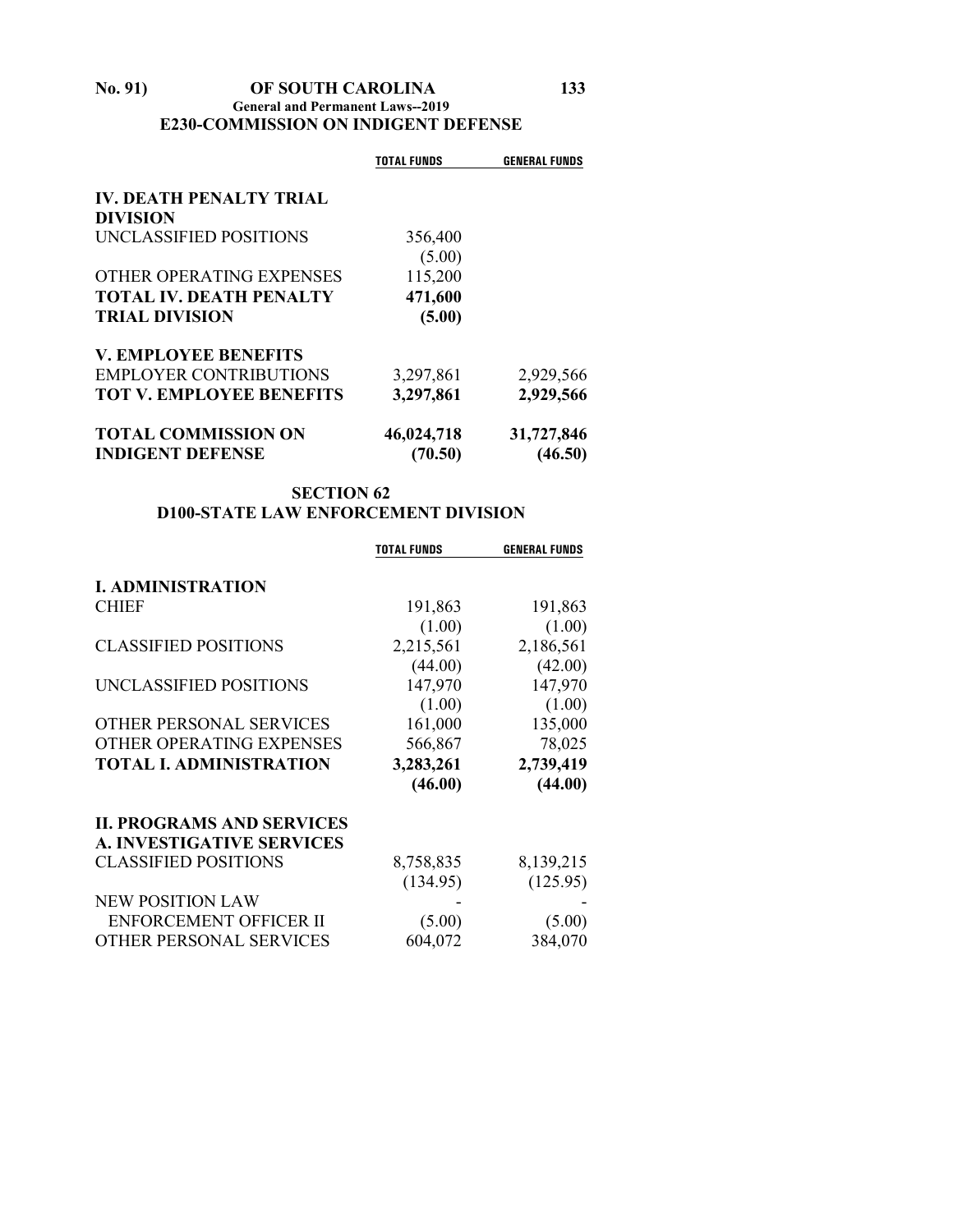**134 STATUTES AT LARGE (No. 91**

## **General and Permanent Laws--2019 D100-STATE LAW ENFORCEMENT DIVISION**

|                                 | <b>TOTAL FUNDS</b> | <b>GENERAL FUNDS</b> |
|---------------------------------|--------------------|----------------------|
| OTHER OPERATING EXPENSES        | 9,447,995          | 3,510,745            |
| <b>AGENT OPERATIONS</b>         | 92,625             | 92,625               |
| <b>METH LAB CLEAN UP</b>        | 500,000            | 500,000              |
| <b>TOTAL A. INVESTIGATIVE</b>   | 19,403,527         | 12,626,655           |
| <b>SERVICES</b>                 | (139.95)           | (130.95)             |
|                                 |                    |                      |
| <b>B. FORENSIC SERVICES</b>     |                    |                      |
| <b>CLASSIFIED POSITIONS</b>     | 6,175,640          | 5,749,940            |
|                                 | (119.80)           | (108.00)             |
| OTHER PERSONAL SERVICES         | 920,862            | 205,862              |
| OTHER OPERATING EXPENSES        | 5,056,516          | 539,601              |
| <b>CASE SERVICES</b>            | 3,000              | 3,000                |
| <b>DNA DATABASE PROGRAM</b>     | 370,000            |                      |
| <b>BREATH TESTING SITE</b>      | 250,000            |                      |
| <b>VIDEOTAPING</b>              |                    |                      |
| <b>IMPLIED CONSENT</b>          | 89,855             | 89,855               |
| <b>TOT B. FORENSIC SERVICES</b> | 12,865,873         | 6,588,258            |
|                                 | (119.80)           | (108.00)             |
|                                 |                    |                      |
| <b>C. DATA CENTER</b>           |                    |                      |
| <b>CLASSIFIED POSITIONS</b>     | 2,366,432          | 2,251,432            |
|                                 | (50.60)            | (49.60)              |
| <b>NEW POSITION LAW</b>         | 65,000             | 65,000               |
| ENFORCEMENT OFFICER III         | (1.00)             | (1.00)               |
| NEW POSITION INFORMATION        | 135,000            | 135,000              |
| SYS/BUSINESS ANALYST II         | (2.00)             | (2.00)               |
| <b>NEW POSITION LIBRARY</b>     | 110,000            | 110,000              |
| DEVELOPMENT CONSULTANT          | (1.00)             | (1.00)               |
| <b>NEW POSITION IT SERVICES</b> | 147,250            | 147,250              |
| <b>SPECIALIST III</b>           | (2.00)             | (2.00)               |
| <b>OTHER PERSONAL SERVICES</b>  | 509,751            | 31,601               |
| OTHER OPERATING EXPENSES        | 6,003,817          | 1,302,830            |
| <b>TOTAL C. DATA CENTER</b>     | 9,337,250          | 4,043,113            |
|                                 | (56.60)            | (55.60)              |
|                                 |                    |                      |
| <b>D. REGULATORY</b>            |                    |                      |
| <b>CLASSIFIED POSITIONS</b>     | 1,325,992          | 724,410              |
|                                 | (29.00)            | (12.00)              |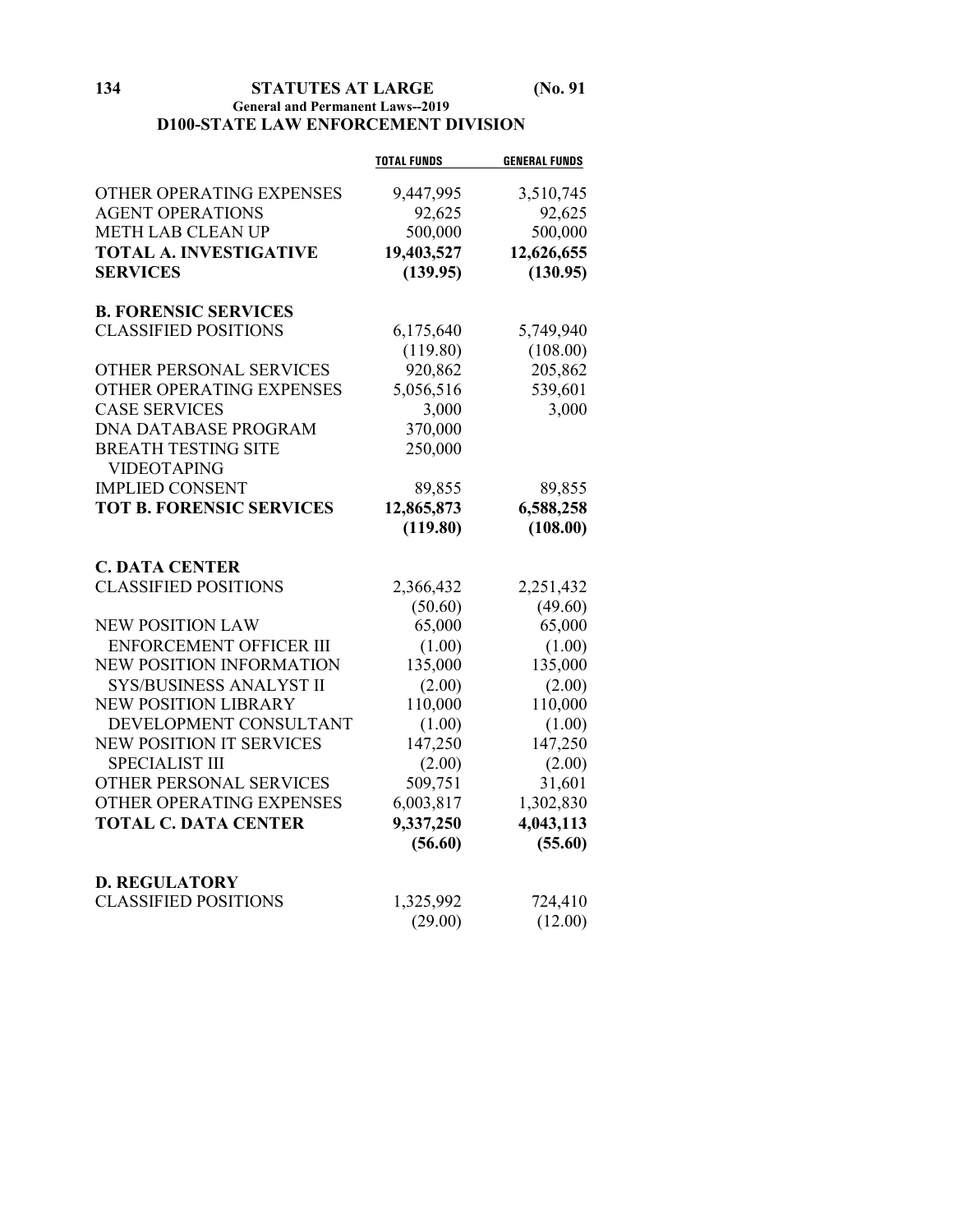**No. 91) OF SOUTH CAROLINA 135 General and Permanent Laws--2019 D100-STATE LAW ENFORCEMENT DIVISION**

|                                  | <b>TOTAL FUNDS</b> | <b>GENERAL FUNDS</b> |
|----------------------------------|--------------------|----------------------|
| OTHER PERSONAL SERVICES          | 639,427            | 218,112              |
| OTHER OPERATING EXPENSES         | 1,240,313          | 49,950               |
| <b>TOTAL D. REGULATORY</b>       | 3,205,732          | 992,472              |
|                                  | (29.00)            | (12.00)              |
| <b>E. HOMELAND SECURITY</b>      |                    |                      |
| <b>CLASSIFIED POSITIONS</b>      | 344,893            | 191,173              |
|                                  | (4.65)             | (2.85)               |
| OTHER PERSONAL SERVICES          | 541,276            | 8,841                |
| OTHER OPERATING EXPENSES         | 804,502            | 15,650               |
| ALLOC MUNICIPALITIES -           | 1,614,177          |                      |
| <b>RESTRICTED</b>                |                    |                      |
| <b>ALLOC CNTIES - RESTRICTED</b> | 4,267,213          |                      |
| ALLOC OTHER ST AGENCIES          | 7,353,460          |                      |
| <b>ALLOC OTHER ENTITIES</b>      | 200,000            |                      |
| <b>TOT E. HOMELAND SECURITY</b>  | 15,125,521         | 215,664              |
|                                  | (4.65)             | (2.85)               |
| <b>F. CJIS/FUSION CENTER</b>     |                    |                      |
| <b>CLASSIFIED POSITIONS</b>      | 4,249,771          | 3,143,747            |
|                                  | (84.00)            | (53.00)              |
| OTHER PERSONAL SERVICES          | 1,157,511          | 97,629               |
| OTHER OPERATING EXPENSES         | 2,665,145          | 187,800              |
| <b>AMBER ALERT</b>               | 65,000             | 65,000               |
| <b>TOT F. CJIS/FUSION CENTER</b> | 8,137,427          | 3,494,176            |
|                                  | (84.00)            | (53.00)              |
| <b>G. COUNTER-TERRORISM</b>      |                    |                      |
| <b>CLASSIFIED POSITIONS</b>      | 4,295,827          | 4,244,827            |
|                                  | (56.00)            | (55.00)              |
| OTHER PERSONAL SERVICES          | 483,296            | 428,296              |
| OTHER OPERATING EXPENSES         | 3,692,637          | 399,750              |
| <b>TOT G. COUNTER-TERRORISM</b>  | 8,471,760          | 5,072,873            |
|                                  | (56.00)            | (55.00)              |
| <b>H. VICE</b>                   |                    |                      |
| <b>CLASSIFIED POSITIONS</b>      | 4,718,316          | 3,819,504            |
|                                  | (88.00)            | (72.00)              |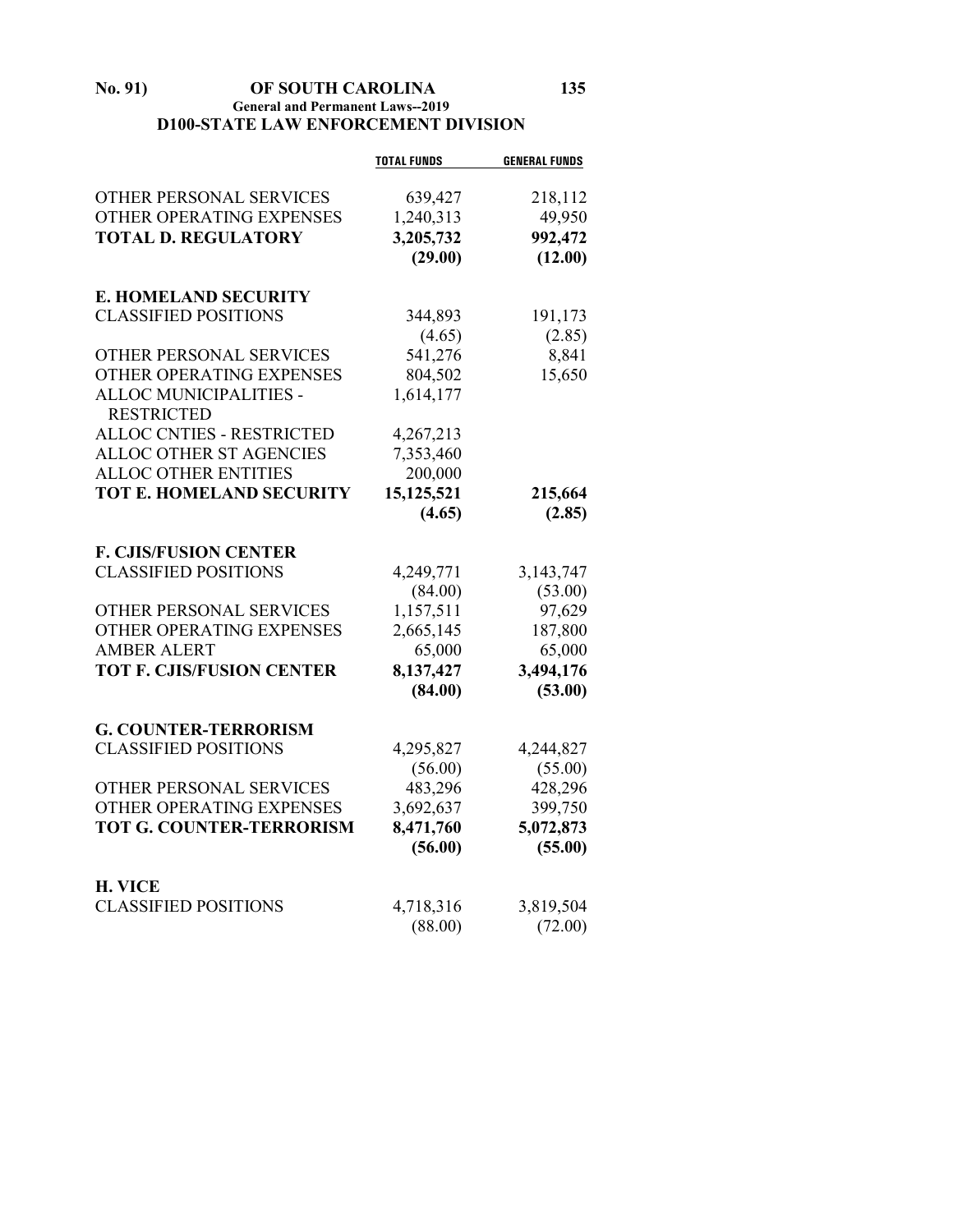## **136 STATUTES AT LARGE (No. 91 General and Permanent Laws--2019 D100-STATE LAW ENFORCEMENT DIVISION**

|                                   | <b>TOTAL FUNDS</b> | <b>GENERAL FUNDS</b> |
|-----------------------------------|--------------------|----------------------|
|                                   |                    |                      |
| <b>NEW POSITION LAW</b>           |                    |                      |
| <b>ENFORCEMENT OFFICER II</b>     | (5.00)             | (5.00)               |
| <b>OTHER PERSONAL SERVICES</b>    | 830,404            | 650,000              |
| OTHER OPERATING EXPENSES          | 1,133,862          | 360,695              |
| TOTAL H. VICE                     | 6,682,582          | 4,830,199            |
|                                   | (93.00)            | (77.00)              |
| <b>TOTAL II. PROGRAMS AND</b>     | 83,229,672         | 37,863,410           |
| <b>SERVICES</b>                   | (583.00)           | (494.40)             |
| <b>III. EMPLOYEE BENEFITS</b>     |                    |                      |
| <b>EMPLOYER CONTRIBUTIONS</b>     | 15,429,136         | 12,791,195           |
| <b>TOT III. EMPLOYEE BENEFITS</b> | 15,429,136         | 12,791,195           |
| <b>IV. NON-RECURRING</b>          |                    |                      |
| <b>APPROPRIATIONS</b>             |                    |                      |
| <b>LAW ENFORCEMENT OPER</b>       | 2,000,000          |                      |
| <b>TOTAL IV. NON-RECURRING</b>    | 2,000,000          |                      |
| <b>APPROPRIATIONS</b>             |                    |                      |
| <b>TOT ST LAW ENFORCEMENT</b>     | 103,942,069        | 53,394,024           |
| <b>DIVISION</b>                   | (629.00)           | (538.40)             |

## **SECTION 63 K050-DEPARTMENT OF PUBLIC SAFETY**

|                                   | <b>TOTAL FUNDS</b> | <b>GENERAL FUNDS</b> |
|-----------------------------------|--------------------|----------------------|
| <b>I. ADMINISTRATIVE SERVICES</b> |                    |                      |
| <b>DIRECTOR</b>                   | 162,313            | 129,851              |
|                                   | (1.00)             | (0.80)               |
| <b>CLASSIFIED POSITIONS</b>       | 4,101,295          | 3,898,155            |
|                                   | (90.71)            | (79.40)              |
| OTHER PERSONAL SERVICES           | 257,261            | 164,700              |
| OTHER OPERATING EXPENSES          | 3,280,504          | 125,481              |
| <b>TOTAL I. ADMINISTRATIVE</b>    | 7,801,373          | 4,318,187            |
| <b>SERVICES</b>                   | (91.71)            | (80.20)              |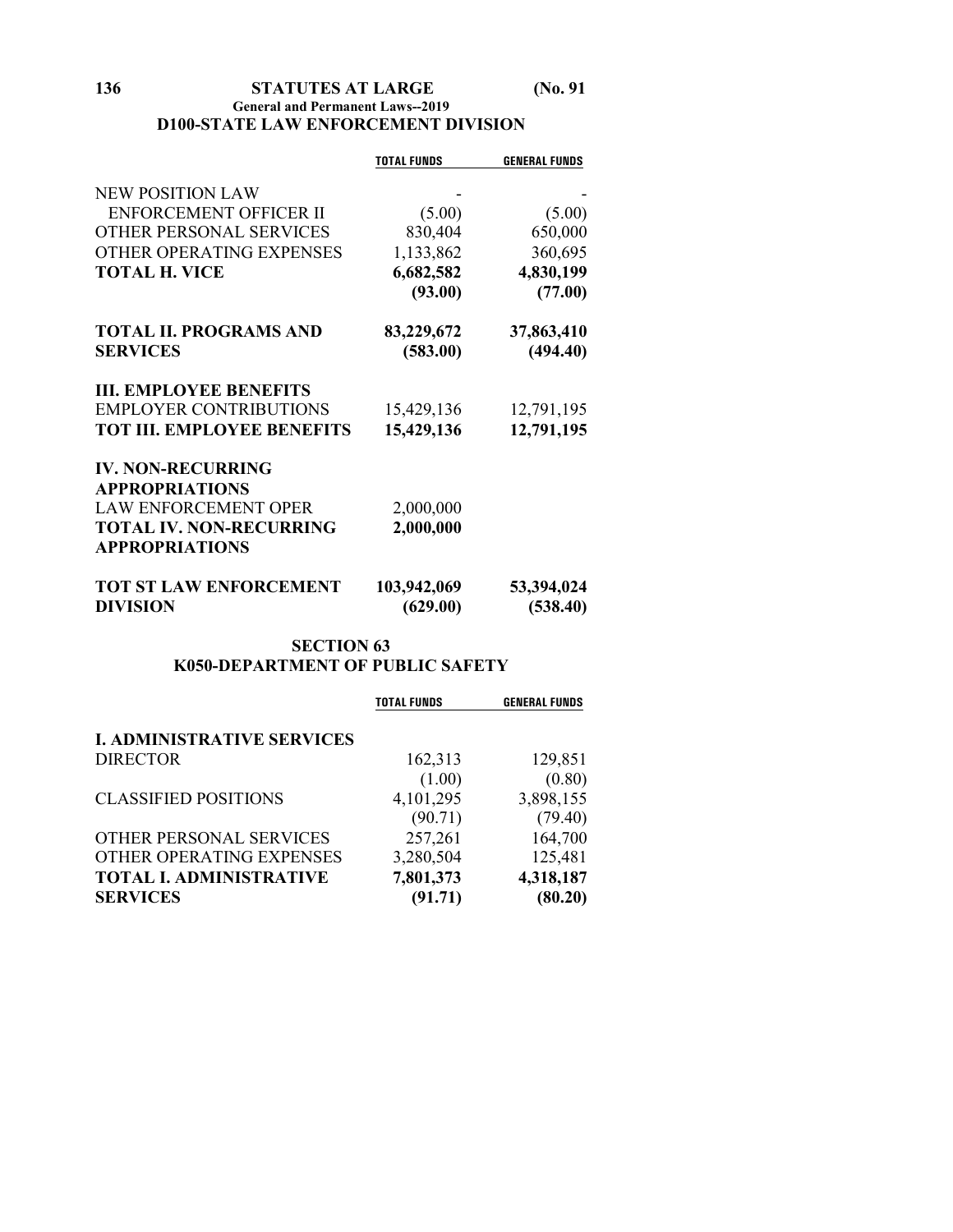#### **No. 91) OF SOUTH CAROLINA 137 General and Permanent Laws--2019 K050-DEPARTMENT OF PUBLIC SAFETY**

|                                   | <b>TOTAL FUNDS</b> | <b>GENERAL FUNDS</b> |
|-----------------------------------|--------------------|----------------------|
| <b>II. PROGRAMS AND SERVICES</b>  |                    |                      |
| A. HIGHWAY PATROL                 |                    |                      |
| <b>1. HIGHWAY PATROL</b>          |                    |                      |
| <b>CLASSIFIED POSITIONS</b>       | 50,373,917         | 44,616,752           |
|                                   | (1, 136.70)        | (1,018.30)           |
| UNCLASSIFIED POSITIONS            | 120,897            | 120,897              |
|                                   | (1.00)             | (1.00)               |
| OTHER PERSONAL SERVICES           | 4,038,835          | 2,406,160            |
| OTHER OPERATING EXPENSES          | 28,018,129         | 6,708,511            |
| <b>TOTAL 1. HIGHWAY PATROL</b>    | 82,551,778         | 53,852,320           |
|                                   | (1, 137.70)        | (1,019.30)           |
| 2. ILLEGAL IMMIGRATION            |                    |                      |
| <b>CLASSIFIED POSITIONS</b>       | 426,544            | 426,544              |
|                                   | (12.00)            | (12.00)              |
| OTHER OPERATING EXPENSES          | 118,525            | 118,525              |
| <b>TOT 2. ILLEGAL IMMIGRATION</b> | 545,069            | 545,069              |
|                                   | (12.00)            | (12.00)              |
|                                   |                    |                      |
| <b>TOTAL A. HIGHWAY PATROL</b>    | 83,096,847         | 54,397,389           |
|                                   | (1,149.70)         | (1,031.30)           |
| <b>B. STATE TRANSPORT POLICE</b>  |                    |                      |
| <b>CLASSIFIED POSITIONS</b>       | 7,400,225          | 2,070,001            |
|                                   | (147.01)           | (45.90)              |
| UNCLASSIFIED POSITIONS            | 105,220            | 105,220              |
|                                   | (1.00)             | (1.00)               |
| <b>OTHER PERSONAL SERVICES</b>    | 126,003            | 25,000               |
| OTHER OPERATING EXPENSES          | 4,492,214          |                      |
| <b>TOTAL B. STATE TRANSPORT</b>   | 12,123,662         | 2,200,221            |
| <b>POLICE</b>                     | (148.01)           | (46.90)              |
| <b>C. BUREAU OF PROTECTIVE</b>    |                    |                      |
| <b>SERVICES</b>                   |                    |                      |
| <b>CLASSIFIED POSITIONS</b>       | 3,660,027          | 2,728,395            |
|                                   | (93.00)            | (55.00)              |
| OTHER PERSONAL SERVICES           | 258,633            | 196,231              |
| OTHER OPERATING EXPENSES          | 475,870            | 350,000              |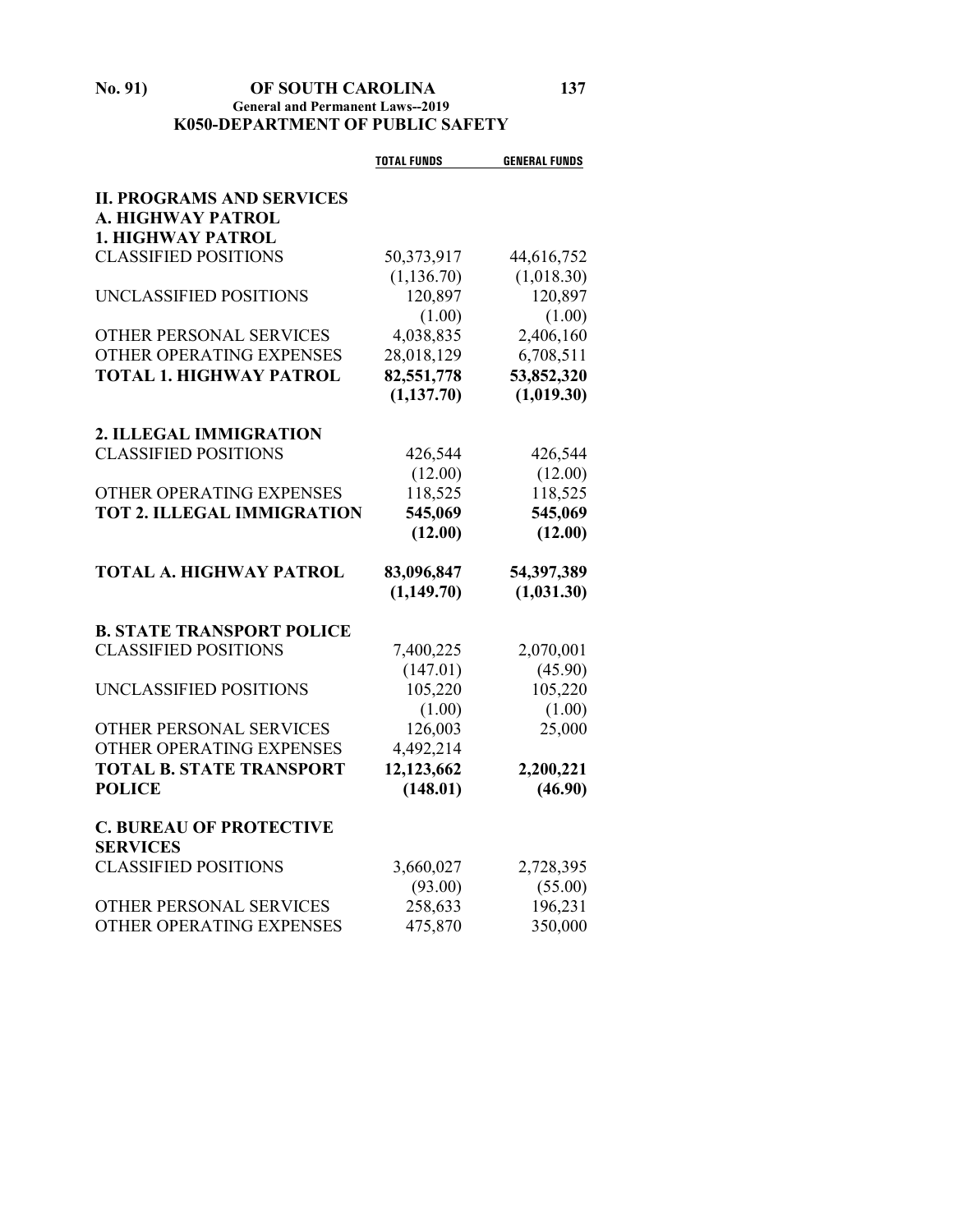**138 STATUTES AT LARGE (No. 91**

## **General and Permanent Laws--2019 K050-DEPARTMENT OF PUBLIC SAFETY**

|                                   | <b>TOTAL FUNDS</b> | <b>GENERAL FUNDS</b> |
|-----------------------------------|--------------------|----------------------|
| <b>TOTAL C. BUREAU OF</b>         | 4,394,530          | 3,274,626            |
| <b>PROTECTIVE SERVICES</b>        | (93.00)            | (55.00)              |
|                                   |                    |                      |
| <b>D. HALL OF FAME</b>            |                    |                      |
| <b>CLASSIFIED POSITIONS</b>       | 137,000            |                      |
|                                   | (3.00)             |                      |
| OTHER OPERATING EXPENSES          | 126,000            |                      |
| <b>TOTAL D. HALL OF FAME</b>      | 263,000            |                      |
|                                   | (3.00)             |                      |
| <b>E. SAFETY AND GRANTS</b>       |                    |                      |
| <b>CLASSIFIED POSITIONS</b>       | 1,523,834          | 523,490              |
|                                   | (26.58)            | (6.40)               |
| NEW POSITION PROGRAM              | 93,598             |                      |
| <b>COORDINATOR I</b>              | (2.00)             |                      |
| OTHER PERSONAL SERVICES           | 456,780            | 3,000                |
| OTHER OPERATING EXPENSES          | 7,708,124          | 31,819               |
| ALLOC MUNICIPALITIES -            | 2,746,800          |                      |
| <b>RESTRICTED</b>                 |                    |                      |
| <b>ALLOC CNTIES - RESTRICTED</b>  | 3,713,627          |                      |
| <b>ALLOC OTHER ST AGENCIES</b>    | 3,466,000          |                      |
| <b>ALLOC OTHER ENTITIES</b>       | 1,240,000          |                      |
| **LOCAL LAW ENFORC GRANTS         | 2,000,000          | 2,000,000            |
| <b>BODY CAMERAS</b>               | 2,400,000          | 2,400,000            |
| <b>TOT E. SAFETY AND GRANTS</b>   | 25,348,763         | 4,958,309            |
|                                   | (28.58)            | (6.40)               |
| <b>TOTAL II. PROGRAMS AND</b>     | 125,226,802        | 64,830,545           |
| <b>SERVICES</b>                   | (1,422.29)         | (1, 139.60)          |
|                                   |                    |                      |
| <b>III. EMPLOYEE BENEFITS</b>     |                    |                      |
| <b>EMPLOYER CONTRIBUTIONS</b>     | 33,790,249         | 27,100,896           |
| <b>TOT III. EMPLOYEE BENEFITS</b> | 33,790,249         | 27,100,896           |
| <b>TOTAL DEPARTMENT OF</b>        | 166,818,424        | 96,249,628           |
| <b>PUBLIC SAFETY</b>              | (1,514.00)         | (1,219.80)           |
|                                   |                    |                      |

<span id="page-137-0"></span>\*\* See note at end of Act.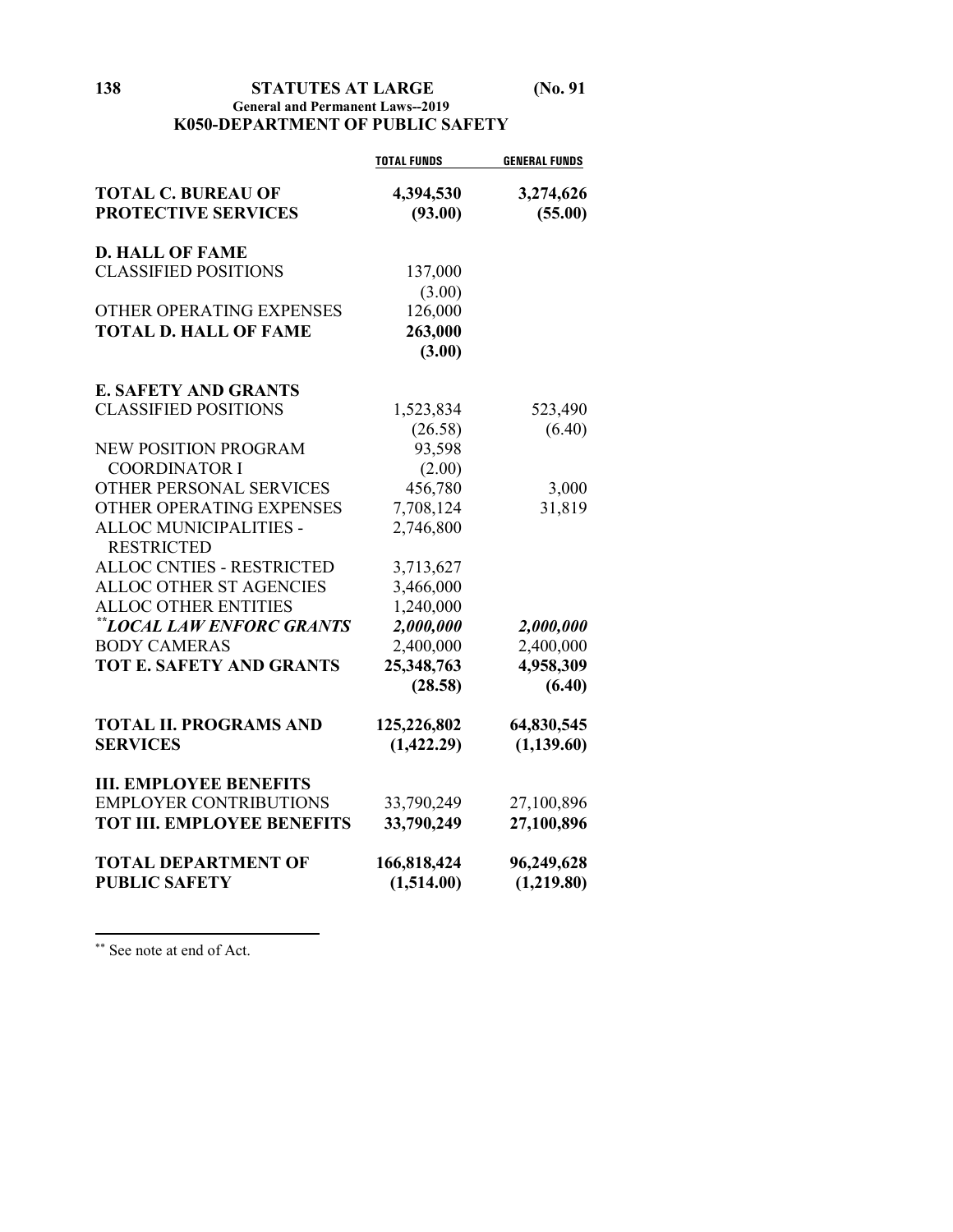# **SECTION 64 N200-LAW ENFORCEMENT TRAINING COUNCIL**

|                                   | <b>TOTAL FUNDS</b> | <b>GENERAL FUNDS</b> |
|-----------------------------------|--------------------|----------------------|
| <b>I. ADMINISTRATION</b>          |                    |                      |
| <b>EXECUTIVE DIRECTOR</b>         | 102,155            |                      |
|                                   | (1.00)             |                      |
| <b>CLASSIFIED POSITIONS</b>       | 3,002,807          | 510,178              |
|                                   | (61.00)            | (7.00)               |
| <b>OTHER PERSONAL SERVICES</b>    | 47,000             |                      |
| OTHER OPERATING EXPENSES          | 2,199,910          | 1,259,600            |
| <b>TOTAL I. ADMINISTRATION</b>    | 5,351,872          | 1,769,778            |
|                                   | (62.00)            | (7.00)               |
| <b>II. TRAINING</b>               |                    |                      |
| <b>CLASSIFIED POSITIONS</b>       | 3,494,173          | 2,676,309            |
|                                   | (63.00)            | (43.00)              |
| NEW POS ADMINISTRATIVE            | 33,000             | 33,000               |
| <b>ASSISTANT</b>                  | (1.00)             | (1.00)               |
| <b>NEW POS INSTRUCTOR/TNG</b>     | 639,034            | 639,034              |
| <b>COORDINATOR I</b>              | (13.00)            | (13.00)              |
| NEW POSITION TRAINING &           | 67,500             | 67,500               |
| DEVELOPMENT DIR II                | (1.00)             | (1.00)               |
| OTHER PERSONAL SERVICES           | 265,980            |                      |
| <b>OTHER OPERATING EXPENSES</b>   | 2,993,734          | 1,718,706            |
| <b>TOTAL II. TRAINING</b>         | 7,493,421          | 5,134,549            |
|                                   | (78.00)            | (58.00)              |
| <b>III. EMPLOYEE BENEFITS</b>     |                    |                      |
| <b>EMPLOYER CONTRIBUTIONS</b>     | 3,129,331          | 1,664,272            |
| <b>TOT III. EMPLOYEE BENEFITS</b> | 3,129,331          | 1,664,272            |
| <b>TOTAL LAW ENFORCEMENT</b>      | 15,974,624         | 8,568,599            |
| <b>TRAINING COUNCIL</b>           | (140.00)           | (65.00)              |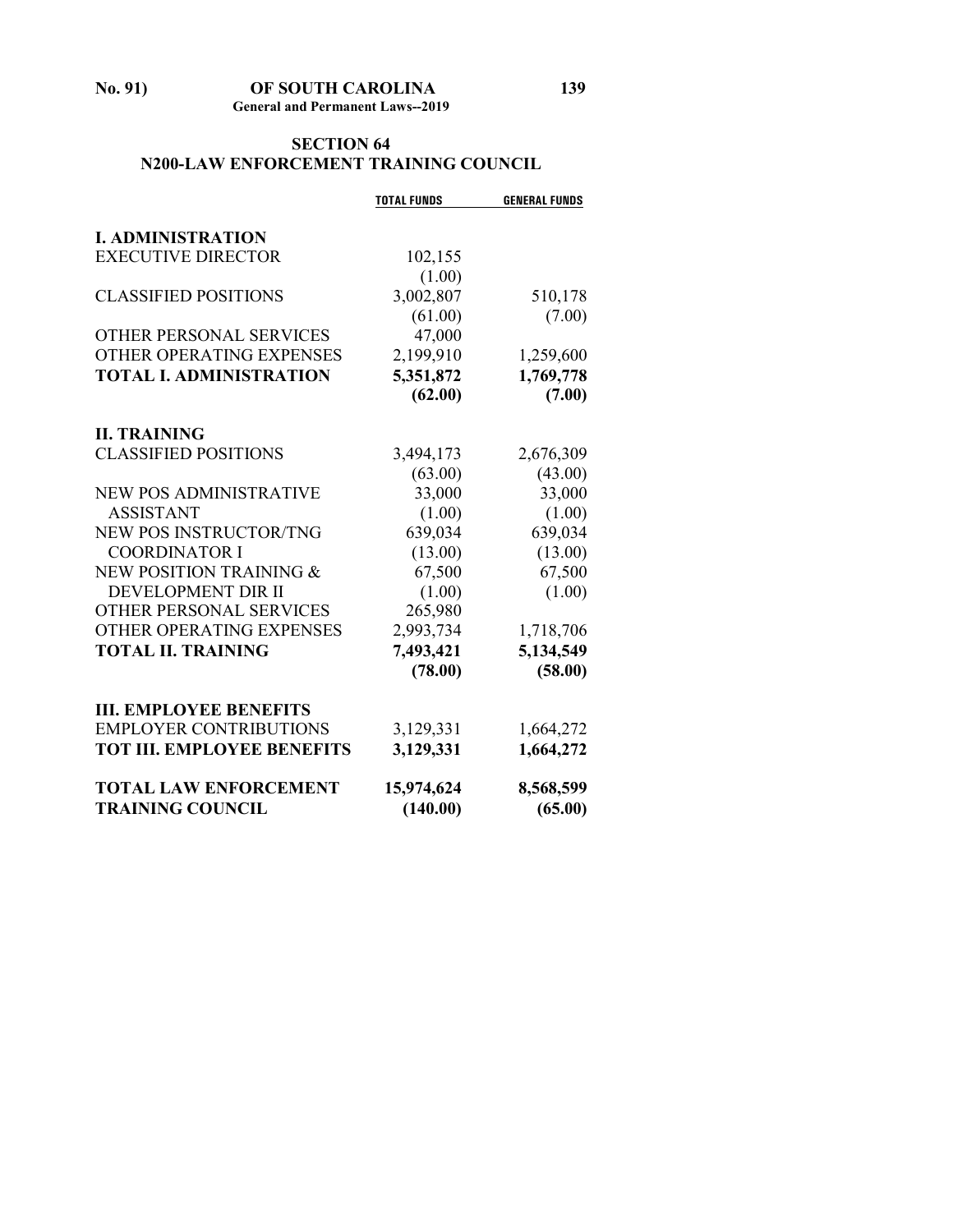## **SECTION 65 N040-DEPARTMENT OF CORRECTIONS**

|                                      | <b>TOTAL FUNDS</b> | <b>GENERAL FUNDS</b> |
|--------------------------------------|--------------------|----------------------|
| <b>I. INTERNAL ADMIN &amp; SPPRT</b> |                    |                      |
| <b>COMMISSIONERS</b>                 | 195,938            | 195,938              |
|                                      | (1.00)             | (1.00)               |
| <b>CLASSIFIED POSITIONS</b>          | 9,971,980          | 9,235,319            |
|                                      | (148.00)           | (134.40)             |
| UNCLASSIFIED POSITIONS               | 468,487            | 468,487              |
|                                      | (3.00)             | (3.00)               |
| OTHER PERSONAL SERVICES              | 425,102            | 337,893              |
| OTHER OPERATING EXPENSES             | 5,741,200          | 4,141,000            |
| <b>TOTAL I. INTERNAL ADMIN &amp;</b> | 16,802,707         | 14,378,637           |
| <b>SUPPORT</b>                       | (152.00)           | (138.40)             |
|                                      |                    |                      |
| <b>II. PROGRAMS AND SERVICES</b>     |                    |                      |
| A. HOUSING, CARE, SECURITY,          |                    |                      |
| <b>AND SUPERVISION</b>               |                    |                      |
| <b>CLASSIFIED POSITIONS</b>          | 206,659,352        | 204,286,550          |
|                                      | (5,654.13)         | (5,584.76)           |
| <b>NEW POSITION PROGRAM</b>          | 58,880             | 58,880               |
| <b>MANAGER II</b>                    | (1.00)             | (1.00)               |
| <b>NEW POSITION SYSTEMS</b>          | 150,000            | 150,000              |
| <b>SUPPORT TECHNICIAN</b>            | (2.00)             | (2.00)               |
| <b>NEW POSITION SYSTEMS</b>          | 595,370            | 595,370              |
| PROGRAMMER II                        | (8.00)             | (8.00)               |
| <b>NEW POSITION LICENSED</b>         | 231,840            | 231,840              |
| PRACTICAL NURSE                      | (3.00)             | (3.00)               |
| <b>NEW POSITION REGISTERED</b>       | 291,709            | 291,709              |
| <b>NURSEI</b>                        | (2.00)             | (2.00)               |
| <b>NEW POSITION PHARMACIST</b>       | 65,209             | 65,209               |
|                                      | (1.00)             | (1.00)               |
| NEW POSITION PHYSICIAN II            | 139,840            | 139,840              |
|                                      | (1.00)             | (1.00)               |
| <b>NEW POSITION MEDICAL</b>          | 90,675             | 90,675               |
| <b>ASSISTANT</b>                     | (1.00)             | (1.00)               |
| NEW POS HUMAN SERVICES               | 168,397            | 168,397              |
| <b>COORDINATOR I</b>                 | (2.00)             | (2.00)               |
| <b>NEW POS STAFF COUNSEL</b>         | 448,774            | 448,774              |
|                                      | (6.00)             | (6.00)               |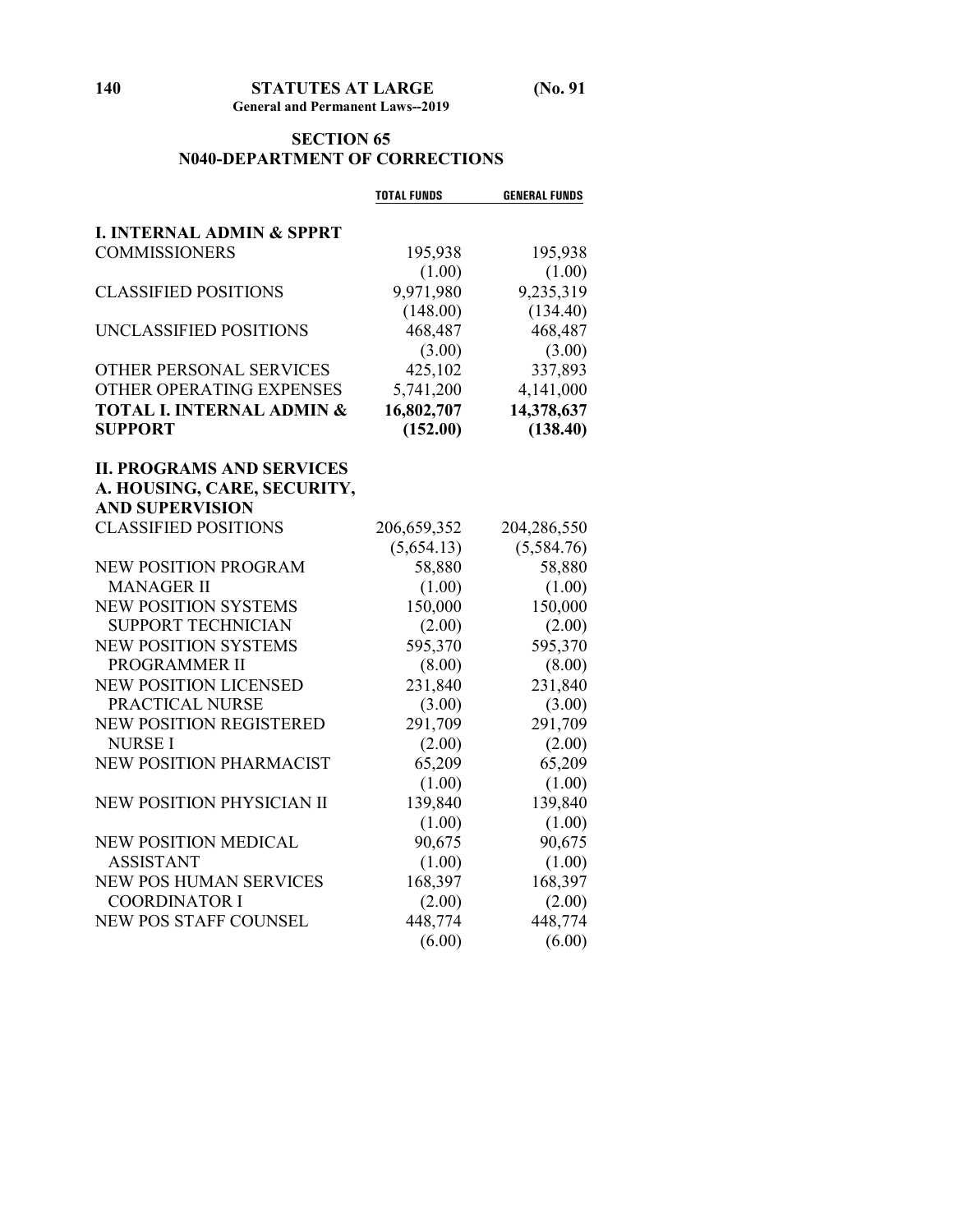## **No. 91) OF SOUTH CAROLINA 141 General and Permanent Laws--2019 N040-DEPARTMENT OF CORRECTIONS**

|                                  | <b>TOTAL FUNDS</b> | <b>GENERAL FUNDS</b> |
|----------------------------------|--------------------|----------------------|
|                                  |                    |                      |
| UNCLASSIFIED POSITIONS           | 543,375            | 543,375              |
|                                  | (3.00)             | (3.00)               |
| OTHER PERSONAL SERVICES          | 4,420,272          | 3,829,903            |
| OTHER OPERATING EXPENSES         | 110,638,260        | 91,111,960           |
| <b>CASE SERVICES</b>             | 27,292,683         | 24, 242, 683         |
| TOTAL A. HOUSING, CARE,          | 351,794,636        | 326,255,165          |
| <b>SECURITY, AND SUPERVISION</b> | (5,684.13)         | (5,614.76)           |
| <b>B. QUOTA ELIMINATION</b>      |                    |                      |
| <b>QUOTA ELIMINATION</b>         | 1,967,720          | 1,967,720            |
| TOT B. QUOTA ELIMINATION         | 1,967,720          | 1,967,720            |
| <b>C. WORK &amp; VOCATIONAL</b>  |                    |                      |
| <b>ACTIVITIES</b>                |                    |                      |
| <b>CLASSIFIED POSITIONS</b>      | 7,557,183          | 1,784,491            |
|                                  | (153.52)           | (42.00)              |
| <b>NEW POSITION PROGRAM</b>      | 500,000            | 500,000              |
| <b>COORDINATOR I</b>             | (8.00)             | (8.00)               |
| OTHER PERSONAL SERVICES          | 9,902,681          | 351,131              |
| OTHER OPERATING EXPENSES         | 17,218,845         | 357,638              |
| TOT C. WORK & VOCATIONAL         | 35,178,709         | 2,993,260            |
| <b>ACTIVITIES</b>                | (161.52)           | (50.00)              |
| <b>D. PALMETTO UNIFIED SCH</b>   |                    |                      |
| <b>DIST1</b>                     |                    |                      |
| <b>CLASSIFIED POSITIONS</b>      | 1,277,512          | 1,165,012            |
|                                  | (16.90)            | (10.70)              |
| <b>NEW POSITION TEACHER</b>      | 146,785            |                      |
|                                  | (28.00)            |                      |
| UNCLASSIFIED POSITIONS           | 3,348,500          | 1,858,500            |
|                                  | (49.44)            | (24.01)              |
| OTHER PERSONAL SERVICES          | 1,862,794          | 650,000              |
| OTHER OPERATING EXPENSES         | 1,890,238          | 70,190               |
| <b>TOT D. PALMETTO UNIFIED</b>   | 8,525,829          | 3,743,702            |
| <b>SCH DIST 1</b>                | (94.34)            | (34.71)              |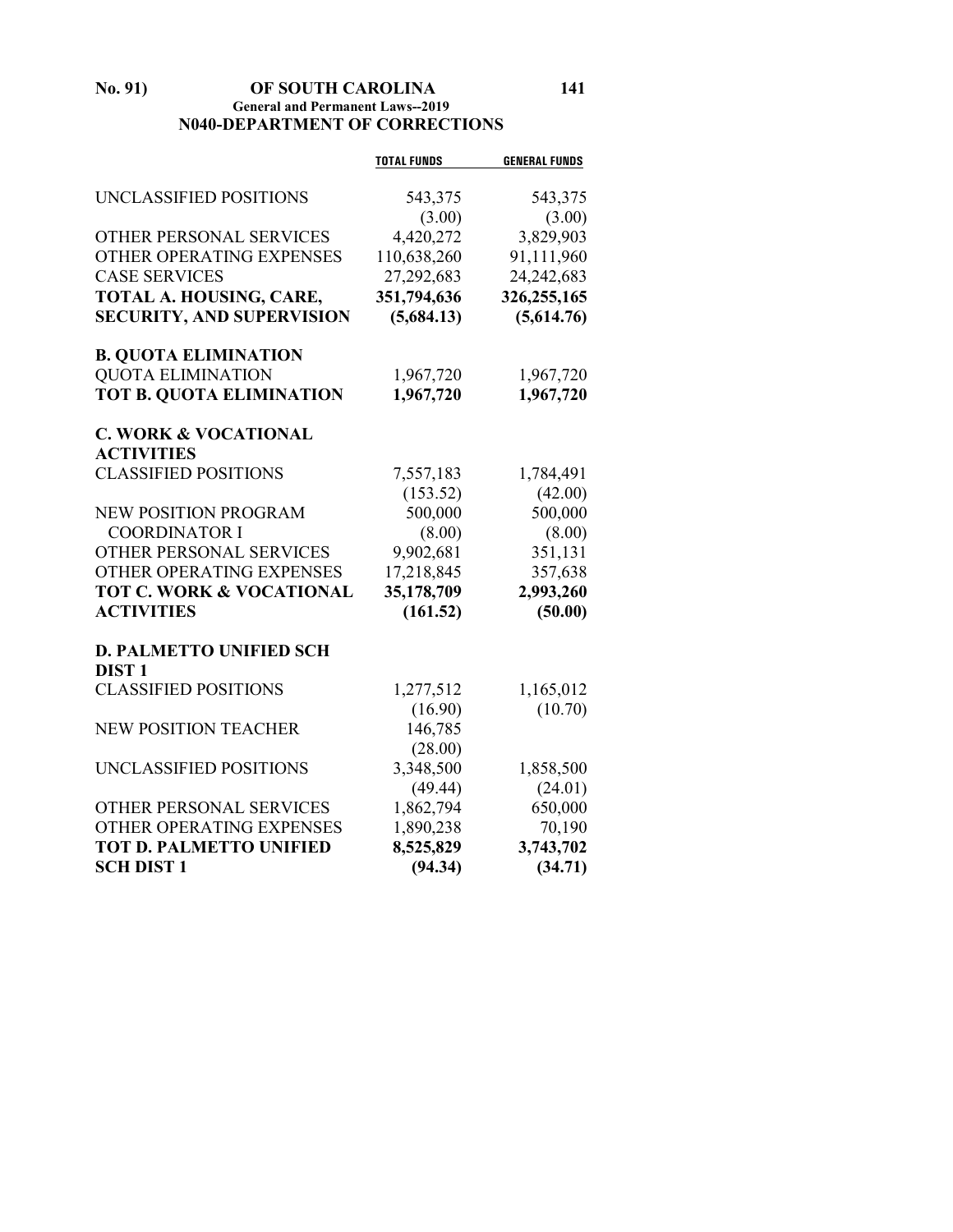## **142 STATUTES AT LARGE (No. 91 General and Permanent Laws--2019 N040-DEPARTMENT OF CORRECTIONS**

|                                     | <b>TOTAL FUNDS</b> | <b>GENERAL FUNDS</b> |
|-------------------------------------|--------------------|----------------------|
| E. INDIVIDUAL GROWTH &              |                    |                      |
| <b>MOTIVATION</b>                   |                    |                      |
| <b>CLASSIFIED POSITIONS</b>         | 3,350,811          | 3,350,811            |
|                                     | (78.00)            | (78.00)              |
| <b>OTHER PERSONAL SERVICES</b>      | 692,157            | 545,907              |
| OTHER OPERATING EXPENSES            | 433,497            | 84,747               |
| <b>TOTAL E. INDIVIDUAL GROWTH</b>   | 4,476,465          | 3,981,465            |
| <b>&amp; MOTIVATION</b>             | (78.00)            | (78.00)              |
| <b>F. PENAL FACILITY INSPECTION</b> |                    |                      |
| <b>SERVICE</b>                      |                    |                      |
| <b>CLASSIFIED POSITIONS</b>         | 111,477            | 111,477              |
|                                     | (2.00)             | (2.00)               |
| OTHER OPERATING EXPENSES            | 6,000              | 6,000                |
| <b>TOTAL F. PENAL FACILITY</b>      | 117,477            | 117,477              |
| <b>INSPECTION SERVICE</b>           | (2.00)             | (2.00)               |
| <b>TOTAL II. PROGRAMS AND</b>       | 402,060,836        | 339,058,789          |
| <b>SERVICES</b>                     | (6,019.99)         | (5,779.47)           |
| <b>III. EMPLOYEE BENEFITS</b>       |                    |                      |
| <b>EMPLOYER CONTRIBUTIONS</b>       | 96,698,811         | 92, 141, 933         |
| <b>TOT III. EMPLOYEE BENEFITS</b>   | 96,698,811         | 92,141,933           |
| <b>TOTAL DEPARTMENT OF</b>          | 515,562,354        | 445,579,359          |
| <b>CORRECTIONS</b>                  | (6,171.99)         | (5,917.87)           |

## **SECTION 66 N080-DEPARTMENT OF PROBATION, PAROLE & PARDON SERVICES**

|                             | <b>TOTAL FUNDS</b> | <b>GENERAL FUNDS</b> |
|-----------------------------|--------------------|----------------------|
| <b>I. ADMINISTRATION</b>    |                    |                      |
| <b>EXECUTIVE DIRECTOR</b>   | 142,596            | 142,596              |
|                             | (1.00)             | (1.00)               |
| <b>CLASSIFIED POSITIONS</b> | 2,401,083          | 931,252              |
|                             | (53.00)            | (19.00)              |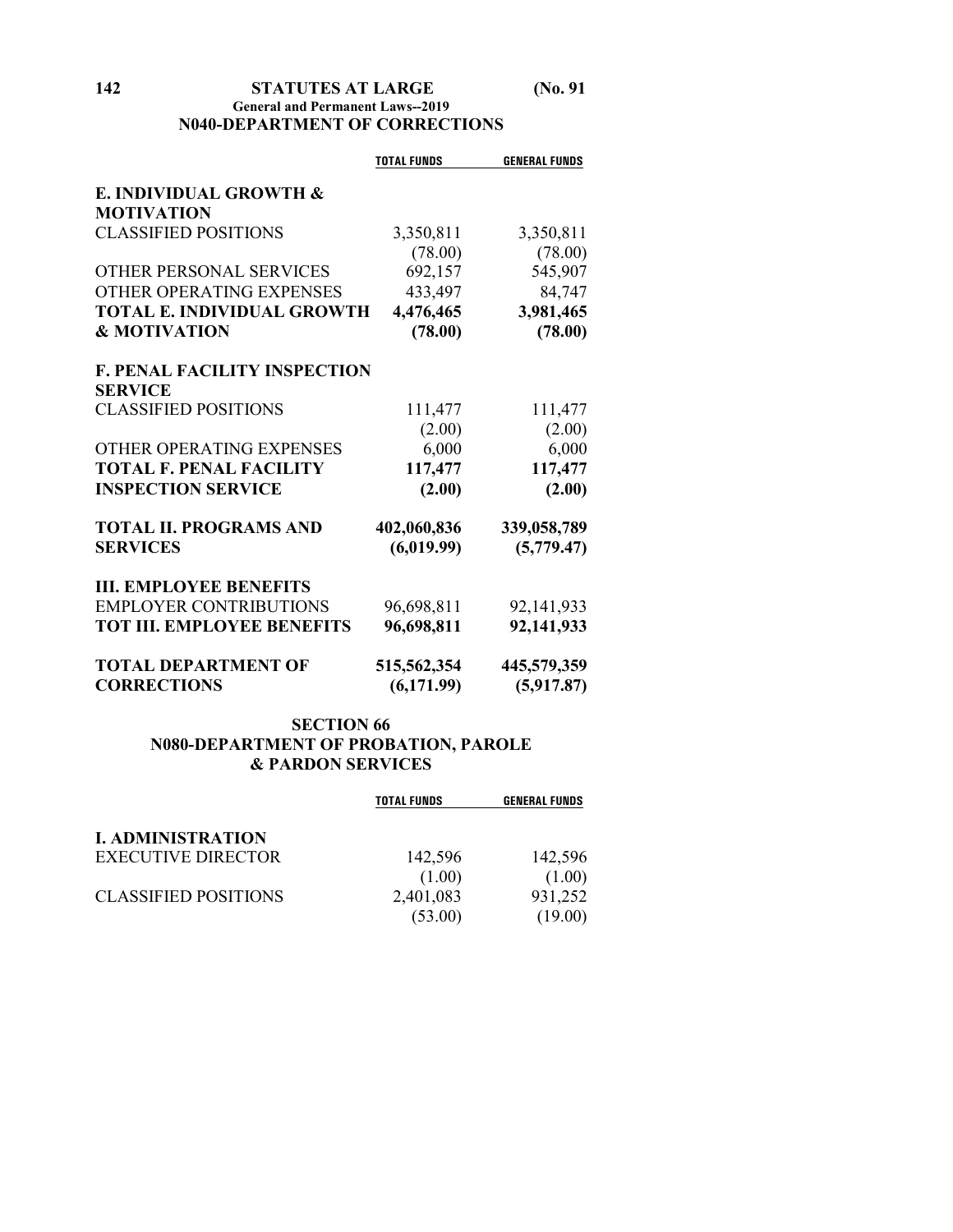## **No. 91) OF SOUTH CAROLINA 143 General and Permanent Laws--2019 N080-DEPARTMENT OF PROBATION, PAROLE & PARDON SERVICES**

|                                  | <b>TOTAL FUNDS</b> | <b>GENERAL FUNDS</b> |
|----------------------------------|--------------------|----------------------|
| UNCLASSIFIED POSITIONS           | 97,164             | 97,164               |
|                                  | (1.00)             | (1.00)               |
| <b>OTHER PERSONAL SERVICES</b>   | 117,596            | 85,000               |
| OTHER OPERATING EXPENSES         | 323,182            |                      |
| <b>TOTAL I. ADMINISTRATION</b>   | 3,081,621          | 1,256,012            |
|                                  | (55.00)            | (21.00)              |
|                                  |                    |                      |
| <b>II. PROGRAMS AND SERVICES</b> |                    |                      |
| <b>A. OFFENDER PROGRAM</b>       |                    |                      |
| <b>1. OFFENDER SUPERVISION</b>   |                    |                      |
| <b>CLASSIFIED POSITIONS</b>      | 24,532,414         | 18,537,858           |
|                                  | (560.00)           | (444.00)             |
| UNCLASSIFIED POSITIONS           | 178,610            | 178,610              |
|                                  | (2.00)             | (2.00)               |
| OTHER PERSONAL SERVICES          | 779,903            | 556,851              |
| OTHER OPERATING EXPENSES         | 10,514,530         | 2,155,434            |
| <b>CASE SERVICES</b>             | 32,425             |                      |
| <b>TOTAL 1. OFFENDER</b>         | 36,037,882         | 21,428,753           |
| <b>SUPERVISION</b>               | (562.00)           | (446.00)             |
| 2. SEX OFFENDER MONITORING       |                    |                      |
| <b>CLASSIFIED POSITIONS</b>      | 2,323,664          | 2,323,664            |
|                                  | (54.00)            | (54.00)              |
| OTHER PERSONAL SERVICES          | 10,000             | 10,000               |
| OTHER OPERATING EXPENSES         | 785,001            | 775,001              |
| <b>EMPLOYER CONTRIBUTIONS</b>    | 1,131,511          | 1,115,511            |
| <b>TOTAL 2. SEX OFFENDER</b>     | 4,250,176          | 4,224,176            |
| <b>MONITORING</b>                | (54.00)            | (54.00)              |
| <b>3. SENTENCING REFORM</b>      |                    |                      |
| <b>CLASSIFIED POSITIONS</b>      | 1,826,846          | 1,826,846            |
|                                  | (52.00)            | (52.00)              |
| OTHER PERSONAL SERVICES          | 20,000             | 20,000               |
| OTHER OPERATING EXPENSES         | 3,498,944          | 3,498,944            |
| <b>CASE SERVICES</b>             | 340,000            | 340,000              |
| <b>TOT 3. SENTENCING REFORM</b>  | 5,685,790          | 5,685,790            |
|                                  | (52.00)            | (52.00)              |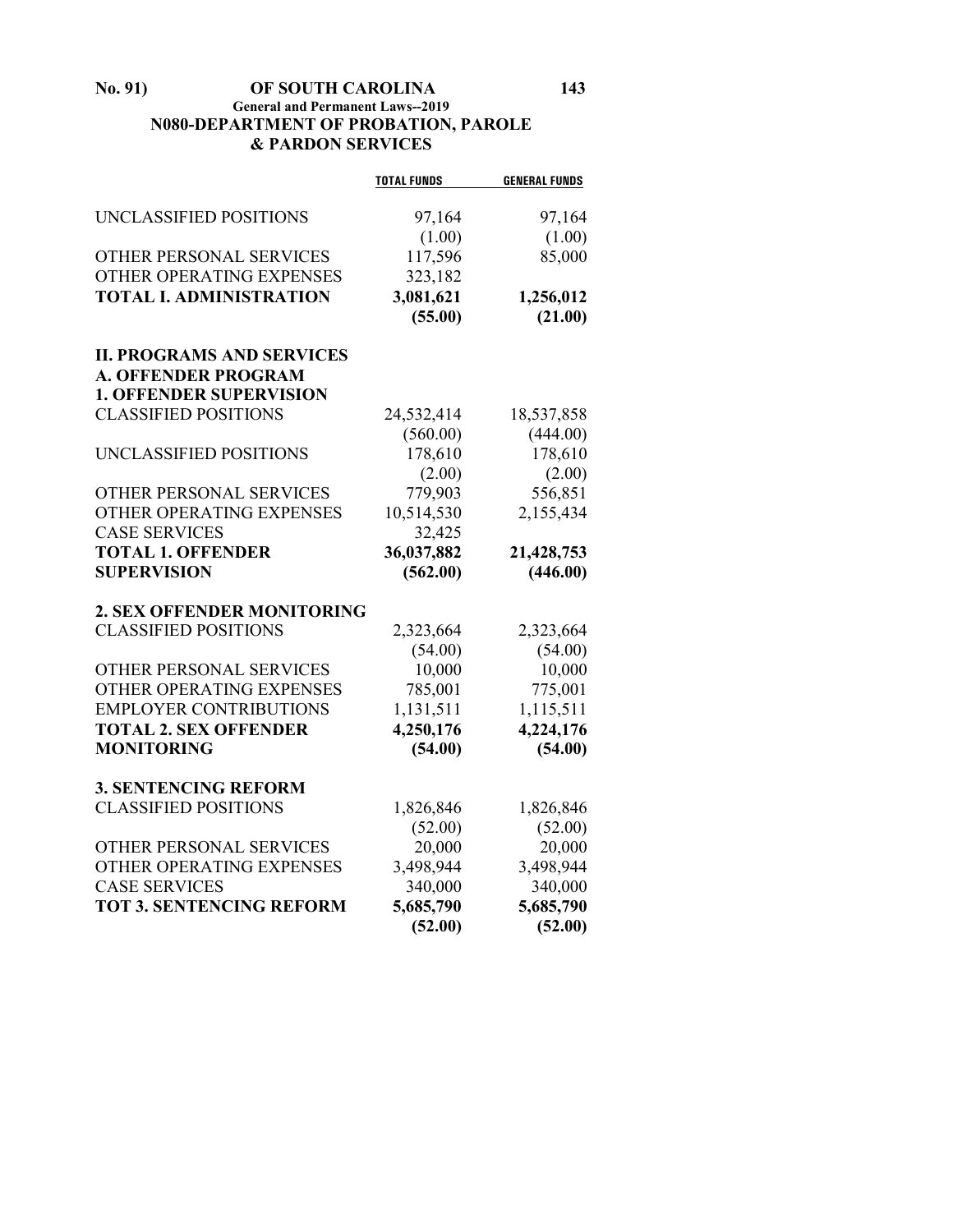**144 STATUTES AT LARGE (No. 91**

## **General and Permanent Laws--2019 N080-DEPARTMENT OF PROBATION, PAROLE & PARDON SERVICES**

|                                                  | <b>TOTAL FUNDS</b>     | <b>GENERAL FUNDS</b>   |
|--------------------------------------------------|------------------------|------------------------|
| <b>TOTAL A. OFFENDER PROG</b>                    | 45,973,848<br>(668.00) | 31,338,719<br>(552.00) |
| <b>B. RE-ENTRY PROGRAMS</b>                      |                        |                        |
| <b>CLASSIFIED POSITIONS</b>                      | 300,000                |                        |
|                                                  | (6.00)                 |                        |
| OTHER PERSONAL SERVICES                          | 320,000                |                        |
| OTHER OPERATING EXPENSES                         | 540,000                |                        |
| <b>CASE SERVICES</b>                             | 10,000                 |                        |
| <b>ALSTON WILKES RE-ENTRY</b><br><b>SERVICES</b> | 750,000                | 750,000                |
| <b>TOTAL B. RE-ENTRY PROG</b>                    | 1,920,000              | 750,000                |
|                                                  | (6.00)                 |                        |
| <b>C. PAROLE BOARD OPERATIONS</b>                |                        |                        |
| PROBATION, PAROLE & PARDON<br><b>BOARD</b>       | 155,230                | 155,230                |
| <b>CLASSIFIED POSITIONS</b>                      | 1,665,766              | 1,046,913              |
|                                                  | (45.00)                | (30.00)                |
| <b>OTHER PERSONAL SERVICES</b>                   | 59,853                 |                        |
| OTHER OPERATING EXPENSES                         | 97,132                 |                        |
| <b>CASE SERVICES</b>                             | 45,000                 |                        |
| <b>TOTAL C. PAROLE BOARD</b>                     | 2,022,981              | 1,202,143              |
| <b>OPERATIONS</b>                                | (45.00)                | (30.00)                |
| <b>TOTAL II. PROGRAMS AND</b>                    | 49,916,829             | 33,290,862             |
| <b>SERVICES</b>                                  | (719.00)               | (582.00)               |
| <b>III. EMPLOYEE BENEFITS</b>                    |                        |                        |
| <b>EMPLOYER CONTRIBUTIONS</b>                    | 13,042,875             | 10,244,060             |
| <b>TOT III. EMPLOYEE BENEFITS</b>                | 13,042,875             | 10,244,060             |
| <b>TOTAL DEPARTMENT OF</b>                       | 66,041,325             | 44,790,934             |
| <b>PROB, PAROLE &amp; PARDON</b>                 | (774.00)               | (603.00)               |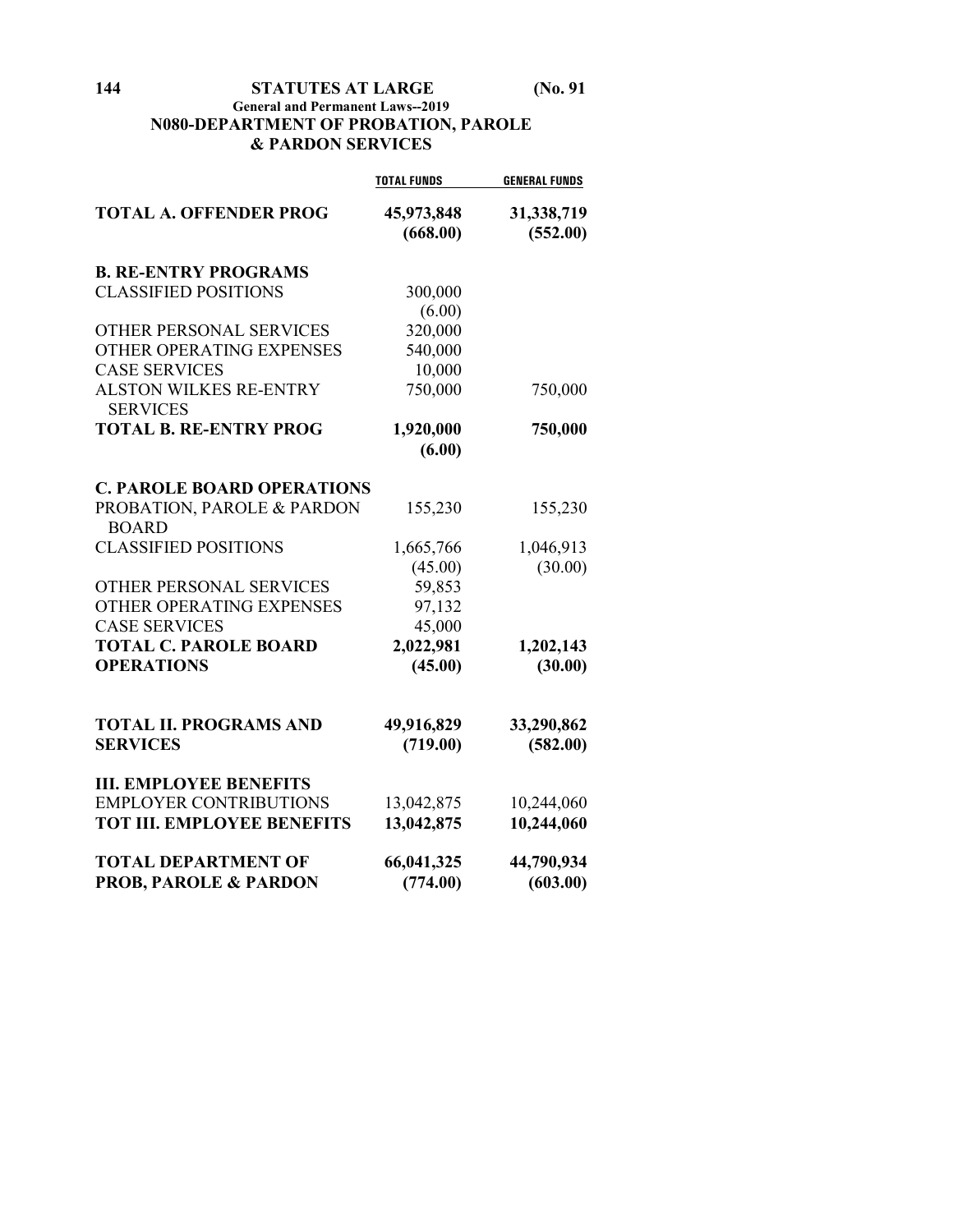#### **No. 91) OF SOUTH CAROLINA 145 General and Permanent Laws--2019**

# **SECTION 67**

#### **N120-DEPARTMENT OF JUVENILE JUSTICE**

|                                 | <b>TOTAL FUNDS</b> | <b>GENERAL FUNDS</b> |
|---------------------------------|--------------------|----------------------|
|                                 |                    |                      |
| <b>I. PAROLE DIVISION</b>       |                    |                      |
| PROBATION, PAROLE & PARDON      | 12,272             | 12,272               |
| <b>BOARD</b>                    |                    |                      |
| <b>CLASSIFIED POSITIONS</b>     | 323,149            | 323,149              |
|                                 | (6.00)             | (6.00)               |
| UNCLASSIFIED POSITIONS          | 73,041             | 73,041               |
|                                 | (1.00)             | (1.00)               |
| OTHER OPERATING EXPENSES        | 51,869             | 51,869               |
| <b>TOTAL I. PAROLE DIVISION</b> | 460,331            | 460,331              |
|                                 | (7.00)             | (7.00)               |
| <b>II. ADMINISTRATION DIV</b>   |                    |                      |
| <b>COMMISSIONERS</b>            | 136,339            | 136,339              |
|                                 | (1.00)             | (1.00)               |
| <b>CLASSIFIED POSITIONS</b>     | 3,441,064          | 3,382,999            |
|                                 | (76.00)            | (75.00)              |
| UNCLASSIFIED POSITIONS          | 109,750            | 109,750              |
|                                 | (1.00)             | (1.00)               |
| OTHER PERSONAL SERVICES         | 95,784             | 95,784               |
| OTHER OPERATING EXPENSES        | 1,390,839          | 1,217,539            |
| <b>TOTAL II. ADMINISTRATION</b> | 5,173,776          | 4,942,411            |
| <b>DIVISION</b>                 |                    | (77.00)              |
|                                 | (78.00)            |                      |
| <b>III. PROGRAMS AND SRVCS</b>  |                    |                      |
| <b>A. COMMUNITY SERVICES</b>    |                    |                      |
| <b>CLASSIFIED POSITIONS</b>     | 13,395,677         | 13,348,762           |
|                                 | (394.58)           | (393.58)             |
| UNCLASSIFIED POSITIONS          | 103,694            | 103,694              |
|                                 | (1.00)             | (1.00)               |
| OTHER PERSONAL SERVICES         | 247,777            | 160,717              |
| OTHER OPERATING EXPENSES        | 1,707,693          | 1,428,819            |
| <b>CASE SERVICES</b>            | 3,728,403          | 1,333,613            |
| COMMUNITY ADVOCACY PRO          | 250,000            | 250,000              |
| <b>SEX OFFENDER MONITORING</b>  | 27,410             | 27,410               |
| <b>TOT A. COMMUNITY SRVCS</b>   | 19,460,654         | 16,653,015           |
|                                 | (395.58)           | (394.58)             |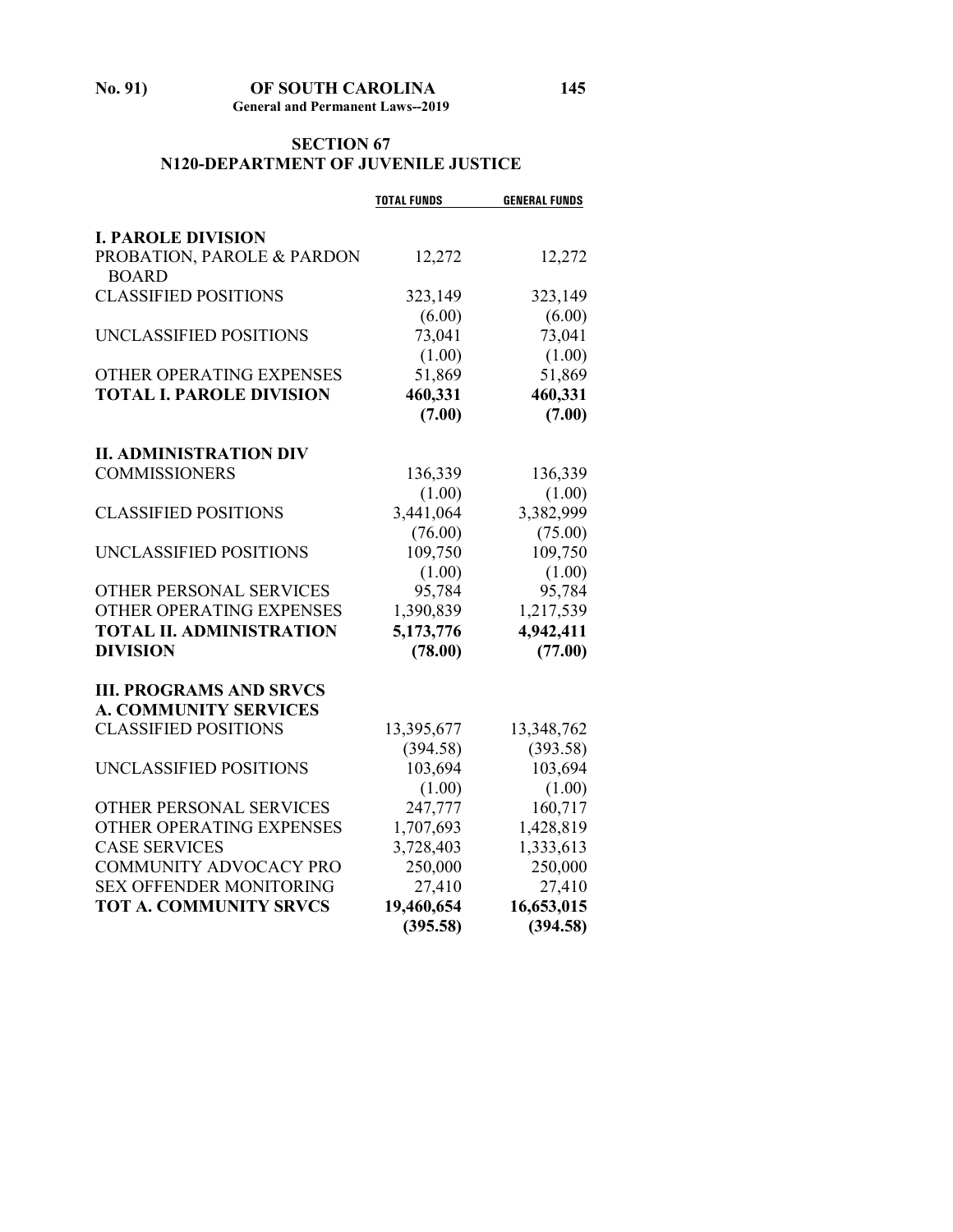#### **146 STATUTES AT LARGE (No. 91 General and Permanent Laws--2019 N120-DEPARTMENT OF JUVENILE JUSTICE**

|                                      | <b>TOTAL FUNDS</b> | <b>GENERAL FUNDS</b> |
|--------------------------------------|--------------------|----------------------|
| <b>B. LONGTERM FACILITIES</b>        |                    |                      |
| <b>CLASSIFIED POSITIONS</b>          | 13,004,814         | 12,681,443           |
|                                      | (408.00)           | (396.00)             |
| UNCLASSIFIED POSITIONS               | 111,929            | 111,929              |
|                                      | (1.00)             | (1.00)               |
| OTHER PERSONAL SERVICES              | 1,361,200          | 1,361,200            |
| OTHER OPERATING EXPENSES             | 5,532,630          | 4,581,343            |
| <b>CASE SERVICES</b>                 | 2,516              | 2,516                |
| <b>TOT B. LONGTERM FACILITIES</b>    | 20,013,089         | 18,738,431           |
|                                      | (409.00)           | (397.00)             |
|                                      |                    |                      |
| <b>C. RECEPTION &amp; EVALUATION</b> |                    |                      |
| <b>CENTER</b>                        |                    |                      |
| <b>CLASSIFIED POSITIONS</b>          | 7,547,513          | 6,068,355            |
|                                      | (242.90)           | (194.00)             |
| OTHER PERSONAL SERVICES              | 506,289            | 392,470              |
| OTHER OPERATING EXPENSES             | 1,093,462          | 781,335              |
| <b>CASE SERVICES</b>                 | 5,695              | 4,945                |
| <b>TOTAL C. RECEPTION &amp;</b>      | 9,152,959          | 7,247,105            |
| <b>EVALUATION CENTER</b>             | (242.90)           | (194.00)             |
|                                      |                    |                      |
| <b>D. COUNTY SRVCS DETENTION</b>     |                    |                      |
| <b>CENTER</b>                        |                    |                      |
| <b>CLASSIFIED POSITIONS</b>          | 3,958,884          | 1,515,709            |
|                                      | (119.35)           | (26.50)              |
| OTHER PERSONAL SERVICES              | 163,269            |                      |
| OTHER OPERATING EXPENSES             | 141,364            |                      |
| <b>CASE SERVICES</b>                 | 13,184             |                      |
| <b>TOTAL D. COUNTY SERVICES</b>      | 4,276,701          | 1,515,709            |
| <b>DETENTION CENTER</b>              | (119.35)           | (26.50)              |
| <b>E. RESIDENTIAL OPERATIONS</b>     |                    |                      |
| <b>CLASSIFIED POSITIONS</b>          | 603,775            | 558,775              |
|                                      | (12.00)            | (11.00)              |
| OTHER PERSONAL SERVICES              | 21,410             | 21,410               |
| OTHER OPERATING EXPENSES             | 49,106             | 49,106               |
| <b>CASE SERVICES</b>                 | 27,876,494         | 26,092,147           |
| <b>TARGETED CASE MGMENT</b>          | 1,700,000          | 1,700,000            |
|                                      |                    |                      |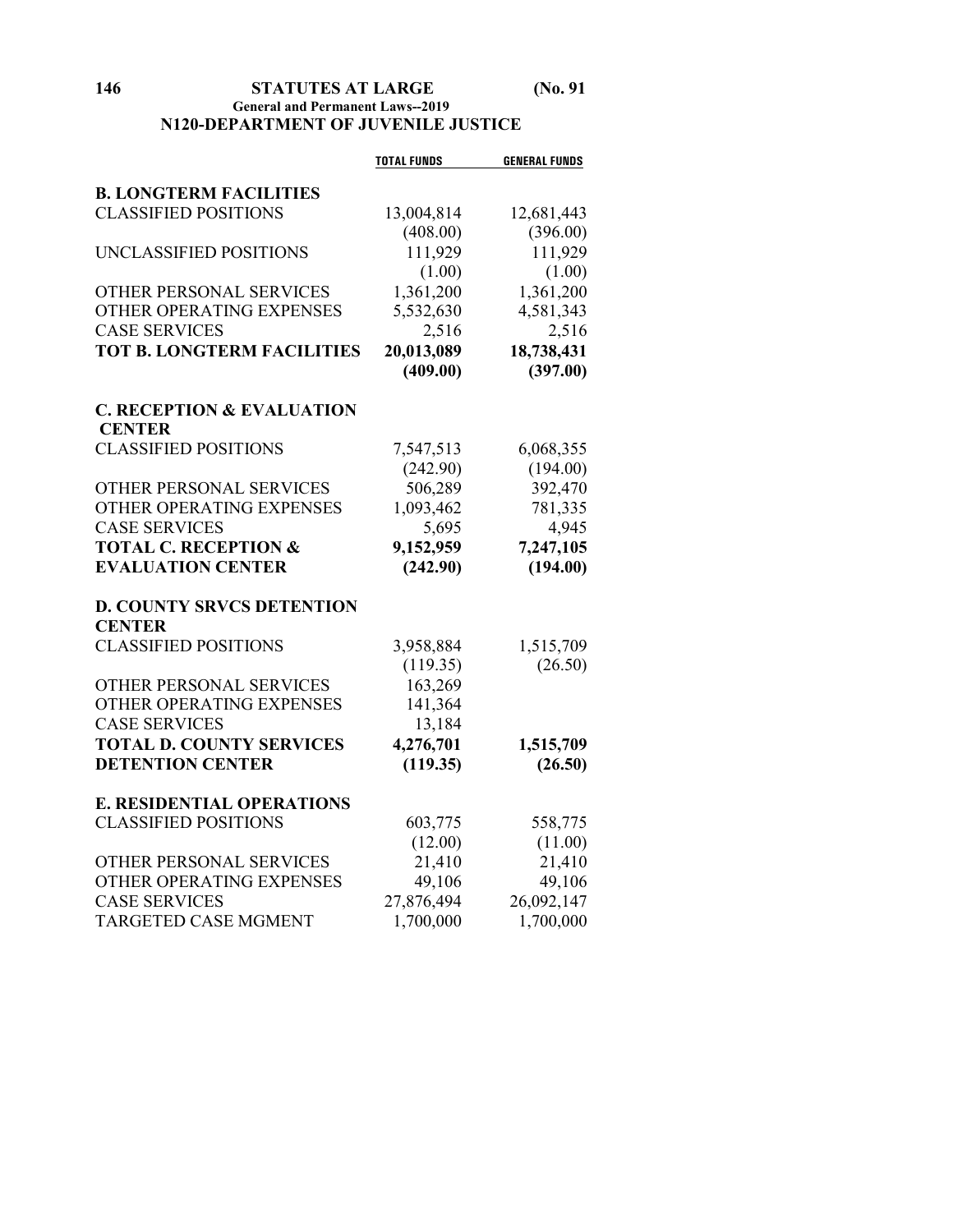#### **No. 91) OF SOUTH CAROLINA 147 General and Permanent Laws--2019 N120-DEPARTMENT OF JUVENILE JUSTICE**

|                                                           | <b>TOTAL FUNDS</b>    | <b>GENERAL FUNDS</b>  |
|-----------------------------------------------------------|-----------------------|-----------------------|
| <b>TOTAL E. RESIDENTIAL</b><br><b>OPERATIONS</b>          | 30,250,785<br>(12.00) | 28,421,438<br>(11.00) |
| <b>F. JUVENILE HEALTH &amp;</b><br><b>SAFETY</b>          |                       |                       |
| <b>CLASSIFIED POSITIONS</b>                               | 4,204,435             | 4,004,193             |
|                                                           | (99.00)               | (95.50)               |
| UNCLASSIFIED POSITIONS                                    | 3,279                 | 3,279                 |
| OTHER PERSONAL SERVICES                                   | 621,432               | 609,856               |
| OTHER OPERATING EXPENSES                                  | 4,651,957             | 4,438,817             |
| <b>CASE SERVICES</b>                                      | 2,623,757             | 2,187,687             |
| <b>TOTAL F. JUVENILE HLTH &amp;</b>                       | 12,104,860            | 11,243,832            |
| <b>SAFETY</b>                                             | (99.00)               | (95.50)               |
| <b>G. PROG ANALYSIS/STAFF</b><br><b>DEV &amp; QUALITY</b> |                       |                       |
| <b>CLASSIFIED POSITIONS</b>                               | 1,815,791             | 1,790,580             |
|                                                           | (39.00)               | (39.00)               |
| UNCLASSIFIED POSITIONS                                    | 88,578                | 88,578                |
|                                                           | (1.00)                | (1.00)                |
| OTHER PERSONAL SERVICES                                   | 156,300               | 79,000                |
| OTHER OPERATING EXPENSES                                  | 448,489               | 129,106               |
| <b>CASE SERVICES</b>                                      | 28,000                | 28,000                |
| <b>TOTAL G. PROG ANALYSIS/</b>                            | 2,537,158             | 2,115,264             |
| <b>STAFF DEV &amp; QUALIT</b>                             | (40.00)               | (40.00)               |
| <b>H. EDUCATION</b>                                       |                       |                       |
| <b>CLASSIFIED POSITIONS</b>                               | 717,230               | 267,413               |
|                                                           | (20.00)               | (8.00)                |
| UNCLASSIFIED POSITIONS                                    | 4,319,782             | 166,362               |
|                                                           | (68.10)               | (3.10)                |
| OTHER PERSONAL SERVICES                                   | 430,455               | 55,136                |
| OTHER OPERATING EXPENSES                                  | 1,204,574             | 193,751               |
| <b>TOTAL H. EDUCATION</b>                                 | 6,672,041             | 682,662               |
|                                                           | (88.10)               | (11.10)               |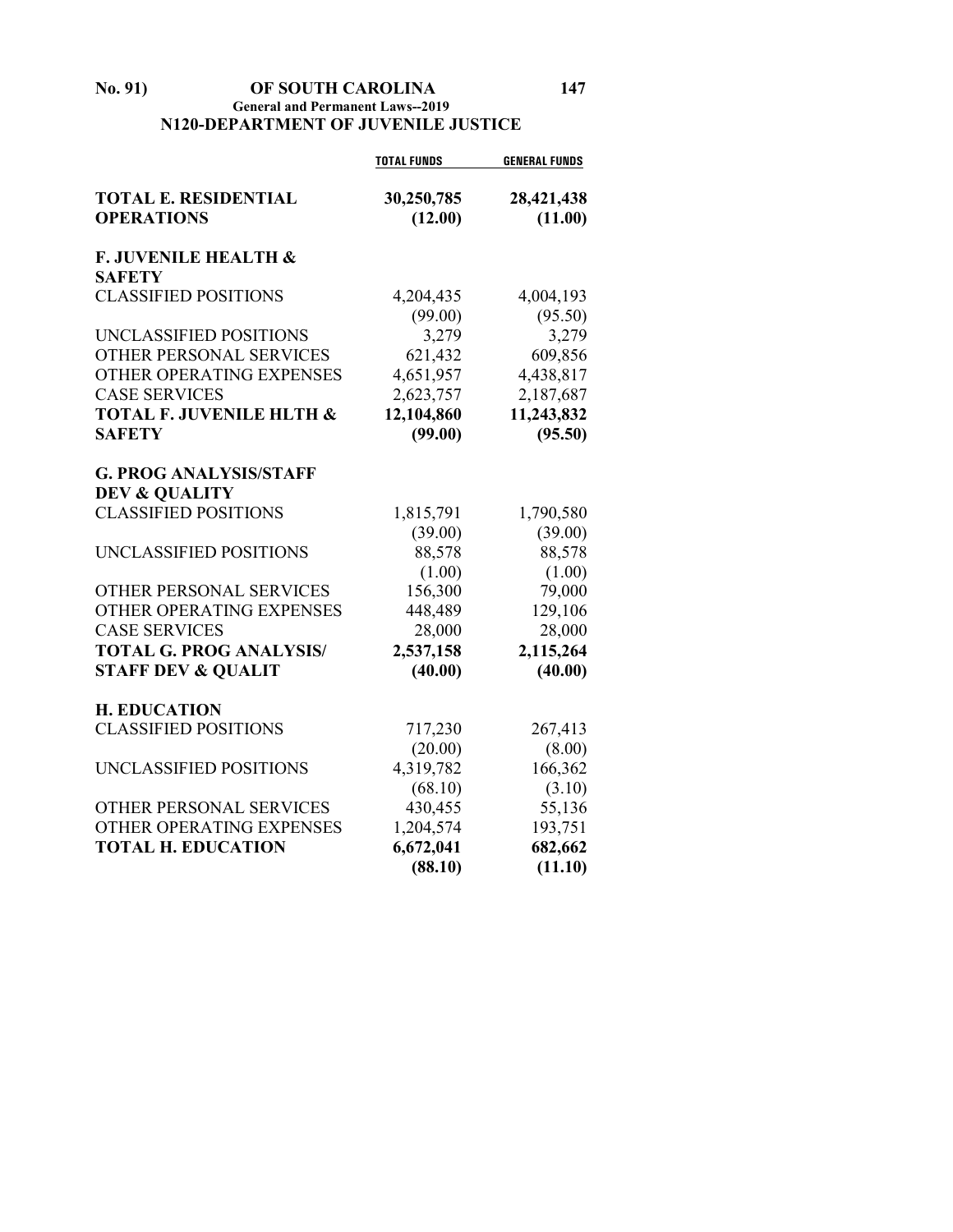#### **General and Permanent Laws--2019 N120-DEPARTMENT OF JUVENILE JUSTICE**

|                                | <b>TOTAL FUNDS</b> | <b>GENERAL FUNDS</b> |
|--------------------------------|--------------------|----------------------|
| <b>TOTAL III. PROGRAMS AND</b> | 104,468,247        | 86,617,456           |
| <b>SERVICES</b>                | (1,405.93)         | (1,169.68)           |
| <b>IV. EMPLOYEE BENEFITS</b>   |                    |                      |
| <b>EMPLOYER CONTRIBUTIONS</b>  | 26,523,411         | 22,612,868           |
| <b>TOT IV. EMPLY BENEFITS</b>  | 26,523,411         | 22,612,868           |
| <b>TOTAL DEPARTMENT OF</b>     | 136, 625, 765      | 114,633,066          |
| <b>JUVENILE JUSTICE</b>        | (1,490.93)         | (1,253.68)           |

#### **SECTION 70 L360-HUMAN AFFAIRS COMMISSION**

|                                  | <b>TOTAL FUNDS</b> | <b>GENERAL FUNDS</b> |
|----------------------------------|--------------------|----------------------|
|                                  |                    |                      |
| <b>I. ADMINISTRATION</b>         |                    |                      |
| <b>COMMISSIONERS</b>             | 115,000            | 115,000              |
|                                  | (1.00)             | (1.00)               |
| <b>CLASSIFIED POSITIONS</b>      | 351,064            | 351,064              |
|                                  | (8.00)             | (8.00)               |
| OTHER PERSONAL SERVICES          | 3,500              | 3,500                |
| OTHER OPERATING EXPENSES         | 163,502            | 160,002              |
| <b>TOTAL I. ADMINISTRATION</b>   | 633,066            | 629,566              |
|                                  | (9.00)             | (9.00)               |
| <b>II. CONSULTATIVE SERVICES</b> |                    |                      |
| <b>CLASSIFIED POSITIONS</b>      | 134,888            | 134,888              |
|                                  | (6.00)             | (5.00)               |
| <b>NEW POSITION PROGRAM</b>      | 40,000             | 40,000               |
| <b>COORDINATOR I</b>             | (1.00)             | (1.00)               |
| OTHER OPERATING EXPENSES         | 160,519            | 142,519              |
| <b>TOTAL II. CONSULTATIVE</b>    | 335,407            | 317,407              |
| <b>SERVICES</b>                  | (7.00)             | (6.00)               |
| <b>III. COMPLIANCE PROGRAMS</b>  |                    |                      |
| <b>CLASSIFIED POSITIONS</b>      | 1,202,885          | 648,090              |
|                                  | (33.00)            | (19.50)              |
| NEW POSITION PROGRAM             | 40,000             | 40,000               |
| <b>COORDINATOR I</b>             | (1.00)             | (1.00)               |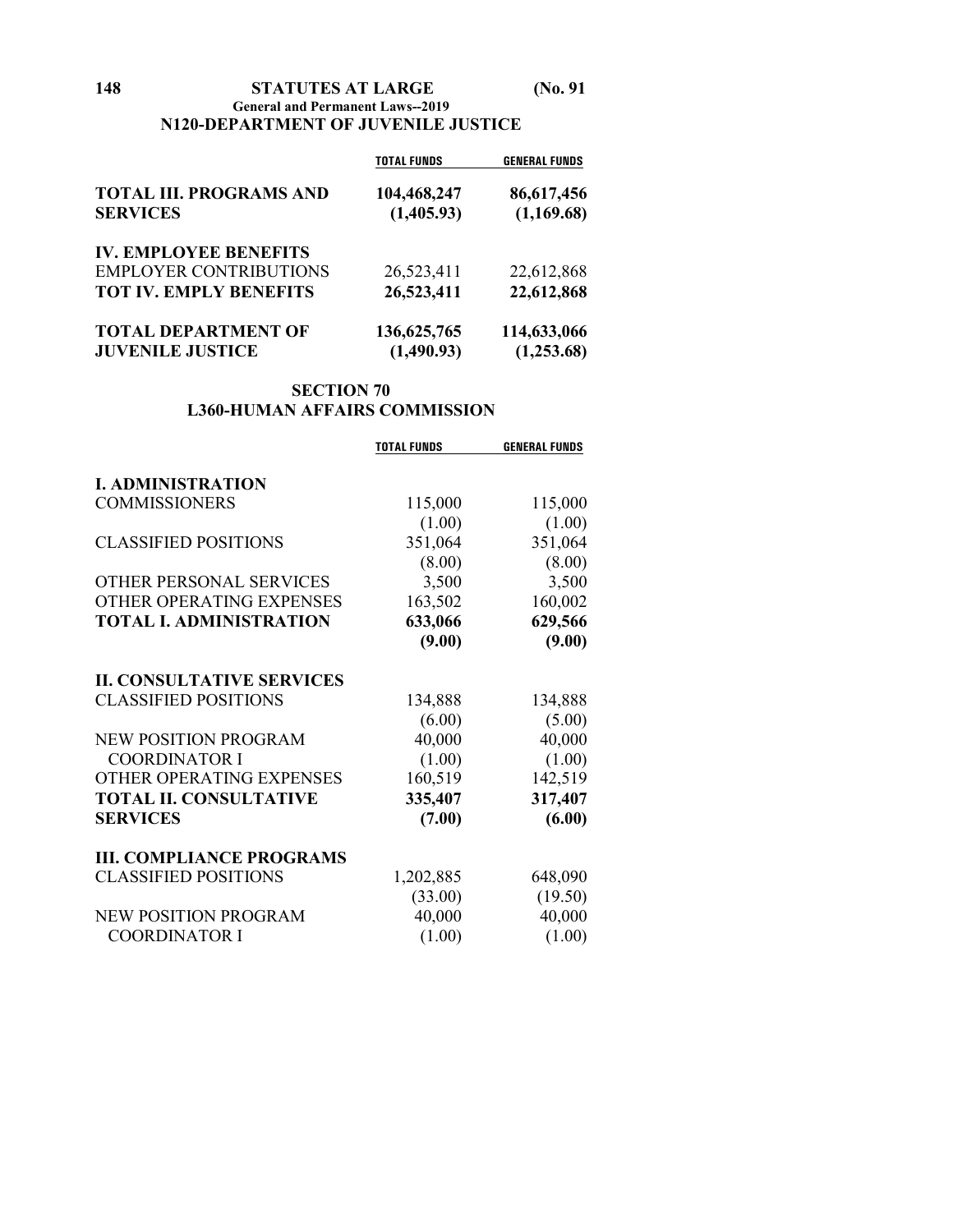#### **No. 91) OF SOUTH CAROLINA 149 General and Permanent Laws--2019 L360-HUMAN AFFAIRS COMMISSION**

|                                  | <b>TOTAL FUNDS</b> | <b>GENERAL FUNDS</b> |
|----------------------------------|--------------------|----------------------|
| OTHER OPERATING EXPENSES         | 547,806            | 248,698              |
| <b>TOTAL III. COMPLIANCE</b>     | 1,790,691          | 936,788              |
| <b>PROGRAMS</b>                  | (34.00)            | (20.50)              |
| <b>IV. EMPLOYEE BENEFITS</b>     |                    |                      |
| <b>EMPLOYER CONTRIBUTIONS</b>    | 877,317            | 666,495              |
| <b>TOT IV. EMPLOYEE BENEFITS</b> | 877,317            | 666,495              |
| <b>TOTAL HUMAN AFFAIRS</b>       | 3,636,481          | 2,550,256            |
| <b>COMMISSION</b>                | (50.00)            | (35.50)              |

#### **SECTION 71 L460-COMMISSION ON MINORITY AFFAIRS**

|                                  | <b>TOTAL FUNDS</b> | <b>GENERAL FUNDS</b> |
|----------------------------------|--------------------|----------------------|
| <b>I. ADMINISTRATION</b>         |                    |                      |
| <b>DIRECTOR</b>                  | 95,337             | 95,337               |
|                                  | (1.00)             | (1.00)               |
| <b>CLASSIFIED POSITIONS</b>      | 682,134            | 592,134              |
|                                  | (14.00)            | (12.00)              |
| <b>NEW POS ADMINISTRATIVE</b>    | 28,000             | 28,000               |
| <b>SPECIALIST II</b>             | (1.00)             | (1.00)               |
| <b>NEW POSITION PUBLIC</b>       | 56,947             | 56,947               |
| <b>INFORMATION DIRECTOR I</b>    | (1.00)             | (1.00)               |
| OTHER OPERATING EXPENSES         | 564,264            | 416,450              |
| <b>TOTAL I. ADMINISTRATION</b>   | 1,426,682          | 1,188,868            |
|                                  | (17.00)            | (15.00)              |
| <b>II. EMPLOYEE BENEFITS</b>     |                    |                      |
| <b>EMPLOYER CONTRIBUTIONS</b>    | 322,826            | 298,826              |
| <b>TOT II. EMPLOYEE BENEFITS</b> | 322,826            | 298,826              |
| <b>TOTAL COMMISSION ON</b>       | 1,749,508          | 1,487,694            |
| <b>MINORITY AFFAIRS</b>          | (17.00)            | (15.00)              |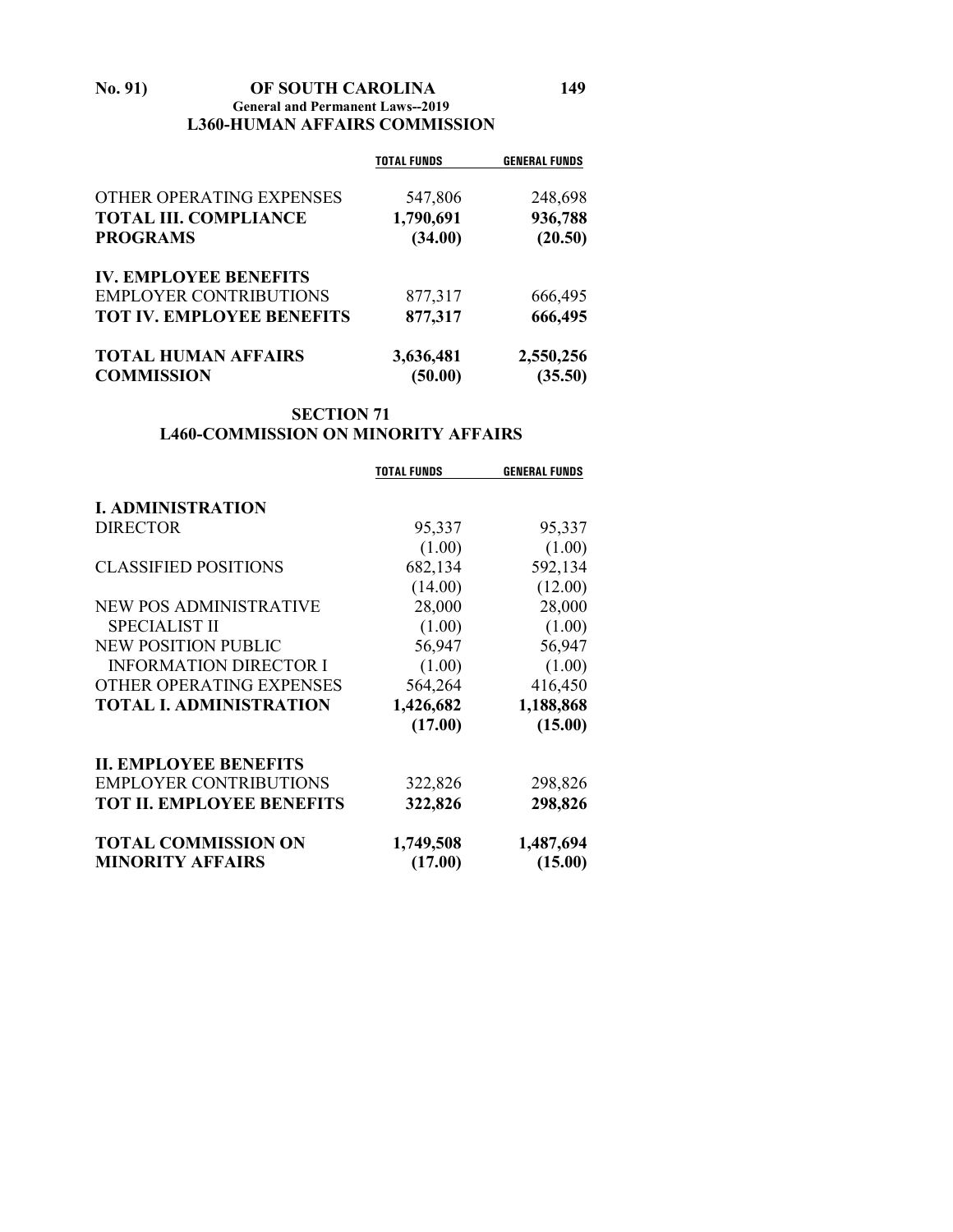#### **SECTION 72 R040-PUBLIC SERVICE COMMISSION**

|                                   | <b>TOTAL FUNDS</b>   | <b>GENERAL FUNDS</b> |
|-----------------------------------|----------------------|----------------------|
| <b>I. ADMINISTRATION</b>          |                      |                      |
|                                   |                      |                      |
| <b>EXECUTIVE DIRECTOR</b>         | 129,646              |                      |
|                                   | (1.00)               |                      |
| <b>CHAIRMAN</b>                   | 131,393              |                      |
|                                   | (1.00)               |                      |
| <b>COMMISSIONERS</b>              | 776,896              |                      |
|                                   | (6.00)               |                      |
| <b>CLASSIFIED POSITIONS</b>       | 2,197,590            |                      |
|                                   | (31.00)              |                      |
| <b>NEW POSITION</b>               |                      |                      |
| <b>ACCNTING/FISCAL MANAGER II</b> | (1.00)               |                      |
| NEW POSITION PROGRAM              |                      |                      |
| <b>MANAGER II</b>                 | (1.00)               |                      |
| <b>NEW POSITION EXECUTIVE</b>     |                      |                      |
| <b>ASSISTANT II</b>               | (3.00)               |                      |
| OTHER PERSONAL SERVICES           | 87,000               |                      |
| OTHER OPERATING EXPENSES          | 985,017              |                      |
| <b>TOT I. ADMINISTRATION</b>      | 4,307,542            |                      |
|                                   | (44.00)              |                      |
|                                   |                      |                      |
| <b>II. EMPLOYEE BENEFITS</b>      |                      |                      |
| <b>EMPLOYER CONTRIBUTIONS</b>     | 1,381,396            |                      |
| <b>TOT II. EMPLOYEE BENEFITS</b>  | 1,381,396            |                      |
| <b>TOTAL PUBLIC SERVICE</b>       |                      |                      |
| <b>COMMISSION</b>                 | 5,688,938<br>(44.00) |                      |
|                                   |                      |                      |

#### **SECTION 73 R060-OFFICE OF REGULATORY STAFF**

|                               | <b>TOTAL FUNDS</b> | <b>GENERAL FUNDS</b> |
|-------------------------------|--------------------|----------------------|
| <b>I. OFFICE OF EXECUTIVE</b> |                    |                      |
| DIRECTOR                      |                    |                      |
| DIRECTOR                      | 175,117            |                      |
|                               | (1.00)             |                      |
| UNCLASSIFIED POSITIONS        | 959,961            |                      |
|                               |                    |                      |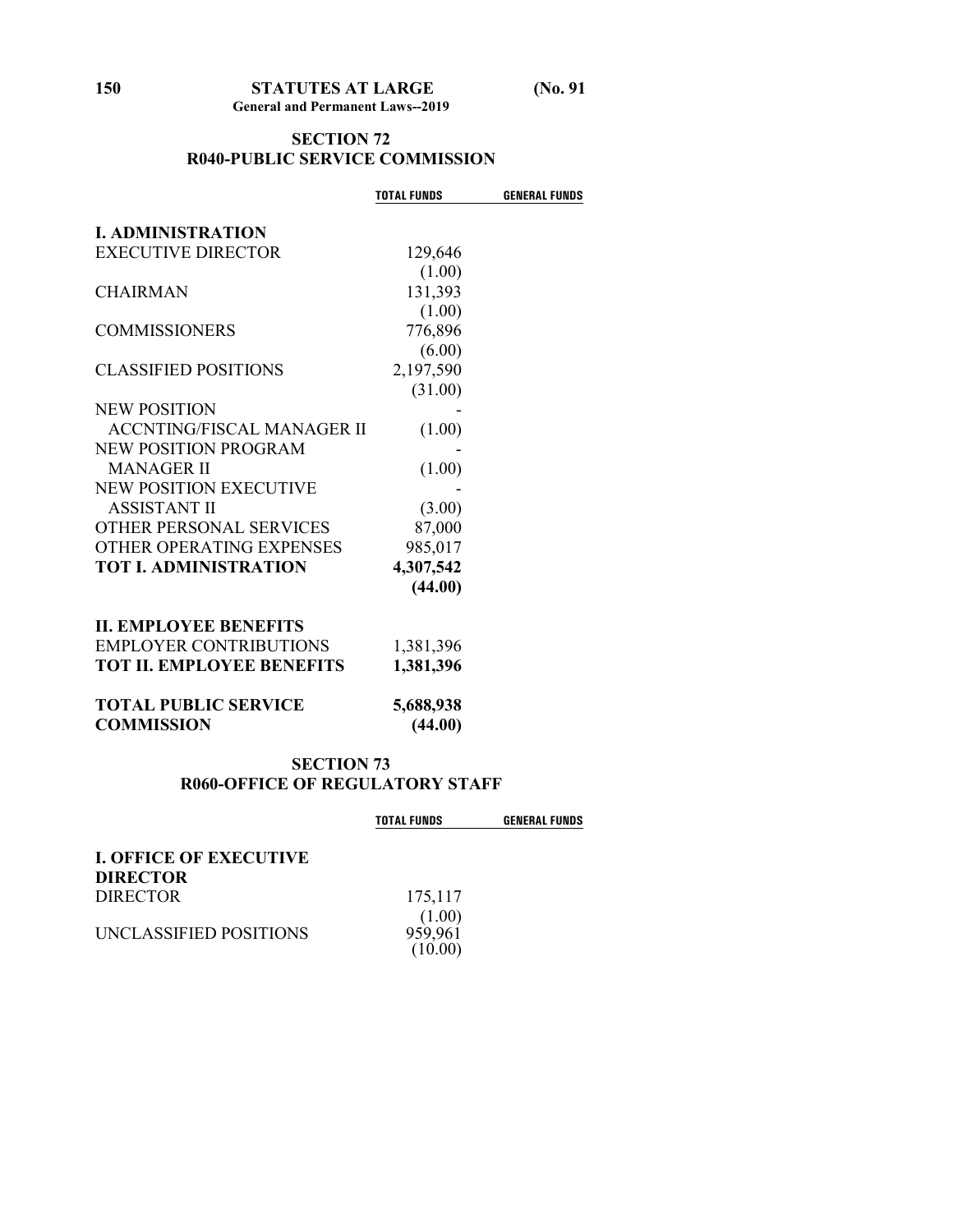#### **No. 91) OF SOUTH CAROLINA 151 General and Permanent Laws--2019 R060-OFFICE OF REGULATORY STAFF**

|                                                         | <b>TOTAL FUNDS</b> | <b>GENERAL FUNDS</b> |
|---------------------------------------------------------|--------------------|----------------------|
| OTHER OPERATING EXPENSES                                | 1,738,347          |                      |
| <b>DUAL PARTY RELAY FUNDS</b>                           | 4,165,696          |                      |
| <b>TOTAL I. OFFICE OF</b>                               | 7,039,121          |                      |
| <b>EXECUTIVE DIRECTOR</b>                               | (11.00)            |                      |
|                                                         |                    |                      |
| <b>II. SUPPORT SERVICES</b>                             |                    |                      |
| UNCLASSIFIED POSITIONS                                  | 1,712,276          |                      |
|                                                         | (29.00)            |                      |
| OTHER OPERATING EXPENSES                                | 300,000            |                      |
| <b>TOT II. SUPPORT SERVICES</b>                         | 2,012,276          |                      |
|                                                         | (29.00)            |                      |
|                                                         |                    |                      |
| <b>III. TELECOM, TRANS, WATER/</b><br><b>WASTEWATER</b> |                    |                      |
| UNCLASSIFIED POSITIONS                                  | 1,101,238          |                      |
|                                                         | (16.00)            |                      |
| TOTAL III. TELECOM, TRANS,                              | 1,101,238          |                      |
| <b>WATER/WASTEWATER</b>                                 | (16.00)            |                      |
| <b>IV. ELECTRIC AND GAS</b>                             |                    |                      |
| UNCLASSIFIED POSITIONS                                  | 1,505,024          |                      |
|                                                         | (18.00)            |                      |
| <b>TOT IV. ELECTRIC AND GAS</b>                         | 1,505,024          |                      |
|                                                         | (18.00)            |                      |
|                                                         |                    |                      |
| <b>V. ENERGY OFFICE</b>                                 |                    |                      |
| <b>A. ENERGY PROGRAMS</b>                               |                    |                      |
| UNCLASSIFIED POSITIONS                                  | 775,247            |                      |
| OTHER PERSONAL SERVICES                                 | (13.33)<br>33,360  |                      |
| OTHER OPERATING EXPENSES                                | 375,331            |                      |
| <b>ALLOC OTHER ENTITIES</b>                             | 135,000            |                      |
| <b>TOT A. ENERGY PROGRAMS</b>                           | 1,318,938          |                      |
|                                                         | (13.33)            |                      |
|                                                         |                    |                      |
| <b>B. RADIOACTIVE WASTE</b>                             |                    |                      |
| UNCLASSIFIED POSITIONS                                  | 127,500            |                      |
|                                                         | (4.67)             |                      |
|                                                         |                    |                      |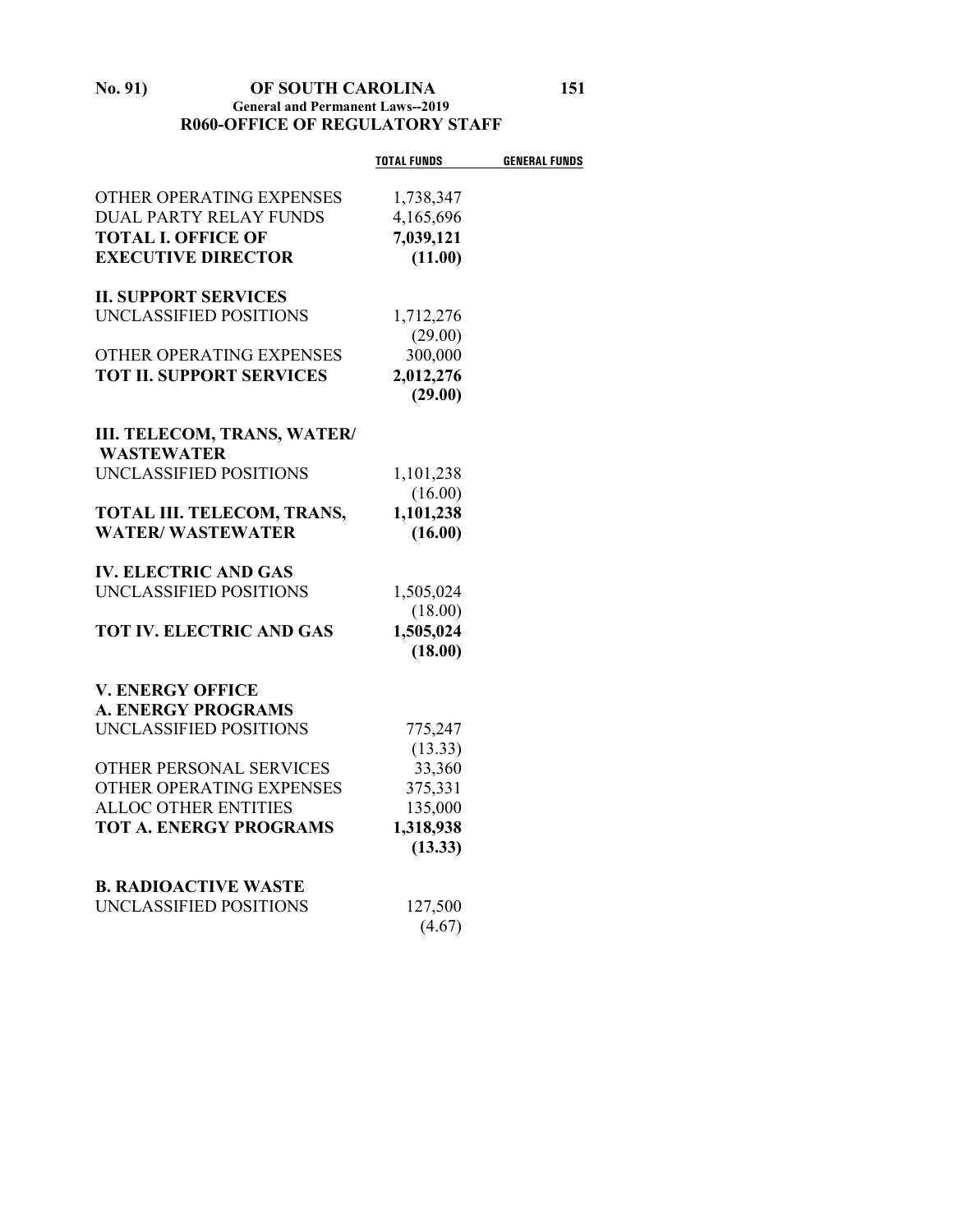#### **General and Permanent Laws--2019 R060-OFFICE OF REGULATORY STAFF**

|                                                 | TOTAL FUNDS           | GENERAL FUNDS |
|-------------------------------------------------|-----------------------|---------------|
| OTHER OPERATING EXPENSES                        | 94,924                |               |
| <b>TOT B. RADIOACTIVE WASTE</b>                 | 222,424               |               |
|                                                 | (4.67)                |               |
| <b>TOTAL V. ENERGY OFFICE</b>                   | 1,541,362             |               |
|                                                 | (18.00)               |               |
| VI. EMPLOYEE BENEFITS                           |                       |               |
| <b>EMPLOYER CONTRIBUTIONS</b>                   | 2,267,818             |               |
| <b>TOT VI. EMPLOYEE BENEFITS</b>                | 2,267,818             |               |
| <b>TOT OFFICE OF REGULATORY</b><br><b>STAFF</b> | 15,466,839<br>(92.00) |               |

#### **SECTION 74 R080-WORKERS' COMPENSATION COMMISSION**

|                             | <b>TOTAL FUNDS</b> | <b>GENERAL FUNDS</b> |
|-----------------------------|--------------------|----------------------|
| <b>I. ADMINISTRATION</b>    |                    |                      |
| <b>DIRECTOR</b>             | 135,967            | 135,967              |
|                             | (1.00)             | (1.00)               |
| <b>CLASSIFIED POSITIONS</b> | 839,077            | 47,092               |
|                             | (22.00)            | (1.00)               |
| OTHER PERSONAL SERVICES     | 41,000             |                      |
| OTHER OPERATING EXPENSES    | 2,700,713          | 75,000               |
| TOT I. ADMINISTRATION       | 3,716,757          | 258,059              |
|                             | (23.00)            | (2.00)               |
| <b>II. JUDICIAL</b>         |                    |                      |
| <b>A. COMMISSIONERS</b>     |                    |                      |
| CHAIRMAN                    | 164,762            | 164,762              |
|                             | (1.00)             | (1.00)               |
| <b>COMMISSIONERS</b>        | 959,769            | 959,769              |
|                             | (6.00)             | (6.00)               |
| <b>TAXABLE SUBSISTENCE</b>  | 70,000             |                      |
| <b>CLASSIFIED POSITIONS</b> | 313,837            | 313,837              |
|                             | (7.00)             | (7.00)               |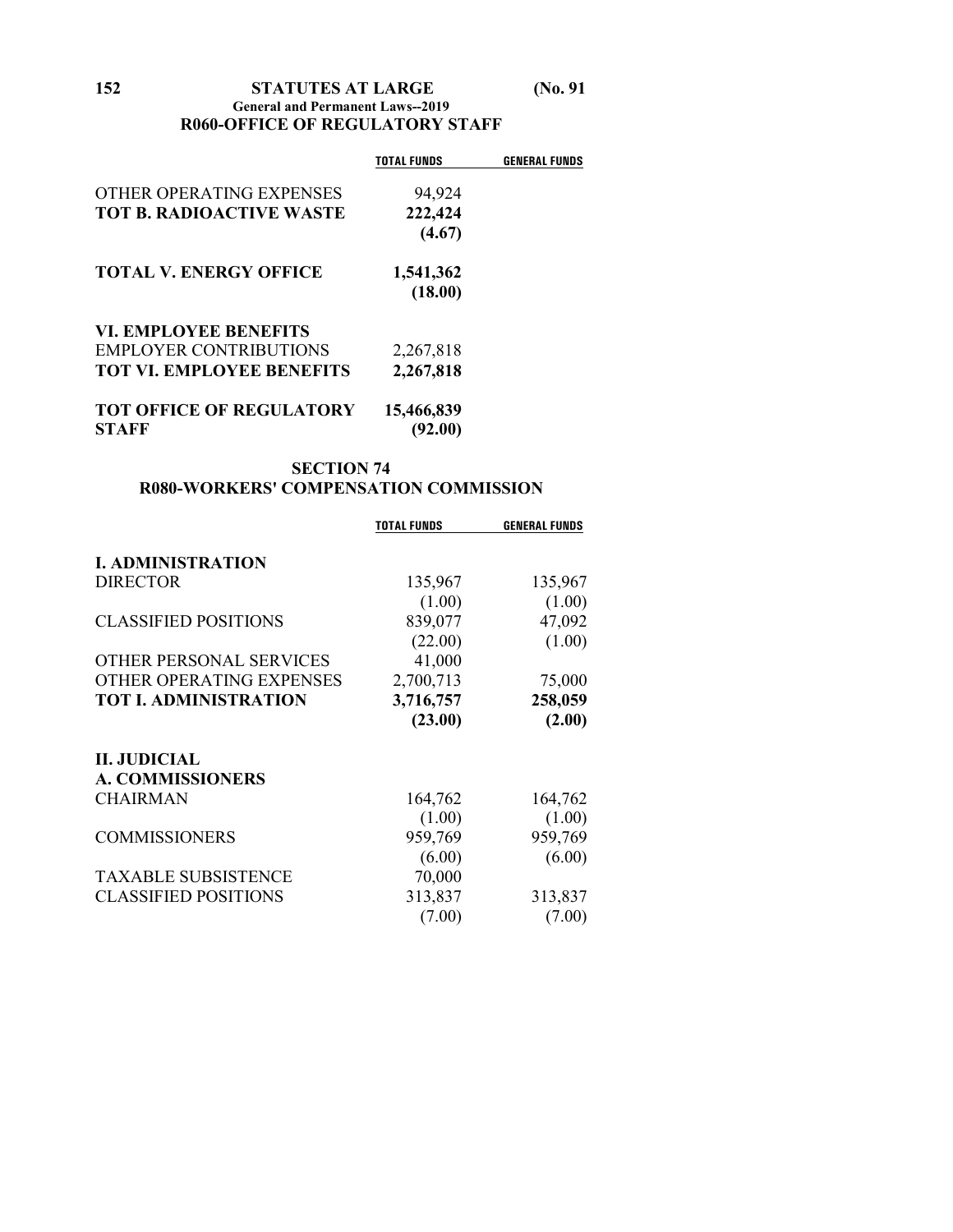#### **No. 91) OF SOUTH CAROLINA 153 General and Permanent Laws--2019 R080-WORKERS' COMPENSATION COMMISSION**

|                                     | <b>TOTAL FUNDS</b> | <b>GENERAL FUNDS</b> |
|-------------------------------------|--------------------|----------------------|
| OTHER OPERATING EXPENSES            | 230,700            |                      |
| <b>TOT A. COMMISSIONERS</b>         | 1,739,068          | 1,438,368            |
|                                     | (14.00)            | (14.00)              |
|                                     |                    |                      |
| <b>B. MANAGEMENT</b>                |                    |                      |
| <b>CLASSIFIED POSITIONS</b>         | 331,561            | 29,267               |
|                                     | (8.00)             | (1.00)               |
| <b>OTHER OPER EXPENSES</b>          | 12,800             |                      |
| <b>TOTAL B. MANAGEMENT</b>          | 344,361            | 29,267               |
|                                     | (8.00)             | (1.00)               |
| <b>TOTAL II. JUDICIAL</b>           | 2,083,429          | 1,467,635            |
|                                     | (22.00)            | (15.00)              |
|                                     |                    |                      |
| <b>III. INSURANCE &amp; MEDICAL</b> |                    |                      |
| <b>SERVICES</b>                     |                    |                      |
| <b>CLASSIFIED POSITIONS</b>         | 486,095            | 26,632               |
|                                     | (9.00)             | (1.00)               |
| OTHER PERSONAL SERVICES             | 22,881             |                      |
| OTHER OPERATING EXPENSES            | 54,500             |                      |
| <b>TOTAL III. INSURANCE &amp;</b>   | 563,476            | 26,632               |
| <b>MEDICAL SERVICES</b>             | (9.00)             | (1.00)               |
| <b>IV. CLAIMS</b>                   |                    |                      |
| <b>CLASSIFIED POSITIONS</b>         | 358,073            | 77,223               |
|                                     | (9.00)             | (1.00)               |
| OTHER OPERATING EXPENSES            | 19,700             |                      |
| <b>TOTAL IV. CLAIMS</b>             | 377,773            | 77,223               |
|                                     | (9.00)             | (1.00)               |
| <b>V. EMPLOYEE BENEFITS</b>         |                    |                      |
| <b>EMPLOYER CONTRIBUTIONS</b>       | 1,368,846          | 672,887              |
| <b>TOT V. EMPLOYEE BENEFITS</b>     | 1,368,846          | 672,887              |
| <b>TOT WORKERS' COMPENSAT</b>       | 8,110,281          | 2,502,436            |
| <b>COMMISSION</b>                   | (63.00)            | (19.00)              |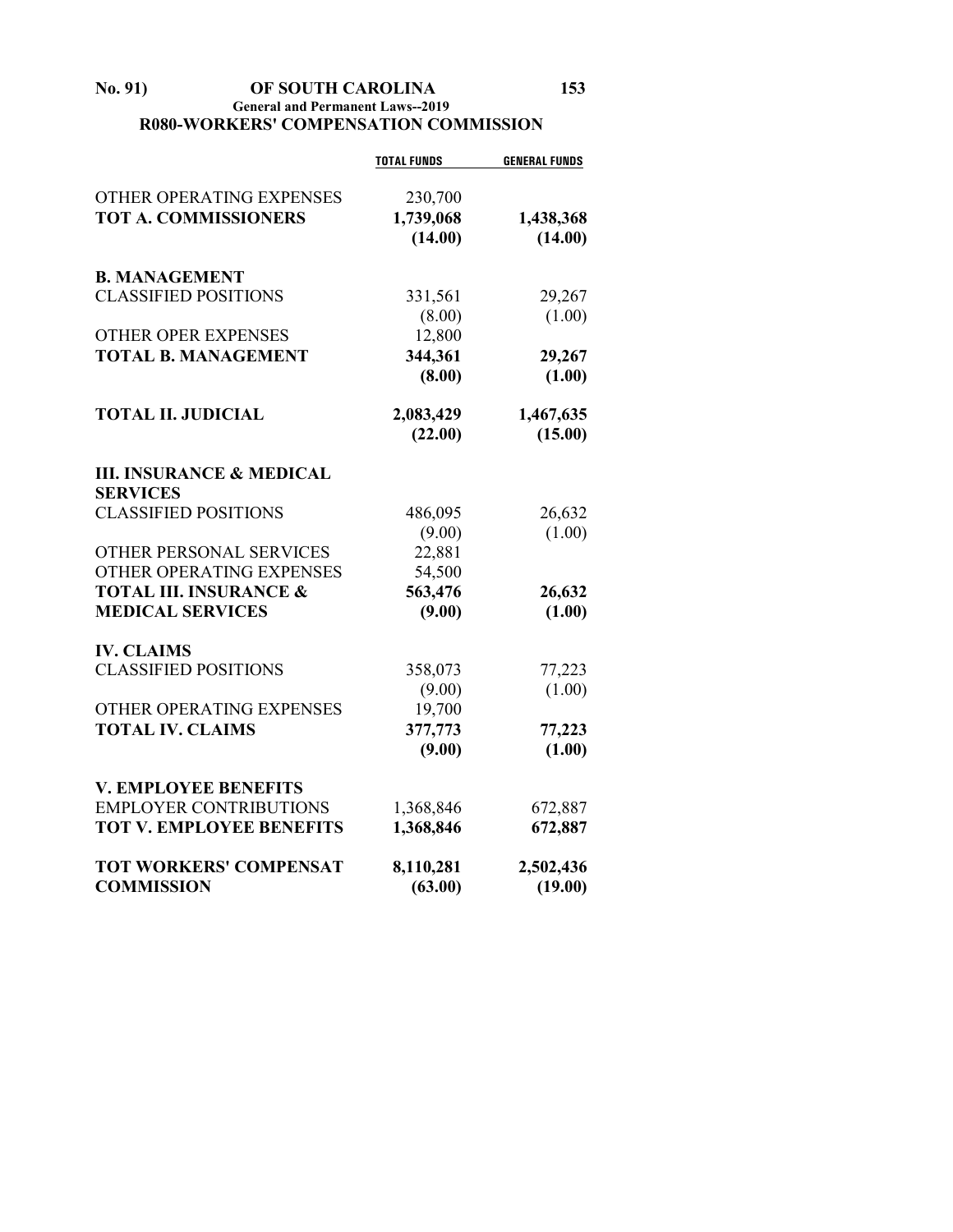#### **SECTION 75 R120-STATE ACCIDENT FUND**

|                                | <b>TOTAL FUNDS</b> | <b>GENERAL FUNDS</b> |
|--------------------------------|--------------------|----------------------|
| <b>I. ADMINISTRATION</b>       |                    |                      |
| <b>DIRECTOR</b>                | 104,378            |                      |
|                                | (1.00)             |                      |
| CLASSIFIED POSITIONS           | 3,221,306          |                      |
|                                | (76.00)            |                      |
| OTHER OPERATING EXPENSES       | 3,116,914          |                      |
| <b>EDUCATIONAL TRAINING</b>    | 5,000              |                      |
| <b>TOTAL I. ADMINISTRATION</b> | 6,447,598          |                      |
|                                | (77.00)            |                      |
|                                |                    |                      |
| <b>IL UNINSURED EMPLOYERS</b>  |                    |                      |
| <b>FUND</b>                    |                    |                      |
| <b>CLASSIFIED POSITIONS</b>    | 510,034            |                      |
|                                | (11.00)            |                      |
| OTHER OPERATING EXPENSES       | 403,074            |                      |
| <b>TOTAL II. UNINSURED</b>     | 913,108            |                      |
| <b>EMPLOYERS FUND</b>          | (11.00)            |                      |
| <b>III. EMPLOYEE BENEFITS</b>  |                    |                      |
| <b>EMPLOYER CONTRIBUTIONS</b>  |                    |                      |
| <b>TOT III. EMPLY BENEFITS</b> | 1,496,069          |                      |
|                                | 1,496,069          |                      |
| <b>TOTAL STATE ACCIDENT</b>    | 8,856,775          |                      |
| <b>FUND</b>                    | (88.00)            |                      |
|                                |                    |                      |

#### **SECTION 76 R140-PATIENTS' COMPENSATION FUND**

|                          | <b>TOTAL FUNDS</b> | <b>GENERAL FUNDS</b> |
|--------------------------|--------------------|----------------------|
| <b>I. ADMINISTRATION</b> |                    |                      |
| <b>DIRECTOR</b>          | 103,797            |                      |
|                          | (1.00)             |                      |
| CLASSIFIED POSITIONS     | 213,959            |                      |
|                          | (4.00)             |                      |
|                          |                    |                      |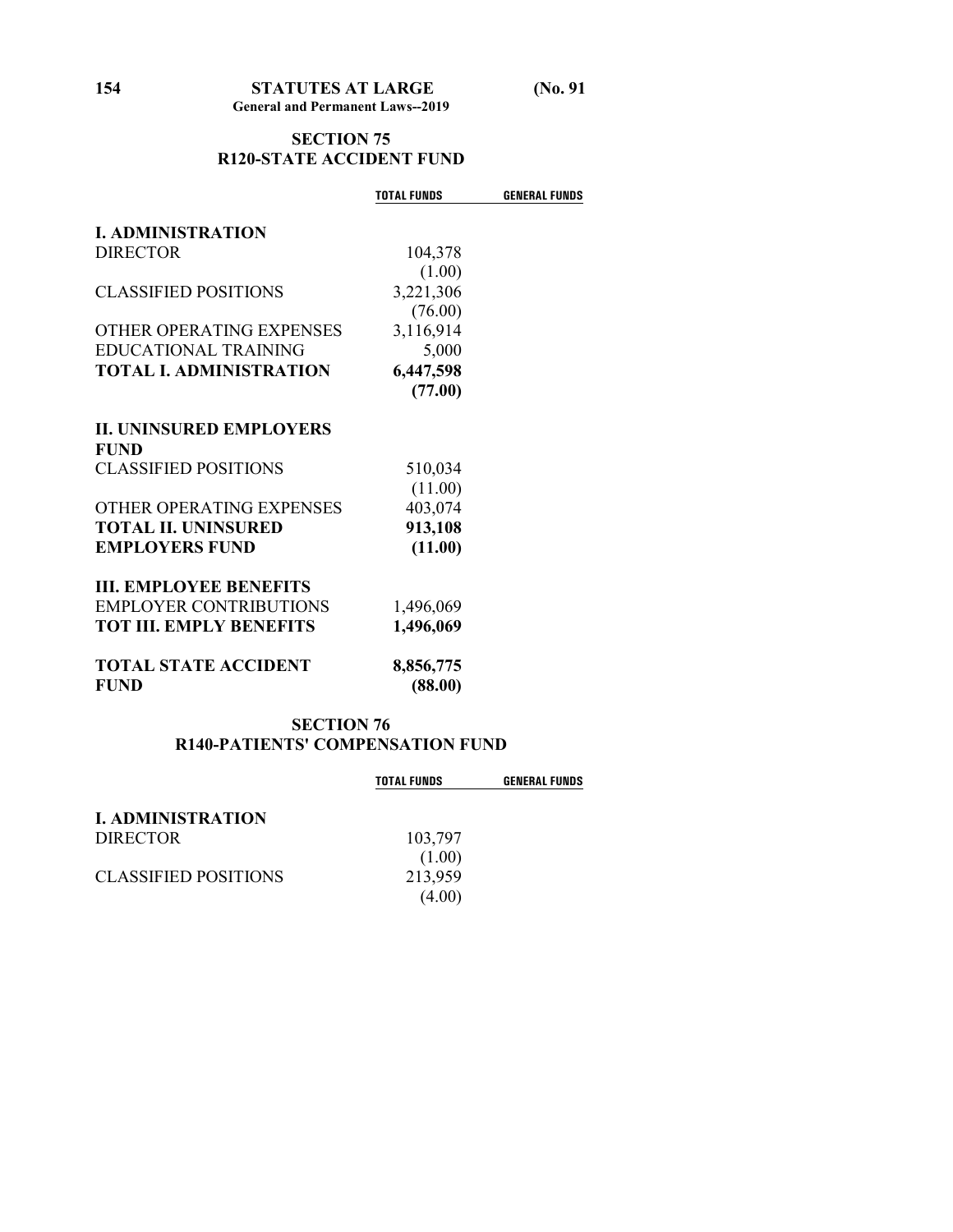#### **No. 91) OF SOUTH CAROLINA 155 General and Permanent Laws--2019 R140-PATIENTS' COMPENSATION FUND**

|                                  | <b>TOTAL FUNDS</b> | <b>GENERAL FUNDS</b> |
|----------------------------------|--------------------|----------------------|
| OTHER PERSONAL SERVICES          | 15,000             |                      |
| OTHER OPERATING EXPENSES         | 661,244            |                      |
| <b>TOTAL I. ADMINISTRATION</b>   | 994,000            |                      |
|                                  | (5.00)             |                      |
| <b>II. EMPLOYEE BENEFITS</b>     |                    |                      |
| <b>EMPLOYER CONTRIBUTIONS</b>    | 98,000             |                      |
| <b>TOT II. EMPLOYEE BENEFITS</b> | 98,000             |                      |
| <b>TOTAL PATIENTS'</b>           | 1,092,000          |                      |
| <b>COMPENSATION FUND</b>         | (5.00)             |                      |

#### **SECTION 78 R200-DEPARTMENT OF INSURANCE**

|                                  | <b>TOTAL FUNDS</b> | <b>GENERAL FUNDS</b> |
|----------------------------------|--------------------|----------------------|
|                                  |                    |                      |
| <b>I. ADMINISTRATION</b>         |                    |                      |
| <b>CHIEF INSURANCE COMISNER</b>  | 157,762            | 157,762              |
|                                  | (1.00)             | (1.00)               |
| <b>CLASSIFIED POSITIONS</b>      | 1,839,473          | 805,839              |
|                                  | (28.25)            | (22.30)              |
| UNCLASSIFIED POSITIONS           | 257,049            | 176,000              |
|                                  | (1.50)             | (1.50)               |
| OTHER PERSONAL SERVICES          | 194,959            | 143,642              |
| OTHER OPERATING EXPENSES         | 1,186,920          | 394,830              |
| <b>TOTAL I. ADMINISTRATION</b>   | 3,636,163          | 1,678,073            |
|                                  | (30.75)            | (24.80)              |
| <b>II. PROGRAMS AND SERVICES</b> |                    |                      |
| <b>A. SOLVENCY</b>               |                    |                      |
| <b>CLASSIFIED POSITIONS</b>      | 608,933            | 141,319              |
|                                  | (16.00)            | (1.00)               |
| UNCLASSIFIED POSITIONS           | 83,856             | 544                  |
|                                  | (0.50)             |                      |
| OTHER PERSONAL SERVICES          | 217,042            | 29,150               |
| OTHER OPERATING EXPENSES         | 469,296            | 13,257               |
| <b>TOTAL A. SOLVENCY</b>         | 1,379,127          | 184,270              |
|                                  | (16.50)            | (1.00)               |
|                                  |                    |                      |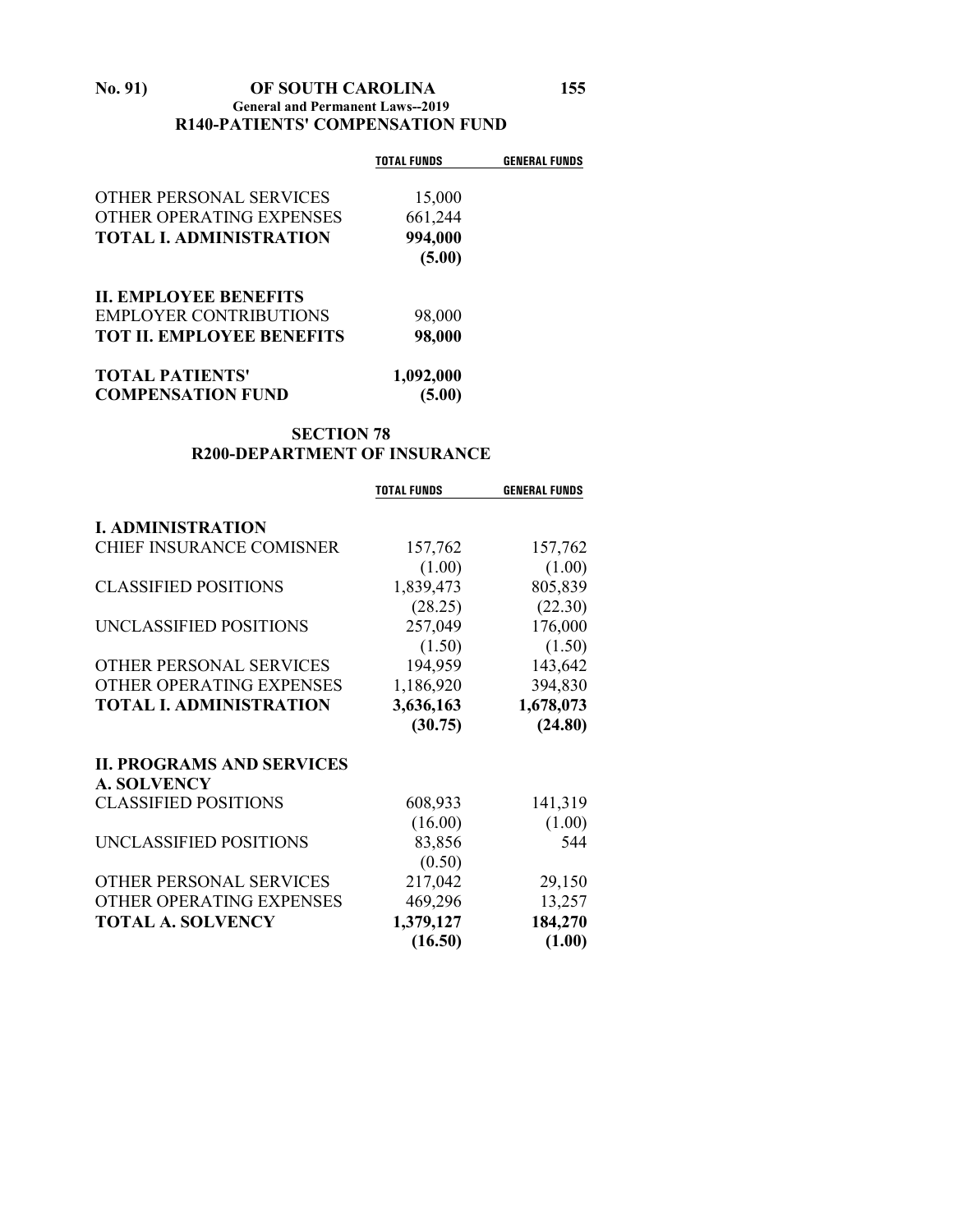#### **156 STATUTES AT LARGE (No. 91 General and Permanent Laws--2019 R200-DEPARTMENT OF INSURANCE**

|                                  | <b>TOTAL FUNDS</b> | <b>GENERAL FUNDS</b> |
|----------------------------------|--------------------|----------------------|
| <b>B. LICENSING</b>              |                    |                      |
| <b>CLASSIFIED POSITIONS</b>      |                    |                      |
|                                  | 330,562            | 66,010               |
| <b>NEW POSITION PROGRAM</b>      | (9.00)             | (2.00)               |
|                                  | 52,000             | 52,000               |
| <b>COORDINATOR I</b>             | (1.00)             | (1.00)               |
| <b>NEW POSITION PROJECT</b>      | 62,000             | 62,000               |
| <b>MANAGER I</b>                 | (1.00)             | (1.00)               |
| UNCLASSIFIED POSITIONS           | 23,234             |                      |
|                                  | (0.50)             |                      |
| OTHER PERSONAL SERVICES          | 56,371             | 297                  |
| OTHER OPERATING EXPENSES         | 329,884            | 4,981                |
| <b>TOTAL B. LICENSING</b>        | 854,051            | 185,288              |
|                                  | (11.50)            | (4.00)               |
| <b>C. TAXATION</b>               |                    |                      |
| <b>CLASSIFIED POSITIONS</b>      | 248,538            | 92,523               |
|                                  | (3.00)             | (0.50)               |
| OTHER PERSONAL SERVICES          | 15,852             | 15,852               |
| OTHER OPERATING EXPENSES         | 175,467            | 8,740                |
| <b>TOTAL C. TAXATION</b>         | 439,857            | 117,115              |
|                                  | (3.00)             | (0.50)               |
|                                  |                    |                      |
| <b>D. CONSUMER SERVICES/</b>     |                    |                      |
| <b>COMPLAINTS</b>                |                    |                      |
| <b>CLASSIFIED POSITIONS</b>      | 434,752            | 297,749              |
|                                  | (9.00)             | (2.00)               |
| UNCLASSIFIED POSITIONS           | 81,651             | 27,880               |
|                                  | (0.50)             | (0.50)               |
| OTHER PERSONAL SERVICES          | 46,954             | 29,728               |
| OTHER OPERATING EXPENSES         | 164,107            | 28,907               |
| <b>TOTAL D. CONSUMER</b>         | 727,464            | 384,264              |
| <b>SERVICES/COMPLAINTS</b>       | (9.50)             | (2.50)               |
|                                  |                    |                      |
| <b>E. POLICY FORMS AND RATES</b> |                    |                      |
| <b>CLASSIFIED POSITIONS</b>      | 1,037,009          | 687,009              |
|                                  | (14.00)            | (6.00)               |
| UNCLASSIFIED POSITIONS           | 176,536            | 85,536               |
|                                  | (0.50)             | (0.50)               |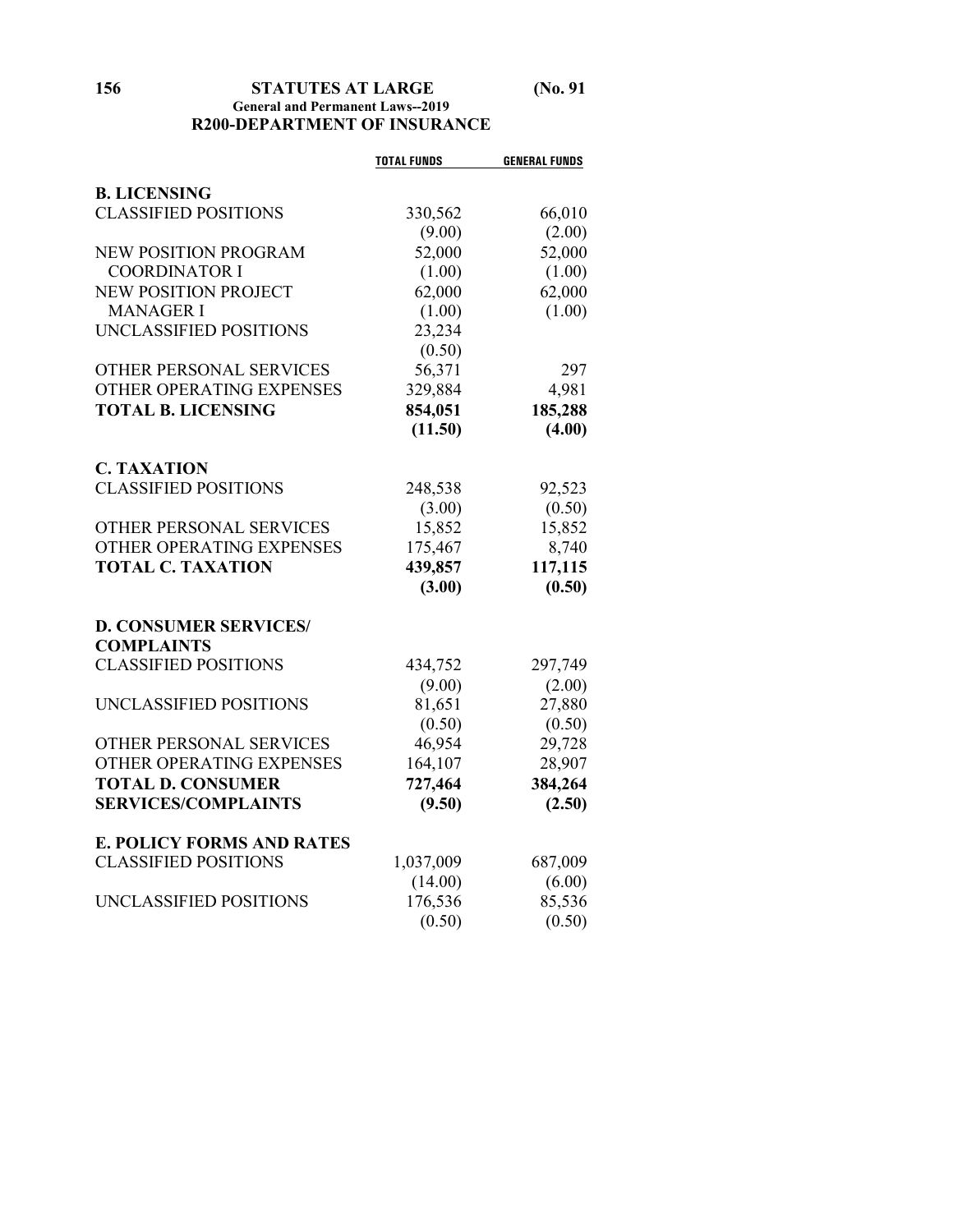#### **No. 91) OF SOUTH CAROLINA 157 General and Permanent Laws--2019 R200-DEPARTMENT OF INSURANCE**

|            | <b>GENERAL FUNDS</b>                                                                                                                                                      |
|------------|---------------------------------------------------------------------------------------------------------------------------------------------------------------------------|
|            | 5,564                                                                                                                                                                     |
|            | 101,671                                                                                                                                                                   |
|            | 879,780                                                                                                                                                                   |
| (14.50)    | (6.50)                                                                                                                                                                    |
|            |                                                                                                                                                                           |
|            |                                                                                                                                                                           |
|            |                                                                                                                                                                           |
|            |                                                                                                                                                                           |
|            |                                                                                                                                                                           |
|            |                                                                                                                                                                           |
|            |                                                                                                                                                                           |
|            |                                                                                                                                                                           |
|            |                                                                                                                                                                           |
|            |                                                                                                                                                                           |
|            |                                                                                                                                                                           |
|            |                                                                                                                                                                           |
|            |                                                                                                                                                                           |
| 665,913    |                                                                                                                                                                           |
| (8.00)     |                                                                                                                                                                           |
| 67,002     |                                                                                                                                                                           |
| (0.50)     |                                                                                                                                                                           |
| 169,085    |                                                                                                                                                                           |
| 1,249,655  |                                                                                                                                                                           |
| 2,151,655  |                                                                                                                                                                           |
| (8.50)     |                                                                                                                                                                           |
|            | 1,750,717                                                                                                                                                                 |
|            | (14.50)                                                                                                                                                                   |
|            |                                                                                                                                                                           |
|            |                                                                                                                                                                           |
| 2,107,355  | 989,930                                                                                                                                                                   |
| 2,107,355  | 989,930                                                                                                                                                                   |
| 18,049,474 | 4,418,720                                                                                                                                                                 |
| (97.00)    | (39.30)                                                                                                                                                                   |
|            | <b>TOTAL FUNDS</b><br>5,564<br>338,439<br>1,557,548<br>131,637<br>(2.75)<br>72,363<br>2,837,254<br>3,041,254<br>(2.75)<br>2,155,000<br>2,155,000<br>12,305,956<br>(66.25) |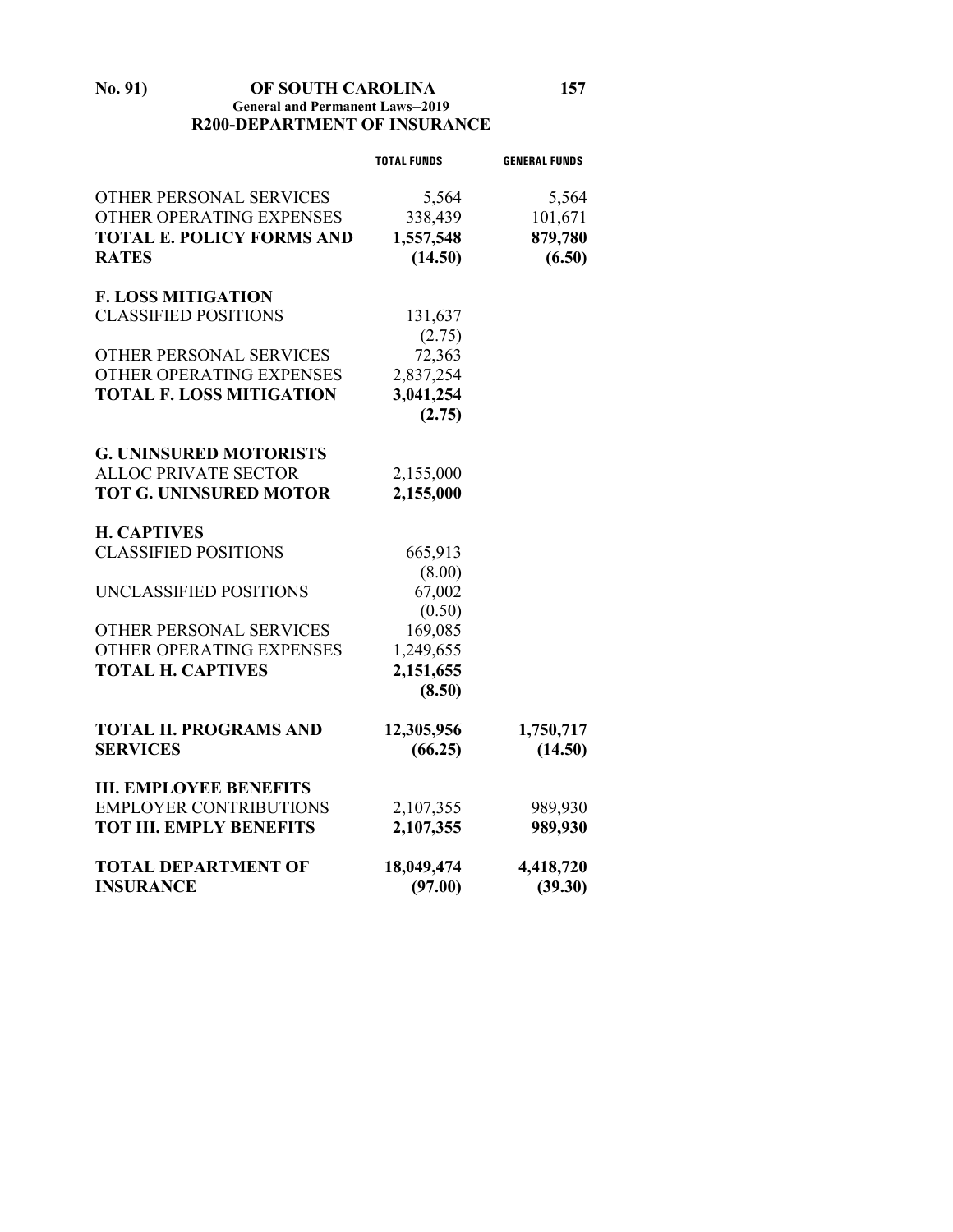#### **SECTION 79 R230-STATE BOARD OF FINANCIAL INSTITUTIONS**

|                                  | <b>TOTAL FUNDS</b> | <b>GENERAL FUNDS</b> |
|----------------------------------|--------------------|----------------------|
| <b>I. ADMINISTRATION</b>         |                    |                      |
| <b>OTHER PERSONAL SERVICES</b>   | 3,465              |                      |
| OTHER OPERATING EXPENSES         | 30,912             |                      |
| <b>TOTAL I. ADMINISTRATION</b>   | 34,377             |                      |
| <b>II. BANKING EXAMINERS</b>     |                    |                      |
| <b>COMMISSIONER OF BANKING</b>   | 124,132            |                      |
|                                  | (1.00)             |                      |
| <b>CLASSIFIED POSITIONS</b>      | 1,496,868          |                      |
|                                  | (21.00)            |                      |
| OTHER OPERATING EXPENSES         | 462,000            |                      |
| <b>TOT II. BANKING EXAMINERS</b> | 2,083,000          |                      |
|                                  | (22.00)            |                      |
| <b>III. CONSUMER FINANCE</b>     |                    |                      |
| <b>DIRECTOR</b>                  | 104,578            |                      |
|                                  | (1.00)             |                      |
| <b>CLASSIFIED POSITIONS</b>      | 1,351,315          |                      |
|                                  | (26.00)            |                      |
| <b>NEW POSITION AUDITOR III</b>  | 308,000            |                      |
|                                  | (7.00)             |                      |
| <b>OTHER PERSONAL SERVICES</b>   | 2,600              |                      |
| OTHER OPERATING EXPENSES         | 505,073            |                      |
| <b>TOT III. CONSUMER FINANCE</b> | 2,271,566          |                      |
|                                  | (34.00)            |                      |
| <b>IV. EMPLOYEE BENEFITS</b>     |                    |                      |
| <b>EMPLOYER CONTRIBUTIONS</b>    | 1,244,418          |                      |
| <b>TOT IV. EMPLOYEE BENEFITS</b> | 1,244,418          |                      |
| <b>TOTAL STATE BOARD OF</b>      | 5,633,361          |                      |
| <b>FINANCIAL INSTITUTIONS</b>    | (56.00)            |                      |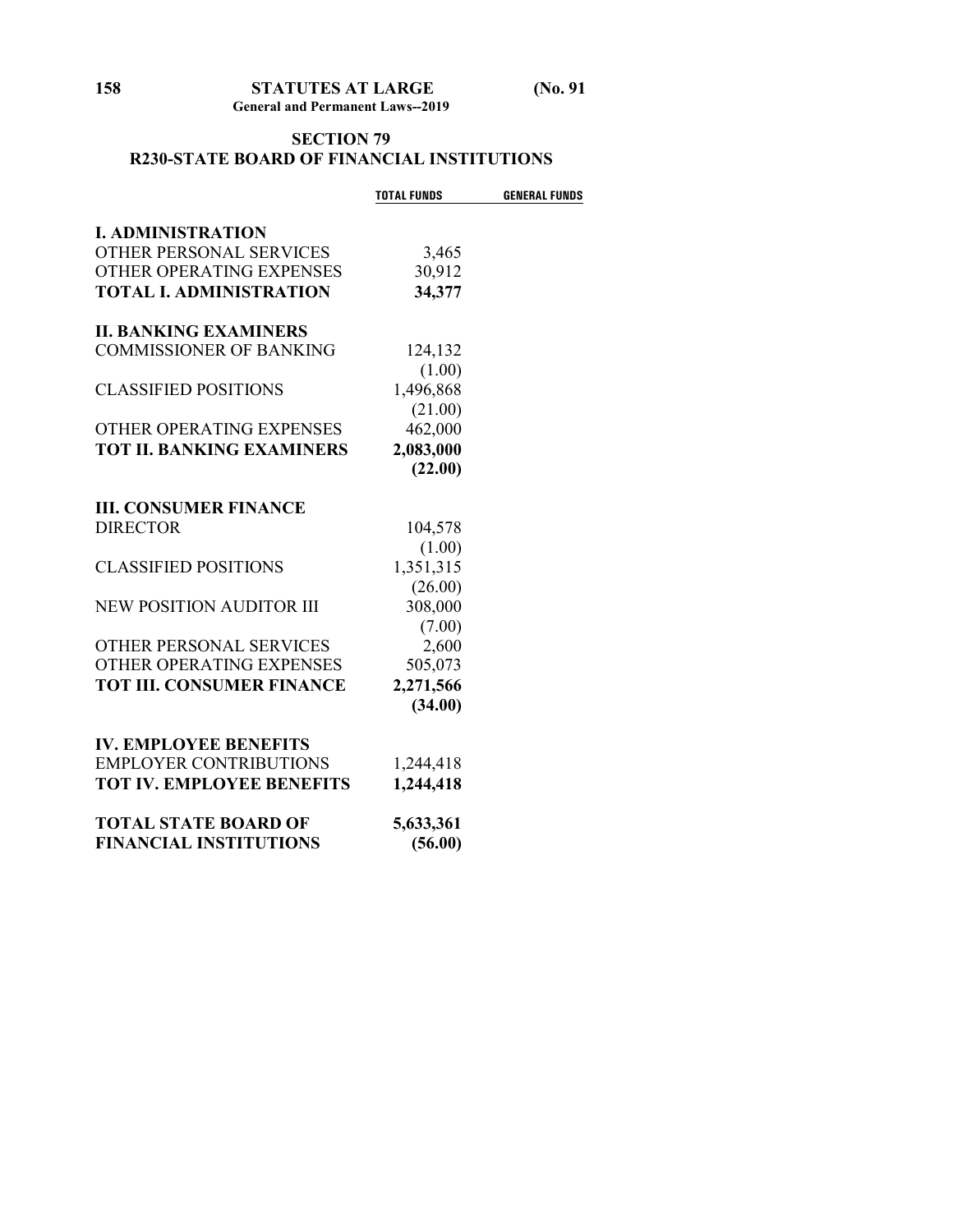## **No. 91) OF SOUTH CAROLINA 159**

**General and Permanent Laws--2019**

#### **SECTION 80 R280-DEPARTMENT OF CONSUMER AFFAIRS**

|                                   | <b>TOTAL FUNDS</b> | <b>GENERAL FUNDS</b> |
|-----------------------------------|--------------------|----------------------|
| <b>I. ADMINISTRATION</b>          |                    |                      |
| <b>ADMINISTRATOR</b>              | 122,787            | 122,787              |
|                                   | (1.00)             | (1.00)               |
| <b>CLASSIFIED POSITIONS</b>       | 305,964            | 74,139               |
|                                   | (6.00)             | (1.00)               |
| OTHER PERSONAL SERVICES           | 5,000              |                      |
| OTHER OPERATING EXPENSES          | 108,496            | 108,496              |
| <b>TOTAL I. ADMINISTRATION</b>    | 542,247            | 305,422              |
|                                   | (7.00)             | (2.00)               |
| <b>II. LEGAL</b>                  |                    |                      |
| <b>CLASSIFIED POSITIONS</b>       | 1,049,640          | 158,796              |
|                                   | (20.00)            | (4.00)               |
| OTHER PERSONAL SERVICES           | 15,000             |                      |
| OTHER OPERATING EXPENSES          | 314,739            | 109,000              |
| <b>TOTAL II. LEGAL</b>            | 1,379,379          | 267,796              |
|                                   | (20.00)            | (4.00)               |
| <b>III. CONSUMER SERVICES</b>     |                    |                      |
| <b>CLASSIFIED POSITIONS</b>       | 249,444            | 48,852               |
|                                   | (6.00)             | (1.00)               |
| OTHER PERSONAL SERVICES           | 33,000             |                      |
| OTHER OPERATING EXPENSES          | 30,520             | 30,520               |
| <b>TOT III. CONSUMER SERVICES</b> | 312,964            | 79,372               |
|                                   | (6.00)             | (1.00)               |
| <b>IV. CONSUMER ADVOCACY</b>      |                    |                      |
| <b>CLASSIFIED POSITIONS</b>       | 140,064            | 140,064              |
|                                   | (3.00)             | (3.00)               |
| NEW POSITION ATTORNEY III         | 90,000             | 90,000               |
|                                   | (1.00)             | (1.00)               |
| OTHER OPERATING EXPENSES          | 60,000             | 60,000               |
| <b>TOT IV. CONSUMER ADVOCACY</b>  | 290,064            | 290,064              |
|                                   | (4.00)             | (4.00)               |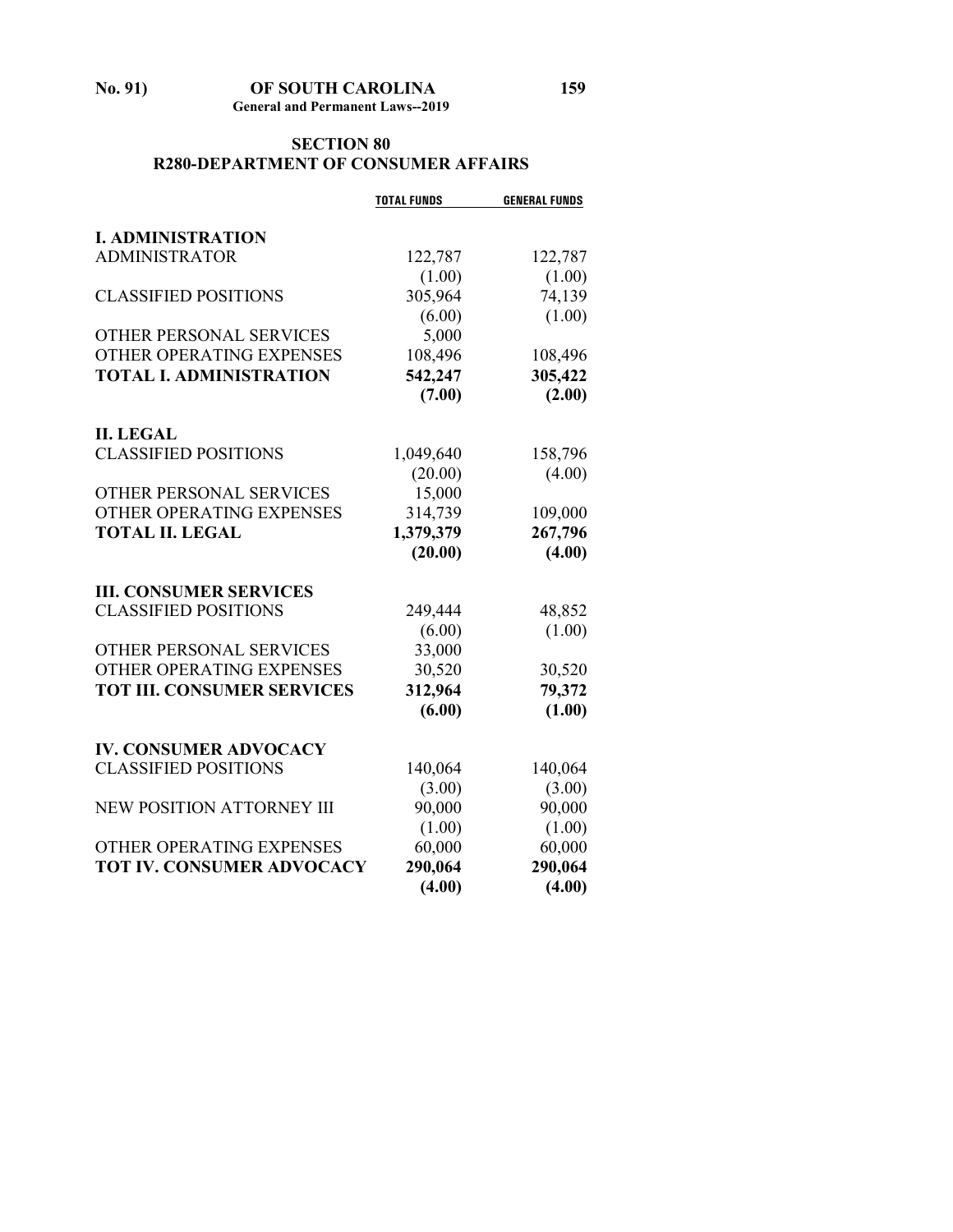#### **160 STATUTES AT LARGE (No. 91 General and Permanent Laws--2019 R280-DEPARTMENT OF CONSUMER AFFAIRS**

|                                        | <b>TOTAL FUNDS</b> | <b>GENERAL FUNDS</b> |
|----------------------------------------|--------------------|----------------------|
| <b>V. PUBLIC INFORMATION &amp; EDU</b> |                    |                      |
| <b>CLASSIFIED POSITIONS</b>            | 127,938            | 127,938              |
|                                        | (3.00)             | (3.00)               |
| OTHER PERSONAL SERVICES                | 3,000              |                      |
|                                        |                    |                      |
| OTHER OPERATING EXPENSES               | 33,536             | 20,000               |
| <b>TOTAL V. PUBLIC INFORMATION</b>     | 164,474            | 147,938              |
| <b>&amp; EDUCATION</b>                 | (3.00)             | (3.00)               |
| VI. ID THEFT UNIT                      |                    |                      |
| <b>CLASSIFIED POSITIONS</b>            | 183,310            | 183,310              |
|                                        | (4.00)             | (4.00)               |
| OTHER OPERATING EXPENSES               | 53,250             | 53,250               |
| <b>TOTAL VI. ID THEFT UNIT</b>         | 236,560            | 236,560              |
|                                        | (4.00)             | (4.00)               |
| <b>VII. EMPLOYEE BENEFITS</b>          |                    |                      |
| <b>EMPLOYER CONTRIBUTIONS</b>          | 785,055            | 323,925              |
| <b>TOTAL VII. EMPLOYEE BENEFITS</b>    | 785,055            | 323,925              |
| <b>TOTAL DEPARTMENT OF</b>             | 3,710,743          | 1,651,077            |
| <b>CONSUMER AFFAIRS</b>                | (44.00)            | (18.00)              |
|                                        |                    |                      |

#### **SECTION 81 R360-DEPARTMENT OF LABOR, LICENSING & REGULATION**

|                                | <b>TOTAL FUNDS</b> | <b>GENERAL FUNDS</b> |
|--------------------------------|--------------------|----------------------|
| <b>I. ADMINISTRATION</b>       |                    |                      |
| <b>DIRECTOR</b>                | 140,745            |                      |
|                                | (1.00)             |                      |
| <b>CLASSIFIED POSITIONS</b>    | 3,766,052          |                      |
|                                | (79.09)            |                      |
| OTHER PERSONAL SERVICES        | 500,000            |                      |
| OTHER OPERATING EXPENSES       | 1,282,996          |                      |
| <b>TOTAL I. ADMINISTRATION</b> | 5,689,793          |                      |
|                                | (80.09)            |                      |
|                                |                    |                      |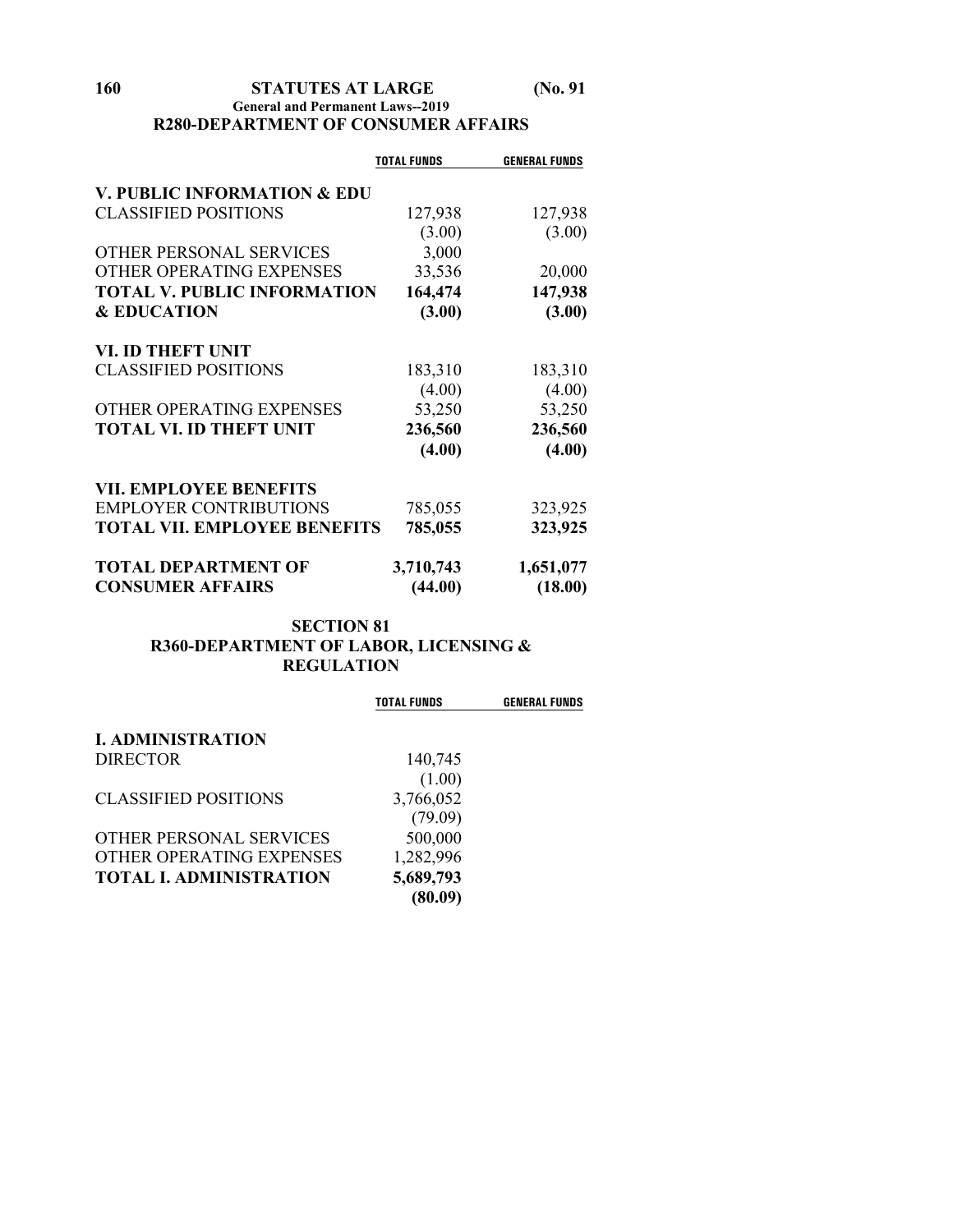#### **No. 91) OF SOUTH CAROLINA 161 General and Permanent Laws--2019 R360-DEPARTMENT OF LABOR, LICENSING & REGULATION**

|                                    | <b>TOTAL FUNDS</b> | <b>GENERAL FUNDS</b> |
|------------------------------------|--------------------|----------------------|
| <b>II. PROGRAMS &amp; SERVICES</b> |                    |                      |
| <b>A. OSHA VOLUNTARY PROG</b>      |                    |                      |
| <b>CLASSIFIED POSITIONS</b>        | 669,312            | 38,243               |
|                                    | (18.98)            | (6.26)               |
| OTHER OPERATING EXPENSES           | 276,354            | 40,000               |
| <b>TOTAL A. OSHA VOLUNTARY</b>     | 945,666            | 78,243               |
| <b>PROGRAMS</b>                    | (18.98)            | (6.26)               |
| <b>B. OCCUPATIONAL SAFETY</b>      |                    |                      |
| <b>&amp; HEALTH</b>                |                    |                      |
| <b>CLASSIFIED POSITIONS</b>        | 1,726,315          | 859,821              |
|                                    | (52.44)            | (26.56)              |
| OTHER PERSONAL SERVICES            | 8,397              | 4,302                |
| OTHER OPERATING EXPENSES           | 700,355            | 191,562              |
| <b>TOTAL B. OCCUPATIONAL</b>       | 2,435,067          | 1,055,685            |
| <b>SAFETY &amp; HEALTH</b>         | (52.44)            | (26.56)              |
| <b>C. FIRE ACADEMY</b>             |                    |                      |
| <b>CLASSIFIED POSITIONS</b>        | 1,451,463          |                      |
|                                    | (42.76)            |                      |
| OTHER PERSONAL SERVICES            | 1,789,100          |                      |
| OTHER OPERATING EXPENSES           | 4,079,111          |                      |
| <b>TOTAL C. FIRE ACADEMY</b>       | 7,319,674          |                      |
|                                    | (42.76)            |                      |
| <b>D. OFFICE OF STATE FIRE</b>     |                    |                      |
| <b>MARSHAL</b>                     |                    |                      |
| <b>CLASSIFIED POSITIONS</b>        | 1,650,841          |                      |
|                                    | (34.96)            |                      |
| <b>NEW POSITION PROGRAM</b>        |                    |                      |
| <b>MANAGER I</b>                   | (1.00)             |                      |
| OTHER PERSONAL SERVICES            | 305,622            |                      |
| OTHER OPERATING EXPENSES           | 1,290,816          |                      |
| <b>TOTAL D. OFFICE OF STATE</b>    | 3,247,279          |                      |
| <b>FIRE MARSHAL</b>                | (35.96)            |                      |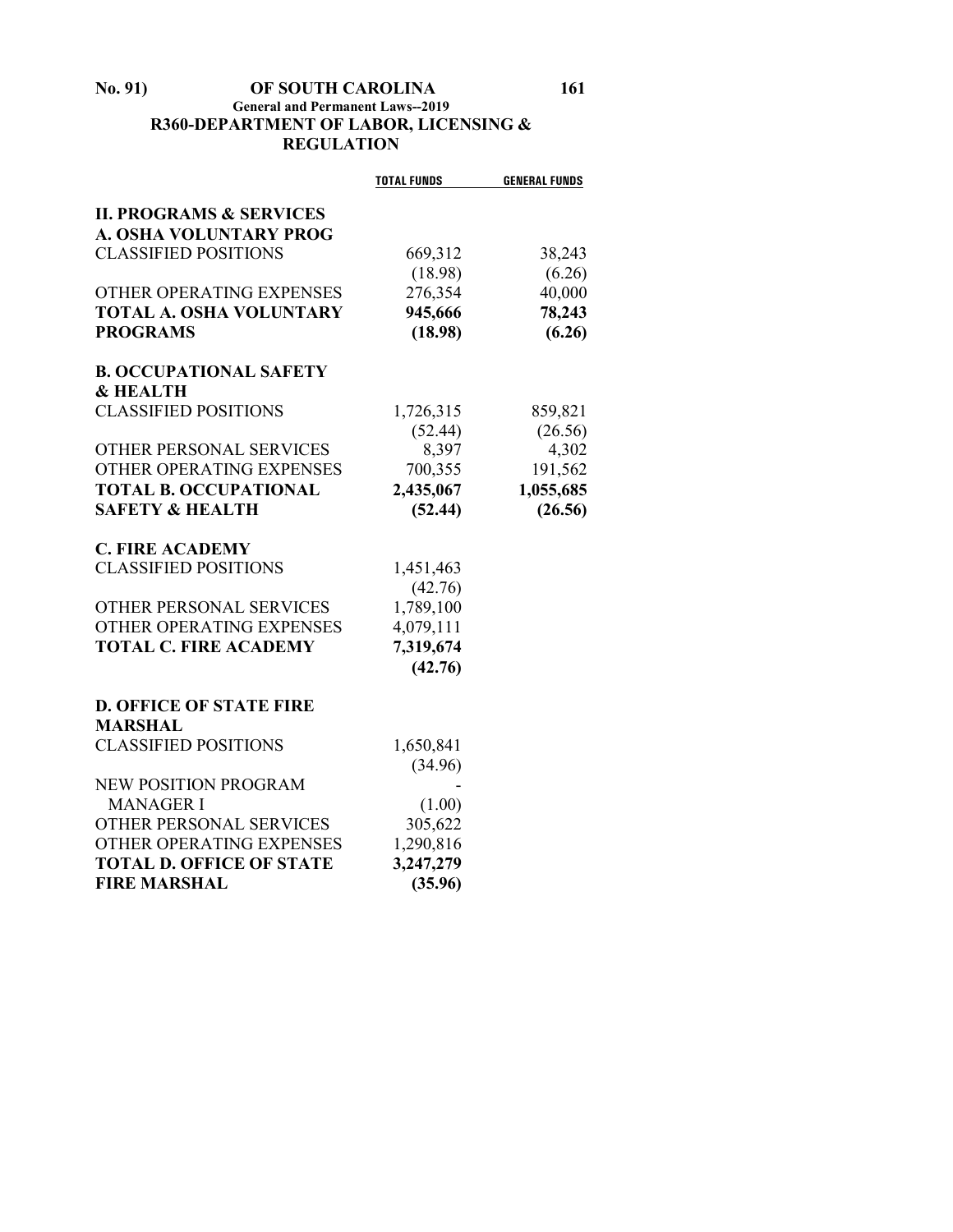### **162 STATUTES AT LARGE (No. 91**

#### **General and Permanent Laws--2019 R360-DEPARTMENT OF LABOR, LICENSING & REGULATION**

|                                       | <b>TOTAL FUNDS</b> | <b>GENERAL FUNDS</b> |
|---------------------------------------|--------------------|----------------------|
| <b>E. ELEVATORS &amp; AMUSE RIDES</b> |                    |                      |
| <b>CLASSIFIED POSITIONS</b>           | 700,000            |                      |
|                                       | (8.55)             |                      |
| OTHER OPERATING EXPENSES              | 215,000            |                      |
| <b>TOTAL E. ELEVATORS &amp;</b>       | 915,000            |                      |
| <b>AMUSEMENT RIDES</b>                | (8.55)             |                      |
| <b>F. PROF. &amp; OCCUP LICENSING</b> |                    |                      |
| <b>CLASSIFIED POSITIONS</b>           | 7,154,295          |                      |
|                                       | (184.72)           |                      |
| NEW POS ADMINISTRATIVE                |                    |                      |
| <b>ASSISTANT</b>                      | (4.00)             |                      |
| UNCLASSIFIED POSITIONS                | 97,618             |                      |
|                                       | (1.00)             |                      |
| OTHER PERSONAL SERVICES               | 411,514            |                      |
| OTHER OPERATING EXPENSES              | 5,411,219          |                      |
| <b>RESEARCH AND EDUCATION</b>         | 200,000            |                      |
| <b>TOTAL F. PROF. &amp;</b>           | 13,274,646         |                      |
| <b>OCCUPATIONAL LICENSING</b>         | (189.72)           |                      |
| <b>G. LABOR SERVICES</b>              |                    |                      |
| OTHER OPERATING EXPENSES              | 85,000             |                      |
| <b>TOTAL G. LABOR SERVICES</b>        | 85,000             |                      |
| <b>H. BUILDING CODES</b>              |                    |                      |
| <b>CLASSIFIED POSITIONS</b>           | 445,000            |                      |
|                                       | (12.56)            |                      |
| OTHER OPERATING EXPENSES              | 335,000            |                      |
| <b>TOTAL H. BUILDING CODES</b>        | 780,000            |                      |
|                                       | (12.56)            |                      |
| <b>TOTAL II. PROGRAMS &amp;</b>       | 29,002,332         | 1,133,928            |
| <b>SERVICES</b>                       | (360.97)           | (32.82)              |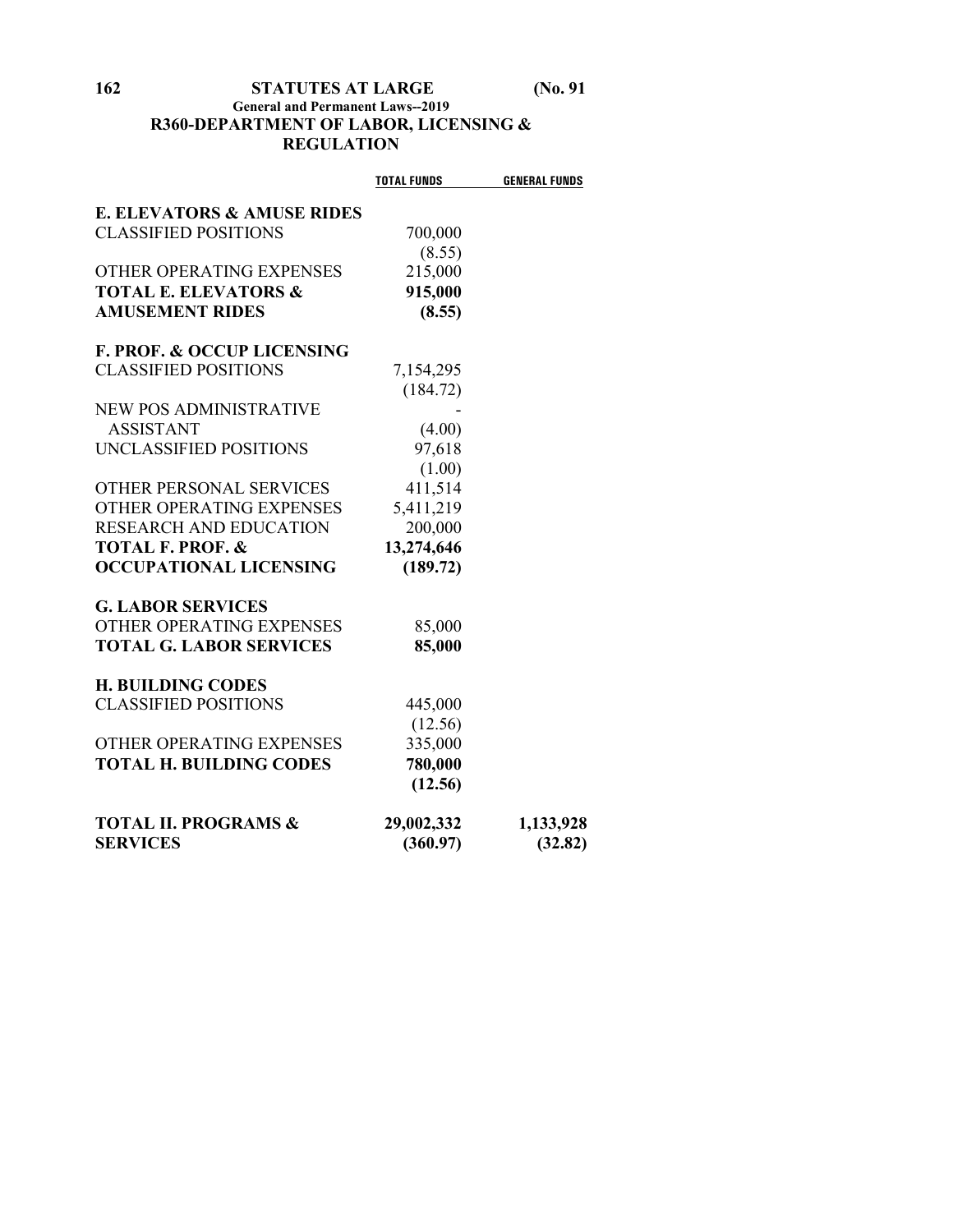#### **No. 91) OF SOUTH CAROLINA 163 General and Permanent Laws--2019 R360-DEPARTMENT OF LABOR, LICENSING & REGULATION**

|                                   | <b>TOTAL FUNDS</b> | <b>GENERAL FUNDS</b> |
|-----------------------------------|--------------------|----------------------|
| <b>III. EMPLOYEE BENEFITS</b>     |                    |                      |
| <b>EMPLOYER CONTRIBUTIONS</b>     | 6,449,253          | 305,578              |
| <b>TOT III. EMPLY BENEFITS</b>    | 6,449,253          | 305,578              |
| <b>TOT DEPT OF LABOR,</b>         | 41,141,378         | 1,439,506            |
| <b>LICENSING &amp; REGULATION</b> | (441.06)           | (32.82)              |

#### **SECTION 82 R400-DEPARTMENT OF MOTOR VEHICLES**

|                                  | <b>TOTAL FUNDS</b> | <b>GENERAL FUNDS</b> |
|----------------------------------|--------------------|----------------------|
|                                  |                    |                      |
| <b>I. ADMINISTRATION</b>         |                    |                      |
| <b>EXECUTIVE DIRECTOR</b>        | 140,676            | 140,676              |
|                                  | (1.00)             | (1.00)               |
| <b>CLASSIFIED POSITIONS</b>      | 3,767,330          | 3,767,330            |
|                                  | (105.00)           | (105.00)             |
| <b>NEW POSITION FISCAL</b>       | 61,600             | 61,600               |
| <b>TECHNICIAN II</b>             | (2.00)             | (2.00)               |
| UNCLASSIFIED POSITIONS           | 210,541            | 210,541              |
|                                  | (2.00)             | (2.00)               |
| OTHER PERSONAL SERVICES          | 85,174             | 85,174               |
| OTHER OPERATING EXPENSES         | 3,468,782          | 1,163,058            |
| <b>TOTAL I. ADMINISTRATION</b>   | 7,734,103          | 5,428,379            |
|                                  | (110.00)           | (110.00)             |
| <b>II. PROGRAMS AND SERVICES</b> |                    |                      |
| <b>A. CUSTOMER SERVICE</b>       |                    |                      |
| <b>1. CUSTOMER SRVC CENTERS</b>  |                    |                      |
| <b>CLASSIFIED POSITIONS</b>      | 22,668,959         | 22,668,959           |
|                                  | (797.00)           | (797.00)             |
| OTHER PERSONAL SERVICES          | 1,476,149          | 1,476,149            |
| OTHER OPERATING EXPENSES         | 16,073,340         | 11,423,340           |
| <b>TOTAL 1. CUSTOMER SRVC</b>    | 40,218,448         | 35,568,448           |
| <b>CENTERS</b>                   | (797.00)           | (797.00)             |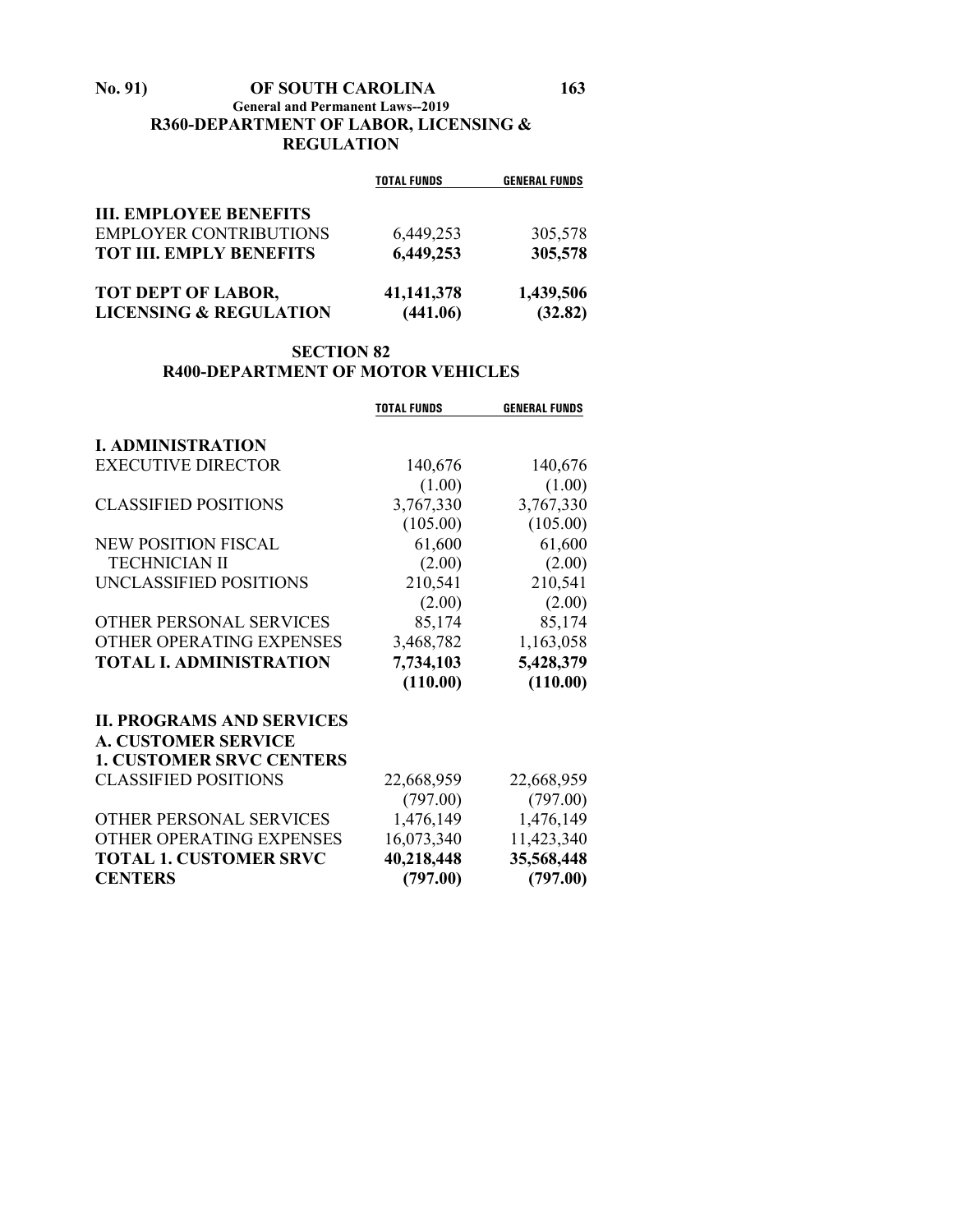#### **164 STATUTES AT LARGE (No. 91 General and Permanent Laws--2019 R400-DEPARTMENT OF MOTOR VEHICLES**

|                                 | <b>TOTAL FUNDS</b> | <b>GENERAL FUNDS</b> |
|---------------------------------|--------------------|----------------------|
| <b>2. CUST SRVC DELIVERY</b>    |                    |                      |
| <b>CLASSIFIED POSITIONS</b>     | 4,371,000          | 4,371,000            |
|                                 | (165.00)           | (165.00)             |
| <b>NEW POS ADMINISTRATIVE</b>   | 92,400             | 92,400               |
| <b>ASSISTANT</b>                | (3.00)             | (3.00)               |
| UNCLASSIFIED POSITIONS          | 101,515            | 101,515              |
|                                 | (1.00)             | (1.00)               |
| OTHER PERSONAL SERVICES         | 331,037            | 331,037              |
| OTHER OPERATING EXPENSES        | 2,959,624          | 2,957,624            |
| PLATE REPLACEMENT               | 6,500,000          |                      |
| <b>TOT 2. CUSTOMER SERVICE</b>  | 14,355,576         | 7,853,576            |
| <b>DELIVERY</b>                 | (169.00)           | (169.00)             |
| <b>TOT A. CUSTOMER SERVICE</b>  | 54,574,024         | 43,422,024           |
|                                 | (966.00)           | (966.00)             |
| <b>B. PROCEDURES AND</b>        |                    |                      |
| <b>COMPLIANCE</b>               |                    |                      |
| <b>CLASSIFIED POSITIONS</b>     | 3,592,630          | 3,592,630            |
|                                 | (121.00)           | (121.00)             |
| UNCLASSIFIED POSITIONS          | 102,530            | 102,530              |
|                                 | (1.00)             | (1.00)               |
| OTHER PERSONAL SERVICES         | 50,606             | 50,606               |
| OTHER OPERATING EXPENSES        | 3,094,838          | 2,983,213            |
| <b>TOTAL B. PROCEDURES AND</b>  | 6,840,604          | 6,728,979            |
| <b>COMPLIANCE</b>               | (122.00)           | (122.00)             |
| <b>C. INSPECTOR GENERAL</b>     |                    |                      |
| <b>CLASSIFIED POSITIONS</b>     | 2,477,787          | 2,477,787            |
|                                 | (66.00)            | (66.00)              |
| UNCLASSIFIED POSITIONS          | 101,515            | 101,515              |
|                                 | (1.00)             | (1.00)               |
| OTHER PERSONAL SERVICES         | 28,500             | 28,500               |
| OTHER OPERATING EXPENSES        | 704,458            | 642,557              |
| <b>FACIAL RECOGNITION PROG</b>  | 245,000            | 245,000              |
| <b>TOT C. INSPECTOR GENERAL</b> | 3,557,260          | 3,495,359            |
|                                 | (67.00)            | (67.00)              |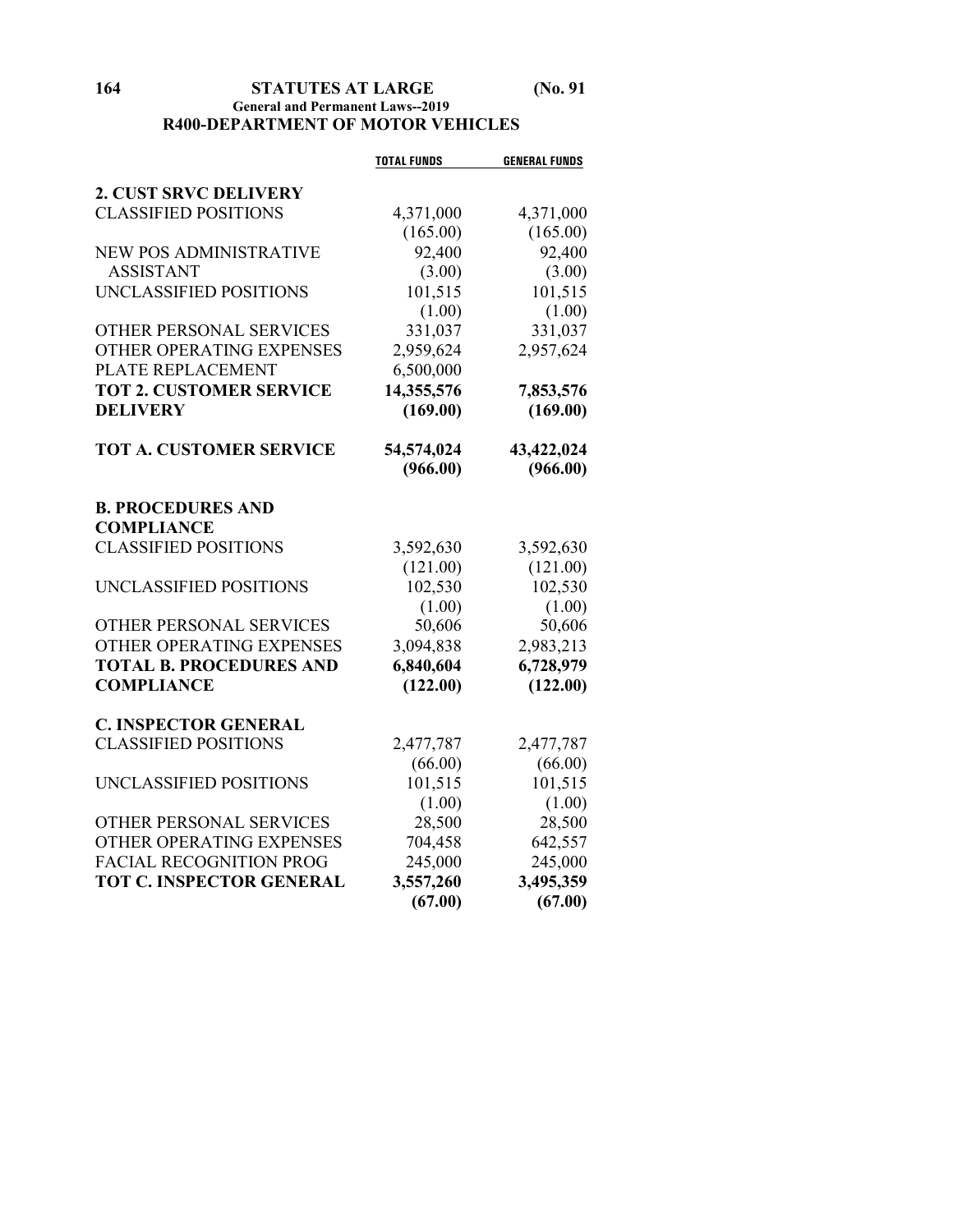#### **No. 91) OF SOUTH CAROLINA 165 General and Permanent Laws--2019 R400-DEPARTMENT OF MOTOR VEHICLES**

|                                  | <b>TOTAL FUNDS</b> | <b>GENERAL FUNDS</b> |
|----------------------------------|--------------------|----------------------|
| <b>D. TECHNOLOGY &amp; PROG</b>  |                    |                      |
| <b>DEVELOPMENT</b>               |                    |                      |
| <b>CLASSIFIED POSITIONS</b>      | 3,208,747          | 3,208,747            |
|                                  | (50.00)            | (50.00)              |
| OTHER PERSONAL SERVICES          | 50,000             | 50,000               |
| <b>OTHER OPER EXPENSES</b>       | 12,059,272         | 9,242,926            |
| <b>TOTAL D. TECHNOLOGY &amp;</b> | 15,318,019         | 12,501,673           |
| <b>PROGRAM DEVELOPMENT</b>       | (50.00)            | (50.00)              |
| <b>TOTAL II. PROGRAMS AND</b>    | 80,289,907         | 66,148,035           |
| <b>SERVICES</b>                  | (1,205.00)         | (1,205.00)           |
| <b>III. EMPLOYEE BENEFITS</b>    |                    |                      |
| <b>EMPLOYER CONTRIBUTIONS</b>    | 17,869,564         | 17,869,564           |
| <b>TOT III. EMPLY BENEFITS</b>   | 17,869,564         | 17,869,564           |
| <b>TOT DEPT OF MOTOR</b>         | 105,893,574        | 89,445,978           |
| <b>VEHICLES</b>                  | (1,315.00)         | (1,315.00)           |

#### **SECTION 83 R600-DEPARTMENT OF EMPLOYMENT AND WORKFORCE**

|                               | TOTAL FUNDS | <b>GENERAL FUNDS</b> |
|-------------------------------|-------------|----------------------|
| <b>I. ADMINISTRATION</b>      |             |                      |
| EXECUTIVE DIRECTOR            | 161,507     |                      |
|                               | (1.00)      |                      |
| <b>CLASSIFIED POSITIONS</b>   | 5,682,279   |                      |
|                               | (140.60)    |                      |
| UNCLASSIFIED POSITIONS        | 214,480     |                      |
|                               | (1.00)      |                      |
| OTHER OPERATING EXPENSES      | 8,280,977   |                      |
| <b>TOTAL L ADMINISTRATION</b> | 14,339,243  |                      |
|                               | (142.60)    |                      |
| <b>II. EMPLOYMENT SERVICE</b> |             |                      |
| <b>CLASSIFIED POSITIONS</b>   | 9,998,404   | 60,000               |
|                               | (137.40)    | (1.00)               |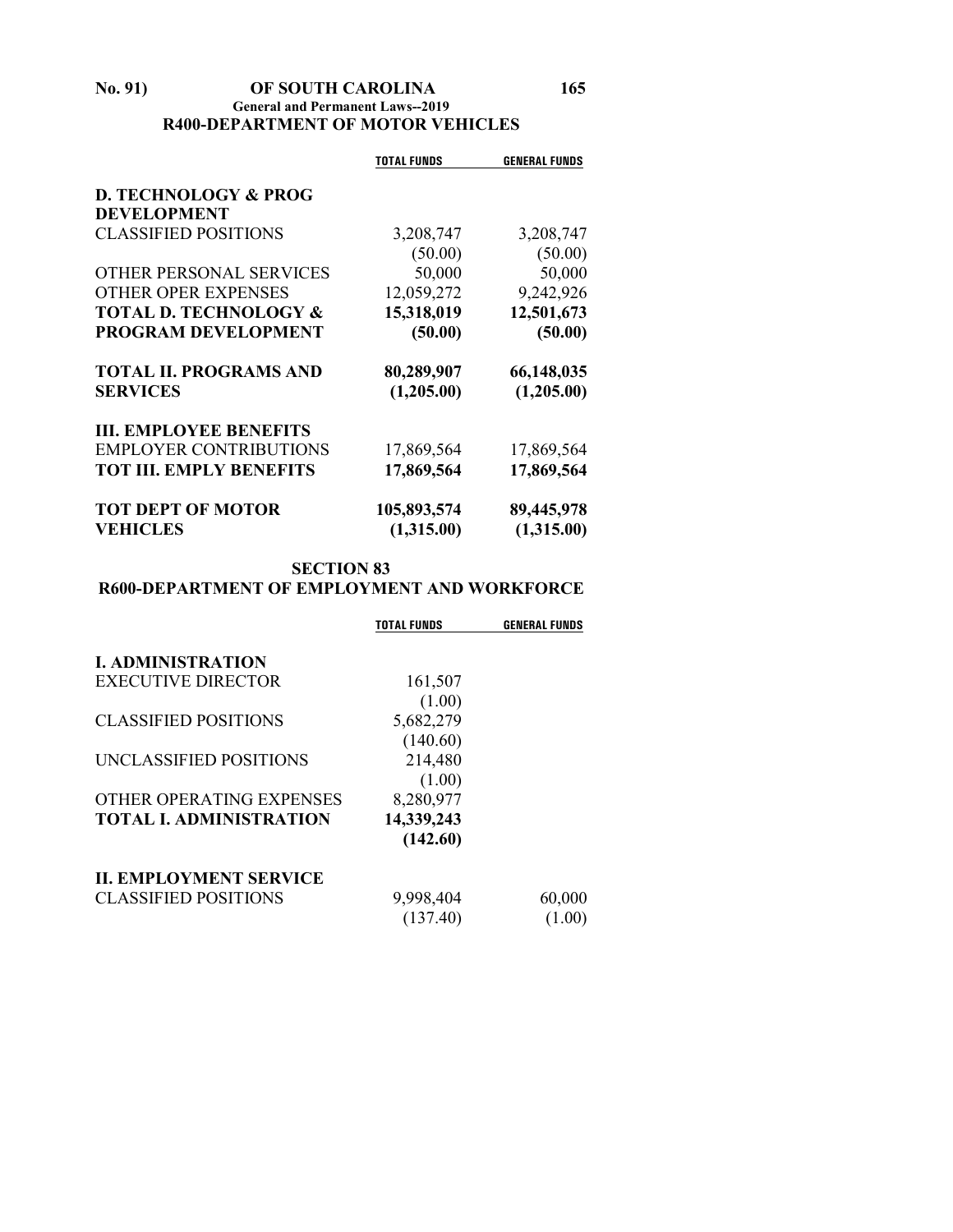**166 STATUTES AT LARGE (No. 91**

**General and Permanent Laws--2019**

#### **R600-DEPARTMENT OF EMPLOYMENT AND WORKFORCE**

|                                             | <b>TOTAL FUNDS</b> | <b>GENERAL FUNDS</b> |
|---------------------------------------------|--------------------|----------------------|
| UNCLASSIFIED POSITIONS                      | 31,928             |                      |
|                                             | (0.33)             |                      |
| OTHER PERSONAL SERVICES                     | 1,937,188          |                      |
| OTHER OPERATING EXPENSES                    | 17,062,372         | 422,000              |
| ALLOC OTHER STATE AGENCIES                  | 50,000             |                      |
| <b>TOT II. EMPLOYMENT SRVC</b>              | 29,079,892         | 482,000              |
|                                             | (137.73)           | (1.00)               |
| <b>III. UNEMPLOYMENT</b>                    |                    |                      |
| <b>INSURANCE</b>                            |                    |                      |
| <b>CLASSIFIED POSITIONS</b>                 | 17,299,422         |                      |
|                                             | (362.58)           |                      |
| UNCLASSIFIED POSITIONS                      | 492,972            |                      |
|                                             | (1.34)             |                      |
| OTHER PERSONAL SERVICES                     | 5,448,781          |                      |
| OTHER OPERATING EXPENSES                    | 27,743,769         |                      |
| <b>TOTAL III. UNEMPLOYMENT</b>              | 50,984,944         |                      |
| <b>INSURANCE</b>                            | (363.92)           |                      |
| <b>IV. WORKFORCE INVESTMENT</b>             |                    |                      |
| <b>ACT</b>                                  |                    |                      |
| <b>CLASSIFIED POSITIONS</b>                 | 1,271,712          |                      |
|                                             | (18.14)            |                      |
| UNCLASSIFIED POSITIONS                      | 45,128             |                      |
|                                             | (0.33)             |                      |
| OTHER PERSONAL SERVICES                     | 198,198            |                      |
| OTHER OPERATING EXPENSES                    | 1,056,964          |                      |
| <b>ALLOC CNTIES - RESTRICTED</b>            | 4,657,226          |                      |
| ALLOC SCHOOL DIST                           | 29,193             |                      |
| ALLOCATIONS TO PLANNING<br><b>DISTRICTS</b> | 36,325,861         |                      |
| <b>TOTAL IV. WORKFORCE</b>                  | 43,584,282         |                      |
| <b>INVESTMENT ACT</b>                       | (18.47)            |                      |
| V. TRADE ADJUSTMENT ASSIST                  |                    |                      |
| <b>CLASSIFIED POSITIONS</b>                 | 1,270,751          |                      |
|                                             | (75.05)            |                      |
| UNCLASSIFIED POSITIONS                      | 38,846             |                      |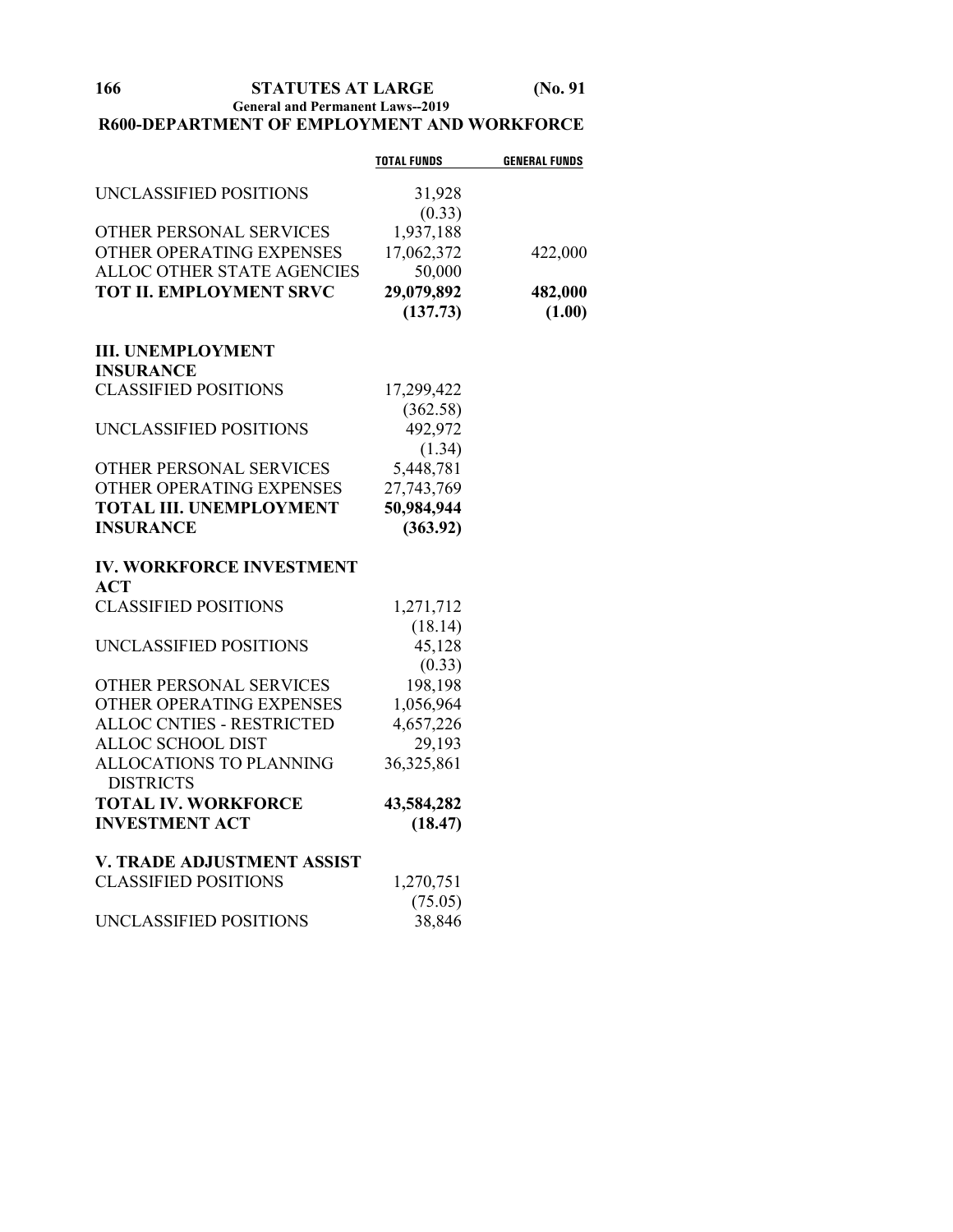#### **No. 91) OF SOUTH CAROLINA 167 General and Permanent Laws--2019 R600-DEPARTMENT OF EMPLOYMENT AND WORKFORCE**

|                                | <b>TOTAL FUNDS</b> | <b>GENERAL FUNDS</b> |
|--------------------------------|--------------------|----------------------|
|                                |                    |                      |
| OTHER PERSONAL SERVICES        | 41,045             |                      |
| OTHER OPERATING EXPENSES       | 499,545            |                      |
| <b>ALLOC PRIVATE SECTOR</b>    | 8,673,813          |                      |
| <b>TOT V. TRADE ADJUSTMENT</b> | 10,524,000         |                      |
| <b>ASSISTANCE</b>              | (75.05)            |                      |
| <b>VI. APPEALS</b>             |                    |                      |
| <b>CLASSIFIED POSITIONS</b>    | 1,262,271          |                      |
|                                | (37.50)            |                      |
| UNCLASSIFIED POSITIONS         | 373,065            |                      |
|                                | (1.00)             |                      |
| OTHER PERSONAL SERVICES        | 372,584            |                      |
| OTHER OPERATING EXPENSES       | 608,515            |                      |
| <b>TOTAL VI. APPEALS</b>       | 2,616,435          |                      |
|                                | (38.50)            |                      |
| <b>VII. EMPLOYEE BENEFITS</b>  |                    |                      |
| <b>EMPLOYER CONTRIBUTIONS</b>  | 16,378,972         | 20,036               |
| <b>TOT VII. EMPLY BENEFITS</b> | 16,378,972         | 20,036               |
| <b>TOTAL DEPARTMENT OF</b>     | 167,507,768        | 502,036              |
| <b>EMPLYMNT AND WORKFOR</b>    | (776.27)           | (1.00)               |

#### **SECTION 84 U120-DEPARTMENT OF TRANSPORTATION**

| <b>TOTAL FUNDS</b> | <b>GENERAL FUNDS</b>                                  |
|--------------------|-------------------------------------------------------|
|                    |                                                       |
|                    |                                                       |
| (1.00)             |                                                       |
| 14,474,136         |                                                       |
| (307.00)           |                                                       |
|                    |                                                       |
|                    |                                                       |
|                    |                                                       |
|                    | 187,200<br>255,000<br>(2.00)<br>255,000<br>47,500,000 |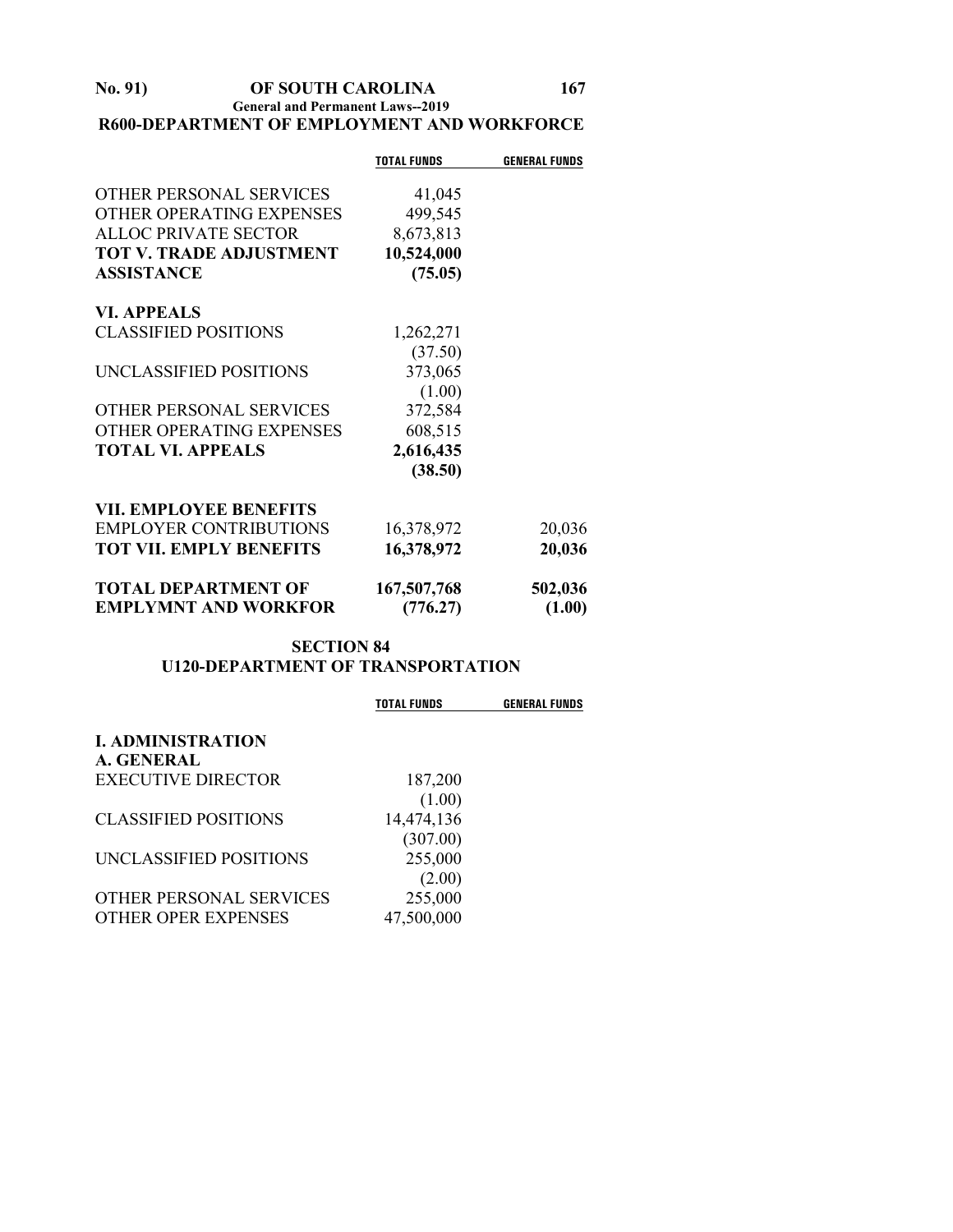#### **168 STATUTES AT LARGE (No. 91 General and Permanent Laws--2019 U120-DEPARTMENT OF TRANSPORTATION**

|                                    | <b>TOTAL FUNDS</b> | <b>GENERAL FUNDS</b> |
|------------------------------------|--------------------|----------------------|
| <b>DEBT SERVICE</b>                | 1,303,586          |                      |
| <b>TOTAL A. GENERAL</b>            | 63,974,922         |                      |
|                                    | (310.00)           |                      |
|                                    |                    |                      |
| <b>B. LAND &amp; BUILDINGS</b>     |                    |                      |
| OTHER OPERATING EXPENSES           | 8,886,000          |                      |
| PERMANENT IMPROVEMENTS             | 3,886,000          |                      |
| <b>TOT B. LAND &amp; BUILDINGS</b> | 12,772,000         |                      |
|                                    |                    |                      |
| <b>TOTAL I. ADMINISTRATION</b>     | 76,746,922         |                      |
|                                    | (310.00)           |                      |
| II. HIGHWAY ENGINEERING            |                    |                      |
| A. ENGR.-ADMIN. & PROJ.            |                    |                      |
| <b>MGMT</b>                        |                    |                      |
| <b>CLASSIFIED POSITIONS</b>        | 79,775,810         |                      |
|                                    | (1,511.00)         |                      |
| UNCLASSIFIED POSITIONS             | 158,294            |                      |
|                                    | (1.00)             |                      |
| OTHER PERSONAL SERVICES            | 3,060,000          |                      |
| <b>OTHER OPER EXPENSES</b>         | 17,598,904         |                      |
| TOTAL A. ENGR.-ADMIN. &            | 100,593,008        |                      |
| PROJ. MGMT                         | (1,512.00)         |                      |
|                                    |                    |                      |
| <b>B. ENGINEERING CONSTRUC</b>     |                    |                      |
| OTHER OPERATING EXPENSES           | 41,350,000         |                      |
| <b>DEBT SERVICE</b>                | 35,370,991         |                      |
| PRINCIPAL - LOAN NOTE              | 2,288,848          |                      |
| <b>INTEREST - LOAN NOTE</b>        | 2,690,903          |                      |
| SIB ONE CENT EQUIVALENT            | 28,914,604         |                      |
| DEBT SVC SIB RAVENEL BRIDGE        | 8,000,000          |                      |
| PROJECT LOAN                       |                    |                      |
| DEBT SVC SIB MULTIPROJECT          | 10,000,000         |                      |
| <b>LOAN</b>                        |                    |                      |
| OTHER OPERATING OTHER              | 47,628,000         |                      |
| PERMANENT IMPROV BRIDGES           | 207,644,155        |                      |
| PERM IMPR REHABILITAT &            | 663,179,010        |                      |
| <b>RESURFACING</b>                 |                    |                      |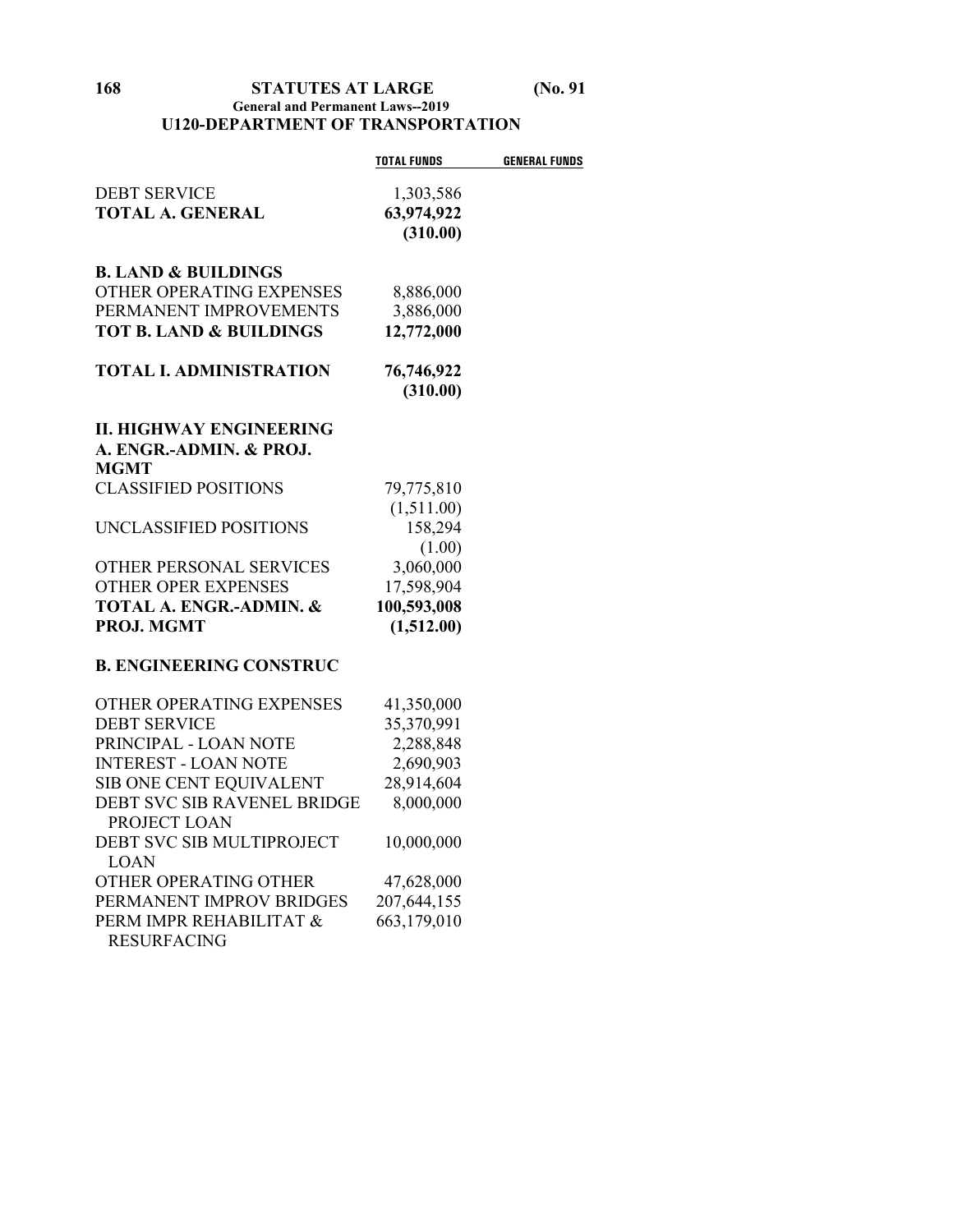#### **No. 91) OF SOUTH CAROLINA 169 General and Permanent Laws--2019 U120-DEPARTMENT OF TRANSPORTATION**

|                                   | <b>TOTAL FUNDS</b> | <b>GENERAL FUNDS</b> |
|-----------------------------------|--------------------|----------------------|
| PERM IMPR OPERATIONAL &           | 255,077,242        |                      |
| <b>SAFETY IMPROVEMENTS</b>        |                    |                      |
| PERM IMPR WIDENINGS &             | 578,261,402        |                      |
| <b>NEW LOCATIONS</b>              |                    |                      |
| PERM IMPR ENHANCEMENTS            | 15,750,419         |                      |
| PERM IMPR PORT ACCESS RD          | 42,430,128         |                      |
| <b>TOTAL B. ENGINEERING</b>       | 1,938,585,702      |                      |
| <b>CONSTRUCTION</b>               |                    |                      |
| C. HIGHWAY MAINTENANCE            |                    |                      |
| <b>CLASSIFIED POSITIONS</b>       | 98,620,294         |                      |
|                                   | (3,324.96)         |                      |
| OTHER PERSONAL SERVICES           | 8,060,000          |                      |
| OTHER OPERATING EXPENSES          | 194,250,000        |                      |
| PERMANENT IMPROVEMENTS            | 150,000            |                      |
| <b>TOT C. HIGHWAY MAINTEN</b>     | 301,080,294        |                      |
|                                   | (3,324.96)         |                      |
| <b>TOTAL II. HIGHWAY</b>          | 2,340,259,004      |                      |
| <b>ENGINEERING</b>                | (4,836.96)         |                      |
| <b>III. TOLL OPERATIONS</b>       |                    |                      |
| <b>CLASSIFIED POSITIONS</b>       | 110,266            |                      |
|                                   | (2.00)             |                      |
| OTHER OPERATING EXPENSES          | 4,500,000          |                      |
| <b>DEBT SERVICE</b>               | 3,086,921          |                      |
| <b>TOT III. TOLL OPERATIONS</b>   | 7,697,187          |                      |
|                                   | (2.00)             |                      |
| <b>IV. NON-FED AID HIGHWAY FD</b> |                    |                      |
| OTHER OPERATING BRIDGES           | 3,000,000          |                      |
| <b>MINOR REPAIR</b>               |                    |                      |
| <b>OTHER OPERATING</b>            | 35,761,178         |                      |
| <b>REHAB &amp; RESURFACING</b>    |                    |                      |
| <b>TOTAL IV. NON-FEDERAL AID</b>  | 38,761,178         |                      |
| <b>HIGHWAY FUND</b>               |                    |                      |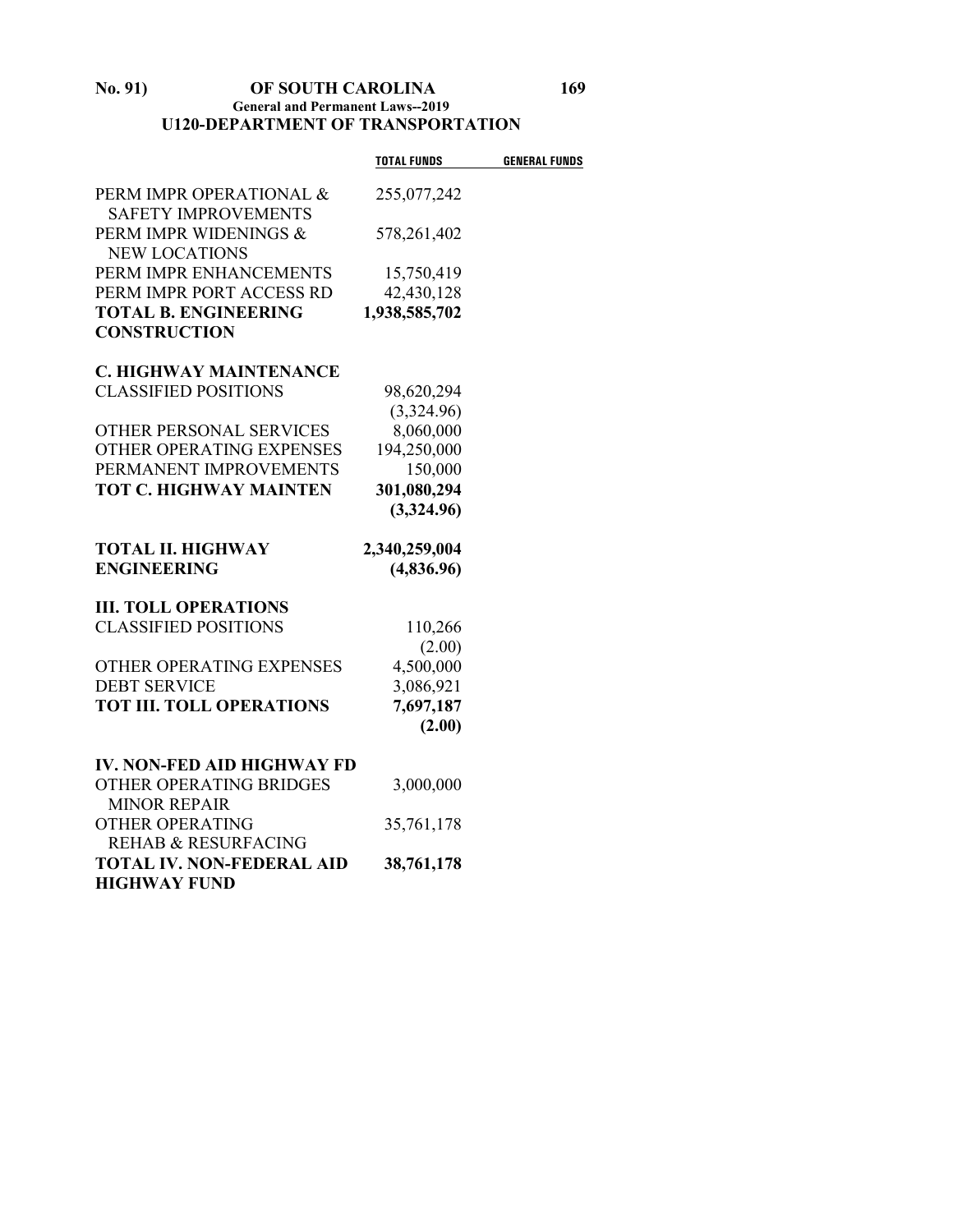#### **170 STATUTES AT LARGE (No. 91 General and Permanent Laws--2019 U120-DEPARTMENT OF TRANSPORTATION**

|                               | <b>TOTAL FUNDS</b> | <b>GENERAL FUNDS</b> |
|-------------------------------|--------------------|----------------------|
| <b>V. MASS TRANSIT</b>        |                    |                      |
| <b>CLASSIFIED POSITIONS</b>   | 5,549,937          |                      |
|                               | (34.00)            |                      |
| UNCLASSIFIED POSITIONS        | 140,000            |                      |
|                               | (1.00)             |                      |
| OTHER OPERATING EXPENSES      | 1,300,000          |                      |
| ALLOC MUNICIPALITIES -        | 100,000            |                      |
| <b>RESTRICTED</b>             |                    |                      |
| <b>ALLOC OTHER ENTITIES</b>   | 27,645,500         |                      |
| <b>V. MASS TRANSIT</b>        | 57,270             | 57,270               |
| <b>TOTAL V. MASS TRANSIT</b>  | 34,792,707         | 57,270               |
|                               | (35.00)            |                      |
| <b>VI. EMPLOYEE BENEFITS</b>  |                    |                      |
| <b>EMPLOYER CONTRIBUTIONS</b> | 96,897,132         |                      |
| <b>TOT VI. EMPLY BENEFITS</b> | 96,897,132         |                      |
| <b>TOTAL DEPARTMENT OF</b>    | 2,595,154,130      | 57,270               |
| <b>TRANSPORTATION</b>         | (5, 183.96)        |                      |

#### **SECTION 85 U150-INFRASTRUCTURE BANK BOARD**

| <b>TOTAL FUNDS</b> | <b>GENERAL FUNDS</b> |
|--------------------|----------------------|
|                    |                      |
|                    |                      |
| (6.00)             |                      |
| 25,000             |                      |
| 282,870            |                      |
| 130,090,000        |                      |
| 130,797,870        |                      |
| (6.00)             |                      |
|                    | 400,000              |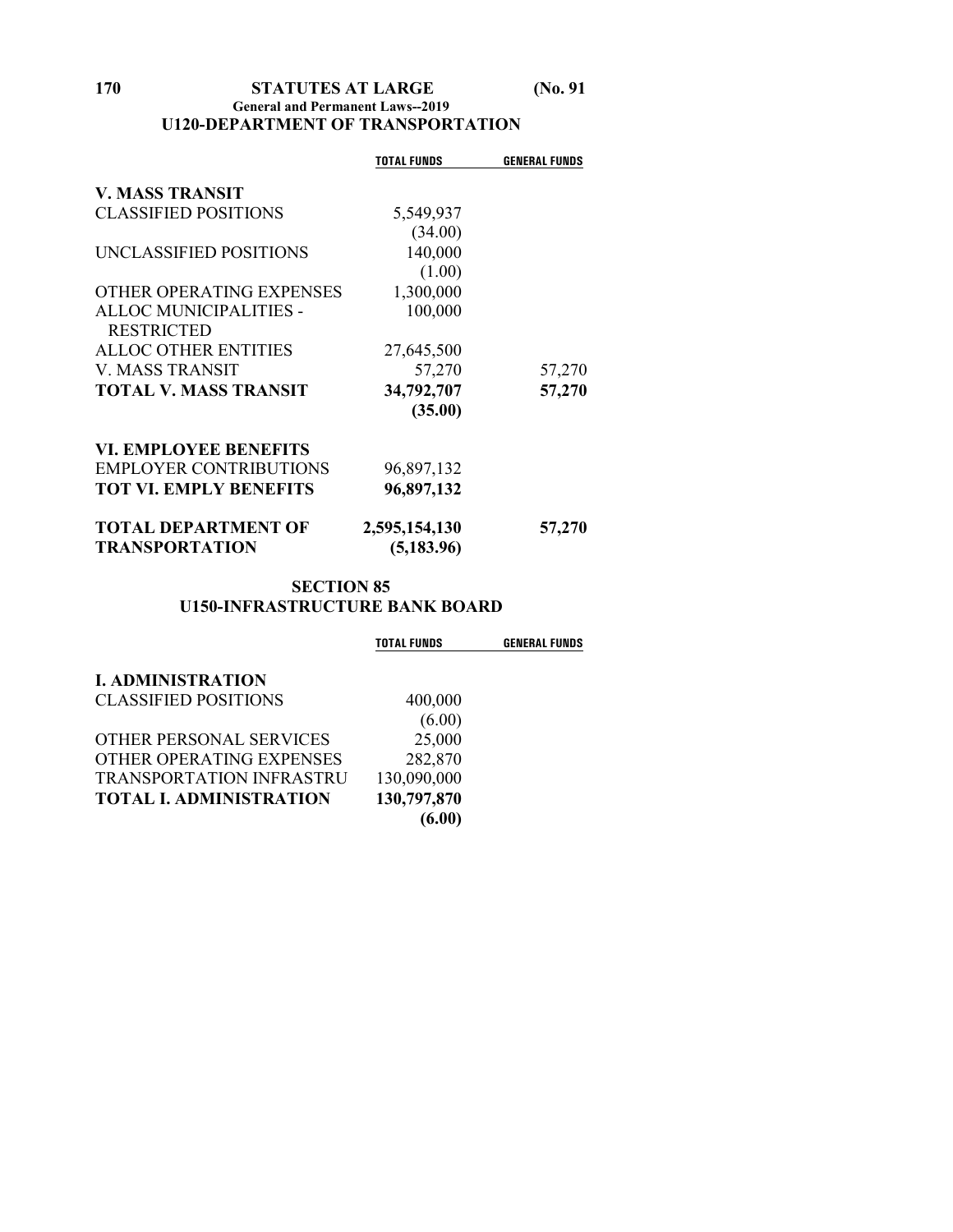#### **No. 91) OF SOUTH CAROLINA 171 General and Permanent Laws--2019 U150-INFRASTRUCTURE BANK BOARD**

|                                                | <b>TOTAL FUNDS</b>    | <b>GENERAL FUNDS</b> |
|------------------------------------------------|-----------------------|----------------------|
| <b>II. EMPLOYEE BENEFITS</b>                   |                       |                      |
| <b>EMPLOYER CONTRIBUTIONS</b>                  | 178,000               |                      |
| <b>TOT II. EMPLOYEE BENEFITS</b>               | 178,000               |                      |
| <b>TOT INFRASTRUCTURE</b><br><b>BANK BOARD</b> | 130,975,870<br>(6.00) |                      |

#### **SECTION 86 U200-COUNTY TRANSPORTATION FUNDS**

|                                  | <b>TOTAL FUNDS</b> | <b>GENERAL FUNDS</b> |
|----------------------------------|--------------------|----------------------|
| <b>I. COUNTY TRANSPORTATION</b>  |                    |                      |
| <b>FUNDS</b>                     |                    |                      |
| OTHER OPERATING EXPENSES         | 1,570,264          |                      |
| PERMANENT IMPROVEMENTS           | 102,416,436        |                      |
| ALLOC MUNICIPALITIES -           | 4,137,949          |                      |
| <b>RESTRICTED</b>                |                    |                      |
| <b>ALLOC CNTIES - RESTRICTED</b> | 85,356,066         |                      |
| <b>TOTAL I. COUNTY</b>           | 193,480,715        |                      |
| <b>TRANSPORTATION FUNDS</b>      |                    |                      |

#### **TOT CNTY TRANSPORTATION 193,480,715**

#### **SECTION 87 U300-DIVISION OF AERONAUTICS**

|                             | <b>TOTAL FUNDS</b> | <b>GENERAL FUNDS</b> |
|-----------------------------|--------------------|----------------------|
| <b>I. ADMINISTRATION</b>    |                    |                      |
| <b>CLASSIFIED POSITIONS</b> | 750,000            | 600,000              |
|                             | (13.00)            | (8.80)               |
| UNCLASSIFIED POSITIONS      | 115,000            | 115,000              |
|                             | (1.00)             | (1.00)               |
| OTHER PERSONAL SERVICES     | 115,000            | 100,000              |
| OTHER OPERATING EXPENSES    | 3,520,937          | 493,598              |
| ALLOC MUNICIPALITIES -      | 1,545,000          |                      |
| <b>RESTRICTED</b>           |                    |                      |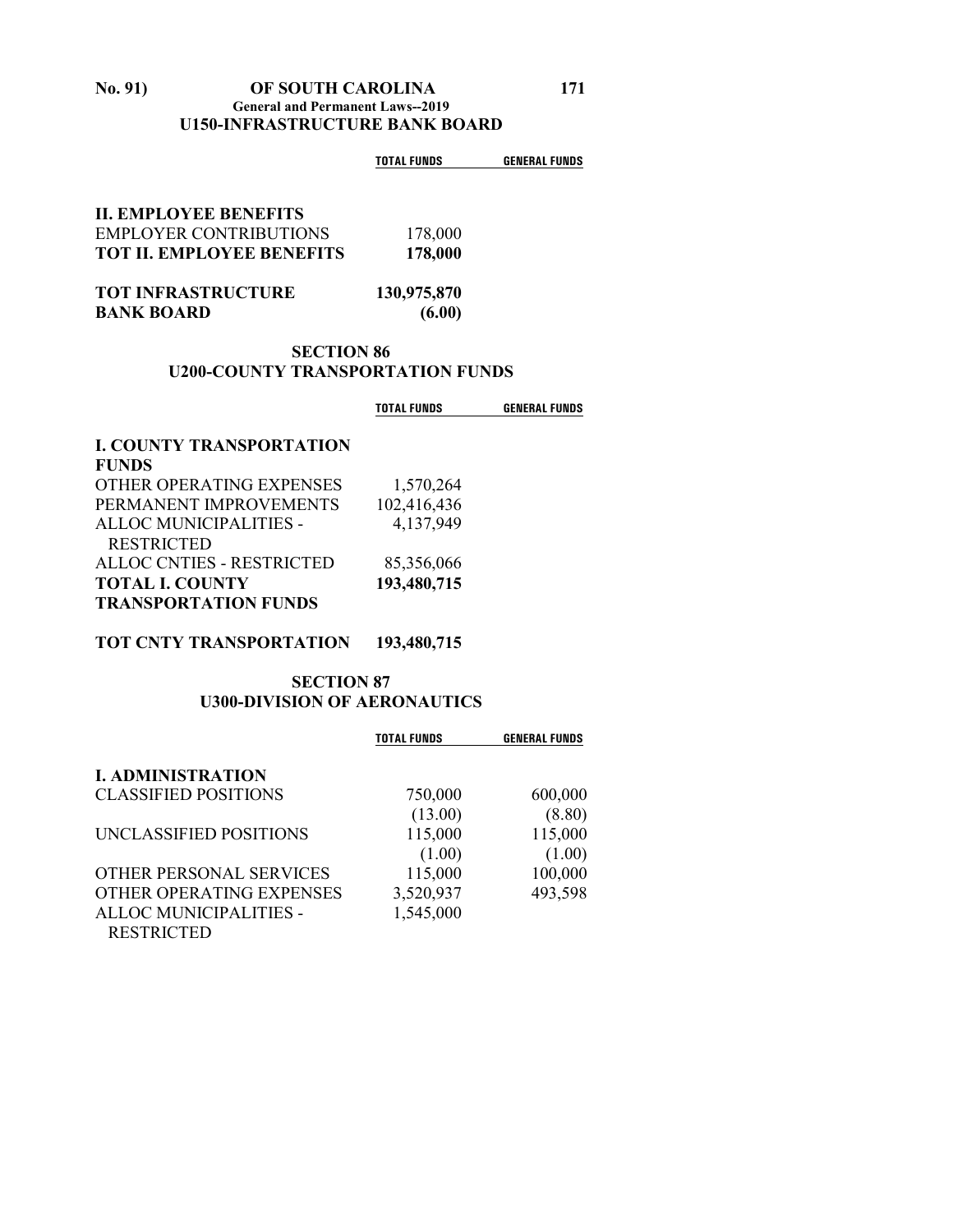**172 STATUTES AT LARGE (No. 91 General and Permanent Laws--2019 U300-DIVISION OF AERONAUTICS**

|                                  | <b>TOTAL FUNDS</b> | <b>GENERAL FUNDS</b> |
|----------------------------------|--------------------|----------------------|
| <b>ALLOC CNTIES - RESTRICTED</b> | 4,791,528          | 500,000              |
| <b>ALLOC OTHER ENTITIES</b>      | 400,000            |                      |
| <b>TOTAL I. ADMINISTRATION</b>   | 11,237,465         | 1,808,598            |
|                                  | (14.00)            | (9.80)               |
| <b>II. EMPLOYEE BENEFITS</b>     |                    |                      |
| <b>EMPLOYER CONTRIBUTIONS</b>    | 333,836            | 283,836              |
| <b>TOT II. EMPLOYEE BENEFITS</b> | 333,836            | 283,836              |
| <b>TOTAL DIVISION OF</b>         | 11,571,301         | 2,092,434            |
| <b>AERONAUTICS</b>               | (14.00)            | (9.80)               |

#### **SECTION 91A A010-LEG DEPT - THE SENATE**

|                                                            | <b>TOTAL FUNDS</b>     | <b>GENERAL FUNDS</b>   |
|------------------------------------------------------------|------------------------|------------------------|
| <b>I. ADMINISTRATION</b>                                   |                        |                        |
| <b>SENATORS</b> @ \$10,400                                 | 478,400                | 478,400                |
|                                                            | (46.00)                | (46.00)                |
| PRESIDENT OF THE SENATE                                    | 1,575                  | 1,575                  |
| <b>PRESIDENT</b>                                           | 11,000                 | 11,000                 |
| UNCLASSIFIED POSITIONS                                     | 7,558,127              | 7,558,127              |
|                                                            | (142.00)               | (142.00)               |
| OTHER OPERATING EXPENSES                                   | 2,635,609              | 2,635,609              |
| <b>JOINT CITIZENS &amp; LEG COMM</b><br><b>ON CHILDREN</b> | 300,000                |                        |
| <b>TOTAL I. ADMINISTRATION</b>                             | 10,984,711             | 10,684,711             |
|                                                            | (188.00)               | (188.00)               |
| <b>II. EMPLOYEE BENEFITS</b>                               |                        |                        |
| <b>EMPLOYER CONTRIBUTIONS</b>                              | 4,123,983              | 4,123,983              |
| <b>TOT II. EMPLOYEE BENEFITS</b>                           | 4,123,983              | 4,123,983              |
| <b>TOT LEG DEPT - THE SENATE</b>                           | 15,108,694<br>(188.00) | 14,808,694<br>(188.00) |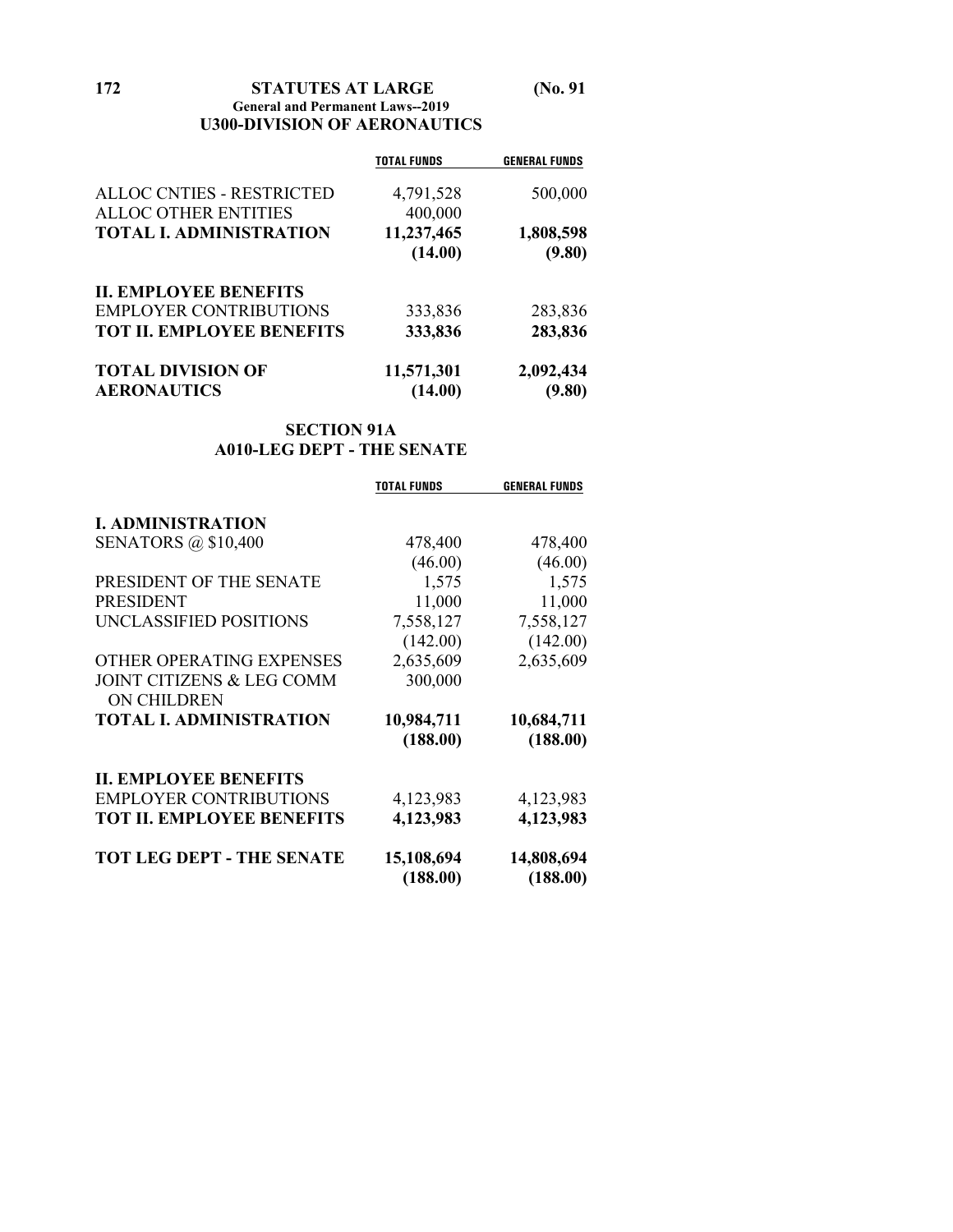#### **No. 91) OF SOUTH CAROLINA 173 General and Permanent Laws--2019**

#### **SECTION 91B A050-LEG DEPT - HOUSE OF REPRESENTATIVES**

|                                  | <b>TOTAL FUNDS</b> | <b>GENERAL FUNDS</b> |
|----------------------------------|--------------------|----------------------|
| <b>I. ADMINISTRATION</b>         |                    |                      |
| REPRESENTATIVES @ \$10,400       | 1,289,600          | 1,289,600            |
|                                  | (124.00)           | (124.00)             |
| THE SPEAKER                      | 11,000             | 11,000               |
| <b>SPEAKER PRO TEMPORE</b>       | 3,600              | 3,600                |
| UNCLASSIFIED POSITIONS           | 5,303,640          | 5,303,640            |
|                                  | (127.00)           | (127.00)             |
| OTHER OPERATING EXPENSES         | 10,752,627         | 10,752,627           |
| <b>TOTAL I. ADMINISTRATION</b>   | 17,360,467         | 17,360,467           |
|                                  | (251.00)           | (251.00)             |
| <b>II. EMPLOYEE BENEFITS</b>     |                    |                      |
| <b>EMPLOYER CONTRIBUTIONS</b>    | 5,345,455          | 5,345,455            |
| <b>TOT II. EMPLOYEE BENEFITS</b> | 5,345,455          | 5,345,455            |
| <b>TOTAL LEG DEPT - HOUSE OF</b> | 22,705,922         | 22,705,922           |
| <b>REPRESENTATIVES</b>           | (251.00)           | (251.00)             |

#### **SECTION 91C A150-LEG DEPT - CODIFICATION OF LAWS & LEGISLATIVE COUNCIL**

|                                  | <b>TOTAL FUNDS</b>   | <b>GENERAL FUNDS</b> |
|----------------------------------|----------------------|----------------------|
| <b>I. ADMINISTRATION</b>         |                      |                      |
| <b>CODE COMMMISIONER &amp;</b>   | 159,492              | 159,492              |
| DIRECTOR (P)                     | (1.00)               | (1.00)               |
| UNCLASS LEG MISC (P)             | 2,553,673            | 2,553,673            |
|                                  | (39.00)              | (39.00)              |
| OTHER OPERATING EXPENSES         | 600,676              | 600,676              |
| PRINTING CODE SUPPLEMENT         | 400,000              | 100,000              |
| PHOTOCOPYING EQUIPMENT           | 1,000                | 1,000                |
| <b>APPROVED ACCOUNTS</b>         | 45,121               | 45,121               |
| <b>COMMIS ON UNIFORM ST LAWS</b> | 1,000                | 1,000                |
| <b>TOTAL I. ADMINISTRATION</b>   | 3,760,962<br>(40.00) | 3,460,962<br>(40.00) |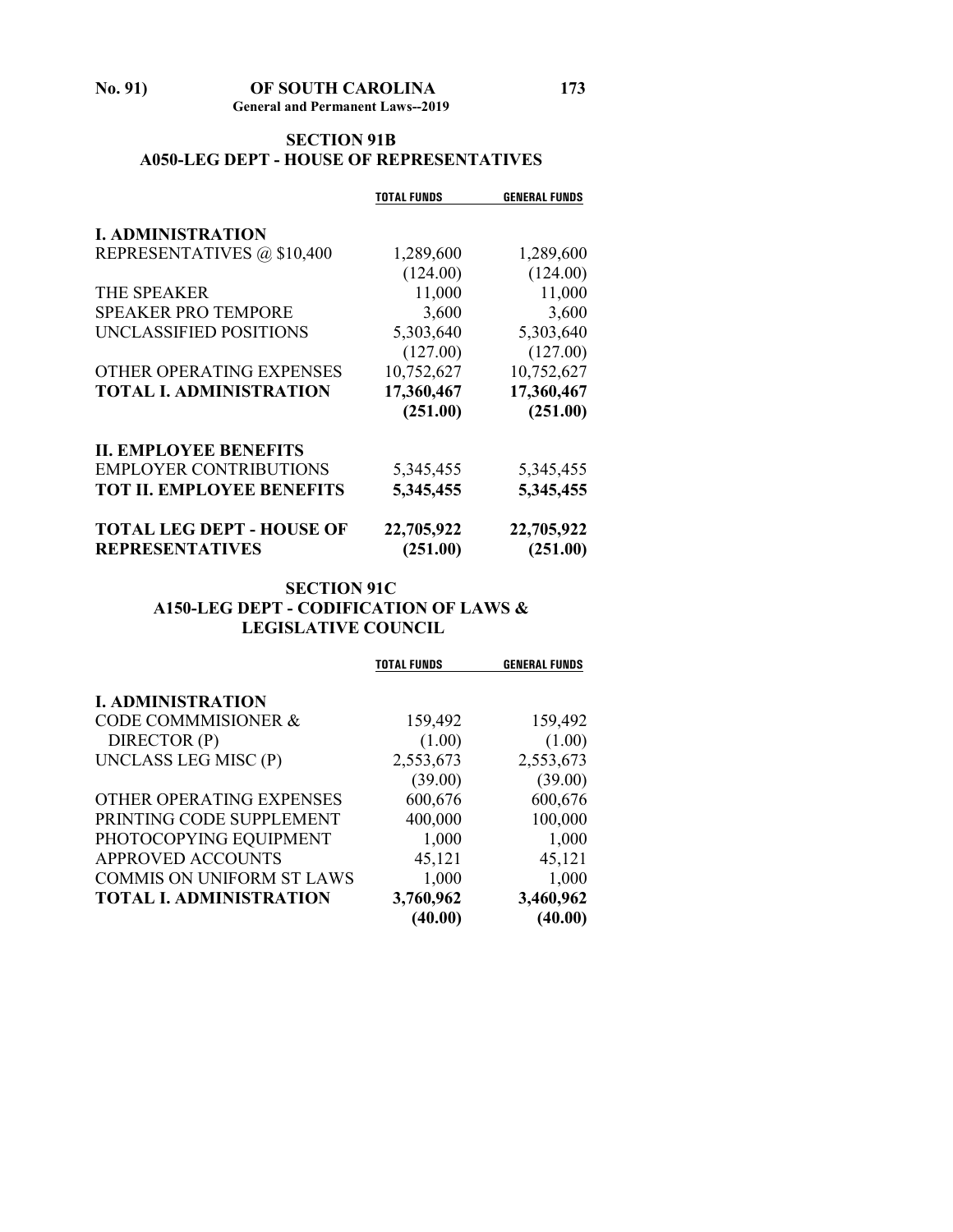#### **174 STATUTES AT LARGE (No. 91 General and Permanent Laws--2019 A150-LEG DEPT - CODIFICATION OF LAWS & LEGISLATIVE COUNCIL**

|                                    | <b>TOTAL FUNDS</b> | <b>GENERAL FUNDS</b> |
|------------------------------------|--------------------|----------------------|
| <b>II. DEVELOP/PRINT STATE</b>     |                    |                      |
| <b>REGISTER</b>                    |                    |                      |
| UNCLASS LEG MISC (P)               | 85,893             | 85,893               |
|                                    | (1.00)             | (1.00)               |
| <b>TOTAL II. DEVELOP/PRINT</b>     | 85,893             | 85,893               |
| <b>STATE REGISTER</b>              | (1.00)             | (1.00)               |
| <b>III. EMPLOYEE BENEFITS</b>      |                    |                      |
| <b>EMPLOYER CONTRIBUTIONS</b>      | 916,437            | 916,437              |
| <b>TOT III. EMPLOYEE BENEFITS</b>  | 916,437            | 916,437              |
| <b>TOTAL LEG DEPT -</b>            | 4,763,292          | 4,463,292            |
| <b>CODIFICA OF LAWS &amp; LEGI</b> | (41.00)            | (41.00)              |

#### **SECTION 91D A170-LEG DEPT - LEGISLATIVE SERVICES AGENCY**

|                                      | <b>TOTAL FUNDS</b> | <b>GENERAL FUNDS</b> |
|--------------------------------------|--------------------|----------------------|
| <b>I. ADMINISTRATION</b>             |                    |                      |
| DIRECTOR (P)                         | 133,278            | 133,278              |
|                                      | (1.00)             | (1.00)               |
| <b>UNCLASS LEG MISC - PRNT &amp;</b> | 2,310,503          | 2,310,503            |
| ITR(P)                               | (32.00)            | (32.00)              |
| UNCLASS - TEMP - LEGIS PRINT         | 80,000             | 80,000               |
| OTHER OPERATING EXPENSES             | 2,901,697          | 2,901,697            |
| <b>TOTAL I. ADMINISTRATION</b>       | 5,425,478          | 5,425,478            |
|                                      | (33.00)            | (33.00)              |
| <b>II. EMPLOYEE BENEFITS</b>         |                    |                      |
| <b>EMPLOYER CONTRIBUTIONS</b>        | 927,088            | 927,088              |
| <b>TOT II. EMPLOYEE BENEFITS</b>     | 927,088            | 927,088              |
| <b>TOTAL LEG DEPT -</b>              | 6,352,566          | 6,352,566            |
| <b>LEGISLATIVE SRVCS AGENCY</b>      | (33.00)            | (33.00)              |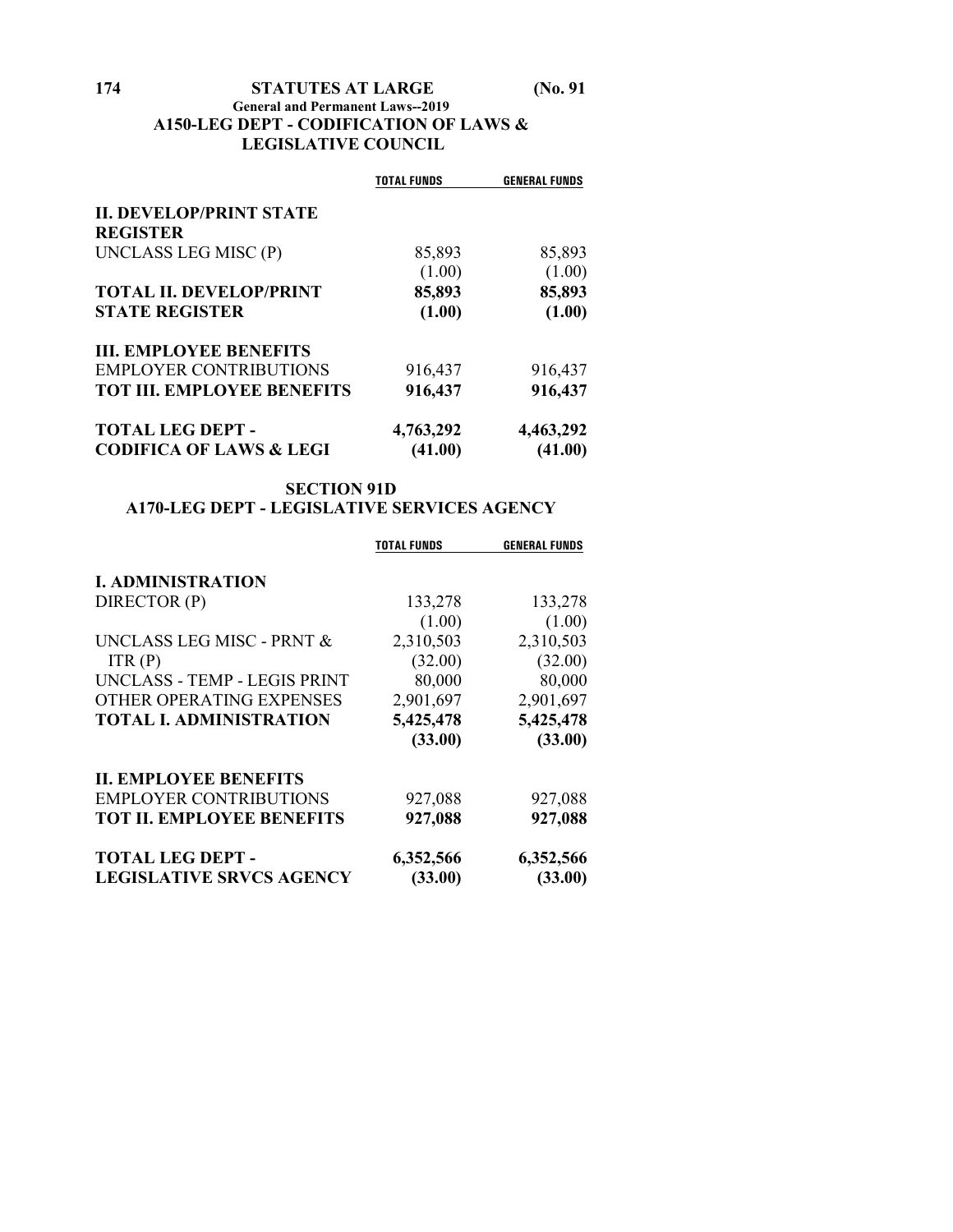#### **SECTION 91E A200-LEG DEPT - LEGISLATIVE AUDIT COUNCIL**

|                                  | <b>TOTAL FUNDS</b> | <b>GENERAL FUNDS</b> |
|----------------------------------|--------------------|----------------------|
|                                  |                    |                      |
| <b>I. ADMINISTRATION</b>         |                    |                      |
| DIRECTOR (P)                     | 109,976            | 109,976              |
|                                  | (1.00)             | (1.00)               |
| UNCLASSIFIED LEGISLATIVE         | 1,698,677          | 1,378,677            |
| $MISC$ - LAC $(P)$               | (25.00)            | (25.00)              |
| OTHER PERSONAL SERVICES          | 1,225              | 1,225                |
| OTHER OPERATING EXPENSES         | 152,000            | 152,000              |
| <b>TOTAL I. ADMINISTRATION</b>   | 1,961,878          | 1,641,878            |
|                                  | (26.00)            | (26.00)              |
| <b>II. EMPLOYEE BENEFITS</b>     |                    |                      |
| <b>EMPLOYER CONTRIBUTIONS</b>    | 478,629            | 398,629              |
| <b>TOT II. EMPLOYEE BENEFITS</b> | 478,629            | 398,629              |
| <b>TOTAL LEG DEPT -</b>          | 2,440,507          | 2,040,507            |
| <b>LEGIS AUDIT COUNCIL</b>       | (26.00)            | (26.00)              |

#### **SECTION 92A D050-GOVERNOR'S OFFICE - EXECUTIVE CONTROL OF STATE**

|                                | <b>TOTAL FUNDS</b> | <b>GENERAL FUNDS</b> |
|--------------------------------|--------------------|----------------------|
| <b>I. ADMINISTRATION</b>       |                    |                      |
| <b>GOVERNOR</b>                | 106,078            | 106,078              |
|                                | (1.00)             | (1.00)               |
| LIEUTENANT GOVERNOR            | 46,545             | 46,545               |
|                                | (1.00)             | (1.00)               |
| UNCLASSIFIED POSITIONS         | 1,901,288          | 1,901,288            |
|                                | (28.00)            | (28.00)              |
| OTHER PERSONAL SERVICES        | 15,749             | 15,749               |
| OTHER OPERATING EXPENSES       | 141,382            | 141,382              |
| <b>TOTAL I. ADMINISTRATION</b> | 2,211,042          | 2,211,042            |
|                                | (30.00)            | (30.00)              |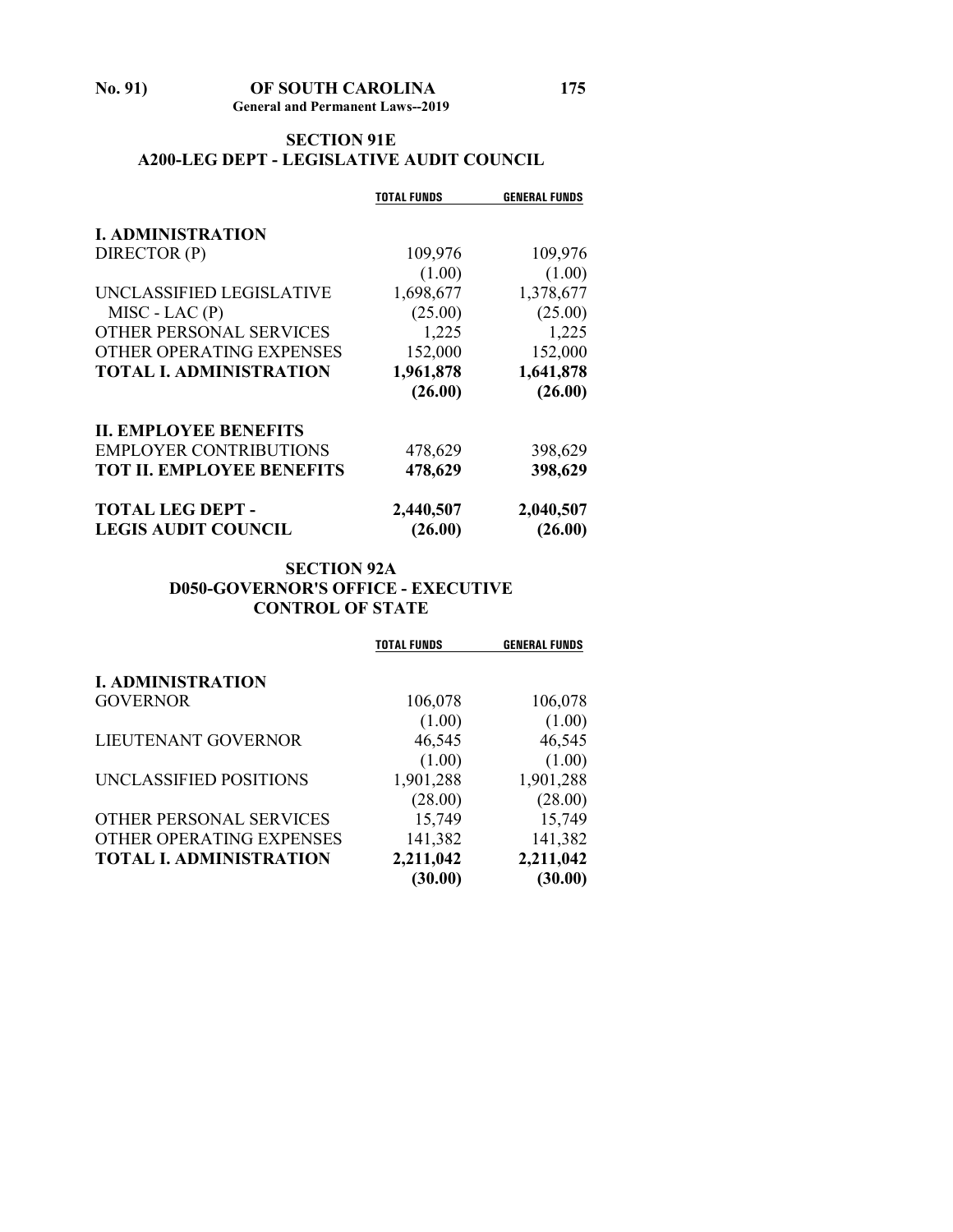#### **176 STATUTES AT LARGE (No. 91**

#### **General and Permanent Laws--2019 D050-GOVERNOR'S OFFICE - EXECUTIVE CONTROL OF STATE**

|                                  | <b>TOTAL FUNDS</b> | <b>GENERAL FUNDS</b> |
|----------------------------------|--------------------|----------------------|
| <b>II. EMPLOYEE BENEFITS</b>     |                    |                      |
| <b>EMPLOYER CONTRIBUTIONS</b>    | 830,566            | 830,566              |
| <b>TOT II. EMPLOYEE BENEFITS</b> | 830,566            | 830,566              |
| <b>TOTAL GOVERNOR'S OFFICE -</b> | 3,041,608          | 3,041,608            |
| <b>EXECUTIVE CONTROL OF ST</b>   | (30.00)            | (30.00)              |

#### **SECTION 92C**

#### **D200-GOVERNOR'S OFFICE - MANSION AND GROUNDS**

|                                  | <b>TOTAL FUNDS</b> | <b>GENERAL FUNDS</b> |
|----------------------------------|--------------------|----------------------|
| <b>I. ADMINISTRATION</b>         |                    |                      |
| <b>CLASSIFIED POSITIONS</b>      | 70,696             | 60,696               |
|                                  | (2.00)             | (1.00)               |
| UNCLASSIFIED POSITIONS           | 155,653            | 105,653              |
|                                  | (7.00)             | (3.50)               |
| OTHER PERSONAL SERVICES          | 23,260             | 23,260               |
| <b>OTHER OPER EXPENSES</b>       | 193,284            | 60,867               |
| <b>TOTAL I. ADMINISTRATION</b>   | 442,893            | 250,476              |
|                                  | (9.00)             | (4.50)               |
| <b>II. EMPLOYEE BENEFITS</b>     |                    |                      |
| <b>EMPLOYER CONTRIBUTIONS</b>    | 83,717             | 76,134               |
| <b>TOT II. EMPLOYEE BENEFITS</b> | 83,717             | 76,134               |
| <b>TOT GOVERNOR'S OFFICE -</b>   | 526,610            | 326,610              |
| <b>MANSION AND GROUNDS</b>       | (9.00)             | (4.50)               |

#### **SECTION 93 D500-DEPARTMENT OF ADMINISTRATION**

|                             | <b>TOTAL FUNDS</b>             | <b>GENERAL FUNDS</b> |
|-----------------------------|--------------------------------|----------------------|
| <b>I. ADMINISTRATION</b>    |                                |                      |
| <b>EXECUTIVE DIRECTOR</b>   | 213,375                        | 213,375              |
| <b>CLASSIFIED POSITIONS</b> | (1.00)<br>2,235,624<br>(40.52) | (1.00)<br>567,811    |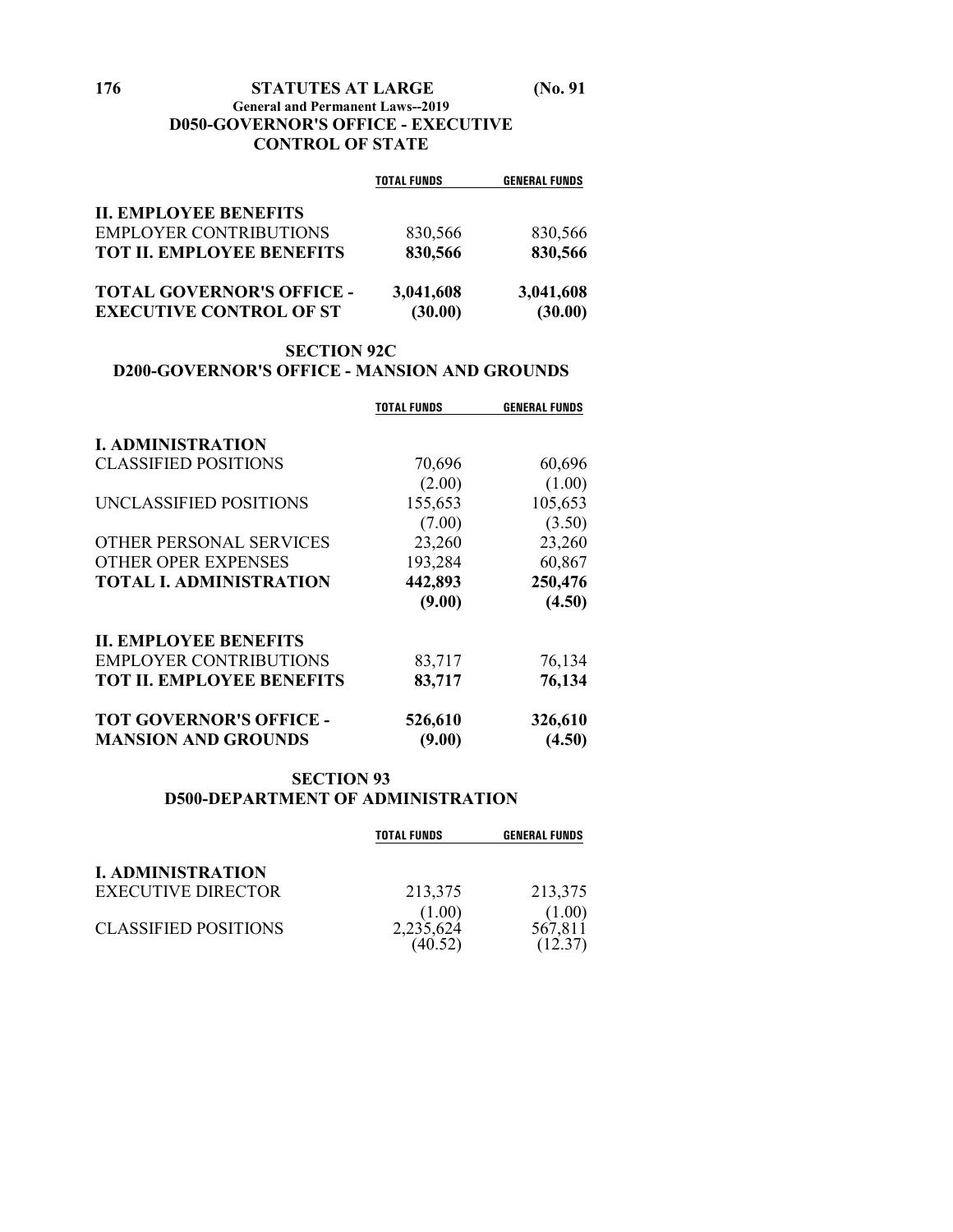#### **No. 91) OF SOUTH CAROLINA 177 General and Permanent Laws--2019 D500-DEPARTMENT OF ADMINISTRATION**

|                                     | <b>TOTAL FUNDS</b> | <b>GENERAL FUNDS</b> |
|-------------------------------------|--------------------|----------------------|
| UNCLASSIFIED POSITIONS              | 951,321            | 127,011              |
|                                     | (7.50)             | (0.90)               |
| OTHER PERSONAL SERVICES             | 35,000             | 7,000                |
| OTHER OPERATING EXPENSES            | 1,164,321          | 897,821              |
| TECHNOLOGY INVEST COUNCIL           | 98,784             | 98,784               |
| <b>TOTAL I. ADMINISTRATION</b>      | 4,698,425          | 1,911,802            |
|                                     | (49.02)            | (14.27)              |
|                                     |                    |                      |
| <b>II. STATEWIDE PROGRAMS &amp;</b> |                    |                      |
| <b>SERVICES</b>                     |                    |                      |
| <b>A. EXECUTIVE BUDGET OFFICE</b>   |                    |                      |
| <b>CLASSIFIED POSITIONS</b>         | 1,251,049          | 1,251,049            |
|                                     | (18.00)            | (18.00)              |
| UNCLASSIFIED POSITIONS              | 123,730            | 123,730              |
|                                     | (1.00)             | (1.00)               |
| OTHER OPERATING EXPENSES            | 122,989            | 122,989              |
| <b>TOT A. EXECUTIVE BUDGET</b>      | 1,497,768          | 1,497,768            |
| <b>OFFICE</b>                       | (19.00)            | (19.00)              |
|                                     |                    |                      |
| <b>B. HUMAN RESOURCES DIV</b>       |                    |                      |
| <b>CLASSIFIED POSITIONS</b>         | 1,381,608          | 1,250,000            |
|                                     | (21.00)            | (19.00)              |
| UNCLASSIFIED POSITIONS              | 130,611            | 130,611              |
|                                     | (1.00)             | (1.00)               |
| OTHER PERSONAL SERVICES             | 60,000             | 60,000               |
| OTHER OPERATING EXPENSES            | 1,069,942          | 700,000              |
| <b>TOT B. HUMAN RESOURCES</b>       | 2,642,161          | 2,140,611            |
| <b>DIVISION</b>                     | (22.00)            | (20.00)              |
|                                     |                    |                      |
| <b>C. GENERAL SRVCS DIVISION</b>    |                    |                      |
| <b>1. BUSINESS OPERATIONS</b>       |                    |                      |
| <b>CLASSIFIED POSITIONS</b>         | 250,000            |                      |
|                                     | (4.50)             |                      |
| UNCLASSIFIED POSITIONS              | 410,000            |                      |
|                                     | (3.50)             |                      |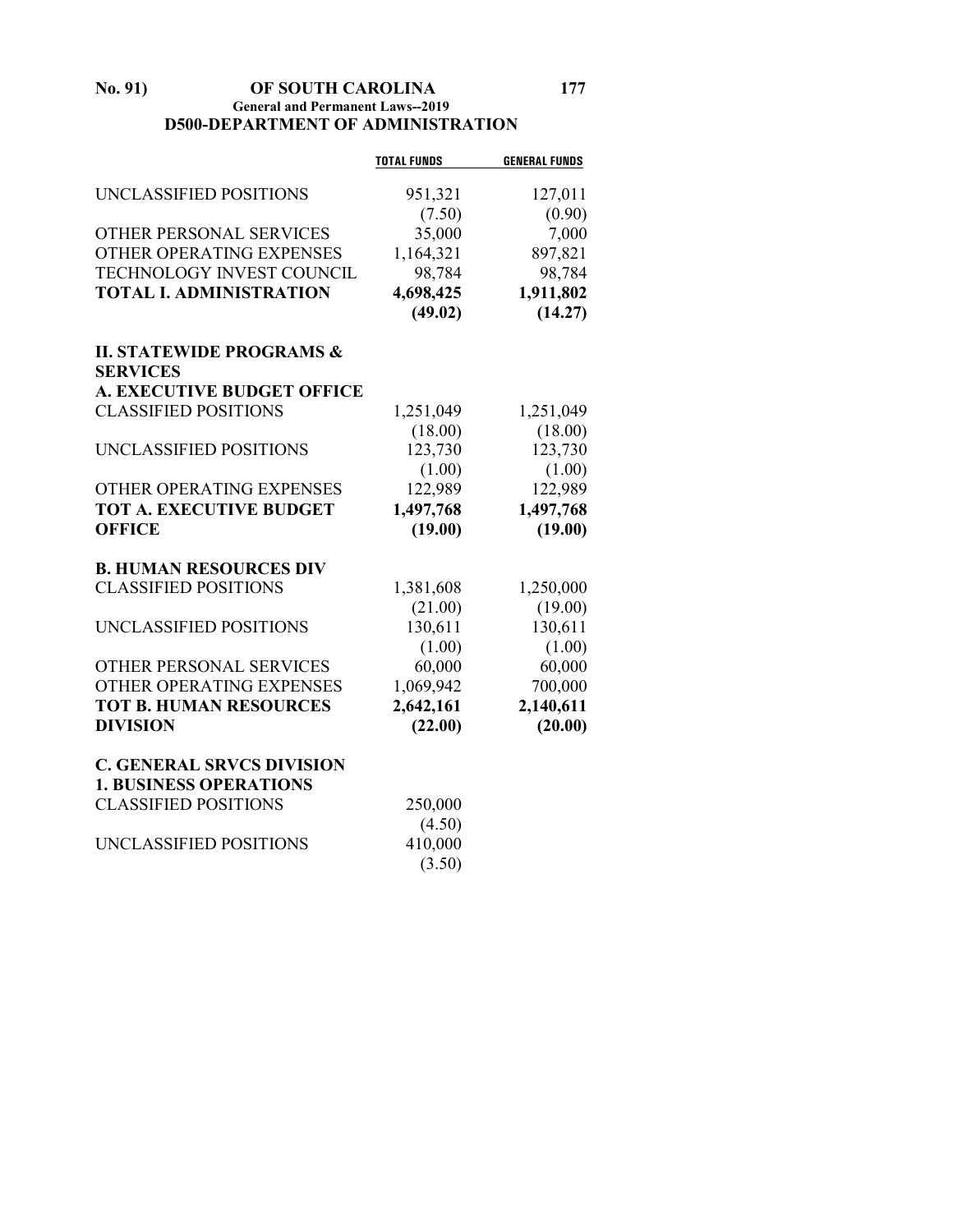**178 STATUTES AT LARGE (No. 91**

#### **General and Permanent Laws--2019 D500-DEPARTMENT OF ADMINISTRATION**

|                                                               | <b>TOTAL FUNDS</b>   | <b>GENERAL FUNDS</b> |
|---------------------------------------------------------------|----------------------|----------------------|
| OTHER OPERATING EXPENSES<br><b>TOT 1. BUSINESS OPERATIONS</b> | 390,000<br>1,050,000 |                      |
|                                                               | (8.00)               |                      |
| 2. FACILITIES MANAGEMENT                                      |                      |                      |
| <b>CLASSIFIED POSITIONS</b>                                   | 4,795,305            |                      |
|                                                               | (120.50)             |                      |
| OTHER PERSONAL SERVICES                                       | 150,000              |                      |
| OTHER OPERATING EXPENSES                                      | 14,570,195           |                      |
| PERMANENT IMPROVEMENTS                                        | 6,353,781            | 3,353,781            |
| CAPITOL COMPLEX & MANSION                                     | 3,150,000            | 3,150,000            |
| <b>TOTAL 2. FACILITIES</b>                                    | 29,019,281           | 6,503,781            |
| <b>MANAGEMENT</b>                                             | (120.50)             |                      |
| <b>3. SURPLUS PROPERTY</b>                                    |                      |                      |
| <b>CLASSIFIED POSITIONS</b>                                   | 783,680              |                      |
|                                                               | (22.85)              |                      |
| OTHER PERSONAL SERVICES                                       | 69,000               |                      |
| OTHER OPERATING EXPENSES                                      | 717,588              |                      |
| <b>TOT 3. SURPLUS PROPERTY</b>                                | 1,570,268            |                      |
|                                                               | (22.85)              |                      |
| <b>5. PARKING</b>                                             |                      |                      |
| <b>CLASSIFIED POSITIONS</b>                                   | 108,000              |                      |
|                                                               | (3.00)               |                      |
| OTHER OPERATING EXPENSES                                      | 250,000              |                      |
| <b>TOTAL 5. PARKING</b>                                       | 358,000              |                      |
|                                                               | (3.00)               |                      |
|                                                               |                      |                      |
| <b>6. ST FLEET MANAGEMENT</b>                                 |                      |                      |
| <b>CLASSIFIED POSITIONS</b>                                   | 975,500              |                      |
|                                                               | (23.75)              |                      |
| OTHER OPERATING EXPENSES                                      | 19,588,000           |                      |
| <b>DEBT SERVICE</b>                                           | 7,631,000            |                      |
| <b>TOTAL 6. STATE FLEET</b>                                   | 28,194,500           |                      |
| <b>MANAGEMENT</b>                                             | (23.75)              |                      |
|                                                               |                      |                      |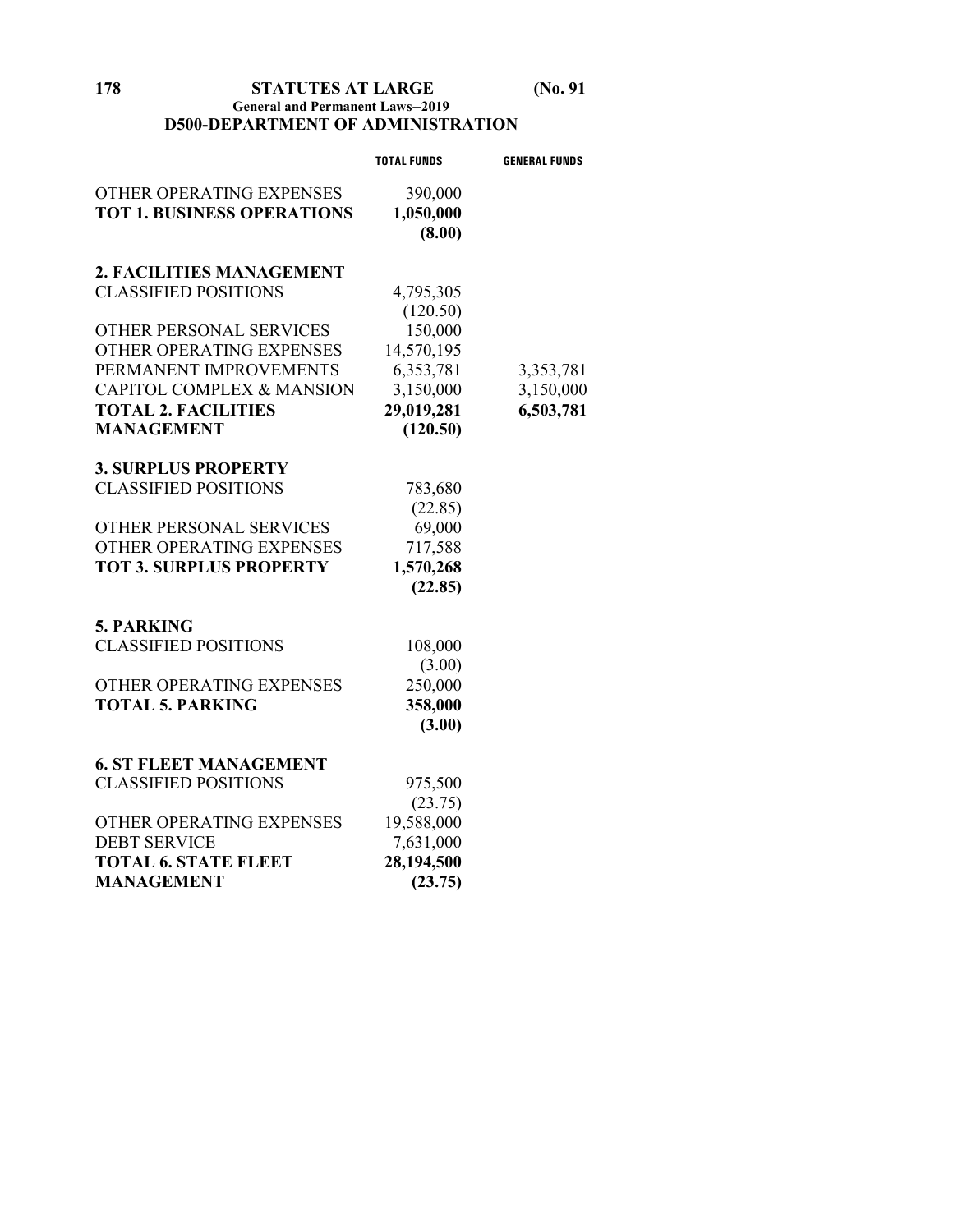#### **No. 91) OF SOUTH CAROLINA 179 General and Permanent Laws--2019 D500-DEPARTMENT OF ADMINISTRATION**

|                                               | <b>TOTAL FUNDS</b> | <b>GENERAL FUNDS</b> |
|-----------------------------------------------|--------------------|----------------------|
| <b>7. ST BUILDING &amp; PROP SRVCS</b>        |                    |                      |
| <b>CLASSIFIED POSITIONS</b>                   | 286,600            |                      |
|                                               |                    |                      |
| UNCLASSIFIED POSITIONS                        | (4.50)             |                      |
|                                               | 36,406             |                      |
|                                               | (0.50)             |                      |
| OTHER PERSONAL SERVICES                       | 10,835             |                      |
| OTHER OPERATING EXPENSES                      | 335,000            |                      |
| <b>TOTAL 7. STATE BUILDING &amp;</b>          | 668,841            |                      |
| <b>PROPERTY SERVICES</b>                      | (5.00)             |                      |
| <b>TOTAL C. GENERAL SRVCS</b>                 | 60,860,890         | 6,503,781            |
| <b>DIVISION</b>                               | (183.10)           |                      |
| <b>D. SC ENTERPRISE INFO</b>                  |                    |                      |
| <b>SYSTEM</b>                                 |                    |                      |
| <b>CLASSIFIED POSITIONS</b>                   | 4,417,929          | 4,417,929            |
|                                               | (80.00)            | (80.00)              |
| UNCLASSIFIED POSITIONS                        | 227,381            | 227,381              |
|                                               | (2.50)             | (2.50)               |
| OTHER PERSONAL SERVICES                       | 345,000            | 345,000              |
| OTHER OPERATING EXPENSES                      | 13,525,945         | 12,025,945           |
| <b>TOTAL D. SC ENTERPRISE</b>                 | 18,516,255         | 17,016,255           |
| <b>INFORMATION SYSTEM</b>                     | (82.50)            | (82.50)              |
| <b>E. DIVISION OF INFO SECURITY</b>           |                    |                      |
| <b>CLASSIFIED POSITIONS</b>                   | 1,450,676          | 1,331,939            |
|                                               | (20.00)            | (17.00)              |
| UNCLASSIFIED POSITIONS                        | 946,378            | 946,378              |
|                                               | (7.00)             | (7.00)               |
| OTHER OPERATING EXPENSES                      | 207,250            | 207,250              |
|                                               |                    |                      |
| ENTERPRISE TECHNOLOGY &<br><b>REMEDIATION</b> | 14,811,366         | 14,811,366           |
| <b>TOTAL E. DIVISION OF</b>                   | 17,415,670         | 17,296,933           |
| <b>INFORMATION SECURITY</b>                   | (27.00)            | (24.00)              |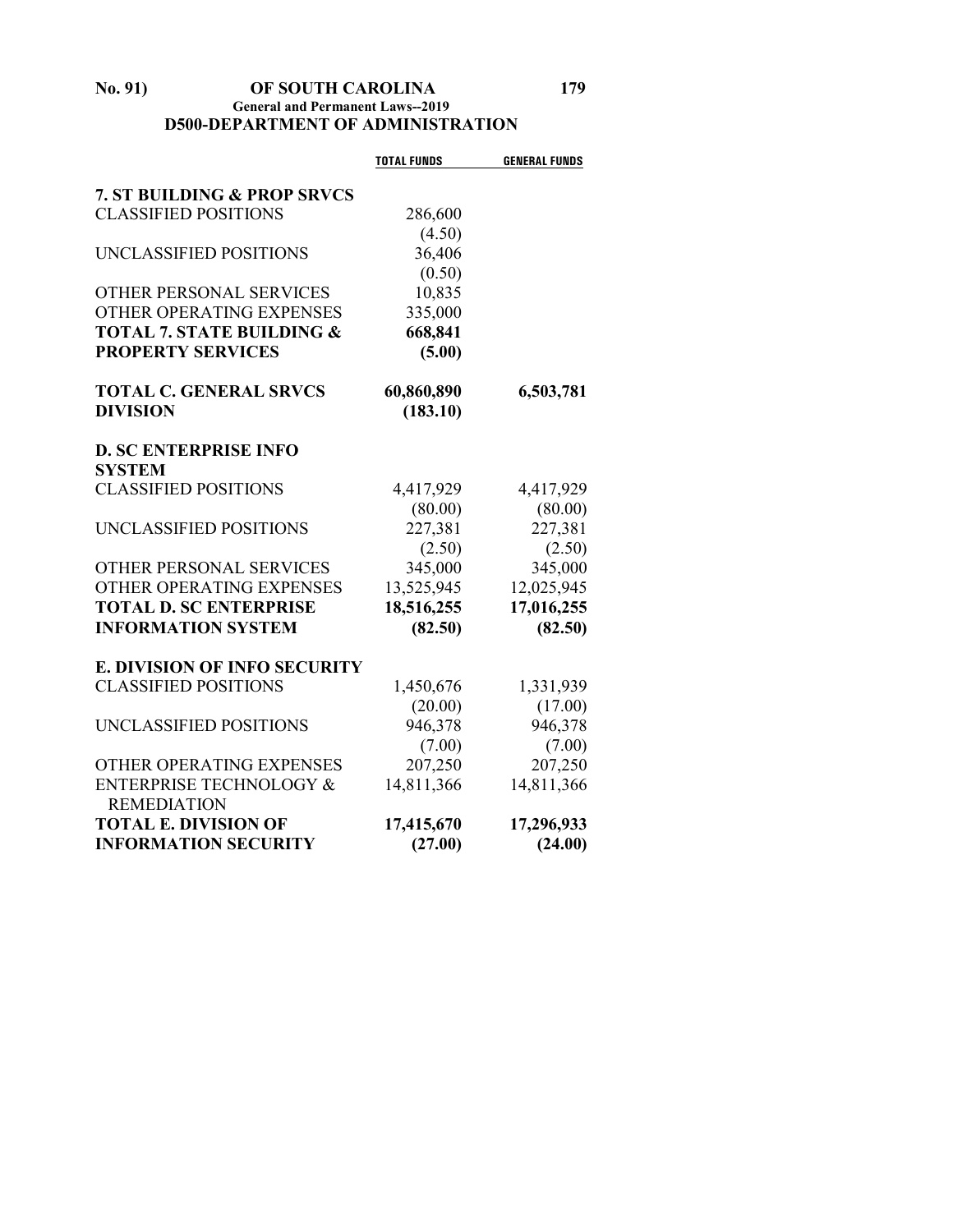#### **180 STATUTES AT LARGE (No. 91 General and Permanent Laws--2019 D500-DEPARTMENT OF ADMINISTRATION**

|                                    | <b>TOTAL FUNDS</b> | <b>GENERAL FUNDS</b> |
|------------------------------------|--------------------|----------------------|
| <b>F. ENTERPRISE PRIVACY</b>       |                    |                      |
| <b>OFFICE</b>                      |                    |                      |
| <b>CLASSIFIED POSITIONS</b>        | 177,372            | 177,372              |
|                                    | (2.00)             | (2.00)               |
| UNCLASSIFIED POSITIONS             | 123,900            | 123,900              |
|                                    | (1.00)             | (1.00)               |
| OTHER OPERATING EXPENSES           | 72,041             | 72,041               |
| <b>TOT F. ENTERPRISE PRIVACY</b>   | 373,313            | 373,313              |
| <b>OFFICE</b>                      | (3.00)             | (3.00)               |
| <b>G. STATE TECHNOLOGY OPER</b>    |                    |                      |
| <b>CLASSIFIED POSITIONS</b>        | 10,146,117         | 690,867              |
|                                    | (178.00)           | (10.00)              |
| UNCLASSIFIED POSITIONS             | 660,000            |                      |
|                                    | (7.00)             |                      |
| OTHER PERSONAL SERVICES            | 400,000            |                      |
| OTHER OPERATING EXPENSES           | 47,324,042         | 3,611,090            |
| <b>DEBT SERVICE</b>                | 1,020,930          |                      |
| SERVICE CONTRACT 800 MHZ           | 1,238,247          | 1,238,247            |
| K-12 SCHOOL TECHNOLOGY             | 23,450,000         |                      |
| <b>TOT G. STATE TECHNOLOGY</b>     | 84,239,336         | 5,540,204            |
| <b>OPERATIONS</b>                  | (185.00)           | (10.00)              |
| <b>H. SHARED SERVICES</b>          |                    |                      |
| <b>CLASSIFIED POSITIONS</b>        | 1,050,000          | 1,050,000            |
|                                    | (15.00)            | (15.00)              |
| OTHER PERSONAL SERVICES            | 50,000             | 50,000               |
| OTHER OPERATING EXPENSES           | 1,480,000          | 1,480,000            |
| <b>TOTAL H. SHARED SERVICES</b>    | 2,580,000          | 2,580,000            |
|                                    | (15.00)            | (15.00)              |
| <b>I. CDBG - DISASTER RECOVERY</b> |                    |                      |
| <b>CLASSIFIED POSITIONS</b>        | 560,000            |                      |
|                                    | (10.00)            |                      |
| OTHER PERSONAL SERVICES            | 2,340,000          |                      |
| OTHER OPERATING EXPENSES           | 94,465,000         |                      |
| <b>ALLOC CNTIES - RESTRICTED</b>   | 1,500,000          |                      |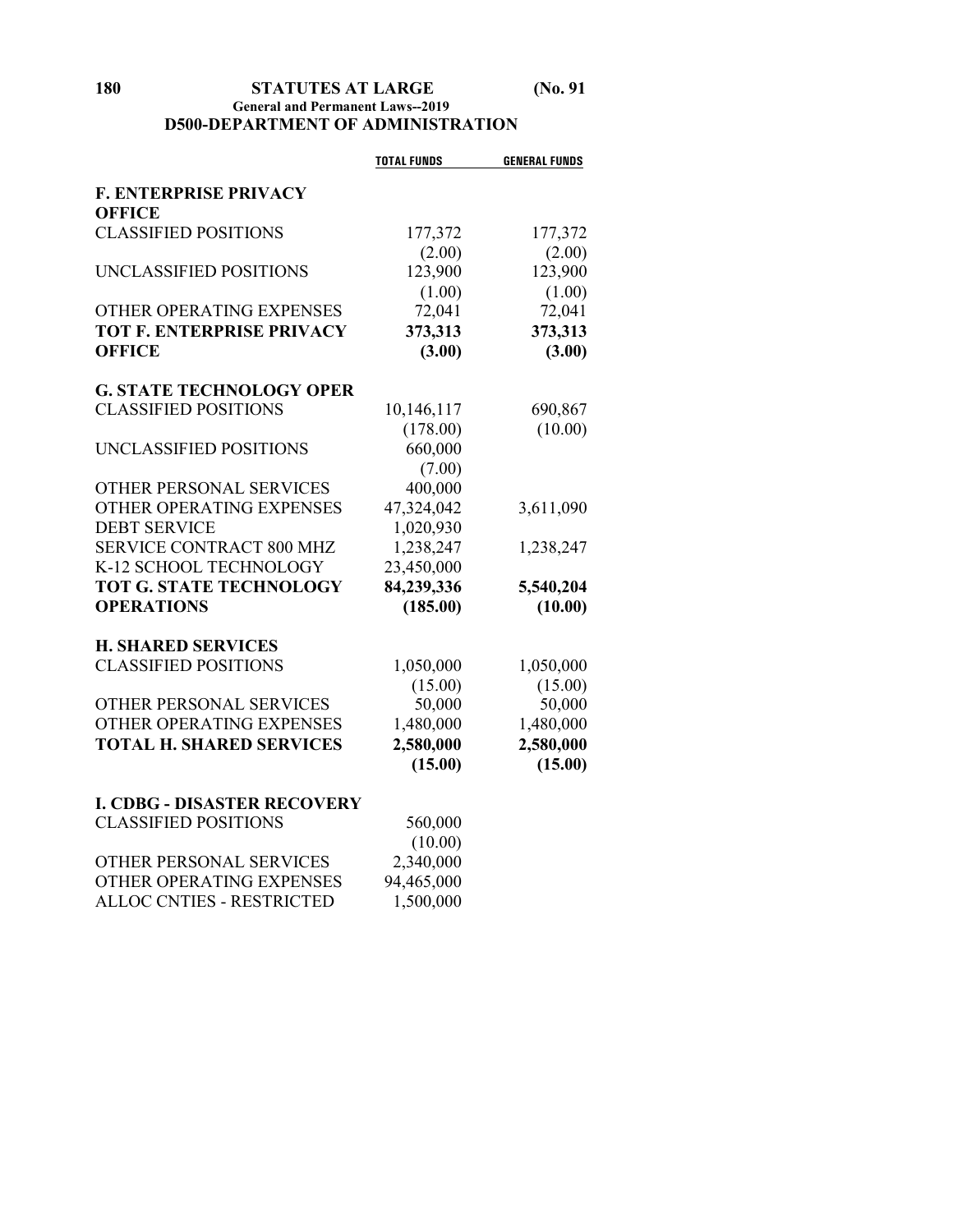#### **No. 91) OF SOUTH CAROLINA 181 General and Permanent Laws--2019 D500-DEPARTMENT OF ADMINISTRATION**

|                                                                         | <b>TOTAL FUNDS</b>      | <b>GENERAL FUNDS</b>   |
|-------------------------------------------------------------------------|-------------------------|------------------------|
| <b>TOTAL I. CDBG - DISASTER</b><br><b>RECOVERY</b>                      | 98,865,000<br>(10.00)   |                        |
| <b>TOTAL II. STATEWIDE</b><br><b>PROGRAMS &amp; SERVICES</b>            | 286,990,393<br>(546.60) | 52,948,865<br>(173.50) |
| <b>III. EXECUTIVE POLICY &amp; PRO</b><br><b>B. CHILDREN'S SERVICES</b> |                         |                        |
| <b>2. CHILDREN'S AFFAIRS</b><br>UNCLASSIFIED POSITIONS                  | 39,451                  | 39,451                 |
| <b>CHILDREN'S TRUST FUND</b>                                            | (0.50)<br>100,000       | (0.50)<br>100,000      |
| <b>TOTAL 2. CHILDREN'S AFFAIRS</b>                                      | 139,451<br>(0.50)       | 139,451<br>(0.50)      |
| <b>TOT B. CHILDREN'S SERVICES</b>                                       | 139,451<br>(0.50)       | 139,451<br>(0.50)      |
| <b>C. CONSTITUENT SERVICES</b>                                          |                         |                        |
| <b>1. VETERANS' AFFAIRS</b>                                             |                         |                        |
| a. VETERANS' AFFAIRS                                                    |                         |                        |
| <b>CLASSIFIED POSITIONS</b>                                             | 520,000                 | 520,000                |
|                                                                         | (16.90)                 | (16.90)                |
| UNCLASSIFIED POSITIONS                                                  | 68,110                  | 68,110                 |
| OTHER OPERATING EXPENSES                                                | (1.00)<br>154,611       | (1.00)<br>154,611      |
| <b>CASE SERVICES</b>                                                    | 300,000                 |                        |
| POW COMMISSION                                                          | 2,080                   | 2,080                  |
| <b>VETERANS COUNSELING</b>                                              | 65,279                  | 65,279                 |
| <b>TOT a. VETERANS' AFFAIRS</b>                                         | 1,110,080<br>(17.90)    | 810,080<br>(17.90)     |
| <b>b. VETERANS' CEMETERY</b>                                            |                         |                        |
| <b>CLASSIFIED POSITIONS</b>                                             | 274,280                 | 274,280                |
|                                                                         | (9.10)                  | (9.10)                 |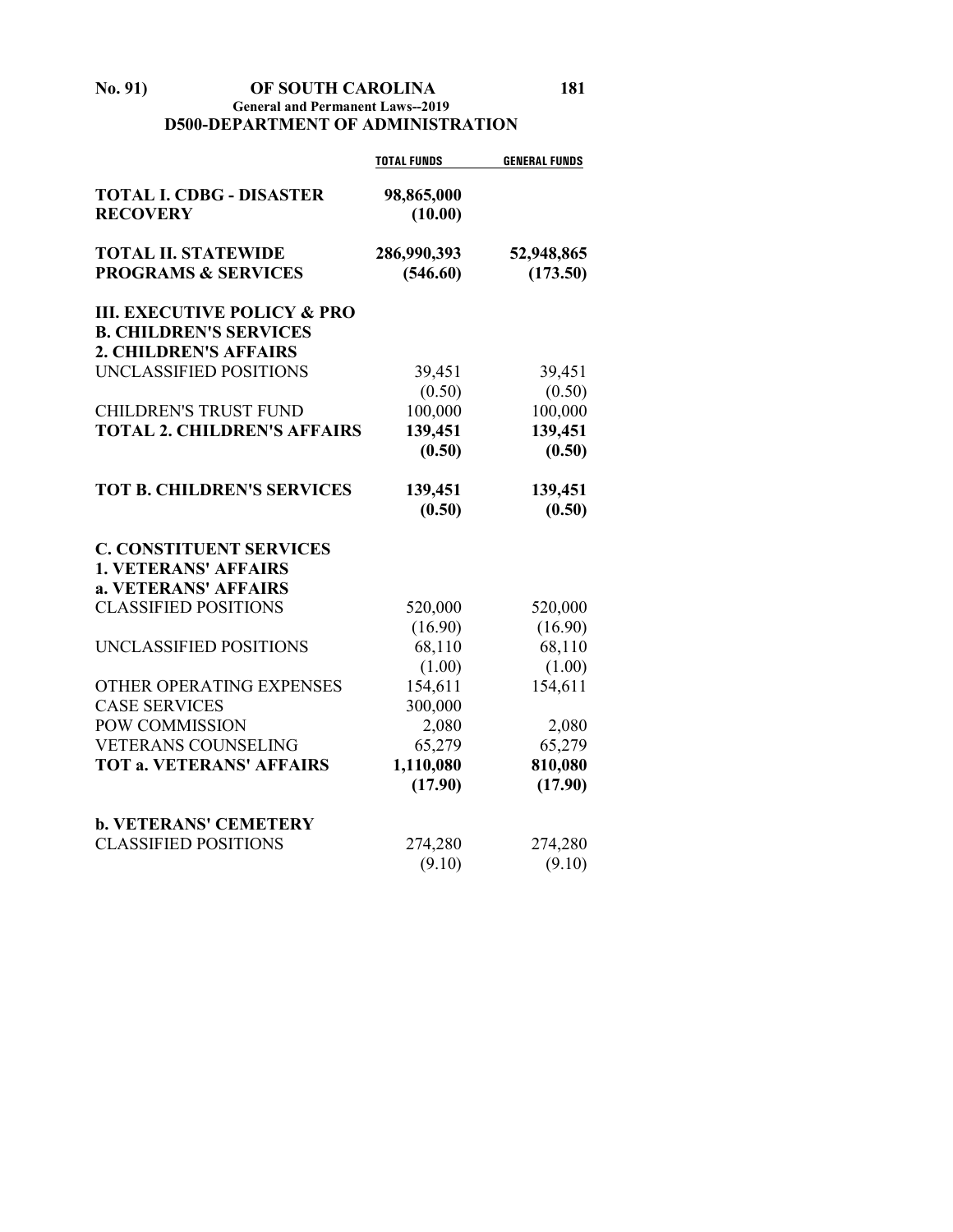**182 STATUTES AT LARGE (No. 91**

#### **General and Permanent Laws--2019 D500-DEPARTMENT OF ADMINISTRATION**

|                                         | <b>TOTAL FUNDS</b> | <b>GENERAL FUNDS</b> |
|-----------------------------------------|--------------------|----------------------|
| OTHER OPERATING EXPENSES                | 318,730            | 73,730               |
| <b>TOT b. VETERANS' CEMETERY</b>        | 593,010            | 348,010              |
|                                         | (9.10)             | (9.10)               |
|                                         |                    |                      |
| <b>TOT 1. VETERANS' AFFAIRS</b>         | 1,703,090          | 1,158,090            |
|                                         | (27.00)            | (27.00)              |
| 2. OMBUDSMAN                            |                    |                      |
| <b>CLASSIFIED POSITIONS</b>             | 134,460            | 134,460              |
|                                         | (4.00)             | (4.00)               |
| UNCLASSIFIED POSITIONS                  | 100,291            | 100,291              |
|                                         | (1.50)             | (1.50)               |
| OTHER OPERATING EXPENSES                | 19,629             | 19,629               |
| <b>TOTAL 2. OMBUDSMAN</b>               | 254,380            | 254,380              |
|                                         | (5.50)             | (5.50)               |
|                                         |                    |                      |
| <b>3. DEVELOPMENTAL DISABIL</b>         |                    |                      |
| <b>CLASSIFIED POSITIONS</b>             | 215,495            | 15,495               |
|                                         | (6.00)             | (0.48)               |
| UNCLASSIFIED POSITIONS                  | 68,251             | 10,238               |
|                                         | (1.00)             | (0.15)               |
| OTHER OPERATING EXPENSES                | 106,868            | 31,555               |
| <b>ALLOC OTHER ENTITIES</b>             | 1,248,320          |                      |
| <b>TOTAL 3. DEVELOPMENTAL</b>           | 1,638,934          | 57,288               |
| <b>DISABILITIES</b>                     | (7.00)             | (0.63)               |
| <b>4. SMALL &amp; MINORITY BUSINESS</b> |                    |                      |
| <b>CLASSIFIED POSITIONS</b>             | 104,289            | 104,289              |
|                                         | (2.00)             | (2.00)               |
| OTHER OPERATING EXPENSES                | 34,927             | 34,927               |
| <b>TOTAL 4. SMALL &amp; MINORITY</b>    | 139,216            | 139,216              |
| <b>BUSINESS</b>                         | (2.00)             | (2.00)               |
| <b>5. ECONOMIC OPPORTUNITY</b>          |                    |                      |
| <b>CLASSIFIED POSITIONS</b>             | 801,026            |                      |
|                                         | (16.00)            |                      |
| UNCLASSIFIED POSITIONS                  | 72,667             |                      |
|                                         | (1.00)             |                      |
|                                         |                    |                      |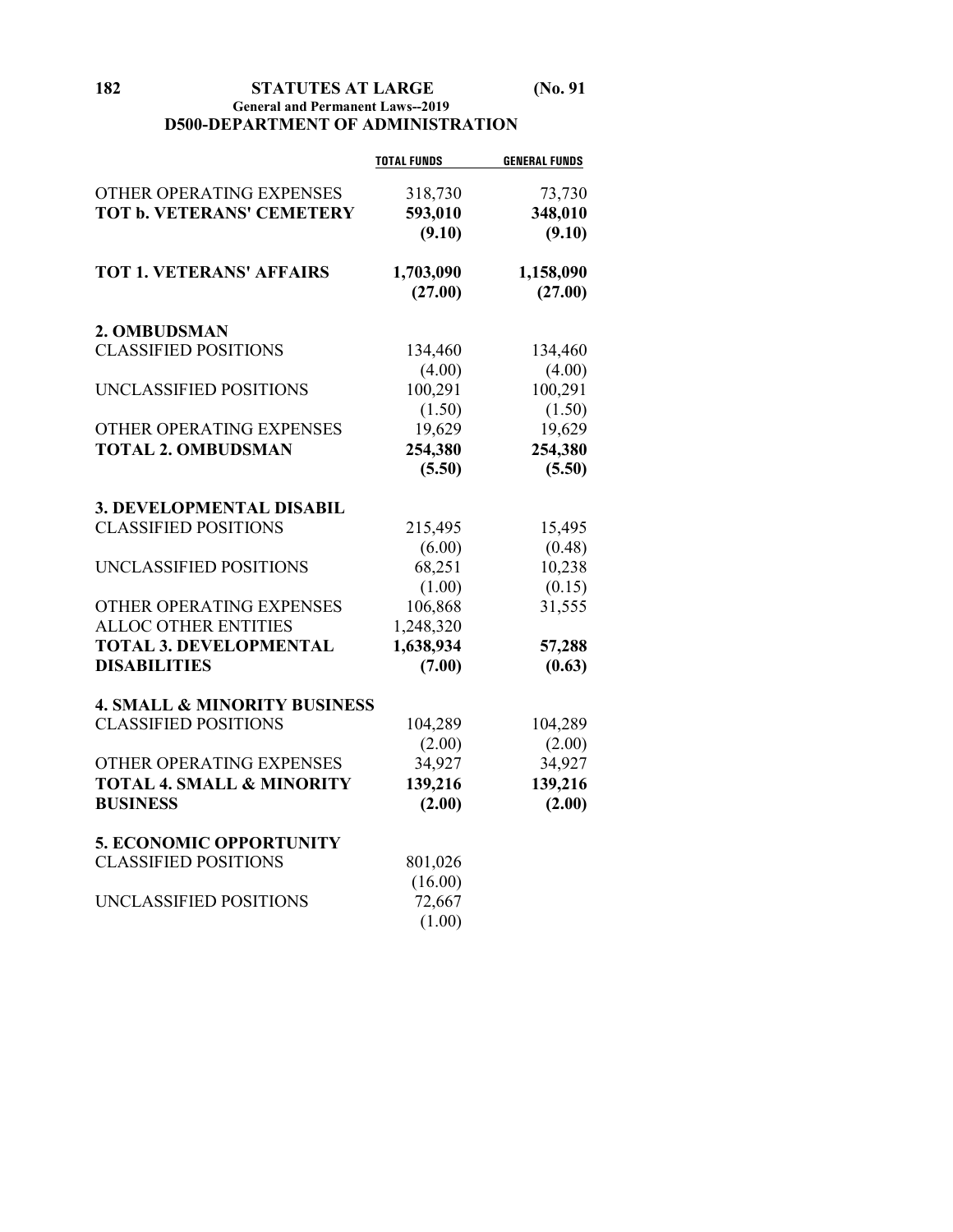#### **No. 91) OF SOUTH CAROLINA 183 General and Permanent Laws--2019 D500-DEPARTMENT OF ADMINISTRATION**

|                                  | <b>TOTAL FUNDS</b> | <b>GENERAL FUNDS</b> |
|----------------------------------|--------------------|----------------------|
|                                  |                    |                      |
| <b>OTHER PERSONAL SERVICES</b>   | 303,901            |                      |
| OTHER OPERATING EXPENSES         | 905,860            |                      |
| <b>ALLOC OTHER ENTITIES</b>      | 58,522,500         |                      |
| <b>TOTAL 5. ECONOMIC</b>         | 60,605,954         |                      |
| <b>OPPORTUNITY</b>               | (17.00)            |                      |
| <b>TOTAL C. CONSTITUENT</b>      | 64, 341, 574       | 1,608,974            |
| <b>SERVICES</b>                  | (58.50)            | (35.13)              |
| <b>TOT III. EXECUTIVE POLICY</b> | 64,481,025         | 1,748,425            |
| <b>&amp; PROGRAMS</b>            | (59.00)            | (35.63)              |
| <b>IV. EMPLOYEE BENEFITS</b>     |                    |                      |
| <b>EMPLOYER CONTRIBUTIONS</b>    | 14,959,132         | 5,268,983            |
| <b>TOT IV. EMPLY BENEFITS</b>    | 14,959,132         | 5,268,983            |
| <b>TOTAL DEPARTMENT OF</b>       | 371,128,975        | 61,878,075           |
| <b>ADMINISTRATION</b>            | (654.62)           | (223.40)             |

# **SECTION 94 D250-OFFICE OF INSPECTOR GENERAL**

|                               | TOTAL FUNDS | <b>GENERAL FUNDS</b> |
|-------------------------------|-------------|----------------------|
| <b>I. OFFICE OF INSPECTOR</b> |             |                      |
| <b>GENERAL</b>                |             |                      |
| <b>INSPECTOR GENERAL</b>      | 122,542     | 122,542              |
|                               | (1.00)      | (1.00)               |
| <b>CLASSIFIED POSITIONS</b>   | 344,394     | 344,394              |
|                               | (6.00)      | (6.00)               |
| <b>NEW POSITION PROGRAM</b>   | 84,300      | 84,300               |
| <b>MANAGER II</b>             | (1.00)      | (1.00)               |
| OTHER OPERATING EXPENSES      | 69,572      | 69,572               |
| <b>FRAUD HOTLINE</b>          | 321         | 321                  |
| <b>TOTAL I. OFFICE OF</b>     | 621,129     | 621,129              |
| <b>INSPECTOR GENERAL</b>      | (8.00)      | (8.00)               |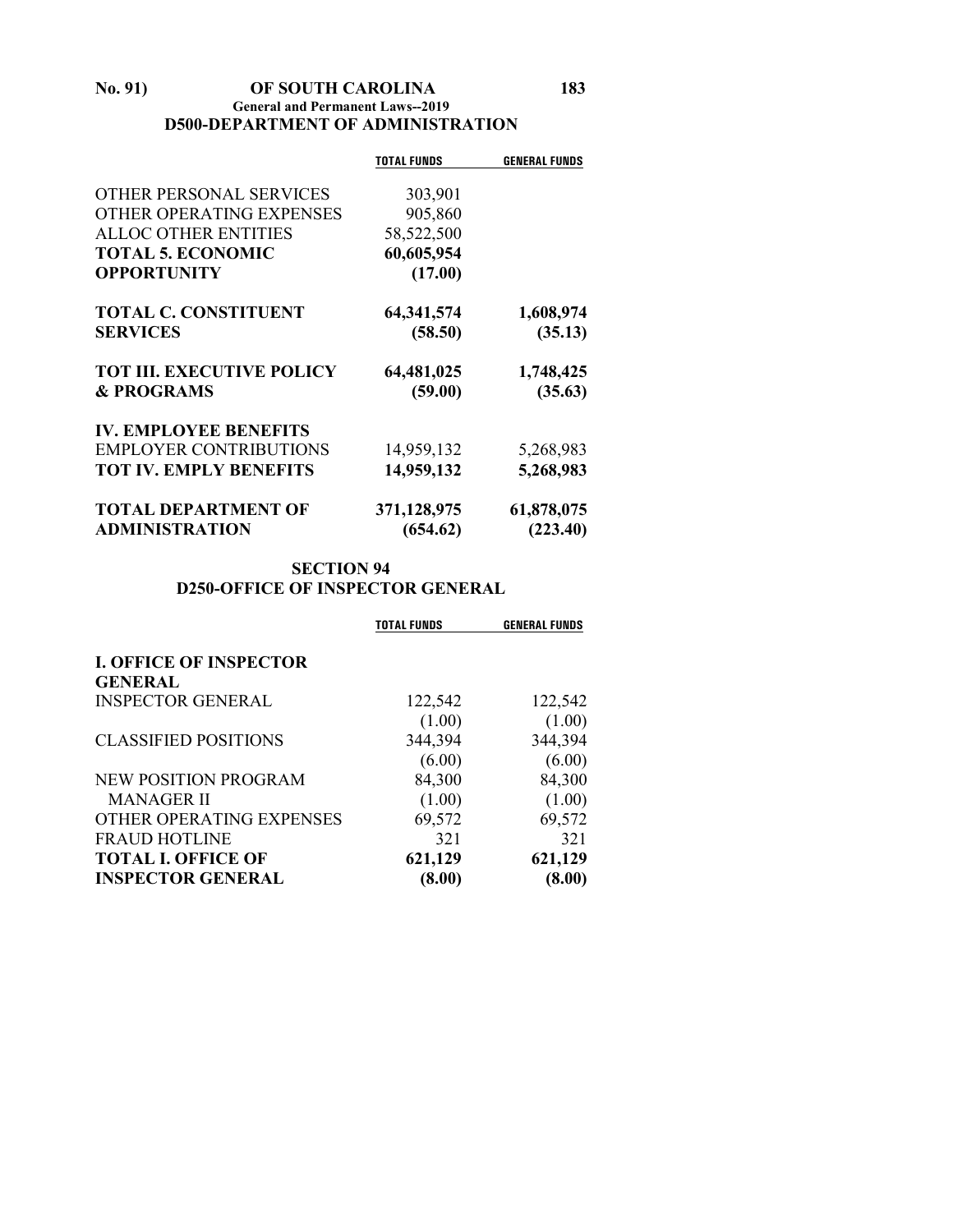|                                  | <b>TOTAL FUNDS</b> | <b>GENERAL FUNDS</b> |
|----------------------------------|--------------------|----------------------|
| <b>II. EMPLOYEE BENEFITS</b>     |                    |                      |
| <b>EMPLOYER CONTRIBUTIONS</b>    | 193,574            | 193,574              |
| <b>TOT II. EMPLOYEE BENEFITS</b> | 193,574            | 193,574              |
| <b>TOT OFFICE OF INSPECTOR</b>   | 814,703            | 814,703              |
| <b>GENERAL</b>                   | (8.00)             | (8.00)               |

# **SECTION 96 E080-SECRETARY OF STATE'S OFFICE**

|                                  | <b>TOTAL FUNDS</b> | <b>GENERAL FUNDS</b> |
|----------------------------------|--------------------|----------------------|
| <b>I. ADMINISTRATION</b>         |                    |                      |
| <b>SECRETARY OF STATE</b>        | 92,007             | 92,007               |
|                                  | (1.00)             | (1.00)               |
| <b>CLASSIFIED POSITIONS</b>      | 1,486,274          | 734,341              |
|                                  | (32.00)            | (18.00)              |
| OTHER PERSONAL SERVICES          | 65,000             |                      |
| <b>OTHER OPER EXPENSES</b>       | 1,253,311          | 16,600               |
| <b>TOT I. ADMINISTRATION</b>     | 2,896,592          | 842,948              |
|                                  | (33.00)            | (19.00)              |
| <b>II. EMPLOYEE BENEFITS</b>     |                    |                      |
| <b>EMPLOYER CONTRIBUTIONS</b>    | 600,823            | 370,212              |
| <b>TOT II. EMPLOYEE BENEFITS</b> | 600,823            | 370,212              |
| <b>TOT SECRETARY OF STATE'S</b>  | 3,497,415          | 1,213,160            |
| <b>OFFICE</b>                    | (33.00)            | (19.00)              |

# **SECTION 97 E120-COMPTROLLER GENERAL'S OFFICE**

|                                   | <b>TOTAL FUNDS</b> | <b>GENERAL FUNDS</b> |
|-----------------------------------|--------------------|----------------------|
| <b>I. ADMINISTRATIVE SERVICES</b> |                    |                      |
| <b>COMPTROLLER GENERAL</b>        | 92,007             | 92,007               |
|                                   | (1.00)             | (1.00)               |
| <b>CLASSIFIED POSITIONS</b>       | 134,981            | 134,981              |
|                                   | (2.00)             | (2.00)               |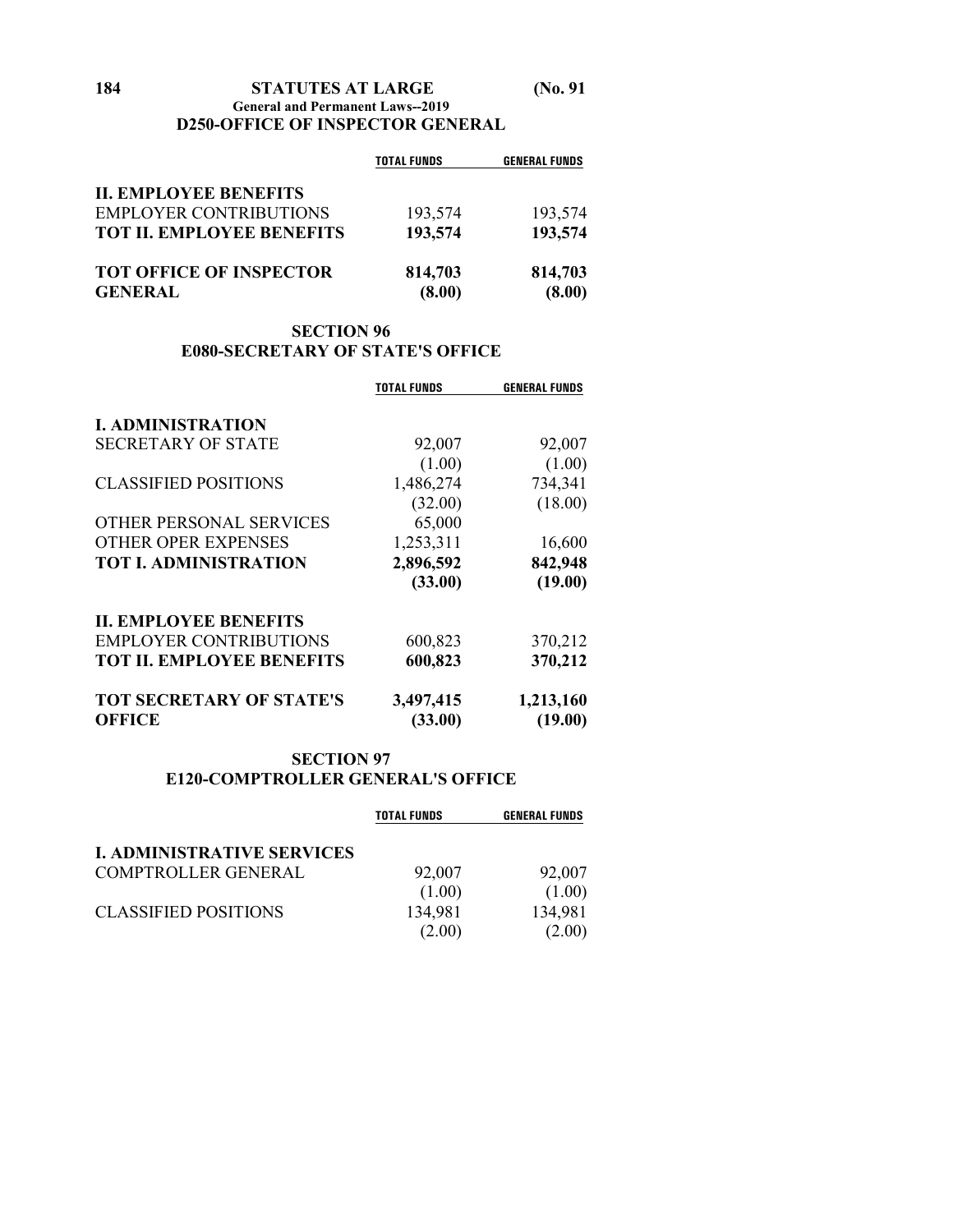#### **No. 91) OF SOUTH CAROLINA 185 General and Permanent Laws--2019 E120-COMPTROLLER GENERAL'S OFFICE**

|                                 | <b>TOTAL FUNDS</b> | <b>GENERAL FUNDS</b> |
|---------------------------------|--------------------|----------------------|
| UNCLASSIFIED POSITIONS          | 38,111             | 38,111               |
|                                 | (3.00)             | (3.00)               |
| OTHER PERSONAL SERVICES         | 17,000             | 2,000                |
| OTHER OPERATING EXPENSES        | 59,301             | 1,500                |
| <b>TOTAL I. ADMINISTRATIVE</b>  | 341,400            | 268,599              |
| <b>SERVICES</b>                 | (6.00)             | (6.00)               |
|                                 |                    |                      |
| <b>II. STATEWIDE PAYROLL/</b>   |                    |                      |
| <b>ACCOUNTS PAYABLE</b>         |                    |                      |
| <b>CLASSIFIED POSITIONS</b>     | 817,797            | 707,316              |
|                                 | (17.00)            | (11.50)              |
| UNCLASSIFIED POSITIONS          | 35,500             | 35,500               |
| OTHER OPERATING EXPENSES        | 75,779             | 2,000                |
| <b>TOTAL II. STATEWIDE</b>      | 929,076            | 744,816              |
| PAYROLL/ACC PAYABLE             | (17.00)            | (11.50)              |
|                                 |                    |                      |
| <b>III. STATEWIDE FINANCIAL</b> |                    |                      |
| <b>REPORTING</b>                |                    |                      |
| <b>CLASSIFIED POSITIONS</b>     | 282,140            | 282,140              |
|                                 | (6.00)             | (6.00)               |
| UNCLASSIFIED POSITIONS          | 35,556             | 35,556               |
| OTHER PERSONAL SERVICES         | 40,773             | 5,773                |
| OTHER OPERATING EXPENSES        | 139,390            | 1,748                |
| <b>TOTAL III. STATEWIDE</b>     | 497,859            | 325,217              |
| <b>FINANCIAL REPORTING</b>      | (6.00)             | (6.00)               |
| <b>IV. INFO TECHNOLOGY</b>      |                    |                      |
| <b>CLASSIFIED POSITIONS</b>     | 228,381            | 119,889              |
|                                 | (2.00)             | (1.00)               |
| OTHER PERSONAL SERVICES         | 15,070             | 70                   |
| OTHER OPERATING EXPENSES        | 169,811            | 1,065                |
| <b>TOTAL IV. INFORMATION</b>    | 413,262            | 121,024              |
| <b>TECHNOLOGY</b>               | (2.00)             | (1.00)               |
|                                 |                    |                      |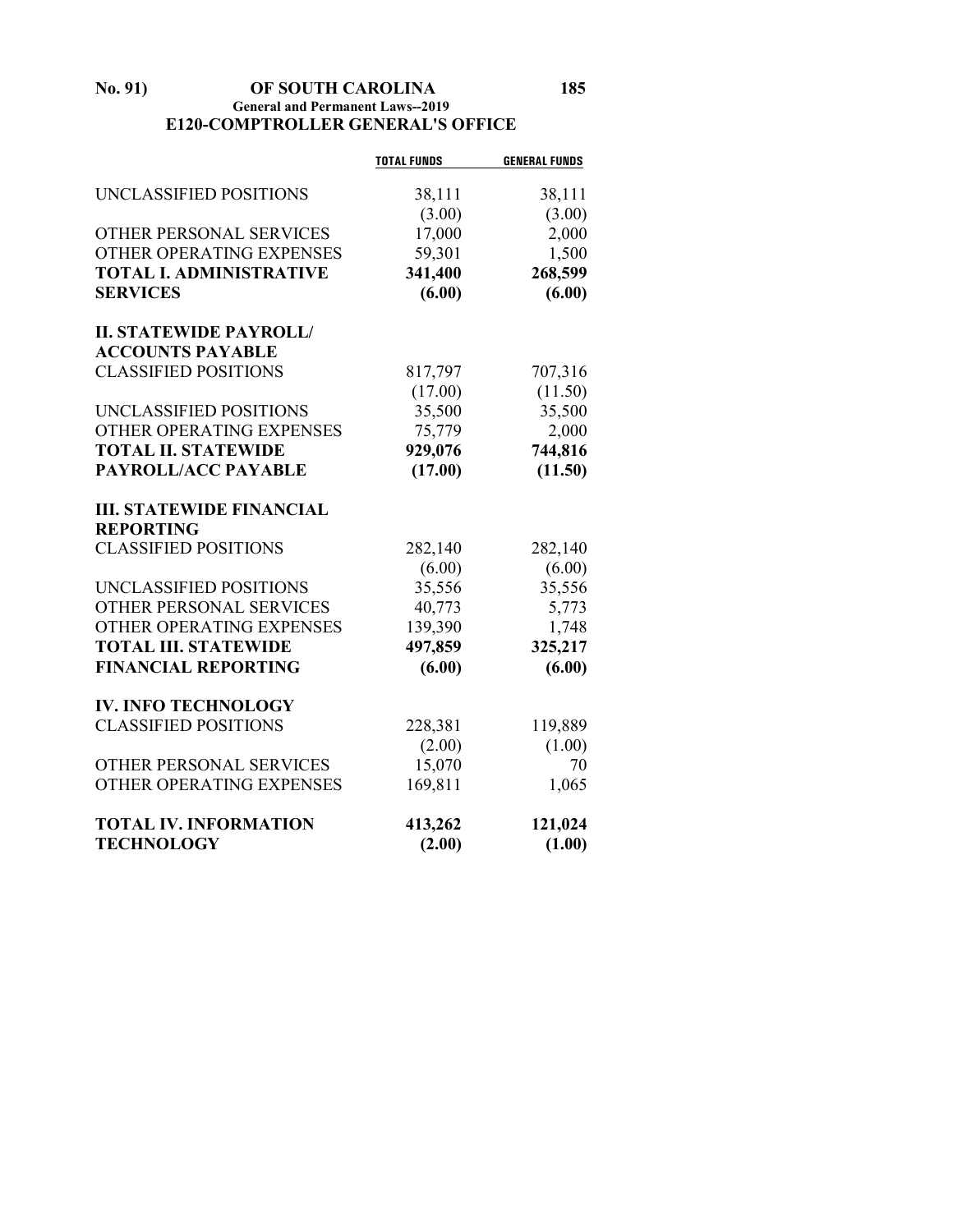#### **186 STATUTES AT LARGE (No. 91 General and Permanent Laws--2019 E120-COMPTROLLER GENERAL'S OFFICE**

|                                  | <b>TOTAL FUNDS</b> | <b>GENERAL FUNDS</b> |
|----------------------------------|--------------------|----------------------|
| <b>V. STATEWIDE ACCOUNTING</b>   |                    |                      |
| <b>SERVICES</b>                  |                    |                      |
| <b>CLASSIFIED POSITIONS</b>      | 418,804            | 373,370              |
|                                  | (6.00)             | (4.00)               |
| UNCLASSIFIED POSITIONS           | 35,556             | 35,556               |
| OTHER PERSONAL SERVICES          | 3,000              | 3,000                |
| OTHER OPERATING EXPENSES         | 32,023             | 1,351                |
| <b>TOTAL V. STATEWIDE</b>        | 489,383            | 413,277              |
| <b>ACCOUNTING SERVICES</b>       | (6.00)             | (4.00)               |
| <b>VI. EMPLOYEE BENEFITS</b>     |                    |                      |
| <b>EMPLOYER CONTRIBUTIONS</b>    | 687,718            | 610,331              |
| <b>TOT VI. EMPLOYEE BENEFITS</b> | 687,718            | 610,331              |
| <b>TOT COMPTROLLER</b>           | 3,358,698          | 2,483,264            |
| <b>GENERAL'S OFFICE</b>          | (37.00)            | (28.50)              |

# **SECTION 98 E160-STATE TREASURER'S OFFICE**

|                                  | <b>TOTAL FUNDS</b> | <b>GENERAL FUNDS</b> |
|----------------------------------|--------------------|----------------------|
| <b>I. ADMINISTRATION</b>         |                    |                      |
| <b>STATE TREASURER</b>           | 92,007             | 92,007               |
|                                  | (1.00)             | (1.00)               |
| <b>CLASSIFIED POSITIONS</b>      | 66,122             | 66,122               |
|                                  | (2.00)             | (2.00)               |
| OTHER OPERATING EXPENSES         | 14,115             | 14,115               |
| <b>TOTAL I. ADMINISTRATION</b>   | 172,244            | 172,244              |
|                                  | (3.00)             | (3.00)               |
| <b>II. PROGRAMS AND SERVICES</b> |                    |                      |
| <b>CLASSIFIED POSITIONS</b>      | 3,883,758          | 1,239,371            |
|                                  | (74.07)            | (38.00)              |
| UNCLASSIFIED POSITIONS           | 221,340            |                      |
|                                  | (3.00)             |                      |
| THER PERSONAL SERVICES           | 75,000             |                      |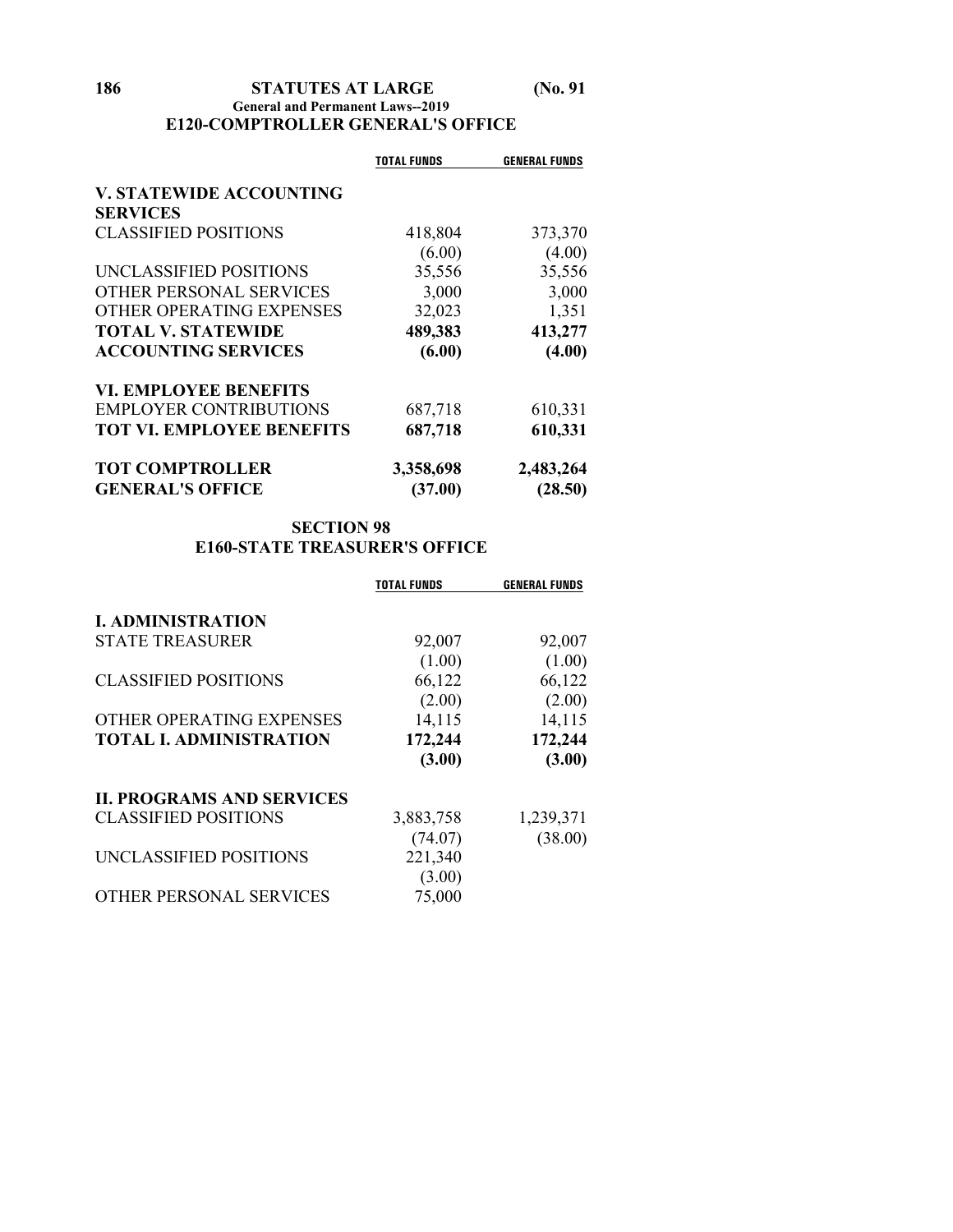#### **No. 91) OF SOUTH CAROLINA 187 General and Permanent Laws--2019 E160-STATE TREASURER'S OFFICE**

| <b>TOTAL FUNDS</b> | <b>GENERAL FUNDS</b> |
|--------------------|----------------------|
| 3,730,980          | 77,641               |
| 7,911,078          | 1,317,012            |
| (77.07)            | (38.00)              |
|                    |                      |
| 1,858,547          | 561,552              |
| 1,858,547          | 561,552              |
| 9,941,869          | 2,050,808<br>(41.00) |
|                    | (80.07)              |

# **SECTION 99**

# **E190-RETIREMENT SYSTEM INVESTMENT COMMISSION**

|                                  | TOTAL FUNDS | <b>GENERAL FUNDS</b> |
|----------------------------------|-------------|----------------------|
| <b>I. ADMINISTRATION</b>         |             |                      |
| <b>DIRECTOR</b>                  | 230,000     |                      |
|                                  | (1.00)      |                      |
| UNCLASSIFIED POSITIONS           | 4,508,745   |                      |
|                                  | (50.00)     |                      |
| OTHER PERSONAL SERVICES          | 2,461,255   |                      |
| OTHER OPERATING EXPENSES         | 6,103,000   |                      |
| <b>TOTAL L ADMINISTRATION</b>    | 13,303,000  |                      |
|                                  | (51.00)     |                      |
| <b>II. EMPLOYEE BENEFITS</b>     |             |                      |
| <b>EMPLOYER CONTRIBUTIONS</b>    | 2,000,000   |                      |
| <b>TOT II. EMPLOYEE BENEFITS</b> | 2,000,000   |                      |
| <b>TOT RETIREMENT SYSTEM</b>     | 15,303,000  |                      |
| <b>INVESTMENT COMMISSION</b>     | (51.00)     |                      |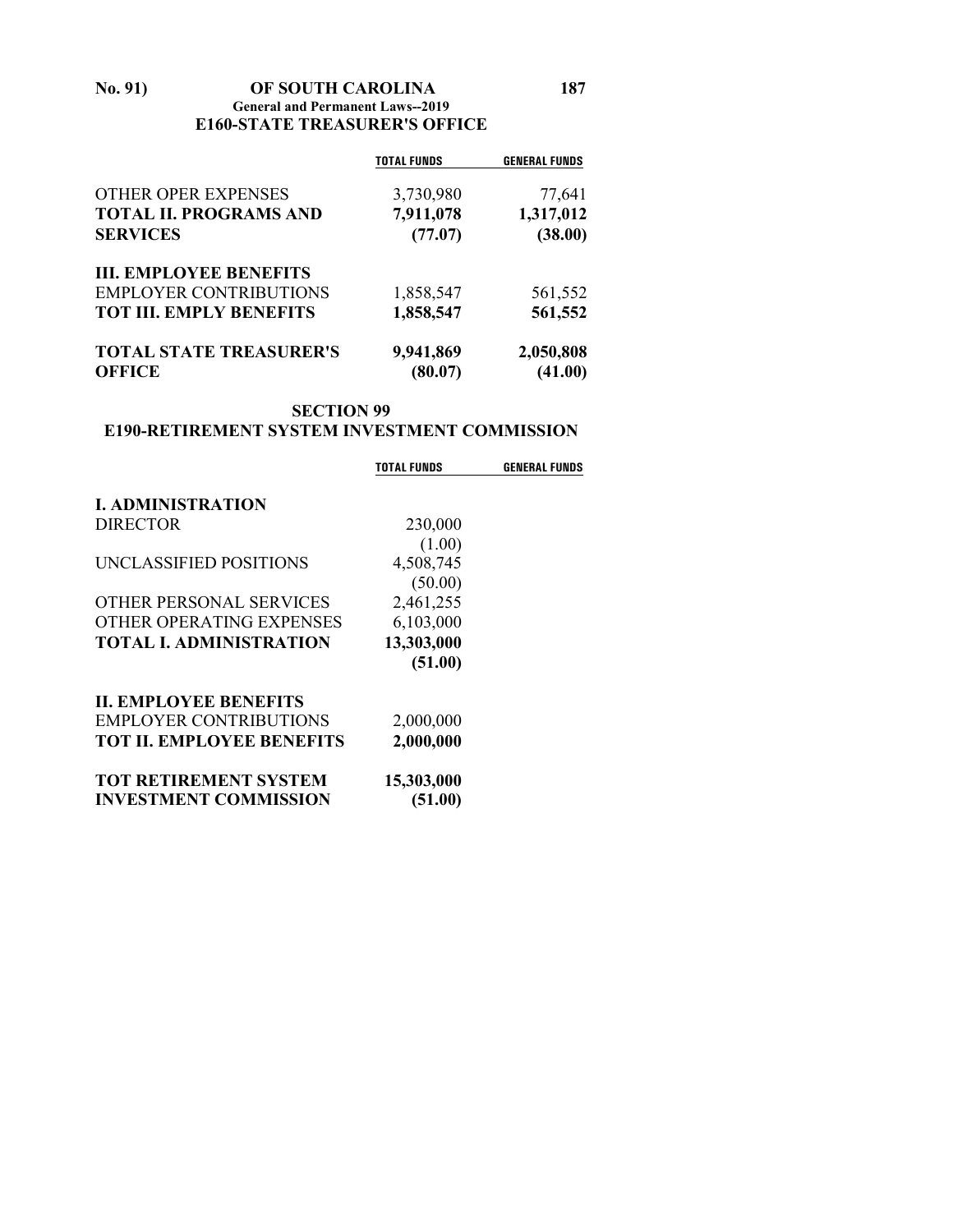#### **SECTION 100 E240-ADJUTANT GENERAL'S OFFICE**

|                                                     | <b>TOTAL FUNDS</b>  | <b>GENERAL FUNDS</b> |
|-----------------------------------------------------|---------------------|----------------------|
| <b>I. ADMINISTRATION</b>                            |                     |                      |
| <b>ADJUTANT GENERAL</b>                             | 212,007             | 212,007              |
|                                                     | (1.00)              | (1.00)               |
| <b>CLASSIFIED POSITIONS</b>                         | 1,171,033           | 812,033              |
|                                                     | (19.20)             | (12.87)              |
| OTHER PERSONAL SERVICES                             | 85,000              | 70,000               |
| OTHER OPERATING EXPENSES                            | 188,800             | 187,800              |
| <b>BURIAL FLAGS</b>                                 | 11,871              | 11,871               |
| <b>FUNERAL CAISSON</b>                              | 100,205             | 100,205              |
| <b>CIVIL AIR PATROL</b>                             | 55,000              | 55,000               |
| <b>TOTAL I. ADMINISTRATION</b>                      | 1,823,916           | 1,448,916            |
|                                                     | (20.20)             | (13.87)              |
|                                                     |                     |                      |
| <b>II. ARMORY OPERATIONS</b>                        |                     |                      |
| <b>CLASSIFIED POSITIONS</b>                         | 21,424              |                      |
|                                                     | (0.55)              |                      |
| OTHER PERSONAL SERVICES                             | 74,000              |                      |
| OTHER OPERATING EXPENSES                            | 4,504,580           | 2,000,004            |
| <b>ARMORY REVITALIZATIONS</b>                       | 6,100,000           | 1,550,000            |
| <b>TOT II. ARMORY OPERATIONS</b>                    | 10,700,004          | 3,550,004            |
|                                                     | (0.55)              |                      |
| <b>III. BUILDINGS &amp; GROUNDS</b>                 |                     |                      |
| <b>CLASSIFIED POSITIONS</b>                         | 256,583             | 115,088              |
|                                                     | (13.75)             | (8.25)               |
| OTHER PERSONAL SERVICES                             | 7,244               | 3,344                |
| OTHER OPERATING EXPENSES                            | 102,034             | 59,896               |
| <b>TOTAL III. BUILDINGS &amp;</b>                   | 365,861             | 178,328              |
| <b>GROUNDS</b>                                      | (13.75)             | (8.25)               |
|                                                     |                     |                      |
| <b>IV. ARMY CONTRACT SUPRT</b>                      |                     |                      |
| <b>CLASSIFIED POSITIONS</b>                         | 1,138,975           | 62,226               |
|                                                     | (8.75)<br>4,750,954 | (0.25)               |
| OTHER PERSONAL SERVICES<br>OTHER OPERATING EXPENSES |                     |                      |
| PERMANENT IMPROVEMENTS                              | 13,120,685          | 154,000              |
|                                                     | 21,700,000          |                      |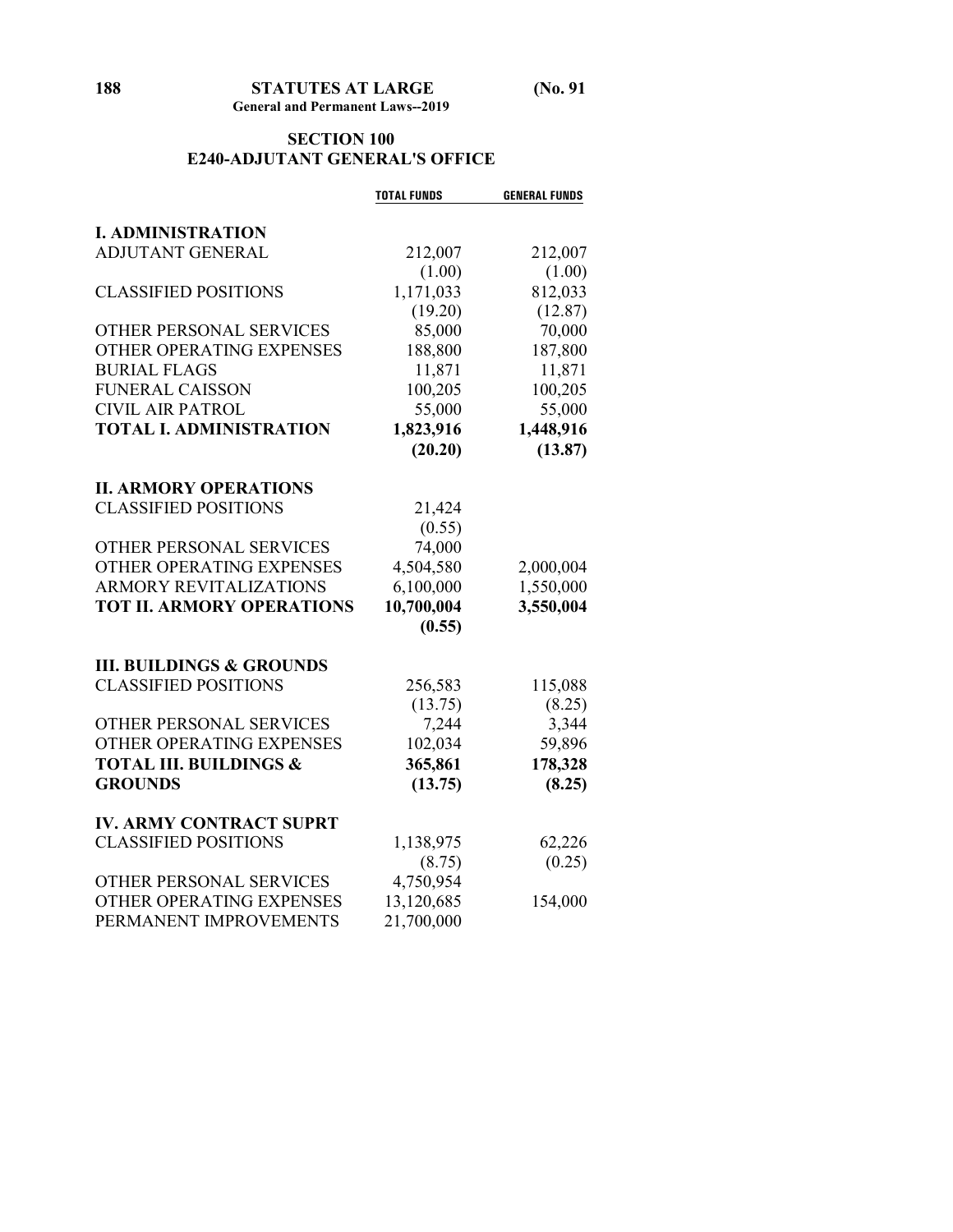**No. 91) OF SOUTH CAROLINA 189 General and Permanent Laws--2019 E240-ADJUTANT GENERAL'S OFFICE**

|                                  | <b>TOTAL FUNDS</b> | <b>GENERAL FUNDS</b> |
|----------------------------------|--------------------|----------------------|
| YOUTH CHALLENGE PROGRAM          | 800,000            | 800,000              |
| <b>TOTAL IV. ARMY CONTRACT</b>   | 41,510,614         | 1,016,226            |
| <b>SUPPORT</b>                   | (8.75)             | (0.25)               |
| <b>V. ENTERPRISE OPERATIONS</b>  |                    |                      |
| <b>CLASSIFIED POSITIONS</b>      | 98,857             |                      |
|                                  | (2.00)             |                      |
| <b>OTHER PERSONAL SERVICES</b>   | 839,436            |                      |
| OTHER OPERATING EXPENSES         | 3,500,000          |                      |
| <b>TOTAL V. ENTERPRISE</b>       | 4,438,293          |                      |
| <b>OPERATIONS</b>                | (2.00)             |                      |
| <b>VI. MCENTIRE ANG BASE</b>     |                    |                      |
| <b>CLASSIFIED POSITIONS</b>      | 937,407            | 57,740               |
|                                  | (20.75)            | (2.81)               |
| <b>NEW POSITION PRINTING</b>     |                    |                      |
| <b>MANAGER I</b>                 | (1.00)             |                      |
| NEW POSITION FIRE SAFETY         |                    |                      |
| <b>OFFICER I</b>                 | (38.00)            |                      |
| <b>NEW POSITION FIRE SAFETY</b>  |                    |                      |
| <b>OFFICER II</b>                | (7.00)             |                      |
| NEW POSITION FIRE SAFETY         |                    |                      |
| <b>OFFICER III</b>               | (8.00)             |                      |
| OTHER PERSONAL SERVICES          | 1,245,685          | 58,668               |
| OTHER OPERATING EXPENSES         | 3,006,805          | 322,951              |
| <b>TOT VI. MCENTIRE ANG BASE</b> | 5,189,897          | 439,359              |
|                                  | (74.75)            | (2.81)               |
| <b>VII. EMERGENCY</b>            |                    |                      |
| <b>PREPAREDNESS</b>              |                    |                      |
| <b>CLASSIFIED POSITIONS</b>      | 2,496,975          | 868,111              |
|                                  | (61.00)            | (21.75)              |
| NEW POSITION EMERGENCY           | 120,000            | 120,000              |
| PREPAR COORD II                  | (2.00)             | (2.00)               |
| OTHER PERSONAL SERVICES          | 330,448            | 10,326               |
| OTHER OPERATING EXPENSES         | 4,663,452          | 981,999              |
| ALLOC MUNICIPALITIES -           | 4,500,000          |                      |

RESTRICTED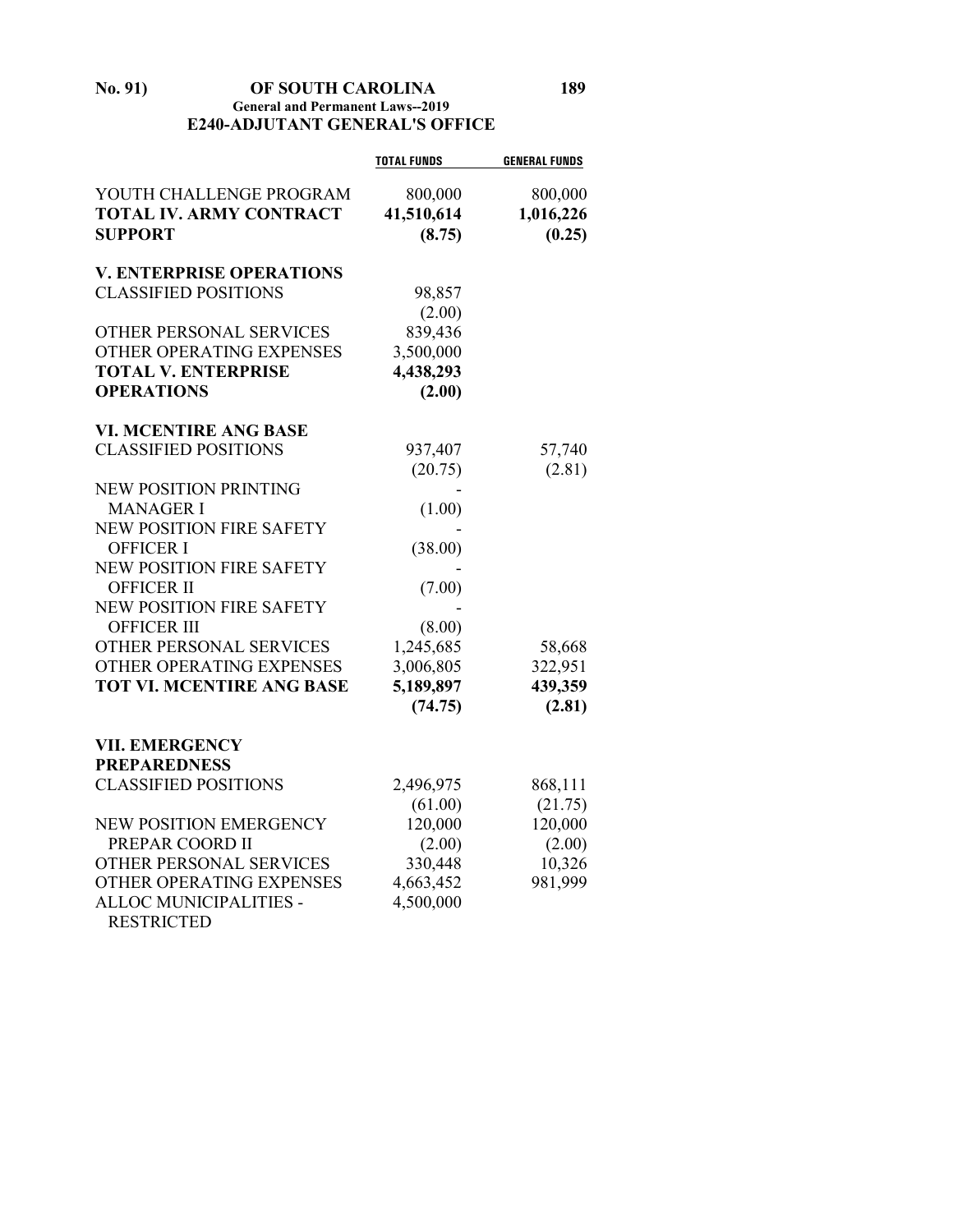**190 STATUTES AT LARGE (No. 91**

#### **General and Permanent Laws--2019 E240-ADJUTANT GENERAL'S OFFICE**

|                                                | <b>TOTAL FUNDS</b>     | <b>GENERAL FUNDS</b>  |
|------------------------------------------------|------------------------|-----------------------|
| <b>ALLOC CNTIES - RESTRICTED</b>               | 7,990,342              | 36,410                |
| <b>ALLOC OTHER ST AGENCIES</b>                 | 693,766                |                       |
| <b>ALLOC OTHER ENTITIES</b>                    | 60,000                 |                       |
| <b>TOTAL VII. EMERGENCY</b>                    | 20,854,983             | 2,016,846             |
| <b>PREPAREDNESS</b>                            | (63.00)                | (23.75)               |
|                                                |                        |                       |
| <b>VIII. STATE GUARD</b>                       |                        |                       |
| <b>CLASSIFIED POSITIONS</b>                    | 72,034                 | 72,034                |
|                                                | (2.50)                 | (2.50)                |
| OTHER PERSONAL SERVICES                        | 121,935                | 121,935               |
| OTHER OPERATING EXPENSES                       | 203,064                | 203,064               |
| <b>TOTAL VIII. STATE GUARD</b>                 | 397,033                | 397,033               |
|                                                | (2.50)                 | (2.50)                |
|                                                |                        |                       |
| <b>IX. SC MILITARY MUSEUM</b>                  |                        |                       |
| <b>CLASSIFIED POSITIONS</b>                    | 70,000                 | 70,000                |
|                                                | (2.00)                 | (2.00)                |
| OTHER PERSONAL SERVICES                        | 120,000                | 120,000               |
| OTHER OPERATING EXPENSES                       | 110,000                | 110,000               |
| <b>TOT IX. SC MILITARY MUSEUM</b>              | 300,000                | 300,000               |
|                                                | (2.00)                 | (2.00)                |
| <b>X. EMPLOYEE BENEFITS</b>                    |                        |                       |
| <b>EMPLOYER CONTRIBUTIONS</b>                  | 6,091,983              | 1,359,999             |
| <b>TOT X. EMPLY BENEFITS</b>                   | 6,091,983              | 1,359,999             |
|                                                |                        |                       |
| <b>TOT ADJUTANT GENERAL'S</b><br><b>OFFICE</b> | 91,672,584<br>(187.50) | 10,706,711<br>(53.43) |

# **SECTION 101 E280-ELECTION COMMISSION**

|                             | <b>TOTAL FUNDS</b> | <b>GENERAL FUNDS</b> |
|-----------------------------|--------------------|----------------------|
| <b>I. ADMINISTRATION</b>    |                    |                      |
| <b>EXECUTIVE DIRECTOR</b>   | 109,460            | 109,460              |
|                             | (1.00)             | (1.00)               |
| <b>CLASSIFIED POSITIONS</b> | 305,008            | 241,211              |
|                             | (6.50)             | (4.00)               |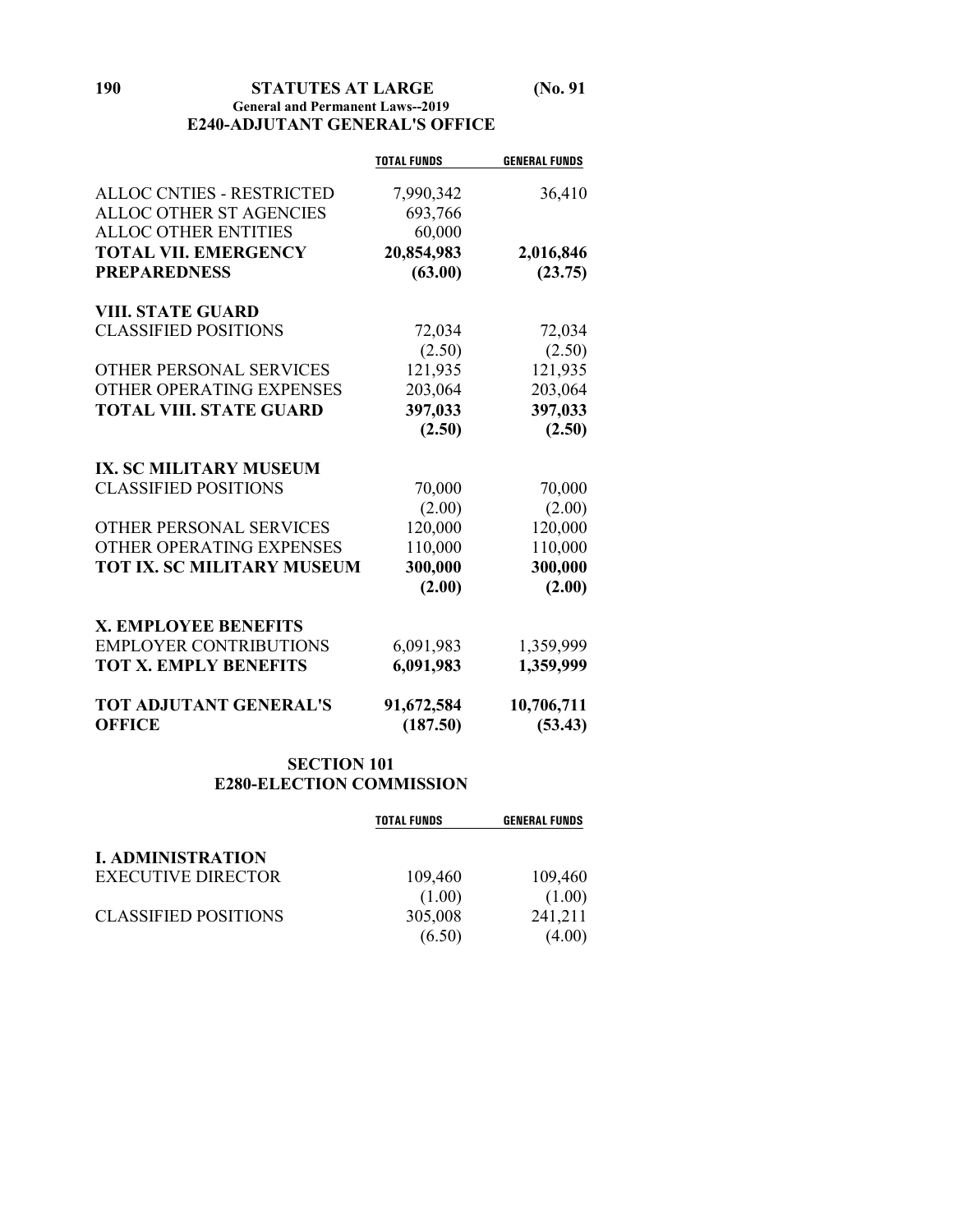**No. 91) OF SOUTH CAROLINA 191 General and Permanent Laws--2019 E280-ELECTION COMMISSION**

|                                    | <b>TOTAL FUNDS</b> | <b>GENERAL FUNDS</b> |
|------------------------------------|--------------------|----------------------|
| OTHER OPERATING EXPENSES           | 429,101            | 213,198              |
| <b>TOTAL I. ADMINISTRATION</b>     | 843,569            | 563,869              |
|                                    | (7.50)             | (5.00)               |
|                                    |                    |                      |
| <b>II. VOTER SERVICES</b>          |                    |                      |
| <b>CLASSIFIED POSITIONS</b>        | 807,160            | 807,160              |
|                                    | (16.00)            | (16.00)              |
| OTHER OPERATING EXPENSES           | 618,845            | 618,845              |
| <b>TOTAL II. VOTER SERVICES</b>    | 1,426,005          | 1,426,005            |
|                                    | (16.00)            | (16.00)              |
| <b>III. PUBLIC INFO/TRAINING</b>   |                    |                      |
| <b>CLASSIFIED POSITIONS</b>        | 206,610            | 206,610              |
|                                    | (3.00)             | (3.00)               |
| OTHER OPERATING EXPENSES           | 60,000             | 25,000               |
| <b>TOTAL III. PUBLIC</b>           | 266,610            | 231,610              |
| <b>INFORMATION/TRAINING</b>        | (3.00)             | (3.00)               |
| <b>IV. DISTRIB TO SUBDIVISIONS</b> |                    |                      |
| AID TO COUNTIES - ELECTION         | 533,000            | 533,000              |
| <b>COMMISSION</b>                  |                    |                      |
| <b>TOTAL IV. DISTRIBUTION TO</b>   | 533,000            | 533,000              |
| <b>SUBDIVISIONS</b>                |                    |                      |
| <b>V. STWIDE/SPECIAL PRIMARIES</b> |                    |                      |
| <b>STATEWIDE PRIMARIES</b>         | 4,500,000          | 3,300,000            |
| <b>SPECIAL PRIMARIES</b>           | 100,000            |                      |
| <b>TOT V. STATEWIDE/SPECIAL</b>    | 4,600,000          | 3,300,000            |
| <b>PRIMARIES</b>                   |                    |                      |
| <b>VI. EMPLOYEE BENEFITS</b>       |                    |                      |
| <b>EMPLOYER CONTRIBUTIONS</b>      | 538,569            | 512,569              |
| <b>TOT VI. EMPLOYEE BENEFITS</b>   | 538,569            | 512,569              |
| <b>TOT ELECTION COMMISSION</b>     | 8,207,753          | 6,567,053            |
|                                    | (26.50)            | (24.00)              |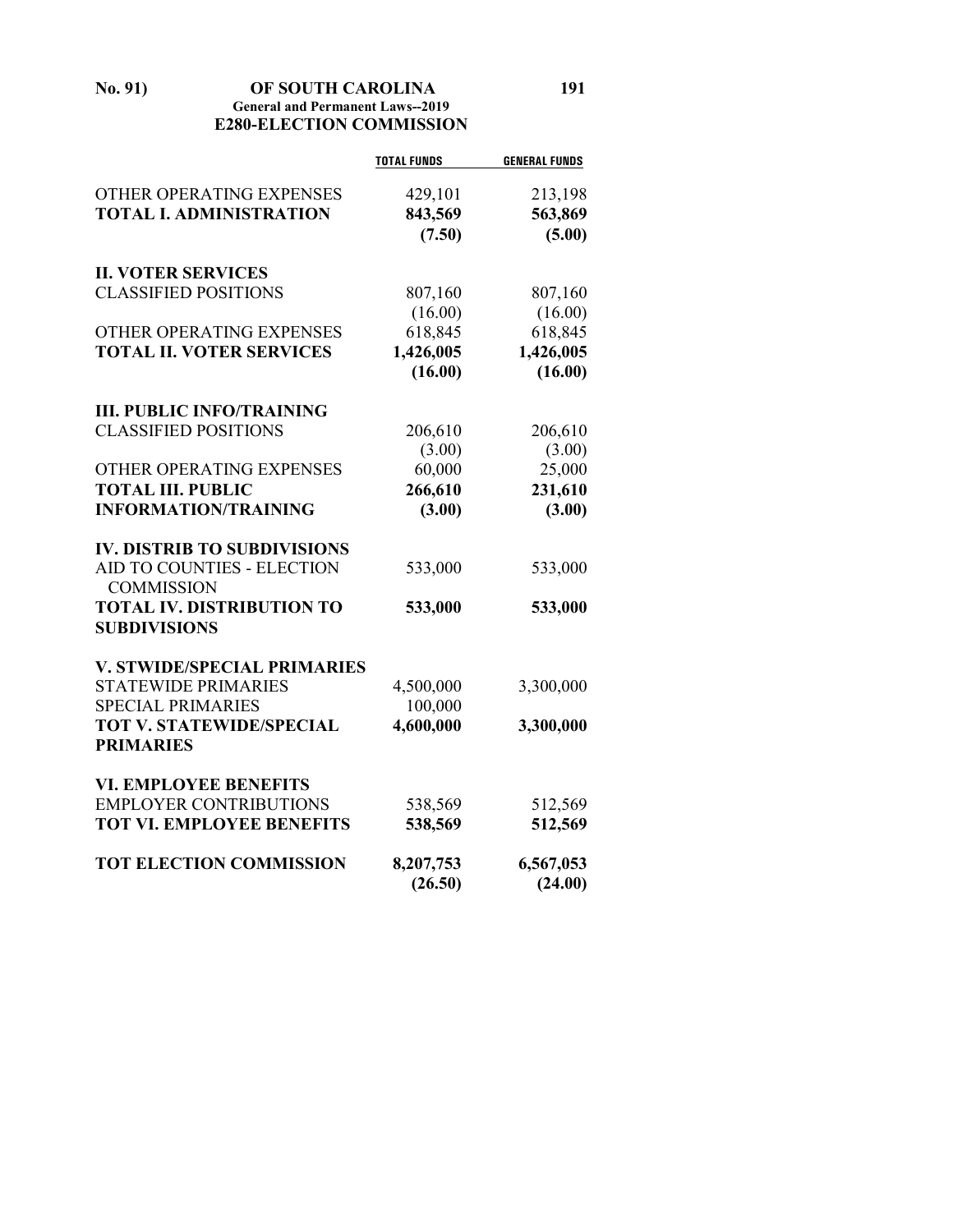# **SECTION 102 E500-REVENUE & FISCAL AFFAIRS OFFICE**

|                                   | <b>TOTAL FUNDS</b> | <b>GENERAL FUNDS</b> |
|-----------------------------------|--------------------|----------------------|
| <b>I. ADMINISTRATION</b>          |                    |                      |
| <b>EXECUTIVE DIRECTOR</b>         | 180,491            | 180,491              |
|                                   | (1.00)             | (1.00)               |
| <b>CHAIRMAN'S ALLOWANCE</b>       | 10,000             | 10,000               |
| APPOINTEE ALLOWANCE               | 16,000             | 16,000               |
| <b>TOTAL I. ADMINISTRATION</b>    | 206,491            | 206,491              |
|                                   | (1.00)             | (1.00)               |
| <b>II. PROGRAM SERVICES</b>       |                    |                      |
| <b>CLASSIFIED POSITIONS</b>       | 4,822,730          | 2,635,573            |
|                                   | (79.25)            | (44.25)              |
| UNCLASSIFIED POSITIONS            | 130,621            | 130,621              |
|                                   | (2.00)             | (1.70)               |
| OTHER PERSONAL SERVICES           | 544,158            | 47,500               |
| OTHER OPERATING EXPENSES          | 3,320,249          | 858,960              |
| <b>WIRELESS E911</b>              | 32,000,000         |                      |
| <b>TOT II. PROGRAM SRVCS</b>      | 40,817,758         | 3,672,654            |
|                                   | (81.25)            | (45.95)              |
| <b>III. EMPLOYEE BENEFITS</b>     |                    |                      |
| <b>EMPLOYER CONTRIBUTIONS</b>     | 2,154,683          | 1,205,513            |
| <b>TOT III. EMPLY BENEFITS</b>    | 2,154,683          | 1,205,513            |
| <b>TOTAL REVENUE &amp; FISCAL</b> | 43,178,932         | 5,084,658            |
| <b>AFFAIRS OFFICE</b>             | (82.25)            | (46.95)              |

# **SECTION 104 E550-STATE FISCAL ACCOUNTABILITY AUTHORITY**

|                             | <b>TOTAL FUNDS</b> | <b>GENERAL FUNDS</b> |
|-----------------------------|--------------------|----------------------|
| <b>L. ADMINISTRATION</b>    |                    |                      |
| <b>EXECUTIVE DIRECTOR</b>   | 191,000            |                      |
|                             | (1.00)             |                      |
| <b>CLASSIFIED POSITIONS</b> | 1,130,100          |                      |
|                             | (23.50)            |                      |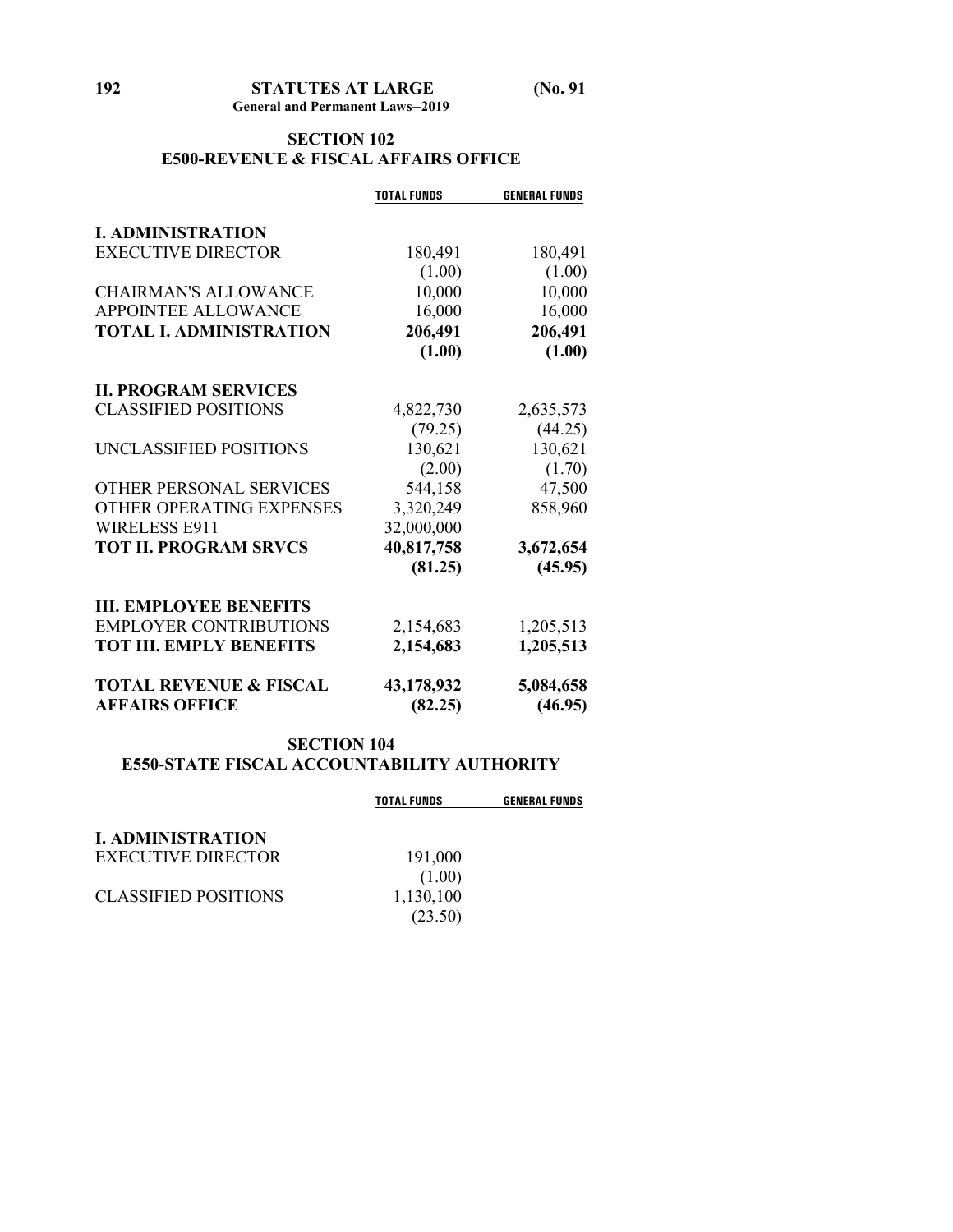#### **No. 91) OF SOUTH CAROLINA 193 General and Permanent Laws--2019 E550-STATE FISCAL ACCOUNTABILITY AUTHORITY**

|                                   | <b>TOTAL FUNDS</b> | <b>GENERAL FUNDS</b> |
|-----------------------------------|--------------------|----------------------|
| UNCLASSIFIED POSITIONS            | 187,000            |                      |
|                                   | (2.50)             |                      |
| OTHER PERSONAL SERVICES           | 157,000            |                      |
| OTHER OPERATING EXPENSES          | 745,786            |                      |
| <b>TOTAL I. ADMINISTRATION</b>    | 2,410,886          |                      |
|                                   | (27.00)            |                      |
| <b>II. PROCUREMENT SERVICES</b>   |                    |                      |
| <b>CLASSIFIED POSITIONS</b>       | 3,755,393          | 1,085,393            |
|                                   | (57.50)            | (17.50)              |
| UNCLASSIFIED POSITIONS            | 316,293            | 66,293               |
|                                   | (3.50)             | (1.00)               |
| OTHER PERSONAL SERVICES           | 24,719             | 24,719               |
| OTHER OPERATING EXPENSES          | 2,054,215          | 59,000               |
| <b>TOTAL II. PROCUREMENT</b>      | 6,150,620          | 1,235,405            |
| <b>SERVICES</b>                   | (61.00)            | (18.50)              |
| <b>III. INSURANCE SERVICES</b>    |                    |                      |
| <b>A. INSURANCE RESERVE FUND</b>  |                    |                      |
| <b>CLASSIFIED POSITIONS</b>       | 2,425,000          |                      |
|                                   | (46.10)            |                      |
| UNCLASSIFIED POSITIONS            | 245,000            |                      |
|                                   | (2.00)             |                      |
| OTHER PERSONAL SERVICES           | 12,000             |                      |
| OTHER OPERATING EXPENSES          | 3,598,000          |                      |
| <b>TOT A. INSURANCE RESERVE</b>   | 6,280,000          |                      |
| <b>FUND</b>                       | (48.10)            |                      |
| <b>B. SECOND INJURY FD SUNSET</b> |                    |                      |
| <b>CLASSIFIED POSITIONS</b>       | 107,000            |                      |
|                                   | (1.90)             |                      |
| OTHER OPERATING EXPENSES          | 223,000            |                      |
| <b>TOT B. SECOND INJURY FUND</b>  | 330,000            |                      |
| <b>SUNSET</b>                     | (1.90)             |                      |
| <b>TOTAL III. INSURANCE</b>       | 6,610,000          |                      |
| <b>SERVICES</b>                   | (50.00)            |                      |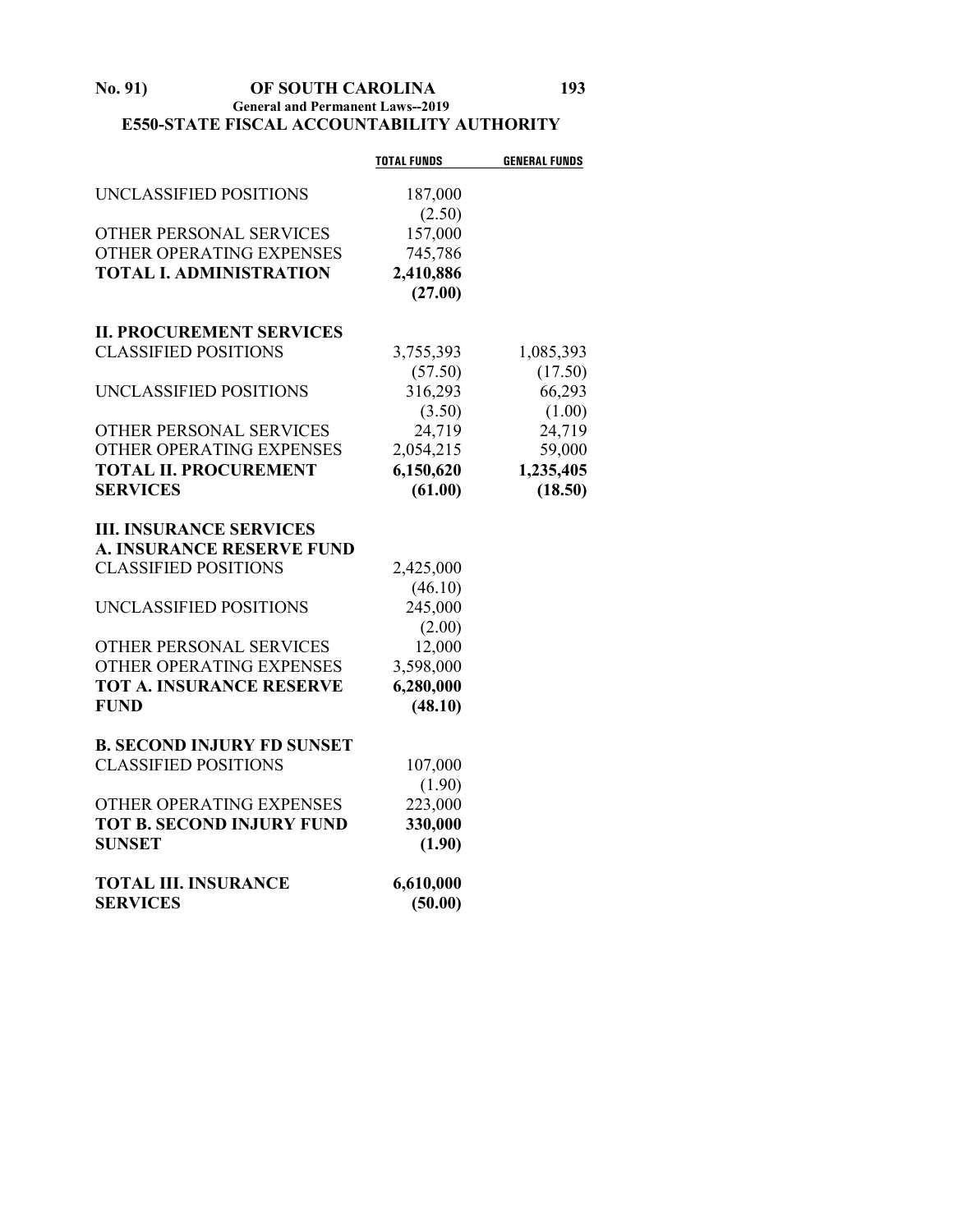#### **General and Permanent Laws--2019 E550-STATE FISCAL ACCOUNTABILITY AUTHORITY**

|                                 | <b>TOTAL FUNDS</b> | <b>GENERAL FUNDS</b> |
|---------------------------------|--------------------|----------------------|
| <b>IV. BOND SERVICES AND</b>    |                    |                      |
| <b>TRANSFERS</b>                |                    |                      |
| OTHER OPERATING EXPENSES        | 4,475              |                      |
| <b>DEBT SERVICE</b>             | 2,760,019          |                      |
| <b>TOTAL IV. BOND SERVICES</b>  | 2,764,494          |                      |
| <b>AND TRANSFERS</b>            |                    |                      |
| <b>V. EMPLOYEE BENEFITS</b>     |                    |                      |
| <b>EMPLOYER CONTRIBUTIONS</b>   | 3,294,266          | 414,247              |
| <b>TOT V. EMPLOYEE BENEFITS</b> | 3,294,266          | 414,247              |
| <b>TOTAL STATE FISCAL</b>       | 21,230,266         | 1,649,652            |
| <b>ACCOUNTABILITY AUTH</b>      | (138.00)           | (18.50)              |

# **SECTION 105 F270-SFAA - STATE AUDITOR'S OFFICE**

|                              | <b>TOTAL FUNDS</b> | <b>GENERAL FUNDS</b> |
|------------------------------|--------------------|----------------------|
| <b>I. ADMINISTRATION</b>     |                    |                      |
| <b>STATE AUDITOR</b>         | 147,052            | 147,052              |
|                              | (1.00)             | (1.00)               |
| <b>CLASSIFIED POSITIONS</b>  | 227,794            | 227,794              |
|                              | (3.00)             | (3.00)               |
| OTHER OPERATING EXPENSES     | 261                | 261                  |
| <b>TOT I. ADMINISTRATION</b> | 375,107            | 375,107              |
|                              | (4.00)             | (4.00)               |
| <b>II. AUDITS</b>            |                    |                      |
| <b>CLASSIFIED POSITIONS</b>  | 2,518,628          | 1,823,599            |
|                              | (48.00)            | (34.00)              |
| UNCLASSIFIED POSITIONS       | 111,512            | 111,512              |
|                              | (1.00)             | (1.00)               |
| OTHER OPER EXPENSES          | 2,146,229          | 531,229              |
| <b>TOTAL II. AUDITS</b>      | 4,776,369          | 2,466,340            |
|                              | (49.00)            | (35.00)              |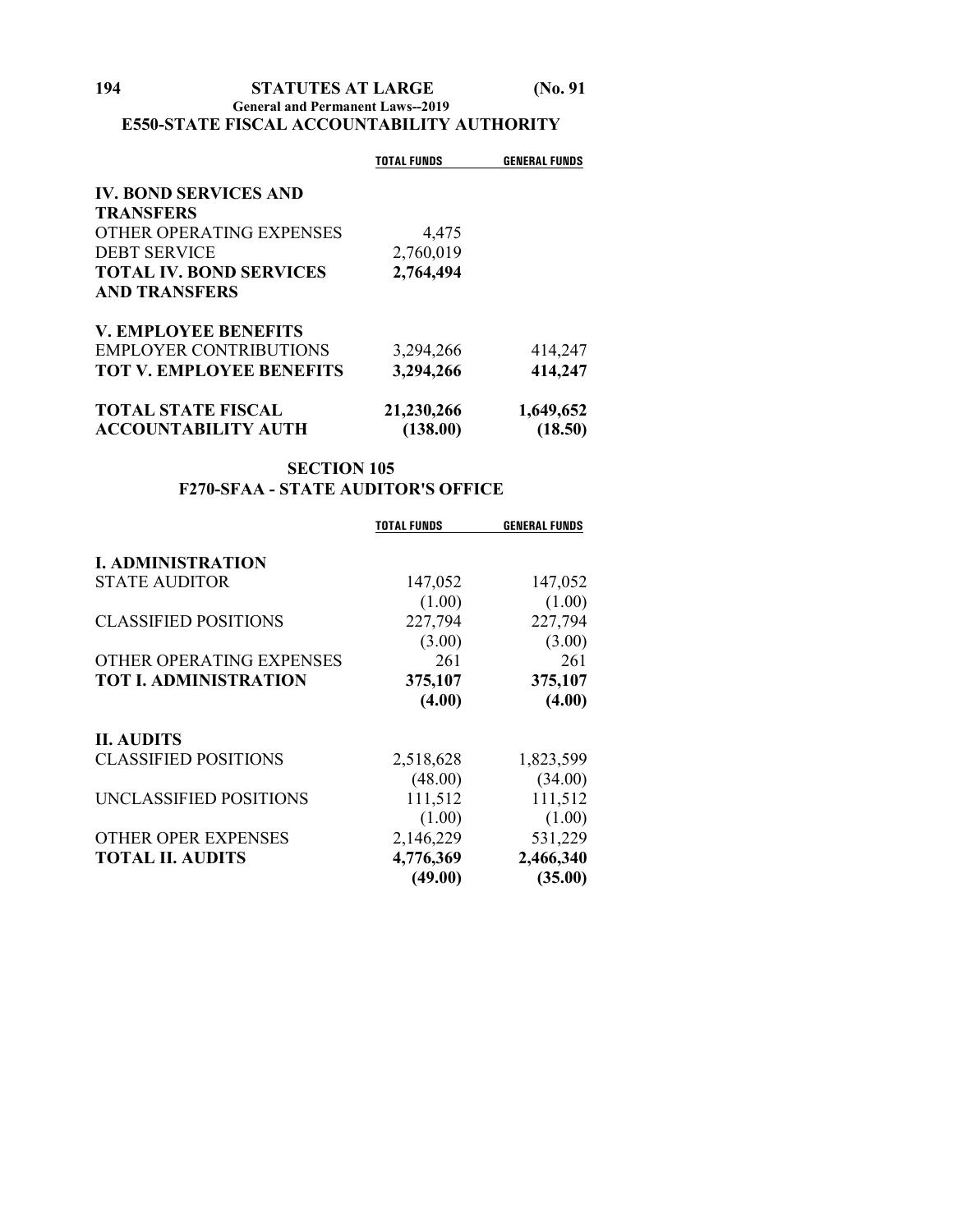#### **No. 91) OF SOUTH CAROLINA 195 General and Permanent Laws--2019 F270-SFAA - STATE AUDITOR'S OFFICE**

|                                  | TOTAL FUNDS | <b>GENERAL FUNDS</b> |
|----------------------------------|-------------|----------------------|
| <b>III. INTERNAL AUDIT SRVCS</b> |             |                      |
| <b>CLASSIFIED POSITIONS</b>      | 438,773     | 438,773              |
|                                  | (6.00)      | (6.00)               |
| UNCLASSIFIED POSITIONS           | 123,324     | 123,324              |
|                                  | (1.00)      | (1.00)               |
| OTHER OPERATING EXPENSES         | 27,245      | 27,245               |
| <b>TOTAL III. INTERNAL AUDIT</b> | 589,342     | 589,342              |
| <b>SERVICES</b>                  | (7.00)      | (7.00)               |
| <b>IV. EMPLOYEE BENEFITS</b>     |             |                      |
| <b>EMPLOYER CONTRIBUTIONS</b>    | 1,466,402   | 1,196,792            |
| <b>TOT IV. EMPLY BENEFITS</b>    | 1,466,402   | 1,196,792            |
| <b>TOTAL SFAA - STATE</b>        | 7,207,220   | 4,627,581            |
| <b>AUDITOR'S OFFICE</b>          | (60.00)     | (46.00)              |

# **SECTION 106 F300-STATEWIDE EMPLOYEE BENEFITS**

|                                 | <b>TOTAL FUNDS</b> | <b>GENERAL FUNDS</b> |
|---------------------------------|--------------------|----------------------|
| <b>I. ST EMPLOYEE BENEFITS</b>  |                    |                      |
| A. BASE PAY INCREASE            |                    |                      |
| EMPLOYEE PAY INCREASE           | 41,400,000         | 41,400,000           |
| <b>TOT A. BASE PAY INCREASE</b> | 41,400,000         | 41,400,000           |
| <b>B. RATE INCREASES</b>        |                    |                      |
| HLTH INSURANCE-EMPLOYER         | 49,708,000         | 49,708,000           |
| <b>CONTRIBUTIONS</b>            |                    |                      |
| <b>SCRS EMPLOYER CONTRIB</b>    | 29,091,195         | 29,091,195           |
| PORS EMPLOYER CONTRIB           | 3,320,641          | 3,320,641            |
| <b>TOTAL B. RATE INCREASES</b>  | 82,119,836         | 82,119,836           |
| <b>TOTAL I. STATE EMPLOYEE</b>  | 123,519,836        | 123,519,836          |
| <b>BENEFITS</b>                 |                    |                      |
| <b>TOT STATEWIDE EMPLOYEE</b>   | 123,519,836        | 123,519,836          |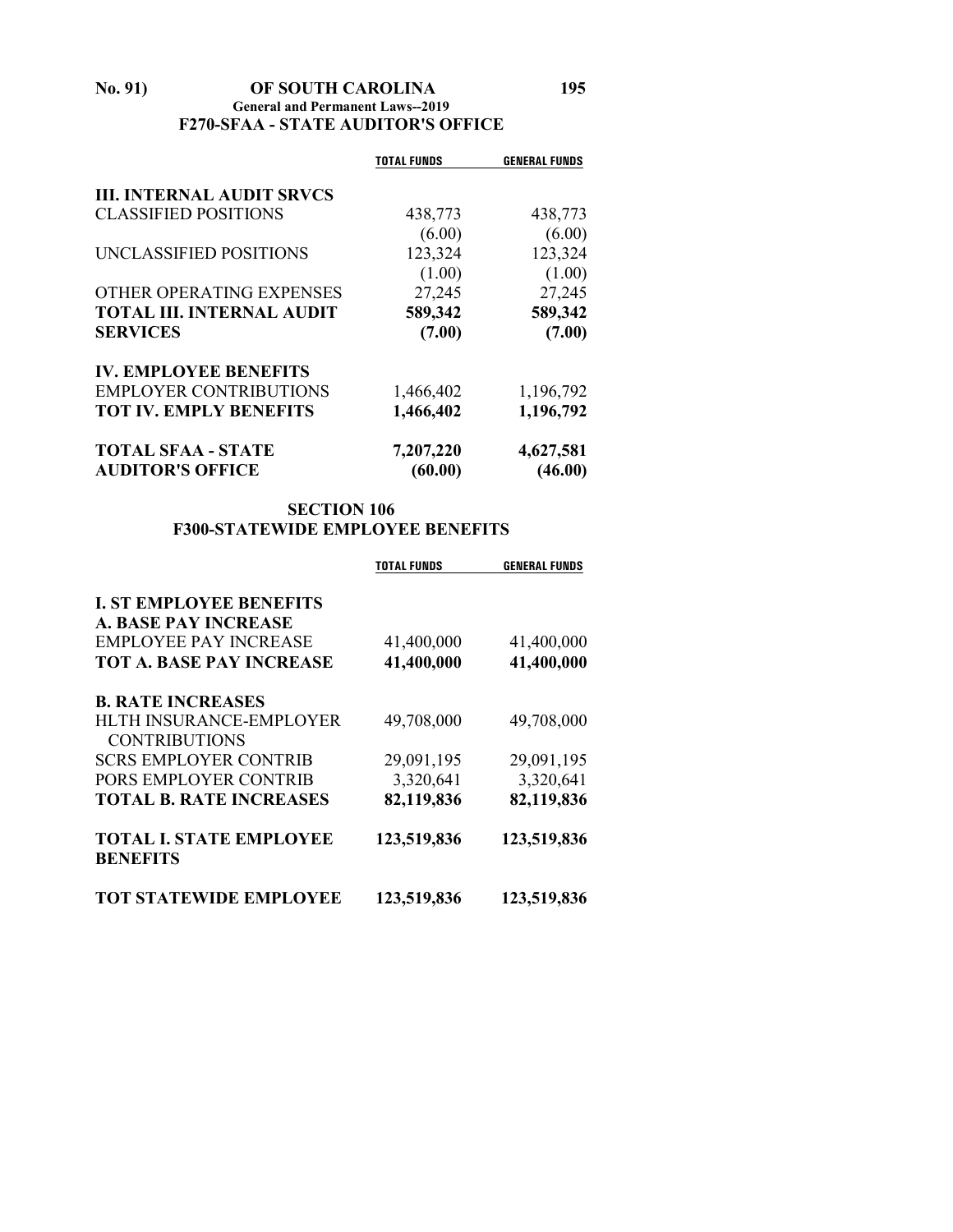### **SECTION 107 F310-CAPITAL RESERVE FUND**

|                              | <b>TOTAL FUNDS</b> | <b>GENERAL FUNDS</b> |
|------------------------------|--------------------|----------------------|
| <b>I. RESERVE FUND</b>       |                    |                      |
| <b>CAPITAL RESERVE FUND</b>  | 162,485,305        | 162,485,305          |
| <b>TOTAL I. RESERVE FUND</b> | 162,485,305        | 162,485,305          |
| <b>TOT CAP RESERVE FUND</b>  | 162,485,305        | 162,485,305          |

# **SECTION 108 F500-PUBLIC EMPLOYEE BENEFIT AUTHORITY**

|                                             | <b>TOTAL FUNDS</b> | <b>GENERAL FUNDS</b> |
|---------------------------------------------|--------------------|----------------------|
| <b>L. ADMINISTRATION</b>                    |                    |                      |
| <b>DIRECTOR</b>                             | 163,582            |                      |
|                                             | (1.00)             |                      |
| PUBLIC EMPLOYEE BENEFIT<br><b>AUTHORITY</b> | 132,000            |                      |
| OTHER OPERATING EXPENSES                    | 10,000,000         |                      |
| <b>TOTAL L ADMINISTRATION</b>               | 10,295,582         |                      |
|                                             | (1.00)             |                      |
| <b>IL PROGRAM AND SRVCS</b>                 |                    |                      |
| A. EMPLOYEE INSURANCE                       |                    |                      |
| <b>CLASSIFIED POSITIONS</b>                 | 6,508,826          |                      |
|                                             | (117.93)           |                      |
| UNCLASSIFIED POSITIONS                      | 341,064            |                      |
|                                             | (3.00)             |                      |
| OTHER PERSONAL SERVICES                     | 195,104            |                      |
| OTHER OPERATING EXPENSES                    | 3,945,263          |                      |
| ADOPTION ASSIST PROGRAM                     | 300,000            |                      |
| <b>TOT A. EMPLY INSURANCE</b>               | 11,290,257         |                      |
|                                             | (120.93)           |                      |
| <b>B. SC RETIREMENT SYSTEMS</b>             |                    |                      |
| <b>CLASSIFIED POSITIONS</b>                 | 8,401,050          |                      |
|                                             | (155.50)           |                      |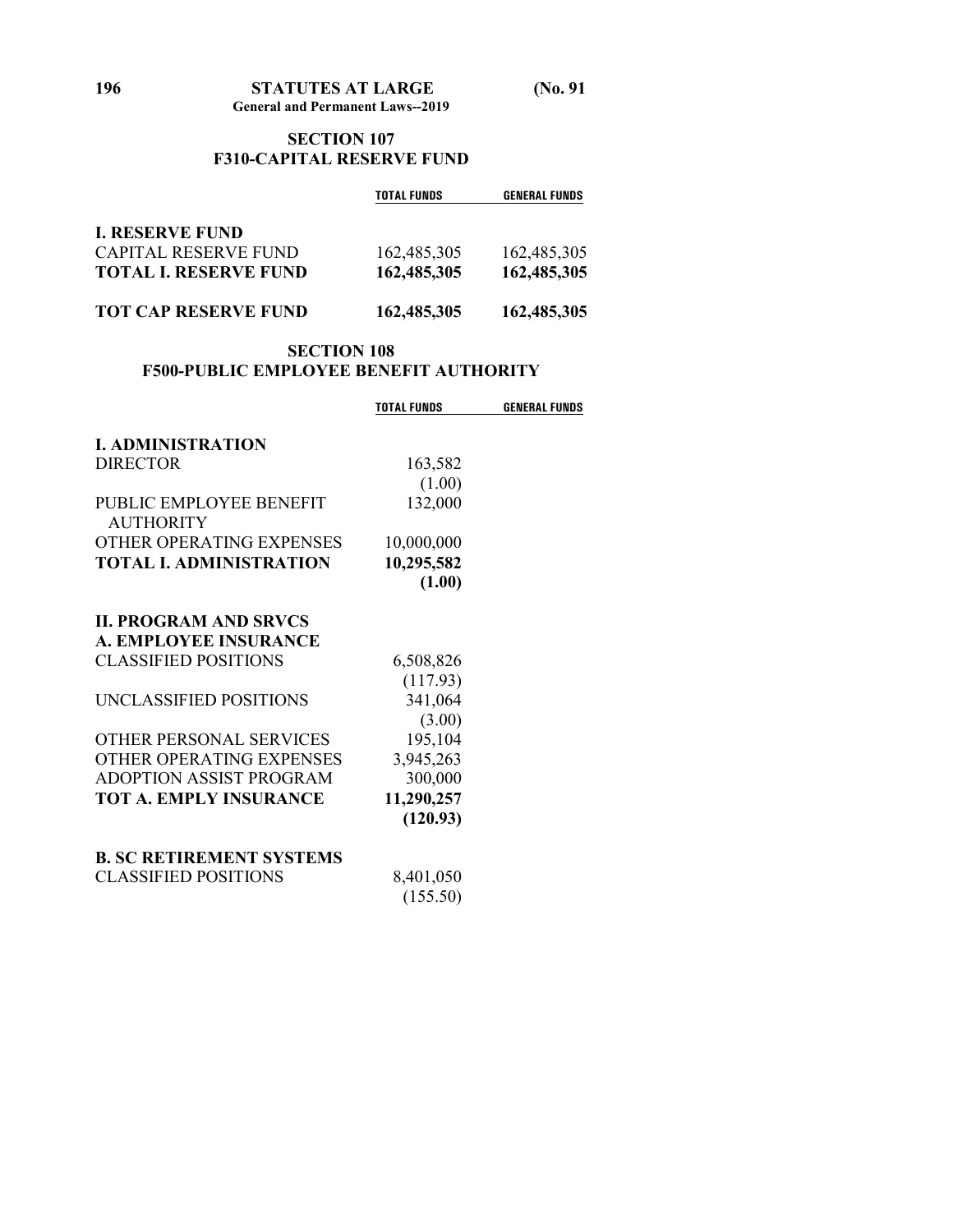#### **No. 91) OF SOUTH CAROLINA 197 General and Permanent Laws--2019 F500-PUBLIC EMPLOYEE BENEFIT AUTHORITY**

|                                   | <b>TOTAL FUNDS</b> | <b>GENERAL FUNDS</b> |
|-----------------------------------|--------------------|----------------------|
| UNCLASSIFIED POSITIONS            | 513,327            |                      |
|                                   | (5.00)             |                      |
| <b>OTHER PERSONAL SERVICES</b>    | 303,835            |                      |
| OTHER OPERATING EXPENSES          | 5,003,246          |                      |
| <b>TOTAL B. SC RETIREMENT</b>     | 14,221,458         |                      |
| <b>SYSTEMS</b>                    | (160.50)           |                      |
| <b>TOTAL II. PROGRAM AND</b>      | 25,511,715         |                      |
| <b>SERVICES</b>                   | (281.43)           |                      |
| <b>III. STATEWIDE EMPLOYER</b>    |                    |                      |
| <b>CONTRIBUTIONS</b>              |                    |                      |
| RETIRE SUPP - ST EMPLOYEES        | 233,258            | 233,258              |
| RETIRE SUPP - PUBLIC SCHOOL       | 199,855            | 199,855              |
| RET - POLICE INSURANCE &          | 960                | 960                  |
| <b>ANNUITY FUND</b>               |                    |                      |
| <b>RET SUPP - POLICE OFFICERS</b> | 17,506             | 17,506               |
| PENSIONS - RET NATIONAL           | 5,289,727          | 5,289,727            |
| <b>GUARD</b>                      |                    |                      |
| <b>OPEB TRUST FUND</b>            | 2,375,300          | 2,375,300            |
| <b>SCRS TRUST FUND</b>            | 88,230,143         | 88,230,143           |
| PORS TRUST FUND                   | 13,121,990         | 13,121,990           |
| <b>JSRS TRUST FUND</b>            | 2,900,000          | 2,900,000            |
| <b>TOTAL III. STATEWIDE</b>       | 112,368,739        | 112,368,739          |
| <b>EMPLOYER CONTRIBUTIONS</b>     |                    |                      |
| <b>IV. EMPLOYEE BENEFITS</b>      |                    |                      |
| <b>EMPLOYER CONTRIBUTIONS</b>     | 6,222,794          |                      |
| <b>TOT IV. EMPLY BENEFITS</b>     | 6,222,794          |                      |
| <b>TOT PUBLIC EMPLOYEE</b>        | 154,398,830        | 112,368,739          |
| <b>BENEFIT AUTHORITY</b>          | (282.43)           |                      |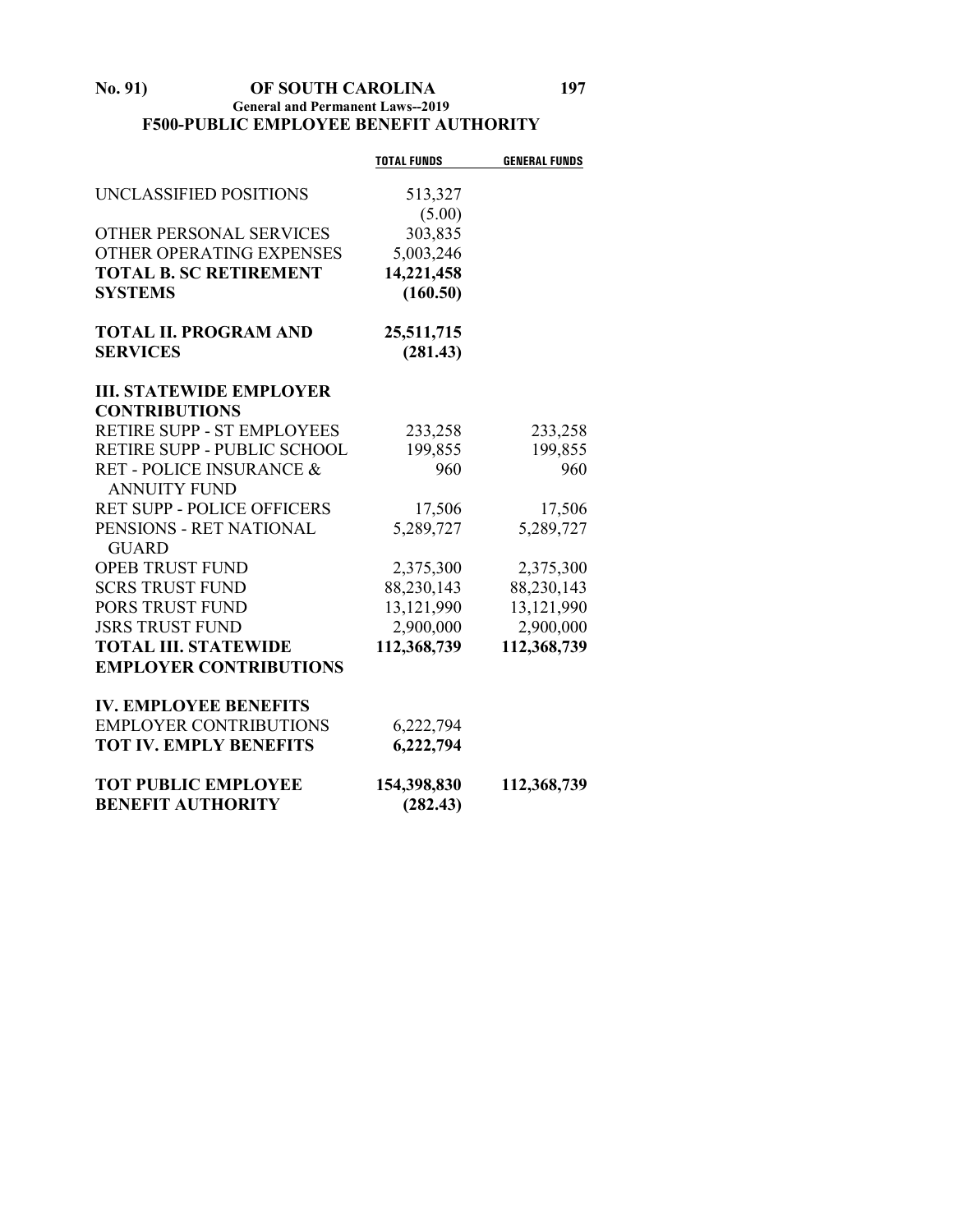#### **SECTION 109 R440-DEPARTMENT OF REVENUE**

|                                      | <b>TOTAL FUNDS</b> | <b>GENERAL FUNDS</b> |
|--------------------------------------|--------------------|----------------------|
| <b>I. ADMINISTRATIVE &amp;</b>       |                    |                      |
| <b>PROGRAM SUPPORT</b>               |                    |                      |
| <b>DIRECTOR</b>                      | 192,462            | 192,462              |
|                                      | (1.00)             | (1.00)               |
| <b>CLASSIFIED POSITIONS</b>          | 207,846            | 207,846              |
|                                      | (10.00)            | (10.00)              |
| UNCLASSIFIED POSITIONS               | 123,375            | 123,375              |
|                                      | (2.00)             | (2.00)               |
| OTHER OPERATING EXPENSES             | 35,000             | 35,000               |
| <b>TOTAL I. ADMINISTRATIVE &amp;</b> | 558,683            | 558,683              |
| <b>PROGRAM SUPPORT</b>               | (13.00)            | (13.00)              |
|                                      |                    |                      |
| <b>II. PROGRAMS AND SERVICES</b>     |                    |                      |
| <b>A. SUPPORT SERVICES</b>           |                    |                      |
| <b>CLASSIFIED POSITIONS</b>          | 7,528,362          | 5,954,161            |
|                                      | (159.75)           | (116.75)             |
| UNCLASSIFIED POSITIONS               |                    |                      |
|                                      | (1.00)             | (1.00)               |
| OTHER PERSONAL SERVICES              | 150,000            | 100,000              |
| OTHER OPERATING EXPENSES             | 36,872,089         | 6,996,060            |
| <b>TOT A. SUPPORT SERVICES</b>       | 44,550,451         | 13,050,221           |
|                                      | (160.75)           | (117.75)             |
|                                      |                    |                      |
| <b>B. REVENUE &amp; REGULATORY</b>   |                    |                      |
| <b>CLASSIFIED POSITIONS</b>          | 19,135,362         | 18,766,008           |
|                                      | (618.50)           | (589.50)             |
| OTHER PERSONAL SERVICES              | 350,000            |                      |
| OTHER OPERATING EXPENSES             | 6,431,052          | 5,376,963            |
| <b>TOTAL B. REVENUE &amp;</b>        | 25,916,414         | 24,142,971           |
| <b>REGULATORY</b>                    | (618.50)           | (589.50)             |
|                                      |                    |                      |
| <b>C. LEGAL, POLICY &amp; LEGIS</b>  |                    |                      |
| <b>CLASSIFIED POSITIONS</b>          | 505,992            | 505,992              |
|                                      | (12.00)            | (12.00)              |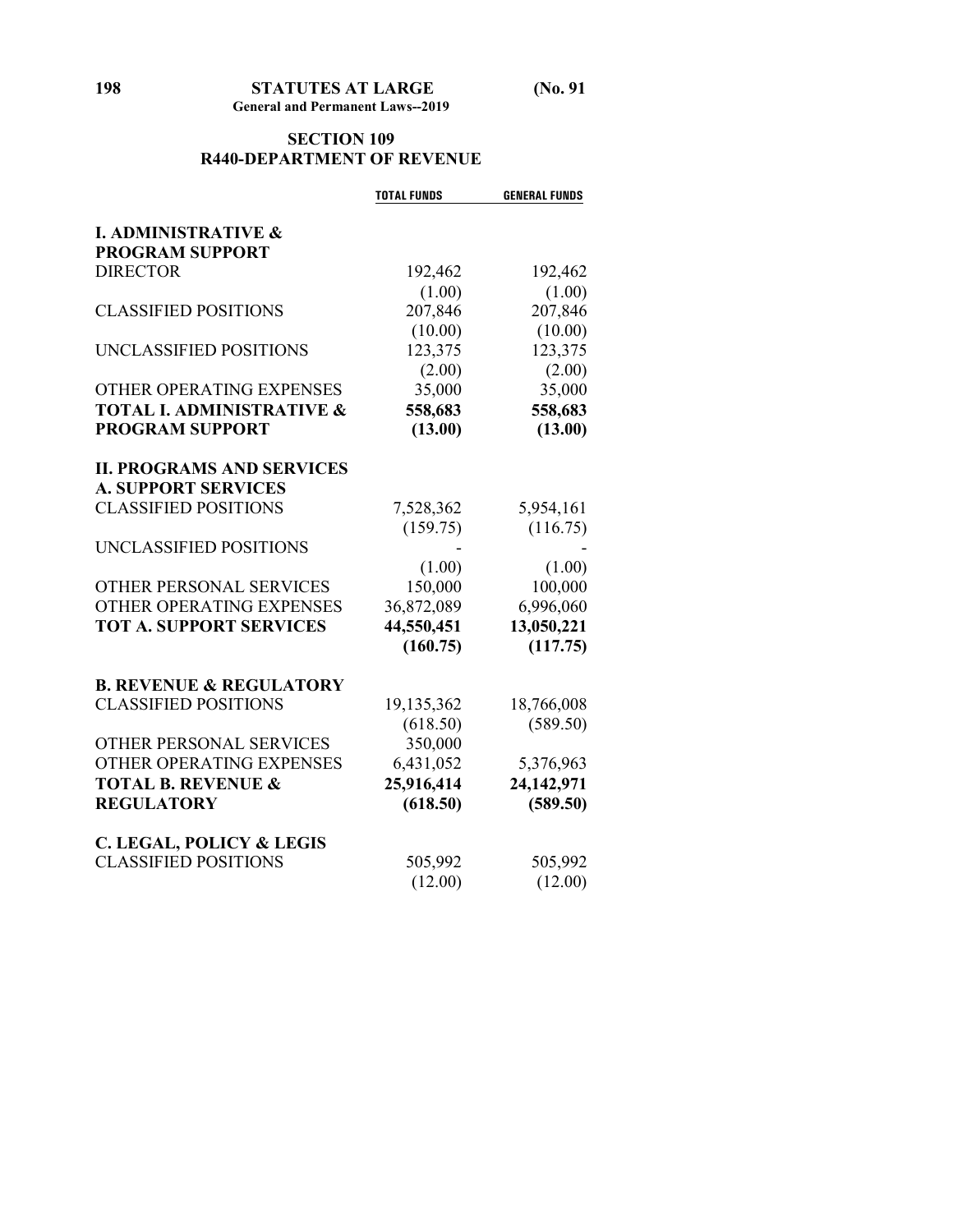#### **No. 91) OF SOUTH CAROLINA 199 General and Permanent Laws--2019 R440-DEPARTMENT OF REVENUE**

|                                     | <b>TOTAL FUNDS</b>     | <b>GENERAL FUNDS</b>   |
|-------------------------------------|------------------------|------------------------|
| OTHER OPERATING EXPENSES            | 80,000                 | 80,000                 |
| <b>TOTAL C. LEGAL, POLICY &amp;</b> | 585,992                | 585,992                |
| <b>LEGISLATIVE</b>                  | (12.00)                | (12.00)                |
| <b>TOTAL II. PROGRAMS AND</b>       | 71,052,857             | 37,779,184             |
| <b>SERVICES</b>                     | (791.25)               | (719.25)               |
| <b>III. EMPLOYEE BENEFITS</b>       |                        |                        |
| <b>EMPLOYER CONTRIBUTIONS</b>       | 13,261,848             | 12,358,428             |
| <b>TOT III. EMPLOYEE BENEFITS</b>   | 13,261,848             | 12,358,428             |
| <b>TOT DEPT OF REVENUE</b>          | 84,873,388<br>(804.25) | 50,696,295<br>(732.25) |

# **SECTION 110 R520-STATE ETHICS COMMISSION**

|                                  | TOTAL FUNDS | <b>GENERAL FUNDS</b> |
|----------------------------------|-------------|----------------------|
| <b>I. ADMINISTRATION</b>         |             |                      |
| <b>EXECUTIVE DIRECTOR</b>        | 106,302     | 106,302              |
|                                  | (1.00)      | (1.00)               |
| <b>CLASSIFIED POSITIONS</b>      | 1,030,065   | 802,017              |
|                                  | (17.00)     | (14.00)              |
| OTHER PERSONAL SERVICES          | 18,187      | 3,187                |
| OTHER OPERATING EXPENSES         | 424,202     | 194,202              |
| <b>TOTAL I. ADMINISTRATION</b>   | 1,578,756   | 1,105,708            |
|                                  | (18.00)     | (15.00)              |
| <b>II. EMPLOYEE BENEFITS</b>     |             |                      |
| <b>EMPLOYER CONTRIBUTIONS</b>    | 380,703     | 336,243              |
| <b>TOT II. EMPLOYEE BENEFITS</b> | 380,703     | 336,243              |
| <b>TOTAL STATE ETHICS</b>        | 1,959,459   | 1,441,951            |
| <b>COMMISSION</b>                | (18.00)     | (15.00)              |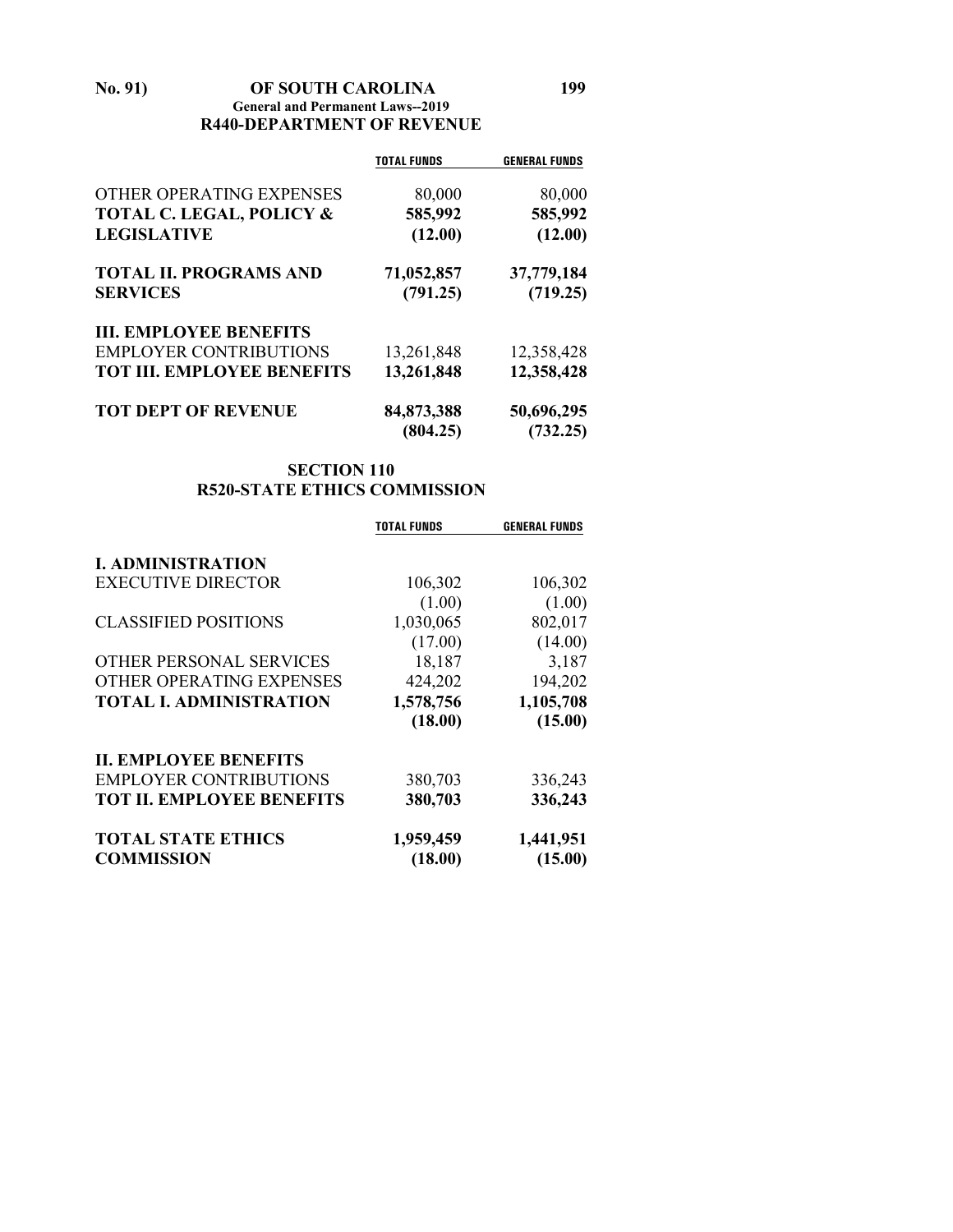# **SECTION 111 S600-PROCUREMENT REVIEW PANEL**

|                                  | <b>TOTAL FUNDS</b> | <b>GENERAL FUNDS</b> |
|----------------------------------|--------------------|----------------------|
| <b>I. ADMINISTRATION</b>         |                    |                      |
| <b>CLASSIFIED POSITIONS</b>      | 89,002             | 89,002               |
|                                  | (2.00)             | (2.00)               |
| <b>OTHER PERSONAL SERVICES</b>   | 3,771              | 3,771                |
| OTHER OPERATING EXPENSES         | 44,910             | 42,376               |
| <b>TOTAL I. ADMINISTRATION</b>   | 137,683            | 135,149              |
|                                  | (2.00)             | (2.00)               |
| <b>II. EMPLOYEE BENEFITS</b>     |                    |                      |
| <b>EMPLOYER CONTRIBUTIONS</b>    | 39,882             | 39,882               |
| <b>TOT II. EMPLOYEE BENEFITS</b> | 39,882             | 39,882               |
| <b>TOT PROCUREMENT REVIEW</b>    | 177,565            | 175,031              |
| <b>PANEL</b>                     | (2.00)             | (2.00)               |

# **SECTION 112 V040-DEBT SERVICE**

|                                             | <b>TOTAL FUNDS</b> | <b>GENERAL FUNDS</b> |
|---------------------------------------------|--------------------|----------------------|
| <b>I. GENERAL OBLIGATION</b>                |                    |                      |
| <b>BONDS</b>                                |                    |                      |
| <b>CAPITAL IMPROVEMENT BONDS</b>            | 49, 343, 728       | 49, 343, 728         |
| AIR CARRIER HUB BONDS                       | 4,308,400          | 4,308,400            |
| <b>STATE SCH FACILITIES BONDS</b>           | 49,215,821         | 49,215,821           |
| ECONOMIC DVLPMNT BONDS                      | 63,976,984         | 63,976,984           |
| <b>RESEARCH UNIVERS BONDS</b>               | 24,220,344         | 24,220,344           |
| <b>TOT I. GEN OBLIGATION</b>                | 191,065,277        | 191,065,277          |
| <b>BONDS</b>                                |                    |                      |
| <b>II. SPECIAL BONDS/STOCKS/</b>            |                    |                      |
| <b>OTHER</b>                                |                    |                      |
| INT PAYMENT - AGRIC COLLEGE<br><b>STOCK</b> | 11,508             | 11,508               |
| <b>INT PAYMENT - CLEMSON STOCK</b>          | 3,513              | 3,513                |
| RICHARD B RUSSELL PROJECT                   | 550,000            | 550,000              |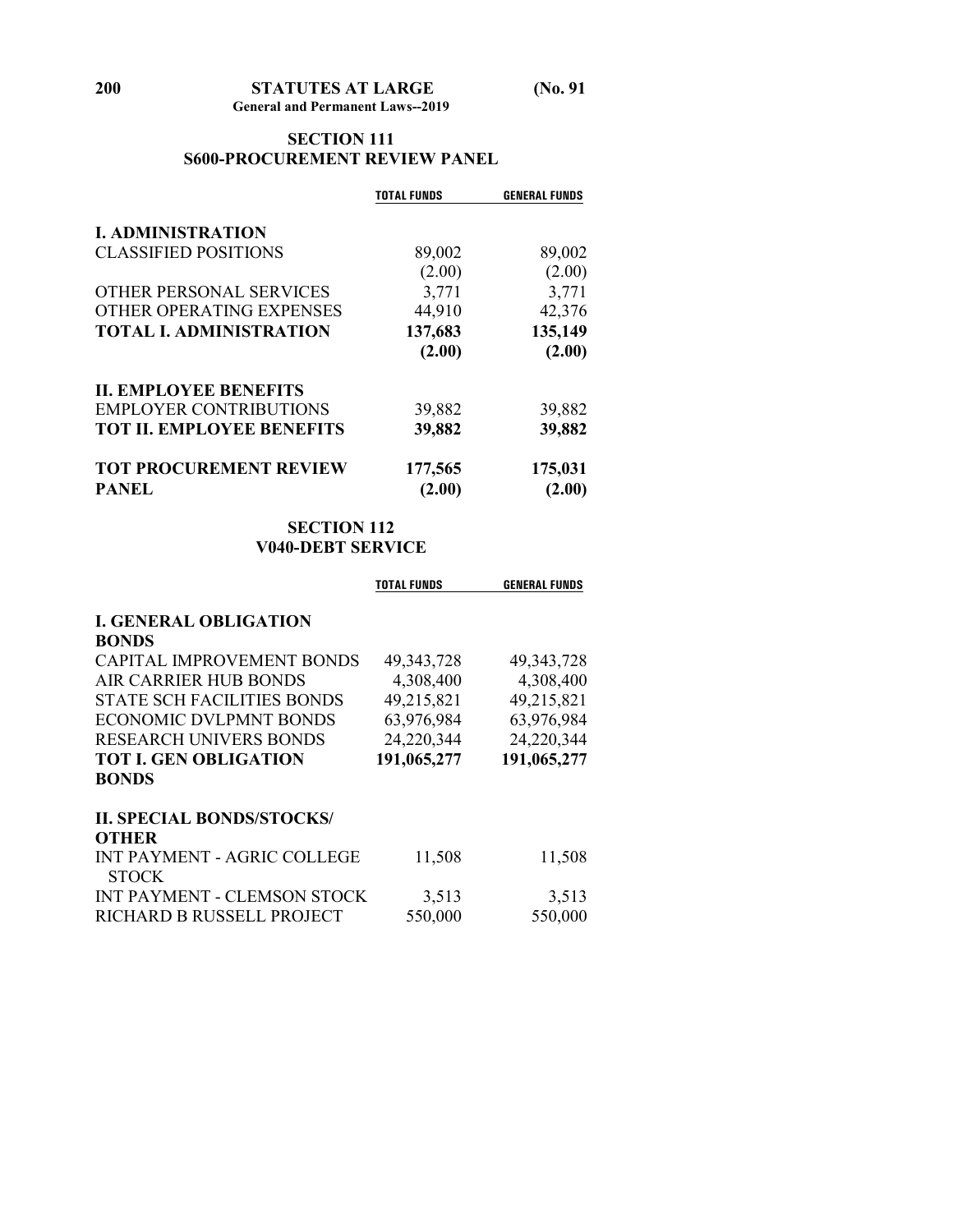**No. 91) OF SOUTH CAROLINA 201 General and Permanent Laws--2019**

**V040-DEBT SERVICE**

|                                                       | <b>TOTAL FUNDS</b> | <b>GENERAL FUNDS</b> |
|-------------------------------------------------------|--------------------|----------------------|
| <b>TOTAL II. SPECIAL</b><br><b>BONDS/STOCKS/OTHER</b> | 565,021            | 565,021              |
| <b>TOTAL DEBT SERVICE</b>                             | 191,630,298        | 191,630,298          |

# **SECTION 113 X220-AID TO SUBDIVISIONS - STATE TREASURER**

|                                   | <b>TOTAL FUNDS</b> | <b>GENERAL FUNDS</b> |
|-----------------------------------|--------------------|----------------------|
|                                   |                    |                      |
| <b>I. AID TO SUBDIV-FORMULA</b>   |                    |                      |
| <b>FUNDED</b>                     |                    |                      |
| <b>AID TO FIRE DISTRICTS</b>      | 16,496,453         | 16,496,453           |
| AID - LOCAL GOVMNT FUND           | 233,740,696        | 233,740,696          |
| <b>AID PLANNING DISTRICTS</b>     | 556,253            | 556,253              |
| AID TO COUNTY VETERANS'           | 271,167            | 271,167              |
| <b>OFFICES</b>                    |                    |                      |
| <b>TOTAL I. AID TO</b>            | 251,064,569        | 251,064,569          |
| <b>SUBDIV-FORMULA FUNDED</b>      |                    |                      |
|                                   |                    |                      |
| <b>II. AID TO SUBDIV-</b>         |                    |                      |
| <b>CATEGORICAL GRANTS</b>         |                    |                      |
| AID TO COUNTIES - CLERKS OF       | 72,450             | 72,450               |
| <b>COURT</b>                      |                    |                      |
| AID TO COUNTIES - PROBATE         | 72,450             | 72,450               |
| <b>JUDGES</b>                     |                    |                      |
| <b>AID TO COUNTIES - SHERIFFS</b> | 72,450             | 72,450               |
| <b>AID TO COUNTIES - REGISTER</b> | 33,075             | 33,075               |
| <b>OF DEEDS</b>                   |                    |                      |
| AID TO COUNTIES - CORONERS        | 72,450             | 72,450               |
| AID TO COUNTIES - AUDITORS        | 1,412,094          | 1,412,094            |
| AID TO CNTIES - TREASURERS        | 1,412,093          | 1,412,093            |
| <b>CORONERS - LOCAL CHILD</b>     | 1                  |                      |
| <b>FATALITY REVIEW TEAM</b>       |                    |                      |
| <b>TOTAL II. AID TO SUBDIV-</b>   | 3,147,063          | 3,147,063            |
| <b>CATEGORICAL GRANTS</b>         |                    |                      |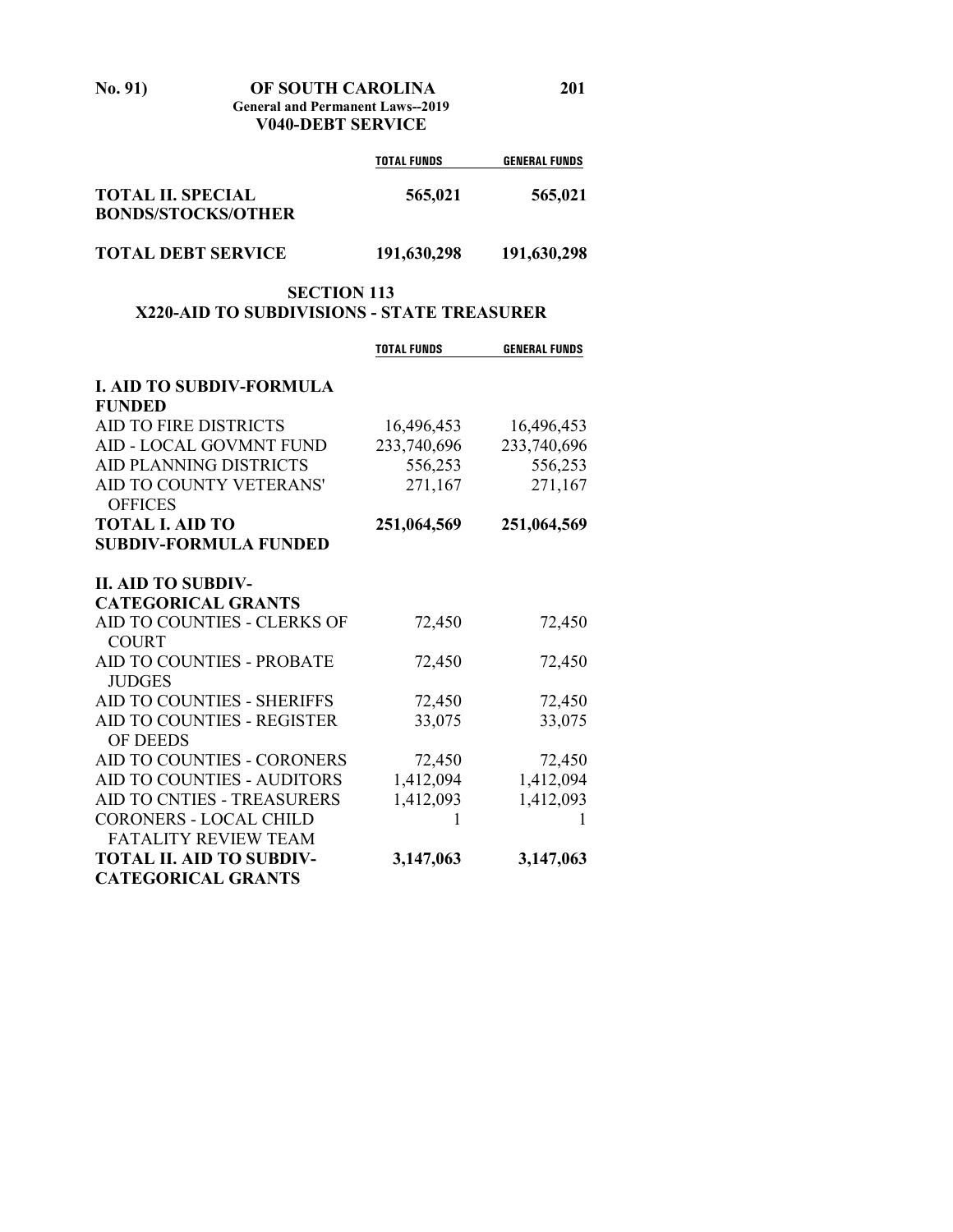**General and Permanent Laws--2019**

# **X220-AID TO SUBDIVISIONS - STATE TREASURER**

|                                   | <b>TOTAL FUNDS</b> | <b>GENERAL FUNDS</b> |
|-----------------------------------|--------------------|----------------------|
| <b>III. EMPLOYEE BENEFITS</b>     |                    |                      |
| EMPLOYER CONTRIBUTIONS            | 52,878             | 52,878               |
| <b>TOT III. EMPLOYEE BENEFITS</b> | 52,878             | 52,878               |
| TOT AID TO SUBDIVISIONS -         | 254, 264, 510      | 254, 264, 510        |
| <b>STATE TREASURER</b>            |                    |                      |

#### **SECTION 114 X440-AID TO SUBDIV-DEPT OF REVENUE**

|                                                            | <b>TOTAL FUNDS</b> | <b>GENERAL FUNDS</b> |
|------------------------------------------------------------|--------------------|----------------------|
| <b>I. AID TO SUBDIVISIONS</b>                              |                    |                      |
| AID TO COUNTIES - HOMESTEAD                                | 20,421,270         | 20,421,270           |
| <b>EXEMPTION FUND</b><br><b>TOT I. AID TO SUBDIVISIONS</b> | 20,421,270         | 20,421,270           |
| <b>TOT AID TO SUBDIV-DEPT OF</b>                           | 20,421,270         | 20,421,270           |
| <b>REVENUE</b>                                             |                    |                      |

# **SECTION 115 X500-TAX RELIEF TRUST FUND**

|                                  | TOTAL FUNDS | <b>GENERAL FUNDS</b> |
|----------------------------------|-------------|----------------------|
| <b>I. AID TO SUBDIVISIONS</b>    |             |                      |
| HOMESTEAD EXEMPTION-             | 329,962,479 |                      |
| DIST TO SCHOOL DISTRICTS         |             |                      |
| <b>HOMESTEAD EXEMPTION</b>       | 147,598,098 |                      |
| REIMB-65YRS/DISABLED             |             |                      |
| <b>MANUFACTURERS' DEPRECIA</b>   | 82,014,348  |                      |
| <b>REIMBURSEMENT</b>             |             |                      |
| <b>MERCHANTS' INVENTORY TAX</b>  | 40,557,257  |                      |
| <b>EXEMPTION</b>                 |             |                      |
| <b>MANUFACTURING EXEMPTION</b>   | 13,920,818  |                      |
| OF ASSESSED VALUE                |             |                      |
| <b>TOT L AID TO SUBDIVISIONS</b> | 614,053,000 |                      |
| <b>TOT TAX RELIEF TRUST FUND</b> | 614,053,000 |                      |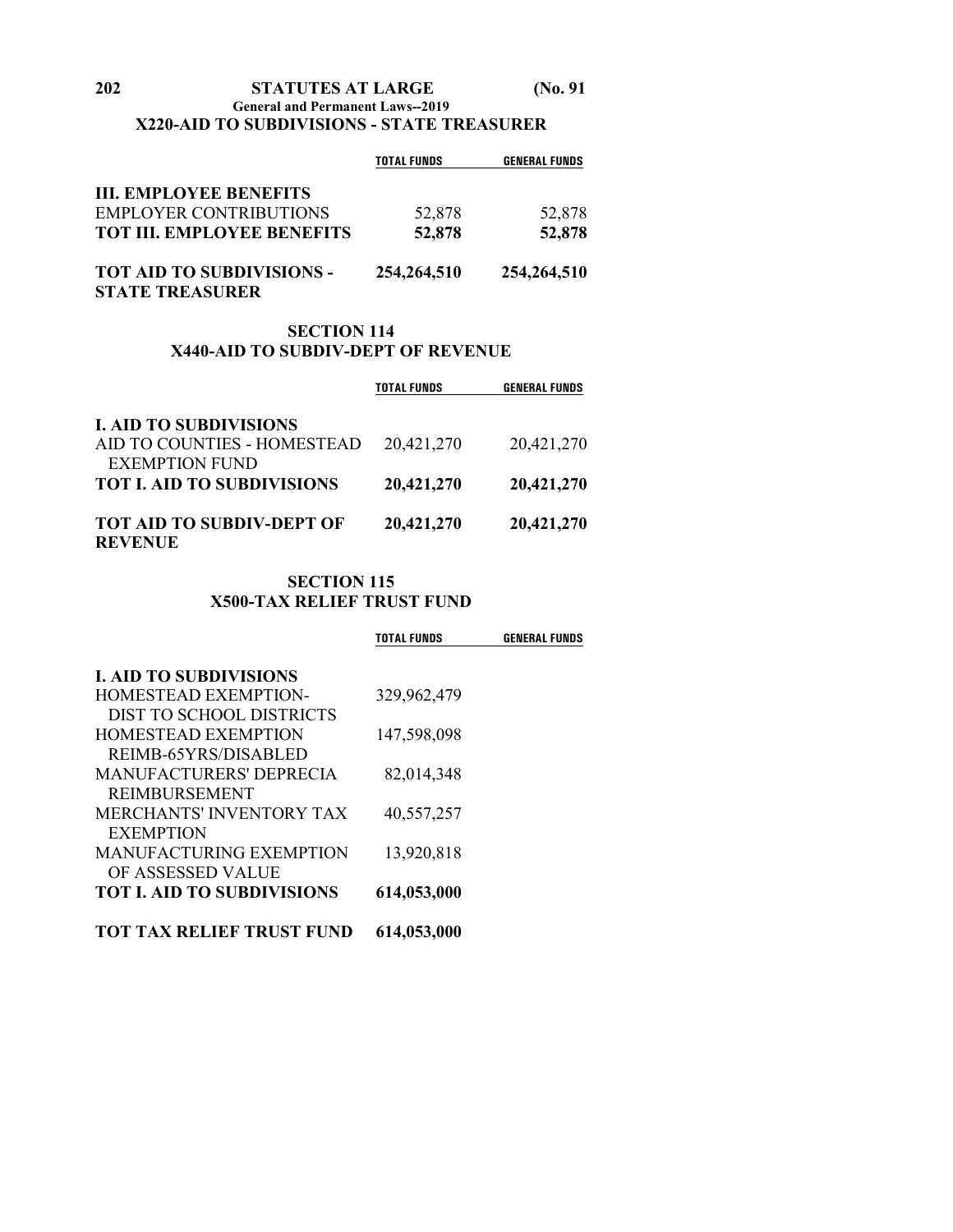# **RECAPITULATION**

| <b>AGENCY</b>                                | <b>TOTAL FUNDS</b> | <b>GENERAL FUNDS</b> |
|----------------------------------------------|--------------------|----------------------|
| <b>H630 DEPARTMENT OF EDUCATION</b>          | 5,062,451,057      | 3,279,867,262        |
| <b>H660 LOTTERY EXPENDITURE ACCOUNT</b>      | 509,100,000        |                      |
| A850 EDUCATION OVERSIGHTCOMMITTEE            | 1,793,242          |                      |
| H710 WIL LOU GRAY OPPORTUNITYSCHOOL          | 7,686,559          | 6,461,238            |
| H750 SCHOOL FOR THE DEAF AND THE BLIND       | 28,724,337         | 15,214,882           |
| L120 JOHN DE LA HOWE SCHOOL                  | 5,990,534          | 4,853,260            |
| H670 EDUCATIONAL TELEVISIONCOMMISSION        | 37,613,436         | 1,698,436            |
| H030 COMMISSION ON HIGHEREDUCATION           | 45,641,504         | 35,442,484           |
| <b>H060 HIGHER EDUCATION TUITION GRANTS</b>  | 33,943,354         | 27,893,354           |
| <b>H090 THE CITADEL</b>                      | 154, 156, 739      | 12,100,464           |
| H120 CLEMSON UNIVERSITY (EDU & GEN)          | 1,165,648,936      | 92,350,353           |
| H150 UNIVERSITY OF CHARLESTON                | 272,371,314        | 29,808,548           |
| <b>H170 COASTAL CAROLINA UNIVERSITY</b>      | 248,466,785        | 16,009,172           |
| <b>H180 FRANCIS MARION UNIVERSITY</b>        | 83,608,228         | 17,950,765           |
| <b>H210 LANDER UNIVERSITY</b>                | 84,227,981         | 9,649,016            |
| H240 SOUTH CAROLINA STATE UNIVERSITY         | 121,864,657        | 15,607,355           |
| <b>H270 UNIVERSITY OF SOUTH CAROLINA</b>     | 1,259,949,042      | 150,816,068          |
| <b>H290 USC - AIKEN CAMPUS</b>               | 62,144,516         | 10,187,154           |
| H340 USC - UPSTATE                           | 99, 871, 263       | 15,044,283           |
| H360 USC - BEAUFORT CAMPUS                   | 38,533,820         | 5,748,894            |
| H370 USC - LANCASTER CAMPUS                  | 21,622,104         | 3,447,603            |
| <b>H380 USC - SALKEHATCHIE CAMPUS</b>        | 14,650,864         | 2,396,865            |
| H390 USC - SUMTER CAMPUS                     | 16,415,892         | 3,789,789            |
| <b>H400 USC - UNION CAMPUS</b>               | 8,602,633          | 1,513,320            |
| H470 WINTHROP UNIVERSITY                     | 172,023,029        | 19,508,974           |
| <b>H510 MEDICAL UNIVERSITY OF SC</b>         | 733,097,015        | 84,081,790           |
| H530 AREA HEALTH EDUCATION CONSORT           | 14,627,477         | 10,973,850           |
| H590 TECHNICAL & COMPREHENSIVE EDUC          | 717,348,964        | 162,604,098          |
| H790 DEPARTMENT OF ARCHIVES & HISTORY        | 5,107,889          | 2,916,148            |
| <b>H870 STATE LIBRARY</b>                    | 18,330,433         | 15,362,287           |
| <b>H910 ARTS COMMISSION</b>                  | 5,825,796          | 4,341,448            |
| <b>H950 STATE MUSEUM COMMISSION</b>          | 6,974,058          | 3,874,058            |
| H960 CONFEDERATE RELIC ROOM AND MIL          | 1,340,530          | 921,278              |
| H730 DEPARTMENT OF VOCATIONAL                | 174,310,431        | 16,628,123           |
| J020 DEPARTMENT OF HEALTH & HUMAN SERV       | 7,791,731,370      | 1,415,395,316        |
| <b>J040 DEPARTMENT OF HEALTH &amp;ENVIRO</b> | 649,662,400        | 142,622,468          |
| J120 DEPARTMENT OF MENTAL HEALTH             | 504,271,729        | 251,644,350          |
| J160 DEPT OF DISABILITIES & SPECIAL NEEDS    | 797, 371, 734      | 264,509,717          |
| J200 DEPARTMENT OF ALCOHOL & OTHER DRUG A    | 67,708,753         | 11,762,302           |
| <b>L040 DEPARTMENT OF SOCIAL SERVICES</b>    | 765,635,589        | 201,011,124          |
| <b>L240 COMMISSION FOR THE BLIND</b>         | 13,906,048         | 3,938,230            |
| <b>L060 DEPARTMENT ON AGING</b>              | 52,149,286         | 18,745,066           |
| L080 DEPARTMENT OF CHILDREN'S ADVOCACY       | 19, 171, 232       | 7,691,864            |
| <b>L320 HOUSING FINANCE &amp;DEVELOP</b>     | 209,064,086        |                      |
| P120 FORESTRY COMMISSION                     | 35,905,235         | 21,462,962           |
| P160 DEPARTMENT OF AGRICULTURE               | 25,351,847         | 13,942,528           |
| P200 CLEMSON UNIV (PUBLIC SERVOCE ACTIV)     | 86, 192, 317       | 45,521,749           |
| P210 SC STATE UNIV(PUBLIC SERVOCE ACTIV)     | 9,031,309          | 4,857,568            |
| <b>P240 DEPARTMENT OF NATURAL RESOURCES</b>  | 114,369,490        | 35,436,150           |
| P260 SEA GRANT CONSORTIUM                    | 5,736,496          | 736,496              |
| P280 DEPT OF PARKS, RECREATION & TOURISM     | 116,599,026        | 50,675,874           |
| P320 DEPARTMENT OF COMMERCE                  | 127, 129, 132      | 53,052,617           |
| P340 JOBS-ECONOMIC DEVELOPMENT AUTH          | 423,150            |                      |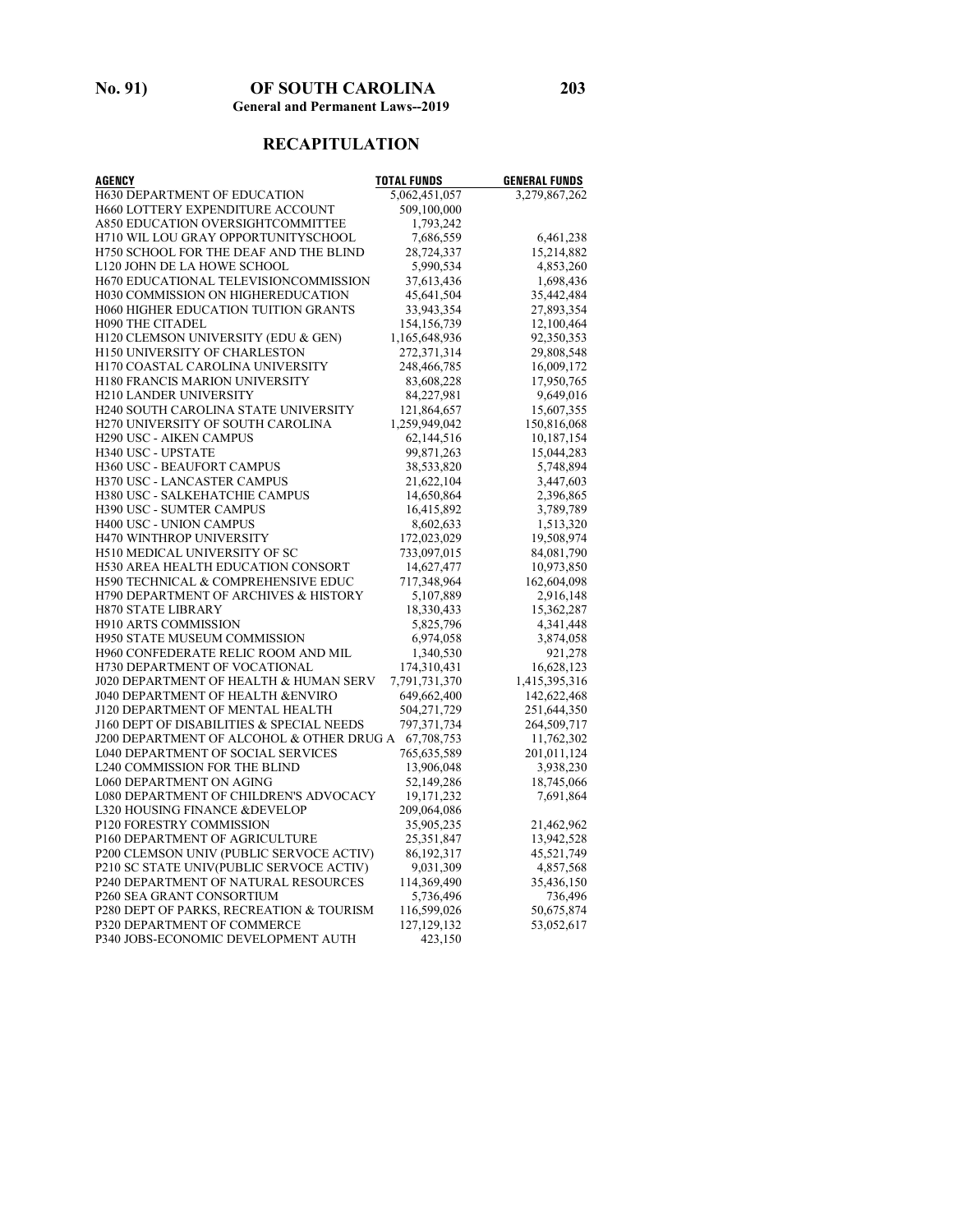**204 STATUTES AT LARGE (No. 91 General and Permanent Laws--2019 RECAPITULATION**

|                                            | <b>TOTAL FUNDS</b> | <b>GENERAL FUNDS</b>    |
|--------------------------------------------|--------------------|-------------------------|
| P360 PATRIOTS POINT DEVELOP AUTH           | 13,836,012         |                         |
| P400 S.C. CONSERVATION BANK                | 11,620,319         | 9,055,919               |
| P450 RURAL INFRASTRUCTURE AUTH             | 44,129,656         | 22,035,656              |
| B040 JUDICIAL DEPARTMENT                   | 91,608,872         | 68,650,479              |
| C050 ADMINISTRATIVE LAW COURT              | 4,639,359          | 3,083,373               |
| E200 ATTORNEY GENERAL'S OFFICE             | 101,045,390        | 14,276,825              |
| E210 PROSECUTION COORDINATION COMM         | 37,612,682         | 28,932,099              |
| E230 COMMISSION ON INDIGENT DEFENSE        | 46,024,718         | 31,727,846              |
| D100 STATE LAW ENFORCEMENT DIVISION        | 103,942,069        | 53,394,024              |
| K050 DEPARTMENT OF PUBLIC SAFETY           | 166,818,424        | 96,249,628              |
| N200 LAW ENFORCEMENT TRAINING COUNC        | 15,974,624         | 8,568,599               |
| N040 DEPARTMENT OF CORRECTIONS             | 515,562,354        | 445,579,359             |
| N080 DEPT OF PROBATION, PAROLE & PARD      | 66,041,325         | 44,790,934              |
| N120 DEPARTMENT OF JUVENILE JUSTICE        | 136,625,765        | 114,633,066             |
| L360 HUMAN AFFAIRS COMMISSION              | 3,636,481          | 2,550,256               |
| L460 COMMISSION ON MINORITY AFFAIRS        | 1,749,508          | 1,487,694               |
| R040 PUBLIC SERVICE COMMISSION             | 5,688,938          |                         |
| R060 OFFICE OF REGULATORY STAFF            | 15,466,839         |                         |
| R080 WORKERS' COMPENSATION COMM            | 8,110,281          | 2,502,436               |
| R120 STATE ACCIDENT FUND                   | 8,856,775          |                         |
| R140 PATIENTS' COMPENSATION FUND           | 1,092,000          |                         |
| <b>R200 DEPARTMENT OF INSURANCE</b>        | 18,049,474         | 4,418,720               |
| R230 STATE BOARD OF FINANCIAL INSTITUTIONS | 5,633,361          |                         |
| R280 DEPARTMENT OF CONSUMER AFFAIRS        | 3,710,743          | 1,651,077               |
| R360 DEPT OF LABOR, LICENSING & REG        | 41, 141, 378       | 1,439,506               |
| R400 DEPARTMENT OF MOTOR VEHICLES          | 105,893,574        | 89,445,978              |
| R600 DEPT OF EMPLOYMENT AND WORKFORCE      | 167,507,768        | 502,036                 |
| U120 DEPARTMENT OF TRANSPORTATION          | 2,595,154,130      | 57,270                  |
| U150 INFRASTRUCTURE BANK BOARD             | 130,975,870        |                         |
| U200 COUNTY TRANSPORTATION FUNDS           | 193,480,715        |                         |
| U300 DIVISION OF AERONAUTICS               | 11,571,301         | 2,092,434               |
| A010 LEG DEPT - THE SENATE                 | 15,108,694         | 14,808,694              |
| A050 LEG DEPT - HOUSE OF REPRESENTATIVES   | 22,705,922         | 22,705,922              |
| A150 LEG DEPT - CODIFICATION OFLAWS        | 4,763,292          | 4,463,292               |
| A170 LEG DEPT - LEGISLATIVE SRVCS          | 6,352,566          | 6,352,566               |
| A200 LEG DEPT - LEG AUDIT COUNCIL          | 2,440,507          | 2,040,507               |
| D050 GOVERNOR'S OFFICE - EXECUTIVE CONTR   | 3,041,608          | 3,041,608               |
| D200 GOVERNOR'S OFFICE - MANSIONAND GRO    | 526,610            | 326,610                 |
| D500 DEPARTMENT OF ADMINISTRATION          | 371,128,975        | 61,878,075              |
| D250 OFFICE OF INSPECTOR GENERAL           | 814,703            | 814,703                 |
| E080 SECRETARY OF STATE'S OFFICE           | 3,497,415          | 1,213,160               |
| E120 COMPTROLLER GENERAL'S OFFICE          | 3,358,698          | 2,483,264               |
| E160 STATE TREASURER'S OFFICE              | 9,941,869          | 2,050,808               |
| E190 RETIREMENT SYS INVESTMENT COMM        | 15,303,000         |                         |
| E240 ADJUTANT GENERAL'S OFFICE             | 91,672,584         | 10,706,711              |
| E280 ELECTION COMMISSION                   | 8,207,753          | 6,567,053               |
| E500 REVENUE & FISCAL AFFAIRS OFFICE       | 43,178,932         | 5,084,658               |
| E550 STATE FISCAL ACCOUNTABILITY AUTH      | 21,230,266         | 1,649,652               |
| F270 SFAA - STATE AUDITOR'S OFFICE         | 7,207,220          | 4,627,581               |
| F300 STATEWIDE EMPLOYEE BENEFITS           | 123,519,836        | 123,519,836             |
| F310 CAPITAL RESERVE FUND                  | 162,485,305        | 162,485,305             |
| F500 PUBLIC EMPLOYEE BENEFIT AUTH          | 154,398,830        | 112,368,739             |
| R440 DEPARTMENT OF REVENUE                 | 84,873,388         |                         |
| R520 STATE ETHICS COMMISSION               | 1,959,459          | 50,696,295<br>1,441,951 |
|                                            |                    |                         |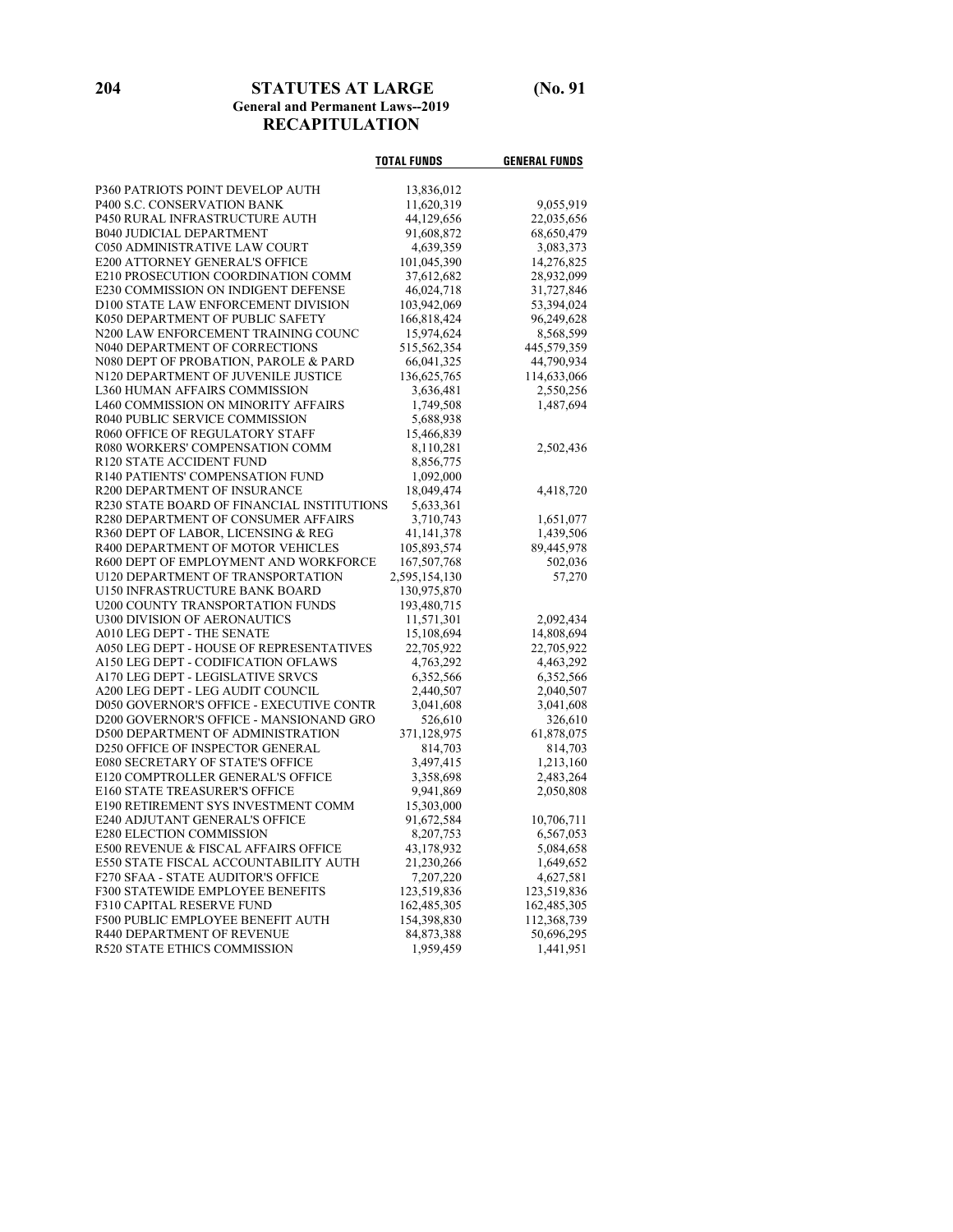#### **No. 91) OF SOUTH CAROLINA 205 General and Permanent Laws--2019 RECAPITULATION**

|                                      | <b>TOTAL FUNDS</b> | <b>GENERAL FUNDS</b> |
|--------------------------------------|--------------------|----------------------|
| <b>S600 PROCUREMENT REVIEW PANEL</b> | 177,565            | 175,031              |
| <b>V040 DEBT SERVICE</b>             | 191,630,298        | 191,630,298          |
| X220 AID TO SUBDIVISIONS - ST TREAS  | 254,264,510        | 254,264,510          |
| X440 AID TO SUBDIV-DEPT OF REV       | 20,421,270         | 20,421,270           |
| <b>X500 TAX RELIEF TRUST FUND</b>    | 614.053.000        |                      |
| <b>GRAND TOTAL</b>                   | 29,536,939,428     |                      |
| <b>STATE OF SOUTH CAROLINA</b>       |                    | 8,737,012,313        |
| <b>SOURCE OF FUNDS</b>               |                    |                      |
| <b>APPROP GENERAL FUNDS</b>          | 8,737,012,313      |                      |
| <b>FEDERAL FUNDS</b>                 | 8,856,439,244      |                      |
| <b>OTHER FUNDS</b>                   | 11,943,487,871     |                      |
| <b>GRAND TOTAL</b>                   | 29,536,939,428     |                      |

#### **STATEMENT OF REVENUES**

#### ESTIMATE OF GENERAL, SCHOOL, TRANSPORTATION, EDUCATION IMPROVEMENT ACT AND EDUCATION LOTTERY REVENUES FISCAL YEAR 2019-20

| General Fund                        |               |
|-------------------------------------|---------------|
| Sales And UseTax                    | 3,294,402,000 |
| Individual Income Tax               | 4,661,029,000 |
| Corporation Income Tax              | 400,997,000   |
| <b>Insurance Tax</b>                | 266,000,000   |
| Admissions Tax                      | 32,429,000    |
| Aircraft Tax                        | 2,500,000     |
| Alcoholic Liquor Tax                | 85,920,000    |
| <b>Bank Tax</b>                     | 54,851,000    |
| Beer and Wine Tax                   | 110,764,000   |
| Bingo Tax                           | 362,000       |
| <b>Business Filing Fees</b>         | 7,750,000     |
| Circuit & Family Court Fines        | 6,917,000     |
| Corporation License Tax             | 105,162,000   |
| Documentary Tax                     | 84,652,000    |
| Earned on Investments               | 60,000,000    |
| <b>Indirect Cost Recoveries</b>     | 16,500,000    |
| Motor Vehicle Licenses              | 11,476,000    |
| Nursing Homes Fees                  | 3,600,000     |
| Parole & Probation Supervision Fees | 3,393,000     |
| Private Car Lines Tax               | 6,596,000     |
| <b>Public Service Authority</b>     | 17,000,000    |
| <b>Purchasing Card Rebates</b>      | 3,147,000     |